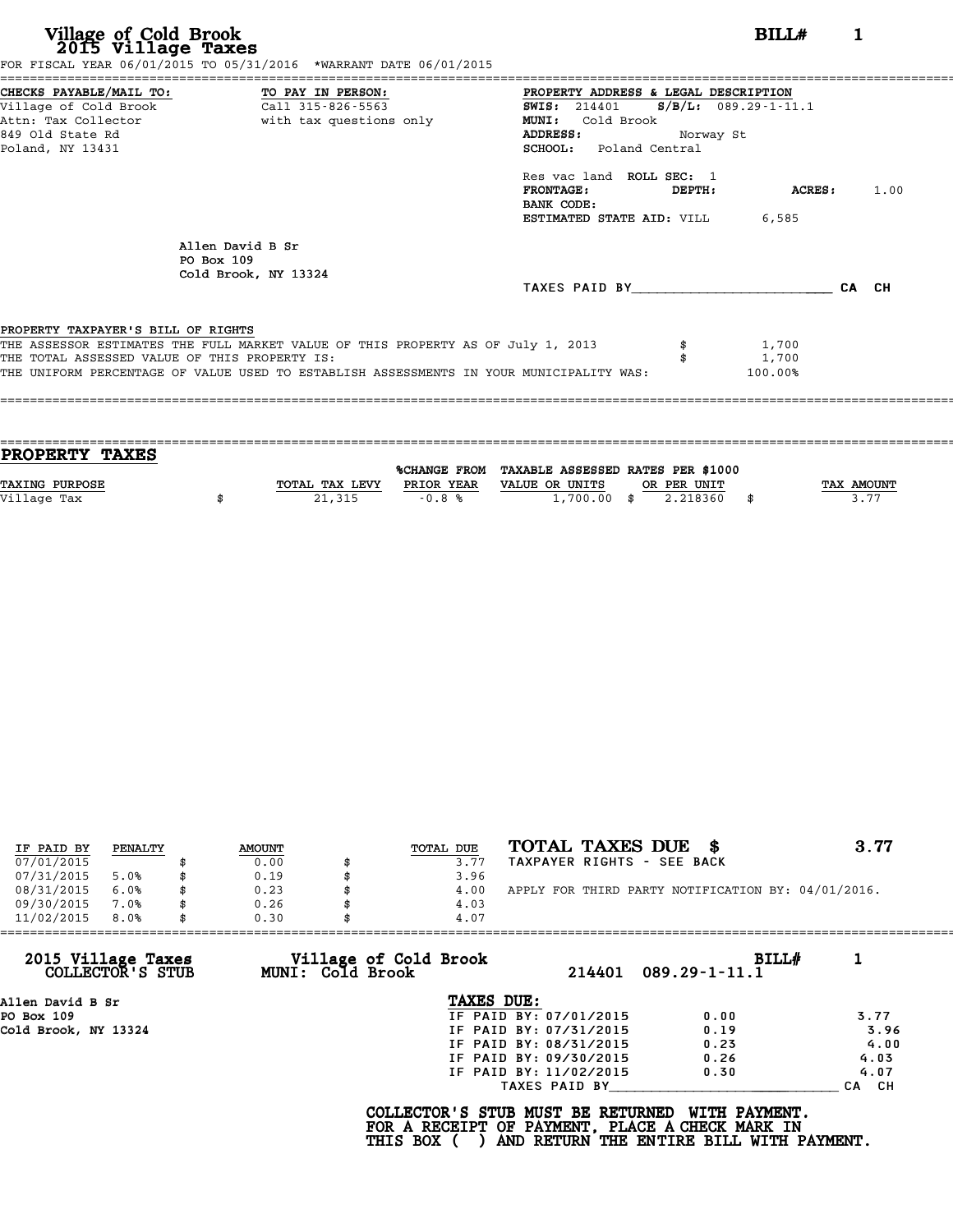| CHECKS PAYABLE/MAIL TO: TO PAY IN PERSON:     |                                                                                         |                                                 | PROPERTY ADDRESS & LEGAL DESCRIPTION |         |       |  |  |  |  |  |
|-----------------------------------------------|-----------------------------------------------------------------------------------------|-------------------------------------------------|--------------------------------------|---------|-------|--|--|--|--|--|
| Village of Cold Brook                         | Call 315-826-5563                                                                       | <b>SWIS:</b> 214401 <b>S/B/L:</b> 089.29-1-11.5 |                                      |         |       |  |  |  |  |  |
| Attn: Tax Collector                           | with tax questions only                                                                 | MUNI: Cold Brook                                |                                      |         |       |  |  |  |  |  |
| 849 Old State Rd                              |                                                                                         | ADDRESS:                                        | Norway St                            |         |       |  |  |  |  |  |
| Poland, NY 13431                              |                                                                                         | SCHOOL: Poland Central                          |                                      |         |       |  |  |  |  |  |
|                                               |                                                                                         | Rural vac<10 ROLL SEC: 1                        |                                      |         |       |  |  |  |  |  |
|                                               |                                                                                         | FRONTAGE:                                       | DEPTH:                               | ACRES:  | 1.70  |  |  |  |  |  |
|                                               |                                                                                         | BANK CODE:                                      |                                      |         |       |  |  |  |  |  |
|                                               |                                                                                         | <b>ESTIMATED STATE AID:</b> VILL 6,585          |                                      |         |       |  |  |  |  |  |
|                                               | Allen David B Sr                                                                        |                                                 |                                      |         |       |  |  |  |  |  |
|                                               | PO Box 109                                                                              |                                                 |                                      |         |       |  |  |  |  |  |
|                                               | Cold Brook, NY 13324                                                                    |                                                 |                                      |         |       |  |  |  |  |  |
|                                               |                                                                                         | TAXES PAID BY                                   |                                      |         | CA CH |  |  |  |  |  |
| PROPERTY TAXPAYER'S BILL OF RIGHTS            |                                                                                         |                                                 |                                      |         |       |  |  |  |  |  |
|                                               | THE ASSESSOR ESTIMATES THE FULL MARKET VALUE OF THIS PROPERTY AS OF July 1, 2013        |                                                 |                                      | 170     |       |  |  |  |  |  |
| THE TOTAL ASSESSED VALUE OF THIS PROPERTY IS: |                                                                                         |                                                 |                                      | 170     |       |  |  |  |  |  |
|                                               | THE UNIFORM PERCENTAGE OF VALUE USED TO ESTABLISH ASSESSMENTS IN YOUR MUNICIPALITY WAS: |                                                 |                                      | 100.00% |       |  |  |  |  |  |

| <b>PROPERTY TAXES</b> |                |            |                                                |      |             |                   |
|-----------------------|----------------|------------|------------------------------------------------|------|-------------|-------------------|
|                       |                |            | %CHANGE FROM TAXABLE ASSESSED RATES PER \$1000 |      |             |                   |
| <b>TAXING PURPOSE</b> | TOTAL TAX LEVY | PRIOR YEAR | VALUE OR UNITS                                 |      | OR PER UNIT | <b>TAX AMOUNT</b> |
| Village Tax           | 21,315         | $-0.8%$    | 170.00                                         | - \$ | 2.218360    | 0.38              |
|                       |                |            |                                                |      |             |                   |
|                       |                |            |                                                |      |             |                   |

| IF PAID BY | PENALTY |    | <b>AMOUNT</b> | TOTAL DUE | TOTAL TAXES DUE<br>- 86                            | . 38 |
|------------|---------|----|---------------|-----------|----------------------------------------------------|------|
| 07/01/2015 |         |    | 0.00          | 0.38      | TAXPAYER RIGHTS - SEE BACK                         |      |
| 07/31/2015 | 5.0%    | S  | 0.02          | 0.40      |                                                    |      |
| 08/31/2015 | 6.0%    | \$ | 0.02          | 0.40      | APPLY FOR THIRD PARTY NOTIFICATION BY: 04/01/2016. |      |
| 09/30/2015 | 7.0%    | \$ | 0.03          | 0.41      |                                                    |      |
| 11/02/2015 | 8.0%    | \$ | 0.03          | 0.41      |                                                    |      |

| 11/02/2015                             | 8.0% | 0.03 |                                           | 0.41                              |                        |                                                                                                                     |            |
|----------------------------------------|------|------|-------------------------------------------|-----------------------------------|------------------------|---------------------------------------------------------------------------------------------------------------------|------------|
| 2015 Village Taxes<br>COLLECTOR'S STUB |      |      | Village of Cold Brook<br>MUNI: Cold Brook |                                   | 214401                 | $089.29 - 1 - 11.5$                                                                                                 | 2<br>BILLH |
| Allen David B Sr                       |      |      |                                           | TAXES DUE:                        |                        |                                                                                                                     |            |
| PO Box 109                             |      |      |                                           |                                   | IF PAID BY: 07/01/2015 | 0.00                                                                                                                | .38        |
| Cold Brook, NY 13324                   |      |      |                                           |                                   | IF PAID BY: 07/31/2015 | 0.02                                                                                                                | 0.40       |
|                                        |      |      |                                           |                                   | IF PAID BY: 08/31/2015 | 0.02                                                                                                                | 0.40       |
|                                        |      |      |                                           |                                   | IF PAID BY: 09/30/2015 | 0.03                                                                                                                | 0.41       |
|                                        |      |      |                                           |                                   | IF PAID BY: 11/02/2015 | 0.03                                                                                                                | 0.41       |
|                                        |      |      |                                           |                                   | TAXES PAID BY          |                                                                                                                     | CH.<br>CA  |
|                                        |      |      | <b>THIS BOX</b>                           | COLLECTOR'S STUB MUST BE RETURNED |                        | <b>WITH PAYMENT.</b><br>FOR A RECEIPT OF PAYMENT, PLACE A CHECK MARK IN<br>AND RETURN THE ENTIRE BILL WITH PAYMENT. |            |
|                                        |      |      |                                           |                                   |                        |                                                                                                                     |            |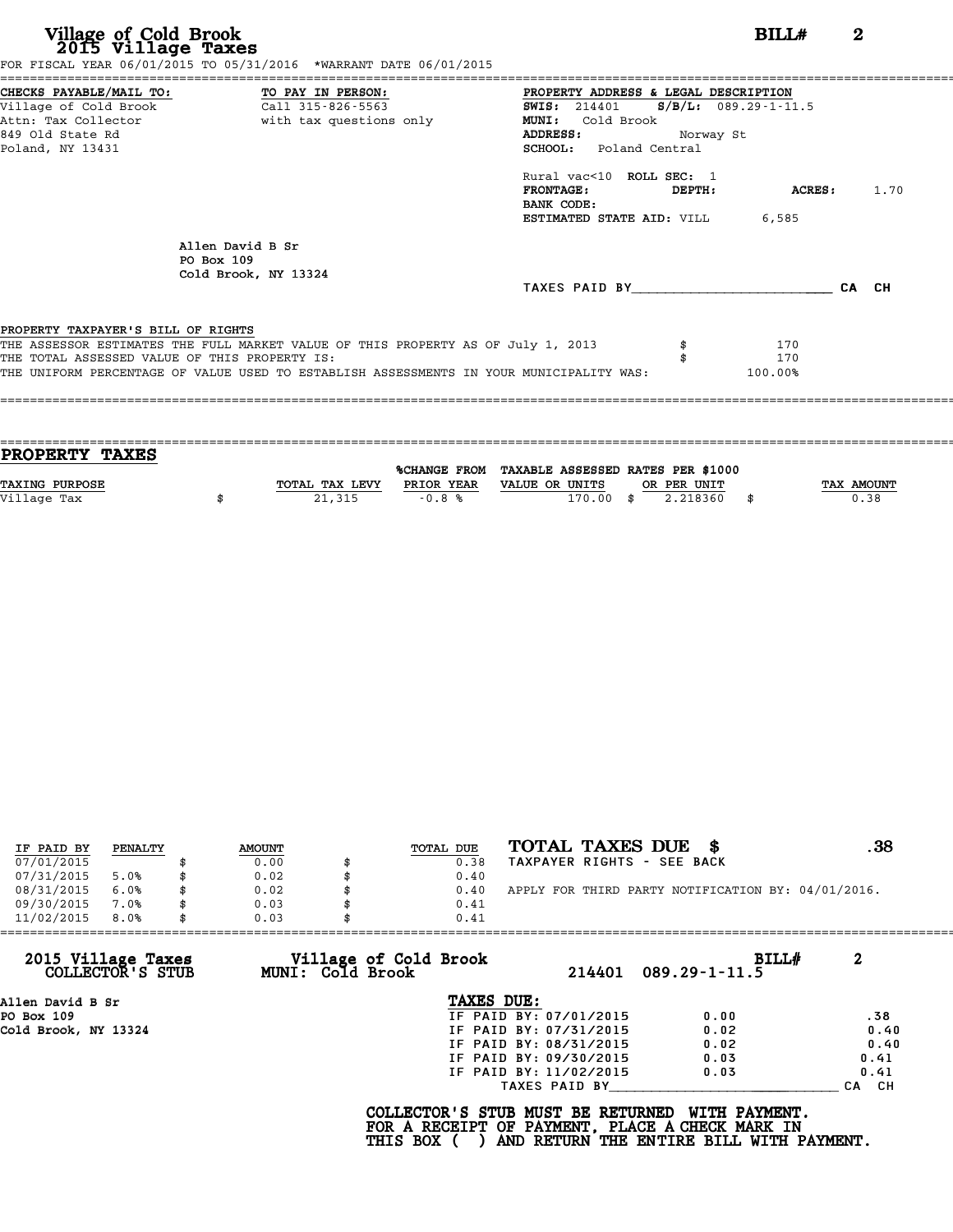| Village of Cold Brook<br>2015 Village Taxes<br>FOR FISCAL YEAR 06/01/2015 TO 05/31/2016 *WARRANT DATE 06/01/2015                                                                                                                                                   | 3<br>BILLH                                                                                                                                                                                                                                                                                    |
|--------------------------------------------------------------------------------------------------------------------------------------------------------------------------------------------------------------------------------------------------------------------|-----------------------------------------------------------------------------------------------------------------------------------------------------------------------------------------------------------------------------------------------------------------------------------------------|
| CHECKS PAYABLE/MAIL TO: TO PAY IN PERSON:<br>Village of Cold Brook Call 315-826-5563<br>$\overline{c}$ all 315-826-5563<br>Attn: Tax Collector The With tax questions only<br>849 Old State Rd<br>Poland, NY 13431                                                 | PROPERTY ADDRESS & LEGAL DESCRIPTION<br>SWIS: 214401 S/B/L: 088.44-1-5<br>MUNI:<br>Cold Brook<br>305 Route 8<br>ADDRESS:<br><b>SCHOOL:</b> Poland Central<br>1 Family Res ROLL SEC: 1<br><b>FRONTAGE:</b><br>ACRES:<br>1.40<br>DEPTH:<br>BANK CODE:<br><b>ESTIMATED STATE AID:</b> VILL 6,585 |
| Allen James J<br>5706 Route 28<br>Newport, NY 13416                                                                                                                                                                                                                | TAXES PAID BY CA CH                                                                                                                                                                                                                                                                           |
| PROPERTY TAXPAYER'S BILL OF RIGHTS<br>THE ASSESSOR ESTIMATES THE FULL MARKET VALUE OF THIS PROPERTY AS OF July 1, 2013<br>THE TOTAL ASSESSED VALUE OF THIS PROPERTY IS:<br>THE UNIFORM PERCENTAGE OF VALUE USED TO ESTABLISH ASSESSMENTS IN YOUR MUNICIPALITY WAS: | 78,000<br>78,000<br>100.00%                                                                                                                                                                                                                                                                   |

| <b>PROPERTY TAXES</b> |                |            |                                                |             |                   |
|-----------------------|----------------|------------|------------------------------------------------|-------------|-------------------|
|                       |                |            | %CHANGE FROM TAXABLE ASSESSED RATES PER \$1000 |             |                   |
|                       |                |            |                                                |             |                   |
| TAXING PURPOSE        | TOTAL TAX LEVY | PRIOR YEAR | VALUE OR UNITS                                 | OR PER UNIT | <b>TAX AMOUNT</b> |
| Village Tax           | 21,315         | $-0.8%$    | 78,000.00 \$                                   | 2.218360    | 173.03            |
|                       |                |            |                                                |             |                   |

| IF PAID BY | PENALTY | <b>AMOUNT</b> | TOTAL DUE | TOTAL TAXES DUE \$                                 | 173.03 |
|------------|---------|---------------|-----------|----------------------------------------------------|--------|
| 07/01/2015 |         | 0.00          | 173.03    | TAXPAYER RIGHTS - SEE BACK                         |        |
| 07/31/2015 | 5.0%    | 8.65          | 181.68    |                                                    |        |
| 08/31/2015 | 6.0%    | 10.38         | 183.41    | APPLY FOR THIRD PARTY NOTIFICATION BY: 04/01/2016. |        |
| 09/30/2015 | 7.0%    | 12.11         | 185.14    |                                                    |        |
| 11/02/2015 | 8.0%    | 13.84         | 186.87    |                                                    |        |

| 11/02/2015                             | 8.0% | 13.84 |                  | 186.87                                                                                             |                        |                                                           |       |        |
|----------------------------------------|------|-------|------------------|----------------------------------------------------------------------------------------------------|------------------------|-----------------------------------------------------------|-------|--------|
| 2015 Village Taxes<br>COLLECTOR'S STUB |      |       | MUNI: Cold Brook | Village of Cold Brook                                                                              | 214401                 | $088.44 - 1 - 5$                                          | BILL# | 3      |
| Allen James J                          |      |       |                  | TAXES DUE:                                                                                         |                        |                                                           |       |        |
| 5706 Route 28                          |      |       |                  |                                                                                                    | IF PAID BY: 07/01/2015 | 0.00                                                      |       | 173.03 |
| Newport, NY 13416                      |      |       |                  |                                                                                                    | IF PAID BY: 07/31/2015 | 8.65                                                      |       | 181.68 |
|                                        |      |       |                  |                                                                                                    | IF PAID BY: 08/31/2015 | 10.38                                                     |       | 183.41 |
|                                        |      |       |                  |                                                                                                    | IF PAID BY: 09/30/2015 | 12.11                                                     |       | 185.14 |
|                                        |      |       |                  |                                                                                                    | IF PAID BY: 11/02/2015 | 13.84                                                     |       | 186.87 |
|                                        |      |       |                  |                                                                                                    | TAXES PAID BY          |                                                           |       | CA CH  |
|                                        |      |       |                  | COLLECTOR'S STUB MUST BE RETURNED<br>FOR A RECEIPT OF PAYMENT, PLACE A CHECK MARK IN<br>THIS BOX ( |                        | WITH PAYMENT.<br>AND RETURN THE ENTIRE BILL WITH PAYMENT. |       |        |
|                                        |      |       |                  |                                                                                                    |                        |                                                           |       |        |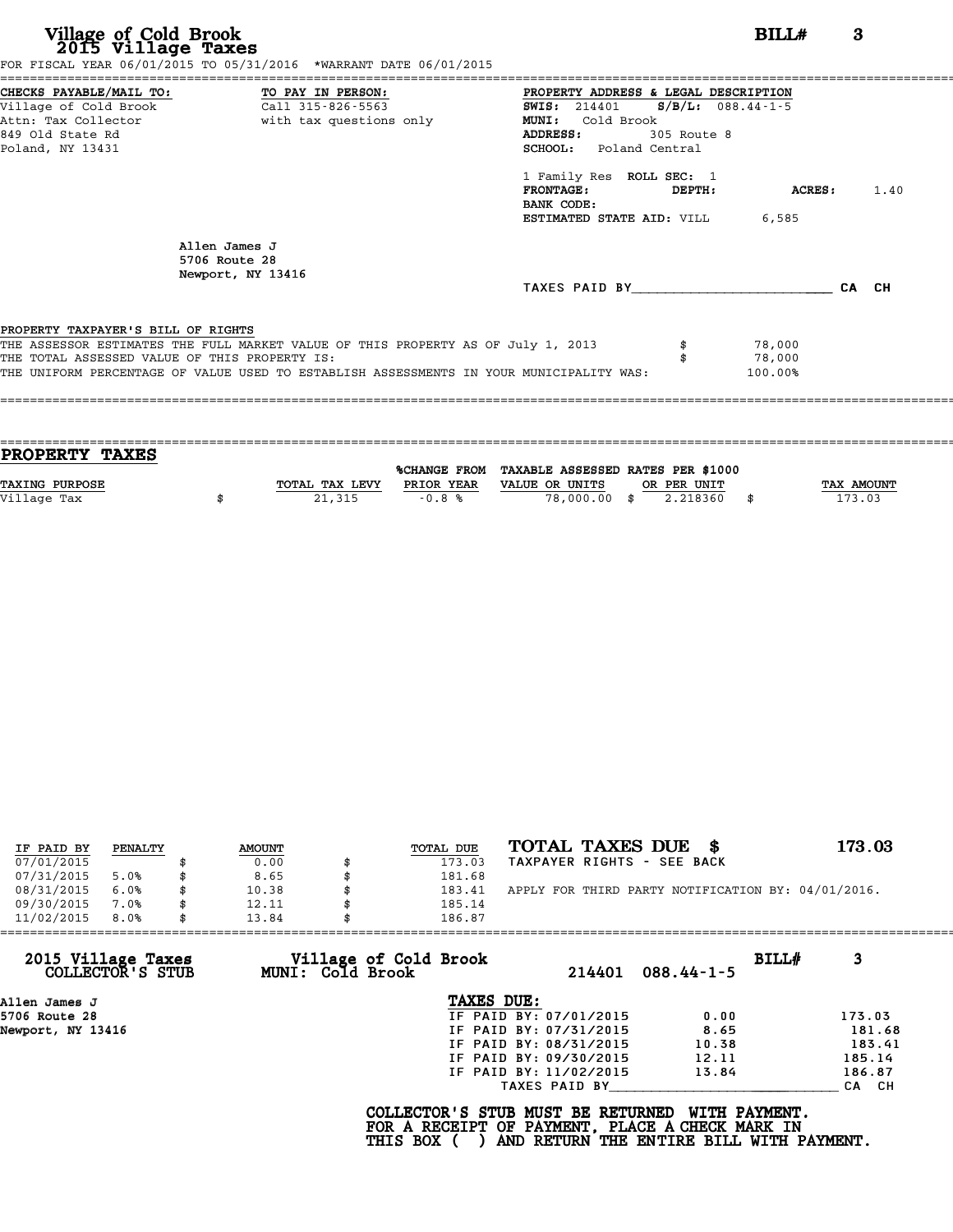| Village of Cold Brook<br>2015 Village Taxes                                          | FOR FISCAL YEAR 06/01/2015 TO 05/31/2016 *WARRANT DATE 06/01/2015                                                                                                                                                            |                                                                                                                                                                                                                                                                                               | BILLH<br>4 |
|--------------------------------------------------------------------------------------|------------------------------------------------------------------------------------------------------------------------------------------------------------------------------------------------------------------------------|-----------------------------------------------------------------------------------------------------------------------------------------------------------------------------------------------------------------------------------------------------------------------------------------------|------------|
| Village of Cold Brook<br>Attn: Tax Collector<br>849 Old State Rd<br>Poland, NY 13431 | CHECKS PAYABLE/MAIL TO: TO PAY IN PERSON:<br>Call 315-826-5563<br>with tax questions only                                                                                                                                    | PROPERTY ADDRESS & LEGAL DESCRIPTION<br>SWIS: 214401 S/B/L: 088.36-1-39<br>Cold Brook<br><b>MUNI:</b><br>ADDRESS:<br>424 Route 8<br><b>SCHOOL:</b> Poland Central<br>1 Family Res ROLL SEC: 1<br>FRONTAGE: 50.00 DEPTH: 230.00 ACRES:<br>BANK CODE:<br><b>ESTIMATED STATE AID: VILL 6,585</b> |            |
|                                                                                      | Amacher Albert J<br>Rte 8<br>PO Box 43<br>Cold Brook, NY 13431                                                                                                                                                               | TAXES PAID BY                                                                                                                                                                                                                                                                                 | CA CH      |
| PROPERTY TAXPAYER'S BILL OF RIGHTS                                                   | THE ASSESSOR ESTIMATES THE FULL MARKET VALUE OF THIS PROPERTY AS OF July 1, 2013<br>THE TOTAL ASSESSED VALUE OF THIS PROPERTY IS:<br>THE UNIFORM PERCENTAGE OF VALUE USED TO ESTABLISH ASSESSMENTS IN YOUR MUNICIPALITY WAS: | 56,000<br>56,000<br>100.00%                                                                                                                                                                                                                                                                   |            |

| <b>TAX AMOUNT</b> |
|-------------------|
| 124.23            |
|                   |
|                   |

| IF PAID BY | PENALTY | <b>AMOUNT</b> | <b>TOTAL DUE</b> | TOTAL TAXES DUE \$                                 | 124.23 |
|------------|---------|---------------|------------------|----------------------------------------------------|--------|
| 07/01/2015 |         | 0.00          | 124.23           | TAXPAYER RIGHTS - SEE BACK                         |        |
| 07/31/2015 | 5.0%    | 6.21          | 130.44           |                                                    |        |
| 08/31/2015 | 6.0%    | \$<br>7.45    | 131.68           | APPLY FOR THIRD PARTY NOTIFICATION BY: 04/01/2016. |        |
| 09/30/2015 | 7.0%    | \$<br>8.70    | 132.93           |                                                    |        |
| 11/02/2015 | 8.0%    | \$<br>9.94    | 134.17           |                                                    |        |

| 11/02/2015<br>8.0%                     | 9.94             | 134.17                                                                                             |                        |                                                           |            |
|----------------------------------------|------------------|----------------------------------------------------------------------------------------------------|------------------------|-----------------------------------------------------------|------------|
| 2015 Village Taxes<br>COLLECTOR'S STUB | MUNI: Cold Brook | Village of Cold Brook                                                                              | 214401                 | $088.36 - 1 - 39$                                         | 4<br>BILL# |
| Amacher Albert J                       |                  | TAXES DUE:                                                                                         |                        |                                                           |            |
| Rte 8                                  |                  |                                                                                                    | IF PAID BY: 07/01/2015 | 0.00                                                      | 124.23     |
| PO Box 43                              |                  |                                                                                                    | IF PAID BY: 07/31/2015 | 6.21                                                      | 130.44     |
| Cold Brook, NY 13431                   |                  |                                                                                                    | IF PAID BY: 08/31/2015 | 7.45                                                      | 131.68     |
|                                        |                  |                                                                                                    | IF PAID BY: 09/30/2015 | 8.70                                                      | 132.93     |
|                                        |                  |                                                                                                    | IF PAID BY: 11/02/2015 | 9.94                                                      | 134.17     |
|                                        |                  |                                                                                                    | TAXES PAID BY          |                                                           | CA CH      |
|                                        |                  | COLLECTOR'S STUB MUST BE RETURNED<br>FOR A RECEIPT OF PAYMENT, PLACE A CHECK MARK IN<br>THIS BOX ( |                        | WITH PAYMENT.<br>AND RETURN THE ENTIRE BILL WITH PAYMENT. |            |
|                                        |                  |                                                                                                    |                        |                                                           |            |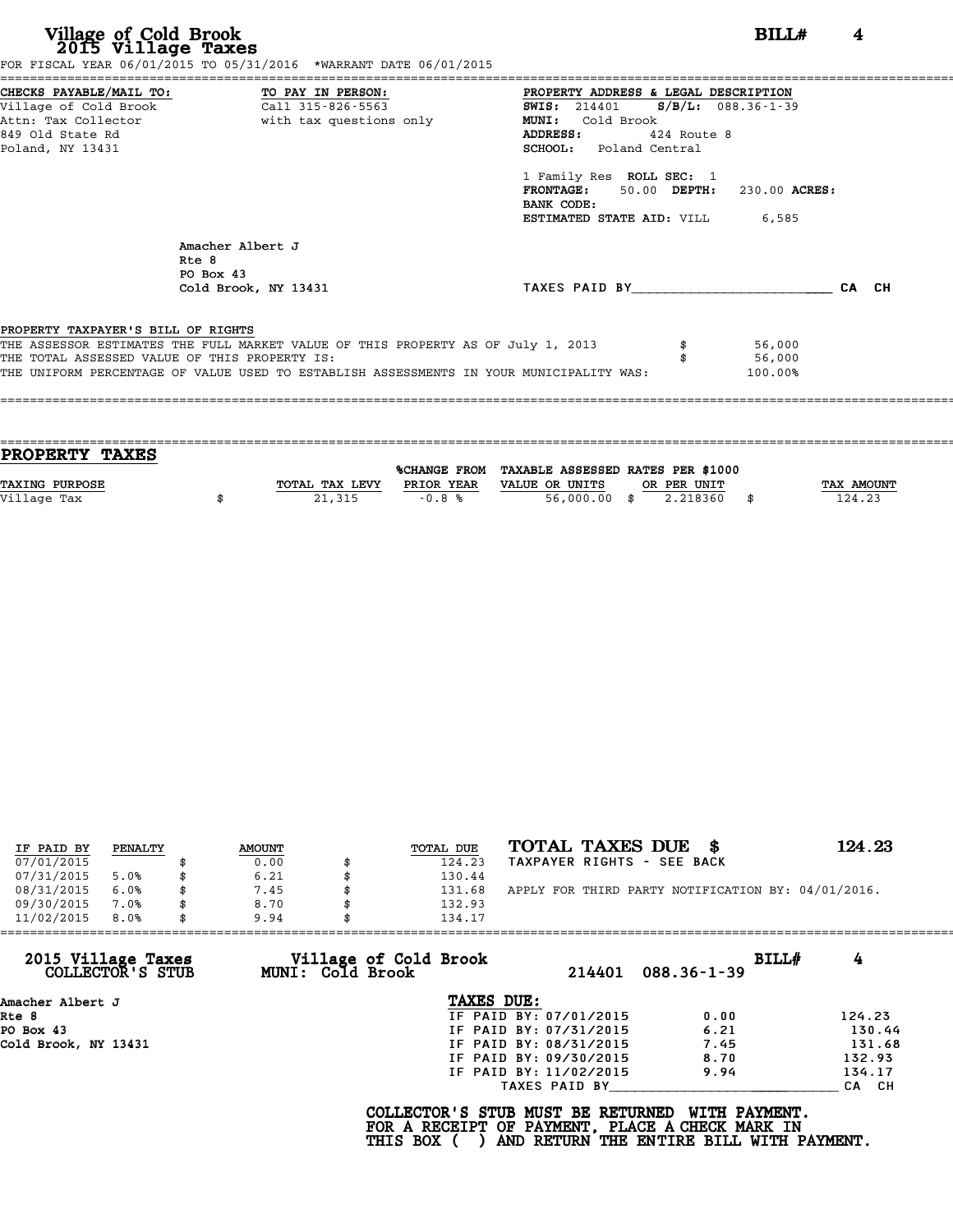|                                               | FOR FISCAL YEAR 06/01/2015 TO 05/31/2016 *WARRANT DATE 06/01/2015                       |                                                  |         |     |
|-----------------------------------------------|-----------------------------------------------------------------------------------------|--------------------------------------------------|---------|-----|
|                                               | CHECKS PAYABLE/MAIL TO: TO PAY IN PERSON:                                               | PROPERTY ADDRESS & LEGAL DESCRIPTION             |         |     |
|                                               |                                                                                         | <b>SWIS:</b> 214401 <b>S/B/L:</b> 089.29-1-8.1   |         |     |
|                                               | Attn: Tax Collector                       with tax questions only                       | <b>MUNI:</b><br>Cold Brook                       |         |     |
| 849 Old State Rd                              |                                                                                         | ADDRESS: Norway St                               |         |     |
| Poland, NY 13431                              |                                                                                         | <b>SCHOOL:</b> Poland Central                    |         |     |
|                                               |                                                                                         | Res vac land ROLL SEC: 1                         |         |     |
|                                               |                                                                                         | $\texttt{FRONTAGE:}$ 120.00 DEPTH: 160.00 ACRES: |         | .44 |
|                                               |                                                                                         | BANK CODE:                                       |         |     |
|                                               |                                                                                         | <b>ESTIMATED STATE AID:</b> VILL 6,585           |         |     |
|                                               | Amacher Albert J<br>4398 Norway St<br>Cold Brook, NY 13324                              |                                                  |         |     |
|                                               |                                                                                         | TAXES PAID BY CA CH                              |         |     |
|                                               |                                                                                         |                                                  |         |     |
| PROPERTY TAXPAYER'S BILL OF RIGHTS            |                                                                                         |                                                  |         |     |
|                                               | THE ASSESSOR ESTIMATES THE FULL MARKET VALUE OF THIS PROPERTY AS OF July 1, 2013        |                                                  | 6,000   |     |
| THE TOTAL ASSESSED VALUE OF THIS PROPERTY IS: |                                                                                         |                                                  | 6,000   |     |
|                                               | THE UNIFORM PERCENTAGE OF VALUE USED TO ESTABLISH ASSESSMENTS IN YOUR MUNICIPALITY WAS: |                                                  | 100.00% |     |
|                                               |                                                                                         |                                                  |         |     |
|                                               |                                                                                         |                                                  |         |     |

| PROPERTY TAXES        |                |                     |                                   |                |            |
|-----------------------|----------------|---------------------|-----------------------------------|----------------|------------|
|                       |                | <b>%CHANGE FROM</b> | TAXABLE ASSESSED RATES PER \$1000 |                |            |
|                       |                |                     |                                   |                |            |
| <b>TAXING PURPOSE</b> | TOTAL TAX LEVY | PRIOR YEAR          | VALUE OR UNITS                    | OR PER UNIT    | TAX AMOUNT |
| Village Tax           | 21,315         | $-0.8%$             | $6,000.00$ \$                     | 2.218360<br>\$ | 13.31      |
|                       |                |                     |                                   |                |            |
|                       |                |                     |                                   |                |            |

| IF PAID BY | PENALTY | <b>AMOUNT</b> | TOTAL DUE | TOTAL TAXES DUE \$                                 | 13.31 |
|------------|---------|---------------|-----------|----------------------------------------------------|-------|
| 07/01/2015 |         | 0.00          | 13.31     | TAXPAYER RIGHTS - SEE BACK                         |       |
| 07/31/2015 | 5.0%    | 0.67          | 13.98     |                                                    |       |
| 08/31/2015 | 6.0%    | 0.80          | 14.11     | APPLY FOR THIRD PARTY NOTIFICATION BY: 04/01/2016. |       |
| 09/30/2015 | 7.0%    | 0.93          | 14.24     |                                                    |       |
| 11/02/2015 | 8.0%    | 1.06          | 14.37     |                                                    |       |

| Village of Cold Brook<br>MUNI: Cold Brook | BILLH<br>$089.29 - 1 - 8.1$                                                                                                                                   | 5      |
|-------------------------------------------|---------------------------------------------------------------------------------------------------------------------------------------------------------------|--------|
|                                           |                                                                                                                                                               |        |
|                                           | 0.00                                                                                                                                                          | 13.31  |
|                                           | 0.67                                                                                                                                                          | 13.98  |
|                                           | 0.80                                                                                                                                                          | 14.11  |
|                                           | 0.93                                                                                                                                                          | 14.24  |
|                                           | 1.06                                                                                                                                                          | 14.37  |
|                                           |                                                                                                                                                               | CA CH  |
|                                           | TAXES DUE:<br>IF PAID BY: 07/01/2015<br>IF PAID BY: 07/31/2015<br>IF PAID BY: 08/31/2015<br>IF PAID BY: 09/30/2015<br>IF PAID BY: 11/02/2015<br>TAXES PAID BY | 214401 |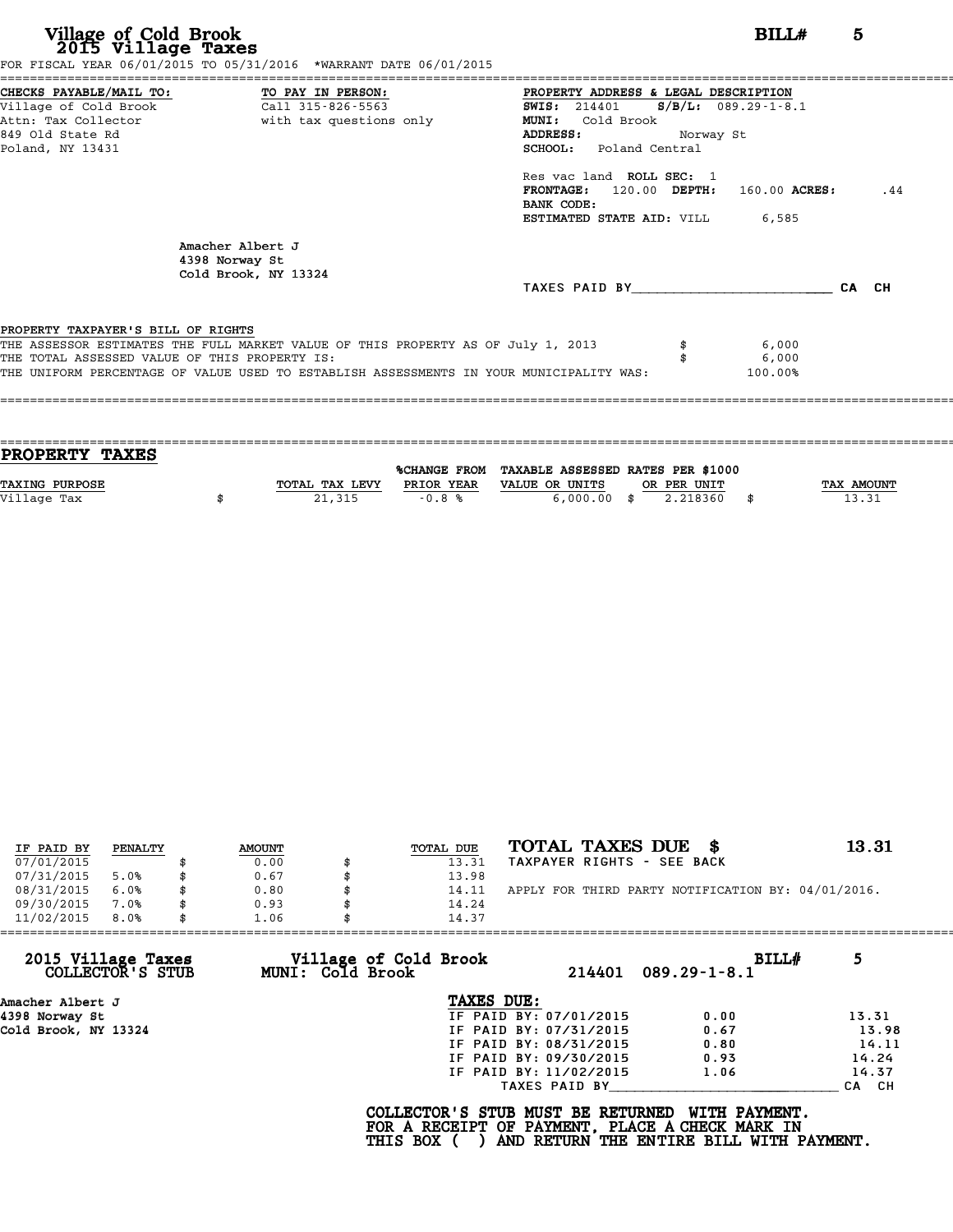|                                               |                                                                                  | PROPERTY ADDRESS & LEGAL DESCRIPTION     |                |         |     |
|-----------------------------------------------|----------------------------------------------------------------------------------|------------------------------------------|----------------|---------|-----|
|                                               |                                                                                  | SWIS: $214401$ S/B/L: $089.29 - 1 - 8.2$ |                |         |     |
|                                               | Attn: Tax Collector                       with tax questions only                | MUNI: Cold Brook                         |                |         |     |
| 849 Old State Rd                              |                                                                                  | ADDRESS:                                 | 4398 Norway St |         |     |
| Poland, NY 13431                              |                                                                                  | SCHOOL: Poland Central                   |                |         |     |
|                                               |                                                                                  | 1 Family Res ROLL SEC: 1                 |                |         |     |
|                                               |                                                                                  | FRONTAGE: 289.70 DEPTH:<br>BANK CODE:    |                | ACRES : | .60 |
|                                               |                                                                                  | <b>ESTIMATED STATE AID:</b> VILL 6,585   |                |         |     |
|                                               |                                                                                  |                                          |                |         |     |
|                                               | Amacher Albert J                                                                 |                                          |                |         |     |
|                                               | 4398 Norway St                                                                   |                                          |                |         |     |
|                                               | Cold Brook, NY 13324                                                             |                                          |                |         |     |
|                                               |                                                                                  | TAXES PAID BY CA CH                      |                |         |     |
|                                               |                                                                                  |                                          |                |         |     |
| PROPERTY TAXPAYER'S BILL OF RIGHTS            | THE ASSESSOR ESTIMATES THE FULL MARKET VALUE OF THIS PROPERTY AS OF July 1, 2013 |                                          |                | 59,000  |     |
| THE TOTAL ASSESSED VALUE OF THIS PROPERTY IS: |                                                                                  |                                          |                | 59,000  |     |

| <b>PROPERTY TAXES</b> |                |            |                                                |              |
|-----------------------|----------------|------------|------------------------------------------------|--------------|
|                       |                |            | %CHANGE FROM TAXABLE ASSESSED RATES PER \$1000 |              |
| <b>TAXING PURPOSE</b> | TOTAL TAX LEVY | PRIOR YEAR | VALUE OR UNITS<br>OR PER UNIT                  | TAX AMOUNT   |
| Village Tax           | 21,315         | $-0.8%$    | 2.218360<br>59,000.00<br>- \$                  | \$<br>130.88 |
|                       |                |            |                                                |              |

| IF PAID BY | PENALTY | <b>AMOUNT</b> | TOTAL DUE | TOTAL TAXES DUE \$                                 | 130.88 |
|------------|---------|---------------|-----------|----------------------------------------------------|--------|
| 07/01/2015 |         | 0.00          | 130.88    | TAXPAYER RIGHTS - SEE BACK                         |        |
| 07/31/2015 | 5.0%    | 6.54          | 137.42    |                                                    |        |
| 08/31/2015 | 6.0%    | 7.85          | 138.73    | APPLY FOR THIRD PARTY NOTIFICATION BY: 04/01/2016. |        |
| 09/30/2015 | 7.0%    | 9.16          | 140.04    |                                                    |        |
| 11/02/2015 | 8.0%    | 10.47         | 141.35    |                                                    |        |

| 6             |
|---------------|
|               |
|               |
| 130.88        |
| 137.42        |
| 138.73        |
| 140.04        |
| 141.35        |
| CA CH         |
| WITH PAYMENT. |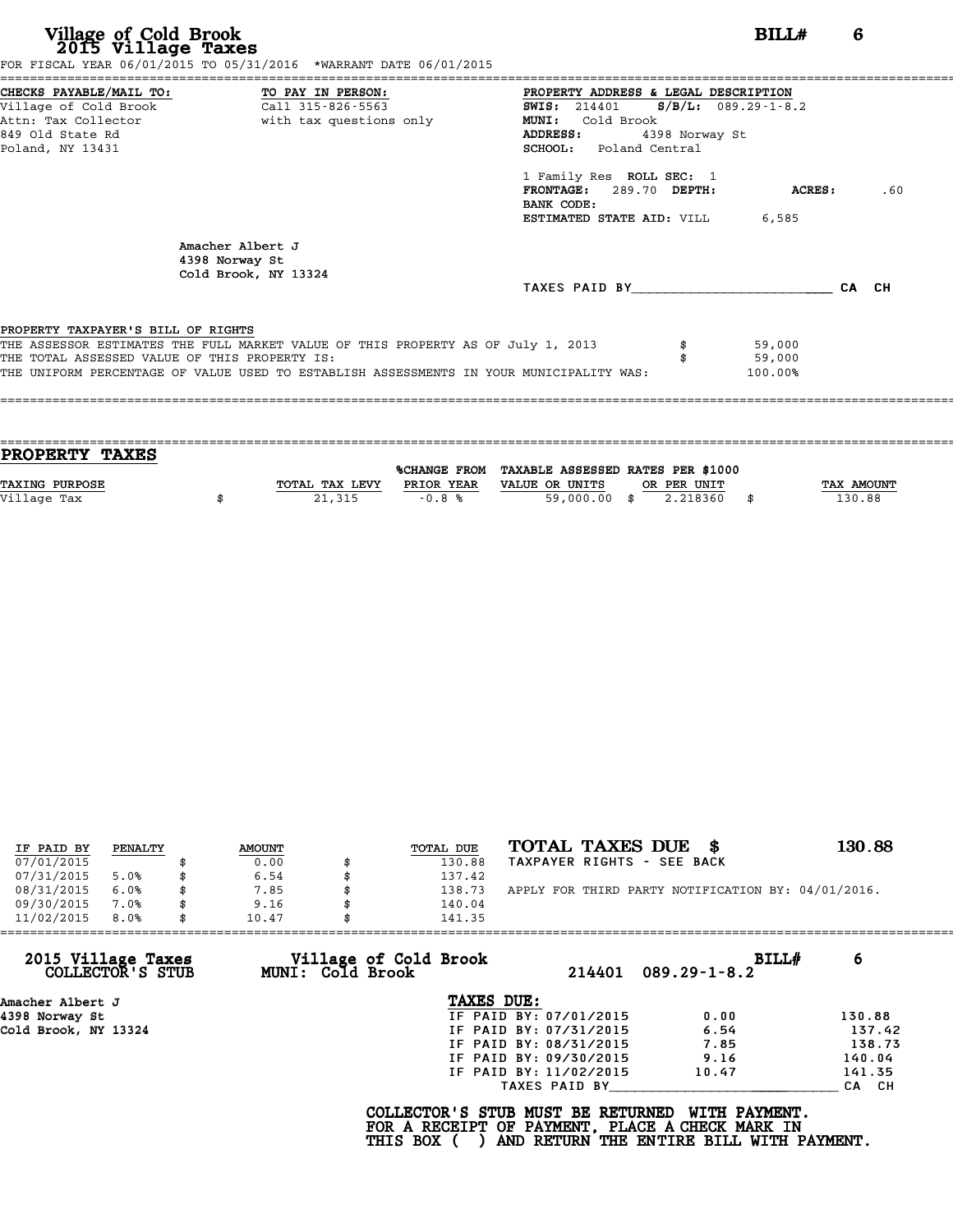| Village of Cold Brook<br>2015 Village Taxes   | FOR FISCAL YEAR 06/01/2015 TO 05/31/2016 *WARRANT DATE 06/01/2015                       |                                                                  | BILL#                 | 7     |     |
|-----------------------------------------------|-----------------------------------------------------------------------------------------|------------------------------------------------------------------|-----------------------|-------|-----|
| CHECKS PAYABLE/MAIL TO: TO PAY IN PERSON:     |                                                                                         | PROPERTY ADDRESS & LEGAL DESCRIPTION                             |                       |       |     |
| Village of Cold Brook                         | Call 315-826-5563                                                                       | <b>SWIS:</b> 214401                                              | $S/B/L$ : 088.36-1-40 |       |     |
| Attn: Tax Collector                           | with tax questions only                                                                 | MUNI: Cold Brook                                                 |                       |       |     |
| 849 Old State Rd                              |                                                                                         | ADDRESS:<br>422 Route 8                                          |                       |       |     |
| Poland, NY 13431                              |                                                                                         | SCHOOL: Poland Central                                           |                       |       |     |
|                                               |                                                                                         | 1 Family Res ROLL SEC: 1<br>FRONTAGE: 47.00 DEPTH: 115.00 ACRES: |                       |       | .12 |
|                                               |                                                                                         | BANK CODE:                                                       |                       |       |     |
|                                               |                                                                                         | <b>ESTIMATED STATE AID:</b> VILL 6,585                           |                       |       |     |
|                                               | Amacher Jerry D<br>422 Main St                                                          |                                                                  |                       |       |     |
|                                               | Cold Brook, NY 13324                                                                    | TAXES PAID BY                                                    |                       | CA CH |     |
| PROPERTY TAXPAYER'S BILL OF RIGHTS            |                                                                                         |                                                                  |                       |       |     |
|                                               | THE ASSESSOR ESTIMATES THE FULL MARKET VALUE OF THIS PROPERTY AS OF July 1, 2013        |                                                                  | 35,000                |       |     |
| THE TOTAL ASSESSED VALUE OF THIS PROPERTY IS: |                                                                                         |                                                                  | 35,000                |       |     |
|                                               | THE UNIFORM PERCENTAGE OF VALUE USED TO ESTABLISH ASSESSMENTS IN YOUR MUNICIPALITY WAS: |                                                                  | 100.00%               |       |     |

| PROPERTY TAXES        |                |            |                                                |             |                   |
|-----------------------|----------------|------------|------------------------------------------------|-------------|-------------------|
|                       |                |            | %CHANGE FROM TAXABLE ASSESSED RATES PER \$1000 |             |                   |
| <b>TAXING PURPOSE</b> | TOTAL TAX LEVY | PRIOR YEAR | VALUE OR UNITS                                 | OR PER UNIT | <b>TAX AMOUNT</b> |
|                       |                |            |                                                |             | 77.64             |
| Village Tax           | 21,315         | $-0.8%$    | 35,000.00 \$                                   | 2.218360    |                   |
|                       |                |            |                                                |             |                   |

| TOTAL TAXES DUE \$<br>77.64<br>TOTAL DUE<br><b>AMOUNT</b><br>PENALTY<br>IF PAID BY<br>07/01/2015<br>TAXPAYER RIGHTS - SEE BACK<br>0.00<br>77.64<br>07/31/2015<br>3.88<br>81.52<br>5.0%<br>08/31/2015<br>APPLY FOR THIRD PARTY NOTIFICATION BY: 04/01/2016.<br>6.0%<br>4.66<br>82.30<br>09/30/2015<br>7.0%<br>5.43<br>83.07<br>11/02/2015<br>8.0%<br>6.21<br>83.85 |  |  |  |  |
|-------------------------------------------------------------------------------------------------------------------------------------------------------------------------------------------------------------------------------------------------------------------------------------------------------------------------------------------------------------------|--|--|--|--|
|                                                                                                                                                                                                                                                                                                                                                                   |  |  |  |  |
|                                                                                                                                                                                                                                                                                                                                                                   |  |  |  |  |
|                                                                                                                                                                                                                                                                                                                                                                   |  |  |  |  |
|                                                                                                                                                                                                                                                                                                                                                                   |  |  |  |  |
|                                                                                                                                                                                                                                                                                                                                                                   |  |  |  |  |
|                                                                                                                                                                                                                                                                                                                                                                   |  |  |  |  |

| 11/02/2015<br>8.0%                     |  | 6.21 | 83.85                                           |            |                        |                                                                                                              |       |       |
|----------------------------------------|--|------|-------------------------------------------------|------------|------------------------|--------------------------------------------------------------------------------------------------------------|-------|-------|
| 2015 Village Taxes<br>COLLECTOR'S STUB |  |      | Village of Cold Brook<br>MUNI: Cold Brook       |            | 214401                 | $088.36 - 1 - 40$                                                                                            | BILL# |       |
| Amacher Jerry D                        |  |      |                                                 | TAXES DUE: |                        |                                                                                                              |       |       |
| 422 Main St                            |  |      |                                                 |            | IF PAID BY: 07/01/2015 | 0.00                                                                                                         |       | 77.64 |
| Cold Brook, NY 13324                   |  |      |                                                 |            | IF PAID BY: 07/31/2015 | 3.88                                                                                                         |       | 81.52 |
|                                        |  |      |                                                 |            | IF PAID BY: 08/31/2015 | 4.66                                                                                                         |       | 82.30 |
|                                        |  |      |                                                 |            | IF PAID BY: 09/30/2015 | 5.43                                                                                                         |       | 83.07 |
|                                        |  |      |                                                 |            | IF PAID BY: 11/02/2015 | 6.21                                                                                                         |       | 83.85 |
|                                        |  |      |                                                 |            | TAXES PAID BY          |                                                                                                              |       | CA CH |
|                                        |  |      | COLLECTOR'S STUB MUST BE RETURNED<br>THIS BOX ( |            |                        | WITH PAYMENT.<br>FOR A RECEIPT OF PAYMENT, PLACE A CHECK MARK IN<br>AND RETURN THE ENTIRE BILL WITH PAYMENT. |       |       |
|                                        |  |      |                                                 |            |                        |                                                                                                              |       |       |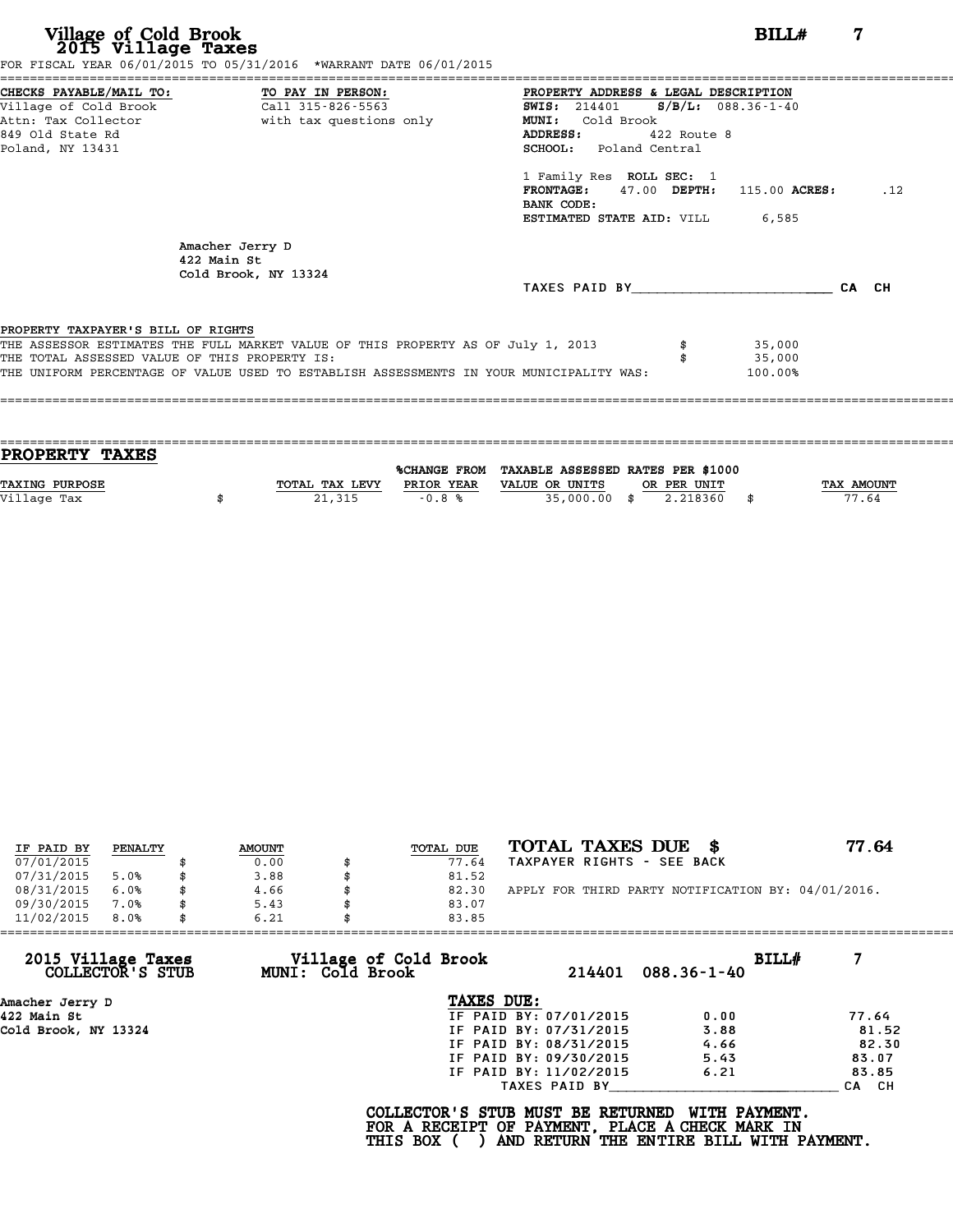| Village of Cold Brook<br>2015 Village Taxes                                         | FOR FISCAL YEAR 06/01/2015 TO 05/31/2016 *WARRANT DATE 06/01/2015                                                                                                           |                                                                                                                                                                                                                                                                                                                   | BILLH                       | 8 |
|-------------------------------------------------------------------------------------|-----------------------------------------------------------------------------------------------------------------------------------------------------------------------------|-------------------------------------------------------------------------------------------------------------------------------------------------------------------------------------------------------------------------------------------------------------------------------------------------------------------|-----------------------------|---|
| Village of Cold Brook<br>849 Old State Rd<br>Poland, NY 13431                       | CHECKS PAYABLE/MAIL TO: TO PAY IN PERSON:<br>Call 315-826-5563<br>Attn: Tax Collector The With tax questions only                                                           | PROPERTY ADDRESS & LEGAL DESCRIPTION<br>SWIS: 214401 S/B/L: 088.36-1-36<br>Cold Brook<br>MUNI:<br>436 Route 8<br><b>ADDRESS:</b><br>SCHOOL: Poland Central<br>1 Family Res ROLL SEC: 1<br><b>FRONTAGE:</b> 112.00 <b>DEPTH:</b> 254.00 <b>ACRES:</b> 1.00<br>BANK CODE:<br><b>ESTIMATED STATE AID:</b> VILL 6,585 |                             |   |
|                                                                                     | Amacher Katrina J<br>PO Box 71<br>Poland, NY 13431                                                                                                                          | TAXES PAID BY CA CH                                                                                                                                                                                                                                                                                               |                             |   |
| PROPERTY TAXPAYER'S BILL OF RIGHTS<br>THE TOTAL ASSESSED VALUE OF THIS PROPERTY IS: | THE ASSESSOR ESTIMATES THE FULL MARKET VALUE OF THIS PROPERTY AS OF July 1, 2013<br>THE UNIFORM PERCENTAGE OF VALUE USED TO ESTABLISH ASSESSMENTS IN YOUR MUNICIPALITY WAS: |                                                                                                                                                                                                                                                                                                                   | 70,000<br>70,000<br>100.00% |   |

| <b>PROPERTY TAXES</b> |                |            |                                                |             |            |
|-----------------------|----------------|------------|------------------------------------------------|-------------|------------|
|                       |                |            | %CHANGE FROM TAXABLE ASSESSED RATES PER \$1000 |             |            |
| <b>TAXING PURPOSE</b> | TOTAL TAX LEVY | PRIOR YEAR | VALUE OR UNITS                                 | OR PER UNIT | TAX AMOUNT |
| Village Tax           | 21,315         | $-0.8%$    | 70,000,00 \$                                   | 2.218360    | 155.29     |
|                       |                |            |                                                |             |            |

| IF PAID BY | PENALTY | <b>AMOUNT</b> | <b>TOTAL DUE</b> | TOTAL TAXES DUE \$                                 | 155.29 |
|------------|---------|---------------|------------------|----------------------------------------------------|--------|
| 07/01/2015 |         | 0.00          | 155.29           | TAXPAYER RIGHTS - SEE BACK                         |        |
| 07/31/2015 | 5.0%    | 7.76          | 163.05           |                                                    |        |
| 08/31/2015 | 6.0%    | \$<br>9.32    | 164.61           | APPLY FOR THIRD PARTY NOTIFICATION BY: 04/01/2016. |        |
| 09/30/2015 | 7.0%    | \$<br>10.87   | 166.16           |                                                    |        |
| 11/02/2015 | 8.0%    | \$<br>12.42   | 167.71           |                                                    |        |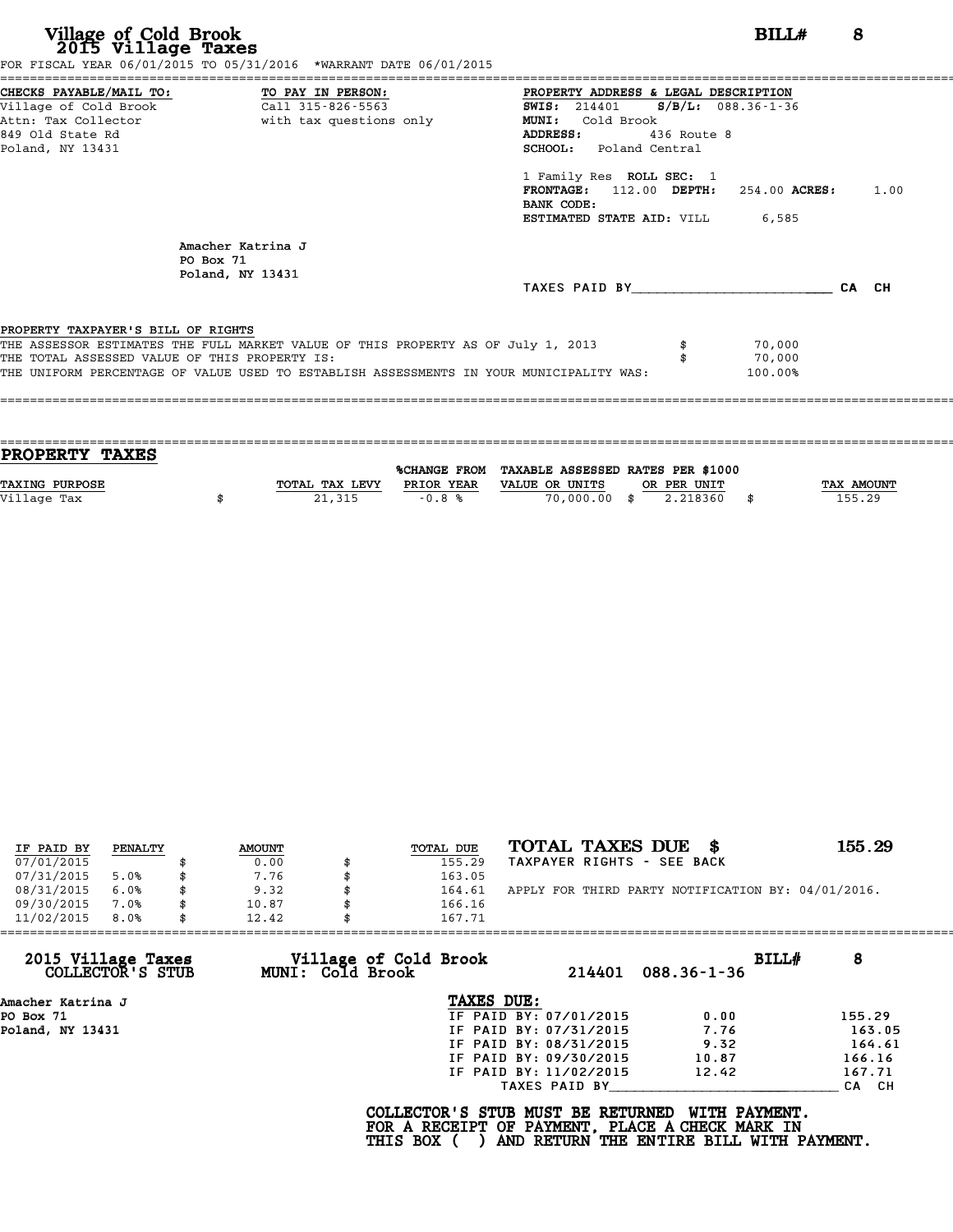| CHECKS PAYABLE/MAIL TO: TO PAY IN PERSON:<br>PROPERTY ADDRESS & LEGAL DESCRIPTION<br>Village of Cold Brook Call 315-826-5563<br><b>SWIS:</b> 214401 <b>S/B/L:</b> 084.77-1-1<br>Attn: Tax Collector and with tax questions only<br><b>MUNI:</b><br>Cold Brook<br>ADDRESS:<br>589 Route 8<br><b>SCHOOL:</b> Poland Central<br>1 Family Res ROLL SEC: 1<br><b>FRONTAGE:</b> 99.00 DEPTH: 320.00 ACRES: 1.17<br>BANK CODE:<br><b>ESTIMATED STATE AID:</b> VILL 6,585<br>Artz Barbara<br>589 St Rt 8<br>Cold Brook, NY 13324<br>TAXES PAID BY<br>93,000<br>93,000 |       |  |
|---------------------------------------------------------------------------------------------------------------------------------------------------------------------------------------------------------------------------------------------------------------------------------------------------------------------------------------------------------------------------------------------------------------------------------------------------------------------------------------------------------------------------------------------------------------|-------|--|
| 849 Old State Rd<br>Poland, NY 13431                                                                                                                                                                                                                                                                                                                                                                                                                                                                                                                          |       |  |
|                                                                                                                                                                                                                                                                                                                                                                                                                                                                                                                                                               |       |  |
| PROPERTY TAXPAYER'S BILL OF RIGHTS<br>THE ASSESSOR ESTIMATES THE FULL MARKET VALUE OF THIS PROPERTY AS OF July 1, 2013<br>THE TOTAL ASSESSED VALUE OF THIS PROPERTY IS:                                                                                                                                                                                                                                                                                                                                                                                       |       |  |
|                                                                                                                                                                                                                                                                                                                                                                                                                                                                                                                                                               |       |  |
|                                                                                                                                                                                                                                                                                                                                                                                                                                                                                                                                                               | CA CH |  |
|                                                                                                                                                                                                                                                                                                                                                                                                                                                                                                                                                               |       |  |
| THE UNIFORM PERCENTAGE OF VALUE USED TO ESTABLISH ASSESSMENTS IN YOUR MUNICIPALITY WAS:<br>100.00%                                                                                                                                                                                                                                                                                                                                                                                                                                                            |       |  |
|                                                                                                                                                                                                                                                                                                                                                                                                                                                                                                                                                               |       |  |

| <b>PROPERTY TAXES</b> |                |            |                                                |             |            |
|-----------------------|----------------|------------|------------------------------------------------|-------------|------------|
|                       |                |            | %CHANGE FROM TAXABLE ASSESSED RATES PER \$1000 |             |            |
|                       |                |            |                                                |             |            |
| <b>TAXING PURPOSE</b> | TOTAL TAX LEVY | PRIOR YEAR | VALUE OR UNITS                                 | OR PER UNIT | TAX AMOUNT |
| Village Tax           | 21,315         | $-0.8%$    | 93,000.00 \$                                   | 2.218360    | 206.31     |
|                       |                |            |                                                |             |            |
|                       |                |            |                                                |             |            |

| IF PAID BY | PENALTY | <b>AMOUNT</b> | <b>TOTAL DUE</b> | TOTAL TAXES DUE \$                                 | 206.31 |
|------------|---------|---------------|------------------|----------------------------------------------------|--------|
|            |         |               |                  |                                                    |        |
| 07/01/2015 |         | 0.00          | 206.31           | TAXPAYER RIGHTS - SEE BACK                         |        |
| 07/31/2015 | 5.0%    | 10.32         | 216.63           |                                                    |        |
| 08/31/2015 | 6.0%    | \$<br>12.38   | 218.69           | APPLY FOR THIRD PARTY NOTIFICATION BY: 04/01/2016. |        |
| 09/30/2015 | 7.0%    | \$<br>14.44   | 220.75           |                                                    |        |
| 11/02/2015 | 8.0%    | \$<br>16.50   | 222.81           |                                                    |        |

| 11/02/2015<br>8.0%                     | 16.50            | 222.81                                                                               |                        |                  |       |        |
|----------------------------------------|------------------|--------------------------------------------------------------------------------------|------------------------|------------------|-------|--------|
| 2015 Village Taxes<br>COLLECTOR'S STUB | MUNI: Cold Brook | Village of Cold Brook                                                                | 214401                 | $084.77 - 1 - 1$ | BILLH | 9      |
| Artz Barbara                           |                  | TAXES DUE:                                                                           |                        |                  |       |        |
| 589 St Rt 8                            |                  |                                                                                      | IF PAID BY: 07/01/2015 | 0.00             |       | 206.31 |
| Cold Brook, NY 13324                   |                  |                                                                                      | IF PAID BY: 07/31/2015 | 10.32            |       | 216.63 |
|                                        |                  |                                                                                      | IF PAID BY: 08/31/2015 | 12.38            |       | 218.69 |
|                                        |                  |                                                                                      | IF PAID BY: 09/30/2015 | 14.44            |       | 220.75 |
|                                        |                  |                                                                                      | IF PAID BY: 11/02/2015 | 16.50            |       | 222.81 |
|                                        |                  |                                                                                      | TAXES PAID BY          |                  |       | CA CH  |
|                                        |                  | COLLECTOR'S STUB MUST BE RETURNED<br>FOR A RECEIPT OF PAYMENT, PLACE A CHECK MARK IN |                        | WITH PAYMENT.    |       |        |

COLLECTOR'S STUB MUST BE RETURNED WITH PAYMENT.<br>FOR A RECEIPT OF PAYMENT, PLACE A CHECK MARK IN<br>THIS BOX ( ) AND RETURN THE ENTIRE BILL WITH PAYMENT.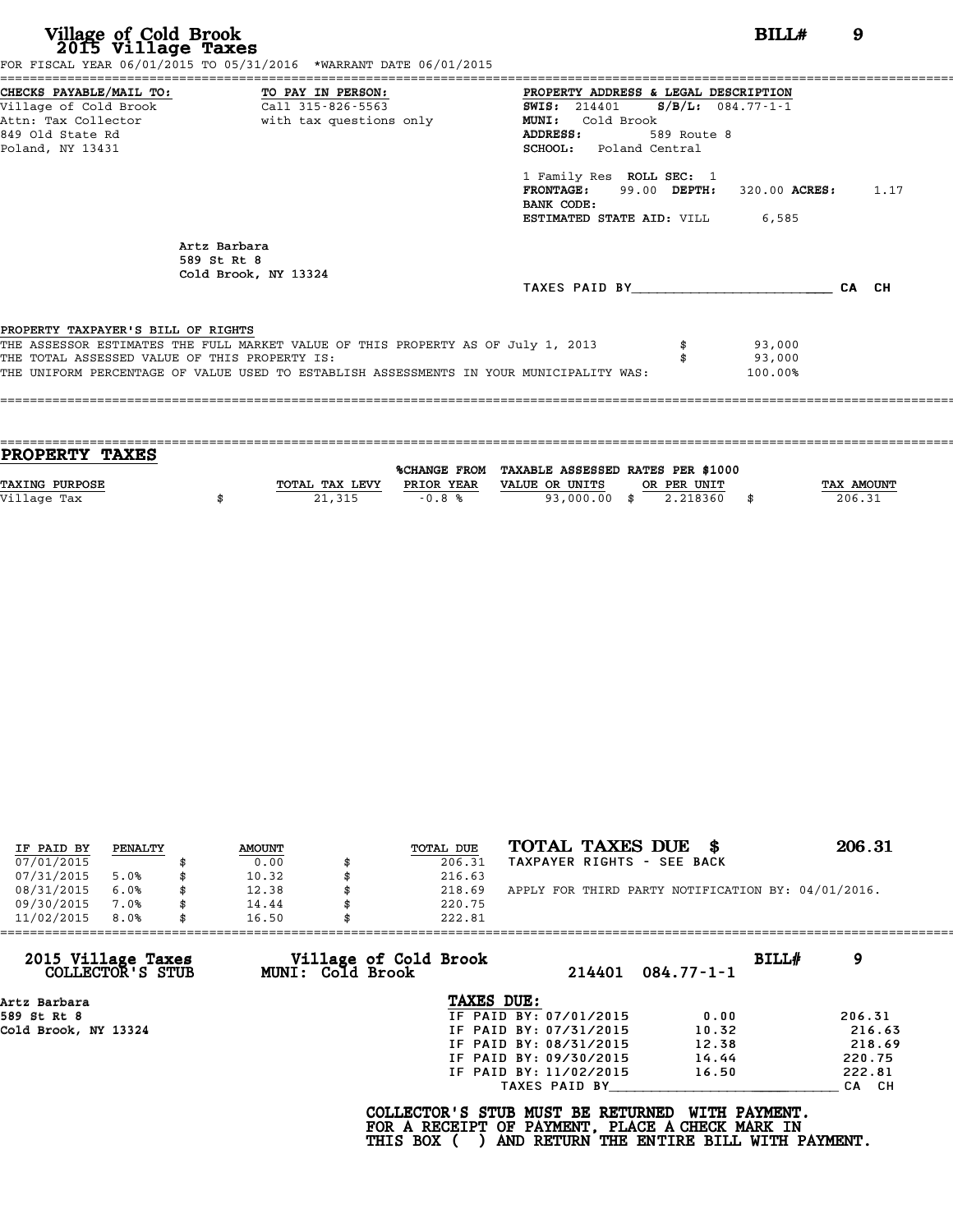|                                                             | FOR FISCAL YEAR 06/01/2015 TO 05/31/2016 *WARRANT DATE 06/01/2015                       |                                                                                                |                         |       |
|-------------------------------------------------------------|-----------------------------------------------------------------------------------------|------------------------------------------------------------------------------------------------|-------------------------|-------|
| Village of Cold Brook                                       | CHECKS PAYABLE/MAIL TO: TO PAY IN PERSON:<br>Call 315-826-5563                          | PROPERTY ADDRESS & LEGAL DESCRIPTION<br><b>SWIS:</b> 214401                                    | $S/B/L$ : 089.21-1-18.1 |       |
| Attn: Tax Collector<br>849 Old State Rd<br>Poland, NY 13431 | with tax questions only                                                                 | Cold Brook<br><b>MUNI:</b><br>Route 8<br><b>ADDRESS:</b><br><b>SCHOOL:</b> Poland Central      |                         |       |
|                                                             |                                                                                         | 1 Family Res ROLL SEC: 1<br>FRONTAGE: 138.00 DEPTH:<br>BANK CODE:<br>ESTIMATED STATE AID: VILL | <b>ACRES :</b><br>6,585 | 1.00  |
|                                                             | Atwell Henry L<br>Atwell Beverly<br>556 Main St<br>PO Box 4<br>Cold Brook, NY 13324     | TAXES PAID BY                                                                                  |                         | CA CH |
| PROPERTY TAXPAYER'S BILL OF RIGHTS                          | THE ASSESSOR ESTIMATES THE FULL MARKET VALUE OF THIS PROPERTY AS OF July 1, 2013        |                                                                                                | 135,000                 |       |
| THE TOTAL ASSESSED VALUE OF THIS PROPERTY IS:               | THE UNIFORM PERCENTAGE OF VALUE USED TO ESTABLISH ASSESSMENTS IN YOUR MUNICIPALITY WAS: |                                                                                                | 135,000<br>100.00%      |       |
|                                                             |                                                                                         |                                                                                                |                         |       |

| PROPERTY TAXES        |                |            |                                                |             |                   |
|-----------------------|----------------|------------|------------------------------------------------|-------------|-------------------|
|                       |                |            | %CHANGE FROM TAXABLE ASSESSED RATES PER \$1000 |             |                   |
| <b>TAXING PURPOSE</b> | TOTAL TAX LEVY | PRIOR YEAR | VALUE OR UNITS                                 | OR PER UNIT | <b>TAX AMOUNT</b> |
| Village Tax           | 21,315         | $-0.8%$    | 135,000.00 \$                                  | 2.218360    | 299.48            |
|                       |                |            |                                                |             |                   |

| IF PAID BY | PENALTY | <b>AMOUNT</b> | TOTAL DUE    | TOTAL TAXES DUE \$                                 | 299.48 |
|------------|---------|---------------|--------------|----------------------------------------------------|--------|
| 07/01/2015 |         | 0.00          | 299.48       | TAXPAYER RIGHTS - SEE BACK                         |        |
| 07/31/2015 | 5.0%    | \$<br>14.97   | 314.45       |                                                    |        |
| 08/31/2015 | 6.0%    | \$<br>17.97   | \$<br>317.45 | APPLY FOR THIRD PARTY NOTIFICATION BY: 04/01/2016. |        |
| 09/30/2015 | 7.0%    | \$<br>20.96   | 320.44       |                                                    |        |
| 11/02/2015 | 8.0%    | \$<br>23.96   | 323.44       |                                                    |        |

| Village of Cold Brook<br>MUNI: Cold Brook | BILL#                  | 10                                                        |
|-------------------------------------------|------------------------|-----------------------------------------------------------|
|                                           | $214401$ 089.21-1-18.1 |                                                           |
| TAXES DUE:                                |                        |                                                           |
| IF PAID BY: 07/01/2015                    | 0.00                   | 299.48                                                    |
| IF PAID BY: 07/31/2015                    | 14.97                  | 314.45                                                    |
| IF PAID BY: 08/31/2015                    | 17.97                  | 317.45                                                    |
| IF PAID BY: 09/30/2015                    | 20.96                  | 320.44                                                    |
| IF PAID BY: 11/02/2015                    | 23.96                  | 323.44                                                    |
| TAXES PAID BY                             |                        | CA CH                                                     |
|                                           |                        | COLLECTOR'S STUB MUST BE RETURNED<br><b>WITH PAYMENT.</b> |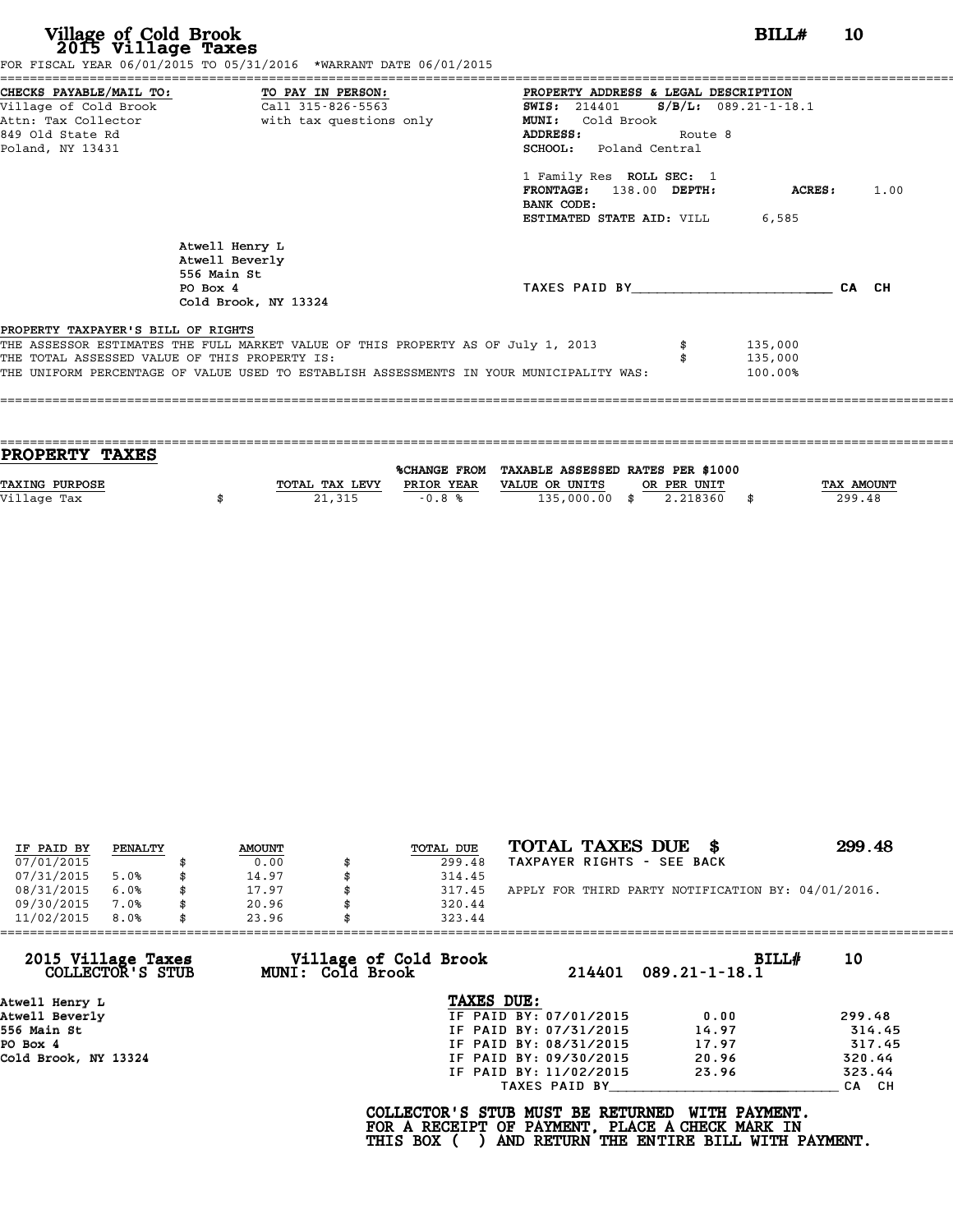**Village of Cold Brook**<br> **2015 Village Taxes**<br>
FOR FISCAL YEAR 06/31/2016 TO 05/31/2015 TO 06/01/2015<br> **EXECUTE:** THE 06/01/2015 TO 05/31/2016 TO 06/01/2015

|                                    | CHECKS PAYABLE/MAIL TO: TO PAY IN PERSON: PROPERTY ADDRESS & LEGAL DESCRIPTION<br>Village of Cold Brook (211 315-826-5563) THE SAMIS: 214401 S/B/L: 089.21-1-17 | <b>SWIS:</b> 214401 <b>S/B/L:</b> 089.21-1-17.2 |
|------------------------------------|-----------------------------------------------------------------------------------------------------------------------------------------------------------------|-------------------------------------------------|
| Attn: Tax Collector                | with tax questions only                                                                                                                                         | MUNI: Cold Brook                                |
| 849 Old State Rd                   |                                                                                                                                                                 | Main St<br><b>ADDRESS:</b>                      |
| Poland, NY 13431                   |                                                                                                                                                                 | SCHOOL: Poland Central                          |
|                                    |                                                                                                                                                                 | Rural vac<10 ROLL SEC: 1                        |
|                                    |                                                                                                                                                                 | FRONTAGE: 60.00 DEPTH:<br>29.00 ACRES:          |
|                                    |                                                                                                                                                                 | BANK CODE:                                      |
|                                    |                                                                                                                                                                 | <b>ESTIMATED STATE AID:</b> VILL 6,585          |
|                                    | Atwell Henry T<br>Atwell Beverly H<br>PO Box 4                                                                                                                  |                                                 |
|                                    | Cold Brook, NY 13324                                                                                                                                            | TAXES PAID BY<br>CA CH                          |
|                                    |                                                                                                                                                                 |                                                 |
| PROPERTY TAXPAYER'S BILL OF RIGHTS |                                                                                                                                                                 |                                                 |
|                                    | THE ASSESSOR ESTIMATES THE FULL MARKET VALUE OF THIS PROPERTY AS OF July 1, 2013                                                                                | 100                                             |
|                                    | THE TOTAL ASSESSED VALUE OF THIS PROPERTY IS:<br>THE UNIFORM PERCENTAGE OF VALUE USED TO ESTABLISH ASSESSMENTS IN YOUR MUNICIPALITY WAS:                        | 100                                             |
|                                    |                                                                                                                                                                 | 100.00%                                         |

| <b>PROPERTY TAXES</b> |                |            |                                                |     |             |                   |
|-----------------------|----------------|------------|------------------------------------------------|-----|-------------|-------------------|
|                       |                |            | %CHANGE FROM TAXABLE ASSESSED RATES PER \$1000 |     |             |                   |
| <b>TAXING PURPOSE</b> | TOTAL TAX LEVY | PRIOR YEAR | VALUE OR UNITS                                 |     | OR PER UNIT | <b>TAX AMOUNT</b> |
| Village Tax           | 21,315         | $-0.8%$    | 100.00                                         |     | 2.218360    | 0.22              |
|                       |                |            |                                                | -83 |             |                   |
|                       |                |            |                                                |     |             |                   |

| IF PAID BY | PENALTY | <b>AMOUNT</b> | TOTAL DUE | TOTAL TAXES DUE<br>- 86                            | 22 |
|------------|---------|---------------|-----------|----------------------------------------------------|----|
| 07/01/2015 |         | 0.00          | 0.22      | TAXPAYER RIGHTS - SEE BACK                         |    |
| 07/31/2015 | 5.0%    | \$<br>0.01    | 0.23      |                                                    |    |
| 08/31/2015 | 6.0%    | \$<br>0.01    | 0.23      | APPLY FOR THIRD PARTY NOTIFICATION BY: 04/01/2016. |    |
| 09/30/2015 | 7.0%    | \$<br>0.02    | 0.24      |                                                    |    |
| 11/02/2015 | 8.0%    | \$<br>0.02    | 0.24      |                                                    |    |

| 11/02/2015<br>8.0%                     | 0.02                                      | 0.24                                                                                 |                                                                  |       |
|----------------------------------------|-------------------------------------------|--------------------------------------------------------------------------------------|------------------------------------------------------------------|-------|
| 2015 Village Taxes<br>COLLECTOR'S STUB | Village of Cold Brook<br>MUNI: Cold Brook |                                                                                      | BILL#<br>$214401$ $089.21 - 1 - 17.2$                            | 11    |
| Atwell Henry T                         |                                           | TAXES DUE:                                                                           |                                                                  |       |
| Atwell Beverly H                       |                                           | IF PAID BY: 07/01/2015                                                               | 0.00                                                             | .22   |
| PO Box 4                               |                                           | IF PAID BY: 07/31/2015                                                               | 0.01                                                             | 0.23  |
| Cold Brook, NY 13324                   |                                           | IF PAID BY: 08/31/2015                                                               | 0.01                                                             | 0.23  |
|                                        |                                           | IF PAID BY: 09/30/2015                                                               | 0.02                                                             | 0.24  |
|                                        |                                           | IF PAID BY: 11/02/2015                                                               | 0.02                                                             | 0.24  |
|                                        |                                           | TAXES PAID BY                                                                        |                                                                  | CA CH |
|                                        | THIS BOX (                                | COLLECTOR'S STUB MUST BE RETURNED<br>FOR A RECEIPT OF PAYMENT, PLACE A CHECK MARK IN | <b>WITH PAYMENT.</b><br>AND RETURN THE ENTIRE BILL WITH PAYMENT. |       |
|                                        |                                           |                                                                                      |                                                                  |       |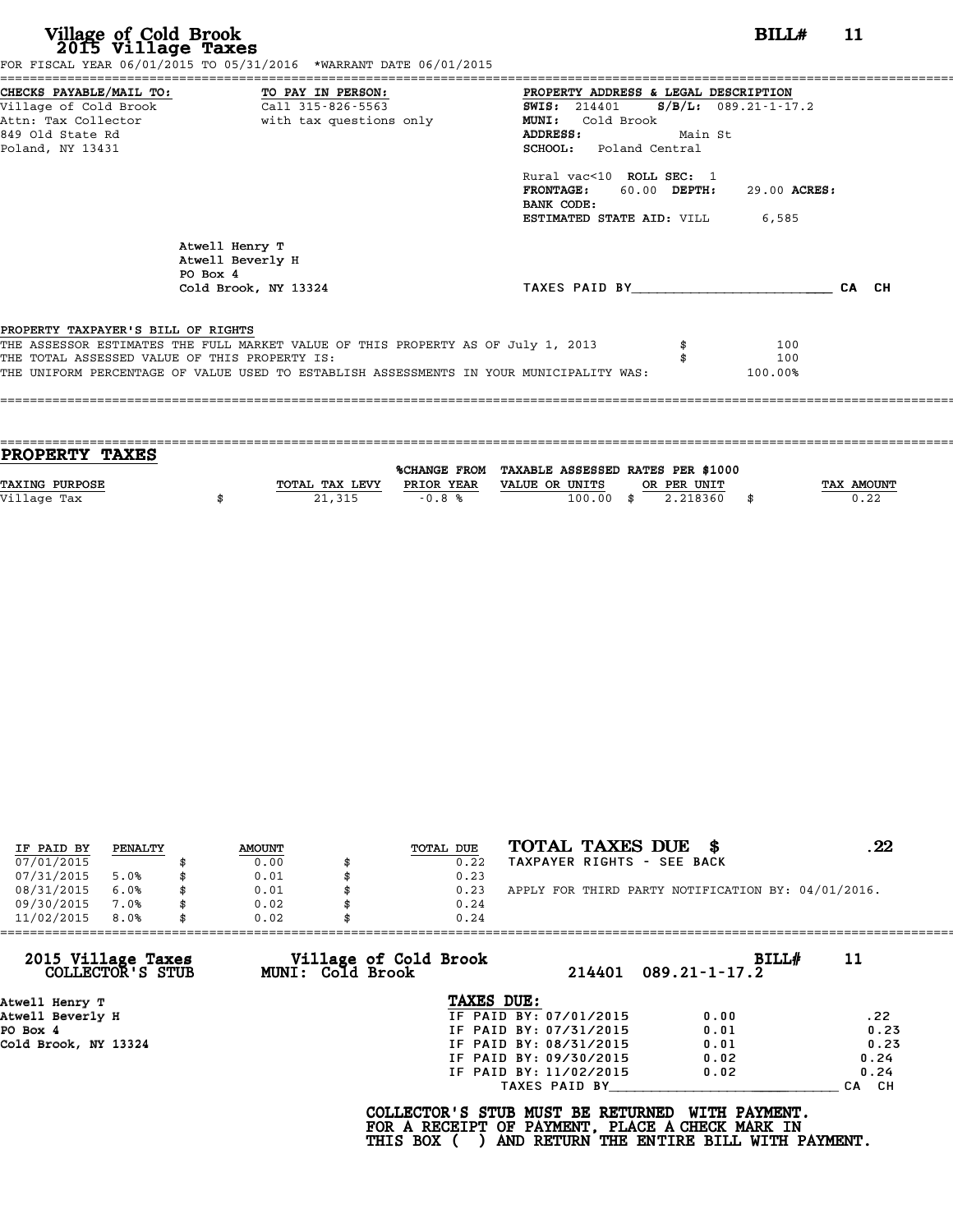|                                                                                     | CHECKS PAYABLE/MAIL TO: TO PAY IN PERSON:                                        | PROPERTY ADDRESS & LEGAL DESCRIPTION         |             |              |     |
|-------------------------------------------------------------------------------------|----------------------------------------------------------------------------------|----------------------------------------------|-------------|--------------|-----|
|                                                                                     |                                                                                  | <b>SWIS:</b> 214401 <b>S/B/L:</b> 089.21-1-9 |             |              |     |
|                                                                                     | Attn: Tax Collector <b>and South</b> with tax questions only                     | MUNI: Cold Brook                             |             |              |     |
| 849 Old State Rd                                                                    |                                                                                  | <b>ADDRESS:</b>                              | 495 Main St |              |     |
| Poland, NY 13431                                                                    |                                                                                  | SCHOOL: Poland Central                       |             |              |     |
|                                                                                     |                                                                                  | 1 Family Res ROLL SEC: 1                     |             |              |     |
|                                                                                     |                                                                                  | FRONTAGE: 132.00 DEPTH:                      |             | 65.00 ACRES: | .21 |
|                                                                                     |                                                                                  | BANK CODE:                                   |             |              |     |
|                                                                                     |                                                                                  | <b>ESTIMATED STATE AID:</b> VILL 6,585       |             |              |     |
|                                                                                     | B B V T Inc                                                                      |                                              |             |              |     |
|                                                                                     | 11 Lemberg Ct 201<br>Monroe, NY 10950                                            |                                              |             |              |     |
|                                                                                     |                                                                                  | TAXES PAID BY <b>CA</b> CH                   |             |              |     |
|                                                                                     |                                                                                  |                                              |             |              |     |
|                                                                                     |                                                                                  |                                              |             |              |     |
|                                                                                     | THE ASSESSOR ESTIMATES THE FULL MARKET VALUE OF THIS PROPERTY AS OF July 1, 2013 |                                              |             | 72,000       |     |
| PROPERTY TAXPAYER'S BILL OF RIGHTS<br>THE TOTAL ASSESSED VALUE OF THIS PROPERTY IS: |                                                                                  |                                              |             | 72,000       |     |

| PROPERTY TAXES        |                |                     |                                   |                |            |
|-----------------------|----------------|---------------------|-----------------------------------|----------------|------------|
|                       |                | <b>%CHANGE FROM</b> | TAXABLE ASSESSED RATES PER \$1000 |                |            |
|                       |                |                     |                                   |                |            |
| <b>TAXING PURPOSE</b> | TOTAL TAX LEVY | PRIOR YEAR          | VALUE OR UNITS<br>OR PER UNIT     |                | TAX AMOUNT |
| Village Tax           | 21,315         | $-0.8%$             | 72,000.00 \$                      | 2.218360<br>\$ | 159.72     |
|                       |                |                     |                                   |                |            |
|                       |                |                     |                                   |                |            |

|            |         |               |                  | TOTAL TAXES DUE \$                                 | 159.72 |
|------------|---------|---------------|------------------|----------------------------------------------------|--------|
| IF PAID BY | PENALTY | <b>AMOUNT</b> | <b>TOTAL DUE</b> |                                                    |        |
| 07/01/2015 |         | 0.00          | 159.72           | TAXPAYER RIGHTS - SEE BACK                         |        |
| 07/31/2015 | 5.0%    | \$<br>7.99    | 167.71           |                                                    |        |
| 08/31/2015 | 6.0%    | \$<br>9.58    | 169.30           | APPLY FOR THIRD PARTY NOTIFICATION BY: 04/01/2016. |        |
| 09/30/2015 | 7.0%    | \$<br>11.18   | 170.90           |                                                    |        |
| 11/02/2015 | 8.0%    | \$<br>12.78   | 172.50           |                                                    |        |

| 2015 Village Taxes<br>Village of Cold Brook<br>MUNI: Cold Brook<br>COLLECTOR'S STUB |                        | BILL#            | 12     |
|-------------------------------------------------------------------------------------|------------------------|------------------|--------|
|                                                                                     | 214401                 | $089.21 - 1 - 9$ |        |
| B B V T Inc                                                                         | TAXES DUE:             |                  |        |
| 11 Lemberg Ct 201                                                                   | IF PAID BY: 07/01/2015 | 0.00             | 159.72 |
| Monroe, NY 10950                                                                    | IF PAID BY: 07/31/2015 | 7.99             | 167.71 |
|                                                                                     | IF PAID BY: 08/31/2015 | 9.58             | 169.30 |
|                                                                                     | IF PAID BY: 09/30/2015 | 11.18            | 170.90 |
|                                                                                     | IF PAID BY: 11/02/2015 | 12.78            | 172.50 |
|                                                                                     | TAXES PAID BY          |                  | CA CH  |

COLLECTOR'S STUB MUST BE RETURNED WITH PAYMENT.<br>FOR A RECEIPT OF PAYMENT, PLACE A CHECK MARK IN<br>THIS BOX ( ) AND RETURN THE ENTIRE BILL WITH PAYMENT.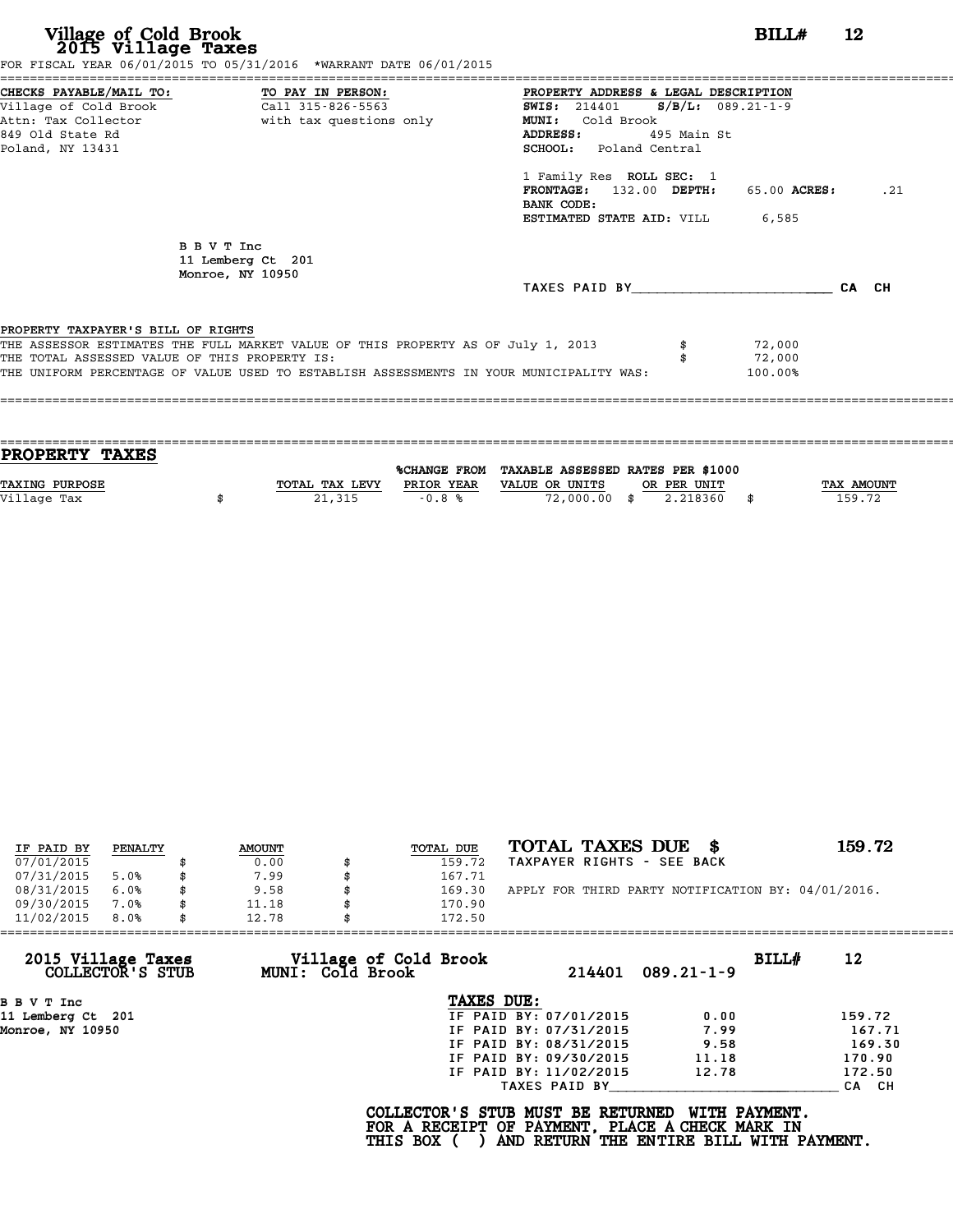|                                               | FOR FISCAL YEAR 06/01/2015 TO 05/31/2016 *WARRANT DATE 06/01/2015                       |                                             |          |     |
|-----------------------------------------------|-----------------------------------------------------------------------------------------|---------------------------------------------|----------|-----|
|                                               |                                                                                         | PROPERTY ADDRESS & LEGAL DESCRIPTION        |          |     |
|                                               |                                                                                         | SWIS: $214401$ S/B/L: 088.44-1-18.1         |          |     |
|                                               | Attn: Tax Collector and the with tax questions only                                     | MUNI: Cold Brook                            |          |     |
| 849 Old State Rd                              |                                                                                         | <b>ADDRESS:</b><br>1314 Rose Valley Rd      |          |     |
| Poland, NY 13431                              |                                                                                         | SCHOOL: Poland Central                      |          |     |
|                                               |                                                                                         | 1 Family Res ROLL SEC: 1                    |          |     |
|                                               |                                                                                         | $FRONTAGE: 128.00$ $DEPTH: 140.00$ $ACRES:$ |          | .35 |
|                                               |                                                                                         | BANK CODE:                                  |          |     |
|                                               |                                                                                         | <b>ESTIMATED STATE AID:</b> VILL 6,585      |          |     |
|                                               | Baker Dennis                                                                            |                                             |          |     |
|                                               | 1314 Rose Valley Rd                                                                     |                                             |          |     |
|                                               | Cold Brook, NY 13324                                                                    |                                             |          |     |
|                                               |                                                                                         | TAXES PAID BY CA CH                         |          |     |
| PROPERTY TAXPAYER'S BILL OF RIGHTS            |                                                                                         |                                             |          |     |
|                                               | THE ASSESSOR ESTIMATES THE FULL MARKET VALUE OF THIS PROPERTY AS OF July 1, 2013        |                                             | \$31,500 |     |
| THE TOTAL ASSESSED VALUE OF THIS PROPERTY IS: |                                                                                         |                                             | 81,500   |     |
|                                               | THE UNIFORM PERCENTAGE OF VALUE USED TO ESTABLISH ASSESSMENTS IN YOUR MUNICIPALITY WAS: |                                             | 100.00%  |     |
|                                               |                                                                                         |                                             |          |     |
|                                               |                                                                                         |                                             |          |     |
|                                               |                                                                                         |                                             |          |     |

| <b>PROPERTY TAXES</b> |                |            |                                                |             |                   |
|-----------------------|----------------|------------|------------------------------------------------|-------------|-------------------|
|                       |                |            |                                                |             |                   |
|                       |                |            | %CHANGE FROM TAXABLE ASSESSED RATES PER \$1000 |             |                   |
| <b>TAXING PURPOSE</b> | TOTAL TAX LEVY | PRIOR YEAR | VALUE OR UNITS                                 | OR PER UNIT | <b>TAX AMOUNT</b> |
| Village Tax           | 21,315         | $-0.8%$    | 81,500.00 \$                                   | 2.218360    | 180.80            |
|                       |                |            |                                                |             |                   |

| IF PAID BY | PENALTY | <b>AMOUNT</b> | TOTAL DUE    | TOTAL TAXES DUE \$                                 | 180.80 |
|------------|---------|---------------|--------------|----------------------------------------------------|--------|
| 07/01/2015 |         | 0.00          | 180.80       | TAXPAYER RIGHTS - SEE BACK                         |        |
| 07/31/2015 | 5.0%    | \$<br>9.04    | 189.84       |                                                    |        |
| 08/31/2015 | 6.0%    | \$<br>10.85   | \$<br>191.65 | APPLY FOR THIRD PARTY NOTIFICATION BY: 04/01/2016. |        |
| 09/30/2015 | 7.0%    | \$<br>12.66   | 193.46       |                                                    |        |
| 11/02/2015 | 8.0%    | \$<br>14.46   | 195.26       |                                                    |        |

|            |                                           | BILLH                                                                                                                                                         | 13                                                                                                                                                                |
|------------|-------------------------------------------|---------------------------------------------------------------------------------------------------------------------------------------------------------------|-------------------------------------------------------------------------------------------------------------------------------------------------------------------|
|            |                                           |                                                                                                                                                               |                                                                                                                                                                   |
|            |                                           | 0.00                                                                                                                                                          | 180.80                                                                                                                                                            |
|            |                                           | 9.04                                                                                                                                                          | 189.84                                                                                                                                                            |
|            |                                           | 10.85                                                                                                                                                         | 191.65                                                                                                                                                            |
|            |                                           | 12.66                                                                                                                                                         | 193.46                                                                                                                                                            |
|            |                                           | 14.46                                                                                                                                                         | 195.26                                                                                                                                                            |
|            |                                           |                                                                                                                                                               | CA CH                                                                                                                                                             |
| THIS BOX ( |                                           | WITH PAYMENT.                                                                                                                                                 |                                                                                                                                                                   |
|            | Village of Cold Brook<br>MUNI: Cold Brook | TAXES DUE:<br>IF PAID BY: 07/01/2015<br>IF PAID BY: 07/31/2015<br>IF PAID BY: 08/31/2015<br>IF PAID BY: 09/30/2015<br>IF PAID BY: 11/02/2015<br>TAXES PAID BY | $088.44 - 1 - 18.1$<br>214401<br>COLLECTOR'S STUB MUST BE RETURNED<br>FOR A RECEIPT OF PAYMENT, PLACE A CHECK MARK IN<br>AND RETURN THE ENTIRE BILL WITH PAYMENT. |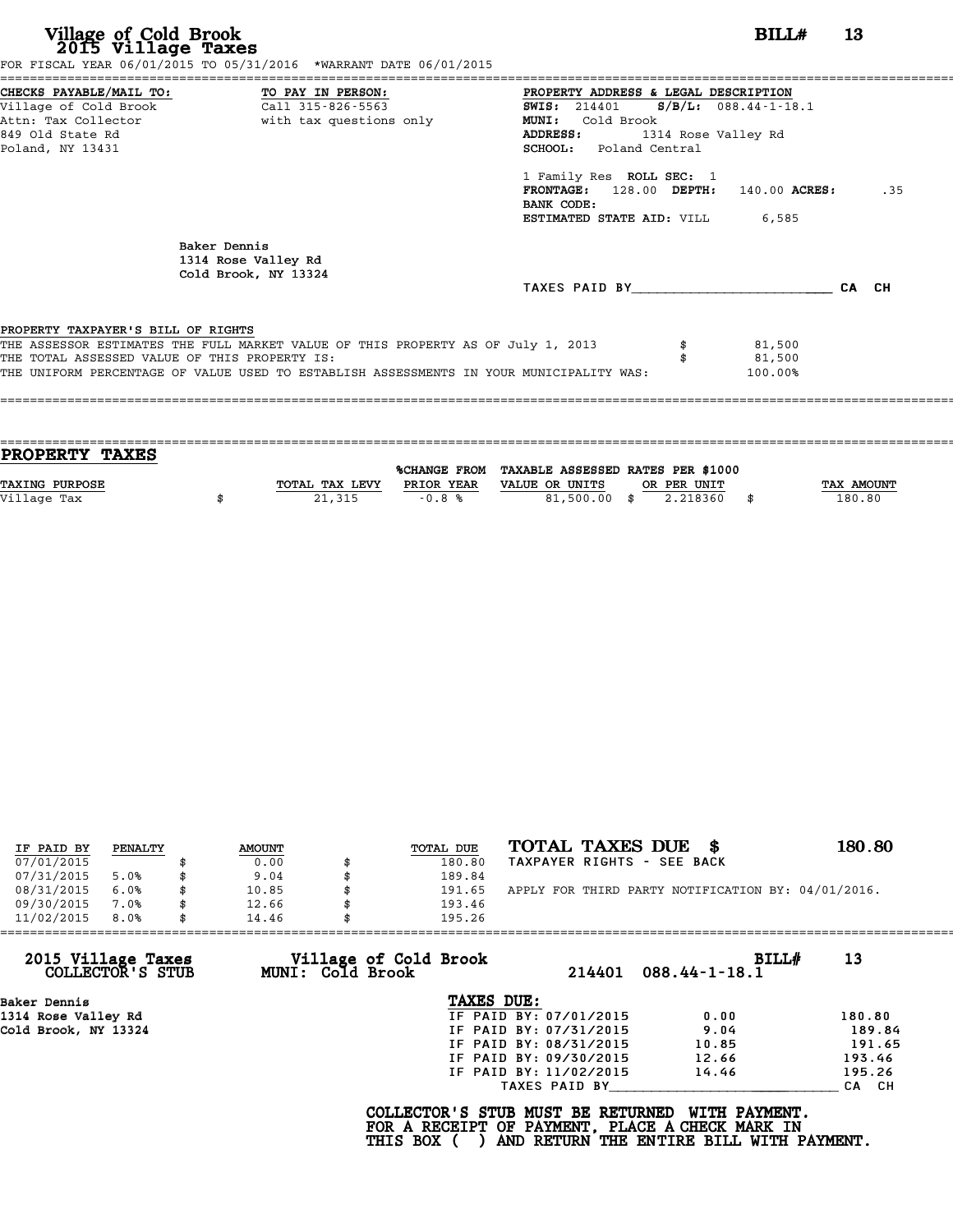| Village of Cold Brook<br>2015 Village Taxes   | FOR FISCAL YEAR 06/01/2015 TO 05/31/2016 *WARRANT DATE 06/01/2015                       |                                        | $BILLH$ 14 |       |
|-----------------------------------------------|-----------------------------------------------------------------------------------------|----------------------------------------|------------|-------|
|                                               | CHECKS PAYABLE/MAIL TO: TO PAY IN PERSON:                                               | PROPERTY ADDRESS & LEGAL DESCRIPTION   |            |       |
| Village of Cold Brook                         | Call 315-826-5563                                                                       | SWIS: 214401 S/B/L: 088.36-1-10        |            |       |
| Attn: Tax Collector                           | with tax questions only                                                                 | MUNI: Cold Brook                       |            |       |
| 849 Old State Rd                              |                                                                                         | 365 Route 8<br>ADDRESS:                |            |       |
| Poland, NY 13431                              |                                                                                         | <b>SCHOOL:</b> Poland Central          |            |       |
|                                               |                                                                                         | 1 Family Res ROLL SEC: 1               |            |       |
|                                               |                                                                                         | FRONTAGE: 108.00 DEPTH: 160.00 ACRES:  |            |       |
|                                               |                                                                                         | BANK CODE:                             |            |       |
|                                               |                                                                                         | <b>ESTIMATED STATE AID:</b> VILL 6,585 |            |       |
|                                               | Baker Matthew<br>Baker Barbara<br>365 Main St                                           |                                        |            |       |
|                                               | Cold Brook, NY 13324                                                                    | TAXES PAID BY TAXES PAID BY            |            | CA CH |
| PROPERTY TAXPAYER'S BILL OF RIGHTS            |                                                                                         |                                        |            |       |
|                                               | THE ASSESSOR ESTIMATES THE FULL MARKET VALUE OF THIS PROPERTY AS OF July 1, 2013        |                                        | 64,000     |       |
| THE TOTAL ASSESSED VALUE OF THIS PROPERTY IS: |                                                                                         |                                        | 64,000     |       |
|                                               | THE UNIFORM PERCENTAGE OF VALUE USED TO ESTABLISH ASSESSMENTS IN YOUR MUNICIPALITY WAS: |                                        | 100.00%    |       |

| <b>PROPERTY TAXES</b> |                |            |                                                |             |                   |
|-----------------------|----------------|------------|------------------------------------------------|-------------|-------------------|
|                       |                |            |                                                |             |                   |
|                       |                |            | %CHANGE FROM TAXABLE ASSESSED RATES PER \$1000 |             |                   |
| <b>TAXING PURPOSE</b> | TOTAL TAX LEVY | PRIOR YEAR | VALUE OR UNITS                                 | OR PER UNIT | <b>TAX AMOUNT</b> |
| Village Tax           | 21,315         | $-0.8%$    | 64,000.00 \$                                   | 2.218360    | 141.98            |
|                       |                |            |                                                |             |                   |
|                       |                |            |                                                |             |                   |

| IF PAID BY | PENALTY | <b>AMOUNT</b> | TOTAL DUE | TOTAL TAXES DUE \$                                 | 141.98 |
|------------|---------|---------------|-----------|----------------------------------------------------|--------|
| 07/01/2015 |         | 0.00          | 141.98    | TAXPAYER RIGHTS - SEE BACK                         |        |
| 07/31/2015 | 5.0%    | 7.10          | 149.08    |                                                    |        |
| 08/31/2015 | 6.0%    | 8.52          | 150.50    | APPLY FOR THIRD PARTY NOTIFICATION BY: 04/01/2016. |        |
| 09/30/2015 | 7.0%    | 9.94          | 151.92    |                                                    |        |
| 11/02/2015 | 8.0%    | 11.36         | 153.34    |                                                    |        |

| 11/02/2015                             | 8.0% | 11.36 |                         | 153.34                                                                                             |                                          |                   |       |        |
|----------------------------------------|------|-------|-------------------------|----------------------------------------------------------------------------------------------------|------------------------------------------|-------------------|-------|--------|
| 2015 Village Taxes<br>COLLECTOR'S STUB |      |       | <b>MUNI: Cold Brook</b> | Village of Cold Brook                                                                              | 214401                                   | $088.36 - 1 - 10$ | BILL# | 14     |
| Baker Matthew                          |      |       |                         | TAXES DUE:                                                                                         |                                          |                   |       |        |
| Baker Barbara                          |      |       |                         |                                                                                                    | IF PAID BY: 07/01/2015                   | 0.00              |       | 141.98 |
| 365 Main St                            |      |       |                         |                                                                                                    | IF PAID BY: 07/31/2015                   | 7.10              |       | 149.08 |
| Cold Brook, NY 13324                   |      |       |                         |                                                                                                    | IF PAID BY: 08/31/2015                   | 8.52              |       | 150.50 |
|                                        |      |       |                         |                                                                                                    | IF PAID BY: 09/30/2015                   | 9.94              |       | 151.92 |
|                                        |      |       |                         |                                                                                                    | IF PAID BY: 11/02/2015                   | 11.36             |       | 153.34 |
|                                        |      |       |                         |                                                                                                    | TAXES PAID BY                            |                   |       | CA CH  |
|                                        |      |       |                         | COLLECTOR'S STUB MUST BE RETURNED<br>FOR A RECEIPT OF PAYMENT, PLACE A CHECK MARK IN<br>THIS BOX ( | AND RETURN THE ENTIRE BILL WITH PAYMENT. | WITH PAYMENT.     |       |        |
|                                        |      |       |                         |                                                                                                    |                                          |                   |       |        |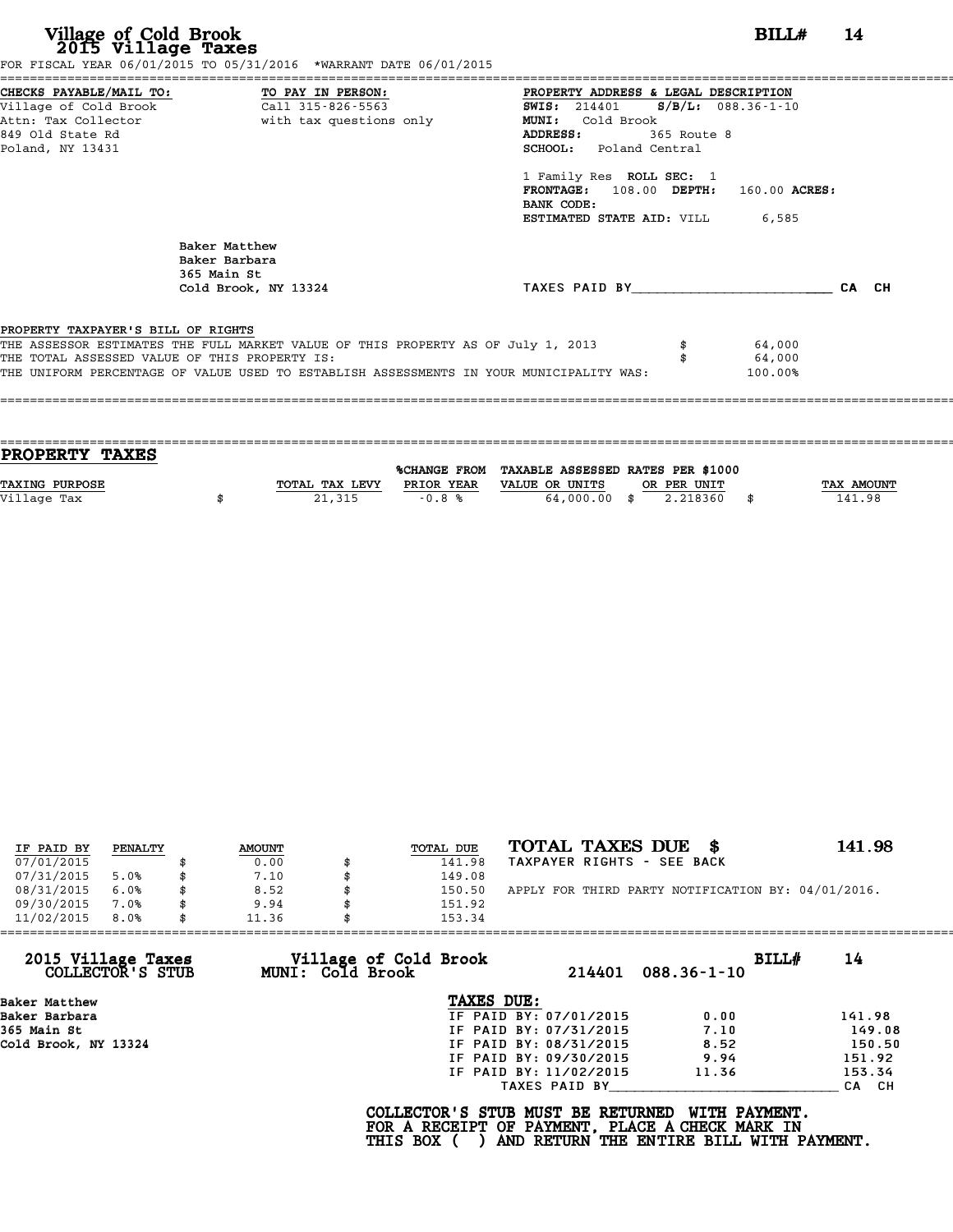| Village of Cold Brook<br>2015 Village Taxes                      | FOR FISCAL YEAR 06/01/2015 TO 05/31/2016 *WARRANT DATE 06/01/2015                         |                                                                                                                                                          | BILL#   | 15    |
|------------------------------------------------------------------|-------------------------------------------------------------------------------------------|----------------------------------------------------------------------------------------------------------------------------------------------------------|---------|-------|
| Village of Cold Brook<br>Attn: Tax Collector<br>849 Old State Rd | CHECKS PAYABLE/MAIL TO: TO PAY IN PERSON:<br>Call 315-826-5563<br>with tax questions only | PROPERTY ADDRESS & LEGAL DESCRIPTION<br>SWIS: $214401$ S/B/L: 088.44-1-17.2<br>MUNI: Cold Brook<br>ADDRESS:<br>260 Main St                               |         |       |
| Poland, NY 13431                                                 |                                                                                           | <b>SCHOOL:</b> Poland Central<br>Mfg housing ROLL SEC: 1<br>FRONTAGE: 20.00 DEPTH: 187.00 ACRES:<br>BANK CODE:<br><b>ESTIMATED STATE AID:</b> VILL 6,585 |         |       |
|                                                                  | Bidwell Calvin<br>Bidwell Eileen<br>260 Main St                                           | TAXES PAID BY                                                                                                                                            |         | CA CH |
| PROPERTY TAXPAYER'S BILL OF RIGHTS                               | Cold Brook, NY 13324                                                                      |                                                                                                                                                          |         |       |
|                                                                  | THE ASSESSOR ESTIMATES THE FULL MARKET VALUE OF THIS PROPERTY AS OF July 1, 2013          |                                                                                                                                                          | 44,500  |       |
| THE TOTAL ASSESSED VALUE OF THIS PROPERTY IS:                    |                                                                                           |                                                                                                                                                          | 44,500  |       |
|                                                                  | THE UNIFORM PERCENTAGE OF VALUE USED TO ESTABLISH ASSESSMENTS IN YOUR MUNICIPALITY WAS:   |                                                                                                                                                          | 100.00% |       |

| PROPERTY TAXES        |                |            |                                                |             |                   |
|-----------------------|----------------|------------|------------------------------------------------|-------------|-------------------|
|                       |                |            | %CHANGE FROM TAXABLE ASSESSED RATES PER \$1000 |             |                   |
| <b>TAXING PURPOSE</b> | TOTAL TAX LEVY | PRIOR YEAR | VALUE OR UNITS                                 | OR PER UNIT | <b>TAX AMOUNT</b> |
|                       |                |            |                                                |             |                   |
| Village Tax           | 21,315         | $-0.8%$    | $44,500.00$ \$                                 | 2.218360    | 98.72             |
|                       |                |            |                                                |             |                   |

| IF PAID BY | PENALTY | <b>AMOUNT</b> | <b>TOTAL DUE</b> | TOTAL TAXES DUE \$                                 | 98.72 |
|------------|---------|---------------|------------------|----------------------------------------------------|-------|
| 07/01/2015 |         | 0.00          | 98.72            | TAXPAYER RIGHTS - SEE BACK                         |       |
| 07/31/2015 | 5.0%    | \$<br>4.94    | 103.66           |                                                    |       |
| 08/31/2015 | 6.0%    | \$<br>5.92    | 104.64           | APPLY FOR THIRD PARTY NOTIFICATION BY: 04/01/2016. |       |
| 09/30/2015 | 7.0%    | \$<br>6.91    | 105.63           |                                                    |       |
| 11/02/2015 | 8.0%    | \$<br>7.90    | 106.62           |                                                    |       |

| 15     |
|--------|
|        |
| 98.72  |
| 103.66 |
| 104.64 |
| 105.63 |
| 106.62 |
| CA CH  |
|        |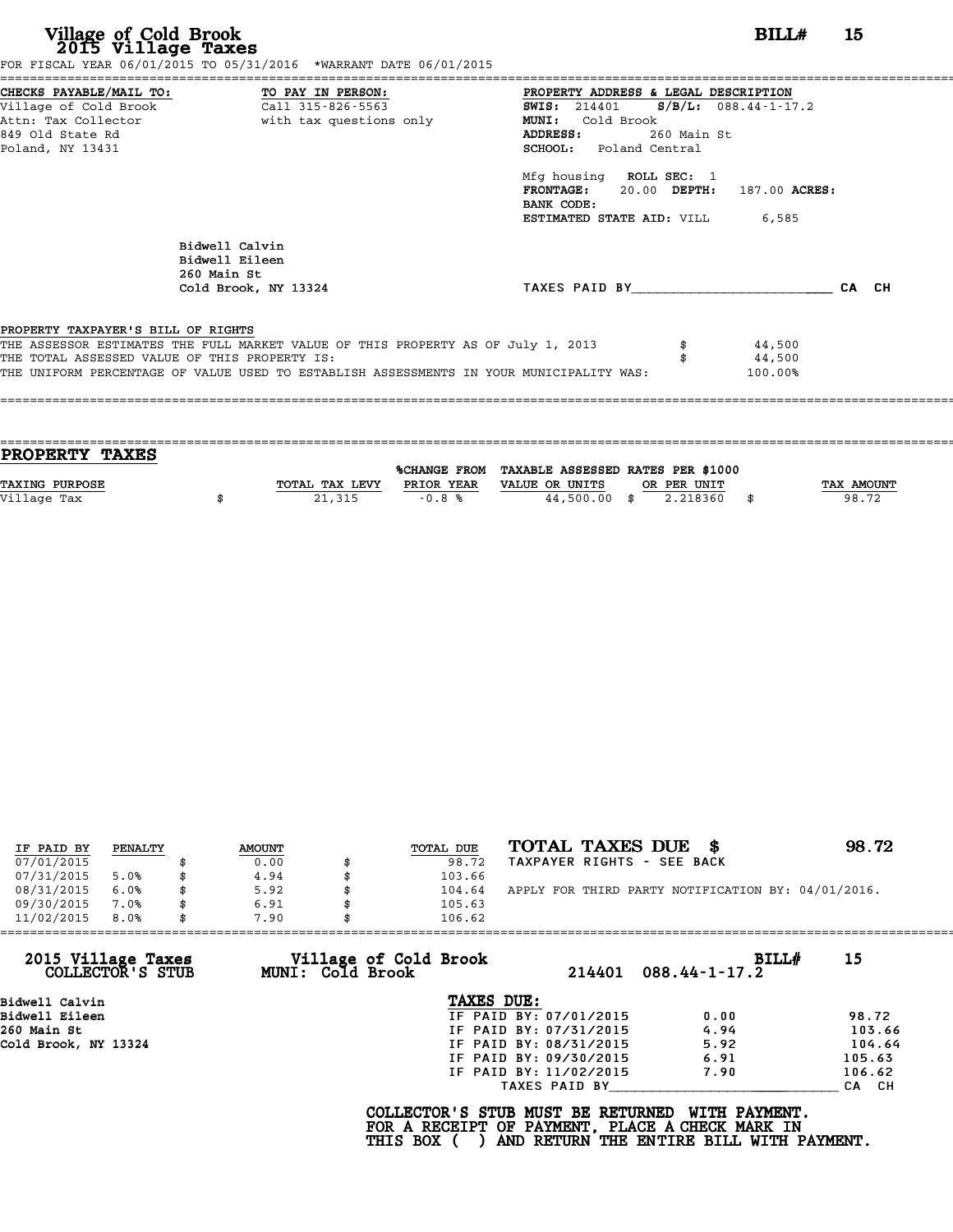| CHECKS PAYABLE/MAIL TO: TO PAY IN PERSON:<br>PROPERTY ADDRESS & LEGAL DESCRIPTION                  |       |
|----------------------------------------------------------------------------------------------------|-------|
| Village of Cold Brook Call 315-826-5563<br>SWIS: $214401$ S/B/L: 089.21-1-28.2                     |       |
| Attn: Tax Collector                       with tax questions only<br>MUNI: Cold Brook              |       |
| 849 Old State Rd<br><b>ADDRESS:</b><br>Norway St                                                   |       |
| SCHOOL: Poland Central<br>Poland, NY 13431                                                         |       |
| Rural res&aq ROLL SEC: 1                                                                           |       |
| $\tt FRONTAGE:$<br>ACRES :<br>DEPTH:                                                               | 11.70 |
| BANK CODE:                                                                                         |       |
| <b>ESTIMATED STATE AID:</b> VILL 6,585                                                             |       |
| Billick Raymond                                                                                    |       |
| 3419 Black Creek Rd                                                                                |       |
| Cold Brook, NY 13324                                                                               |       |
| TAXES PAID BY TAXES<br>CA CH                                                                       |       |
| PROPERTY TAXPAYER'S BILL OF RIGHTS                                                                 |       |
| THE ASSESSOR ESTIMATES THE FULL MARKET VALUE OF THIS PROPERTY AS OF July 1, 2013<br>26,000         |       |
| THE TOTAL ASSESSED VALUE OF THIS PROPERTY IS:<br>26,000                                            |       |
| THE UNIFORM PERCENTAGE OF VALUE USED TO ESTABLISH ASSESSMENTS IN YOUR MUNICIPALITY WAS:<br>100.00% |       |
|                                                                                                    |       |
|                                                                                                    |       |

| <b>PROPERTY TAXES</b> |                |            |                                                |             |                   |
|-----------------------|----------------|------------|------------------------------------------------|-------------|-------------------|
|                       |                |            |                                                |             |                   |
|                       |                |            | %CHANGE FROM TAXABLE ASSESSED RATES PER \$1000 |             |                   |
| TAXING PURPOSE        | TOTAL TAX LEVY | PRIOR YEAR | VALUE OR UNITS                                 | OR PER UNIT | <b>TAX AMOUNT</b> |
| Village Tax           | 21,315         | $-0.8%$    | 26,000.00 \$                                   | 2.218360    | 57.68             |
|                       |                |            |                                                |             |                   |
|                       |                |            |                                                |             |                   |

| IF PAID BY | PENALTY | <b>AMOUNT</b> | TOTAL DUE | TOTAL TAXES DUE \$                                 | 57.68 |
|------------|---------|---------------|-----------|----------------------------------------------------|-------|
| 07/01/2015 |         | 0.00          | 57.68     | TAXPAYER RIGHTS - SEE BACK                         |       |
| 07/31/2015 | 5.0%    | 2.88          | 60.56     |                                                    |       |
| 08/31/2015 | 6.0%    | 3.46          | 61.14     | APPLY FOR THIRD PARTY NOTIFICATION BY: 04/01/2016. |       |
| 09/30/2015 | 7.0%    | 4.04          | 61.72     |                                                    |       |
| 11/02/2015 | 8.0%    | 4.61          | 62.29     |                                                    |       |

| 11/02/2015<br>8.0%                     | 4.61<br>62.29                             |                        |                              |       |
|----------------------------------------|-------------------------------------------|------------------------|------------------------------|-------|
| 2015 Village Taxes<br>COLLECTOR'S STUB | Village of Cold Brook<br>MUNI: Cold Brook | 214401                 | BILLH<br>$089.21 - 1 - 28.2$ | 16    |
| Billick Raymond                        | TAXES DUE:                                |                        |                              |       |
| 3419 Black Creek Rd                    |                                           | IF PAID BY: 07/01/2015 | 0.00                         | 57.68 |
| Cold Brook, NY 13324                   |                                           | IF PAID BY: 07/31/2015 | 2.88                         | 60.56 |
|                                        |                                           | IF PAID BY: 08/31/2015 | 3.46                         | 61.14 |
|                                        |                                           | IF PAID BY: 09/30/2015 | 4.04                         | 61.72 |
|                                        |                                           | IF PAID BY: 11/02/2015 | 4.61                         | 62.29 |
|                                        |                                           | TAXES PAID BY          |                              | CA CH |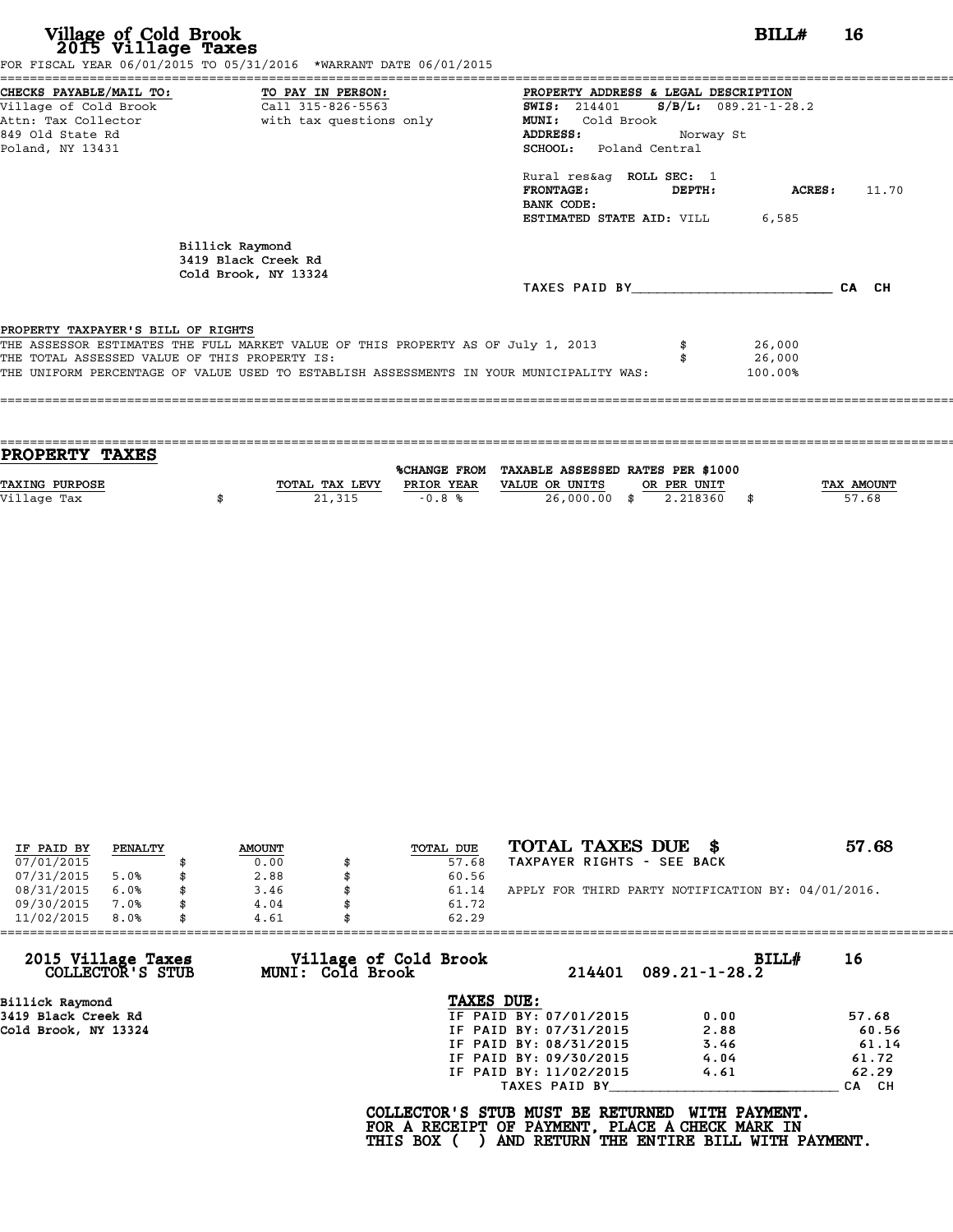## **Village of Cold Brook**<br> **2015 Village Taxes**<br>
SCAL YEAR 06/01/2015 TO 05/31/2016 \*WARRANT DATE 06/01/2015

Village of Cold Brook<br>2015 Village Taxes<br>FOR FISCAL YEAR 06/01/2015 TO 05/31/2016 \*WARRANT DATE 06/01/2015

| FOR FISCAL YEAR 06/01/2015 TO 05/31/2016 *WARRANT DATE 06/01/2015                                                                                                                                                                                                  |                                                                                                                                                                                                                                                               |  |  |  |  |  |
|--------------------------------------------------------------------------------------------------------------------------------------------------------------------------------------------------------------------------------------------------------------------|---------------------------------------------------------------------------------------------------------------------------------------------------------------------------------------------------------------------------------------------------------------|--|--|--|--|--|
| CHECKS PAYABLE/MAIL TO: TO PAY IN PERSON:<br>Village of Cold Brook<br>Call 315-826-5563<br>with tax questions only<br>Attn: Tax Collector<br>849 Old State Rd<br>Poland, NY 13431                                                                                  | PROPERTY ADDRESS & LEGAL DESCRIPTION<br>$S/B/L: 088.36-1-16$<br><b>SWIS:</b> 214401<br>Cold Brook<br><b>MUNI:</b><br>ADDRESS:<br>407 Route 8<br><b>SCHOOL:</b> Poland Central<br>1 Family Res ROLL SEC: 1<br>FRONTAGE: 130.00 DEPTH:<br>1.20<br>258.00 ACRES: |  |  |  |  |  |
| Blue Everett<br>Blue Joyce<br>c/o Denise-Joy Blue<br>407 Main St<br>Cold Brook, NY 13324                                                                                                                                                                           | BANK CODE:<br>6,585<br>ESTIMATED STATE AID: VILL<br>TAXES PAID BY<br>CA CH                                                                                                                                                                                    |  |  |  |  |  |
| PROPERTY TAXPAYER'S BILL OF RIGHTS<br>THE ASSESSOR ESTIMATES THE FULL MARKET VALUE OF THIS PROPERTY AS OF July 1, 2013<br>THE TOTAL ASSESSED VALUE OF THIS PROPERTY IS:<br>THE UNIFORM PERCENTAGE OF VALUE USED TO ESTABLISH ASSESSMENTS IN YOUR MUNICIPALITY WAS: | 90,000<br>90,000<br>100.00%                                                                                                                                                                                                                                   |  |  |  |  |  |

==================================================================================================================================== **PROPERTY TAXES** %CHANGE FROM TAXABLE ASSESSED RATES PER \$1000 **PROPERTY TAXES**<br>
TAXING PURPOSE TOTAL TAX LEVY PRIOR YEAR VALUE OR UNITS OR PER UNIT TAX AMOUNT<br>
VALUE OR UNITS OR PER UNIT TAX AMOUNT OF TAX AMOUNT TAX AMOUNT TAX AMOUNT TAX AMOUNT **TAXING PURPOSE**<br>
TAXING PURPOSE **EXELLED OF SUITE ASSESSED RATES PER \$1000**<br>
Village Tax **199.65**<br>
Village Tax **199.65** 

====================================================================================================================================

| IF PAID BY | PENALTY | <b>AMOUNT</b> | TOTAL DUE | TOTAL TAXES DUE<br>- 86                            | 199.65 |
|------------|---------|---------------|-----------|----------------------------------------------------|--------|
| 07/01/2015 |         | 0.00          | 199.65    | TAXPAYER RIGHTS - SEE BACK                         |        |
| 07/31/2015 | 5.0%    | 9.98          | 209.63    |                                                    |        |
| 08/31/2015 | 6.0%    | \$<br>11.98   | 211.63    | APPLY FOR THIRD PARTY NOTIFICATION BY: 04/01/2016. |        |
| 09/30/2015 | 7.0%    | 13.98         | 213.63    |                                                    |        |
| 11/02/2015 | 8.0%    | 15.97         | 215.62    |                                                    |        |

| 2015 Village Taxes<br>Village of Cold Brook<br>BILL#<br>MUNI: Cold Brook<br>COLLECTOR'S STUB<br>214401<br>$088.36 - 1 - 16$<br>TAXES DUE:<br>Blue Everett | 17     |
|-----------------------------------------------------------------------------------------------------------------------------------------------------------|--------|
|                                                                                                                                                           |        |
|                                                                                                                                                           |        |
| IF PAID BY: 07/01/2015<br>Blue Joyce<br>0.00                                                                                                              | 199.65 |
| c/o Denise-Joy Blue<br>IF PAID BY: 07/31/2015<br>9.98                                                                                                     | 209.63 |
| 407 Main St<br>IF PAID BY: 08/31/2015<br>11.98                                                                                                            | 211.63 |
| Cold Brook, NY 13324<br>IF PAID BY: 09/30/2015<br>13.98                                                                                                   | 213.63 |
| IF PAID BY: 11/02/2015<br>15.97                                                                                                                           | 215.62 |
| TAXES PAID BY                                                                                                                                             | CA CH  |

COLLECTOR'S STUB MUST BE RETURNED WITH PAYMENT.<br>FOR A RECEIPT OF PAYMENT, PLACE A CHECK MARK IN<br>THIS BOX ( ) AND RETURN THE ENTIRE BILL WITH PAYMENT.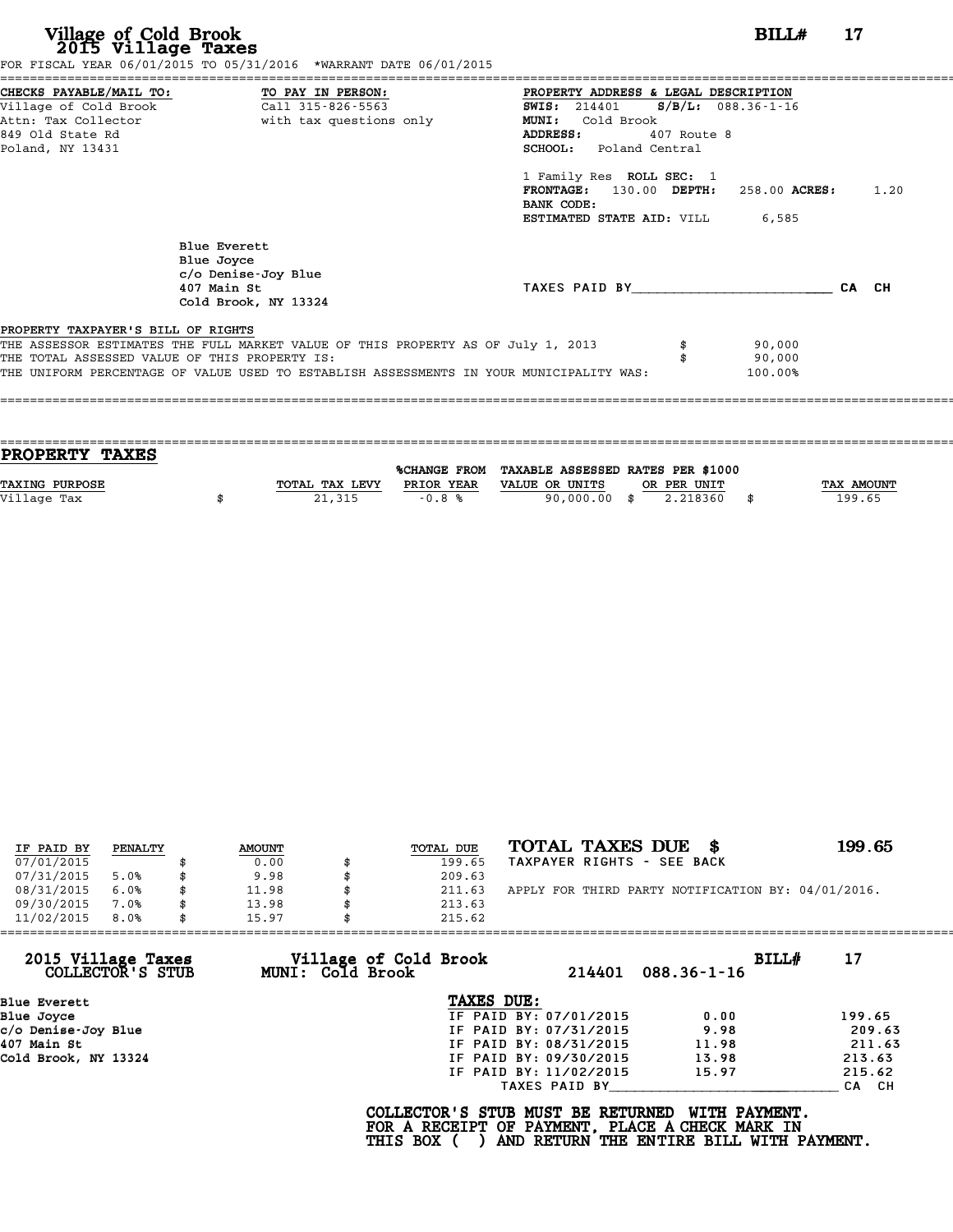|                                    | FOR FISCAL YEAR 06/01/2015 TO 05/31/2016 *WARRANT DATE 06/01/2015                       |                                                 |                |                |      |
|------------------------------------|-----------------------------------------------------------------------------------------|-------------------------------------------------|----------------|----------------|------|
|                                    | CHECKS PAYABLE/MAIL TO: TO PAY IN PERSON:                                               | PROPERTY ADDRESS & LEGAL DESCRIPTION            |                |                |      |
|                                    |                                                                                         | <b>SWIS:</b> 214401 <b>S/B/L:</b> 089.29-1-11.2 |                |                |      |
|                                    | Attn: Tax Collector                       with tax questions only                       | MUNI: Cold Brook                                |                |                |      |
| 849 Old State Rd                   |                                                                                         | <b>ADDRESS:</b>                                 | 4367 Norway St |                |      |
| Poland, NY 13431                   |                                                                                         | SCHOOL: Poland Central                          |                |                |      |
|                                    |                                                                                         | 1 Family Res ROLL SEC: 1                        |                |                |      |
|                                    |                                                                                         | FRONTAGE: 294.00 DEPTH:                         |                | <b>ACRES :</b> | 4.30 |
|                                    |                                                                                         | BANK CODE:                                      |                |                |      |
|                                    |                                                                                         | <b>ESTIMATED STATE AID:</b> VILL 6,585          |                |                |      |
|                                    | Boyce Mark W                                                                            |                                                 |                |                |      |
|                                    | Boyce Crystal J                                                                         |                                                 |                |                |      |
|                                    | 4367 Norway St                                                                          |                                                 |                |                |      |
|                                    | Cold Brook, NY 13324                                                                    | TAXES PAID BY CA CH                             |                |                |      |
| PROPERTY TAXPAYER'S BILL OF RIGHTS |                                                                                         |                                                 |                |                |      |
|                                    | THE ASSESSOR ESTIMATES THE FULL MARKET VALUE OF THIS PROPERTY AS OF July 1, 2013        |                                                 |                | 81,500         |      |
|                                    | THE TOTAL ASSESSED VALUE OF THIS PROPERTY IS:                                           |                                                 |                | 81,500         |      |
|                                    |                                                                                         |                                                 |                | 100.00%        |      |
|                                    | THE UNIFORM PERCENTAGE OF VALUE USED TO ESTABLISH ASSESSMENTS IN YOUR MUNICIPALITY WAS: |                                                 |                |                |      |
|                                    |                                                                                         |                                                 |                |                |      |

| PROPERTY TAXES        |                |            |                                                |             |                   |
|-----------------------|----------------|------------|------------------------------------------------|-------------|-------------------|
|                       |                |            | %CHANGE FROM TAXABLE ASSESSED RATES PER \$1000 |             |                   |
| <b>TAXING PURPOSE</b> | TOTAL TAX LEVY | PRIOR YEAR | VALUE OR UNITS                                 | OR PER UNIT | <b>TAX AMOUNT</b> |
| Village Tax           | 21,315         | $-0.8%$    | 81,500.00 \$                                   | 2.218360    | 180.80            |
|                       |                |            |                                                |             |                   |

| IF PAID BY | PENALTY | <b>AMOUNT</b> | TOTAL DUE    | TOTAL TAXES DUE<br>- 86                            | 180.80 |
|------------|---------|---------------|--------------|----------------------------------------------------|--------|
| 07/01/2015 |         | 0.00          | 180.80       | TAXPAYER RIGHTS - SEE BACK                         |        |
| 07/31/2015 | 5.0%    | 9.04          | 189.84       |                                                    |        |
| 08/31/2015 | 6.0%    | 10.85         | \$<br>191.65 | APPLY FOR THIRD PARTY NOTIFICATION BY: 04/01/2016. |        |
| 09/30/2015 | 7.0%    | 12.66         | 193.46       |                                                    |        |
| 11/02/2015 | 8.0%    | 14.46         | 195.26       |                                                    |        |

|                                        |                                           | 195.26                 |                                 |        |
|----------------------------------------|-------------------------------------------|------------------------|---------------------------------|--------|
| 2015 Village Taxes<br>COLLECTOR'S STUB | Village of Cold Brook<br>MUNI: Cold Brook |                        | BILLH<br>$214401$ 089.29-1-11.2 | 18     |
| Boyce Mark W                           |                                           | TAXES DUE:             |                                 |        |
| Boyce Crystal J                        |                                           | IF PAID BY: 07/01/2015 | 0.00                            | 180.80 |
| 4367 Norway St                         |                                           | IF PAID BY: 07/31/2015 | 9.04                            | 189.84 |
| Cold Brook, NY 13324                   |                                           | IF PAID BY: 08/31/2015 | 10.85                           | 191.65 |
|                                        |                                           | IF PAID BY: 09/30/2015 | 12.66                           | 193.46 |
|                                        |                                           | IF PAID BY: 11/02/2015 | 14.46                           | 195.26 |
|                                        |                                           | TAXES PAID BY          |                                 | CA CH  |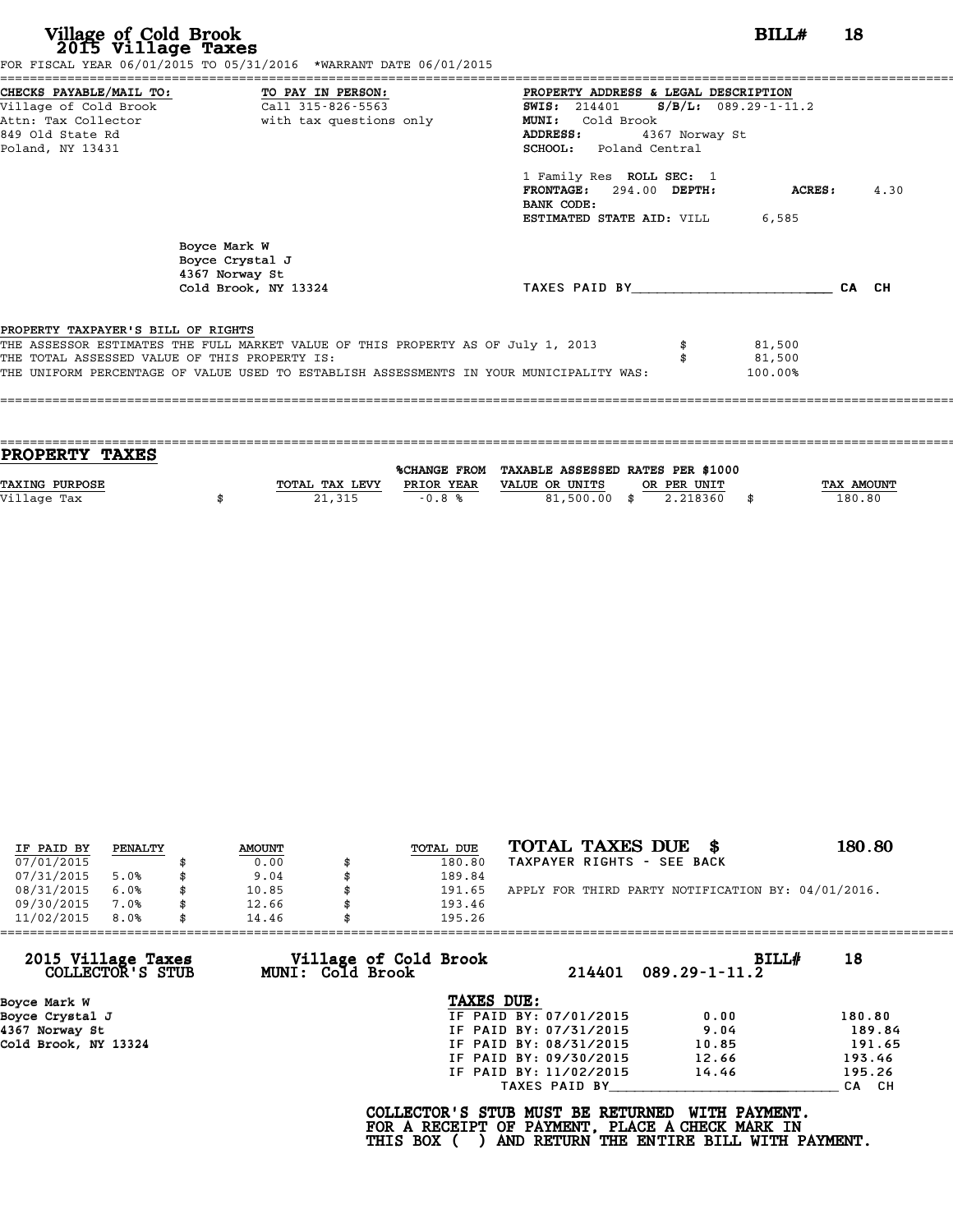|                                               | FOR FISCAL YEAR 06/01/2015 TO 05/31/2016 *WARRANT DATE 06/01/2015                       |                                              |         |       |
|-----------------------------------------------|-----------------------------------------------------------------------------------------|----------------------------------------------|---------|-------|
|                                               | CHECKS PAYABLE/MAIL TO: TO PAY IN PERSON:                                               | PROPERTY ADDRESS & LEGAL DESCRIPTION         |         |       |
|                                               |                                                                                         | <b>SWIS:</b> 214401 <b>S/B/L:</b> 089.29-1-1 |         |       |
|                                               | Attn: Tax Collector and a with tax questions only                                       | <b>MUNI:</b><br>Cold Brook                   |         |       |
| 849 Old State Rd                              |                                                                                         | ADDRESS:<br>4442 Norway St                   |         |       |
| Poland, NY 13431                              |                                                                                         | <b>SCHOOL:</b> Poland Central                |         |       |
|                                               |                                                                                         | 1 Family Res ROLL SEC: 1                     |         |       |
|                                               |                                                                                         | FRONTAGE: 50.00 DEPTH: 101.00 ACRES:         |         |       |
|                                               |                                                                                         | BANK CODE:                                   |         |       |
|                                               |                                                                                         | <b>ESTIMATED STATE AID:</b> VILL 6,585       |         |       |
|                                               | Burns Roger<br>Burns Jane<br>4442 Norway St                                             |                                              |         |       |
|                                               | Cold Brook, NY 13324                                                                    | TAXES PAID BY                                |         | CA CH |
| PROPERTY TAXPAYER'S BILL OF RIGHTS            |                                                                                         |                                              |         |       |
|                                               | THE ASSESSOR ESTIMATES THE FULL MARKET VALUE OF THIS PROPERTY AS OF July 1, 2013        |                                              | 61,500  |       |
| THE TOTAL ASSESSED VALUE OF THIS PROPERTY IS: |                                                                                         |                                              | 61,500  |       |
|                                               | THE UNIFORM PERCENTAGE OF VALUE USED TO ESTABLISH ASSESSMENTS IN YOUR MUNICIPALITY WAS: |                                              | 100.00% |       |
|                                               |                                                                                         |                                              |         |       |
|                                               |                                                                                         |                                              |         |       |

| <b>PROPERTY TAXES</b> |                |                     |                                   |             |      |            |
|-----------------------|----------------|---------------------|-----------------------------------|-------------|------|------------|
|                       |                | <b>%CHANGE FROM</b> | TAXABLE ASSESSED RATES PER \$1000 |             |      |            |
|                       |                |                     |                                   |             |      |            |
| <b>TAXING PURPOSE</b> | TOTAL TAX LEVY | PRIOR YEAR          | VALUE OR UNITS                    | OR PER UNIT |      | TAX AMOUNT |
| Village Tax           | 21,315         | $-0.8%$             | $61,500.00$ \$                    | 2.218360    | - \$ | 136.43     |
|                       |                |                     |                                   |             |      |            |

| IF PAID BY | PENALTY | <b>AMOUNT</b> |    | TOTAL DUE | TOTAL TAXES DUE \$                                 | 136.43 |
|------------|---------|---------------|----|-----------|----------------------------------------------------|--------|
| 07/01/2015 |         | 0.00          |    | 136.43    | TAXPAYER RIGHTS - SEE BACK                         |        |
| 07/31/2015 | 5.0%    | \$<br>6.82    |    | 143.25    |                                                    |        |
| 08/31/2015 | 6.0%    | \$<br>8.19    | ß. | 144.62    | APPLY FOR THIRD PARTY NOTIFICATION BY: 04/01/2016. |        |
| 09/30/2015 | 7.0%    | \$<br>9.55    |    | 145.98    |                                                    |        |
| 11/02/2015 | 8.0%    | \$<br>10.91   |    | 147.34    |                                                    |        |
|            |         |               |    |           |                                                    |        |

| 11/02/2015<br>8.0%                     | 10.91            | 147.34                                                                                                  |                                                           |        |
|----------------------------------------|------------------|---------------------------------------------------------------------------------------------------------|-----------------------------------------------------------|--------|
| 2015 Village Taxes<br>COLLECTOR'S STUB | MUNI: Cold Brook | Village of Cold Brook<br>214401                                                                         | BILL#<br>$089.29 - 1 - 1$                                 | 19     |
| Burns Roger                            |                  | TAXES DUE:                                                                                              |                                                           |        |
| Burns Jane                             |                  | IF PAID BY: 07/01/2015                                                                                  | 0.00                                                      | 136.43 |
| 4442 Norway St                         |                  | IF PAID BY: 07/31/2015                                                                                  | 6.82                                                      | 143.25 |
| Cold Brook, NY 13324                   |                  | IF PAID BY: 08/31/2015                                                                                  | 8.19                                                      | 144.62 |
|                                        |                  | IF PAID BY: 09/30/2015                                                                                  | 9.55                                                      | 145.98 |
|                                        |                  | IF PAID BY: 11/02/2015                                                                                  | 10.91                                                     | 147.34 |
|                                        |                  | TAXES PAID BY                                                                                           |                                                           | CA CH  |
|                                        |                  | COLLECTOR'S STUB MUST BE RETURNED<br>FOR A RECEIPT OF PAYMENT, PLACE A CHECK MARK IN<br><b>THIS BOX</b> | WITH PAYMENT.<br>AND RETURN THE ENTIRE BILL WITH PAYMENT. |        |

COLLECTOR'S STUB MUST BE RETURNED WITH PAYMENT.<br>FOR A RECEIPT OF PAYMENT, PLACE A CHECK MARK IN<br>THIS BOX ( ) AND RETURN THE ENTIRE BILL WITH PAYMENT.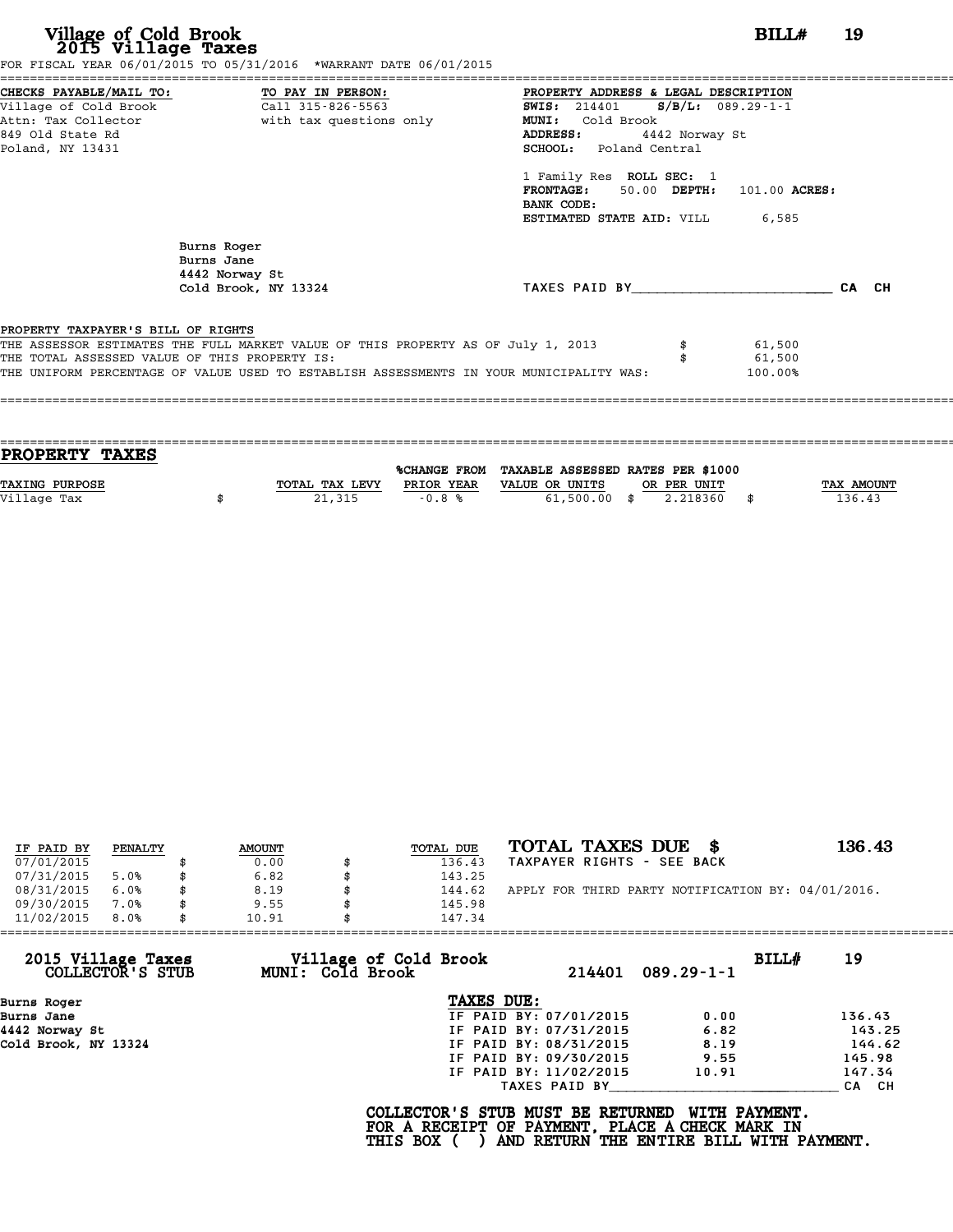|                                               | FOR FISCAL YEAR 06/01/2015 TO 05/31/2016 *WARRANT DATE 06/01/2015                       |                                                 |                |         |       |
|-----------------------------------------------|-----------------------------------------------------------------------------------------|-------------------------------------------------|----------------|---------|-------|
|                                               | CHECKS PAYABLE/MAIL TO: TO PAY IN PERSON:                                               | PROPERTY ADDRESS & LEGAL DESCRIPTION            |                |         |       |
|                                               |                                                                                         | <b>SWIS:</b> 214401 <b>S/B/L:</b> 089.29-1-17.1 |                |         |       |
|                                               | Attn: Tax Collector and with tax questions only                                         | <b>MUNI:</b><br>Cold Brook                      |                |         |       |
| 849 Old State Rd                              |                                                                                         | ADDRESS:                                        | 4429 Norway St |         |       |
| Poland, NY 13431                              |                                                                                         | SCHOOL: Poland Central                          |                |         |       |
|                                               |                                                                                         | 1 Family Res ROLL SEC: 1                        |                |         |       |
|                                               |                                                                                         | FRONTAGE: DEPTH:                                |                | ACRES : | 4.09  |
|                                               |                                                                                         | BANK CODE: 135                                  |                |         |       |
|                                               |                                                                                         | ESTIMATED STATE AID: VILL                       |                | 6,585   |       |
|                                               | Bush Winifred Lydford<br>20 Military Rd<br>Cold Brook, NY 13324                         |                                                 |                |         |       |
|                                               |                                                                                         | TAXES PAID BY TAXES                             |                |         | CA CH |
|                                               |                                                                                         |                                                 |                |         |       |
| PROPERTY TAXPAYER'S BILL OF RIGHTS            |                                                                                         |                                                 |                |         |       |
|                                               | THE ASSESSOR ESTIMATES THE FULL MARKET VALUE OF THIS PROPERTY AS OF July 1, 2013        |                                                 |                | 94,800  |       |
| THE TOTAL ASSESSED VALUE OF THIS PROPERTY IS: |                                                                                         |                                                 |                | 94,800  |       |
|                                               | THE UNIFORM PERCENTAGE OF VALUE USED TO ESTABLISH ASSESSMENTS IN YOUR MUNICIPALITY WAS: |                                                 |                | 100.00% |       |
|                                               |                                                                                         |                                                 |                |         |       |
|                                               |                                                                                         |                                                 |                |         |       |

| <b>PROPERTY TAXES</b> |                |            |                                                |             |            |
|-----------------------|----------------|------------|------------------------------------------------|-------------|------------|
|                       |                |            | %CHANGE FROM TAXABLE ASSESSED RATES PER \$1000 |             |            |
|                       |                |            |                                                |             |            |
| <b>TAXING PURPOSE</b> | TOTAL TAX LEVY | PRIOR YEAR | VALUE OR UNITS                                 | OR PER UNIT | TAX AMOUNT |
| Village Tax           | 21,315         | $-0.8%$    | 94,800.00 \$                                   | 2.218360    | 210.30     |
|                       |                |            |                                                |             |            |
|                       |                |            |                                                |             |            |

| IF PAID BY | PENALTY | <b>AMOUNT</b> | <b>TOTAL DUE</b> | TOTAL TAXES DUE \$                                 | 210.30 |
|------------|---------|---------------|------------------|----------------------------------------------------|--------|
| 07/01/2015 |         | 0.00          | 210.30           | TAXPAYER RIGHTS - SEE BACK                         |        |
| 07/31/2015 | 5.0%    | 10.52         | 220.82           |                                                    |        |
| 08/31/2015 | 6.0%    | \$<br>12.62   | 222.92           | APPLY FOR THIRD PARTY NOTIFICATION BY: 04/01/2016. |        |
| 09/30/2015 | 7.0%    | \$<br>14.72   | 225.02           |                                                    |        |
| 11/02/2015 | 8.0%    | \$<br>16.82   | 227.12           |                                                    |        |

| 11/02/2015            | 8.0%             | 16.82 |                  | 227.12                                          |                        |                                                                                                              |        |
|-----------------------|------------------|-------|------------------|-------------------------------------------------|------------------------|--------------------------------------------------------------------------------------------------------------|--------|
| 2015 Village Taxes    | COLLECTOR'S STUB |       | MUNI: Cold Brook | Village of Cold Brook                           | 214401                 | BILLH<br>$089.29 - 1 - 17.1$                                                                                 | 20     |
| Bush Winifred Lydford |                  |       |                  | TAXES DUE:                                      |                        |                                                                                                              |        |
| 20 Military Rd        |                  |       |                  |                                                 | IF PAID BY: 07/01/2015 | 0.00                                                                                                         | 210.30 |
| Cold Brook, NY 13324  |                  |       |                  |                                                 | IF PAID BY: 07/31/2015 | 10.52                                                                                                        | 220.82 |
|                       |                  |       |                  |                                                 | IF PAID BY: 08/31/2015 | 12.62                                                                                                        | 222.92 |
|                       |                  |       |                  |                                                 | IF PAID BY: 09/30/2015 | 14.72                                                                                                        | 225.02 |
|                       |                  |       |                  |                                                 | IF PAID BY: 11/02/2015 | 16.82                                                                                                        | 227.12 |
|                       |                  |       |                  |                                                 | TAXES PAID BY          |                                                                                                              | CA CH  |
|                       |                  |       |                  | COLLECTOR'S STUB MUST BE RETURNED<br>THIS BOX ( |                        | WITH PAYMENT.<br>FOR A RECEIPT OF PAYMENT, PLACE A CHECK MARK IN<br>AND RETURN THE ENTIRE BILL WITH PAYMENT. |        |
|                       |                  |       |                  |                                                 |                        |                                                                                                              |        |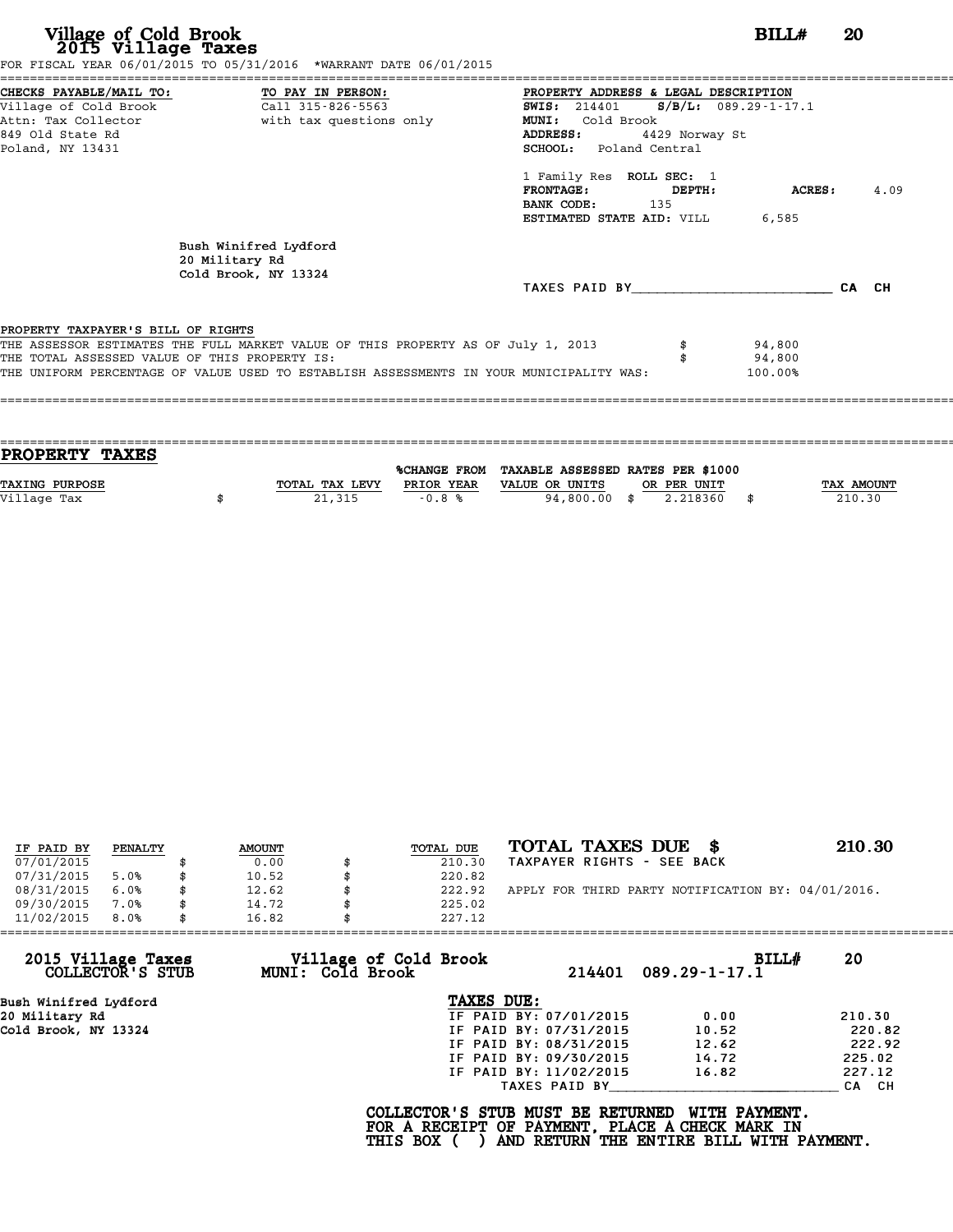| CHECKS PAYABLE/MAIL TO: TO PAY IN PERSON:<br>PROPERTY ADDRESS & LEGAL DESCRIPTION<br><b>SWIS:</b> 214401 <b>S/B/L:</b> 084.77-1-3<br>Attn: Tax Collector and with tax questions only<br><b>MUNI:</b><br>Cold Brook<br>580 Route 8<br>ADDRESS:<br><b>SCHOOL:</b> Poland Central<br>1 Family Res ROLL SEC: 1<br>FRONTAGE: 62.00 DEPTH: 150.00 ACRES:<br>BANK CODE:<br><b>ESTIMATED STATE AID:</b> VILL 6,585<br>Butera Juan<br>Butera Dorothy<br>580 Main St<br>CA CH<br>TAXES PAID BY<br>Cold Brook, NY 13324<br>88,000<br>88,000<br>100.00% |                                      | FOR FISCAL YEAR 06/01/2015 TO 05/31/2016 *WARRANT DATE 06/01/2015 |  |  |
|---------------------------------------------------------------------------------------------------------------------------------------------------------------------------------------------------------------------------------------------------------------------------------------------------------------------------------------------------------------------------------------------------------------------------------------------------------------------------------------------------------------------------------------------|--------------------------------------|-------------------------------------------------------------------|--|--|
|                                                                                                                                                                                                                                                                                                                                                                                                                                                                                                                                             | 849 Old State Rd<br>Poland, NY 13431 |                                                                   |  |  |
| PROPERTY TAXPAYER'S BILL OF RIGHTS<br>THE ASSESSOR ESTIMATES THE FULL MARKET VALUE OF THIS PROPERTY AS OF July 1, 2013<br>THE TOTAL ASSESSED VALUE OF THIS PROPERTY IS:<br>THE UNIFORM PERCENTAGE OF VALUE USED TO ESTABLISH ASSESSMENTS IN YOUR MUNICIPALITY WAS:                                                                                                                                                                                                                                                                          |                                      |                                                                   |  |  |
|                                                                                                                                                                                                                                                                                                                                                                                                                                                                                                                                             |                                      |                                                                   |  |  |
|                                                                                                                                                                                                                                                                                                                                                                                                                                                                                                                                             |                                      |                                                                   |  |  |

| <b>PROPERTY TAXES</b> |                |            |                                                |             |                   |
|-----------------------|----------------|------------|------------------------------------------------|-------------|-------------------|
|                       |                |            |                                                |             |                   |
|                       |                |            | %CHANGE FROM TAXABLE ASSESSED RATES PER \$1000 |             |                   |
| TAXING PURPOSE        | TOTAL TAX LEVY | PRIOR YEAR | VALUE OR UNITS                                 | OR PER UNIT | <b>TAX AMOUNT</b> |
| Village Tax           | 21,315         | $-0.8%$    | 88,000,00 \$                                   | 2.218360    | 195.22            |
|                       |                |            |                                                |             |                   |
|                       |                |            |                                                |             |                   |

|            |         |               |           | TOTAL TAXES DUE<br>- 86                            | 195.22 |
|------------|---------|---------------|-----------|----------------------------------------------------|--------|
| IF PAID BY | PENALTY | <b>AMOUNT</b> | TOTAL DUE |                                                    |        |
| 07/01/2015 |         | 0.00          | 195.22    | TAXPAYER RIGHTS - SEE BACK                         |        |
| 07/31/2015 | 5.0%    | 9.76          | 204.98    |                                                    |        |
| 08/31/2015 | 6.0%    | 11.71         | 206.93    | APPLY FOR THIRD PARTY NOTIFICATION BY: 04/01/2016. |        |
| 09/30/2015 | 7.0%    | 13.67         | 208.89    |                                                    |        |
| 11/02/2015 | 8.0%    | 15.62         | 210.84    |                                                    |        |

| 11/02/2015<br>8.0%                     | 15.62 |                         | 210.84                |                                                                                                                                  |                  |       |        |
|----------------------------------------|-------|-------------------------|-----------------------|----------------------------------------------------------------------------------------------------------------------------------|------------------|-------|--------|
| 2015 Village Taxes<br>COLLECTOR'S STUB |       | <b>MUNI: Cold Brook</b> | Village of Cold Brook | 214401                                                                                                                           | $084.77 - 1 - 3$ | BILL# | 21     |
| Butera Juan                            |       |                         |                       | TAXES DUE:                                                                                                                       |                  |       |        |
| Butera Dorothy                         |       |                         |                       | IF PAID BY: 07/01/2015                                                                                                           | 0.00             |       | 195.22 |
| 580 Main St                            |       |                         |                       | IF PAID BY: 07/31/2015                                                                                                           | 9.76             |       | 204.98 |
| Cold Brook, NY 13324                   |       |                         |                       | IF PAID BY: 08/31/2015                                                                                                           | 11.71            |       | 206.93 |
|                                        |       |                         |                       | IF PAID BY: 09/30/2015                                                                                                           | 13.67            |       | 208.89 |
|                                        |       |                         |                       | IF PAID BY: 11/02/2015                                                                                                           | 15.62            |       | 210.84 |
|                                        |       |                         |                       | TAXES PAID BY                                                                                                                    |                  |       | CA CH  |
|                                        |       |                         | THIS BOX (            | COLLECTOR'S STUB MUST BE RETURNED<br>FOR A RECEIPT OF PAYMENT, PLACE A CHECK MARK IN<br>AND RETURN THE ENTIRE BILL WITH PAYMENT. | WITH PAYMENT.    |       |        |
|                                        |       |                         |                       |                                                                                                                                  |                  |       |        |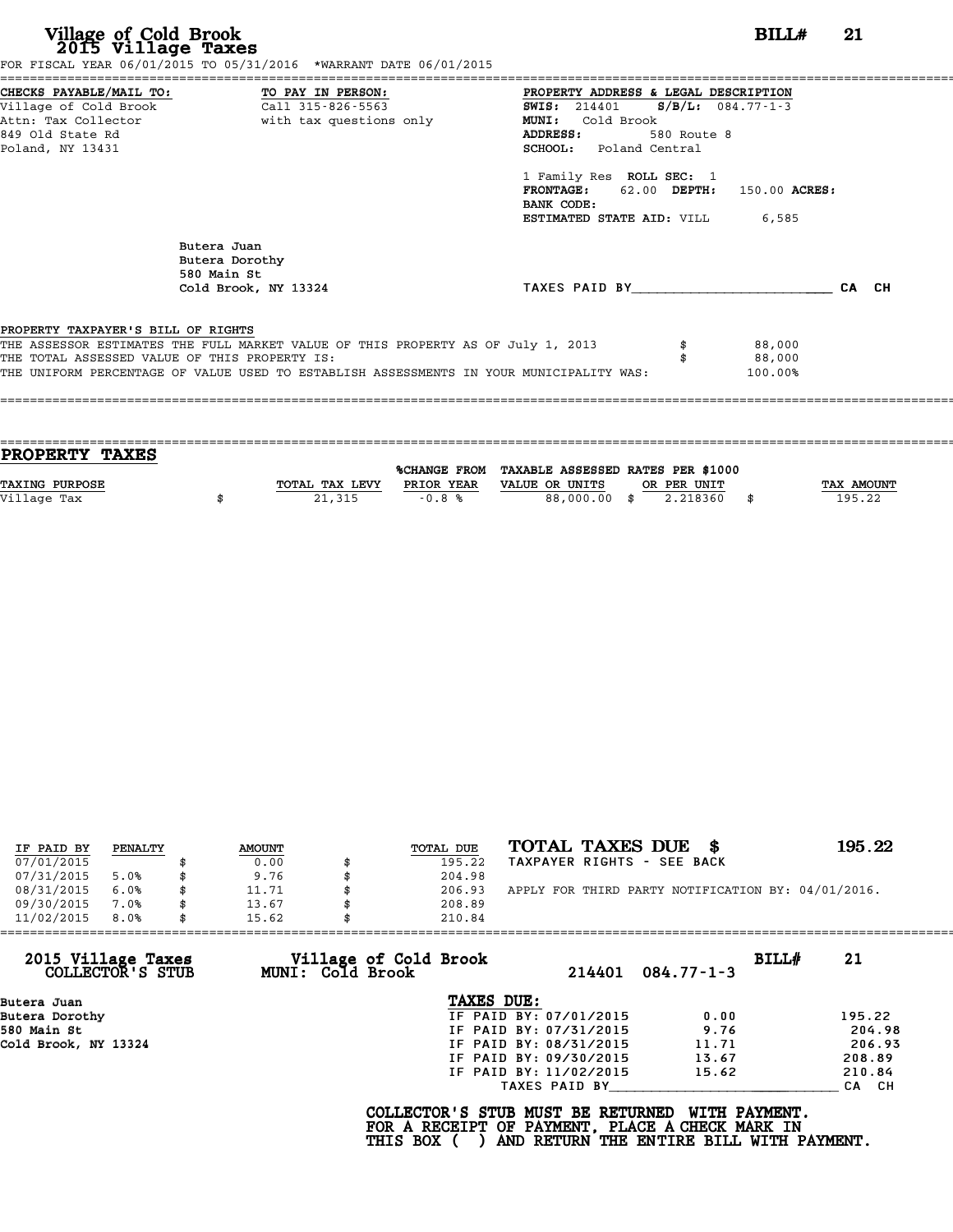| Village of Cold Brook<br>2015 Village Taxes                 | FOR FISCAL YEAR 06/01/2015 TO 05/31/2016 *WARRANT DATE 06/01/2015                                                                                                                                                            | BILL#                                                                                                                                                                                                                                                               |         | 22    |
|-------------------------------------------------------------|------------------------------------------------------------------------------------------------------------------------------------------------------------------------------------------------------------------------------|---------------------------------------------------------------------------------------------------------------------------------------------------------------------------------------------------------------------------------------------------------------------|---------|-------|
| Attn: Tax Collector<br>849 Old State Rd<br>Poland, NY 13431 | CHECKS PAYABLE/MAIL TO: TO PAY IN PERSON:<br>Village of Cold Brook Call 315-826-5563<br>with tax questions only                                                                                                              | PROPERTY ADDRESS & LEGAL DESCRIPTION<br>SWIS: 214401 S/B/L: 088.36-1-11<br>MUNI: Cold Brook<br>371 Route 8<br>ADDRESS:<br>SCHOOL: Poland Central<br>1 Family Res ROLL SEC: 1<br><b>FRONTAGE :</b><br>DEPTH:<br>BANK CODE:<br><b>ESTIMATED STATE AID:</b> VILL 6,585 | ACRES : | 3.40  |
|                                                             | Caldwell Lawrence<br>c/o Lorraine Caldwell<br>8334 State Route 274<br>Holland Patent, NY 13354                                                                                                                               | TAXES PAID BY TAXES PAID BY                                                                                                                                                                                                                                         |         | CA CH |
| PROPERTY TAXPAYER'S BILL OF RIGHTS                          | THE ASSESSOR ESTIMATES THE FULL MARKET VALUE OF THIS PROPERTY AS OF July 1, 2013<br>THE TOTAL ASSESSED VALUE OF THIS PROPERTY IS:<br>THE UNIFORM PERCENTAGE OF VALUE USED TO ESTABLISH ASSESSMENTS IN YOUR MUNICIPALITY WAS: | 58,100<br>58,100<br>100.00%                                                                                                                                                                                                                                         |         |       |

| PROPERTY TAXES        |                |            |                                                |             |                   |
|-----------------------|----------------|------------|------------------------------------------------|-------------|-------------------|
|                       |                |            | %CHANGE FROM TAXABLE ASSESSED RATES PER \$1000 |             |                   |
| <b>TAXING PURPOSE</b> | TOTAL TAX LEVY | PRIOR YEAR | VALUE OR UNITS                                 | OR PER UNIT | <b>TAX AMOUNT</b> |
|                       |                |            |                                                |             | 128.89            |
| Village Tax           | 21,315         | $-0.8%$    | 58,100.00 \$                                   | 2.218360    |                   |
|                       |                |            |                                                |             |                   |

| IF PAID BY | PENALTY | <b>AMOUNT</b> | TOTAL DUE | TOTAL TAXES DUE \$                                 | 128.89 |
|------------|---------|---------------|-----------|----------------------------------------------------|--------|
| 07/01/2015 |         | 0.00          | 128.89    | TAXPAYER RIGHTS - SEE BACK                         |        |
| 07/31/2015 | 5.0%    | 6.44          | 135.33    |                                                    |        |
| 08/31/2015 | 6.0%    | 7.73          | 136.62    | APPLY FOR THIRD PARTY NOTIFICATION BY: 04/01/2016. |        |
| 09/30/2015 | 7.0%    | 9.02          | 137.91    |                                                    |        |
| 11/02/2015 | 8.0%    | 10.31         | 139.20    |                                                    |        |

| 11/02/2015<br>8.0%                     | 10.31                   | 139.20                                                                                             |        |                                                           |             |  |
|----------------------------------------|-------------------------|----------------------------------------------------------------------------------------------------|--------|-----------------------------------------------------------|-------------|--|
| 2015 Village Taxes<br>COLLECTOR'S STUB | <b>MUNI: Cold Brook</b> | Village of Cold Brook                                                                              | 214401 | $088.36 - 1 - 11$                                         | BILLH<br>22 |  |
| Caldwell Lawrence                      |                         | TAXES DUE:                                                                                         |        |                                                           |             |  |
| c/o Lorraine Caldwell                  |                         | IF PAID BY: 07/01/2015                                                                             |        | 0.00                                                      | 128.89      |  |
| 8334 State Route 274                   |                         | IF PAID BY: 07/31/2015                                                                             |        | 6.44                                                      | 135.33      |  |
| Holland Patent, NY 13354               |                         | IF PAID BY: 08/31/2015                                                                             |        | 7.73                                                      | 136.62      |  |
|                                        |                         | IF PAID BY: 09/30/2015                                                                             |        | 9.02                                                      | 137.91      |  |
|                                        |                         | IF PAID BY: 11/02/2015                                                                             |        | 10.31                                                     | 139.20      |  |
|                                        |                         | TAXES PAID BY                                                                                      |        |                                                           | CA CH       |  |
|                                        |                         | COLLECTOR'S STUB MUST BE RETURNED<br>FOR A RECEIPT OF PAYMENT, PLACE A CHECK MARK IN<br>THIS BOX ( |        | WITH PAYMENT.<br>AND RETURN THE ENTIRE BILL WITH PAYMENT. |             |  |
|                                        |                         |                                                                                                    |        |                                                           |             |  |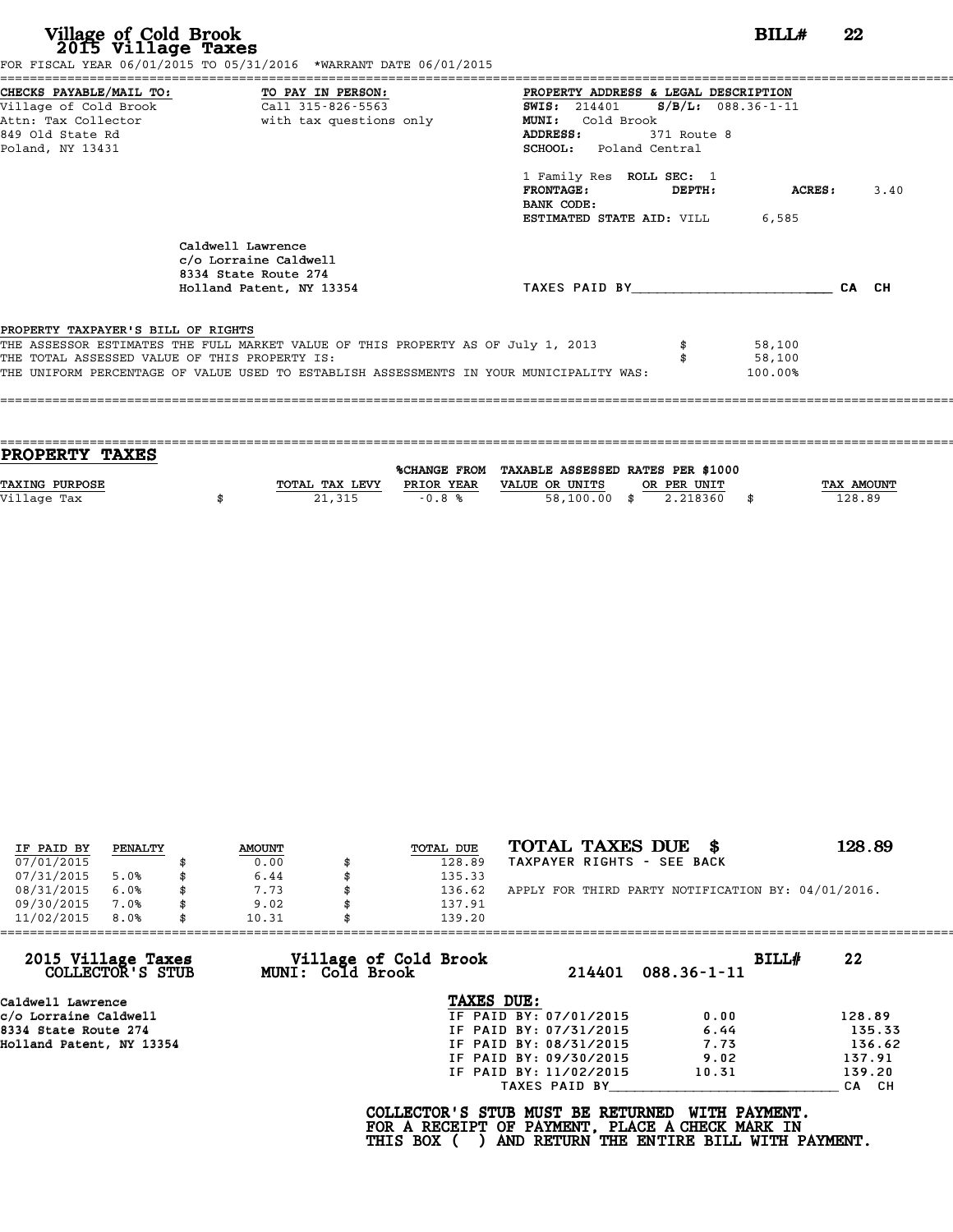| CHECKS PAYABLE/MAIL TO: TO PAY IN PERSON:<br>PROPERTY ADDRESS & LEGAL DESCRIPTION<br><b>SWIS:</b> 214401 <b>S/B/L:</b> 088.36-1-12<br>Attn: Tax Collector and the with tax questions only<br>MUNI: Cold Brook<br>ADDRESS:<br>373 Route 8<br>SCHOOL: Poland Central<br>1 Family Res ROLL SEC: 1<br>FRONTAGE: 66.00 DEPTH: 123.70 ACRES:<br>BANK CODE:<br><b>ESTIMATED STATE AID:</b> VILL 6,585<br>Caldwell Lorraine<br>8334 State Route 274<br>Holland Patent, NY 13354<br>TAXES PAID BY CA CH<br>PROPERTY TAXPAYER'S BILL OF RIGHTS<br>THE ASSESSOR ESTIMATES THE FULL MARKET VALUE OF THIS PROPERTY AS OF July 1, 2013<br>19,300<br>19,300<br>THE TOTAL ASSESSED VALUE OF THIS PROPERTY IS:<br>THE UNIFORM PERCENTAGE OF VALUE USED TO ESTABLISH ASSESSMENTS IN YOUR MUNICIPALITY WAS:<br>100.00% |                  | FOR FISCAL YEAR 06/01/2015 TO 05/31/2016 *WARRANT DATE 06/01/2015 |  |     |
|-----------------------------------------------------------------------------------------------------------------------------------------------------------------------------------------------------------------------------------------------------------------------------------------------------------------------------------------------------------------------------------------------------------------------------------------------------------------------------------------------------------------------------------------------------------------------------------------------------------------------------------------------------------------------------------------------------------------------------------------------------------------------------------------------------|------------------|-------------------------------------------------------------------|--|-----|
|                                                                                                                                                                                                                                                                                                                                                                                                                                                                                                                                                                                                                                                                                                                                                                                                     |                  |                                                                   |  |     |
|                                                                                                                                                                                                                                                                                                                                                                                                                                                                                                                                                                                                                                                                                                                                                                                                     |                  |                                                                   |  |     |
|                                                                                                                                                                                                                                                                                                                                                                                                                                                                                                                                                                                                                                                                                                                                                                                                     |                  |                                                                   |  |     |
|                                                                                                                                                                                                                                                                                                                                                                                                                                                                                                                                                                                                                                                                                                                                                                                                     | 849 Old State Rd |                                                                   |  |     |
|                                                                                                                                                                                                                                                                                                                                                                                                                                                                                                                                                                                                                                                                                                                                                                                                     | Poland, NY 13431 |                                                                   |  |     |
|                                                                                                                                                                                                                                                                                                                                                                                                                                                                                                                                                                                                                                                                                                                                                                                                     |                  |                                                                   |  |     |
|                                                                                                                                                                                                                                                                                                                                                                                                                                                                                                                                                                                                                                                                                                                                                                                                     |                  |                                                                   |  | .17 |
|                                                                                                                                                                                                                                                                                                                                                                                                                                                                                                                                                                                                                                                                                                                                                                                                     |                  |                                                                   |  |     |
|                                                                                                                                                                                                                                                                                                                                                                                                                                                                                                                                                                                                                                                                                                                                                                                                     |                  |                                                                   |  |     |
|                                                                                                                                                                                                                                                                                                                                                                                                                                                                                                                                                                                                                                                                                                                                                                                                     |                  |                                                                   |  |     |
|                                                                                                                                                                                                                                                                                                                                                                                                                                                                                                                                                                                                                                                                                                                                                                                                     |                  |                                                                   |  |     |
|                                                                                                                                                                                                                                                                                                                                                                                                                                                                                                                                                                                                                                                                                                                                                                                                     |                  |                                                                   |  |     |
|                                                                                                                                                                                                                                                                                                                                                                                                                                                                                                                                                                                                                                                                                                                                                                                                     |                  |                                                                   |  |     |
|                                                                                                                                                                                                                                                                                                                                                                                                                                                                                                                                                                                                                                                                                                                                                                                                     |                  |                                                                   |  |     |
|                                                                                                                                                                                                                                                                                                                                                                                                                                                                                                                                                                                                                                                                                                                                                                                                     |                  |                                                                   |  |     |
|                                                                                                                                                                                                                                                                                                                                                                                                                                                                                                                                                                                                                                                                                                                                                                                                     |                  |                                                                   |  |     |
|                                                                                                                                                                                                                                                                                                                                                                                                                                                                                                                                                                                                                                                                                                                                                                                                     |                  |                                                                   |  |     |

| PROPERTY TAXES        |                |            |                                                |             |            |
|-----------------------|----------------|------------|------------------------------------------------|-------------|------------|
|                       |                |            | %CHANGE FROM TAXABLE ASSESSED RATES PER \$1000 |             |            |
| <b>TAXING PURPOSE</b> | TOTAL TAX LEVY | PRIOR YEAR | VALUE OR UNITS                                 | OR PER UNIT | TAX AMOUNT |
| Village Tax           | 21,315         | $-0.8%$    | 19,300.00 \$                                   | 2.218360    | 42.81      |
|                       |                |            |                                                |             |            |

| IF PAID BY | PENALTY | <b>AMOUNT</b> | TOTAL DUE | TOTAL TAXES DUE \$                                 | 42.81 |
|------------|---------|---------------|-----------|----------------------------------------------------|-------|
| 07/01/2015 |         | 0.00          | 42.81     | TAXPAYER RIGHTS - SEE BACK                         |       |
| 07/31/2015 | 5.0%    | 2.14          | 44.95     |                                                    |       |
| 08/31/2015 | 6.0%    | 2.57          | 45.38     | APPLY FOR THIRD PARTY NOTIFICATION BY: 04/01/2016. |       |
| 09/30/2015 | $7.0\%$ | 3.00          | 45.81     |                                                    |       |
| 11/02/2015 | 8.0%    | 3.42          | 46.23     |                                                    |       |

| Village of Cold Brook             | BILLH             | 23                                                                                  |
|-----------------------------------|-------------------|-------------------------------------------------------------------------------------|
| <b>MUNI: Cold Brook</b><br>214401 | $088.36 - 1 - 12$ |                                                                                     |
| TAXES DUE:                        |                   |                                                                                     |
| IF PAID BY: 07/01/2015            | 0.00              | 42.81                                                                               |
|                                   | 2.14              | 44.95                                                                               |
| IF PAID BY: 08/31/2015            | 2.57              | 45.38                                                                               |
| IF PAID BY: 09/30/2015            | 3.00              | 45.81                                                                               |
| IF PAID BY: 11/02/2015            | 3.42              | 46.23                                                                               |
| TAXES PAID BY                     |                   | CA CH                                                                               |
|                                   |                   | IF PAID BY: 07/31/2015<br>COLLECTOR'S STUB MUST BE RETURNED<br><b>WITH PAYMENT.</b> |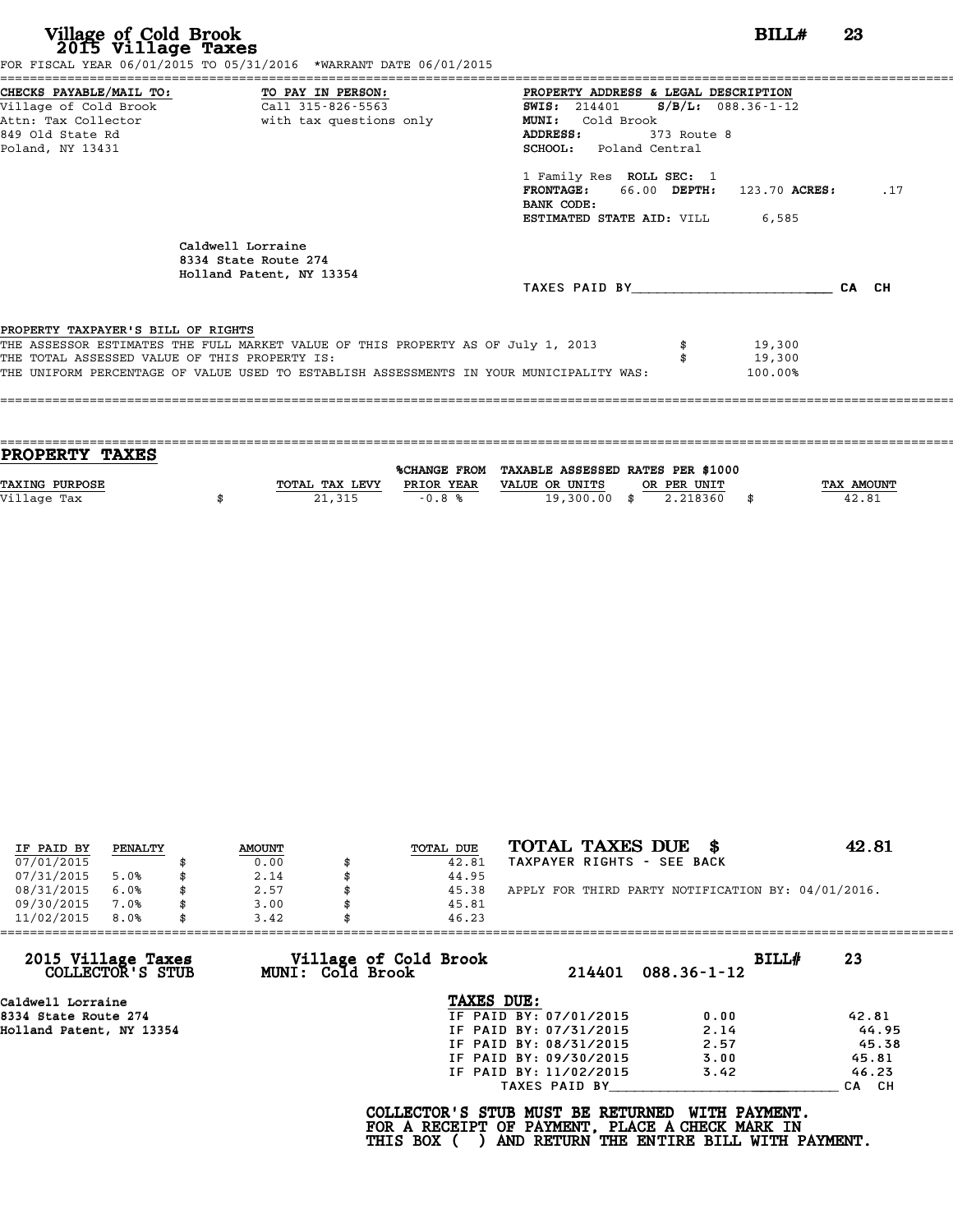|                                    | FOR FISCAL YEAR 06/01/2015 TO 05/31/2016 *WARRANT DATE 06/01/2015                       |                                               |             |                   |     |
|------------------------------------|-----------------------------------------------------------------------------------------|-----------------------------------------------|-------------|-------------------|-----|
|                                    |                                                                                         | PROPERTY ADDRESS & LEGAL DESCRIPTION          |             |                   |     |
|                                    |                                                                                         | <b>SWIS:</b> 214401 <b>S/B/L:</b> 088.36-1-25 |             |                   |     |
|                                    | Attn: Tax Collector The South With tax questions only                                   | MUNI: Cold Brook                              |             |                   |     |
| 849 Old State Rd                   |                                                                                         | <b>ADDRESS:</b>                               | 441 Route 8 |                   |     |
| Poland, NY 13431                   |                                                                                         | SCHOOL: Poland Central                        |             |                   |     |
|                                    |                                                                                         | 2 Family Res ROLL SEC: 1                      |             |                   |     |
|                                    |                                                                                         | FRONTAGE: 95.00 DEPTH: 395.00 ACRES:          |             |                   | .68 |
|                                    |                                                                                         | BANK CODE:                                    |             |                   |     |
|                                    |                                                                                         | <b>ESTIMATED STATE AID:</b> VILL 6,585        |             |                   |     |
|                                    | Carcone Phillip<br>Carcone Sheila<br>441 Main St                                        |                                               |             |                   |     |
|                                    | Cold Brook, NY 13324                                                                    | TAXES PAID BY CA CH                           |             |                   |     |
|                                    |                                                                                         |                                               |             |                   |     |
| PROPERTY TAXPAYER'S BILL OF RIGHTS |                                                                                         |                                               |             |                   |     |
|                                    | THE ASSESSOR ESTIMATES THE FULL MARKET VALUE OF THIS PROPERTY AS OF July 1, 2013        |                                               |             | 99,300            |     |
|                                    | THE TOTAL ASSESSED VALUE OF THIS PROPERTY IS:                                           |                                               |             | 99,300<br>100.00% |     |
|                                    | THE UNIFORM PERCENTAGE OF VALUE USED TO ESTABLISH ASSESSMENTS IN YOUR MUNICIPALITY WAS: |                                               |             |                   |     |

| <b>PROPERTY TAXES</b> |                |            |                                                |              |
|-----------------------|----------------|------------|------------------------------------------------|--------------|
|                       |                |            | %CHANGE FROM TAXABLE ASSESSED RATES PER \$1000 |              |
| <b>TAXING PURPOSE</b> | TOTAL TAX LEVY | PRIOR YEAR | VALUE OR UNITS<br>OR PER UNIT                  | TAX AMOUNT   |
| Village Tax           | 21,315         | $-0.8%$    | 2.218360<br>99,300.00<br>- \$                  | \$<br>220.28 |
|                       |                |            |                                                |              |
|                       |                |            |                                                |              |

| IF PAID BY | PENALTY | <b>AMOUNT</b> | TOTAL DUE | TOTAL TAXES DUE \$                                 | 220.28 |
|------------|---------|---------------|-----------|----------------------------------------------------|--------|
| 07/01/2015 |         | 0.00          | 220.28    | TAXPAYER RIGHTS - SEE BACK                         |        |
| 07/31/2015 | 5.0%    | 11.01         | 231.29    |                                                    |        |
| 08/31/2015 | 6.0%    | 13.22         | 233.50    | APPLY FOR THIRD PARTY NOTIFICATION BY: 04/01/2016. |        |
| 09/30/2015 | 7.0%    | 15.42         | 235.70    |                                                    |        |
| 11/02/2015 | 8.0%    | 17.62         | 237.90    |                                                    |        |

| 11/02/2015                             | 8.0% | 17.62 |                  | 237.90                                                                                             |                        |                                                           |       |        |
|----------------------------------------|------|-------|------------------|----------------------------------------------------------------------------------------------------|------------------------|-----------------------------------------------------------|-------|--------|
| 2015 Village Taxes<br>COLLECTOR'S STUB |      |       | MUNI: Cold Brook | Village of Cold Brook                                                                              | 214401                 | $088.36 - 1 - 25$                                         | BILLH | 24     |
| Carcone Phillip                        |      |       |                  | TAXES DUE:                                                                                         |                        |                                                           |       |        |
| Carcone Sheila                         |      |       |                  |                                                                                                    | IF PAID BY: 07/01/2015 | 0.00                                                      |       | 220.28 |
| 441 Main St                            |      |       |                  |                                                                                                    | IF PAID BY: 07/31/2015 | 11.01                                                     |       | 231.29 |
| Cold Brook, NY 13324                   |      |       |                  |                                                                                                    | IF PAID BY: 08/31/2015 | 13.22                                                     |       | 233.50 |
|                                        |      |       |                  |                                                                                                    | IF PAID BY: 09/30/2015 | 15.42                                                     |       | 235.70 |
|                                        |      |       |                  |                                                                                                    | IF PAID BY: 11/02/2015 | 17.62                                                     |       | 237.90 |
|                                        |      |       |                  |                                                                                                    | TAXES PAID BY          |                                                           |       | CA CH  |
|                                        |      |       |                  | COLLECTOR'S STUB MUST BE RETURNED<br>FOR A RECEIPT OF PAYMENT, PLACE A CHECK MARK IN<br>THIS BOX ( |                        | WITH PAYMENT.<br>AND RETURN THE ENTIRE BILL WITH PAYMENT. |       |        |
|                                        |      |       |                  |                                                                                                    |                        |                                                           |       |        |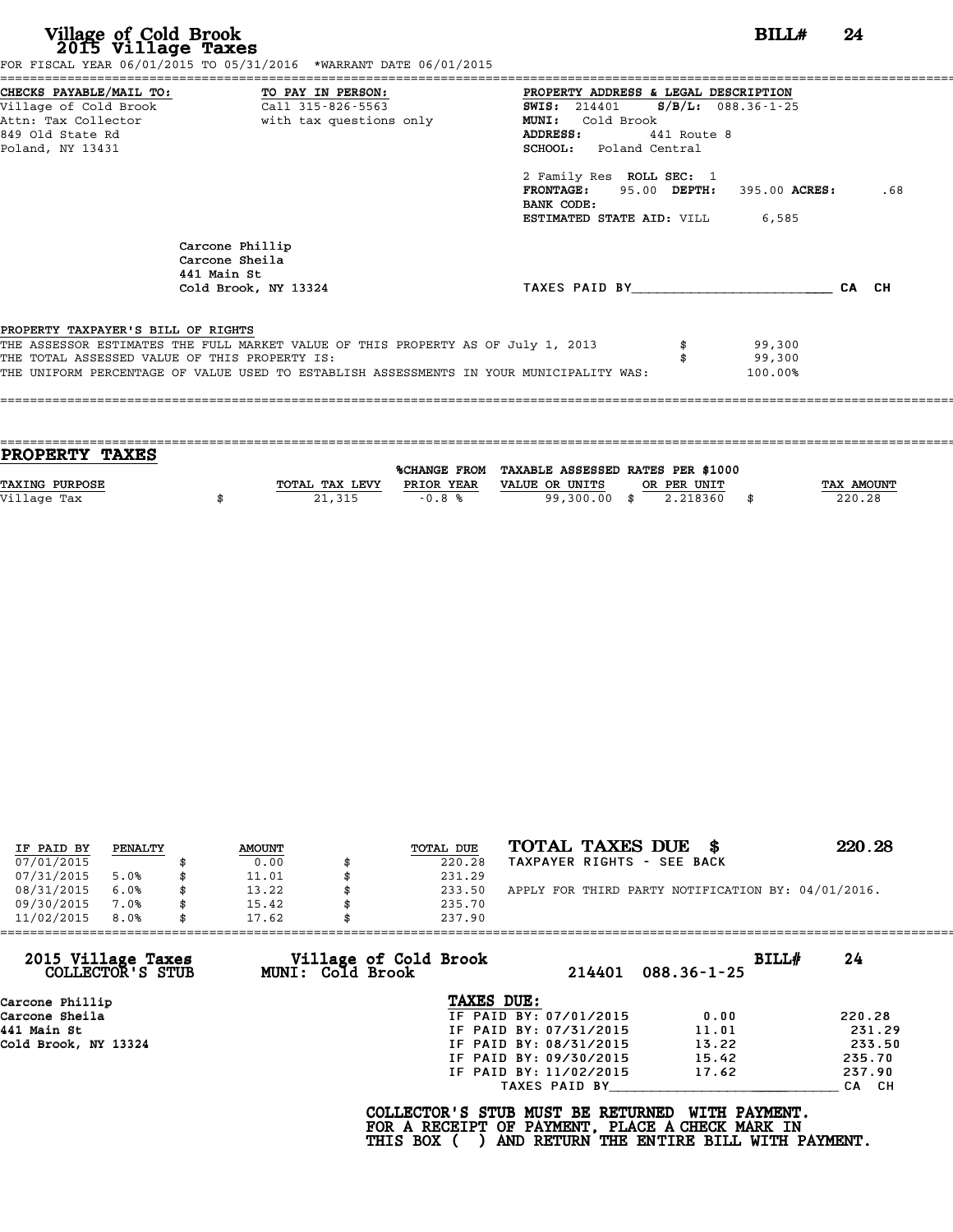| CHECKS PAYABLE/MAIL TO: TO PAY IN PERSON:<br>PROPERTY ADDRESS & LEGAL DESCRIPTION<br>$S/B/L$ : 088.44-1-10.1<br>SWIS: 214401<br>Attn: Tax Collector and with tax questions only<br><b>MUNI:</b><br>Cold Brook<br>ADDRESS:<br>Route 8<br>SCHOOL: Poland Central<br>Res vac land ROLL SEC: 1<br><b>FRONTAGE:</b><br>60.00 DEPTH:<br>295.00 ACRES:<br>BANK CODE:<br><b>ESTIMATED STATE AID:</b> VILL 6,585<br>Carnright Francis<br>1202 McKinley Ave<br>Ajo, AZ 85321<br>TAXES PAID BY<br>CA CH<br>PROPERTY TAXPAYER'S BILL OF RIGHTS<br>THE ASSESSOR ESTIMATES THE FULL MARKET VALUE OF THIS PROPERTY AS OF July 1, 2013<br>1,700<br>THE TOTAL ASSESSED VALUE OF THIS PROPERTY IS:<br>1,700<br>THE UNIFORM PERCENTAGE OF VALUE USED TO ESTABLISH ASSESSMENTS IN YOUR MUNICIPALITY WAS:<br>100.00% |                  | FOR FISCAL YEAR 06/01/2015 TO 05/31/2016 *WARRANT DATE 06/01/2015 |      |
|-------------------------------------------------------------------------------------------------------------------------------------------------------------------------------------------------------------------------------------------------------------------------------------------------------------------------------------------------------------------------------------------------------------------------------------------------------------------------------------------------------------------------------------------------------------------------------------------------------------------------------------------------------------------------------------------------------------------------------------------------------------------------------------------------|------------------|-------------------------------------------------------------------|------|
|                                                                                                                                                                                                                                                                                                                                                                                                                                                                                                                                                                                                                                                                                                                                                                                                 |                  |                                                                   |      |
|                                                                                                                                                                                                                                                                                                                                                                                                                                                                                                                                                                                                                                                                                                                                                                                                 |                  |                                                                   |      |
|                                                                                                                                                                                                                                                                                                                                                                                                                                                                                                                                                                                                                                                                                                                                                                                                 |                  |                                                                   |      |
|                                                                                                                                                                                                                                                                                                                                                                                                                                                                                                                                                                                                                                                                                                                                                                                                 | 849 Old State Rd |                                                                   |      |
|                                                                                                                                                                                                                                                                                                                                                                                                                                                                                                                                                                                                                                                                                                                                                                                                 | Poland, NY 13431 |                                                                   |      |
|                                                                                                                                                                                                                                                                                                                                                                                                                                                                                                                                                                                                                                                                                                                                                                                                 |                  |                                                                   |      |
|                                                                                                                                                                                                                                                                                                                                                                                                                                                                                                                                                                                                                                                                                                                                                                                                 |                  |                                                                   | 2.20 |
|                                                                                                                                                                                                                                                                                                                                                                                                                                                                                                                                                                                                                                                                                                                                                                                                 |                  |                                                                   |      |
|                                                                                                                                                                                                                                                                                                                                                                                                                                                                                                                                                                                                                                                                                                                                                                                                 |                  |                                                                   |      |
|                                                                                                                                                                                                                                                                                                                                                                                                                                                                                                                                                                                                                                                                                                                                                                                                 |                  |                                                                   |      |
|                                                                                                                                                                                                                                                                                                                                                                                                                                                                                                                                                                                                                                                                                                                                                                                                 |                  |                                                                   |      |
|                                                                                                                                                                                                                                                                                                                                                                                                                                                                                                                                                                                                                                                                                                                                                                                                 |                  |                                                                   |      |
|                                                                                                                                                                                                                                                                                                                                                                                                                                                                                                                                                                                                                                                                                                                                                                                                 |                  |                                                                   |      |
|                                                                                                                                                                                                                                                                                                                                                                                                                                                                                                                                                                                                                                                                                                                                                                                                 |                  |                                                                   |      |
|                                                                                                                                                                                                                                                                                                                                                                                                                                                                                                                                                                                                                                                                                                                                                                                                 |                  |                                                                   |      |
|                                                                                                                                                                                                                                                                                                                                                                                                                                                                                                                                                                                                                                                                                                                                                                                                 |                  |                                                                   |      |
|                                                                                                                                                                                                                                                                                                                                                                                                                                                                                                                                                                                                                                                                                                                                                                                                 |                  |                                                                   |      |

| PROPERTY TAXES        |                |            |                                                |             |            |
|-----------------------|----------------|------------|------------------------------------------------|-------------|------------|
|                       |                |            | %CHANGE FROM TAXABLE ASSESSED RATES PER \$1000 |             |            |
| <b>TAXING PURPOSE</b> | TOTAL TAX LEVY | PRIOR YEAR | VALUE OR UNITS                                 | OR PER UNIT | TAX AMOUNT |
| Village Tax           | 21,315         | $-0.8%$    | $1,700.00$ \$                                  | 2.218360    | 3.77       |
|                       |                |            |                                                |             |            |

|            |         |               |           | TOTAL TAXES DUE \$                                 | 3.77 |
|------------|---------|---------------|-----------|----------------------------------------------------|------|
| IF PAID BY | PENALTY | <b>AMOUNT</b> | TOTAL DUE |                                                    |      |
| 07/01/2015 |         | 0.00          | 3.77      | TAXPAYER RIGHTS - SEE BACK                         |      |
| 07/31/2015 | 5.0%    | 0.19          | 3.96      |                                                    |      |
| 08/31/2015 | 6.0%    | \$<br>0.23    | 4.00      | APPLY FOR THIRD PARTY NOTIFICATION BY: 04/01/2016. |      |
| 09/30/2015 | 7.0%    | \$<br>0.26    | 4.03      |                                                    |      |
| 11/02/2015 | 8.0%    | \$<br>0.30    | 4.07      |                                                    |      |

|                                        | 0.30<br>4.07                              |                        |                              |       |
|----------------------------------------|-------------------------------------------|------------------------|------------------------------|-------|
| 2015 Village Taxes<br>COLLECTOR'S STUB | Village of Cold Brook<br>MUNI: Cold Brook | 214401                 | BILLH<br>$088.44 - 1 - 10.1$ | 25    |
| Carnright Francis                      | TAXES DUE:                                |                        |                              |       |
| 1202 McKinley Ave                      |                                           | IF PAID BY: 07/01/2015 | 0.00                         | 3.77  |
| Ajo, AZ 85321                          |                                           | IF PAID BY: 07/31/2015 | 0.19                         | 3.96  |
|                                        |                                           | IF PAID BY: 08/31/2015 | 0.23                         | 4.00  |
|                                        |                                           | IF PAID BY: 09/30/2015 | 0.26                         | 4.03  |
|                                        |                                           | IF PAID BY: 11/02/2015 | 0.30                         | 4.07  |
|                                        |                                           | TAXES PAID BY          |                              | CA CH |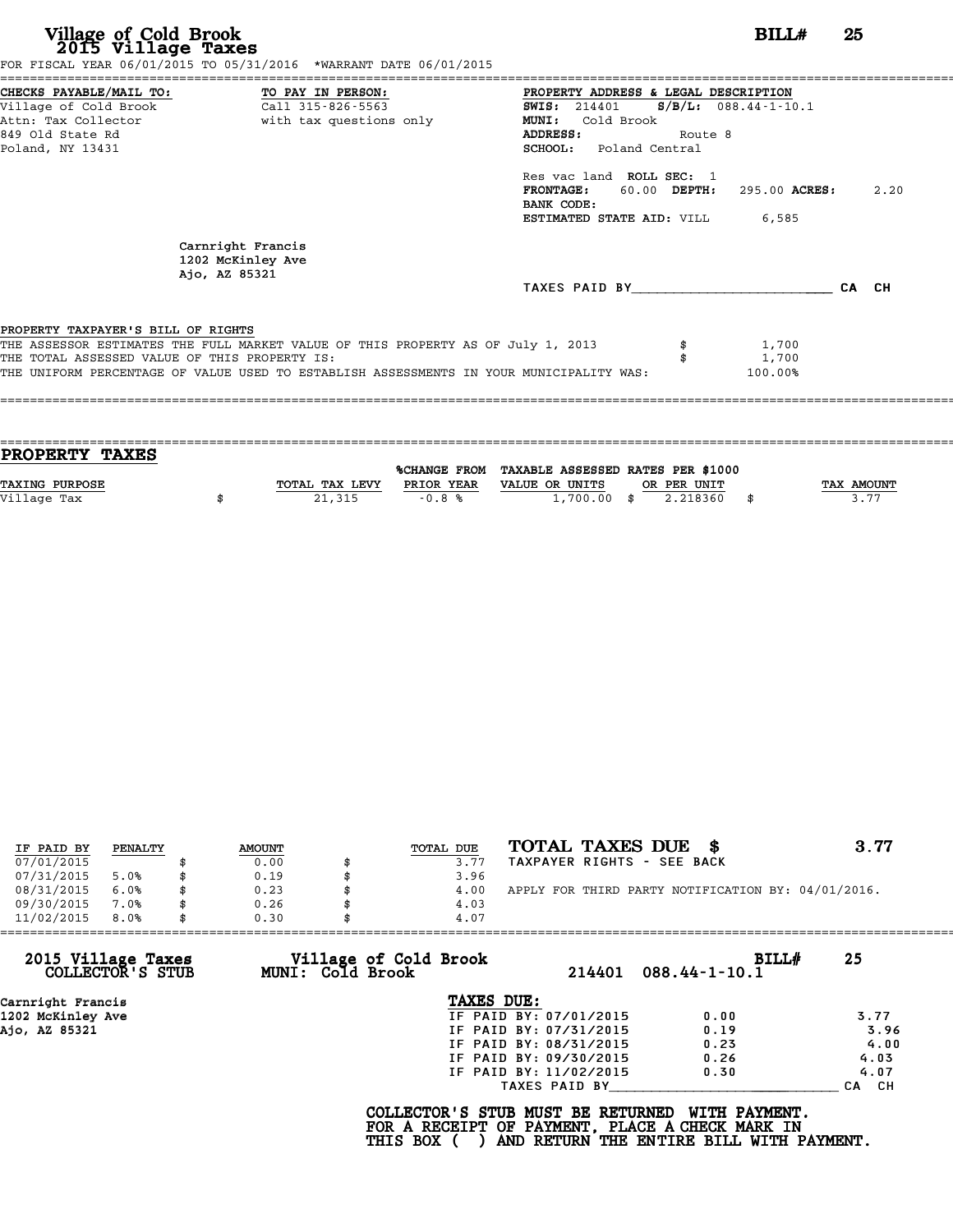|                                                               | BANK CODE:                                                                                                                                                 |                                                                                                                                         |                                                             |                                                                                                                                                                                                                     |
|---------------------------------------------------------------|------------------------------------------------------------------------------------------------------------------------------------------------------------|-----------------------------------------------------------------------------------------------------------------------------------------|-------------------------------------------------------------|---------------------------------------------------------------------------------------------------------------------------------------------------------------------------------------------------------------------|
|                                                               |                                                                                                                                                            |                                                                                                                                         |                                                             |                                                                                                                                                                                                                     |
| Carnright Francis G<br>Carnright Diane B<br>1201 Mckinley Ave |                                                                                                                                                            |                                                                                                                                         |                                                             |                                                                                                                                                                                                                     |
| Ajo, AZ 85321                                                 |                                                                                                                                                            |                                                                                                                                         |                                                             | CA CH                                                                                                                                                                                                               |
|                                                               |                                                                                                                                                            |                                                                                                                                         |                                                             |                                                                                                                                                                                                                     |
|                                                               |                                                                                                                                                            |                                                                                                                                         |                                                             |                                                                                                                                                                                                                     |
| THE TOTAL ASSESSED VALUE OF THIS PROPERTY IS:                 |                                                                                                                                                            |                                                                                                                                         | 200                                                         |                                                                                                                                                                                                                     |
|                                                               |                                                                                                                                                            |                                                                                                                                         |                                                             |                                                                                                                                                                                                                     |
|                                                               | CHECKS PAYABLE/MAIL TO: TO PAY IN PERSON:<br>Village of Cold Brook<br>with tax questions only<br>Attn: Tax Collector<br>PROPERTY TAXPAYER'S BILL OF RIGHTS | Call $315 - 826 - 5563$<br><b>MUNI:</b><br>ADDRESS:<br>THE ASSESSOR ESTIMATES THE FULL MARKET VALUE OF THIS PROPERTY AS OF July 1, 2013 | <b>SWIS:</b> 214401<br>Cold Brook<br>SCHOOL: Poland Central | PROPERTY ADDRESS & LEGAL DESCRIPTION<br>$S/B/L$ : 088.44-1-10.3<br>Route 8<br>Res vac land ROLL SEC: 1<br>FRONTAGE: 60.00 DEPTH:<br>300.00 ACRES:<br><b>ESTIMATED STATE AID:</b> VILL 6,585<br>TAXES PAID BY<br>200 |

| <b>PROPERTY TAXES</b> |                |            |                                                |     |             |                   |
|-----------------------|----------------|------------|------------------------------------------------|-----|-------------|-------------------|
|                       |                |            | %CHANGE FROM TAXABLE ASSESSED RATES PER \$1000 |     |             |                   |
| <b>TAXING PURPOSE</b> | TOTAL TAX LEVY | PRIOR YEAR | VALUE OR UNITS                                 |     | OR PER UNIT | <b>TAX AMOUNT</b> |
| Village Tax           | 21,315         | $-0.8%$    | 200.00                                         | -\$ | 2.218360    | 0.44              |
|                       |                |            |                                                |     |             |                   |
|                       |                |            |                                                |     |             |                   |

|            |         |               |           | TOTAL TAXES DUE \$                                 |  |
|------------|---------|---------------|-----------|----------------------------------------------------|--|
| IF PAID BY | PENALTY | <b>AMOUNT</b> | TOTAL DUE |                                                    |  |
| 07/01/2015 |         | 0.00          | 0.44      | TAXPAYER RIGHTS - SEE BACK                         |  |
| 07/31/2015 | 5.0%    | 0.02          | 0.46      |                                                    |  |
| 08/31/2015 | 6.0%    | \$<br>0.03    | 0.47      | APPLY FOR THIRD PARTY NOTIFICATION BY: 04/01/2016. |  |
| 09/30/2015 | 7.0%    | 0.03          | 0.47      |                                                    |  |
| 11/02/2015 | 8.0%    | \$<br>0.04    | 0.48      |                                                    |  |

| 11/02/2015<br>8.0%                     | 0.04<br>0.48                              |                        |                                    |
|----------------------------------------|-------------------------------------------|------------------------|------------------------------------|
| 2015 Village Taxes<br>COLLECTOR'S STUB | Village of Cold Brook<br>MUNI: Cold Brook | 214401                 | BILLH<br>26<br>$088.44 - 1 - 10.3$ |
| Carnright Francis G                    | TAXES DUE:                                |                        |                                    |
| Carnright Diane B                      |                                           | IF PAID BY: 07/01/2015 | 0.00<br>.44                        |
| 1201 Mckinley Ave                      |                                           | IF PAID BY: 07/31/2015 | 0.46<br>0.02                       |
| Ajo, AZ 85321                          |                                           | IF PAID BY: 08/31/2015 | 0.47<br>0.03                       |
|                                        |                                           | IF PAID BY: 09/30/2015 | 0.47<br>0.03                       |
|                                        |                                           | IF PAID BY: 11/02/2015 | 0.04<br>0.48                       |
|                                        |                                           | TAXES PAID BY          | CH.<br><b>CA</b>                   |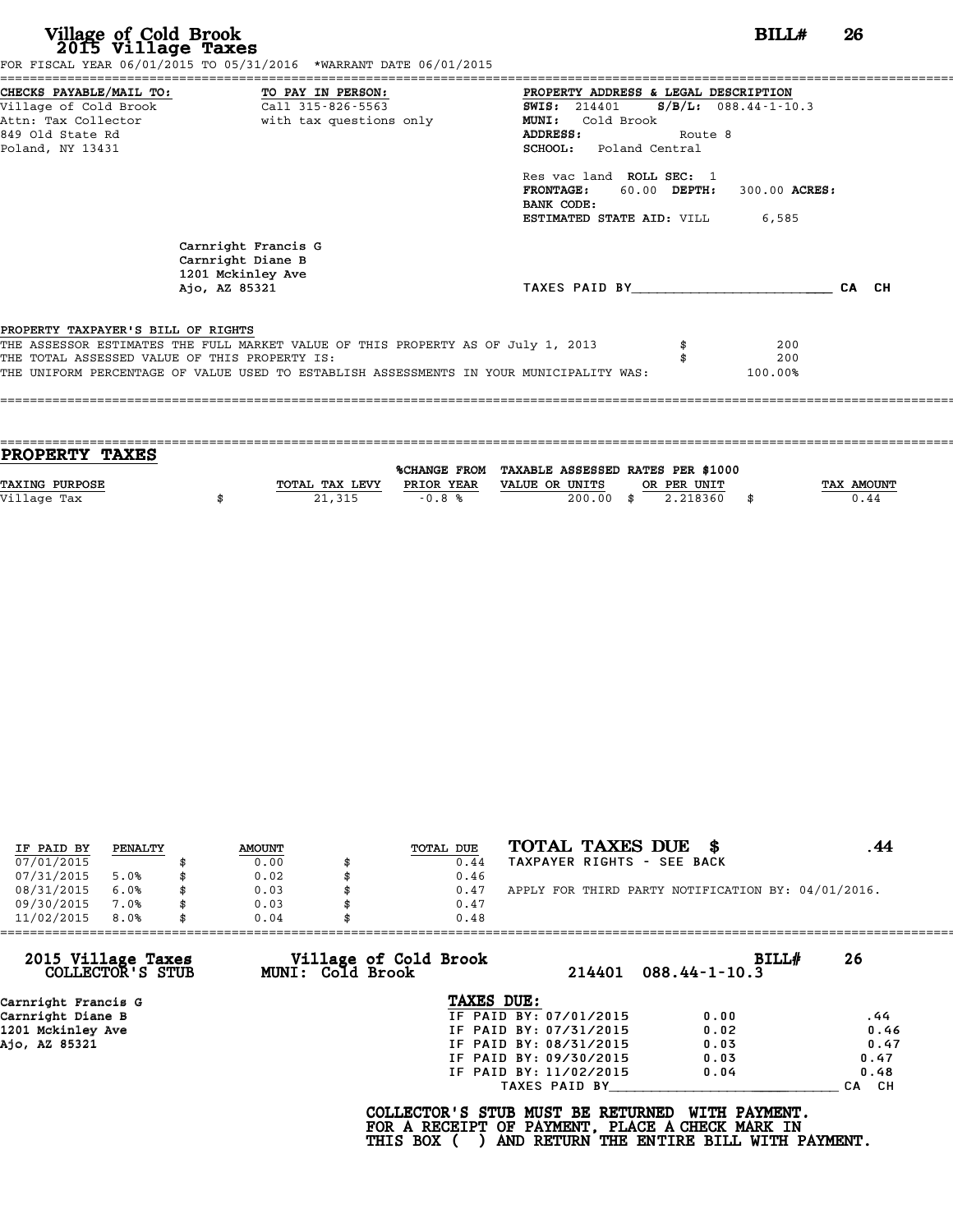|                                               | FOR FISCAL YEAR 06/01/2015 TO 05/31/2016 *WARRANT DATE 06/01/2015                       |                                               |     |
|-----------------------------------------------|-----------------------------------------------------------------------------------------|-----------------------------------------------|-----|
|                                               | CHECKS PAYABLE/MAIL TO: TO PAY IN PERSON:                                               | PROPERTY ADDRESS & LEGAL DESCRIPTION          |     |
|                                               | Village of Cold Brook Call 315-826-5563                                                 | <b>SWIS:</b> 214401 <b>S/B/L:</b> 089.29-1-20 |     |
|                                               |                                                                                         | MUNI: Cold Brook                              |     |
| 849 Old State Rd                              |                                                                                         | 4437 Norway St<br><b>ADDRESS:</b>             |     |
| Poland, NY 13431                              |                                                                                         | SCHOOL: Poland Central                        |     |
|                                               |                                                                                         | 1 Family Res ROLL SEC: 1                      |     |
|                                               |                                                                                         | FRONTAGE: 85.00 DEPTH: 369.00 ACRES:          | .72 |
|                                               |                                                                                         | BANK CODE:                                    |     |
|                                               |                                                                                         | <b>ESTIMATED STATE AID:</b> VILL 6,585        |     |
|                                               | Carnright Gene<br>4437 Norway St<br>Cold Brook, NY 13324                                |                                               |     |
|                                               |                                                                                         | TAXES PAID BY <b>CA</b> CH                    |     |
|                                               |                                                                                         |                                               |     |
| PROPERTY TAXPAYER'S BILL OF RIGHTS            |                                                                                         |                                               |     |
|                                               | THE ASSESSOR ESTIMATES THE FULL MARKET VALUE OF THIS PROPERTY AS OF July 1, 2013        | 83,500                                        |     |
| THE TOTAL ASSESSED VALUE OF THIS PROPERTY IS: |                                                                                         | 83,500                                        |     |
|                                               | THE UNIFORM PERCENTAGE OF VALUE USED TO ESTABLISH ASSESSMENTS IN YOUR MUNICIPALITY WAS: | 100.00%                                       |     |
|                                               |                                                                                         |                                               |     |
|                                               |                                                                                         |                                               |     |

| PROPERTY TAXES        |                |              |                                   |             |      |            |
|-----------------------|----------------|--------------|-----------------------------------|-------------|------|------------|
|                       |                |              |                                   |             |      |            |
|                       |                | %CHANGE FROM | TAXABLE ASSESSED RATES PER \$1000 |             |      |            |
| <b>TAXING PURPOSE</b> | TOTAL TAX LEVY | PRIOR YEAR   | VALUE OR UNITS                    | OR PER UNIT |      | TAX AMOUNT |
| Village Tax           | 21,315         | $-0.8%$      | 83,500.00 \$                      | 2.218360    | - \$ | 185.23     |
|                       |                |              |                                   |             |      |            |

| IF PAID BY | PENALTY |   | <b>AMOUNT</b> | TOTAL DUE | TOTAL TAXES DUE \$                                 | 185.23 |
|------------|---------|---|---------------|-----------|----------------------------------------------------|--------|
| 07/01/2015 |         |   | 0.00          | 185.23    | TAXPAYER RIGHTS - SEE BACK                         |        |
| 07/31/2015 | 5.0%    |   | 9.26          | 194.49    |                                                    |        |
| 08/31/2015 | 6.0%    |   | 11.11         | 196.34    | APPLY FOR THIRD PARTY NOTIFICATION BY: 04/01/2016. |        |
| 09/30/2015 | 7.0%    |   | 12.97         | 198.20    |                                                    |        |
| 11/02/2015 | 8.0%    | S | 14.82         | 200.05    |                                                    |        |

| 11/02/2015           | 8.0%             | 14.82 |                  | 200.05                                                                                             |                        |                                                           |       |        |
|----------------------|------------------|-------|------------------|----------------------------------------------------------------------------------------------------|------------------------|-----------------------------------------------------------|-------|--------|
| 2015 Village Taxes   | COLLECTOR'S STUB |       | MUNI: Cold Brook | Village of Cold Brook                                                                              | 214401                 | $089.29 - 1 - 20$                                         | BILL# | 27     |
| Carnright Gene       |                  |       |                  | TAXES DUE:                                                                                         |                        |                                                           |       |        |
| 4437 Norway St       |                  |       |                  |                                                                                                    | IF PAID BY: 07/01/2015 | 0.00                                                      |       | 185.23 |
| Cold Brook, NY 13324 |                  |       |                  |                                                                                                    | IF PAID BY: 07/31/2015 | 9.26                                                      |       | 194.49 |
|                      |                  |       |                  |                                                                                                    | IF PAID BY: 08/31/2015 | 11.11                                                     |       | 196.34 |
|                      |                  |       |                  |                                                                                                    | IF PAID BY: 09/30/2015 | 12.97                                                     |       | 198.20 |
|                      |                  |       |                  |                                                                                                    | IF PAID BY: 11/02/2015 | 14.82                                                     |       | 200.05 |
|                      |                  |       |                  |                                                                                                    | TAXES PAID BY          |                                                           |       | CA CH  |
|                      |                  |       |                  | COLLECTOR'S STUB MUST BE RETURNED<br>FOR A RECEIPT OF PAYMENT, PLACE A CHECK MARK IN<br>THIS BOX ( |                        | WITH PAYMENT.<br>AND RETURN THE ENTIRE BILL WITH PAYMENT. |       |        |
|                      |                  |       |                  |                                                                                                    |                        |                                                           |       |        |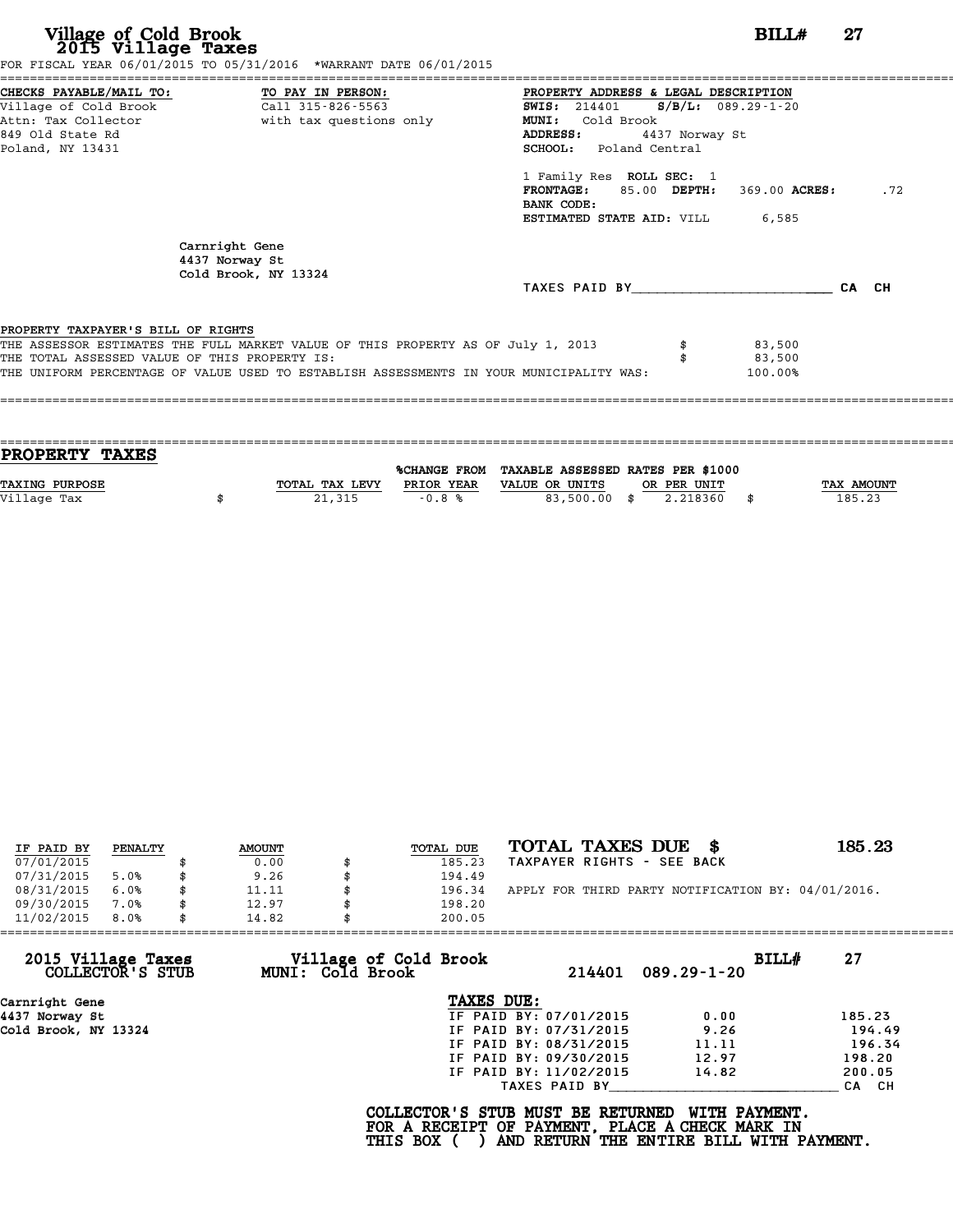| Village of Cold Brook<br>2015 Village Taxes   |                                                                                         |                                                                                                           |                       | BILL#        | 28    |
|-----------------------------------------------|-----------------------------------------------------------------------------------------|-----------------------------------------------------------------------------------------------------------|-----------------------|--------------|-------|
|                                               | FOR FISCAL YEAR 06/01/2015 TO 05/31/2016 *WARRANT DATE 06/01/2015                       |                                                                                                           |                       |              |       |
| CHECKS PAYABLE/MAIL TO: TO PAY IN PERSON:     |                                                                                         | PROPERTY ADDRESS & LEGAL DESCRIPTION                                                                      |                       |              |       |
| Village of Cold Brook                         | Call 315-826-5563                                                                       | <b>SWIS:</b> 214401                                                                                       | $S/B/L$ : 089.21-1-33 |              |       |
| Attn: Tax Collector<br>849 Old State Rd       | with tax questions only                                                                 | MUNI: Cold Brook<br>ADDRESS:                                                                              | Route 8               |              |       |
| Poland, NY 13431                              |                                                                                         | SCHOOL: Poland Central                                                                                    |                       |              |       |
|                                               |                                                                                         | Vac w/imprv ROLL SEC: 1<br>FRONTAGE: 88.00 DEPTH:<br>BANK CODE:<br><b>ESTIMATED STATE AID:</b> VILL 6,585 |                       | 78.21 ACRES: |       |
|                                               | Carnright Harold Jr<br>4411 Norway Rd<br>Cold Brook, NY 13324                           |                                                                                                           |                       |              |       |
|                                               |                                                                                         | TAXES PAID BY                                                                                             |                       |              | CA CH |
| PROPERTY TAXPAYER'S BILL OF RIGHTS            |                                                                                         |                                                                                                           |                       |              |       |
|                                               | THE ASSESSOR ESTIMATES THE FULL MARKET VALUE OF THIS PROPERTY AS OF July 1, 2013        |                                                                                                           |                       | 1,700        |       |
| THE TOTAL ASSESSED VALUE OF THIS PROPERTY IS: |                                                                                         |                                                                                                           |                       | 1,700        |       |
|                                               | THE UNIFORM PERCENTAGE OF VALUE USED TO ESTABLISH ASSESSMENTS IN YOUR MUNICIPALITY WAS: |                                                                                                           |                       | 100.00%      |       |

| PROPERTY TAXES        |                |            |                                                |             |                   |
|-----------------------|----------------|------------|------------------------------------------------|-------------|-------------------|
|                       |                |            | %CHANGE FROM TAXABLE ASSESSED RATES PER \$1000 |             |                   |
| <b>TAXING PURPOSE</b> | TOTAL TAX LEVY | PRIOR YEAR | VALUE OR UNITS                                 | OR PER UNIT | <b>TAX AMOUNT</b> |
| Village Tax           | 21,315         | $-0.8%$    | $1,700.00$ \$                                  | 2.218360    | 3.77              |
|                       |                |            |                                                |             |                   |

| IF PAID BY | PENALTY | <b>AMOUNT</b> | TOTAL DUE | TOTAL TAXES DUE \$                                 | 3.77 |
|------------|---------|---------------|-----------|----------------------------------------------------|------|
| 07/01/2015 |         | 0.00          | 3.77      | TAXPAYER RIGHTS - SEE BACK                         |      |
| 07/31/2015 | 5.0%    | \$<br>0.19    | 3.96      |                                                    |      |
| 08/31/2015 | 6.0%    | 0.23          | 4.00      | APPLY FOR THIRD PARTY NOTIFICATION BY: 04/01/2016. |      |
| 09/30/2015 | 7.0%    | \$<br>0.26    | 4.03      |                                                    |      |
| 11/02/2015 | 8.0%    | \$<br>0.30    | 4.07      |                                                    |      |

|                                        | 0.30                                      | 4.07                   |                   |             |
|----------------------------------------|-------------------------------------------|------------------------|-------------------|-------------|
| 2015 Village Taxes<br>COLLECTOR'S STUB | Village of Cold Brook<br>MUNI: Cold Brook | 214401                 | $089.21 - 1 - 33$ | BILL#<br>28 |
| Carnright Harold Jr                    |                                           | TAXES DUE:             |                   |             |
| 4411 Norway Rd                         |                                           | IF PAID BY: 07/01/2015 | 0.00              | 3.77        |
| Cold Brook, NY 13324                   |                                           | IF PAID BY: 07/31/2015 | 0.19              | 3.96        |
|                                        |                                           | IF PAID BY: 08/31/2015 | 0.23              | 4.00        |
|                                        |                                           | IF PAID BY: 09/30/2015 | 0.26              | 4.03        |
|                                        |                                           | IF PAID BY: 11/02/2015 | 0.30              | 4.07        |
|                                        |                                           | TAXES PAID BY          |                   | CA CH       |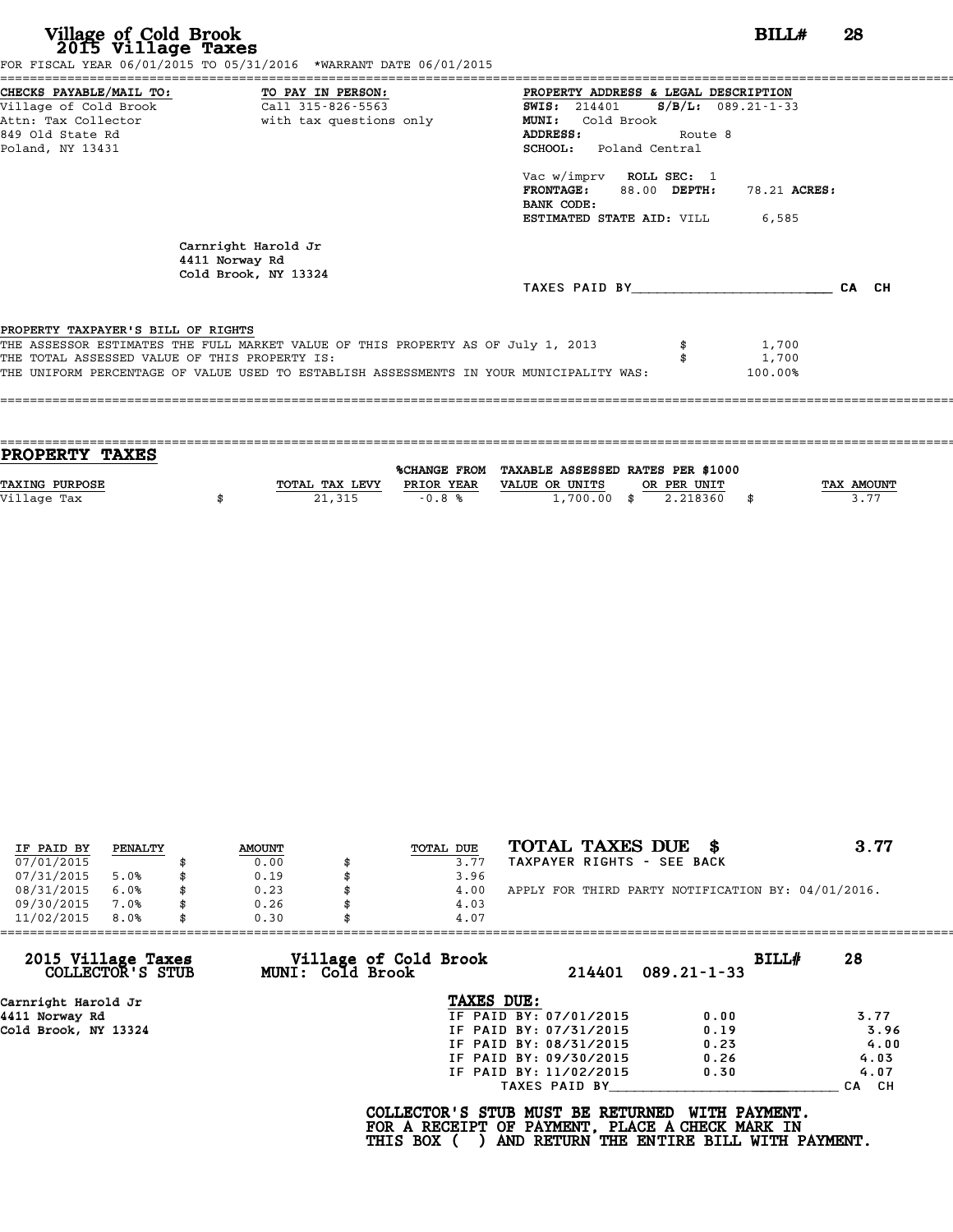| FOR FISCAL YEAR 06/01/2015 TO 05/31/2016 *WARRANT DATE 06/01/2015                       |                                                                                  |              |  |
|-----------------------------------------------------------------------------------------|----------------------------------------------------------------------------------|--------------|--|
| CHECKS PAYABLE/MAIL TO: TO PAY IN PERSON:                                               | PROPERTY ADDRESS & LEGAL DESCRIPTION                                             |              |  |
|                                                                                         | <b>SWIS:</b> 214401 <b>S/B/L:</b> 089.29-1-16                                    |              |  |
| Attn: Tax Collector <b>and South Contracts</b> with tax questions only                  | Cold Brook<br><b>MUNI:</b>                                                       |              |  |
| 849 Old State Rd                                                                        | ADDRESS:<br>4411 Norway St                                                       |              |  |
| Poland, NY 13431                                                                        | <b>SCHOOL:</b> Poland Central                                                    |              |  |
|                                                                                         | 1 Family Res ROLL SEC: 1                                                         |              |  |
|                                                                                         | FRONTAGE: 40.00 DEPTH:                                                           | 93.00 ACRES: |  |
|                                                                                         | BANK CODE:                                                                       |              |  |
|                                                                                         | <b>ESTIMATED STATE AID:</b> VILL 6,585                                           |              |  |
| Carnright Harold R<br>Carnright Beverly A                                               |                                                                                  |              |  |
| 4411 Norway St                                                                          |                                                                                  |              |  |
| PO Box 93<br>Cold Brook, NY 13324                                                       | TAXES PAID BY                                                                    | CA CH        |  |
| PROPERTY TAXPAYER'S BILL OF RIGHTS                                                      |                                                                                  |              |  |
|                                                                                         | THE ASSESSOR ESTIMATES THE FULL MARKET VALUE OF THIS PROPERTY AS OF July 1, 2013 | 28,000       |  |
| THE TOTAL ASSESSED VALUE OF THIS PROPERTY IS:                                           |                                                                                  | 28,000       |  |
| THE UNIFORM PERCENTAGE OF VALUE USED TO ESTABLISH ASSESSMENTS IN YOUR MUNICIPALITY WAS: |                                                                                  | 100.00%      |  |
|                                                                                         |                                                                                  |              |  |

| <b>PROPERTY TAXES</b> |                |            |                                                |             |                   |
|-----------------------|----------------|------------|------------------------------------------------|-------------|-------------------|
|                       |                |            |                                                |             |                   |
|                       |                |            | %CHANGE FROM TAXABLE ASSESSED RATES PER \$1000 |             |                   |
| <b>TAXING PURPOSE</b> | TOTAL TAX LEVY | PRIOR YEAR | VALUE OR UNITS                                 | OR PER UNIT | <b>TAX AMOUNT</b> |
| Village Tax           | 21,315         | $-0.8%$    | 28,000.00 \$                                   | 2.218360    | 62.11             |
|                       |                |            |                                                |             |                   |

| IF PAID BY | PENALTY |    | <b>AMOUNT</b> | TOTAL DUE | TOTAL TAXES DUE \$                                 | 62.11 |
|------------|---------|----|---------------|-----------|----------------------------------------------------|-------|
| 07/01/2015 |         |    | 0.00          | 62.11     | TAXPAYER RIGHTS - SEE BACK                         |       |
| 07/31/2015 | 5.0%    | S  | 3.11          | 65.22     |                                                    |       |
| 08/31/2015 | 6.0%    | \$ | 3.73          | 65.84     | APPLY FOR THIRD PARTY NOTIFICATION BY: 04/01/2016. |       |
| 09/30/2015 | 7.0%    | \$ | 4.35          | 66.46     |                                                    |       |
| 11/02/2015 | 8.0%    | \$ | 4.97          | 67.08     |                                                    |       |

| Village of Cold Brook  | BILLH            | 29                    |
|------------------------|------------------|-----------------------|
| TAXES DUE:             |                  |                       |
| IF PAID BY: 07/01/2015 | 0.00             | 62.11                 |
| IF PAID BY: 07/31/2015 | 3.11             | 65.22                 |
| IF PAID BY: 08/31/2015 | 3.73             | 65.84                 |
| IF PAID BY: 09/30/2015 | 4.35             | 66.46                 |
| IF PAID BY: 11/02/2015 | 4.97             | 67.08                 |
| TAXES PAID BY          |                  | CA CH                 |
|                        | MUNI: Cold Brook | 214401<br>089.29-1-16 |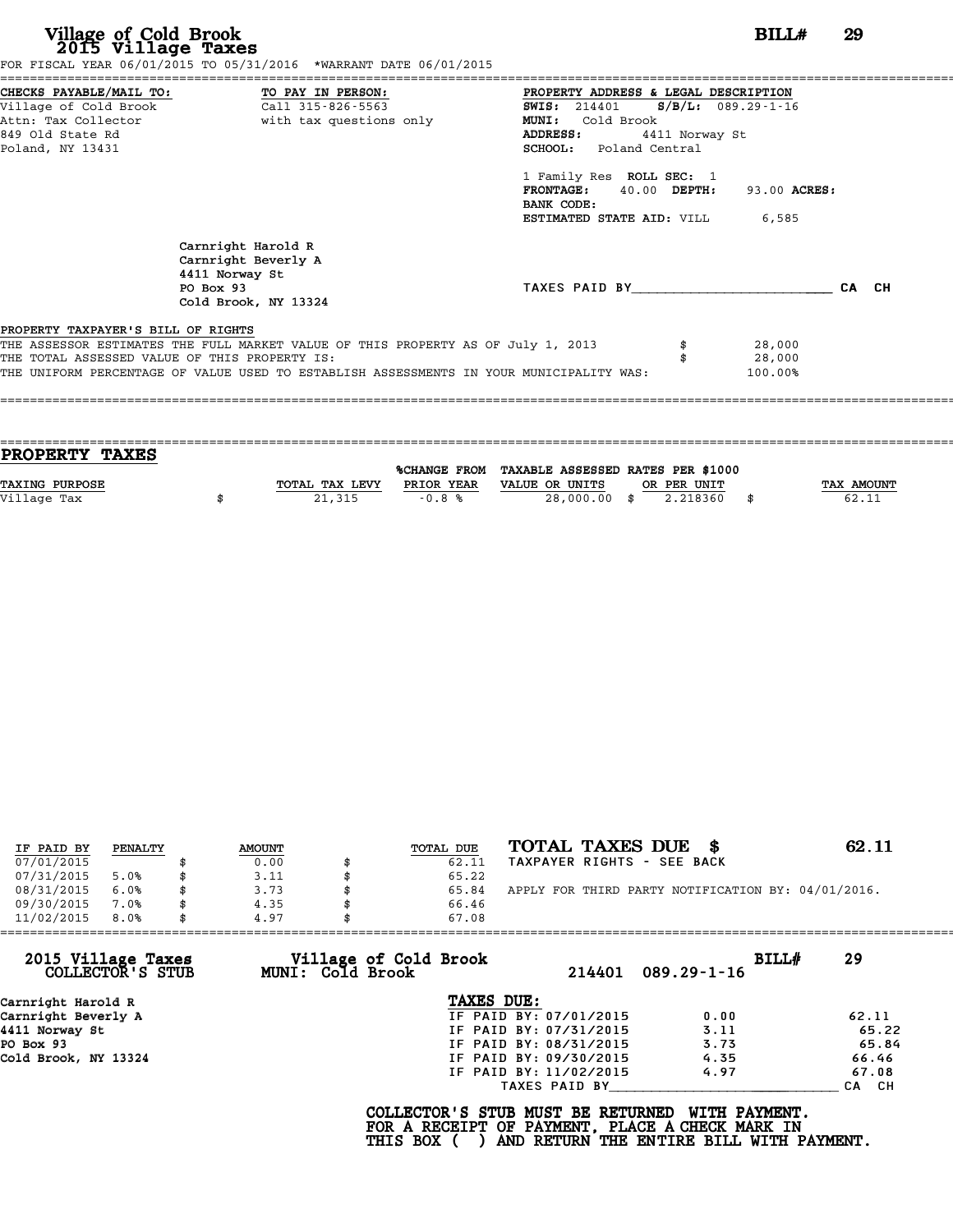| Village of Cold Brook<br>2015 Village Taxes                                                                | FOR FISCAL YEAR 06/01/2015 TO 05/31/2016 *WARRANT DATE 06/01/2015                                                                                                           |                                                                                                                                                                                                                                                                             | BILL#                          | -30   |
|------------------------------------------------------------------------------------------------------------|-----------------------------------------------------------------------------------------------------------------------------------------------------------------------------|-----------------------------------------------------------------------------------------------------------------------------------------------------------------------------------------------------------------------------------------------------------------------------|--------------------------------|-------|
| CHECKS PAYABLE/MAIL TO: TO PAY IN PERSON:<br>Village of Cold Brook<br>849 Old State Rd<br>Poland, NY 13431 | Call 315-826-5563<br>Attn: Tax Collector and the with tax questions only                                                                                                    | PROPERTY ADDRESS & LEGAL DESCRIPTION<br><b>SWIS:</b> 214401<br>Cold Brook<br><b>MUNI:</b><br><b>ADDRESS:</b><br>Grant Rd<br><b>SCHOOL:</b> Poland Central<br>Vac farmland ROLL SEC: 1<br><b>FRONTAGE:</b><br>DEPTH:<br>BANK CODE:<br><b>ESTIMATED STATE AID:</b> VILL 6,585 | $S/B/L: 089.21-1-12$<br>ACRES: | 14.60 |
|                                                                                                            | Chessen Kevin<br>Chessen Christine<br>3445 Washington St<br>San Fransisco, CA 94118                                                                                         | TAXES PAID BY CA CH                                                                                                                                                                                                                                                         |                                |       |
| PROPERTY TAXPAYER'S BILL OF RIGHTS<br>THE TOTAL ASSESSED VALUE OF THIS PROPERTY IS:                        | THE ASSESSOR ESTIMATES THE FULL MARKET VALUE OF THIS PROPERTY AS OF July 1, 2013<br>THE UNIFORM PERCENTAGE OF VALUE USED TO ESTABLISH ASSESSMENTS IN YOUR MUNICIPALITY WAS: |                                                                                                                                                                                                                                                                             | 14,600<br>14,600<br>100.00%    |       |

| PROPERTY TAXES        |                |            |                                                |             |                   |
|-----------------------|----------------|------------|------------------------------------------------|-------------|-------------------|
|                       |                |            | %CHANGE FROM TAXABLE ASSESSED RATES PER \$1000 |             |                   |
| <b>TAXING PURPOSE</b> | TOTAL TAX LEVY | PRIOR YEAR | VALUE OR UNITS                                 | OR PER UNIT | <b>TAX AMOUNT</b> |
| Village Tax           | 21,315         | $-0.8%$    | $14,600.00$ \$                                 | 2.218360    | 32.39             |
|                       |                |            |                                                |             |                   |

| IF PAID BY | PENALTY | <b>AMOUNT</b> | TOTAL DUE | TOTAL TAXES DUE \$                                 | 32.39 |
|------------|---------|---------------|-----------|----------------------------------------------------|-------|
| 07/01/2015 |         | 0.00          | 32.39     | TAXPAYER RIGHTS - SEE BACK                         |       |
| 07/31/2015 | 5.0%    | 1.62          | 34.01     |                                                    |       |
| 08/31/2015 | 6.0%    | \$<br>1.94    | 34.33     | APPLY FOR THIRD PARTY NOTIFICATION BY: 04/01/2016. |       |
| 09/30/2015 | 7.0%    | 2.27          | 34.66     |                                                    |       |
| 11/02/2015 | 8.0%    | \$<br>2.59    | 34.98     |                                                    |       |

| 11/02/2015<br>8.0%                     | 2.59<br>34.98                             |                        |                            |       |
|----------------------------------------|-------------------------------------------|------------------------|----------------------------|-------|
| 2015 Village Taxes<br>COLLECTOR'S STUB | Village of Cold Brook<br>MUNI: Cold Brook | 214401                 | BILLH<br>$089.21 - 1 - 12$ | 30    |
| Chessen Kevin                          | TAXES DUE:                                |                        |                            |       |
| Chessen Christine                      |                                           | IF PAID BY: 07/01/2015 | 0.00                       | 32.39 |
| 3445 Washington St                     |                                           | IF PAID BY: 07/31/2015 | 1.62                       | 34.01 |
| San Fransisco, CA 94118                |                                           | IF PAID BY: 08/31/2015 | 1.94                       | 34.33 |
|                                        |                                           | IF PAID BY: 09/30/2015 | 2.27                       | 34.66 |
|                                        |                                           | IF PAID BY: 11/02/2015 | 2.59                       | 34.98 |
|                                        |                                           | TAXES PAID BY          |                            | CA CH |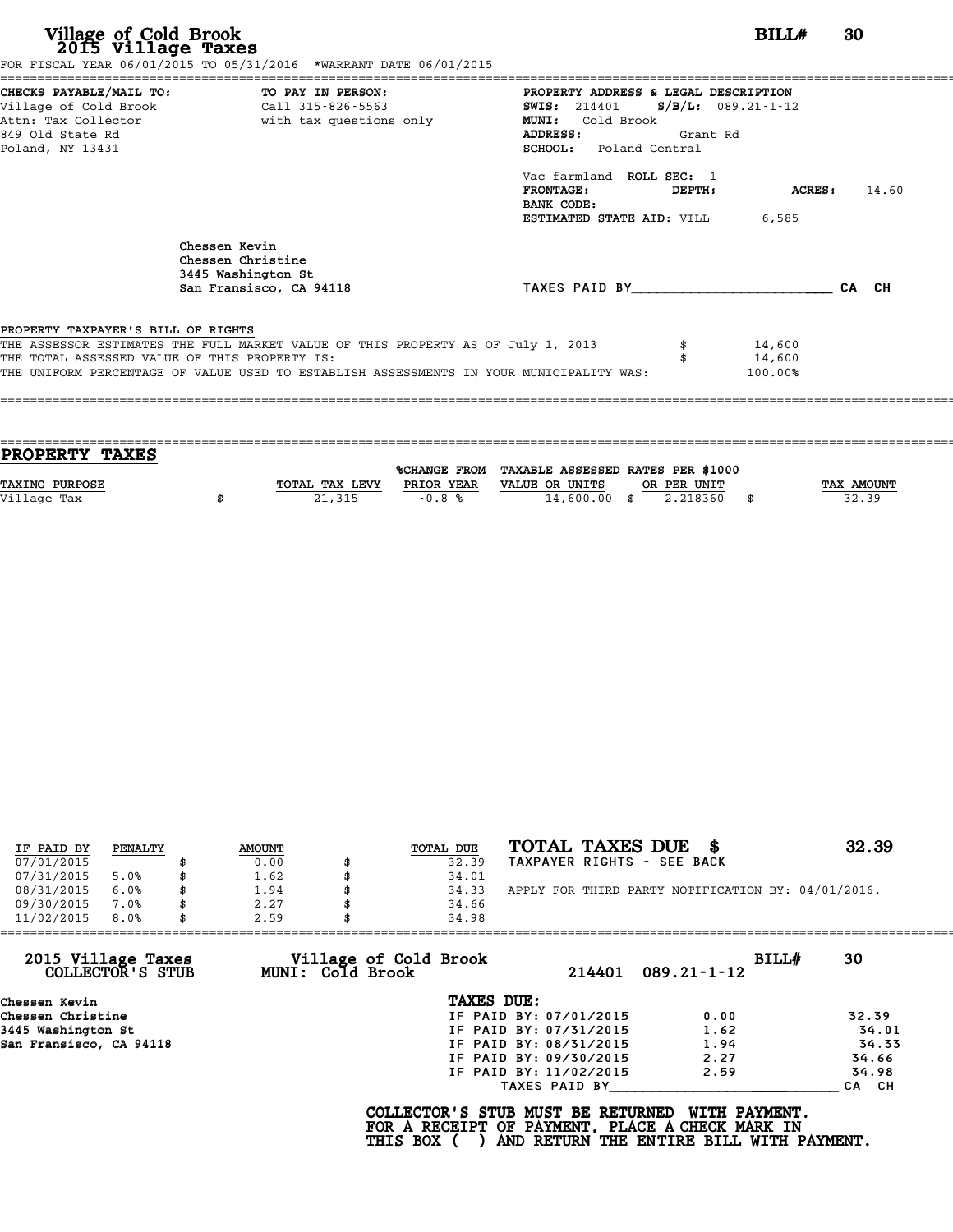|                                                                                     |                                                                                         | PROPERTY ADDRESS & LEGAL DESCRIPTION   |             |                   |       |
|-------------------------------------------------------------------------------------|-----------------------------------------------------------------------------------------|----------------------------------------|-------------|-------------------|-------|
|                                                                                     |                                                                                         | SWIS: 214401 S/B/L: 089.21-1-34        |             |                   |       |
|                                                                                     | Attn: Tax Collector and the with tax questions only                                     | MUNI: Cold Brook                       |             |                   |       |
| 849 Old State Rd                                                                    |                                                                                         | ADDRESS:                               | 458 Route 8 |                   |       |
| Poland, NY 13431                                                                    |                                                                                         | SCHOOL: Poland Central                 |             |                   |       |
|                                                                                     |                                                                                         | 1 Family Res ROLL SEC: 1               |             |                   |       |
|                                                                                     |                                                                                         | FRONTAGE: 111.00 DEPTH: 132.00 ACRES:  |             |                   |       |
|                                                                                     |                                                                                         | BANK CODE:                             |             |                   |       |
|                                                                                     |                                                                                         | <b>ESTIMATED STATE AID:</b> VILL 6,585 |             |                   |       |
|                                                                                     | Claflin Steven L                                                                        |                                        |             |                   |       |
|                                                                                     | Claflin Pauline P<br>458 Main St                                                        |                                        |             |                   |       |
|                                                                                     | Cold Brook, NY 13324                                                                    | TAXES PAID BY                          |             |                   | CA CH |
|                                                                                     |                                                                                         |                                        |             |                   |       |
|                                                                                     |                                                                                         |                                        |             |                   |       |
|                                                                                     | THE ASSESSOR ESTIMATES THE FULL MARKET VALUE OF THIS PROPERTY AS OF July 1, 2013        |                                        |             | \$3,300           |       |
| PROPERTY TAXPAYER'S BILL OF RIGHTS<br>THE TOTAL ASSESSED VALUE OF THIS PROPERTY IS: | THE UNIFORM PERCENTAGE OF VALUE USED TO ESTABLISH ASSESSMENTS IN YOUR MUNICIPALITY WAS: |                                        |             | 83,300<br>100.00% |       |

| PROPERTY TAXES        |                |                     |                                   |                |            |
|-----------------------|----------------|---------------------|-----------------------------------|----------------|------------|
|                       |                | <b>%CHANGE FROM</b> | TAXABLE ASSESSED RATES PER \$1000 |                |            |
| <b>TAXING PURPOSE</b> | TOTAL TAX LEVY | PRIOR YEAR          | VALUE OR UNITS                    | OR PER UNIT    | TAX AMOUNT |
| Village Tax           | 21,315         | $-0.8%$             | 83,300.00 \$                      | 2.218360<br>\$ | 184.79     |
|                       |                |                     |                                   |                |            |
|                       |                |                     |                                   |                |            |

| IF PAID BY | PENALTY | <b>AMOUNT</b> | TOTAL DUE | TOTAL TAXES DUE \$                                 | 184.79 |
|------------|---------|---------------|-----------|----------------------------------------------------|--------|
| 07/01/2015 |         | 0.00          | 184.79    | TAXPAYER RIGHTS - SEE BACK                         |        |
| 07/31/2015 | 5.0%    | 9.24          | 194.03    |                                                    |        |
| 08/31/2015 | 6.0%    | \$<br>11.09   | 195.88    | APPLY FOR THIRD PARTY NOTIFICATION BY: 04/01/2016. |        |
| 09/30/2015 | 7.0%    | \$<br>12.94   | 197.73    |                                                    |        |
| 11/02/2015 | 8.0%    | \$<br>14.78   | 199.57    |                                                    |        |

| 11/02/2015                             | 8.0% | 14.78 |                         | 199.57                                                                                                  |                        |                                                           |       |        |
|----------------------------------------|------|-------|-------------------------|---------------------------------------------------------------------------------------------------------|------------------------|-----------------------------------------------------------|-------|--------|
| 2015 Village Taxes<br>COLLECTOR'S STUB |      |       | <b>MUNI: Cold Brook</b> | Village of Cold Brook                                                                                   | 214401                 | $089.21 - 1 - 34$                                         | BILL# | 31     |
| Claflin Steven L                       |      |       |                         | TAXES DUE:                                                                                              |                        |                                                           |       |        |
| Claflin Pauline P                      |      |       |                         |                                                                                                         | IF PAID BY: 07/01/2015 | 0.00                                                      |       | 184.79 |
| 458 Main St                            |      |       |                         |                                                                                                         | IF PAID BY: 07/31/2015 | 9.24                                                      |       | 194.03 |
| Cold Brook, NY 13324                   |      |       |                         |                                                                                                         | IF PAID BY: 08/31/2015 | 11.09                                                     |       | 195.88 |
|                                        |      |       |                         |                                                                                                         | IF PAID BY: 09/30/2015 | 12.94                                                     |       | 197.73 |
|                                        |      |       |                         |                                                                                                         | IF PAID BY: 11/02/2015 | 14.78                                                     |       | 199.57 |
|                                        |      |       |                         |                                                                                                         | TAXES PAID BY          |                                                           |       | CA CH  |
|                                        |      |       |                         | COLLECTOR'S STUB MUST BE RETURNED<br>FOR A RECEIPT OF PAYMENT, PLACE A CHECK MARK IN<br><b>THIS BOX</b> |                        | WITH PAYMENT.<br>AND RETURN THE ENTIRE BILL WITH PAYMENT. |       |        |
|                                        |      |       |                         |                                                                                                         |                        |                                                           |       |        |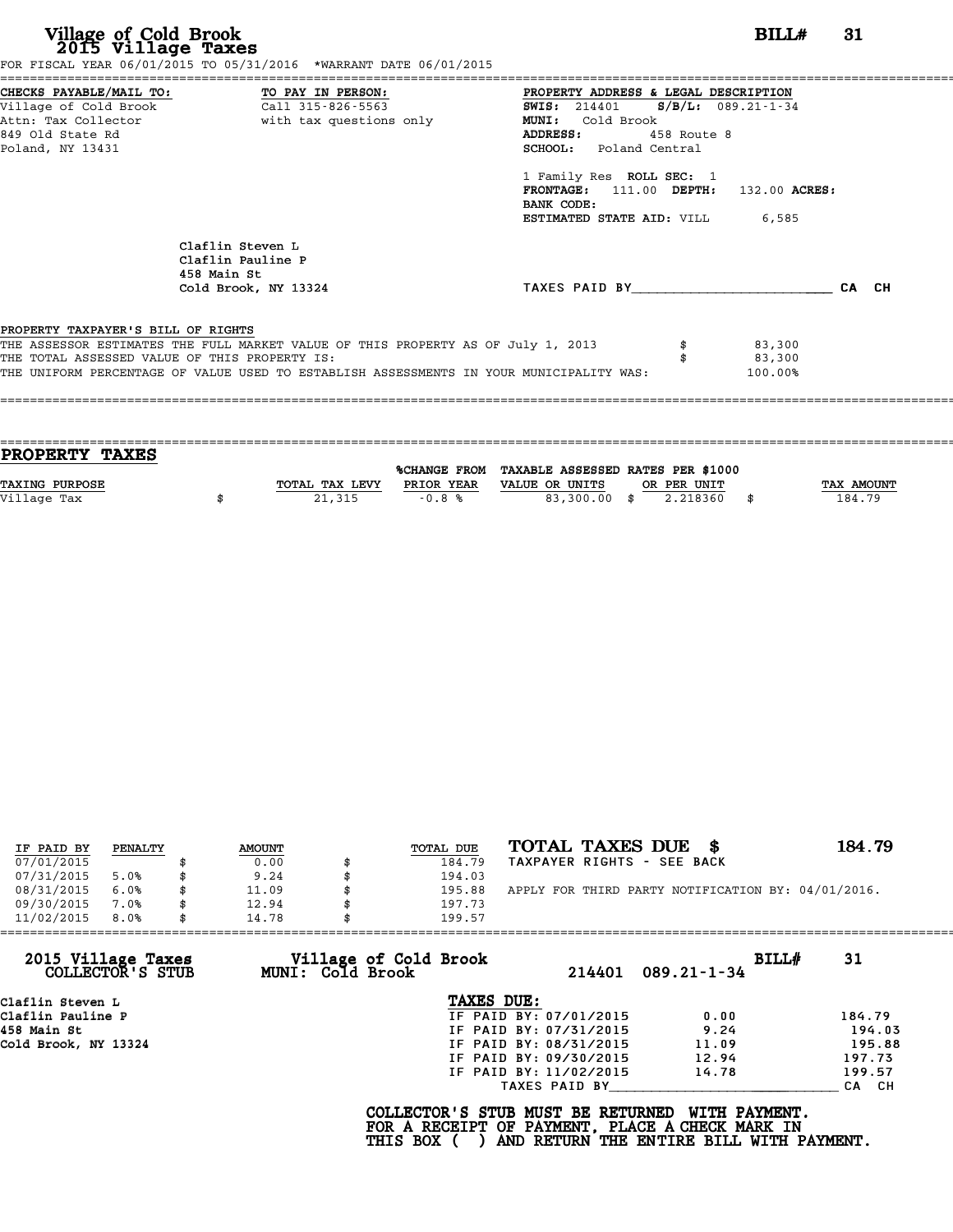|                                               | FOR FISCAL YEAR 06/01/2015 TO 05/31/2016 *WARRANT DATE 06/01/2015                       |                                               |              |       |
|-----------------------------------------------|-----------------------------------------------------------------------------------------|-----------------------------------------------|--------------|-------|
|                                               |                                                                                         | PROPERTY ADDRESS & LEGAL DESCRIPTION          |              |       |
|                                               |                                                                                         | <b>SWIS:</b> 214401 <b>S/B/L:</b> 089.29-1-15 |              |       |
|                                               | Attn: Tax Collector and with tax questions only                                         | MUNI: Cold Brook                              |              |       |
| 849 Old State Rd                              |                                                                                         | 4409 Norway St<br>ADDRESS:                    |              |       |
| Poland, NY 13431                              |                                                                                         | SCHOOL: Poland Central                        |              |       |
|                                               |                                                                                         | 1 Family Res ROLL SEC: 1                      |              |       |
|                                               |                                                                                         | FRONTAGE: 62.00 DEPTH:<br>BANK CODE:          | 87.00 ACRES: | .12   |
|                                               |                                                                                         | <b>ESTIMATED STATE AID:</b> VILL 6,585        |              |       |
|                                               | Clark Beverly<br>4409 Norway St<br>PO Box 93                                            |                                               |              |       |
|                                               | Cold Brook, NY 13324                                                                    | TAXES PAID BY                                 |              | CA CH |
| PROPERTY TAXPAYER'S BILL OF RIGHTS            |                                                                                         |                                               |              |       |
|                                               | THE ASSESSOR ESTIMATES THE FULL MARKET VALUE OF THIS PROPERTY AS OF July 1, 2013        |                                               | 14,300       |       |
| THE TOTAL ASSESSED VALUE OF THIS PROPERTY IS: |                                                                                         |                                               | 14,300       |       |
|                                               | THE UNIFORM PERCENTAGE OF VALUE USED TO ESTABLISH ASSESSMENTS IN YOUR MUNICIPALITY WAS: |                                               | 100.00%      |       |
|                                               |                                                                                         |                                               |              |       |
|                                               |                                                                                         |                                               |              |       |
|                                               |                                                                                         |                                               |              |       |

| <b>PROPERTY TAXES</b> |                |            |                                                |             |            |
|-----------------------|----------------|------------|------------------------------------------------|-------------|------------|
|                       |                |            | %CHANGE FROM TAXABLE ASSESSED RATES PER \$1000 |             |            |
|                       |                |            |                                                |             |            |
| <b>TAXING PURPOSE</b> | TOTAL TAX LEVY | PRIOR YEAR | VALUE OR UNITS                                 | OR PER UNIT | TAX AMOUNT |
| Village Tax           | 21,315         | $-0.8%$    | $14,300.00$ \$                                 | 2.218360    | 31.72      |
|                       |                |            |                                                |             |            |

| IF PAID BY | PENALTY | <b>AMOUNT</b> | TOTAL DUE | TOTAL TAXES DUE \$                                 | 31.72 |
|------------|---------|---------------|-----------|----------------------------------------------------|-------|
| 07/01/2015 |         | 0.00          | 31.72     | TAXPAYER RIGHTS - SEE BACK                         |       |
| 07/31/2015 | 5.0%    | 1.59          | 33.31     |                                                    |       |
| 08/31/2015 | 6.0%    | \$<br>1.90    | 33.62     | APPLY FOR THIRD PARTY NOTIFICATION BY: 04/01/2016. |       |
| 09/30/2015 | 7.0%    | \$<br>2.22    | 33.94     |                                                    |       |
| 11/02/2015 | 8.0%    | 2.54          | 34.26     |                                                    |       |

| 11/02/2015<br>8.0%                     | 2.54<br>34.26                             |                        |                            |       |
|----------------------------------------|-------------------------------------------|------------------------|----------------------------|-------|
| 2015 Village Taxes<br>COLLECTOR'S STUB | Village of Cold Brook<br>MUNI: Cold Brook | 214401                 | BILLH<br>$089.29 - 1 - 15$ | 32    |
| Clark Beverly                          | TAXES DUE:                                |                        |                            |       |
| 4409 Norway St                         |                                           | IF PAID BY: 07/01/2015 | 0.00                       | 31.72 |
| PO Box 93                              |                                           | IF PAID BY: 07/31/2015 | 1.59                       | 33.31 |
| Cold Brook, NY 13324                   |                                           | IF PAID BY: 08/31/2015 | 1.90                       | 33.62 |
|                                        |                                           | IF PAID BY: 09/30/2015 | 2.22                       | 33.94 |
|                                        |                                           | IF PAID BY: 11/02/2015 | 2.54                       | 34.26 |
|                                        |                                           | TAXES PAID BY          |                            | CA CH |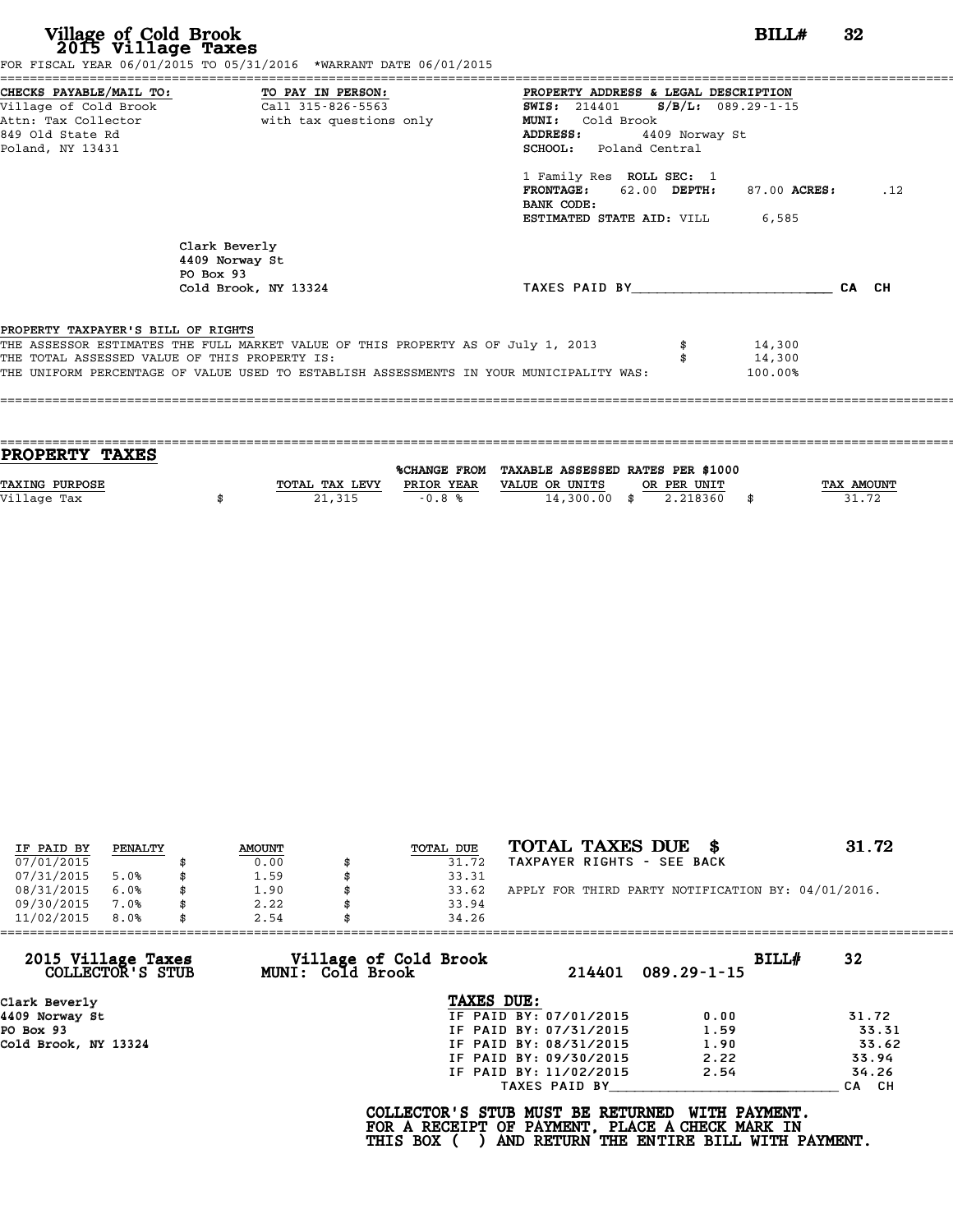| Village of Cold Brook<br>2015 Village Taxes<br>FOR FISCAL YEAR 06/01/2015 TO 05/31/2016 *WARRANT DATE 06/01/2015                                                                                                                                                   | BILL#                                                                                                                                                                                                                                 | 33    |     |
|--------------------------------------------------------------------------------------------------------------------------------------------------------------------------------------------------------------------------------------------------------------------|---------------------------------------------------------------------------------------------------------------------------------------------------------------------------------------------------------------------------------------|-------|-----|
| CHECKS PAYABLE/MAIL TO: TO PAY IN PERSON:<br>Village of Cold Brook<br>Call 315-826-5563<br>with tax questions only<br>Attn: Tax Collector<br>849 Old State Rd<br>Poland, NY 13431                                                                                  | PROPERTY ADDRESS & LEGAL DESCRIPTION<br><b>SWIS:</b> 214401<br>$S/B/L: 088.36-1-47$<br>MUNI: Cold Brook<br>ADDRESS:<br>Route 8<br><b>SCHOOL:</b> Poland Central<br>Vacant rural ROLL SEC: 1<br>FRONTAGE: 75.00 DEPTH:<br>99.00 ACRES: |       | .14 |
| Clark William<br>PO Box 481<br>Poland, NY 13431                                                                                                                                                                                                                    | BANK CODE:<br>ESTIMATED STATE AID: VILL<br>6,585<br>TAXES PAID BY                                                                                                                                                                     | CA CH |     |
| PROPERTY TAXPAYER'S BILL OF RIGHTS<br>THE ASSESSOR ESTIMATES THE FULL MARKET VALUE OF THIS PROPERTY AS OF July 1, 2013<br>THE TOTAL ASSESSED VALUE OF THIS PROPERTY IS:<br>THE UNIFORM PERCENTAGE OF VALUE USED TO ESTABLISH ASSESSMENTS IN YOUR MUNICIPALITY WAS: | 200<br>200<br>100.00%                                                                                                                                                                                                                 |       |     |

| PROPERTY TAXES        |                |            |                                                |             |            |
|-----------------------|----------------|------------|------------------------------------------------|-------------|------------|
|                       |                |            |                                                |             |            |
|                       |                |            | %CHANGE FROM TAXABLE ASSESSED RATES PER \$1000 |             |            |
| <b>TAXING PURPOSE</b> | TOTAL TAX LEVY | PRIOR YEAR | VALUE OR UNITS                                 | OR PER UNIT | TAX AMOUNT |
| Village Tax           | 21,315         | $-0.8%$    | $200.00$ \$                                    | 2.218360    | 0.44       |
|                       |                |            |                                                |             |            |

| IF PAID BY | PENALTY | <b>AMOUNT</b> | TOTAL DUE | TOTAL TAXES DUE \$                                 |  |
|------------|---------|---------------|-----------|----------------------------------------------------|--|
| 07/01/2015 |         | 0.00          | 0.44      | TAXPAYER RIGHTS - SEE BACK                         |  |
| 07/31/2015 | 5.0%    | 0.02          | 0.46      |                                                    |  |
| 08/31/2015 | 6.0%    | 0.03          | 0.47      | APPLY FOR THIRD PARTY NOTIFICATION BY: 04/01/2016. |  |
| 09/30/2015 | 7.0%    | \$<br>0.03    | 0.47      |                                                    |  |
| 11/02/2015 | 8.0%    | \$<br>0.04    | 0.48      |                                                    |  |

| 11/02/2015<br>8.0%                     | 0.04             | 0.48                                                 |                        |                                                                                                              |                  |
|----------------------------------------|------------------|------------------------------------------------------|------------------------|--------------------------------------------------------------------------------------------------------------|------------------|
| 2015 Village Taxes<br>COLLECTOR'S STUB | MUNI: Cold Brook | Village of Cold Brook                                | 214401                 | BILLH<br>$088.36 - 1 - 47$                                                                                   | 33               |
| Clark William                          |                  | TAXES DUE:                                           |                        |                                                                                                              |                  |
| PO Box 481                             |                  |                                                      | IF PAID BY: 07/01/2015 | 0.00                                                                                                         | .44              |
| Poland, NY 13431                       |                  |                                                      | IF PAID BY: 07/31/2015 | 0.02                                                                                                         | 0.46             |
|                                        |                  |                                                      | IF PAID BY: 08/31/2015 | 0.03                                                                                                         | 0.47             |
|                                        |                  |                                                      | IF PAID BY: 09/30/2015 | 0.03                                                                                                         | 0.47             |
|                                        |                  |                                                      | IF PAID BY: 11/02/2015 | 0.04                                                                                                         | 0.48             |
|                                        |                  |                                                      | TAXES PAID BY          |                                                                                                              | CH.<br><b>CA</b> |
|                                        |                  | COLLECTOR'S STUB MUST BE RETURNED<br><b>THIS BOX</b> |                        | WITH PAYMENT.<br>FOR A RECEIPT OF PAYMENT, PLACE A CHECK MARK IN<br>AND RETURN THE ENTIRE BILL WITH PAYMENT. |                  |
|                                        |                  |                                                      |                        |                                                                                                              |                  |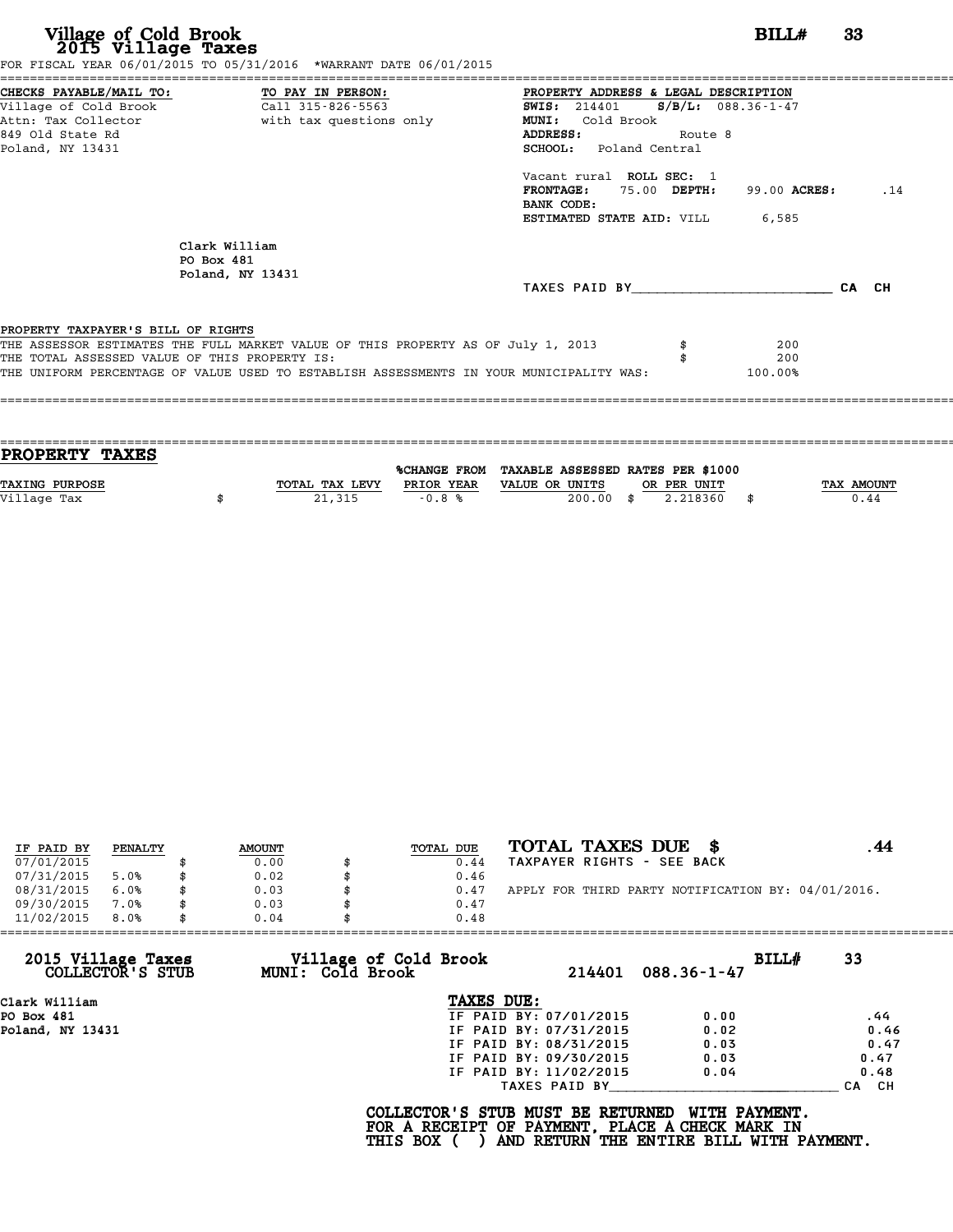|                                               | FOR FISCAL YEAR 06/01/2015 TO 05/31/2016 *WARRANT DATE 06/01/2015                       |                                               |             |                            |       |
|-----------------------------------------------|-----------------------------------------------------------------------------------------|-----------------------------------------------|-------------|----------------------------|-------|
| CHECKS PAYABLE/MAIL TO: TO PAY IN PERSON:     |                                                                                         | PROPERTY ADDRESS & LEGAL DESCRIPTION          |             |                            |       |
|                                               |                                                                                         | <b>SWIS:</b> 214401 <b>S/B/L:</b> 088.36-1-48 |             |                            |       |
|                                               | Attn: Tax Collector and the with tax questions only                                     | MUNI: Cold Brook                              |             |                            |       |
| 849 Old State Rd                              |                                                                                         | ADDRESS:                                      | 336 Route 8 |                            |       |
| Poland, NY 13431                              |                                                                                         | SCHOOL: Poland Central                        |             |                            |       |
|                                               |                                                                                         | 1 Family Res ROLL SEC: 1                      |             |                            |       |
|                                               |                                                                                         | <b>FRONTAGE:</b>                              |             | 80.00 DEPTH: 211.00 ACRES: | .34   |
|                                               |                                                                                         | BANK CODE:                                    |             |                            |       |
|                                               |                                                                                         | <b>ESTIMATED STATE AID:</b> VILL 6,585        |             |                            |       |
|                                               | Clark William                                                                           |                                               |             |                            |       |
|                                               | PO Box 481                                                                              |                                               |             |                            |       |
|                                               | Poland, NY 13431                                                                        |                                               |             |                            |       |
|                                               |                                                                                         | TAXES PAID BY TAXES                           |             |                            | CA CH |
| PROPERTY TAXPAYER'S BILL OF RIGHTS            |                                                                                         |                                               |             |                            |       |
|                                               | THE ASSESSOR ESTIMATES THE FULL MARKET VALUE OF THIS PROPERTY AS OF July 1, 2013        |                                               |             | 35,000                     |       |
| THE TOTAL ASSESSED VALUE OF THIS PROPERTY IS: |                                                                                         |                                               |             | 35,000                     |       |
|                                               | THE UNIFORM PERCENTAGE OF VALUE USED TO ESTABLISH ASSESSMENTS IN YOUR MUNICIPALITY WAS: |                                               |             | 100.00%                    |       |
|                                               |                                                                                         |                                               |             |                            |       |
|                                               |                                                                                         |                                               |             |                            |       |
|                                               |                                                                                         |                                               |             |                            |       |

| <b>PROPERTY TAXES</b> |                |            |                                                |             |            |
|-----------------------|----------------|------------|------------------------------------------------|-------------|------------|
|                       |                |            | %CHANGE FROM TAXABLE ASSESSED RATES PER \$1000 |             |            |
|                       |                |            |                                                |             |            |
| <b>TAXING PURPOSE</b> | TOTAL TAX LEVY | PRIOR YEAR | VALUE OR UNITS                                 | OR PER UNIT | TAX AMOUNT |
| Village Tax           | 21,315         | $-0.8%$    | 35,000.00 \$                                   | 2.218360    | 77.64      |
|                       |                |            |                                                |             |            |
|                       |                |            |                                                |             |            |

| IF PAID BY | PENALTY | <b>AMOUNT</b> | TOTAL DUE | TOTAL TAXES DUE \$                                 | 77.64 |
|------------|---------|---------------|-----------|----------------------------------------------------|-------|
| 07/01/2015 |         | 0.00          | 77.64     | TAXPAYER RIGHTS - SEE BACK                         |       |
| 07/31/2015 | 5.0%    | 3.88          | 81.52     |                                                    |       |
| 08/31/2015 | 6.0%    | \$<br>4.66    | 82.30     | APPLY FOR THIRD PARTY NOTIFICATION BY: 04/01/2016. |       |
| 09/30/2015 | 7.0%    | \$<br>5.43    | 83.07     |                                                    |       |
| 11/02/2015 | 8.0%    | \$<br>6.21    | 83.85     |                                                    |       |

| 34<br>BILL#<br>$088.36 - 1 - 48$ |
|----------------------------------|
|                                  |
|                                  |
| 77.64<br>0.00                    |
| 3.88<br>81.52                    |
| 4.66<br>82.30                    |
| 5.43<br>83.07                    |
| 6.21<br>83.85                    |
| CA CH                            |
| WITH PAYMENT.                    |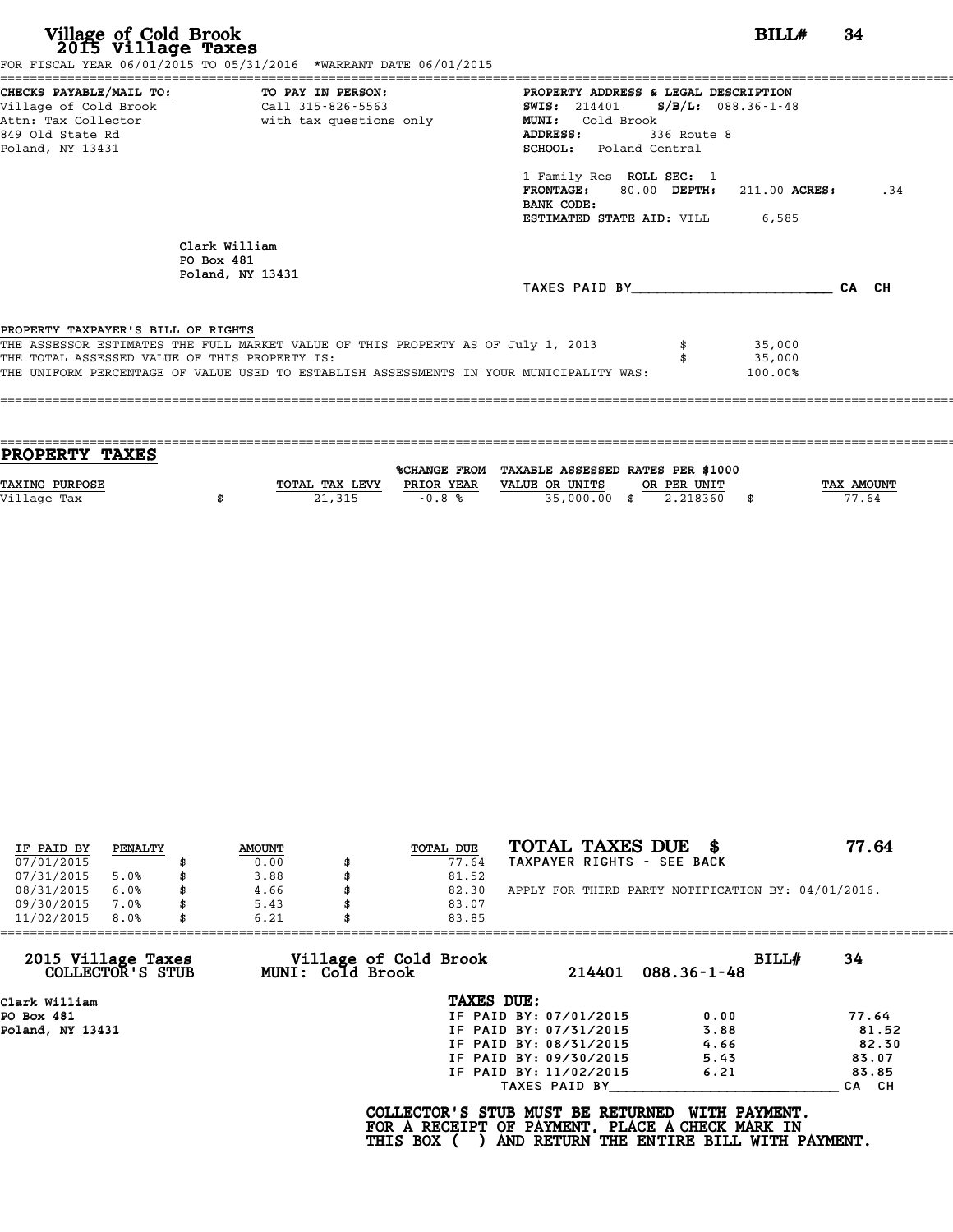|                                               |                                                                                  | PROPERTY ADDRESS & LEGAL DESCRIPTION            |         |                            |       |
|-----------------------------------------------|----------------------------------------------------------------------------------|-------------------------------------------------|---------|----------------------------|-------|
|                                               |                                                                                  | <b>SWIS:</b> 214401 <b>S/B/L:</b> 088.44-1-10.2 |         |                            |       |
|                                               | Attn: Tax Collector                       with tax questions only                | MUNI: Cold Brook                                |         |                            |       |
| 849 Old State Rd                              |                                                                                  | ADDRESS:                                        | Route 8 |                            |       |
| Poland, NY 13431                              |                                                                                  | SCHOOL: Poland Central                          |         |                            |       |
|                                               |                                                                                  | Res vac land ROLL SEC: 1                        |         |                            |       |
|                                               |                                                                                  | <b>FRONTAGE:</b>                                |         | 60.00 DEPTH: 295.00 ACRES: |       |
|                                               |                                                                                  | BANK CODE:                                      |         |                            |       |
|                                               |                                                                                  | <b>ESTIMATED STATE AID:</b> VILL 6,585          |         |                            |       |
|                                               | Clark William                                                                    |                                                 |         |                            |       |
| PO Box 481                                    |                                                                                  |                                                 |         |                            |       |
|                                               | Poland, NY 13431                                                                 |                                                 |         |                            |       |
|                                               |                                                                                  | TAXES PAID BY                                   |         |                            | CA CH |
| PROPERTY TAXPAYER'S BILL OF RIGHTS            |                                                                                  |                                                 |         |                            |       |
|                                               | THE ASSESSOR ESTIMATES THE FULL MARKET VALUE OF THIS PROPERTY AS OF July 1, 2013 |                                                 |         | 200                        |       |
|                                               |                                                                                  |                                                 |         | 200                        |       |
| THE TOTAL ASSESSED VALUE OF THIS PROPERTY IS: |                                                                                  |                                                 |         |                            |       |

| PROPERTY TAXES        |                |            |                                                |             |            |
|-----------------------|----------------|------------|------------------------------------------------|-------------|------------|
|                       |                |            |                                                |             |            |
|                       |                |            | %CHANGE FROM TAXABLE ASSESSED RATES PER \$1000 |             |            |
| <b>TAXING PURPOSE</b> | TOTAL TAX LEVY | PRIOR YEAR | VALUE OR UNITS                                 | OR PER UNIT | TAX AMOUNT |
| Village Tax           | 21,315         | $-0.8%$    | $200.00$ \$                                    | 2.218360    | 0.44       |
|                       |                |            |                                                |             |            |

| IF PAID BY | PENALTY |    | <b>AMOUNT</b> | TOTAL DUE | TOTAL TAXES DUE<br>- 86                            |  |
|------------|---------|----|---------------|-----------|----------------------------------------------------|--|
| 07/01/2015 |         |    | 0.00          | 0.44      | TAXPAYER RIGHTS - SEE BACK                         |  |
| 07/31/2015 | 5.0%    | S  | 0.02          | 0.46      |                                                    |  |
| 08/31/2015 | 6.0%    | \$ | 0.03          | 0.47      | APPLY FOR THIRD PARTY NOTIFICATION BY: 04/01/2016. |  |
| 09/30/2015 | 7.0%    | \$ | 0.03          | 0.47      |                                                    |  |
| 11/02/2015 | 8.0%    | \$ | 0.04          | 0.48      |                                                    |  |

| 2015 Village Taxes<br>COLLECTOR'S STUB | Village of Cold Brook<br>MUNI: Cold Brook | 214401                 | BILLH<br>$088.44 - 1 - 10.2$ | 35               |
|----------------------------------------|-------------------------------------------|------------------------|------------------------------|------------------|
| Clark William                          | TAXES DUE:                                |                        |                              |                  |
| PO Box 481                             |                                           | IF PAID BY: 07/01/2015 | 0.00                         | .44              |
| Poland, NY 13431                       |                                           | IF PAID BY: 07/31/2015 | 0.02                         | 0.46             |
|                                        |                                           | IF PAID BY: 08/31/2015 | 0.03                         | 0.47             |
|                                        |                                           | IF PAID BY: 09/30/2015 | 0.03                         | 0.47             |
|                                        |                                           | IF PAID BY: 11/02/2015 | 0.04                         | 0.48             |
|                                        |                                           | TAXES PAID BY          |                              | CH.<br><b>CA</b> |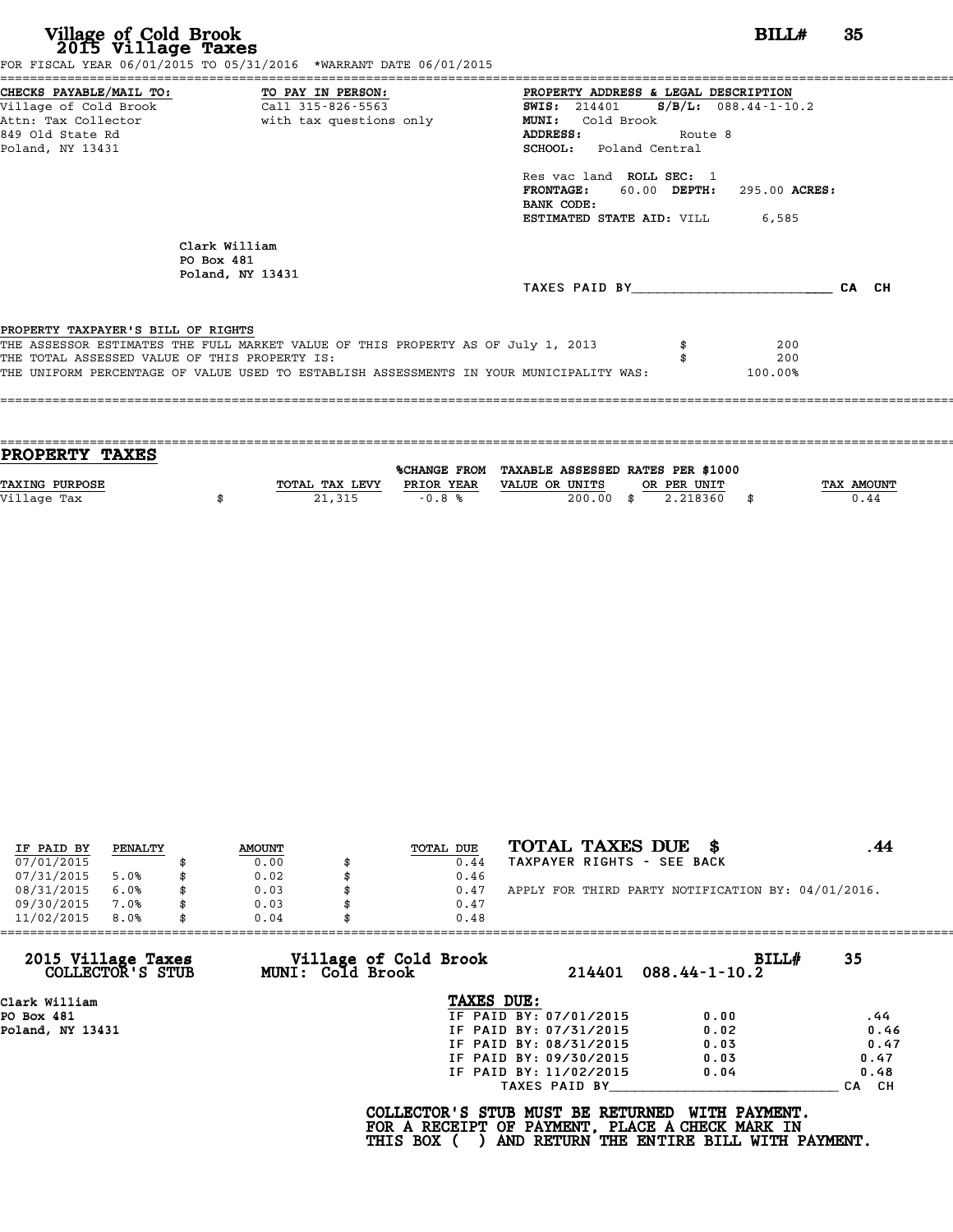|                                               | FOR FISCAL YEAR 06/01/2015 TO 05/31/2016 *WARRANT DATE 06/01/2015                       |                                                                                      |         |         |       |     |
|-----------------------------------------------|-----------------------------------------------------------------------------------------|--------------------------------------------------------------------------------------|---------|---------|-------|-----|
|                                               | CHECKS PAYABLE/MAIL TO: TO PAY IN PERSON:                                               | PROPERTY ADDRESS & LEGAL DESCRIPTION<br><b>SWIS:</b> 214401 <b>S/B/L:</b> 088.36-1-5 |         |         |       |     |
|                                               | Attn: Tax Collector and with tax questions only                                         | MUNI: Cold Brook                                                                     |         |         |       |     |
| 849 Old State Rd                              |                                                                                         | <b>ADDRESS:</b>                                                                      | Route 8 |         |       |     |
| Poland, NY 13431                              |                                                                                         | SCHOOL: Poland Central                                                               |         |         |       |     |
|                                               |                                                                                         | 1 Family Res ROLL SEC: 1                                                             |         |         |       |     |
|                                               |                                                                                         | $FRONTAGE: 125.00$ $DEPTH: 187.00$ $ACRES:$                                          |         |         |       | .53 |
|                                               |                                                                                         | BANK CODE:                                                                           |         |         |       |     |
|                                               |                                                                                         | <b>ESTIMATED STATE AID:</b> VILL 6,585                                               |         |         |       |     |
|                                               | Cooper Sandra<br>Attn: Donna Schleicher Estate<br>1000 Walker St 152                    |                                                                                      |         |         |       |     |
|                                               | Holly Hill, FL 32117-2518                                                               | TAXES PAID BY TAXES                                                                  |         |         | CA CH |     |
|                                               |                                                                                         |                                                                                      |         |         |       |     |
| PROPERTY TAXPAYER'S BILL OF RIGHTS            |                                                                                         |                                                                                      |         |         |       |     |
|                                               | THE ASSESSOR ESTIMATES THE FULL MARKET VALUE OF THIS PROPERTY AS OF July 1, 2013        |                                                                                      |         | 53,000  |       |     |
| THE TOTAL ASSESSED VALUE OF THIS PROPERTY IS: |                                                                                         |                                                                                      |         | 53,000  |       |     |
|                                               | THE UNIFORM PERCENTAGE OF VALUE USED TO ESTABLISH ASSESSMENTS IN YOUR MUNICIPALITY WAS: |                                                                                      |         | 100.00% |       |     |
|                                               |                                                                                         |                                                                                      |         |         |       |     |
|                                               |                                                                                         |                                                                                      |         |         |       |     |

| PROPERTY TAXES        |                |            |                                                |             |                   |
|-----------------------|----------------|------------|------------------------------------------------|-------------|-------------------|
|                       |                |            | %CHANGE FROM TAXABLE ASSESSED RATES PER \$1000 |             |                   |
| <b>TAXING PURPOSE</b> | TOTAL TAX LEVY | PRIOR YEAR | VALUE OR UNITS                                 | OR PER UNIT | <b>TAX AMOUNT</b> |
| Village Tax           | 21,315         | $-0.8%$    | $53,000.00$ \$                                 | 2.218360    | 117.57            |
|                       |                |            |                                                |             |                   |

| IF PAID BY | PENALTY | <b>AMOUNT</b> | TOTAL DUE | TOTAL TAXES DUE \$                                 | 117.57 |
|------------|---------|---------------|-----------|----------------------------------------------------|--------|
| 07/01/2015 |         | 0.00          | 117.57    | TAXPAYER RIGHTS - SEE BACK                         |        |
| 07/31/2015 | 5.0%    | \$<br>5.88    | 123.45    |                                                    |        |
| 08/31/2015 | 6.0%    | 7.05          | 124.62    | APPLY FOR THIRD PARTY NOTIFICATION BY: 04/01/2016. |        |
| 09/30/2015 | 7.0%    | \$<br>8.23    | 125.80    |                                                    |        |
| 11/02/2015 | 8.0%    | \$<br>9.41    | 126.98    |                                                    |        |

| 11/02/2015<br>8.0%                     | 9.41                                             | 126.98                                                                                             |                                                                  |        |
|----------------------------------------|--------------------------------------------------|----------------------------------------------------------------------------------------------------|------------------------------------------------------------------|--------|
| 2015 Village Taxes<br>COLLECTOR'S STUB | Village of Cold Brook<br><b>MUNI: Cold Brook</b> | 214401                                                                                             | BILL#<br>$088.36 - 1 - 5$                                        | 36     |
| Cooper Sandra                          |                                                  | TAXES DUE:                                                                                         |                                                                  |        |
| Attn: Donna Schleicher Estate          |                                                  | IF PAID BY: 07/01/2015                                                                             | 0.00                                                             | 117.57 |
| 1000 Walker St 152                     |                                                  | IF PAID BY: 07/31/2015                                                                             | 5.88                                                             | 123.45 |
| Hollv Hill, FL 32117-2518              |                                                  | IF PAID BY: 08/31/2015                                                                             | 7.05                                                             | 124.62 |
|                                        |                                                  | IF PAID BY: 09/30/2015                                                                             | 8.23                                                             | 125.80 |
|                                        |                                                  | IF PAID BY: 11/02/2015                                                                             | 9.41                                                             | 126.98 |
|                                        |                                                  | TAXES PAID BY                                                                                      |                                                                  | CA CH  |
|                                        |                                                  | COLLECTOR'S STUB MUST BE RETURNED<br>FOR A RECEIPT OF PAYMENT, PLACE A CHECK MARK IN<br>THIS BOX ( | <b>WITH PAYMENT.</b><br>AND RETURN THE ENTIRE BILL WITH PAYMENT. |        |
|                                        |                                                  |                                                                                                    |                                                                  |        |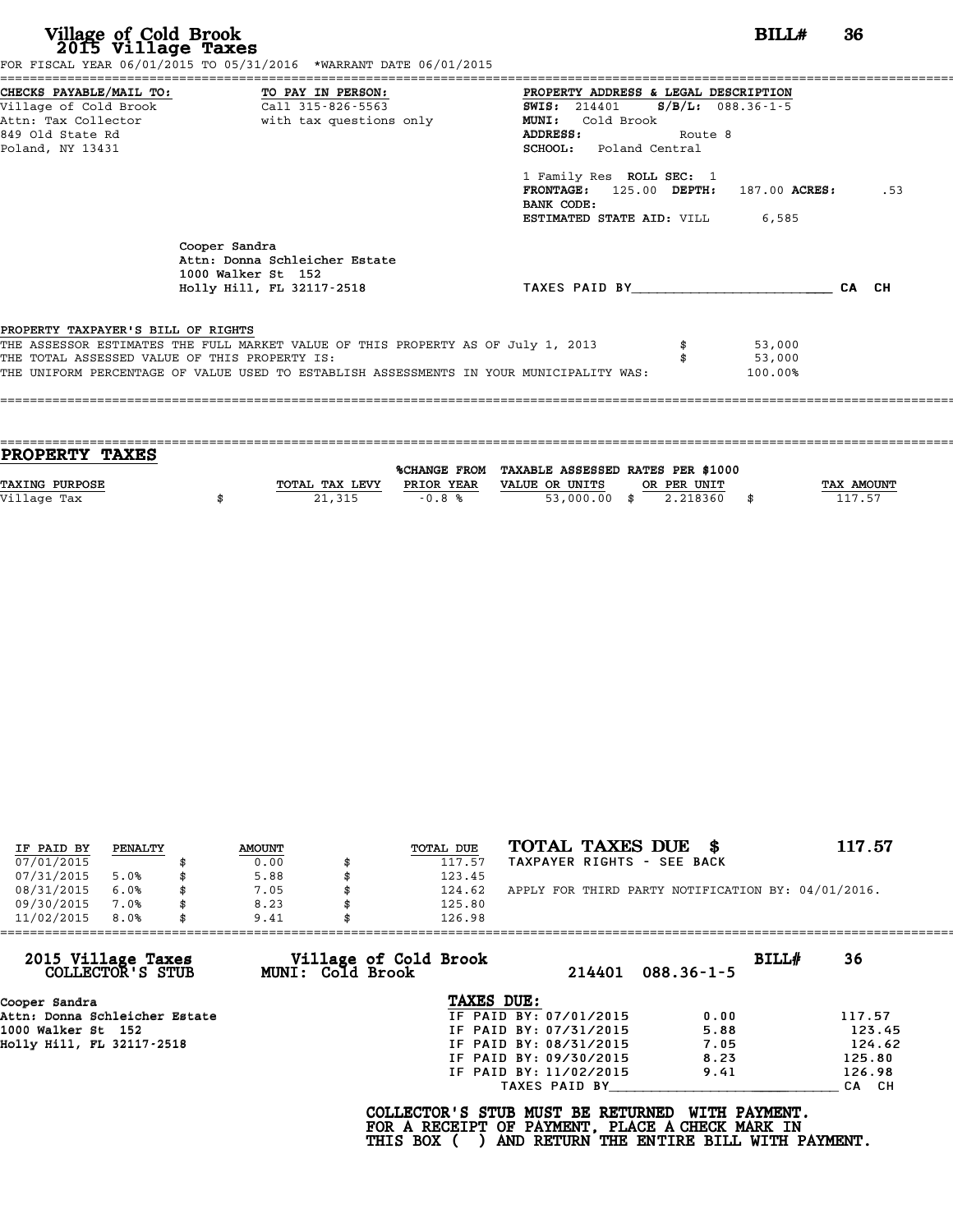|                                               | FOR FISCAL YEAR 06/01/2015 TO 05/31/2016 *WARRANT DATE 06/01/2015                       |                                              |         |         |       |     |
|-----------------------------------------------|-----------------------------------------------------------------------------------------|----------------------------------------------|---------|---------|-------|-----|
| CHECKS PAYABLE/MAIL TO: TO PAY IN PERSON:     |                                                                                         | PROPERTY ADDRESS & LEGAL DESCRIPTION         |         |         |       |     |
|                                               |                                                                                         | <b>SWIS:</b> 214401 <b>S/B/L:</b> 088.36-1-5 |         |         |       |     |
|                                               | Attn: Tax Collector and the with tax questions only                                     | MUNI: Cold Brook                             |         |         |       |     |
| 849 Old State Rd                              |                                                                                         | ADDRESS:                                     | Route 8 |         |       |     |
| Poland, NY 13431                              |                                                                                         | SCHOOL: Poland Central                       |         |         |       |     |
|                                               |                                                                                         | 1 Family Res ROLL SEC: 1                     |         |         |       |     |
|                                               |                                                                                         | FRONTAGE: 125.00 DEPTH: 187.00 ACRES:        |         |         |       | .53 |
|                                               |                                                                                         | BANK CODE:                                   |         |         |       |     |
|                                               |                                                                                         | <b>ESTIMATED STATE AID:</b> VILL 6,585       |         |         |       |     |
|                                               | Whitaker Duane<br>337 Main St<br>Cold Brook, NY 13324                                   |                                              |         |         |       |     |
|                                               |                                                                                         | TAXES PAID BY                                |         |         | CA CH |     |
|                                               |                                                                                         |                                              |         |         |       |     |
| PROPERTY TAXPAYER'S BILL OF RIGHTS            |                                                                                         |                                              |         |         |       |     |
|                                               | THE ASSESSOR ESTIMATES THE FULL MARKET VALUE OF THIS PROPERTY AS OF July 1, 2013        |                                              |         | 53,000  |       |     |
|                                               |                                                                                         |                                              |         | 53,000  |       |     |
| THE TOTAL ASSESSED VALUE OF THIS PROPERTY IS: | THE UNIFORM PERCENTAGE OF VALUE USED TO ESTABLISH ASSESSMENTS IN YOUR MUNICIPALITY WAS: |                                              |         | 100.00% |       |     |

| PROPERTY TAXES        |                |            |                                                |             |                   |
|-----------------------|----------------|------------|------------------------------------------------|-------------|-------------------|
|                       |                |            | %CHANGE FROM TAXABLE ASSESSED RATES PER \$1000 |             |                   |
|                       |                |            |                                                |             |                   |
| <b>TAXING PURPOSE</b> | TOTAL TAX LEVY | PRIOR YEAR | VALUE OR UNITS                                 | OR PER UNIT | <b>TAX AMOUNT</b> |
| Village Tax           | 21,315         | $-0.8%$    | $53,000.00$ \$                                 | 2.218360    | 117.57            |
|                       |                |            |                                                |             |                   |

| IF PAID BY | PENALTY |   | <b>AMOUNT</b> | TOTAL DUE | TOTAL TAXES DUE \$                                 | 117.57 |
|------------|---------|---|---------------|-----------|----------------------------------------------------|--------|
| 07/01/2015 |         |   | 0.00          | 117.57    | TAXPAYER RIGHTS - SEE BACK                         |        |
| 07/31/2015 | 5.0%    |   | 5.88          | 123.45    |                                                    |        |
| 08/31/2015 | 6.0%    | S | 7.05          | 124.62    | APPLY FOR THIRD PARTY NOTIFICATION BY: 04/01/2016. |        |
| 09/30/2015 | 7.0%    |   | 8.23          | 125.80    |                                                    |        |
| 11/02/2015 | 8.0%    |   | 9.41          | 126.98    |                                                    |        |

| 11/02/2015<br>8.0%                     | 9.41                                      | 126.98                 |                           |        |
|----------------------------------------|-------------------------------------------|------------------------|---------------------------|--------|
| 2015 Village Taxes<br>COLLECTOR'S STUB | Village of Cold Brook<br>MUNI: Cold Brook | 214401                 | BILL#<br>$088.36 - 1 - 5$ | 36     |
| Whitaker Duane                         |                                           | TAXES DUE:             |                           |        |
| 337 Main St                            |                                           | IF PAID BY: 07/01/2015 | 0.00                      | 117.57 |
| Cold Brook, NY 13324                   |                                           | IF PAID BY: 07/31/2015 | 5.88                      | 123.45 |
|                                        |                                           | IF PAID BY: 08/31/2015 | 7.05                      | 124.62 |
|                                        |                                           | IF PAID BY: 09/30/2015 | 8.23                      | 125.80 |
|                                        |                                           | IF PAID BY: 11/02/2015 | 9.41                      | 126.98 |
|                                        |                                           | TAXES PAID BY          |                           | CA CH  |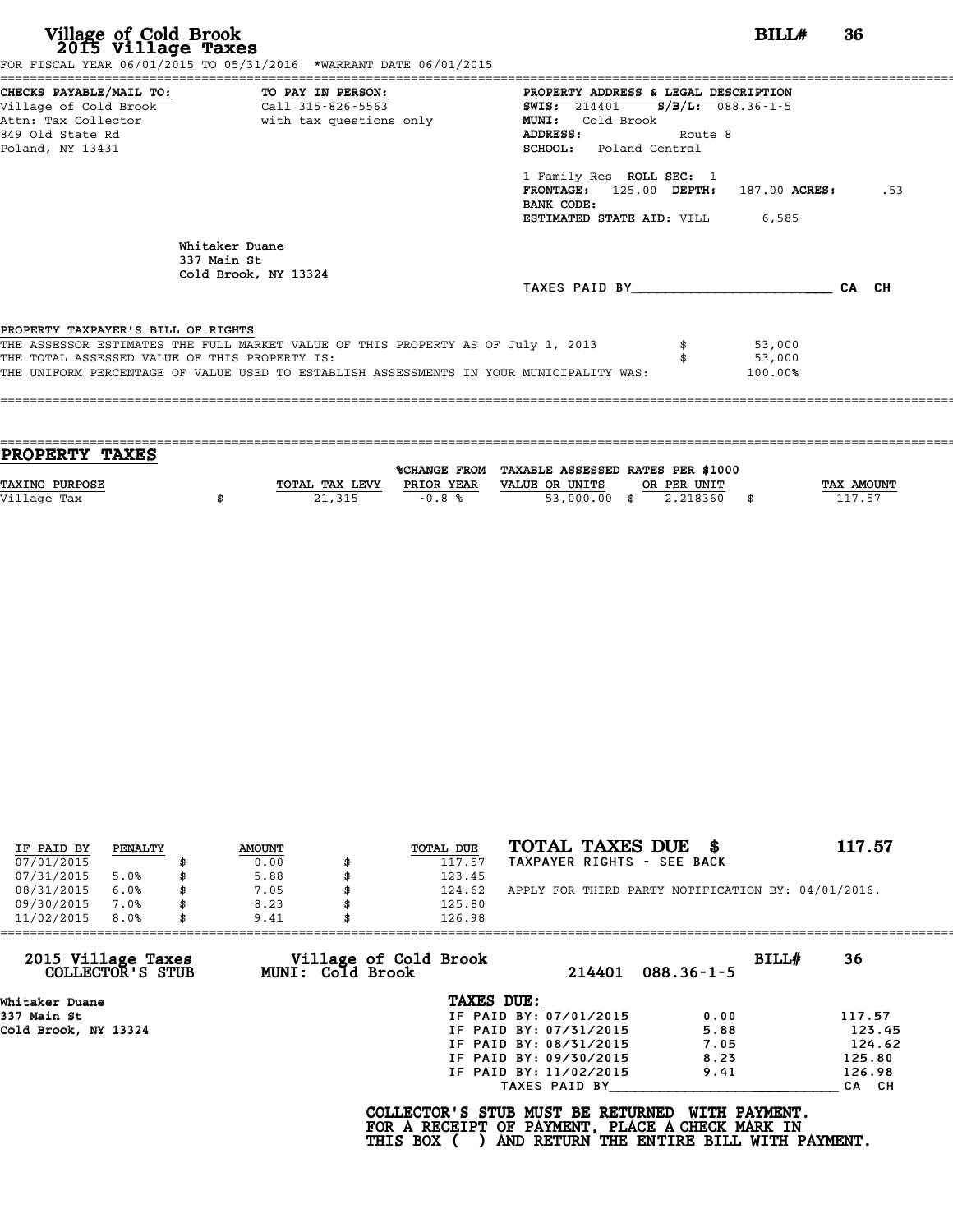# **Village of Cold Brook**<br> **2015 Village Taxes**<br>
SCAL YEAR 06/01/2015 TO 05/31/2016 \*WARRANT DATE 06/01/2015

Village of Cold Brook<br>2015 Village Taxes<br>FOR FISCAL YEAR 06/01/2015 TO 05/31/2016 \*WARRANT DATE 06/01/2015

|                                                                                                                 | FOR FISCAL YEAR 06/01/2015 TO 05/31/2016 *WARRANT DATE 06/01/2015                                                                                                                                                                     |                                                                                                                                                                                                                                                 |                      |
|-----------------------------------------------------------------------------------------------------------------|---------------------------------------------------------------------------------------------------------------------------------------------------------------------------------------------------------------------------------------|-------------------------------------------------------------------------------------------------------------------------------------------------------------------------------------------------------------------------------------------------|----------------------|
| CHECKS PAYABLE/MAIL TO:<br>Village of Cold Brook<br>Attn: Tax Collector<br>849 Old State Rd<br>Poland, NY 13431 | TO PAY IN PERSON:<br>Call 315-826-5563<br>with tax questions only                                                                                                                                                                     | PROPERTY ADDRESS & LEGAL DESCRIPTION<br>$S/B/L$ : 089.21-1-15<br><b>SWIS: 214401</b><br>Cold Brook<br>MUNI:<br>ADDRESS:<br>567 Route 8<br><b>SCHOOL:</b> Poland Central<br>1 Family Res ROLL SEC: 1<br><b>FRONTAGE:</b><br>DEPTH:<br>BANK CODE: | 1.00<br>ACRES:       |
| PROPERTY TAXPAYER'S BILL OF RIGHTS<br>THE TOTAL ASSESSED VALUE OF THIS PROPERTY IS:                             | Dagenkolb David<br>567 Main St<br>Cold Brook, NY 13324<br>THE ASSESSOR ESTIMATES THE FULL MARKET VALUE OF THIS PROPERTY AS OF July 1, 2013<br>THE UNIFORM PERCENTAGE OF VALUE USED TO ESTABLISH ASSESSMENTS IN YOUR MUNICIPALITY WAS: | ESTIMATED STATE AID: VILL<br>6,585<br>TAXES PAID BY TAXES<br>85,600<br>85,600<br>100.00%                                                                                                                                                        | CA CH                |
| <b>EXEMPTION</b><br>VALUE<br>VETFUND CT<br>700                                                                  | TAX PURPOSE<br>FULL VALUE<br>EXEMPTION<br>700<br>VILLAGE                                                                                                                                                                              | TAX PURPOSE<br>VALUE                                                                                                                                                                                                                            | FULL VALUE           |
| <b>PROPERTY TAXES</b><br>TAXING PURPOSE<br>Village Tax                                                          | PRIOR YEAR<br>TOTAL TAX LEVY<br>21,315<br>$-0.8%$<br>\$                                                                                                                                                                               | %CHANGE FROM TAXABLE ASSESSED RATES PER \$1000<br>VALUE OR UNITS<br>OR PER UNIT<br>84,900.00 \$ 2.218360<br>- \$                                                                                                                                | TAX AMOUNT<br>188.34 |

| IF PAID BY | PENALTY | <b>AMOUNT</b> |   | TOTAL DUE | TOTAL TAXES DUE \$                                 | 188.34 |
|------------|---------|---------------|---|-----------|----------------------------------------------------|--------|
| 07/01/2015 |         | 0.00          |   | 188.34    | TAXPAYER RIGHTS - SEE BACK                         |        |
| 07/31/2015 | 5.0%    | \$<br>9.42    |   | 197.76    |                                                    |        |
| 08/31/2015 | 6.0%    | \$<br>11.30   | S | 199.64    | APPLY FOR THIRD PARTY NOTIFICATION BY: 04/01/2016. |        |
| 09/30/2015 | 7.0%    | \$<br>13.18   |   | 201.52    |                                                    |        |
| 11/02/2015 | 8.0%    | \$<br>15.07   |   | 203.41    |                                                    |        |

| 11/02/2015           | 8.0%             | 15.07 |                  | 203.41                                                                                             |                        |                                                           |       |        |
|----------------------|------------------|-------|------------------|----------------------------------------------------------------------------------------------------|------------------------|-----------------------------------------------------------|-------|--------|
| 2015 Village Taxes   | COLLECTOR'S STUB |       | MUNI: Cold Brook | Village of Cold Brook                                                                              | 214401                 | $089.21 - 1 - 15$                                         | BILLH | 37     |
| Dagenkolb David      |                  |       |                  | TAXES DUE:                                                                                         |                        |                                                           |       |        |
| 567 Main St          |                  |       |                  |                                                                                                    | IF PAID BY: 07/01/2015 | 0.00                                                      |       | 188.34 |
| Cold Brook, NY 13324 |                  |       |                  |                                                                                                    | IF PAID BY: 07/31/2015 | 9.42                                                      |       | 197.76 |
|                      |                  |       |                  |                                                                                                    | IF PAID BY: 08/31/2015 | 11.30                                                     |       | 199.64 |
|                      |                  |       |                  |                                                                                                    | IF PAID BY: 09/30/2015 | 13.18                                                     |       | 201.52 |
|                      |                  |       |                  |                                                                                                    | IF PAID BY: 11/02/2015 | 15.07                                                     |       | 203.41 |
|                      |                  |       |                  |                                                                                                    | TAXES PAID BY          |                                                           |       | CA CH  |
|                      |                  |       |                  | COLLECTOR'S STUB MUST BE RETURNED<br>FOR A RECEIPT OF PAYMENT, PLACE A CHECK MARK IN<br>THIS BOX ( |                        | WITH PAYMENT.<br>AND RETURN THE ENTIRE BILL WITH PAYMENT. |       |        |
|                      |                  |       |                  |                                                                                                    |                        |                                                           |       |        |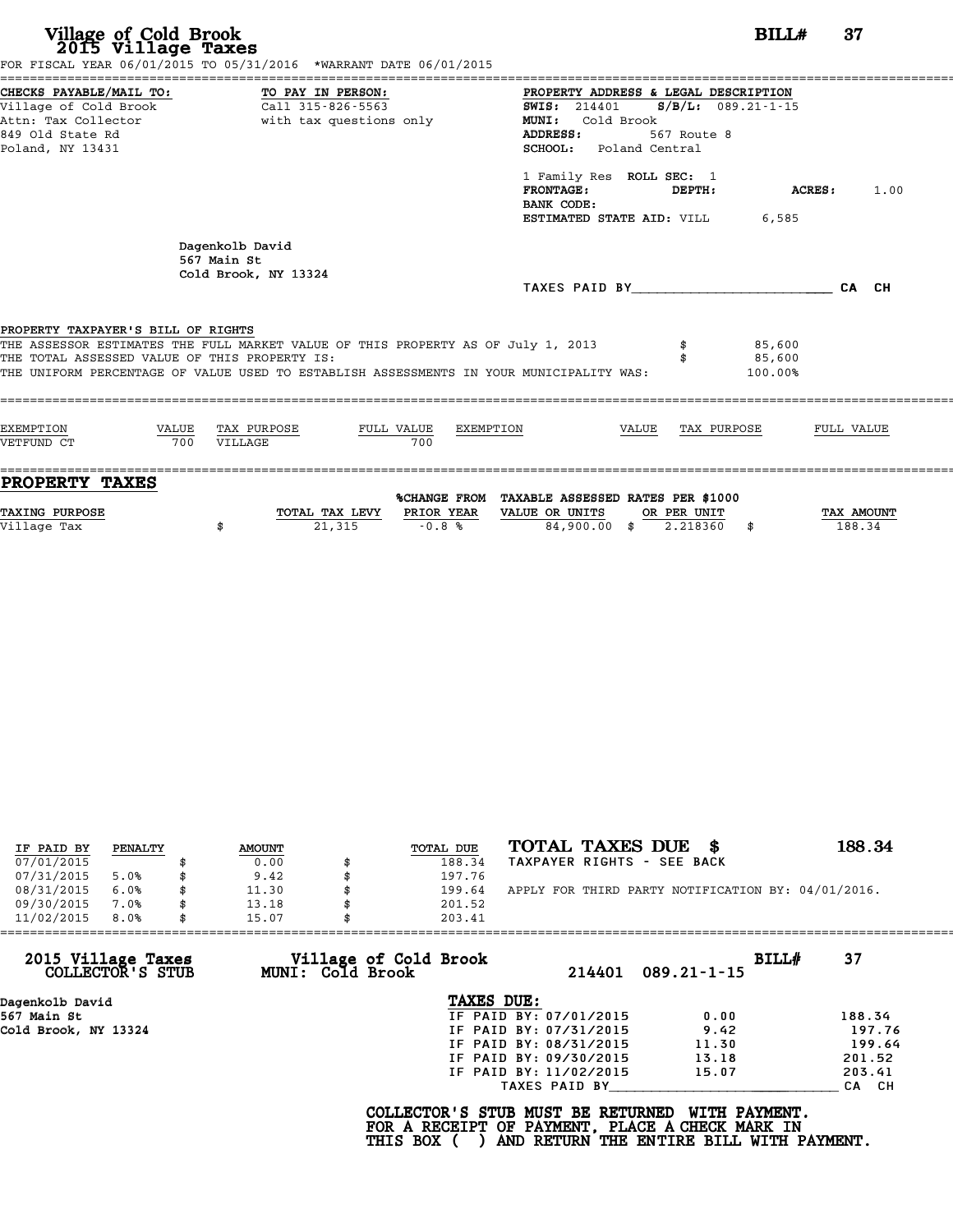|                                               | FOR FISCAL YEAR 06/01/2015 TO 05/31/2016 *WARRANT DATE 06/01/2015                       |                                              |         |         |       |      |
|-----------------------------------------------|-----------------------------------------------------------------------------------------|----------------------------------------------|---------|---------|-------|------|
|                                               | CHECKS PAYABLE/MAIL TO: TO PAY IN PERSON:                                               | PROPERTY ADDRESS & LEGAL DESCRIPTION         |         |         |       |      |
|                                               | village of Cold Brook $\overline{1, 1315-826-5563}$                                     | <b>SWIS:</b> 214401 <b>S/B/L:</b> 088.36-1-6 |         |         |       |      |
|                                               | Attn: Tax Collector and the with tax questions only                                     | Cold Brook<br><b>MUNI:</b>                   |         |         |       |      |
| 849 Old State Rd                              |                                                                                         | ADDRESS:                                     | Route 8 |         |       |      |
| Poland, NY 13431                              |                                                                                         | <b>SCHOOL:</b> Poland Central                |         |         |       |      |
|                                               |                                                                                         | Res vac land ROLL SEC: 1                     |         |         |       |      |
|                                               |                                                                                         | <b>FRONTAGE:</b>                             | DEPTH:  | ACRES : |       | 3.63 |
|                                               |                                                                                         | BANK CODE:                                   |         |         |       |      |
|                                               |                                                                                         | <b>ESTIMATED STATE AID: VILL 6,585</b>       |         |         |       |      |
|                                               | Dagenkolb David J                                                                       |                                              |         |         |       |      |
|                                               | 567 Main St                                                                             |                                              |         |         |       |      |
|                                               | Cold Brook, NY 13324                                                                    |                                              |         |         |       |      |
|                                               |                                                                                         | TAXES PAID BY                                |         |         | CA CH |      |
| PROPERTY TAXPAYER'S BILL OF RIGHTS            |                                                                                         |                                              |         |         |       |      |
|                                               | THE ASSESSOR ESTIMATES THE FULL MARKET VALUE OF THIS PROPERTY AS OF July 1, 2013        |                                              |         | 12,600  |       |      |
| THE TOTAL ASSESSED VALUE OF THIS PROPERTY IS: |                                                                                         |                                              |         | 12,600  |       |      |
|                                               | THE UNIFORM PERCENTAGE OF VALUE USED TO ESTABLISH ASSESSMENTS IN YOUR MUNICIPALITY WAS: |                                              |         | 100.00% |       |      |
|                                               |                                                                                         |                                              |         |         |       |      |
|                                               |                                                                                         |                                              |         |         |       |      |
|                                               |                                                                                         |                                              |         |         |       |      |

| PROPERTY TAXES        |                |            |                                                |             |                   |
|-----------------------|----------------|------------|------------------------------------------------|-------------|-------------------|
|                       |                |            | %CHANGE FROM TAXABLE ASSESSED RATES PER \$1000 |             |                   |
| <b>TAXING PURPOSE</b> | TOTAL TAX LEVY | PRIOR YEAR | VALUE OR UNITS                                 | OR PER UNIT | <b>TAX AMOUNT</b> |
| Village Tax           | 21,315         | $-0.8%$    | $12,600.00$ \$                                 | 2.218360    | 27.95             |
|                       |                |            |                                                |             |                   |

| TOTAL TAXES DUE \$<br>27.95<br>TOTAL DUE<br><b>AMOUNT</b><br>PENALTY<br>IF PAID BY<br>07/01/2015<br>TAXPAYER RIGHTS - SEE BACK<br>0.00<br>27.95<br>07/31/2015<br>1.40<br>5.0%<br>29.35<br>APPLY FOR THIRD PARTY NOTIFICATION BY: 04/01/2016.<br>08/31/2015<br>6.0%<br>1.68<br>29.63<br>09/30/2015<br>7.0%<br>1.96<br>29.91<br>\$<br>11/02/2015<br>8.0%<br>2.24<br>30.19 |  |  |  |  |
|-------------------------------------------------------------------------------------------------------------------------------------------------------------------------------------------------------------------------------------------------------------------------------------------------------------------------------------------------------------------------|--|--|--|--|
|                                                                                                                                                                                                                                                                                                                                                                         |  |  |  |  |
|                                                                                                                                                                                                                                                                                                                                                                         |  |  |  |  |
|                                                                                                                                                                                                                                                                                                                                                                         |  |  |  |  |
|                                                                                                                                                                                                                                                                                                                                                                         |  |  |  |  |
|                                                                                                                                                                                                                                                                                                                                                                         |  |  |  |  |
|                                                                                                                                                                                                                                                                                                                                                                         |  |  |  |  |

| 11/02/2015<br>8.0%                     | 2.24                                      | 30.19                  |                           |       |
|----------------------------------------|-------------------------------------------|------------------------|---------------------------|-------|
| 2015 Village Taxes<br>COLLECTOR'S STUB | Village of Cold Brook<br>MUNI: Cold Brook | 214401                 | BILL#<br>$088.36 - 1 - 6$ | 38    |
| Dagenkolb David J                      |                                           | TAXES DUE:             |                           |       |
| 567 Main St                            |                                           | IF PAID BY: 07/01/2015 | 0.00                      | 27.95 |
| Cold Brook, NY 13324                   |                                           | IF PAID BY: 07/31/2015 | 1.40                      | 29.35 |
|                                        |                                           | IF PAID BY: 08/31/2015 | 1.68                      | 29.63 |
|                                        |                                           | IF PAID BY: 09/30/2015 | 1.96                      | 29.91 |
|                                        |                                           | IF PAID BY: 11/02/2015 | 2.24                      | 30.19 |
|                                        |                                           | TAXES PAID BY          |                           | CA CH |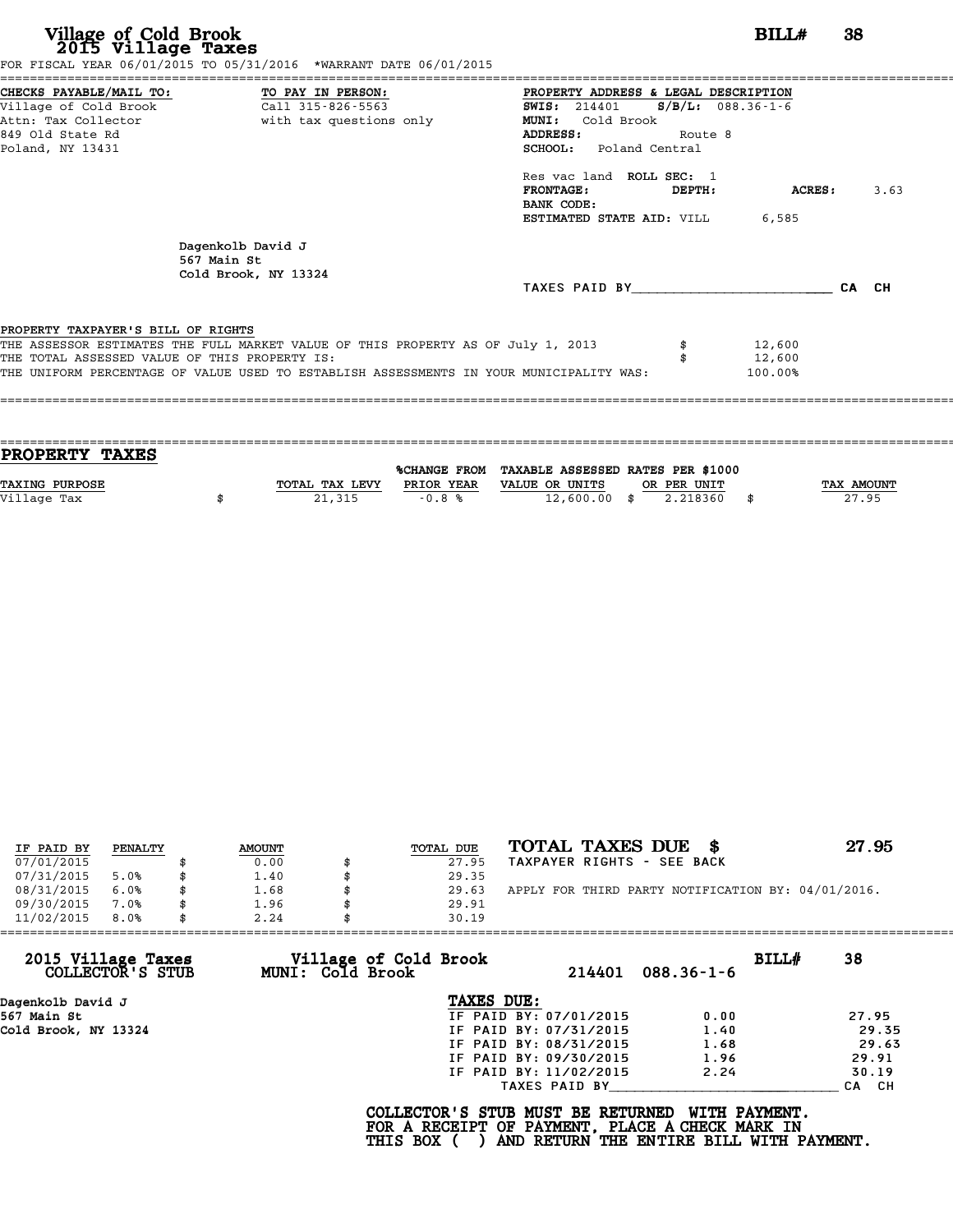|                                                                                     |                                                                                  | PROPERTY ADDRESS & LEGAL DESCRIPTION<br><b>SWIS:</b> 214401 <b>S/B/L:</b> 088.36-1-21 |             |                  |       |     |
|-------------------------------------------------------------------------------------|----------------------------------------------------------------------------------|---------------------------------------------------------------------------------------|-------------|------------------|-------|-----|
|                                                                                     | Attn: Tax Collector and with tax questions only                                  | <b>MUNI:</b><br>Cold Brook                                                            |             |                  |       |     |
| 849 Old State Rd                                                                    |                                                                                  | <b>ADDRESS:</b>                                                                       | 427 Route 8 |                  |       |     |
| Poland, NY 13431                                                                    |                                                                                  | SCHOOL: Poland Central                                                                |             |                  |       |     |
|                                                                                     |                                                                                  | 1 Family Res ROLL SEC: 1                                                              |             |                  |       |     |
|                                                                                     |                                                                                  | FRONTAGE: 53.60 DEPTH: 370.90 ACRES:<br>BANK CODE:                                    |             |                  |       | .45 |
|                                                                                     |                                                                                  | <b>ESTIMATED STATE AID:</b> VILL 6,585                                                |             |                  |       |     |
|                                                                                     | Dagenkolb David J<br>567 Main St<br>Cold Brook, NY 13324                         |                                                                                       |             |                  |       |     |
|                                                                                     |                                                                                  | TAXES PAID BY                                                                         |             |                  | CA CH |     |
|                                                                                     |                                                                                  |                                                                                       |             |                  |       |     |
|                                                                                     |                                                                                  |                                                                                       |             |                  |       |     |
|                                                                                     |                                                                                  |                                                                                       |             |                  |       |     |
| PROPERTY TAXPAYER'S BILL OF RIGHTS<br>THE TOTAL ASSESSED VALUE OF THIS PROPERTY IS: | THE ASSESSOR ESTIMATES THE FULL MARKET VALUE OF THIS PROPERTY AS OF July 1, 2013 |                                                                                       |             | 62,000<br>62,000 |       |     |

| PROPERTY TAXES        |                |            |                                                |             |                   |
|-----------------------|----------------|------------|------------------------------------------------|-------------|-------------------|
|                       |                |            | %CHANGE FROM TAXABLE ASSESSED RATES PER \$1000 |             |                   |
|                       |                |            |                                                |             |                   |
| <b>TAXING PURPOSE</b> | TOTAL TAX LEVY | PRIOR YEAR | VALUE OR UNITS                                 | OR PER UNIT | <b>TAX AMOUNT</b> |
| Village Tax           | 21,315         | $-0.8%$    | $62,000.00$ \$                                 | 2.218360    | 137.54            |
|                       |                |            |                                                |             |                   |

| IF PAID BY | PENALTY | <b>AMOUNT</b> | <b>TOTAL DUE</b> | TOTAL TAXES DUE \$                                 | 137.54 |
|------------|---------|---------------|------------------|----------------------------------------------------|--------|
| 07/01/2015 |         | 0.00          | 137.54           | TAXPAYER RIGHTS - SEE BACK                         |        |
| 07/31/2015 | 5.0%    | \$<br>6.88    | 144.42           |                                                    |        |
| 08/31/2015 | 6.0%    | \$<br>8.25    | 145.79           | APPLY FOR THIRD PARTY NOTIFICATION BY: 04/01/2016. |        |
| 09/30/2015 | 7.0%    | \$<br>9.63    | 147.17           |                                                    |        |
| 11/02/2015 | 8.0%    | \$<br>11.00   | 148.54           |                                                    |        |
|            |         |               |                  |                                                    |        |

| 11/02/2015           | 8.0%             | 11.00 |                  | 148.54                                                                                             |                        |                                                           |       |        |
|----------------------|------------------|-------|------------------|----------------------------------------------------------------------------------------------------|------------------------|-----------------------------------------------------------|-------|--------|
| 2015 Village Taxes   | COLLECTOR'S STUB |       | MUNI: Cold Brook | Village of Cold Brook                                                                              | 214401                 | $088.36 - 1 - 21$                                         | BILLH | 39     |
| Dagenkolb David J    |                  |       |                  | TAXES DUE:                                                                                         |                        |                                                           |       |        |
| 567 Main St          |                  |       |                  |                                                                                                    | IF PAID BY: 07/01/2015 | 0.00                                                      |       | 137.54 |
| Cold Brook, NY 13324 |                  |       |                  |                                                                                                    | IF PAID BY: 07/31/2015 | 6.88                                                      |       | 144.42 |
|                      |                  |       |                  |                                                                                                    | IF PAID BY: 08/31/2015 | 8.25                                                      |       | 145.79 |
|                      |                  |       |                  |                                                                                                    | IF PAID BY: 09/30/2015 | 9.63                                                      |       | 147.17 |
|                      |                  |       |                  |                                                                                                    | IF PAID BY: 11/02/2015 | 11.00                                                     |       | 148.54 |
|                      |                  |       |                  |                                                                                                    | TAXES PAID BY          |                                                           |       | CA CH  |
|                      |                  |       |                  | COLLECTOR'S STUB MUST BE RETURNED<br>FOR A RECEIPT OF PAYMENT, PLACE A CHECK MARK IN<br>THIS BOX ( |                        | WITH PAYMENT.<br>AND RETURN THE ENTIRE BILL WITH PAYMENT. |       |        |
|                      |                  |       |                  |                                                                                                    |                        |                                                           |       |        |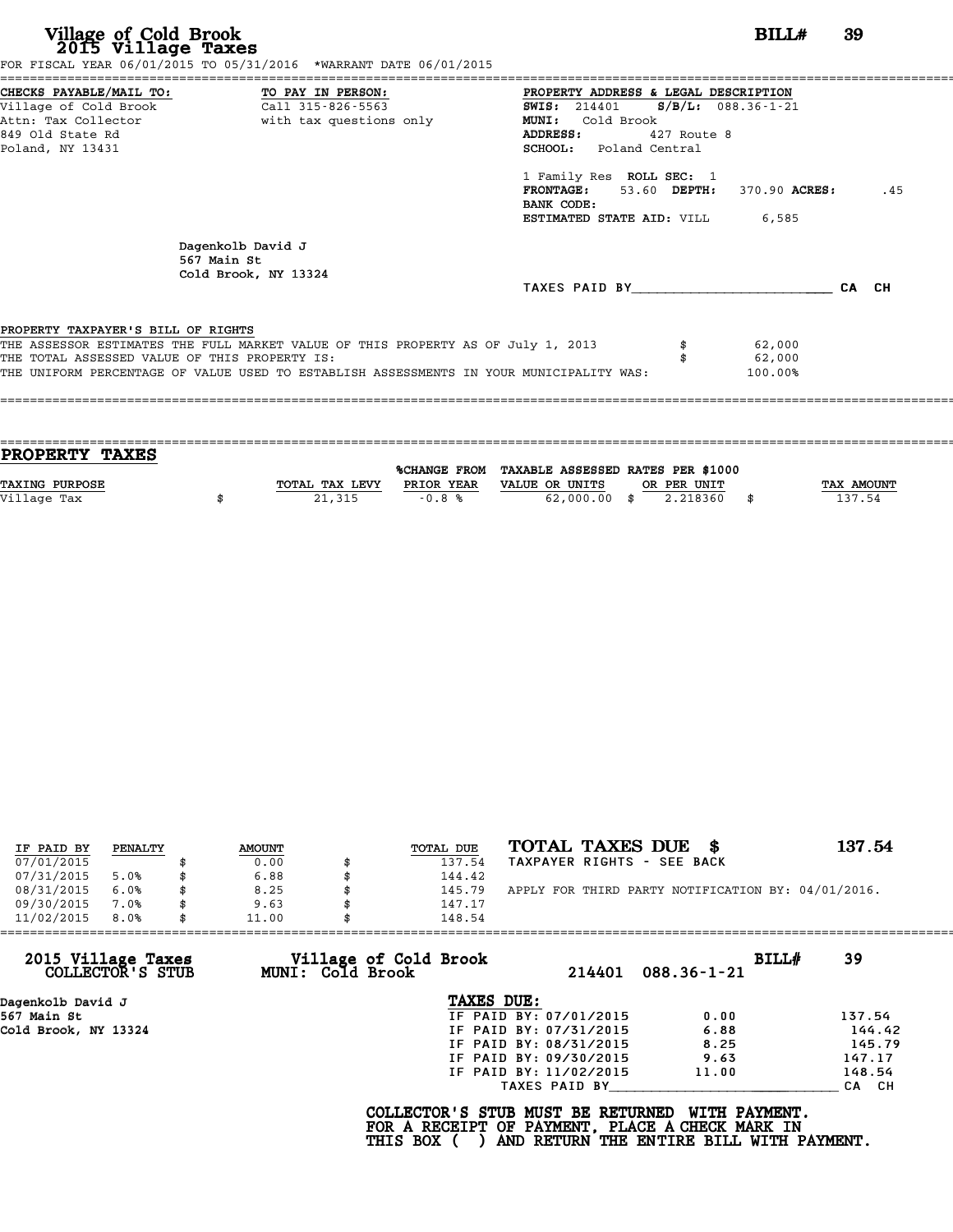| Village of Cold Brook<br>2015 Village Taxes<br>FOR FISCAL YEAR 06/01/2015 TO 05/31/2016 *WARRANT DATE 06/01/2015                                                                                                                                                   | BILL#<br>40                                                                                                                                             |
|--------------------------------------------------------------------------------------------------------------------------------------------------------------------------------------------------------------------------------------------------------------------|---------------------------------------------------------------------------------------------------------------------------------------------------------|
| CHECKS PAYABLE/MAIL TO:<br>TO PAY IN PERSON:<br>Village of Cold Brook<br>Call 315-826-5563<br>Attn: Tax Collector<br>with tax questions only<br>849 Old State Rd<br>Poland, NY 13431                                                                               | PROPERTY ADDRESS & LEGAL DESCRIPTION<br>SWIS: 214401 S/B/L: 088.36-1-44<br>MUNI: Cold Brook<br>ADDRESS:<br>567 Route 8<br><b>SCHOOL:</b> Poland Central |
|                                                                                                                                                                                                                                                                    | Rural vac>10 ROLL SEC: 1<br>FRONTAGE: 741.10 DEPTH:<br>ACRES :<br>20.90<br>BANK CODE:<br><b>ESTIMATED STATE AID:</b> VILL 6,585                         |
| Dagenkolb David J<br>567 Main St<br>Cold Brook, NY 13324                                                                                                                                                                                                           | TAXES PAID BY<br>CA CH                                                                                                                                  |
| PROPERTY TAXPAYER'S BILL OF RIGHTS<br>THE ASSESSOR ESTIMATES THE FULL MARKET VALUE OF THIS PROPERTY AS OF July 1, 2013<br>THE TOTAL ASSESSED VALUE OF THIS PROPERTY IS:<br>THE UNIFORM PERCENTAGE OF VALUE USED TO ESTABLISH ASSESSMENTS IN YOUR MUNICIPALITY WAS: | 37,000<br>37,000<br>100.00%                                                                                                                             |

| PROPERTY TAXES        |                |            |                                                |             |                   |
|-----------------------|----------------|------------|------------------------------------------------|-------------|-------------------|
|                       |                |            | %CHANGE FROM TAXABLE ASSESSED RATES PER \$1000 |             |                   |
|                       |                |            |                                                |             |                   |
| <b>TAXING PURPOSE</b> | TOTAL TAX LEVY | PRIOR YEAR | VALUE OR UNITS                                 | OR PER UNIT | <b>TAX AMOUNT</b> |
| Village Tax           | 21,315         | $-0.8%$    | 37,000.00 \$                                   | 2.218360    | 82.08             |
|                       |                |            |                                                |             |                   |
|                       |                |            |                                                |             |                   |

| IF PAID BY | PENALTY | <b>AMOUNT</b> | TOTAL DUE | TOTAL TAXES DUE<br>- 8                             | 82.08 |
|------------|---------|---------------|-----------|----------------------------------------------------|-------|
| 07/01/2015 |         | 0.00          | 82.08     | TAXPAYER RIGHTS - SEE BACK                         |       |
| 07/31/2015 | 5.0%    | 4.10          | 86.18     |                                                    |       |
| 08/31/2015 | 6.0%    | 4.92          | 87.00     | APPLY FOR THIRD PARTY NOTIFICATION BY: 04/01/2016. |       |
| 09/30/2015 | 7.0%    | 5.75          | 87.83     |                                                    |       |
| 11/02/2015 | 8.0%    | 6.57          | 88.65     |                                                    |       |

|                                        | 6.57<br>88.65                             |                        |                            |       |
|----------------------------------------|-------------------------------------------|------------------------|----------------------------|-------|
| 2015 Village Taxes<br>COLLECTOR'S STUB | Village of Cold Brook<br>MUNI: Cold Brook | 214401                 | BILL#<br>$088.36 - 1 - 44$ | 40    |
| Dagenkolb David J                      |                                           | TAXES DUE:             |                            |       |
| 567 Main St                            |                                           | IF PAID BY: 07/01/2015 | 0.00                       | 82.08 |
| Cold Brook, NY 13324                   |                                           | IF PAID BY: 07/31/2015 | 4.10                       | 86.18 |
|                                        |                                           | IF PAID BY: 08/31/2015 | 4.92                       | 87.00 |
|                                        |                                           | IF PAID BY: 09/30/2015 | 5.75                       | 87.83 |
|                                        |                                           | IF PAID BY: 11/02/2015 | 6.57                       | 88.65 |
|                                        |                                           | TAXES PAID BY          |                            | CA CH |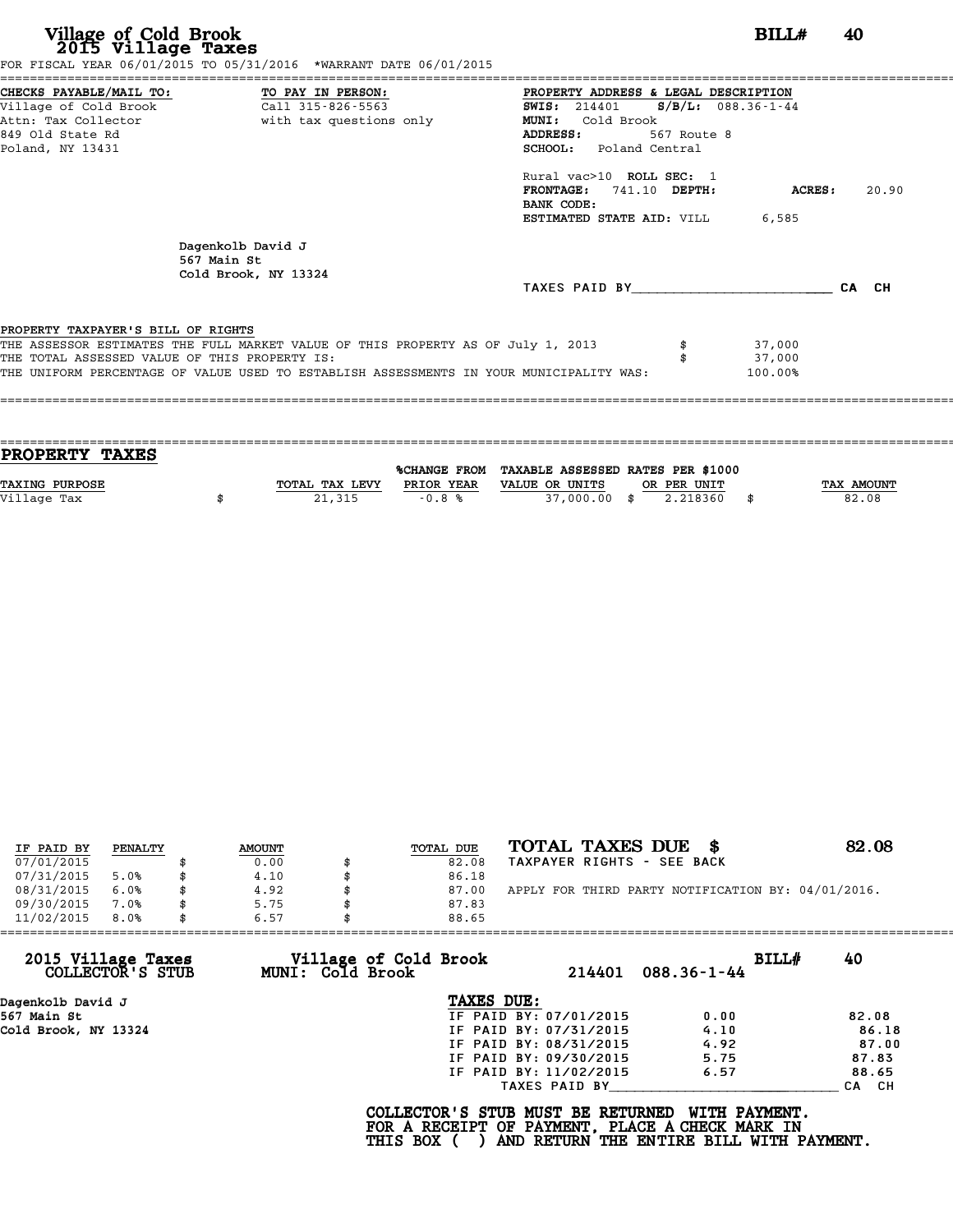| CHECKS PAYABLE/MAIL TO: TO PAY IN PERSON:     |                                                                                         | PROPERTY ADDRESS & LEGAL DESCRIPTION          |         |                  |       |
|-----------------------------------------------|-----------------------------------------------------------------------------------------|-----------------------------------------------|---------|------------------|-------|
|                                               |                                                                                         | <b>SWIS:</b> 214401 <b>S/B/L:</b> 088.36-1-45 |         |                  |       |
|                                               | Attn: Tax Collector The South With tax questions only                                   | MUNI: Cold Brook                              |         |                  |       |
| 849 Old State Rd                              |                                                                                         | ADDRESS:                                      | Route 8 |                  |       |
| Poland, NY 13431                              |                                                                                         | SCHOOL: Poland Central                        |         |                  |       |
|                                               |                                                                                         | Res vac land ROLL SEC: 1                      |         |                  |       |
|                                               |                                                                                         | FRONTAGE: 230.00 DEPTH:                       |         | 166.00 ACRES:    |       |
|                                               |                                                                                         | BANK CODE:                                    |         |                  |       |
|                                               |                                                                                         | <b>ESTIMATED STATE AID:</b> VILL 6,585        |         |                  |       |
|                                               | Dagenkolb David J<br>567 Main St<br>Cold Brook, NY 13324                                |                                               |         |                  |       |
|                                               |                                                                                         | TAXES PAID BY                                 |         |                  | CA CH |
|                                               |                                                                                         |                                               |         |                  |       |
| PROPERTY TAXPAYER'S BILL OF RIGHTS            |                                                                                         |                                               |         |                  |       |
|                                               | THE ASSESSOR ESTIMATES THE FULL MARKET VALUE OF THIS PROPERTY AS OF July 1, 2013        |                                               |         | 4,700            |       |
| THE TOTAL ASSESSED VALUE OF THIS PROPERTY IS: | THE UNIFORM PERCENTAGE OF VALUE USED TO ESTABLISH ASSESSMENTS IN YOUR MUNICIPALITY WAS: |                                               |         | 4,700<br>100.00% |       |
|                                               |                                                                                         |                                               |         |                  |       |

| <b>PROPERTY TAXES</b> |                |            |                                                |             |                   |
|-----------------------|----------------|------------|------------------------------------------------|-------------|-------------------|
|                       |                |            | %CHANGE FROM TAXABLE ASSESSED RATES PER \$1000 |             |                   |
|                       |                |            |                                                |             |                   |
| <b>TAXING PURPOSE</b> | TOTAL TAX LEVY | PRIOR YEAR | VALUE OR UNITS                                 | OR PER UNIT | <b>TAX AMOUNT</b> |
| Village Tax           | 21,315         | $-0.8%$    | $4,700.00$ \$                                  | 2.218360    | 10.43             |
|                       |                |            |                                                |             |                   |
|                       |                |            |                                                |             |                   |

| IF PAID BY | PENALTY | <b>AMOUNT</b> | TOTAL DUE | TOTAL TAXES DUE \$                                 | 10.43 |
|------------|---------|---------------|-----------|----------------------------------------------------|-------|
| 07/01/2015 |         | 0.00          | 10.43     | TAXPAYER RIGHTS - SEE BACK                         |       |
| 07/31/2015 | 5.0%    | \$<br>0.52    | 10.95     |                                                    |       |
| 08/31/2015 | 6.0%    | 0.63          | 11.06     | APPLY FOR THIRD PARTY NOTIFICATION BY: 04/01/2016. |       |
| 09/30/2015 | 7.0%    | \$<br>0.73    | 11.16     |                                                    |       |
| 11/02/2015 | 8.0%    | \$<br>0.83    | 11.26     |                                                    |       |

|                                        |                                           | 11.26                  |                            |       |
|----------------------------------------|-------------------------------------------|------------------------|----------------------------|-------|
| 2015 Village Taxes<br>COLLECTOR'S STUB | Village of Cold Brook<br>MUNI: Cold Brook | 214401                 | BILL#<br>$088.36 - 1 - 45$ | 41    |
| Dagenkolb David J                      |                                           | TAXES DUE:             |                            |       |
| 567 Main St                            |                                           | IF PAID BY: 07/01/2015 | 0.00                       | 10.43 |
| Cold Brook, NY 13324                   |                                           | IF PAID BY: 07/31/2015 | 0.52                       | 10.95 |
|                                        |                                           | IF PAID BY: 08/31/2015 | 0.63                       | 11.06 |
|                                        |                                           | IF PAID BY: 09/30/2015 | 0.73                       | 11.16 |
|                                        |                                           | IF PAID BY: 11/02/2015 | 0.83                       | 11.26 |
|                                        |                                           | TAXES PAID BY          |                            | CA CH |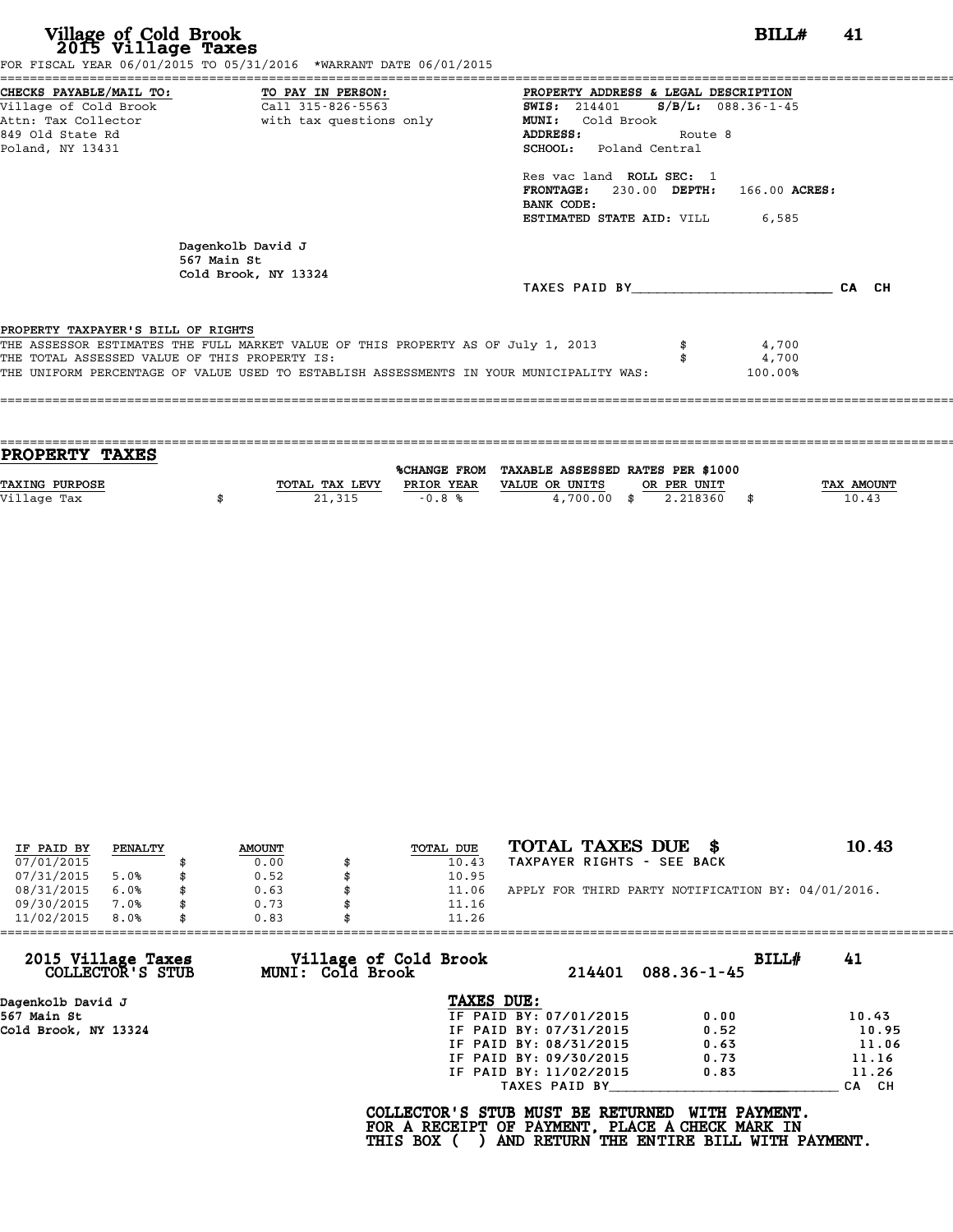| Village of Cold Brook<br>2015 Village Taxes<br>FOR FISCAL YEAR 06/01/2015 TO 05/31/2016 *WARRANT DATE 06/01/2015                                                                                                                                                   |                         |                                                                                                                                                                                                                                                                                                   | BILL#                       | 42  |
|--------------------------------------------------------------------------------------------------------------------------------------------------------------------------------------------------------------------------------------------------------------------|-------------------------|---------------------------------------------------------------------------------------------------------------------------------------------------------------------------------------------------------------------------------------------------------------------------------------------------|-----------------------------|-----|
| CHECKS PAYABLE/MAIL TO: TO PAY IN PERSON:<br>Village of Cold Brook Call 315-826-5563<br>Attn: Tax Collector<br>849 Old State Rd<br>Poland, NY 13431                                                                                                                | with tax questions only | ===============================<br>PROPERTY ADDRESS & LEGAL DESCRIPTION<br><b>SWIS:</b> 214401 <b>S/B/L:</b> 088.36-1-32<br><b>MUNI:</b><br>Cold Brook<br>ADDRESS: 450 Route 8<br><b>SCHOOL:</b> Poland Central<br>2 Family Res ROLL SEC: 1<br>FRONTAGE: 55.00 DEPTH: 108.00 ACRES:<br>BANK CODE: |                             | .14 |
| Delucia Jeffery<br>PO Box 41<br>Cold Brook, NY 13324                                                                                                                                                                                                               |                         | <b>ESTIMATED STATE AID:</b> VILL 6,585<br>TAXES PAID BY CA CH                                                                                                                                                                                                                                     |                             |     |
| PROPERTY TAXPAYER'S BILL OF RIGHTS<br>THE ASSESSOR ESTIMATES THE FULL MARKET VALUE OF THIS PROPERTY AS OF July 1, 2013<br>THE TOTAL ASSESSED VALUE OF THIS PROPERTY IS:<br>THE UNIFORM PERCENTAGE OF VALUE USED TO ESTABLISH ASSESSMENTS IN YOUR MUNICIPALITY WAS: |                         |                                                                                                                                                                                                                                                                                                   | 99,700<br>99,700<br>100.00% |     |

| PROPERTY TAXES        |                |            |                                                |             |                   |
|-----------------------|----------------|------------|------------------------------------------------|-------------|-------------------|
|                       |                |            | %CHANGE FROM TAXABLE ASSESSED RATES PER \$1000 |             |                   |
| <b>TAXING PURPOSE</b> | TOTAL TAX LEVY | PRIOR YEAR | VALUE OR UNITS                                 | OR PER UNIT | <b>TAX AMOUNT</b> |
| Village Tax           | 21,315         | $-0.8%$    | 99,700.00 \$                                   | 2.218360    | 221.17            |
|                       |                |            |                                                |             |                   |

| IF PAID BY | PENALTY | <b>AMOUNT</b> | TOTAL DUE | TOTAL TAXES DUE \$                                 | 221.17 |
|------------|---------|---------------|-----------|----------------------------------------------------|--------|
| 07/01/2015 |         | 0.00          | 221.17    | TAXPAYER RIGHTS - SEE BACK                         |        |
| 07/31/2015 | 5.0%    | \$<br>11.06   | 232.23    |                                                    |        |
| 08/31/2015 | 6.0%    | 13.27         | 234.44    | APPLY FOR THIRD PARTY NOTIFICATION BY: 04/01/2016. |        |
| 09/30/2015 | $7.0\%$ | \$<br>15.48   | 236.65    |                                                    |        |
| 11/02/2015 | 8.0%    | 17.69         | 238.86    |                                                    |        |

| 11/02/2015                             | 8.0% | 17.69 |                  | 238.86                                                                                             |                        |                                                           |       |        |
|----------------------------------------|------|-------|------------------|----------------------------------------------------------------------------------------------------|------------------------|-----------------------------------------------------------|-------|--------|
| 2015 Village Taxes<br>COLLECTOR'S STUB |      |       | MUNI: Cold Brook | Village of Cold Brook                                                                              | 214401                 | $088.36 - 1 - 32$                                         | BILL# | 42     |
| Delucia Jeffery                        |      |       |                  | TAXES DUE:                                                                                         |                        |                                                           |       |        |
| PO Box 41                              |      |       |                  |                                                                                                    | IF PAID BY: 07/01/2015 | 0.00                                                      |       | 221.17 |
| Cold Brook, NY 13324                   |      |       |                  |                                                                                                    | IF PAID BY: 07/31/2015 | 11.06                                                     |       | 232.23 |
|                                        |      |       |                  |                                                                                                    | IF PAID BY: 08/31/2015 | 13.27                                                     |       | 234.44 |
|                                        |      |       |                  |                                                                                                    | IF PAID BY: 09/30/2015 | 15.48                                                     |       | 236.65 |
|                                        |      |       |                  |                                                                                                    | IF PAID BY: 11/02/2015 | 17.69                                                     |       | 238.86 |
|                                        |      |       |                  |                                                                                                    | TAXES PAID BY          |                                                           |       | CA CH  |
|                                        |      |       |                  | COLLECTOR'S STUB MUST BE RETURNED<br>FOR A RECEIPT OF PAYMENT, PLACE A CHECK MARK IN<br>THIS BOX ( |                        | WITH PAYMENT.<br>AND RETURN THE ENTIRE BILL WITH PAYMENT. |       |        |
|                                        |      |       |                  |                                                                                                    |                        |                                                           |       |        |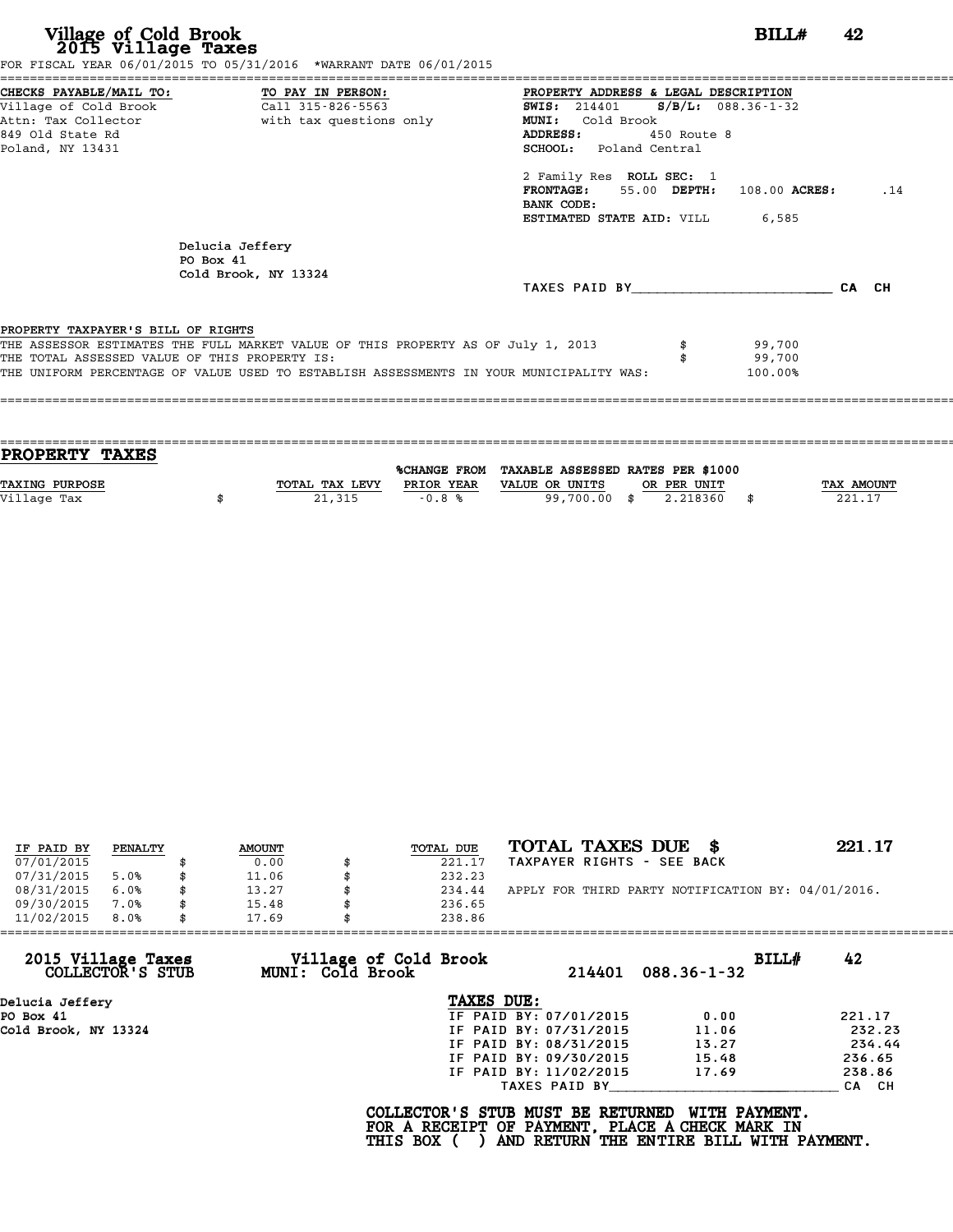|                                               | FOR FISCAL YEAR 06/01/2015 TO 05/31/2016 *WARRANT DATE 06/01/2015                       |                                        |               |       |
|-----------------------------------------------|-----------------------------------------------------------------------------------------|----------------------------------------|---------------|-------|
|                                               | CHECKS PAYABLE/MAIL TO: TO PAY IN PERSON:                                               | PROPERTY ADDRESS & LEGAL DESCRIPTION   |               |       |
|                                               |                                                                                         | SWIS: $214401$ S/B/L: 088.44-1-7       |               |       |
|                                               | Attn: Tax Collector The With tax questions only                                         | MUNI: Cold Brook                       |               |       |
| 849 Old State Rd                              |                                                                                         | <b>ADDRESS:</b>                        | 311 Route 8   |       |
| Poland, NY 13431                              |                                                                                         | SCHOOL: Poland Central                 |               |       |
|                                               |                                                                                         | 1 Family Res ROLL SEC: 1               |               |       |
|                                               |                                                                                         | FRONTAGE: 40.00 DEPTH:                 | 151.00 ACRES: | .14   |
|                                               |                                                                                         | BANK CODE:                             |               |       |
|                                               |                                                                                         | <b>ESTIMATED STATE AID:</b> VILL 6,585 |               |       |
|                                               | Farley Ricky Allen<br>1871 Jordanville Rd<br>Jordanville, NY 13361                      |                                        |               |       |
|                                               |                                                                                         | TAXES PAID BY                          |               | CA CH |
| PROPERTY TAXPAYER'S BILL OF RIGHTS            |                                                                                         |                                        |               |       |
|                                               | THE ASSESSOR ESTIMATES THE FULL MARKET VALUE OF THIS PROPERTY AS OF July 1, 2013        |                                        | 50,000        |       |
| THE TOTAL ASSESSED VALUE OF THIS PROPERTY IS: |                                                                                         |                                        | 50,000        |       |
|                                               | THE UNIFORM PERCENTAGE OF VALUE USED TO ESTABLISH ASSESSMENTS IN YOUR MUNICIPALITY WAS: |                                        | 100.00%       |       |
|                                               |                                                                                         |                                        |               |       |
|                                               |                                                                                         |                                        |               |       |

| <b>PROPERTY TAXES</b> |                |            |                                                |             |                   |
|-----------------------|----------------|------------|------------------------------------------------|-------------|-------------------|
|                       |                |            |                                                |             |                   |
|                       |                |            | %CHANGE FROM TAXABLE ASSESSED RATES PER \$1000 |             |                   |
| TAXING PURPOSE        | TOTAL TAX LEVY | PRIOR YEAR | VALUE OR UNITS                                 | OR PER UNIT | <b>TAX AMOUNT</b> |
|                       |                |            |                                                |             |                   |
| Village Tax           | 21,315         | $-0.8%$    | 50,000.00 \$                                   | 2.218360    | 110.92            |
|                       |                |            |                                                |             |                   |

| IF PAID BY | PENALTY | <b>AMOUNT</b> | TOTAL DUE | TOTAL TAXES DUE \$                                 | 110.92 |
|------------|---------|---------------|-----------|----------------------------------------------------|--------|
| 07/01/2015 |         | 0.00          | 110.92    | TAXPAYER RIGHTS - SEE BACK                         |        |
| 07/31/2015 | 5.0%    | 5.55          | 116.47    |                                                    |        |
| 08/31/2015 | 6.0%    | 6.66          | 117.58    | APPLY FOR THIRD PARTY NOTIFICATION BY: 04/01/2016. |        |
| 09/30/2015 | 7.0%    | 7.76          | 118.68    |                                                    |        |
| 11/02/2015 | 8.0%    | 8.87          | 119.79    |                                                    |        |

| 11/02/2015            | 8.0%             | 8.87             | 119.79                                                                                             |                                          |                  |       |        |
|-----------------------|------------------|------------------|----------------------------------------------------------------------------------------------------|------------------------------------------|------------------|-------|--------|
| 2015 Village Taxes    | COLLECTOR'S STUB | MUNI: Cold Brook | Village of Cold Brook                                                                              | 214401                                   | $088.44 - 1 - 7$ | BILL# | 43     |
| Farley Ricky Allen    |                  |                  | TAXES DUE:                                                                                         |                                          |                  |       |        |
| 1871 Jordanville Rd   |                  |                  |                                                                                                    | IF PAID BY: 07/01/2015                   | 0.00             |       | 110.92 |
| Jordanville, NY 13361 |                  |                  |                                                                                                    | IF PAID BY: 07/31/2015                   | 5.55             |       | 116.47 |
|                       |                  |                  |                                                                                                    | IF PAID BY: 08/31/2015                   | 6.66             |       | 117.58 |
|                       |                  |                  |                                                                                                    | IF PAID BY: 09/30/2015                   | 7.76             |       | 118.68 |
|                       |                  |                  |                                                                                                    | IF PAID BY: 11/02/2015                   | 8.87             |       | 119.79 |
|                       |                  |                  |                                                                                                    | TAXES PAID BY                            |                  |       | CA CH  |
|                       |                  |                  | COLLECTOR'S STUB MUST BE RETURNED<br>FOR A RECEIPT OF PAYMENT, PLACE A CHECK MARK IN<br>THIS BOX ( | AND RETURN THE ENTIRE BILL WITH PAYMENT. | WITH PAYMENT.    |       |        |
|                       |                  |                  |                                                                                                    |                                          |                  |       |        |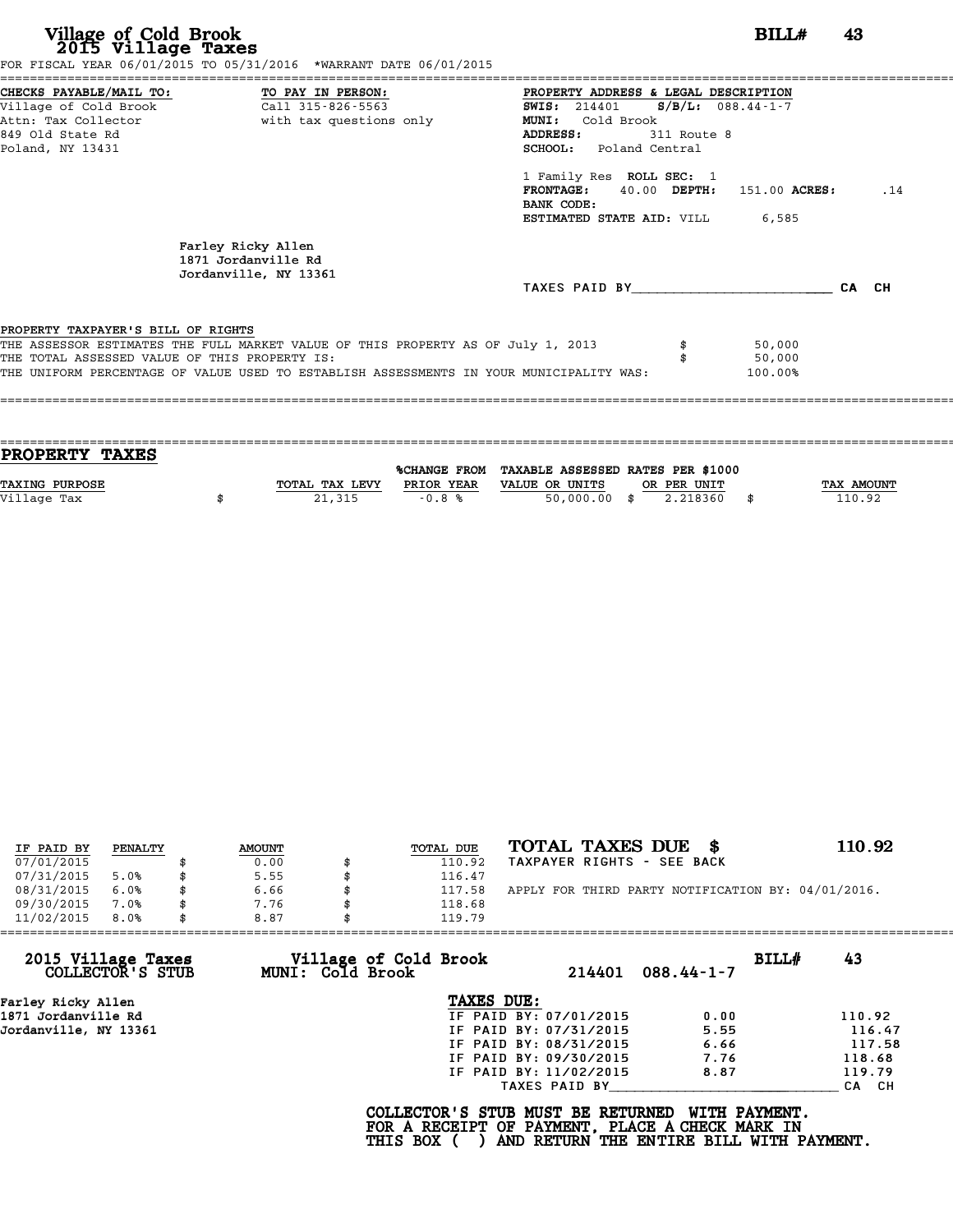| CHECKS PAYABLE/MAIL TO: TO PAY IN PERSON:<br>Attn: Tax Collector                       with tax questions only | PROPERTY ADDRESS & LEGAL DESCRIPTION<br>$S/B/L$ : 089.21-1-5<br><b>SWIS:</b> 214401<br>Cold Brook<br><b>MUNI:</b><br>ADDRESS:<br>475 Route 8<br><b>SCHOOL:</b> Poland Central<br>Govt bldgs ROLL SEC: 1<br>FRONTAGE: 125.00 DEPTH:<br>209.22 ACRES:<br>BANK CODE: |                                                                                                                                                                                                                                                                                        |
|----------------------------------------------------------------------------------------------------------------|-------------------------------------------------------------------------------------------------------------------------------------------------------------------------------------------------------------------------------------------------------------------|----------------------------------------------------------------------------------------------------------------------------------------------------------------------------------------------------------------------------------------------------------------------------------------|
| Fdi Postal Properties II<br>Inc<br>P O Box 659<br>Mount Airy, MD 21771                                         | TAXES PAID BY                                                                                                                                                                                                                                                     | CA CH                                                                                                                                                                                                                                                                                  |
| PROPERTY TAXPAYER'S BILL OF RIGHTS<br>THE TOTAL ASSESSED VALUE OF THIS PROPERTY IS:                            | 200,000<br>200,000<br>100.00%                                                                                                                                                                                                                                     |                                                                                                                                                                                                                                                                                        |
|                                                                                                                |                                                                                                                                                                                                                                                                   | FOR FISCAL YEAR 06/01/2015 TO 05/31/2016 *WARRANT DATE 06/01/2015<br>ESTIMATED STATE AID: VILL<br>6,585<br>THE ASSESSOR ESTIMATES THE FULL MARKET VALUE OF THIS PROPERTY AS OF July 1, 2013<br>THE UNIFORM PERCENTAGE OF VALUE USED TO ESTABLISH ASSESSMENTS IN YOUR MUNICIPALITY WAS: |

| PROPERTY TAXES        |                |            |                                                |             |                   |
|-----------------------|----------------|------------|------------------------------------------------|-------------|-------------------|
|                       |                |            | %CHANGE FROM TAXABLE ASSESSED RATES PER \$1000 |             |                   |
| <b>TAXING PURPOSE</b> | TOTAL TAX LEVY | PRIOR YEAR | VALUE OR UNITS                                 | OR PER UNIT | <b>TAX AMOUNT</b> |
| Village Tax           | 21,315         | $-0.8%$    | 200,000.00 \$                                  | 2.218360    | 443.67            |
|                       |                |            |                                                |             |                   |

====================================================================================================================================

| IF PAID BY | PENALTY | <b>AMOUNT</b> | TOTAL DUE | TOTAL TAXES DUE \$                                 | 443.67 |
|------------|---------|---------------|-----------|----------------------------------------------------|--------|
| 07/01/2015 |         | 0.00          | 443.67    | TAXPAYER RIGHTS - SEE BACK                         |        |
| 07/31/2015 | 5.0%    | \$<br>22.18   | 465.85    |                                                    |        |
| 08/31/2015 | 6.0%    | \$<br>26.62   | 470.29    | APPLY FOR THIRD PARTY NOTIFICATION BY: 04/01/2016. |        |
| 09/30/2015 | 7.0%    | \$<br>31.06   | 474.73    |                                                    |        |
| 11/02/2015 | 8.0%    | \$<br>35.49   | 479.16    |                                                    |        |

| 11/02/2015<br>8.0%                     | 35.49            | 479.16                 |        |                  |       |        |
|----------------------------------------|------------------|------------------------|--------|------------------|-------|--------|
| 2015 Village Taxes<br>COLLECTOR'S STUB | MUNI: Cold Brook | Village of Cold Brook  | 214401 | $089.21 - 1 - 5$ | BILLH | 44     |
| Fdi Postal Properties II               |                  | TAXES DUE:             |        |                  |       |        |
| Inc                                    |                  | IF PAID BY: 07/01/2015 |        | 0.00             |       | 443.67 |
| PO.<br>Box 659                         |                  | IF PAID BY: 07/31/2015 |        | 22.18            |       | 465.85 |
| Mount Airy, MD 21771                   |                  | IF PAID BY: 08/31/2015 |        | 26.62            |       | 470.29 |
|                                        |                  | IF PAID BY: 09/30/2015 |        | 31.06            |       | 474.73 |
|                                        |                  | IF PAID BY: 11/02/2015 |        | 35.49            |       | 479.16 |
|                                        |                  | TAXES PAID BY          |        |                  |       | CA CH  |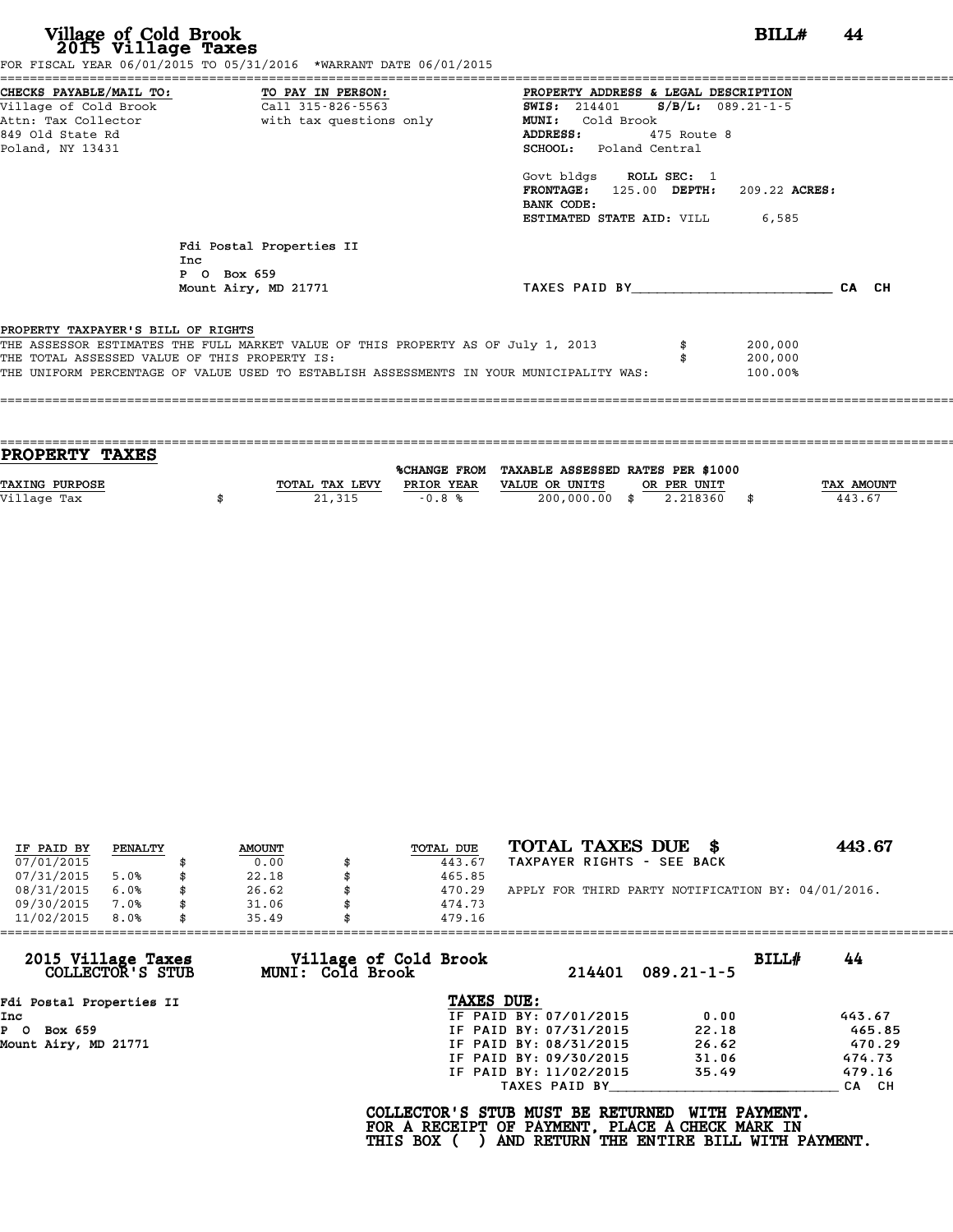|                                    | CHECKS PAYABLE/MAIL TO: TO PAY IN PERSON:                                        | PROPERTY ADDRESS & LEGAL DESCRIPTION                                                    |                |       |
|------------------------------------|----------------------------------------------------------------------------------|-----------------------------------------------------------------------------------------|----------------|-------|
|                                    |                                                                                  | <b>SWIS:</b> 214401 <b>S/B/L:</b> 089.21-1-35                                           |                |       |
|                                    | Attn: Tax Collector and with tax questions only                                  | Cold Brook<br><b>MUNI:</b>                                                              |                |       |
| 849 Old State Rd                   |                                                                                  | ADDRESS:                                                                                | 4446 Norway St |       |
| Poland, NY 13431                   |                                                                                  | SCHOOL: Poland Central                                                                  |                |       |
|                                    |                                                                                  | 1 Family Res ROLL SEC: 1                                                                |                |       |
|                                    |                                                                                  | FRONTAGE: 85.00 DEPTH:                                                                  | 82.00 ACRES:   |       |
|                                    |                                                                                  | BANK CODE:                                                                              |                |       |
|                                    |                                                                                  | <b>ESTIMATED STATE AID:</b> VILL 6,585                                                  |                |       |
|                                    | Fitzgibbon Robert<br>4446 Norway St<br>PO Box 14                                 |                                                                                         |                |       |
|                                    | Cold Brook, NY 13324                                                             | TAXES PAID BY                                                                           |                | CA CH |
|                                    |                                                                                  |                                                                                         |                |       |
| PROPERTY TAXPAYER'S BILL OF RIGHTS |                                                                                  |                                                                                         |                |       |
|                                    | THE ASSESSOR ESTIMATES THE FULL MARKET VALUE OF THIS PROPERTY AS OF July 1, 2013 |                                                                                         | 104,000        |       |
|                                    | THE TOTAL ASSESSED VALUE OF THIS PROPERTY IS:                                    |                                                                                         | 104,000        |       |
|                                    |                                                                                  | THE UNIFORM PERCENTAGE OF VALUE USED TO ESTABLISH ASSESSMENTS IN YOUR MUNICIPALITY WAS: | 100.00%        |       |

| PROPERTY TAXES        |                |              |                                   |             |      |            |
|-----------------------|----------------|--------------|-----------------------------------|-------------|------|------------|
|                       |                |              |                                   |             |      |            |
|                       |                | %CHANGE FROM | TAXABLE ASSESSED RATES PER \$1000 |             |      |            |
| <b>TAXING PURPOSE</b> | TOTAL TAX LEVY | PRIOR YEAR   | VALUE OR UNITS                    | OR PER UNIT |      | TAX AMOUNT |
| Village Tax           | 21,315         | $-0.8%$      | $104,000.00$ \$                   | 2.218360    | - \$ | 230.71     |
|                       |                |              |                                   |             |      |            |

|            |         |               |              | TOTAL TAXES DUE \$                                 | 230.71 |
|------------|---------|---------------|--------------|----------------------------------------------------|--------|
| IF PAID BY | PENALTY | <b>AMOUNT</b> | TOTAL DUE    |                                                    |        |
| 07/01/2015 |         | 0.00          | 230.71       | TAXPAYER RIGHTS - SEE BACK                         |        |
| 07/31/2015 | 5.0%    | \$<br>11.54   | 242.25       |                                                    |        |
| 08/31/2015 | 6.0%    | \$<br>13.84   | 244.55       | APPLY FOR THIRD PARTY NOTIFICATION BY: 04/01/2016. |        |
| 09/30/2015 | 7.0%    | \$<br>16.15   | \$<br>246.86 |                                                    |        |
| 11/02/2015 | 8.0%    | \$<br>18.46   | 249.17       |                                                    |        |

| 11/02/2015<br>8.0%                     | 18.46 |                  | 249.17                                                                                             |                        |                                                           |       |        |
|----------------------------------------|-------|------------------|----------------------------------------------------------------------------------------------------|------------------------|-----------------------------------------------------------|-------|--------|
| 2015 Village Taxes<br>COLLECTOR'S STUB |       | MUNI: Cold Brook | Village of Cold Brook                                                                              | 214401                 | $089.21 - 1 - 35$                                         | BILLH | 45     |
| Fitzgibbon Robert                      |       |                  | TAXES DUE:                                                                                         |                        |                                                           |       |        |
| 4446 Norway St                         |       |                  |                                                                                                    | IF PAID BY: 07/01/2015 | 0.00                                                      |       | 230.71 |
| PO Box 14                              |       |                  |                                                                                                    | IF PAID BY: 07/31/2015 | 11.54                                                     |       | 242.25 |
| Cold Brook, NY 13324                   |       |                  |                                                                                                    | IF PAID BY: 08/31/2015 | 13.84                                                     |       | 244.55 |
|                                        |       |                  |                                                                                                    | IF PAID BY: 09/30/2015 | 16.15                                                     |       | 246.86 |
|                                        |       |                  |                                                                                                    | IF PAID BY: 11/02/2015 | 18.46                                                     |       | 249.17 |
|                                        |       |                  |                                                                                                    | TAXES PAID BY          |                                                           |       | CA CH  |
|                                        |       |                  | COLLECTOR'S STUB MUST BE RETURNED<br>FOR A RECEIPT OF PAYMENT, PLACE A CHECK MARK IN<br>THIS BOX ( |                        | WITH PAYMENT.<br>AND RETURN THE ENTIRE BILL WITH PAYMENT. |       |        |
|                                        |       |                  |                                                                                                    |                        |                                                           |       |        |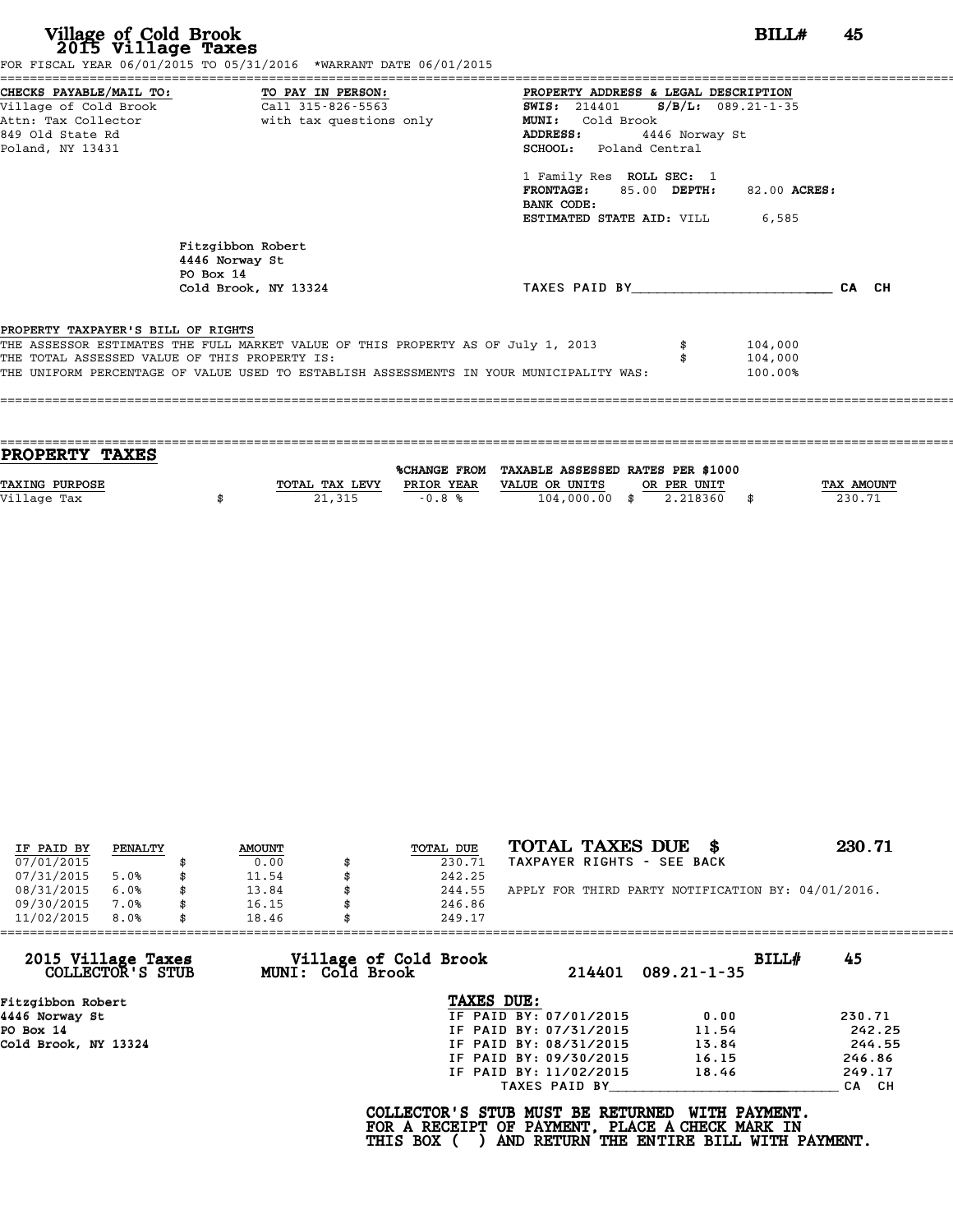|                                               | FOR FISCAL YEAR 06/01/2015 TO 05/31/2016 *WARRANT DATE 06/01/2015                       |                                            |                |       |
|-----------------------------------------------|-----------------------------------------------------------------------------------------|--------------------------------------------|----------------|-------|
|                                               | CHECKS PAYABLE/MAIL TO: TO PAY IN PERSON:                                               | PROPERTY ADDRESS & LEGAL DESCRIPTION       |                |       |
| Village of Cold Brook                         | Call 315-826-5563                                                                       | $S/B/L: 089.29-1-7$<br><b>SWIS:</b> 214401 |                |       |
| Attn: Tax Collector                           | with tax questions only                                                                 | Cold Brook<br><b>MUNI:</b>                 |                |       |
| 849 Old State Rd                              |                                                                                         | <b>ADDRESS:</b><br>4414 Norway St          |                |       |
| Poland, NY 13431                              |                                                                                         | <b>SCHOOL:</b> Poland Central              |                |       |
|                                               |                                                                                         | 1 Family Res ROLL SEC: 1                   |                |       |
|                                               |                                                                                         | <b>FRONTAGE:</b><br>DEPTH:<br>BANK CODE:   | <b>ACRES :</b> | 1.50  |
|                                               |                                                                                         | ESTIMATED STATE AID: VILL                  | 6,585          |       |
|                                               |                                                                                         |                                            |                |       |
|                                               | Fletcher Donald                                                                         |                                            |                |       |
|                                               | Attn: Meenan, Donald                                                                    |                                            |                |       |
|                                               | 4414 Norway St                                                                          |                                            |                |       |
|                                               | PO Box 34                                                                               | TAXES PAID BY                              |                | CA CH |
|                                               | Cold Brook, NY 13324                                                                    |                                            |                |       |
| PROPERTY TAXPAYER'S BILL OF RIGHTS            |                                                                                         |                                            |                |       |
|                                               | THE ASSESSOR ESTIMATES THE FULL MARKET VALUE OF THIS PROPERTY AS OF July 1, 2013        |                                            | 68,000         |       |
| THE TOTAL ASSESSED VALUE OF THIS PROPERTY IS: |                                                                                         |                                            | 68,000         |       |
|                                               | THE UNIFORM PERCENTAGE OF VALUE USED TO ESTABLISH ASSESSMENTS IN YOUR MUNICIPALITY WAS: |                                            | 100.00%        |       |
|                                               |                                                                                         |                                            |                |       |
|                                               |                                                                                         |                                            |                |       |

| PROPERTY TAXES        |                |            |                                                |             |                   |
|-----------------------|----------------|------------|------------------------------------------------|-------------|-------------------|
|                       |                |            | %CHANGE FROM TAXABLE ASSESSED RATES PER \$1000 |             |                   |
| <b>TAXING PURPOSE</b> | TOTAL TAX LEVY | PRIOR YEAR | VALUE OR UNITS                                 | OR PER UNIT | <b>TAX AMOUNT</b> |
| Village Tax           | 21,315         | $-0.8%$    | 68,000.00 \$                                   | 2.218360    | 150.85            |
|                       |                |            |                                                |             |                   |

| IF PAID BY | PENALTY | <b>AMOUNT</b> | TOTAL DUE    | TOTAL TAXES DUE \$                                 | 150.85 |
|------------|---------|---------------|--------------|----------------------------------------------------|--------|
| 07/01/2015 |         | 0.00          | 150.85       | TAXPAYER RIGHTS - SEE BACK                         |        |
| 07/31/2015 | 5.0%    | 7.54          | 158.39       |                                                    |        |
| 08/31/2015 | 6.0%    | \$<br>9.05    | \$<br>159.90 | APPLY FOR THIRD PARTY NOTIFICATION BY: 04/01/2016. |        |
| 09/30/2015 | 7.0%    | \$<br>10.56   | 161.41       |                                                    |        |
| 11/02/2015 | 8.0%    | \$<br>12.07   | 162.92       |                                                    |        |

| 46     |
|--------|
|        |
|        |
| 150.85 |
| 158.39 |
| 159.90 |
| 161.41 |
| 162.92 |
| CA CH  |
|        |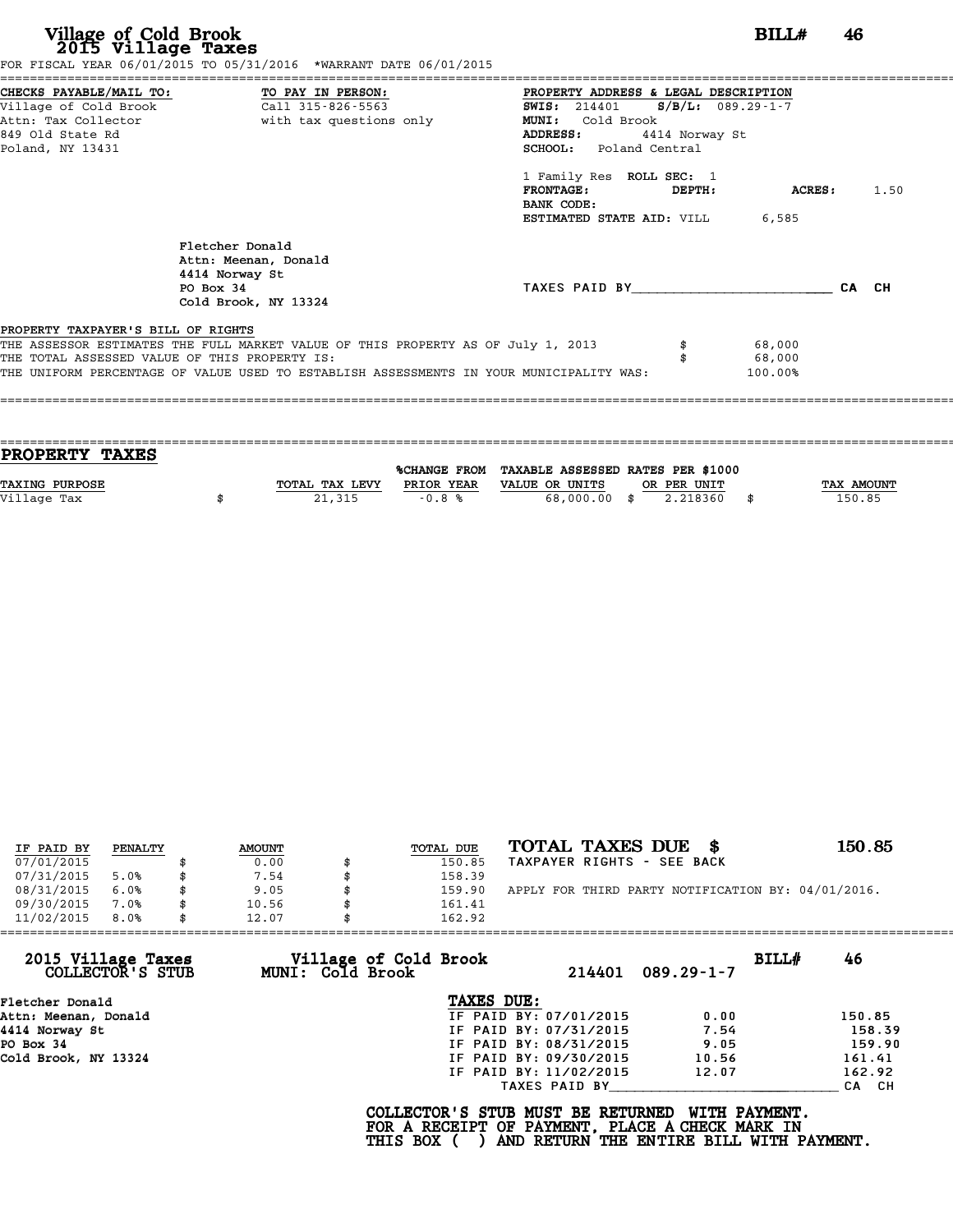| Village of Cold Brook<br>2015 Village Taxes | FOR FISCAL YEAR 06/01/2015 TO 05/31/2016 *WARRANT DATE 06/01/2015                |                                                                                         | 47<br>BILL# |
|---------------------------------------------|----------------------------------------------------------------------------------|-----------------------------------------------------------------------------------------|-------------|
|                                             | CHECKS PAYABLE/MAIL TO: TO PAY IN PERSON:                                        | PROPERTY ADDRESS & LEGAL DESCRIPTION                                                    |             |
| Village of Cold Brook                       | Call 315-826-5563                                                                | SWIS: 214401 S/B/L: 089.21-1-27                                                         |             |
| Attn: Tax Collector                         | with tax questions only                                                          | MUNI: Cold Brook                                                                        |             |
| 849 Old State Rd                            |                                                                                  | ADDRESS: 492 Route 8                                                                    |             |
| Poland, NY 13431                            |                                                                                  | SCHOOL: Poland Central                                                                  |             |
|                                             |                                                                                  | 1 Family Res ROLL SEC: 1                                                                |             |
|                                             |                                                                                  | FRONTAGE: 160.00 DEPTH: 163.00 ACRES:                                                   |             |
|                                             |                                                                                  | BANK CODE:                                                                              |             |
|                                             |                                                                                  | <b>ESTIMATED STATE AID:</b> VILL 6,585                                                  |             |
|                                             | Flike Michele                                                                    |                                                                                         |             |
|                                             | Route 8                                                                          |                                                                                         |             |
|                                             | PO Box 224                                                                       |                                                                                         |             |
|                                             | Cold Brook, NY 13324                                                             | TAXES PAID BY                                                                           | CA CH       |
|                                             |                                                                                  |                                                                                         |             |
| PROPERTY TAXPAYER'S BILL OF RIGHTS          | THE ASSESSOR ESTIMATES THE FULL MARKET VALUE OF THIS PROPERTY AS OF July 1, 2013 | 35,000                                                                                  |             |
|                                             | THE TOTAL ASSESSED VALUE OF THIS PROPERTY IS:                                    | 35,000                                                                                  |             |
|                                             |                                                                                  | THE UNIFORM PERCENTAGE OF VALUE USED TO ESTABLISH ASSESSMENTS IN YOUR MUNICIPALITY WAS: |             |

| PROPERTY TAXES        |                |            |                                                |             |                   |
|-----------------------|----------------|------------|------------------------------------------------|-------------|-------------------|
|                       |                |            | %CHANGE FROM TAXABLE ASSESSED RATES PER \$1000 |             |                   |
| <b>TAXING PURPOSE</b> | TOTAL TAX LEVY | PRIOR YEAR | VALUE OR UNITS                                 | OR PER UNIT | <b>TAX AMOUNT</b> |
| Village Tax           | 21,315         | $-0.8%$    | 35,000.00 \$                                   | 2.218360    | 77.64             |
|                       |                |            |                                                |             |                   |

| IF PAID BY | PENALTY | <b>AMOUNT</b> | <b>TOTAL DUE</b> | TOTAL TAXES DUE \$                                 | 77.64 |
|------------|---------|---------------|------------------|----------------------------------------------------|-------|
| 07/01/2015 |         | 0.00          | 77.64            | TAXPAYER RIGHTS - SEE BACK                         |       |
| 07/31/2015 | 5.0%    | \$<br>3.88    | 81.52            |                                                    |       |
| 08/31/2015 | 6.0%    | \$<br>4.66    | \$<br>82.30      | APPLY FOR THIRD PARTY NOTIFICATION BY: 04/01/2016. |       |
| 09/30/2015 | 7.0%    | \$<br>5.43    | 83.07            |                                                    |       |
| 11/02/2015 | 8.0%    | \$<br>6.21    | 83.85            |                                                    |       |

|                                        | 6.21                                      | 83.85                  |                   |             |
|----------------------------------------|-------------------------------------------|------------------------|-------------------|-------------|
| 2015 Village Taxes<br>COLLECTOR'S STUB | Village of Cold Brook<br>MUNI: Cold Brook | 214401                 | $089.21 - 1 - 27$ | 47<br>BILLH |
| Flike Michele                          |                                           | TAXES DUE:             |                   |             |
| Route 8                                |                                           | IF PAID BY: 07/01/2015 | 0.00              | 77.64       |
| PO Box 224                             |                                           | IF PAID BY: 07/31/2015 | 3.88              | 81.52       |
| Cold Brook, NY 13324                   |                                           | IF PAID BY: 08/31/2015 | 4.66              | 82.30       |
|                                        |                                           | IF PAID BY: 09/30/2015 | 5.43              | 83.07       |
|                                        |                                           | IF PAID BY: 11/02/2015 | 6.21              | 83.85       |
|                                        |                                           | TAXES PAID BY          |                   | CA CH       |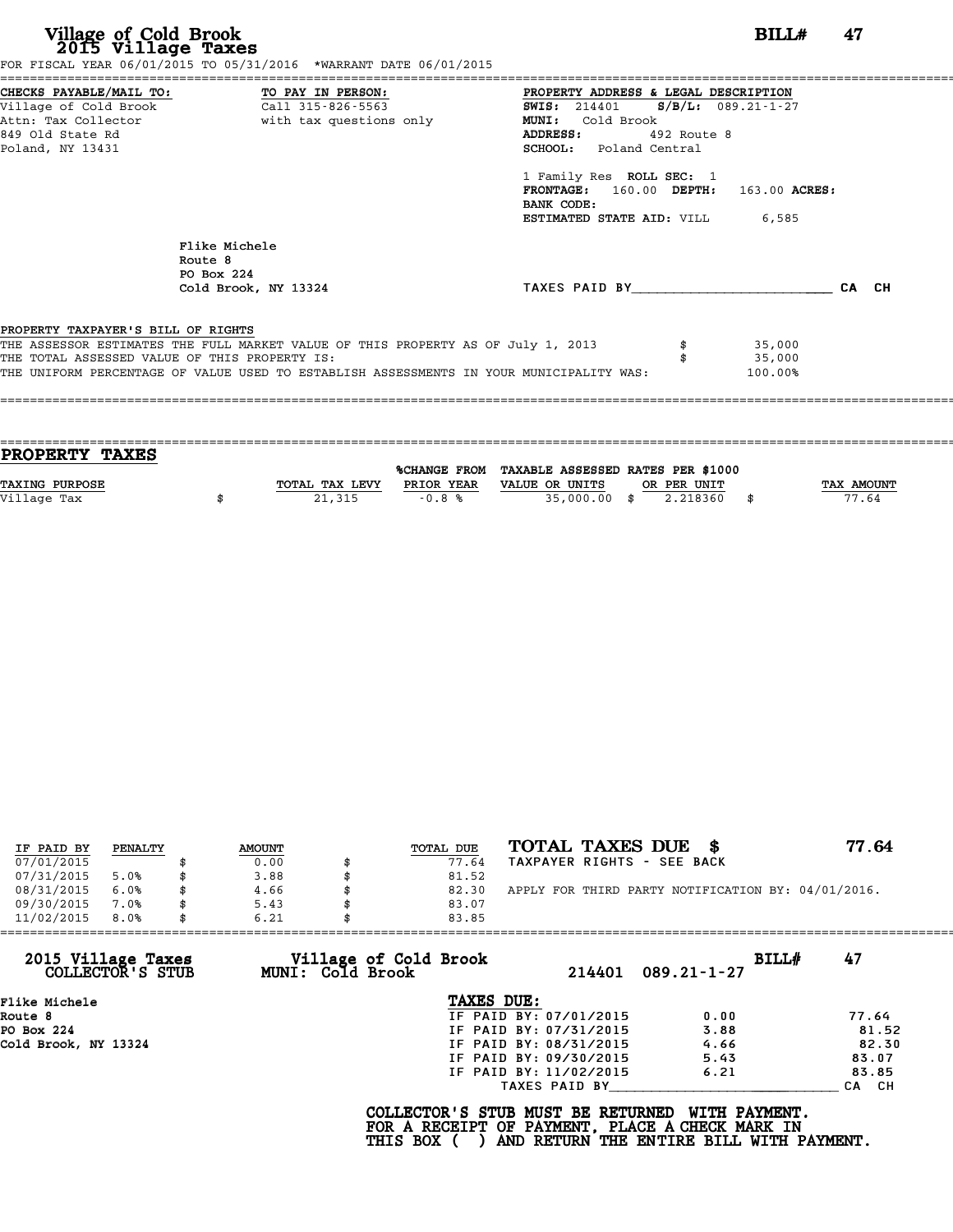|                                               | CHECKS PAYABLE/MAIL TO: TO PAY IN PERSON:                                               | PROPERTY ADDRESS & LEGAL DESCRIPTION          |       |
|-----------------------------------------------|-----------------------------------------------------------------------------------------|-----------------------------------------------|-------|
|                                               | village of Cold Brook call 315-826-5563                                                 | <b>SWIS:</b> 214401 <b>S/B/L:</b> 089.21-1-29 |       |
|                                               | Attn: Tax Collector and with tax questions only                                         | MUNI: Cold Brook                              |       |
| 849 Old State Rd                              |                                                                                         | ADDRESS:<br>482 Route 8                       |       |
| Poland, NY 13431                              |                                                                                         | SCHOOL: Poland Central                        |       |
|                                               |                                                                                         | 1 Family Res ROLL SEC: 1                      |       |
|                                               |                                                                                         | <b>FRONTAGE:</b><br>ACRES :<br>DEPTH:         | 7.73  |
|                                               |                                                                                         | BANK CODE:                                    |       |
|                                               |                                                                                         | <b>ESTIMATED STATE AID:</b> VILL 6,585        |       |
|                                               | Foster Kathleen                                                                         |                                               |       |
|                                               | Foster Kyle                                                                             |                                               |       |
|                                               | 482 Main St                                                                             |                                               |       |
|                                               | Cold Brook, NY 13324                                                                    | TAXES PAID BY                                 | CA CH |
|                                               |                                                                                         |                                               |       |
| PROPERTY TAXPAYER'S BILL OF RIGHTS            | THE ASSESSOR ESTIMATES THE FULL MARKET VALUE OF THIS PROPERTY AS OF July 1, 2013        | 106,500                                       |       |
| THE TOTAL ASSESSED VALUE OF THIS PROPERTY IS: |                                                                                         | 106,500                                       |       |
|                                               | THE UNIFORM PERCENTAGE OF VALUE USED TO ESTABLISH ASSESSMENTS IN YOUR MUNICIPALITY WAS: | 100.00%                                       |       |
|                                               |                                                                                         |                                               |       |

| <b>PROPERTY TAXES</b> |                |            |                                                |             |                   |
|-----------------------|----------------|------------|------------------------------------------------|-------------|-------------------|
|                       |                |            | %CHANGE FROM TAXABLE ASSESSED RATES PER \$1000 |             |                   |
| <b>TAXING PURPOSE</b> | TOTAL TAX LEVY | PRIOR YEAR | VALUE OR UNITS                                 | OR PER UNIT | <b>TAX AMOUNT</b> |
| Village Tax           | 21,315         | $-0.8%$    | $106,500.00$ \$                                | 2.218360    | 236.26            |
|                       |                |            |                                                |             |                   |

| IF PAID BY | PENALTY | <b>AMOUNT</b> | TOTAL DUE | TOTAL TAXES DUE \$                                 | 236.26 |
|------------|---------|---------------|-----------|----------------------------------------------------|--------|
| 07/01/2015 |         | 0.00          | 236.26    | TAXPAYER RIGHTS - SEE BACK                         |        |
| 07/31/2015 | 5.0%    | 11.81         | 248.07    |                                                    |        |
| 08/31/2015 | 6.0%    | \$<br>14.18   | 250.44    | APPLY FOR THIRD PARTY NOTIFICATION BY: 04/01/2016. |        |
| 09/30/2015 | 7.0%    | 16.54         | 252.80    |                                                    |        |
| 11/02/2015 | 8.0%    | 18.90         | 255.16    |                                                    |        |

| 11/02/2015                             | 8.0% | 18.90            | 255.16                |                                                                                                                                  |                   |       |        |
|----------------------------------------|------|------------------|-----------------------|----------------------------------------------------------------------------------------------------------------------------------|-------------------|-------|--------|
| 2015 Village Taxes<br>COLLECTOR'S STUB |      | MUNI: Cold Brook | Village of Cold Brook | 214401                                                                                                                           | $089.21 - 1 - 29$ | BILL# | 48     |
| Foster Kathleen                        |      |                  |                       | TAXES DUE:                                                                                                                       |                   |       |        |
| Foster Kyle                            |      |                  |                       | IF PAID BY: 07/01/2015                                                                                                           | 0.00              |       | 236.26 |
| 482 Main St                            |      |                  |                       | IF PAID BY: 07/31/2015                                                                                                           | 11.81             |       | 248.07 |
| Cold Brook, NY 13324                   |      |                  |                       | IF PAID BY: 08/31/2015                                                                                                           | 14.18             |       | 250.44 |
|                                        |      |                  |                       | IF PAID BY: 09/30/2015                                                                                                           | 16.54             |       | 252.80 |
|                                        |      |                  |                       | IF PAID BY: 11/02/2015                                                                                                           | 18.90             |       | 255.16 |
|                                        |      |                  |                       | TAXES PAID BY                                                                                                                    |                   |       | CA CH  |
|                                        |      |                  | THIS BOX (            | COLLECTOR'S STUB MUST BE RETURNED<br>FOR A RECEIPT OF PAYMENT, PLACE A CHECK MARK IN<br>AND RETURN THE ENTIRE BILL WITH PAYMENT. | WITH PAYMENT.     |       |        |
|                                        |      |                  |                       |                                                                                                                                  |                   |       |        |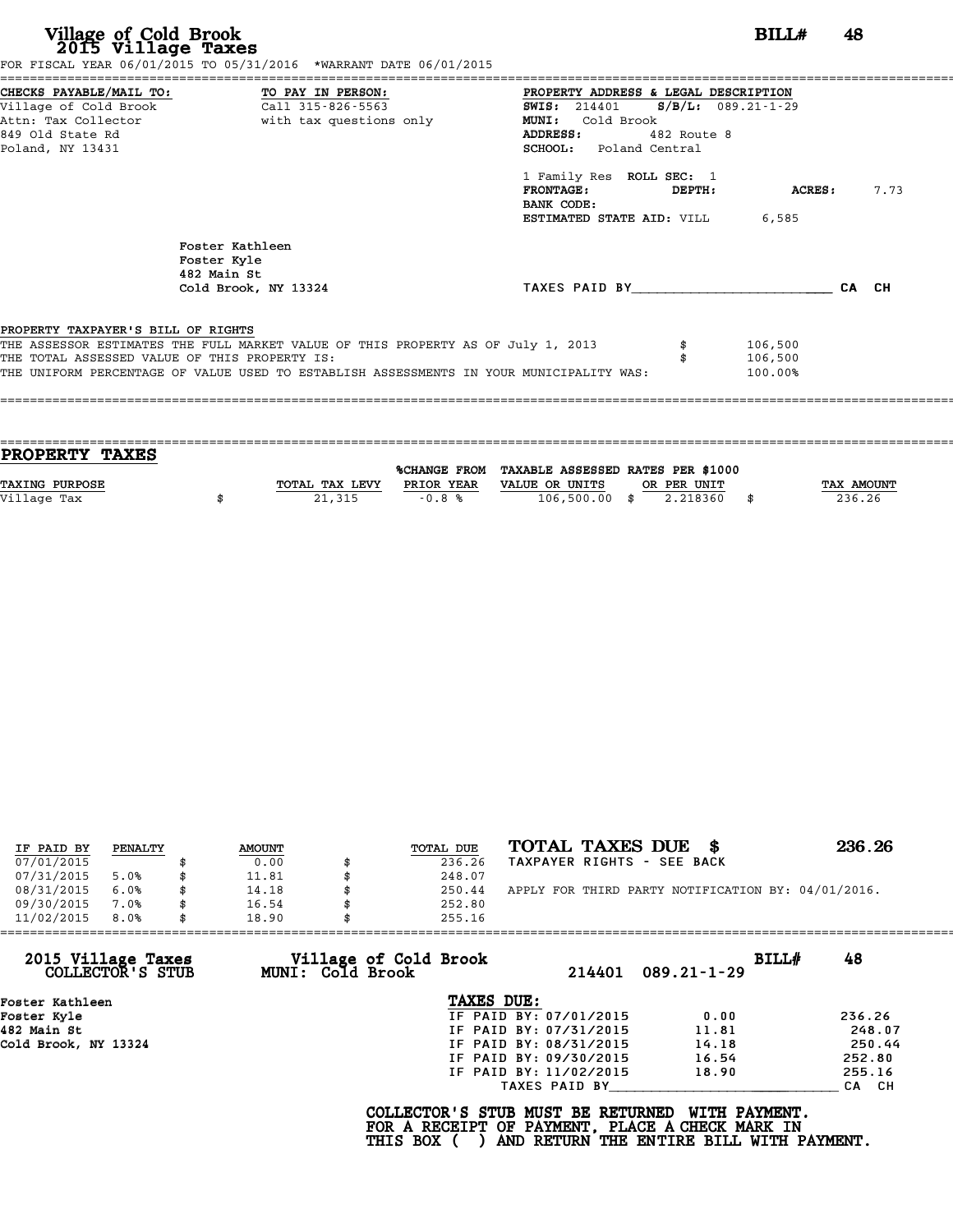| FOR FISCAL YEAR 06/01/2015 TO 05/31/2016 *WARRANT DATE 06/01/2015                       |                                               |
|-----------------------------------------------------------------------------------------|-----------------------------------------------|
| CHECKS PAYABLE/MAIL TO: TO PAY IN PERSON:                                               | PROPERTY ADDRESS & LEGAL DESCRIPTION          |
| Village of Cold Brook Call 315-826-5563                                                 | <b>SWIS:</b> 214401 <b>S/B/L:</b> 088.36-1-34 |
| Attn: Tax Collector and with tax questions only                                         | Cold Brook<br><b>MUNI:</b>                    |
| 849 Old State Rd                                                                        | ADDRESS:<br>Route 8                           |
| Poland, NY 13431                                                                        | <b>SCHOOL:</b> Poland Central                 |
|                                                                                         | Vac w/imprv ROLL SEC: 1                       |
|                                                                                         | FRONTAGE: 77.00 DEPTH: 212.00 ACRES:          |
|                                                                                         | BANK CODE: 135                                |
|                                                                                         | <b>ESTIMATED STATE AID:</b> VILL 6,585        |
| Gee David<br>440 Main St<br>Cold Brook, NY 13324                                        |                                               |
|                                                                                         | CA CH<br>TAXES PAID BY                        |
| PROPERTY TAXPAYER'S BILL OF RIGHTS                                                      |                                               |
| THE ASSESSOR ESTIMATES THE FULL MARKET VALUE OF THIS PROPERTY AS OF July 1, 2013        | 6,500                                         |
| THE TOTAL ASSESSED VALUE OF THIS PROPERTY IS:                                           | 6,500                                         |
| THE UNIFORM PERCENTAGE OF VALUE USED TO ESTABLISH ASSESSMENTS IN YOUR MUNICIPALITY WAS: | $100.00\%$                                    |
|                                                                                         |                                               |

| <b>TAX AMOUNT</b> |
|-------------------|
| 14.42             |
|                   |
|                   |

| IF PAID BY | PENALTY | <b>AMOUNT</b> | TOTAL DUE | TOTAL TAXES DUE \$                                 | 14.42 |
|------------|---------|---------------|-----------|----------------------------------------------------|-------|
| 07/01/2015 |         | 0.00          | 14.42     | TAXPAYER RIGHTS - SEE BACK                         |       |
| 07/31/2015 | 5.0%    | \$<br>0.72    | 15.14     |                                                    |       |
| 08/31/2015 | 6.0%    | \$<br>0.87    | 15.29     | APPLY FOR THIRD PARTY NOTIFICATION BY: 04/01/2016. |       |
| 09/30/2015 | 7.0%    | \$<br>1.01    | 15.43     |                                                    |       |
| 11/02/2015 | 8.0%    | \$<br>1.15    | 15.57     |                                                    |       |

| 11/02/2015<br>8.0%                     | 1.15<br>15.57                             |                        |                            |       |
|----------------------------------------|-------------------------------------------|------------------------|----------------------------|-------|
| 2015 Village Taxes<br>COLLECTOR'S STUB | Village of Cold Brook<br>MUNI: Cold Brook | 214401                 | BILL#<br>$088.36 - 1 - 34$ | 49    |
| Gee David                              | TAXES DUE:                                |                        |                            |       |
| 440 Main St                            |                                           | IF PAID BY: 07/01/2015 | 0.00                       | 14.42 |
| Cold Brook, NY 13324                   |                                           | IF PAID BY: 07/31/2015 | 0.72                       | 15.14 |
|                                        |                                           | IF PAID BY: 08/31/2015 | 0.87                       | 15.29 |
|                                        |                                           | IF PAID BY: 09/30/2015 | 1.01                       | 15.43 |
|                                        |                                           | IF PAID BY: 11/02/2015 | 1.15                       | 15.57 |
|                                        |                                           | TAXES PAID BY          |                            | CA CH |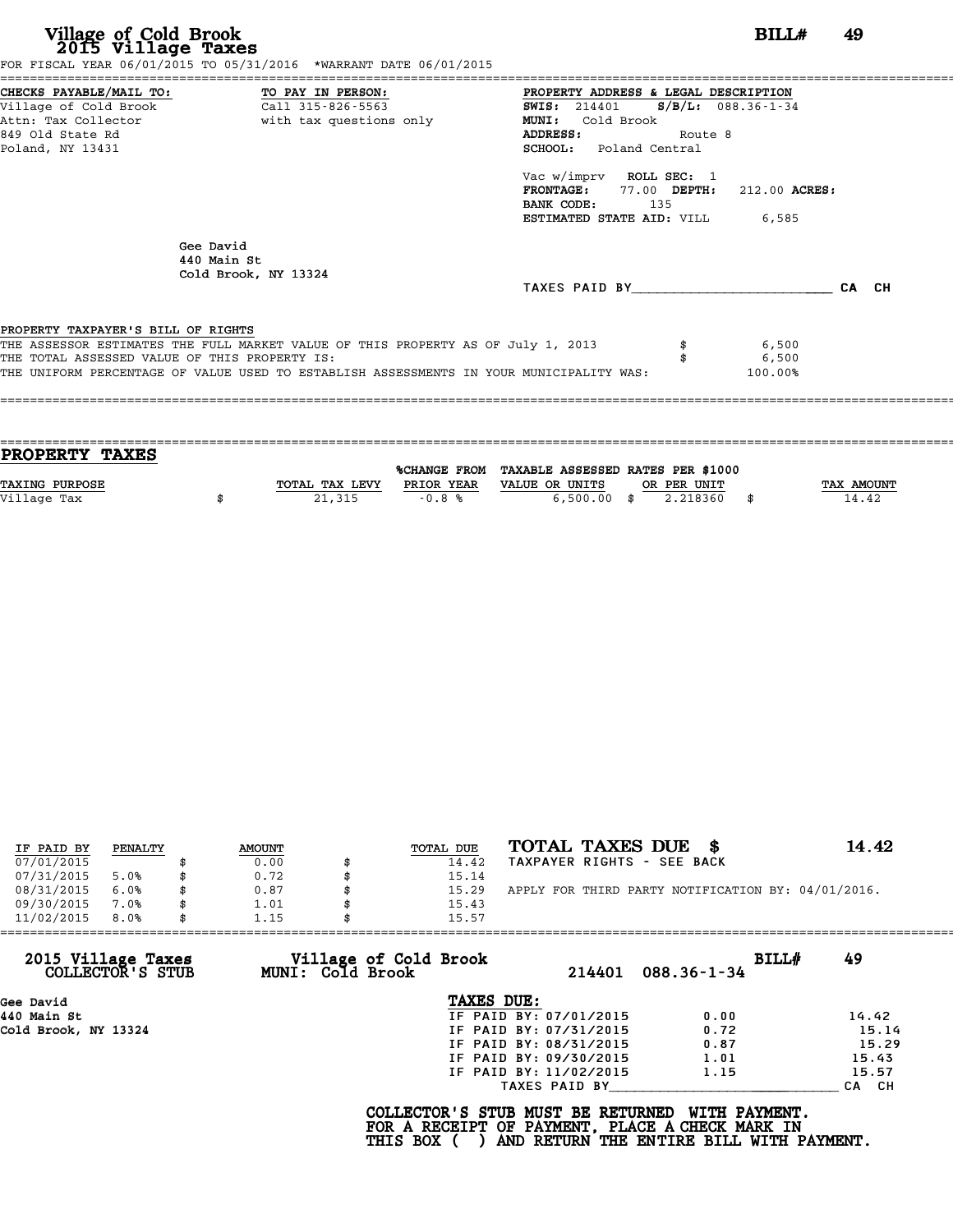|                                               | FOR FISCAL YEAR 06/01/2015 TO 05/31/2016 *WARRANT DATE 06/01/2015                       |                                               |         |     |
|-----------------------------------------------|-----------------------------------------------------------------------------------------|-----------------------------------------------|---------|-----|
|                                               | CHECKS PAYABLE/MAIL TO: TO PAY IN PERSON:                                               | PROPERTY ADDRESS & LEGAL DESCRIPTION          |         |     |
|                                               | Village of Cold Brook Call 315-826-5563                                                 | <b>SWIS:</b> 214401 <b>S/B/L:</b> 088.36-1-35 |         |     |
|                                               | Attn: Tax Collector                           with tax questions only                   | Cold Brook<br><b>MUNI:</b>                    |         |     |
| 849 Old State Rd                              |                                                                                         | ADDRESS: 440 Route 8                          |         |     |
| Poland, NY 13431                              |                                                                                         | <b>SCHOOL:</b> Poland Central                 |         |     |
|                                               |                                                                                         | 2 Family Res ROLL SEC: 1                      |         |     |
|                                               |                                                                                         | FRONTAGE: 53.50 DEPTH: 225.00 ACRES:          |         | .30 |
|                                               |                                                                                         | BANK CODE: 135                                |         |     |
|                                               |                                                                                         | <b>ESTIMATED STATE AID:</b> VILL 6,585        |         |     |
|                                               | Gee David<br>440 Main St<br>Cold Brook, NY 13324                                        |                                               |         |     |
|                                               |                                                                                         | TAXES PAID BY CA CH                           |         |     |
| PROPERTY TAXPAYER'S BILL OF RIGHTS            |                                                                                         |                                               |         |     |
|                                               | THE ASSESSOR ESTIMATES THE FULL MARKET VALUE OF THIS PROPERTY AS OF July 1, 2013        |                                               | 100,500 |     |
| THE TOTAL ASSESSED VALUE OF THIS PROPERTY IS: |                                                                                         |                                               | 100,500 |     |
|                                               | THE UNIFORM PERCENTAGE OF VALUE USED TO ESTABLISH ASSESSMENTS IN YOUR MUNICIPALITY WAS: |                                               | 100.00% |     |
|                                               |                                                                                         |                                               |         |     |
|                                               |                                                                                         |                                               |         |     |

| PROPERTY TAXES        |                |              |                                   |             |      |            |
|-----------------------|----------------|--------------|-----------------------------------|-------------|------|------------|
|                       |                |              |                                   |             |      |            |
|                       |                | %CHANGE FROM | TAXABLE ASSESSED RATES PER \$1000 |             |      |            |
| <b>TAXING PURPOSE</b> | TOTAL TAX LEVY | PRIOR YEAR   | VALUE OR UNITS                    | OR PER UNIT |      | TAX AMOUNT |
| Village Tax           | 21,315         | $-0.8%$      | $100,500.00$ \$                   | 2.218360    | - \$ | 222.95     |
|                       |                |              |                                   |             |      |            |

| IF PAID BY | PENALTY | <b>AMOUNT</b> | <b>TOTAL DUE</b> | TOTAL TAXES DUE<br>- 8                             | 222.95 |
|------------|---------|---------------|------------------|----------------------------------------------------|--------|
| 07/01/2015 |         | 0.00          | 222.95           | TAXPAYER RIGHTS - SEE BACK                         |        |
| 07/31/2015 | 5.0%    | 11.15         | 234.10           |                                                    |        |
| 08/31/2015 | 6.0%    | \$<br>13.38   | 236.33           | APPLY FOR THIRD PARTY NOTIFICATION BY: 04/01/2016. |        |
| 09/30/2015 | 7.0%    | \$<br>15.61   | 238.56           |                                                    |        |
| 11/02/2015 | 8.0%    | \$<br>17.84   | 240.79           |                                                    |        |

| Village of Cold Brook<br>MUNI: Cold Brook<br>TAXES DUE: | 214401                 | $088.36 - 1 - 35$                                                                                                     | BILLH<br>50                                                                                                                      |
|---------------------------------------------------------|------------------------|-----------------------------------------------------------------------------------------------------------------------|----------------------------------------------------------------------------------------------------------------------------------|
|                                                         |                        |                                                                                                                       |                                                                                                                                  |
|                                                         |                        |                                                                                                                       |                                                                                                                                  |
|                                                         | IF PAID BY: 07/01/2015 | 0.00                                                                                                                  | 222.95                                                                                                                           |
|                                                         |                        | 11.15                                                                                                                 | 234.10                                                                                                                           |
|                                                         |                        | 13.38                                                                                                                 | 236.33                                                                                                                           |
|                                                         |                        | 15.61                                                                                                                 | 238.56                                                                                                                           |
|                                                         |                        | 17.84                                                                                                                 | 240.79                                                                                                                           |
|                                                         |                        |                                                                                                                       | CA CH                                                                                                                            |
| THIS BOX (                                              |                        | WITH PAYMENT.                                                                                                         |                                                                                                                                  |
|                                                         |                        | IF PAID BY: 07/31/2015<br>IF PAID BY: 08/31/2015<br>IF PAID BY: 09/30/2015<br>IF PAID BY: 11/02/2015<br>TAXES PAID BY | COLLECTOR'S STUB MUST BE RETURNED<br>FOR A RECEIPT OF PAYMENT, PLACE A CHECK MARK IN<br>AND RETURN THE ENTIRE BILL WITH PAYMENT. |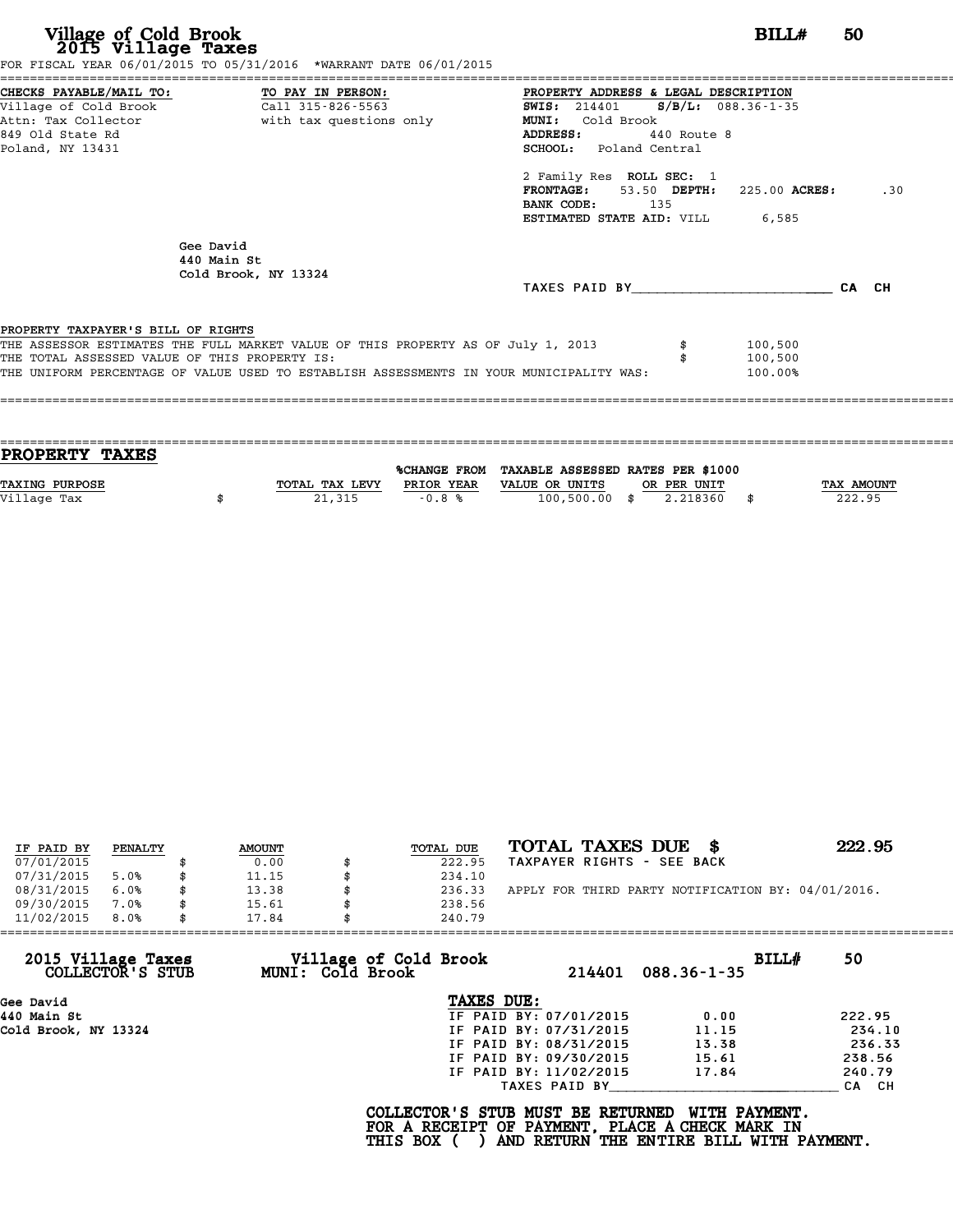|                                               | CHECKS PAYABLE/MAIL TO: TO PAY IN PERSON:                                        | PROPERTY ADDRESS & LEGAL DESCRIPTION         |             |                  |       |
|-----------------------------------------------|----------------------------------------------------------------------------------|----------------------------------------------|-------------|------------------|-------|
|                                               | village of Cold Brook $\overline{1, 11315}$ -826-5563                            | <b>SWIS:</b> 214401 <b>S/B/L:</b> 088.44-1-3 |             |                  |       |
|                                               | Attn: Tax Collector and the with tax questions only                              | Cold Brook<br><b>MUNI:</b>                   |             |                  |       |
| 849 Old State Rd                              |                                                                                  | ADDRESS:                                     | 287 Main St |                  |       |
| Poland, NY 13431                              |                                                                                  | SCHOOL: Poland Central                       |             |                  |       |
|                                               |                                                                                  | 1 Family Res ROLL SEC: 1                     |             |                  |       |
|                                               |                                                                                  | FRONTAGE: 120.00 DEPTH: 100.00 ACRES:        |             |                  |       |
|                                               |                                                                                  | BANK CODE:                                   |             |                  |       |
|                                               |                                                                                  | <b>ESTIMATED STATE AID:</b> VILL 6,585       |             |                  |       |
|                                               | Goggin Allan J<br>Goggin Barbara                                                 |                                              |             |                  |       |
|                                               | 287 Main St                                                                      |                                              |             |                  |       |
|                                               | Cold Brook, NY 13324                                                             | TAXES PAID BY                                |             |                  | CA CH |
|                                               |                                                                                  |                                              |             |                  |       |
| PROPERTY TAXPAYER'S BILL OF RIGHTS            |                                                                                  |                                              |             |                  |       |
| THE TOTAL ASSESSED VALUE OF THIS PROPERTY IS: | THE ASSESSOR ESTIMATES THE FULL MARKET VALUE OF THIS PROPERTY AS OF July 1, 2013 |                                              |             | 72,000<br>72,000 |       |

| PROPERTY TAXES        |                |                     |                                   |                |            |
|-----------------------|----------------|---------------------|-----------------------------------|----------------|------------|
|                       |                | <b>%CHANGE FROM</b> | TAXABLE ASSESSED RATES PER \$1000 |                |            |
|                       |                |                     |                                   |                |            |
| <b>TAXING PURPOSE</b> | TOTAL TAX LEVY | PRIOR YEAR          | VALUE OR UNITS<br>OR PER UNIT     |                | TAX AMOUNT |
| Village Tax           | 21,315         | $-0.8%$             | 72,000.00 \$                      | 2.218360<br>\$ | 159.72     |
|                       |                |                     |                                   |                |            |
|                       |                |                     |                                   |                |            |

| IF PAID BY | PENALTY | <b>AMOUNT</b> | <b>TOTAL DUE</b> | TOTAL TAXES DUE \$                                 | 159.72 |
|------------|---------|---------------|------------------|----------------------------------------------------|--------|
| 07/01/2015 |         | 0.00          | 159.72           | TAXPAYER RIGHTS - SEE BACK                         |        |
| 07/31/2015 | 5.0%    | 7.99          | 167.71           |                                                    |        |
| 08/31/2015 | 6.0%    | \$<br>9.58    | \$<br>169.30     | APPLY FOR THIRD PARTY NOTIFICATION BY: 04/01/2016. |        |
| 09/30/2015 | 7.0%    | \$<br>11.18   | 170.90           |                                                    |        |
| 11/02/2015 | 8.0%    | \$<br>12.78   | 172.50           |                                                    |        |

| Village of Cold Brook<br>BILL#<br>2015 Village Taxes<br>51<br>MUNI: Cold Brook<br>$088.44 - 1 - 3$<br>COLLECTOR'S STUB<br>214401<br>TAXES DUE:<br>Goggin Allan J<br>IF PAID BY: 07/01/2015<br>Goggin Barbara<br>0.00<br>159.72<br>287 Main St<br>IF PAID BY: 07/31/2015<br>7.99<br>Cold Brook, NY 13324<br>9.58<br>IF PAID BY: 08/31/2015 | 11/02/2015<br>8.0%<br>12.78 | 172.50 |        |
|-------------------------------------------------------------------------------------------------------------------------------------------------------------------------------------------------------------------------------------------------------------------------------------------------------------------------------------------|-----------------------------|--------|--------|
|                                                                                                                                                                                                                                                                                                                                           |                             |        |        |
|                                                                                                                                                                                                                                                                                                                                           |                             |        |        |
|                                                                                                                                                                                                                                                                                                                                           |                             |        |        |
|                                                                                                                                                                                                                                                                                                                                           |                             |        | 167.71 |
|                                                                                                                                                                                                                                                                                                                                           |                             |        | 169.30 |
| 170.90<br>IF PAID BY: 09/30/2015<br>11.18                                                                                                                                                                                                                                                                                                 |                             |        |        |
| 172.50<br>IF PAID BY: 11/02/2015<br>12.78                                                                                                                                                                                                                                                                                                 |                             |        |        |
| TAXES PAID BY                                                                                                                                                                                                                                                                                                                             |                             |        | CA CH  |
| COLLECTOR'S STUB MUST BE RETURNED<br>WITH PAYMENT.<br>FOR A RECEIPT OF PAYMENT, PLACE A CHECK MARK IN<br>AND RETURN THE ENTIRE BILL WITH PAYMENT.<br>THIS BOX (                                                                                                                                                                           |                             |        |        |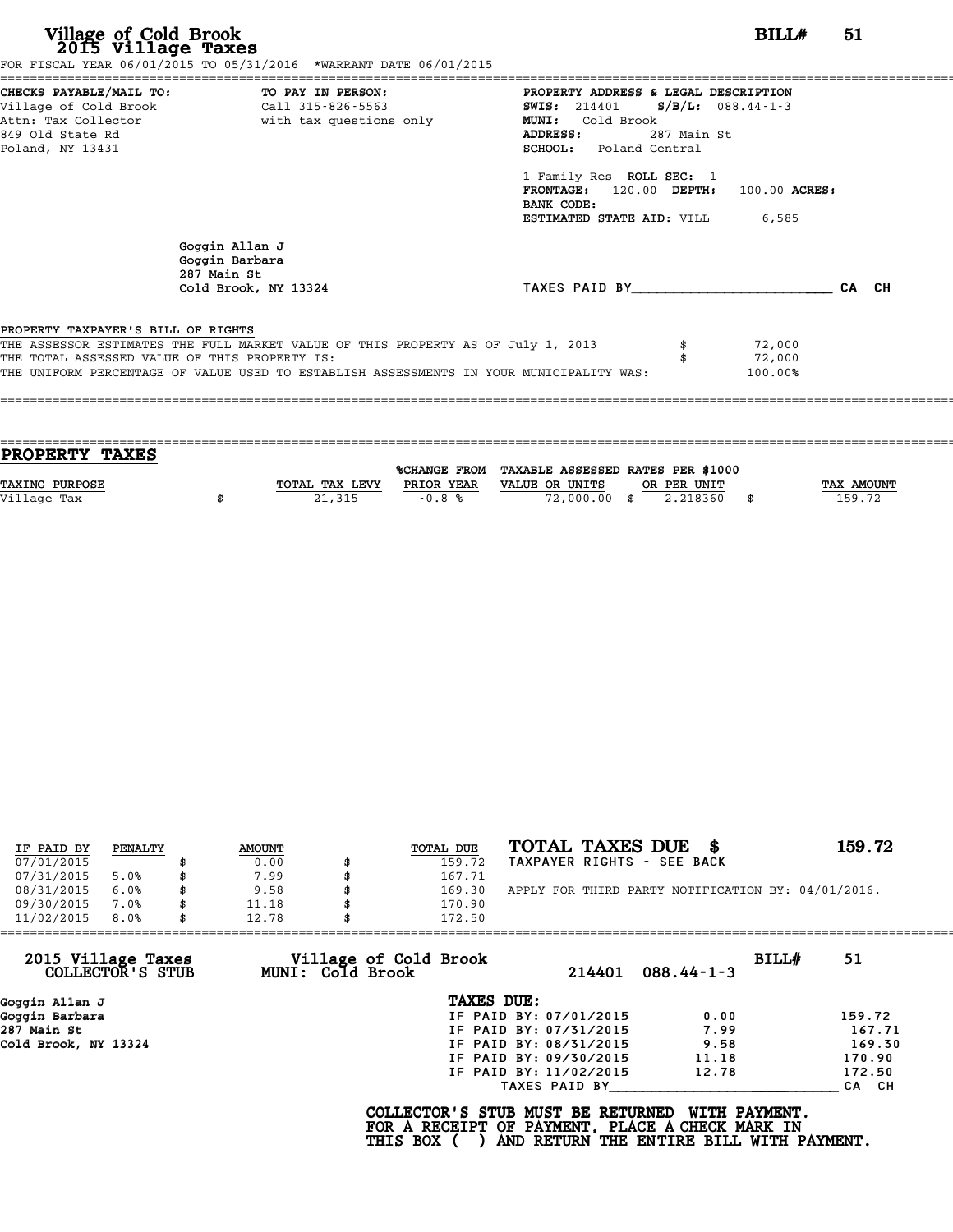|                                               | FOR FISCAL YEAR 06/01/2015 TO 05/31/2016 *WARRANT DATE 06/01/2015                       |                                                 |             |               |       |
|-----------------------------------------------|-----------------------------------------------------------------------------------------|-------------------------------------------------|-------------|---------------|-------|
|                                               | CHECKS PAYABLE/MAIL TO: TO PAY IN PERSON:                                               | PROPERTY ADDRESS & LEGAL DESCRIPTION            |             |               |       |
|                                               |                                                                                         | <b>SWIS:</b> 214401 <b>S/B/L:</b> 088.44-1-15.2 |             |               |       |
|                                               | Attn: Tax Collector and with tax questions only                                         | MUNI: Cold Brook                                |             |               |       |
| 849 Old State Rd                              |                                                                                         | ADDRESS:                                        | 287 Main St |               |       |
| Poland, NY 13431                              |                                                                                         | SCHOOL: Poland Central                          |             |               |       |
|                                               |                                                                                         | Vac w/imprv ROLL SEC: 1                         |             |               |       |
|                                               |                                                                                         | FRONTAGE: 125.00 DEPTH:                         |             | 100.00 ACRES: |       |
|                                               |                                                                                         | BANK CODE:                                      |             |               |       |
|                                               |                                                                                         | <b>ESTIMATED STATE AID:</b> VILL 6,585          |             |               |       |
|                                               | Goggin Allan J<br>Goggin Barbara<br>287 Main St                                         |                                                 |             |               |       |
|                                               | Cold Brook, NY 13324                                                                    | TAXES PAID BY TAXES                             |             |               | CA CH |
| PROPERTY TAXPAYER'S BILL OF RIGHTS            |                                                                                         |                                                 |             |               |       |
|                                               | THE ASSESSOR ESTIMATES THE FULL MARKET VALUE OF THIS PROPERTY AS OF July 1, 2013        |                                                 |             | 13,000        |       |
| THE TOTAL ASSESSED VALUE OF THIS PROPERTY IS: |                                                                                         |                                                 |             | 13,000        |       |
|                                               | THE UNIFORM PERCENTAGE OF VALUE USED TO ESTABLISH ASSESSMENTS IN YOUR MUNICIPALITY WAS: |                                                 |             | 100.00%       |       |
|                                               |                                                                                         |                                                 |             |               |       |
|                                               |                                                                                         |                                                 |             |               |       |

| TOTAL TAX LEVY | PRIOR YEAR | VALUE OR UNITS      |                | TAX AMOUNT                                                   |
|----------------|------------|---------------------|----------------|--------------------------------------------------------------|
|                | $-0.8%$    |                     | - \$           | 28.84                                                        |
|                |            |                     |                |                                                              |
|                | 21,315     | <b>%CHANGE FROM</b> | $13,000.00$ \$ | TAXABLE ASSESSED RATES PER \$1000<br>OR PER UNIT<br>2.218360 |

| IF PAID BY | PENALTY | <b>AMOUNT</b> | TOTAL DUE | TOTAL TAXES DUE \$                                 | 28.84 |
|------------|---------|---------------|-----------|----------------------------------------------------|-------|
| 07/01/2015 |         | 0.00          | 28.84     | TAXPAYER RIGHTS - SEE BACK                         |       |
| 07/31/2015 | 5.0%    | \$<br>1.44    | 30.28     |                                                    |       |
| 08/31/2015 | 6.0%    | \$<br>1.73    | 30.57     | APPLY FOR THIRD PARTY NOTIFICATION BY: 04/01/2016. |       |
| 09/30/2015 | 7.0%    | \$<br>2.02    | 30.86     |                                                    |       |
| 11/02/2015 | 8.0%    | \$<br>2.31    | 31.15     |                                                    |       |

| 11/02/2015<br>8.0%                     | 2.31<br>31.15                             |                        |                                     |       |
|----------------------------------------|-------------------------------------------|------------------------|-------------------------------------|-------|
| 2015 Village Taxes<br>COLLECTOR'S STUB | Village of Cold Brook<br>MUNI: Cold Brook | 214401                 | <b>BILL#</b><br>$088.44 - 1 - 15.2$ | 52    |
| Goggin Allan J                         | TAXES DUE:                                |                        |                                     |       |
| Goggin Barbara                         |                                           | IF PAID BY: 07/01/2015 | 0.00                                | 28.84 |
| 287 Main St                            |                                           | IF PAID BY: 07/31/2015 | 1.44                                | 30.28 |
| Cold Brook, NY 13324                   |                                           | IF PAID BY: 08/31/2015 | 1.73                                | 30.57 |
|                                        |                                           | IF PAID BY: 09/30/2015 | 2.02                                | 30.86 |
|                                        |                                           | IF PAID BY: 11/02/2015 | 2.31                                | 31.15 |
|                                        |                                           | TAXES PAID BY          |                                     | CA CH |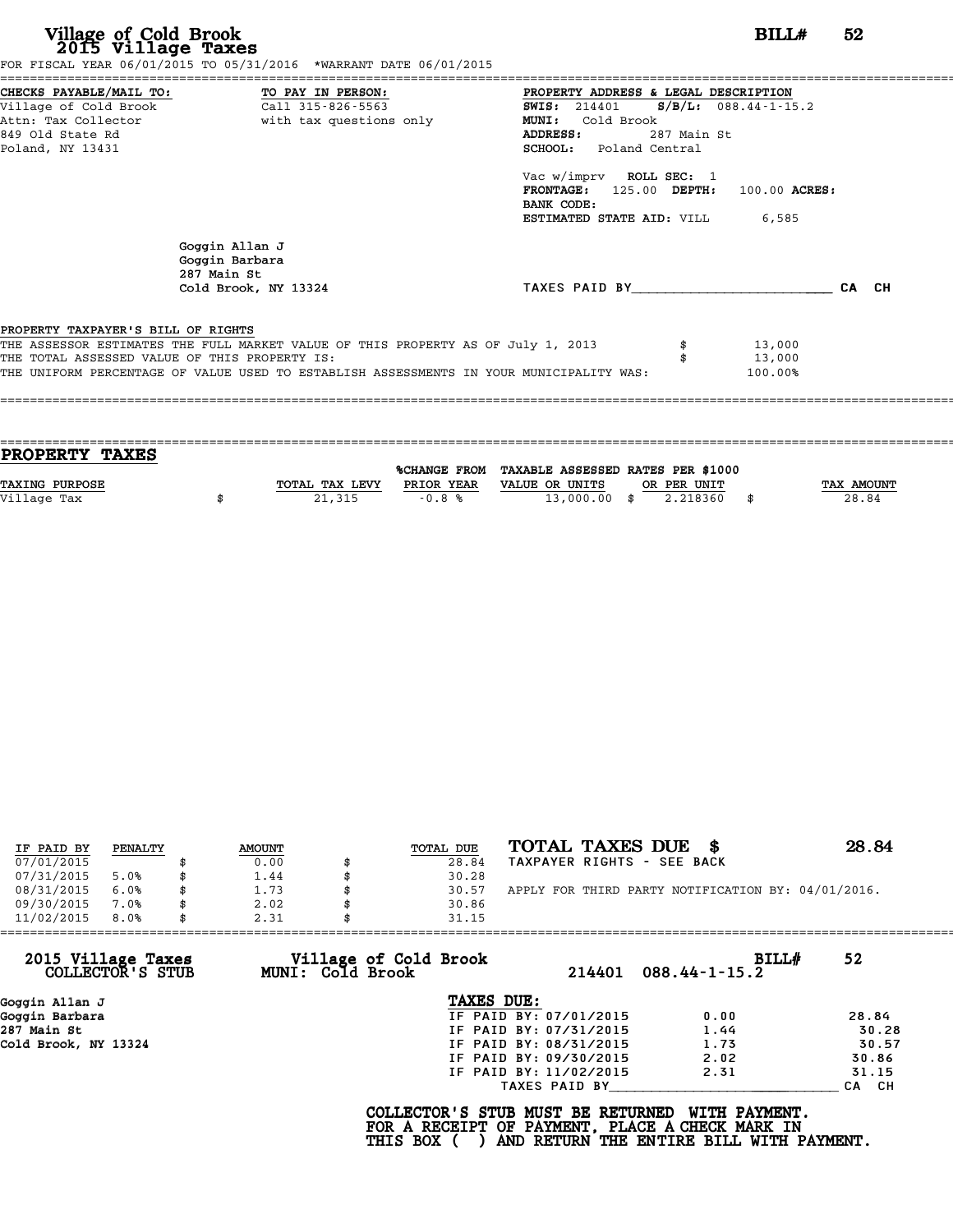|                                               |                                                                                         | PROPERTY ADDRESS & LEGAL DESCRIPTION          |         |              |       |  |
|-----------------------------------------------|-----------------------------------------------------------------------------------------|-----------------------------------------------|---------|--------------|-------|--|
|                                               |                                                                                         | <b>SWIS:</b> 214401 <b>S/B/L:</b> 088.44-1-22 |         |              |       |  |
|                                               | Attn: Tax Collector and with tax questions only                                         | Cold Brook<br><b>MUNI:</b>                    |         |              |       |  |
| 849 Old State Rd                              |                                                                                         | ADDRESS:                                      | Main St |              |       |  |
| Poland, NY 13431                              |                                                                                         | SCHOOL: Poland Central                        |         |              |       |  |
|                                               |                                                                                         | Abandoned ag ROLL SEC: 1                      |         |              |       |  |
|                                               |                                                                                         | FRONTAGE: 131.00 DEPTH:                       |         | 50.00 ACRES: |       |  |
|                                               |                                                                                         | BANK CODE:                                    |         |              |       |  |
|                                               |                                                                                         | <b>ESTIMATED STATE AID:</b> VILL 6,585        |         |              |       |  |
|                                               | Goggin Allan J<br>Goggin Barbara<br>287 Main St                                         |                                               |         |              |       |  |
|                                               | Cold Brook, NY 13324                                                                    | TAXES PAID BY                                 |         |              | CA CH |  |
|                                               |                                                                                         |                                               |         |              |       |  |
| PROPERTY TAXPAYER'S BILL OF RIGHTS            | THE ASSESSOR ESTIMATES THE FULL MARKET VALUE OF THIS PROPERTY AS OF July 1, 2013        |                                               |         | 800          |       |  |
|                                               |                                                                                         |                                               |         | 800          |       |  |
|                                               | THE UNIFORM PERCENTAGE OF VALUE USED TO ESTABLISH ASSESSMENTS IN YOUR MUNICIPALITY WAS: |                                               |         | 100.00%      |       |  |
| THE TOTAL ASSESSED VALUE OF THIS PROPERTY IS: |                                                                                         |                                               |         |              |       |  |

| <b>PROPERTY TAXES</b> |                |            |                                                |                |            |
|-----------------------|----------------|------------|------------------------------------------------|----------------|------------|
|                       |                |            |                                                |                |            |
|                       |                |            | %CHANGE FROM TAXABLE ASSESSED RATES PER \$1000 |                |            |
| <b>TAXING PURPOSE</b> | TOTAL TAX LEVY | PRIOR YEAR | VALUE OR UNITS<br>OR PER UNIT                  |                | TAX AMOUNT |
| Village Tax           | 21,315         | $-0.8%$    | 800.00<br>.ቋ                                   | 2.218360<br>\$ | 1.77       |
|                       |                |            |                                                |                |            |

| IF PAID BY | PENALTY | <b>AMOUNT</b> | <b>TOTAL DUE</b> | TOTAL TAXES DUE \$                                 | 1.77 |
|------------|---------|---------------|------------------|----------------------------------------------------|------|
| 07/01/2015 |         | 0.00          | 1.77             | TAXPAYER RIGHTS - SEE BACK                         |      |
| 07/31/2015 | 5.0%    | 0.09          | 1.86             |                                                    |      |
| 08/31/2015 | 6.0%    | 0.11          | 1.88             | APPLY FOR THIRD PARTY NOTIFICATION BY: 04/01/2016. |      |
| 09/30/2015 | 7.0%    | \$<br>0.12    | 1.89             |                                                    |      |
| 11/02/2015 | 8.0%    | 0.14          | 1.91             |                                                    |      |

| Village of Cold Brook |                        |                            |                                                                                                                  |
|-----------------------|------------------------|----------------------------|------------------------------------------------------------------------------------------------------------------|
| MUNI: Cold Brook      |                        | BILLH<br>$088.44 - 1 - 22$ | 53                                                                                                               |
|                       | TAXES DUE:             |                            |                                                                                                                  |
|                       | IF PAID BY: 07/01/2015 | 0.00                       | 1.77                                                                                                             |
|                       |                        | 0.09                       | 1.86                                                                                                             |
|                       |                        | 0.11                       | 1.88                                                                                                             |
|                       | IF PAID BY: 09/30/2015 | 0.12                       | 1.89                                                                                                             |
|                       | IF PAID BY: 11/02/2015 | 0.14                       | 1.91                                                                                                             |
|                       | TAXES PAID BY          |                            | CH.<br><b>CA</b>                                                                                                 |
|                       |                        |                            | 214401<br>IF PAID BY: 07/31/2015<br>IF PAID BY: 08/31/2015<br>COLLECTOR'S STUB MUST BE RETURNED<br>WITH PAYMENT. |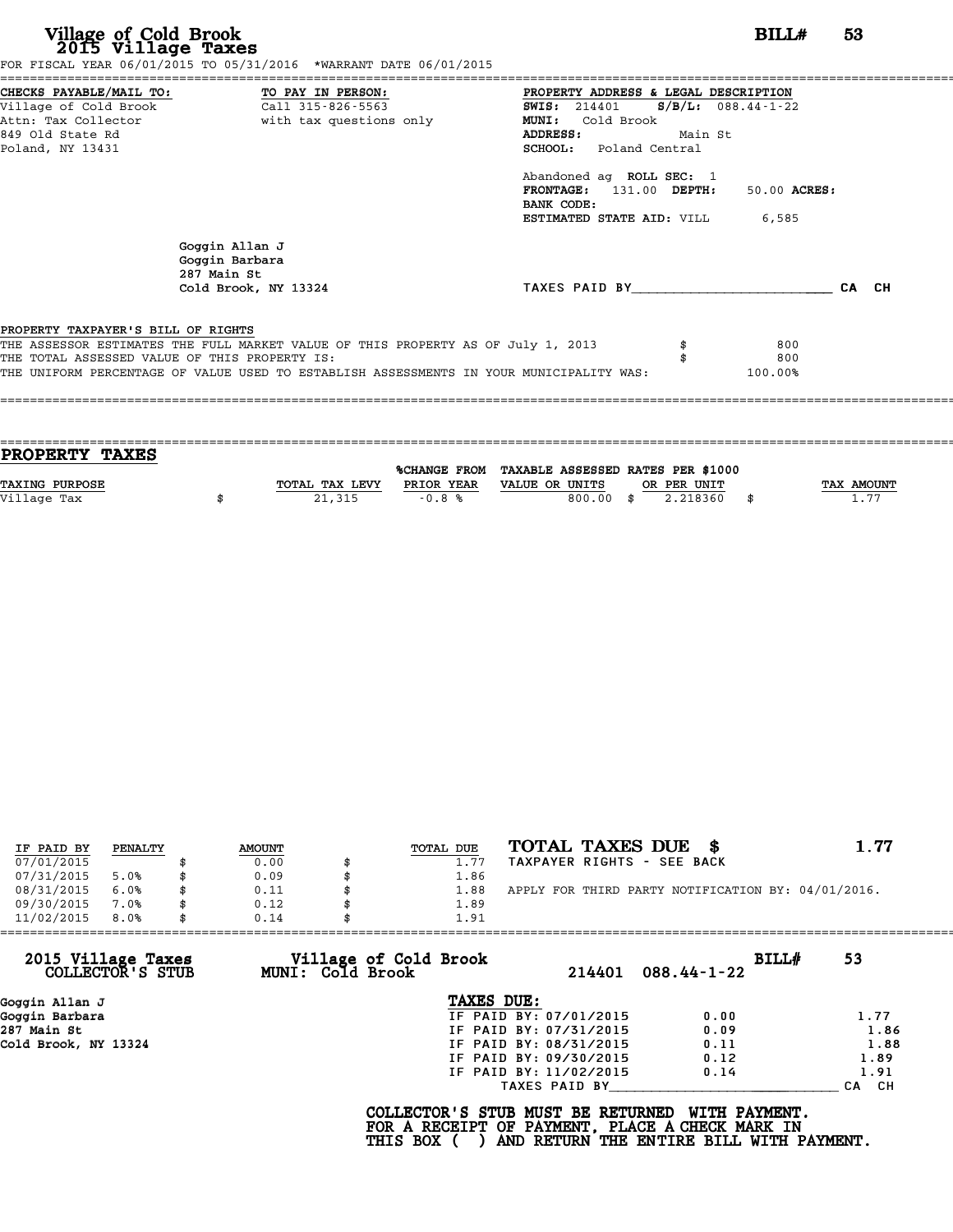| Village of Cold Brook<br>2015 Village Taxes                                                                     | FOR FISCAL YEAR 06/01/2015 TO 05/31/2016 *WARRANT DATE 06/01/2015                                                                                                           |                                                                                                                                        |                                     | BILL#                     | 54    |      |
|-----------------------------------------------------------------------------------------------------------------|-----------------------------------------------------------------------------------------------------------------------------------------------------------------------------|----------------------------------------------------------------------------------------------------------------------------------------|-------------------------------------|---------------------------|-------|------|
| CHECKS PAYABLE/MAIL TO:<br>Village of Cold Brook<br>Attn: Tax Collector<br>849 Old State Rd<br>Poland, NY 13431 | TO PAY IN PERSON:<br>Call 315-826-5563<br>with tax questions only                                                                                                           | PROPERTY ADDRESS & LEGAL DESCRIPTION<br><b>SWIS:</b> 214401<br><b>MUNI:</b><br>Cold Brook<br>ADDRESS:<br><b>SCHOOL:</b> Poland Central | $S/B/L: 088.44-1-13$<br>300 Main St |                           |       |      |
|                                                                                                                 |                                                                                                                                                                             | Res vac land ROLL SEC: 1<br><b>FRONTAGE:</b><br>BANK CODE:<br><b>ESTIMATED STATE AID:</b> VILL 6,585                                   | DEPTH:                              | ACRES :                   |       | 1.20 |
| 287 Main St                                                                                                     | Goggin Barbara<br>Cold Brook, NY 13324                                                                                                                                      |                                                                                                                                        |                                     |                           |       |      |
|                                                                                                                 |                                                                                                                                                                             | TAXES PAID BY TAXES                                                                                                                    |                                     |                           | CA CH |      |
| PROPERTY TAXPAYER'S BILL OF RIGHTS<br>THE TOTAL ASSESSED VALUE OF THIS PROPERTY IS:                             | THE ASSESSOR ESTIMATES THE FULL MARKET VALUE OF THIS PROPERTY AS OF July 1, 2013<br>THE UNIFORM PERCENTAGE OF VALUE USED TO ESTABLISH ASSESSMENTS IN YOUR MUNICIPALITY WAS: |                                                                                                                                        |                                     | 4,200<br>4,200<br>100.00% |       |      |

| PROPERTY TAXES        |                |            |                                                |             |                   |
|-----------------------|----------------|------------|------------------------------------------------|-------------|-------------------|
|                       |                |            | %CHANGE FROM TAXABLE ASSESSED RATES PER \$1000 |             |                   |
|                       |                |            |                                                |             |                   |
| <b>TAXING PURPOSE</b> | TOTAL TAX LEVY | PRIOR YEAR | VALUE OR UNITS                                 | OR PER UNIT | <b>TAX AMOUNT</b> |
| Village Tax           | 21,315         | $-0.8%$    | $4,200.00$ \$                                  | 2.218360    | 9.32              |
|                       |                |            |                                                |             |                   |

| IF PAID BY | PENALTY | <b>AMOUNT</b> | TOTAL DUE | TOTAL TAXES DUE \$                                 | 9.32 |
|------------|---------|---------------|-----------|----------------------------------------------------|------|
| 07/01/2015 |         | 0.00          | 9.32      | TAXPAYER RIGHTS - SEE BACK                         |      |
| 07/31/2015 | 5.0%    | \$<br>0.47    | 9.79      |                                                    |      |
| 08/31/2015 | 6.0%    | \$<br>0.56    | 9.88      | APPLY FOR THIRD PARTY NOTIFICATION BY: 04/01/2016. |      |
| 09/30/2015 | 7.0%    | \$<br>0.65    | 9.97      |                                                    |      |
| 11/02/2015 | 8.0%    | \$<br>0.75    | 10.07     |                                                    |      |

|                                        | 0.75<br>10.07                             |                        |                            |       |
|----------------------------------------|-------------------------------------------|------------------------|----------------------------|-------|
| 2015 Village Taxes<br>COLLECTOR'S STUB | Village of Cold Brook<br>MUNI: Cold Brook | 214401                 | BILL#<br>$088.44 - 1 - 13$ | 54    |
| Goggin Barbara                         |                                           | TAXES DUE:             |                            |       |
| 287 Main St                            |                                           | IF PAID BY: 07/01/2015 | 0.00                       | 9.32  |
| Cold Brook, NY 13324                   |                                           | IF PAID BY: 07/31/2015 | 0.47                       | 9.79  |
|                                        |                                           | IF PAID BY: 08/31/2015 | 0.56                       | 9.88  |
|                                        |                                           | IF PAID BY: 09/30/2015 | 0.65                       | 9.97  |
|                                        |                                           | IF PAID BY: 11/02/2015 | 0.75                       | 10.07 |
|                                        |                                           | TAXES PAID BY          |                            | CA CH |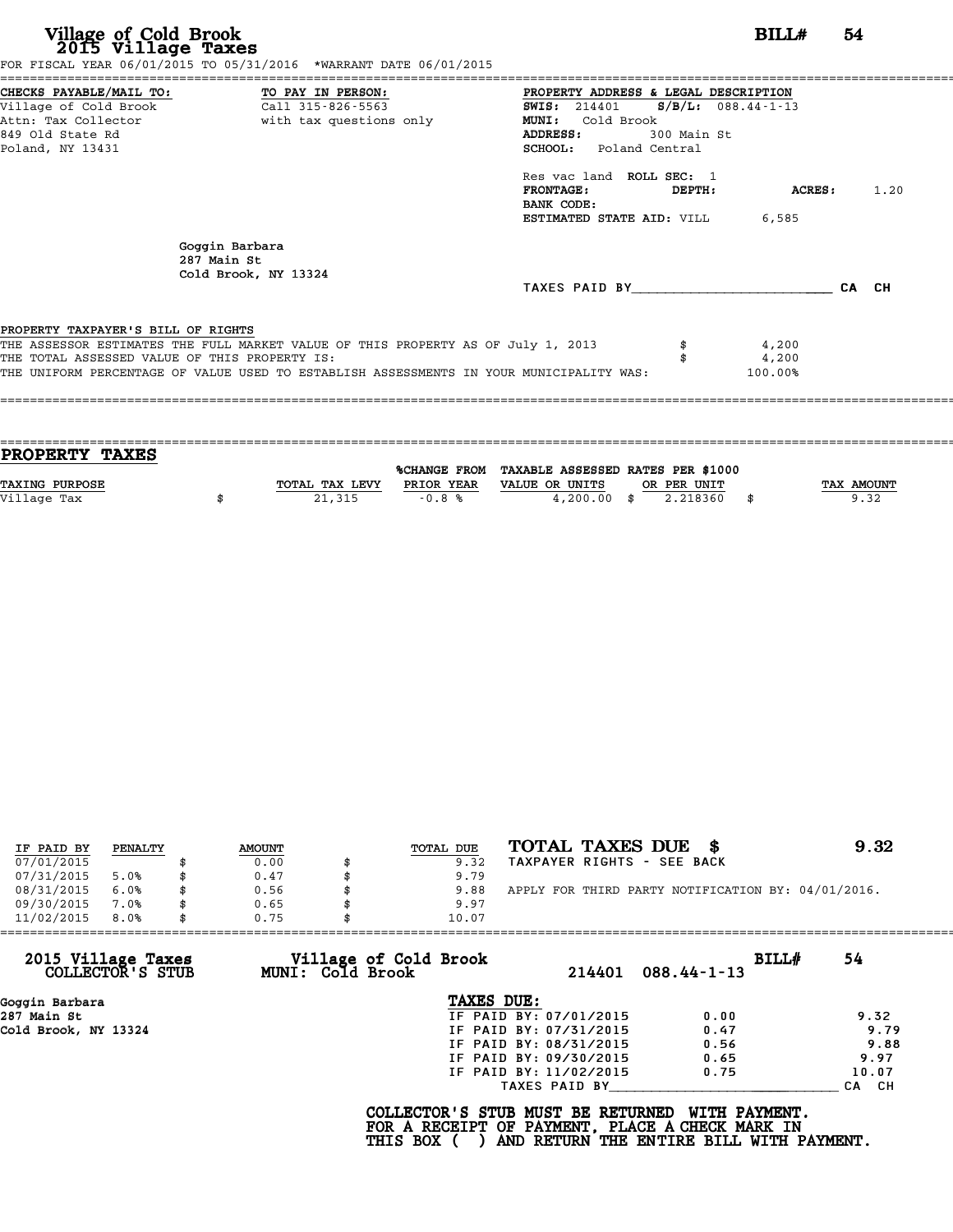| Village of Cold Brook<br>2015 Village Taxes                                                                | FOR FISCAL YEAR 06/01/2015 TO 05/31/2016 *WARRANT DATE 06/01/2015                                                                                                           |                                                                                                                                                                                                                                                         | BILLH                 |                               |  |      |
|------------------------------------------------------------------------------------------------------------|-----------------------------------------------------------------------------------------------------------------------------------------------------------------------------|---------------------------------------------------------------------------------------------------------------------------------------------------------------------------------------------------------------------------------------------------------|-----------------------|-------------------------------|--|------|
| CHECKS PAYABLE/MAIL TO: TO PAY IN PERSON:<br>Village of Cold Brook<br>849 Old State Rd<br>Poland, NY 13431 | Call 315-826-5563                                                                                                                                                           | PROPERTY ADDRESS & LEGAL DESCRIPTION<br>SWIS: $214401$ S/B/L: 088.44-1-15.1<br>Cold Brook<br>MUNI:<br>ADDRESS:<br><b>SCHOOL:</b> Poland Central<br>2 Family Res ROLL SEC: 1<br><b>FRONTAGE:</b><br>BANK CODE:<br><b>ESTIMATED STATE AID:</b> VILL 6,585 | 286 Main St<br>DEPTH: | ACRES :                       |  | 1.30 |
|                                                                                                            | Goggin Barbara<br>287 Main St<br>Cold Brook, NY 13324                                                                                                                       | TAXES PAID BY CA CH                                                                                                                                                                                                                                     |                       |                               |  |      |
| PROPERTY TAXPAYER'S BILL OF RIGHTS<br>THE TOTAL ASSESSED VALUE OF THIS PROPERTY IS:                        | THE ASSESSOR ESTIMATES THE FULL MARKET VALUE OF THIS PROPERTY AS OF July 1, 2013<br>THE UNIFORM PERCENTAGE OF VALUE USED TO ESTABLISH ASSESSMENTS IN YOUR MUNICIPALITY WAS: |                                                                                                                                                                                                                                                         |                       | 146,000<br>146,000<br>100.00% |  |      |

| <b>PROPERTY TAXES</b>                                                   |                                  |
|-------------------------------------------------------------------------|----------------------------------|
| %CHANGE FROM TAXABLE ASSESSED RATES PER \$1000                          |                                  |
|                                                                         |                                  |
| <b>TAXING PURPOSE</b><br>TOTAL TAX LEVY<br>PRIOR YEAR<br>VALUE OR UNITS | <b>TAX AMOUNT</b><br>OR PER UNIT |
| Village Tax<br>146,000.00 \$<br>21,315<br>$-0.8%$                       | 323.88<br>2.218360               |
|                                                                         |                                  |

| IF PAID BY | PENALTY | <b>AMOUNT</b> | TOTAL DUE    | TOTAL TAXES DUE \$                                 | 323.88 |
|------------|---------|---------------|--------------|----------------------------------------------------|--------|
| 07/01/2015 |         | 0.00          | 323.88       | TAXPAYER RIGHTS - SEE BACK                         |        |
| 07/31/2015 | 5.0%    | \$<br>16.19   | 340.07       |                                                    |        |
| 08/31/2015 | 6.0%    | \$<br>19.43   | \$<br>343.31 | APPLY FOR THIRD PARTY NOTIFICATION BY: 04/01/2016. |        |
| 09/30/2015 | 7.0%    | \$<br>22.67   | 346.55       |                                                    |        |
| 11/02/2015 | 8.0%    | \$<br>25.91   | 349.79       |                                                    |        |

| 11/02/2015<br>8.0%                     | 25.91<br>349.79                           |                        |                              |        |
|----------------------------------------|-------------------------------------------|------------------------|------------------------------|--------|
| 2015 Village Taxes<br>COLLECTOR'S STUB | Village of Cold Brook<br>MUNI: Cold Brook | 214401                 | BILL#<br>$088.44 - 1 - 15.1$ | 55     |
| Goggin Barbara                         |                                           | TAXES DUE:             |                              |        |
| 287 Main St                            |                                           | IF PAID BY: 07/01/2015 | 0.00                         | 323.88 |
| Cold Brook, NY 13324                   |                                           | IF PAID BY: 07/31/2015 | 16.19                        | 340.07 |
|                                        |                                           | IF PAID BY: 08/31/2015 | 19.43                        | 343.31 |
|                                        |                                           | IF PAID BY: 09/30/2015 | 22.67                        | 346.55 |
|                                        |                                           | IF PAID BY: 11/02/2015 | 25.91                        | 349.79 |
|                                        |                                           | TAXES PAID BY          |                              | CA CH  |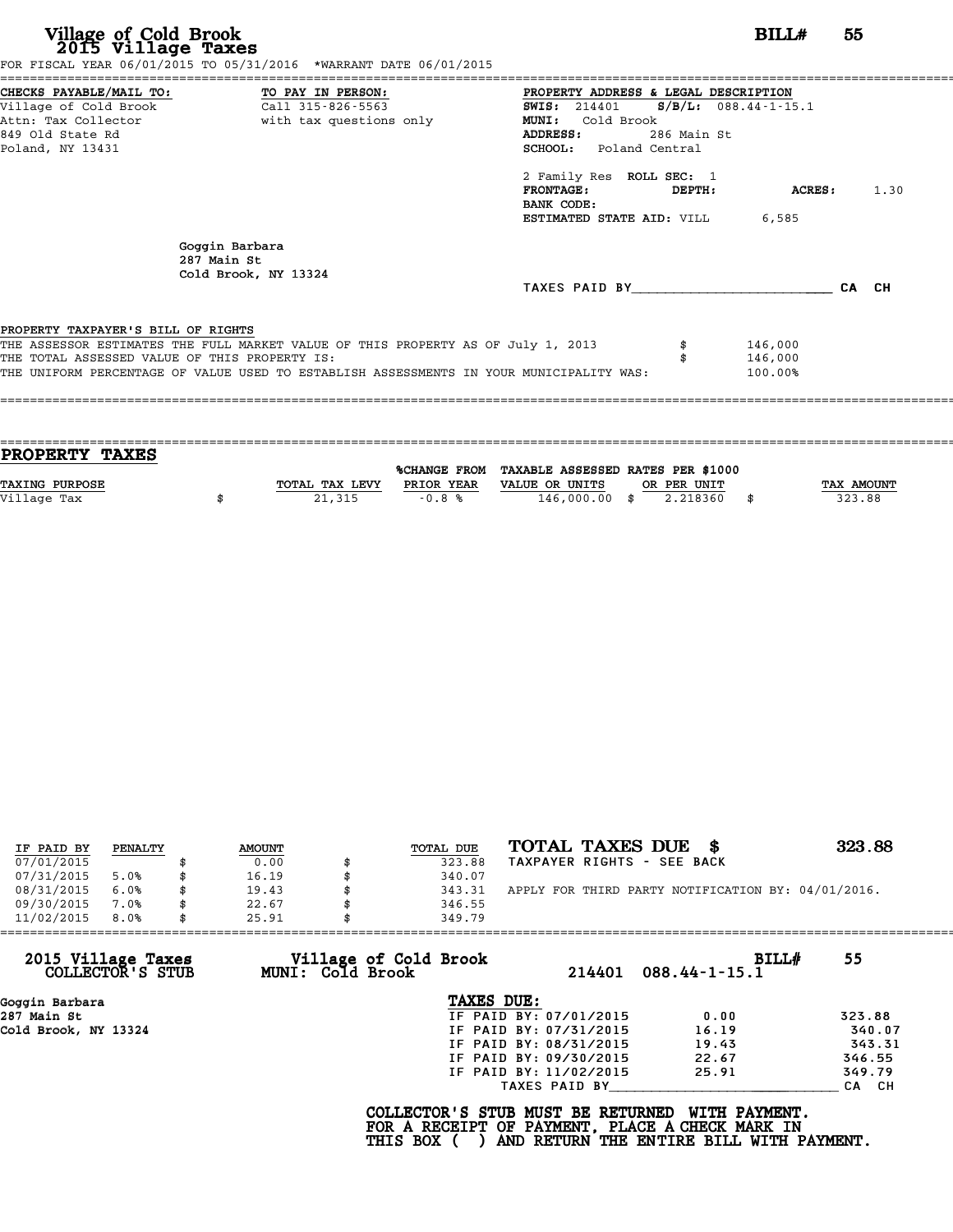| FOR FISCAL YEAR 06/01/2015 TO 05/31/2016 *WARRANT DATE 06/01/2015                                  |       |
|----------------------------------------------------------------------------------------------------|-------|
| CHECKS PAYABLE/MAIL TO: TO PAY IN PERSON:<br>PROPERTY ADDRESS & LEGAL DESCRIPTION                  |       |
| Village of Cold Brook Call 315-826-5563<br>SWIS: $214401$ S/B/L: 088.28-1-1                        |       |
| Attn: Tax Collector and the with tax questions only<br><b>MUNI:</b><br>Cold Brook                  |       |
| 849 Old State Rd<br>Military Rd<br><b>ADDRESS:</b>                                                 |       |
| SCHOOL: Poland Central<br>Poland, NY 13431                                                         |       |
| 1 Family Res ROLL SEC: 1                                                                           |       |
| PRONTAGE:<br>ACRES :<br>DEPTH:                                                                     | 1.00  |
| <b>BANK CODE:</b> 087                                                                              |       |
| <b>ESTIMATED STATE AID:</b> VILL 6,585                                                             |       |
| Goggin Michael<br>Military Rd<br>Cold Brook, NY 13324                                              |       |
| TAXES PAID BY TAXES                                                                                | CA CH |
|                                                                                                    |       |
| PROPERTY TAXPAYER'S BILL OF RIGHTS                                                                 |       |
| THE ASSESSOR ESTIMATES THE FULL MARKET VALUE OF THIS PROPERTY AS OF July 1, 2013<br>72,000         |       |
| THE TOTAL ASSESSED VALUE OF THIS PROPERTY IS:<br>72,000                                            |       |
| THE UNIFORM PERCENTAGE OF VALUE USED TO ESTABLISH ASSESSMENTS IN YOUR MUNICIPALITY WAS:<br>100.00% |       |
|                                                                                                    |       |

| <b>PROPERTY TAXES</b> |                |            |                                                |             |            |
|-----------------------|----------------|------------|------------------------------------------------|-------------|------------|
|                       |                |            | %CHANGE FROM TAXABLE ASSESSED RATES PER \$1000 |             |            |
| <b>TAXING PURPOSE</b> | TOTAL TAX LEVY | PRIOR YEAR | VALUE OR UNITS                                 | OR PER UNIT | TAX AMOUNT |
| Village Tax           | 21,315         | $-0.8%$    | 72,000,00 \$                                   | 2.218360    | 159.72     |
|                       |                |            |                                                |             |            |

| IF PAID BY | PENALTY | <b>AMOUNT</b> | TOTAL DUE | TOTAL TAXES DUE<br>- 86                            | 159.72 |
|------------|---------|---------------|-----------|----------------------------------------------------|--------|
| 07/01/2015 |         | 0.00          | 159.72    | TAXPAYER RIGHTS - SEE BACK                         |        |
| 07/31/2015 | 5.0%    | \$<br>7.99    | 167.71    |                                                    |        |
| 08/31/2015 | 6.0%    | \$<br>9.58    | 169.30    | APPLY FOR THIRD PARTY NOTIFICATION BY: 04/01/2016. |        |
| 09/30/2015 | 7.0%    | \$<br>11.18   | 170.90    |                                                    |        |
| 11/02/2015 | 8.0%    | \$<br>12.78   | 172.50    |                                                    |        |

| 11/02/2015<br>8.0%                     | 12.78            | 172.50                          |                           |        |
|----------------------------------------|------------------|---------------------------------|---------------------------|--------|
| 2015 Village Taxes<br>COLLECTOR'S STUB | MUNI: Cold Brook | Village of Cold Brook<br>214401 | BILL#<br>$088.28 - 1 - 1$ | 56     |
| Goggin Michael                         |                  | TAXES DUE:                      |                           |        |
| Military Rd                            |                  | IF PAID BY: 07/01/2015          | 0.00                      | 159.72 |
| Cold Brook, NY 13324                   |                  | IF PAID BY: 07/31/2015          | 7.99                      | 167.71 |
|                                        |                  | IF PAID BY: 08/31/2015          | 9.58                      | 169.30 |
|                                        |                  | IF PAID BY: 09/30/2015          | 11.18                     | 170.90 |
|                                        |                  | IF PAID BY: 11/02/2015          | 12.78                     | 172.50 |
|                                        |                  | TAXES PAID BY                   |                           | CA CH  |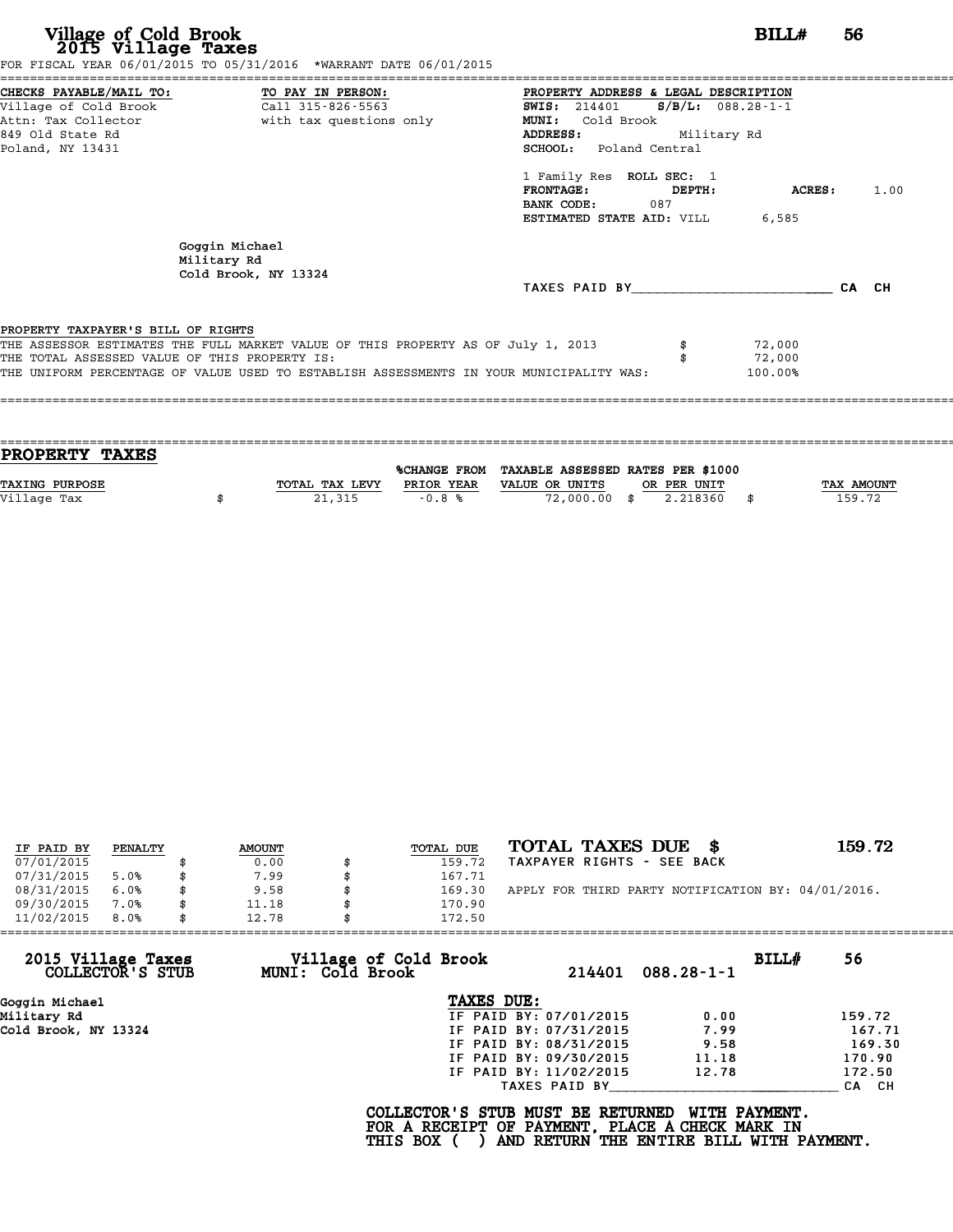| FOR FISCAL YEAR 06/01/2015 TO 05/31/2016 *WARRANT DATE 06/01/2015                                  |       |
|----------------------------------------------------------------------------------------------------|-------|
| CHECKS PAYABLE/MAIL TO: TO PAY IN PERSON:<br>PROPERTY ADDRESS & LEGAL DESCRIPTION                  |       |
| <b>SWIS:</b> 214401 <b>S/B/L:</b> 089.21-1-30                                                      |       |
| Attn: Tax Collector and with tax questions only<br>MUNI: Cold Brook                                |       |
| 849 Old State Rd<br>ADDRESS:<br>484 Route 8                                                        |       |
| SCHOOL: Poland Central<br>Poland, NY 13431                                                         |       |
| 1 Family Res ROLL SEC: 1                                                                           |       |
| FRONTAGE: 103.00 DEPTH: 100.00 ACRES:                                                              |       |
| BANK CODE:                                                                                         |       |
| <b>ESTIMATED STATE AID:</b> VILL 6,585                                                             |       |
| Gonyea Gloria J<br>484 Main St<br>Cold Brook, NY 13324                                             |       |
| TAXES PAID BY TAXES                                                                                | CA CH |
|                                                                                                    |       |
| PROPERTY TAXPAYER'S BILL OF RIGHTS                                                                 |       |
| THE ASSESSOR ESTIMATES THE FULL MARKET VALUE OF THIS PROPERTY AS OF July 1, 2013<br>49,000         |       |
| THE TOTAL ASSESSED VALUE OF THIS PROPERTY IS:<br>49,000                                            |       |
| THE UNIFORM PERCENTAGE OF VALUE USED TO ESTABLISH ASSESSMENTS IN YOUR MUNICIPALITY WAS:<br>100.00% |       |
|                                                                                                    |       |

| <b>PROPERTY TAXES</b> |                |            |                                                |             |            |
|-----------------------|----------------|------------|------------------------------------------------|-------------|------------|
|                       |                |            | %CHANGE FROM TAXABLE ASSESSED RATES PER \$1000 |             |            |
|                       |                |            |                                                |             |            |
| <b>TAXING PURPOSE</b> | TOTAL TAX LEVY | PRIOR YEAR | VALUE OR UNITS                                 | OR PER UNIT | TAX AMOUNT |
| Village Tax           | 21,315         | $-0.8%$    | 49,000,00 \$                                   | 2.218360    | 108.70     |
|                       |                |            |                                                |             |            |
|                       |                |            |                                                |             |            |

| IF PAID BY | PENALTY | <b>AMOUNT</b> | TOTAL DUE | TOTAL TAXES DUE \$                                 | 108.70 |
|------------|---------|---------------|-----------|----------------------------------------------------|--------|
| 07/01/2015 |         | 0.00          | 108.70    | TAXPAYER RIGHTS - SEE BACK                         |        |
| 07/31/2015 | 5.0%    | 5.44          | 114.14    |                                                    |        |
| 08/31/2015 | 6.0%    | 6.52          | 115.22    | APPLY FOR THIRD PARTY NOTIFICATION BY: 04/01/2016. |        |
| 09/30/2015 | 7.0%    | 7.61          | 116.31    |                                                    |        |
| 11/02/2015 | 8.0%    | 8.70          | 117.40    |                                                    |        |

| 11/02/2015<br>8.0%                     | 8.70 |                  | 117.40                                                                                             |                        |                                                           |       |        |
|----------------------------------------|------|------------------|----------------------------------------------------------------------------------------------------|------------------------|-----------------------------------------------------------|-------|--------|
| 2015 Village Taxes<br>COLLECTOR'S STUB |      | MUNI: Cold Brook | Village of Cold Brook                                                                              | 214401                 | $089.21 - 1 - 30$                                         | BILL# | 57     |
| Gonyea Gloria J                        |      |                  | TAXES DUE:                                                                                         |                        |                                                           |       |        |
| 484 Main St                            |      |                  |                                                                                                    | IF PAID BY: 07/01/2015 | 0.00                                                      |       | 108.70 |
| Cold Brook, NY 13324                   |      |                  |                                                                                                    | IF PAID BY: 07/31/2015 | 5.44                                                      |       | 114.14 |
|                                        |      |                  |                                                                                                    | IF PAID BY: 08/31/2015 | 6.52                                                      |       | 115.22 |
|                                        |      |                  |                                                                                                    | IF PAID BY: 09/30/2015 | 7.61                                                      |       | 116.31 |
|                                        |      |                  |                                                                                                    | IF PAID BY: 11/02/2015 | 8.70                                                      |       | 117.40 |
|                                        |      |                  |                                                                                                    | TAXES PAID BY          |                                                           |       | CA CH  |
|                                        |      |                  | COLLECTOR'S STUB MUST BE RETURNED<br>FOR A RECEIPT OF PAYMENT, PLACE A CHECK MARK IN<br>THIS BOX ( |                        | WITH PAYMENT.<br>AND RETURN THE ENTIRE BILL WITH PAYMENT. |       |        |
|                                        |      |                  |                                                                                                    |                        |                                                           |       |        |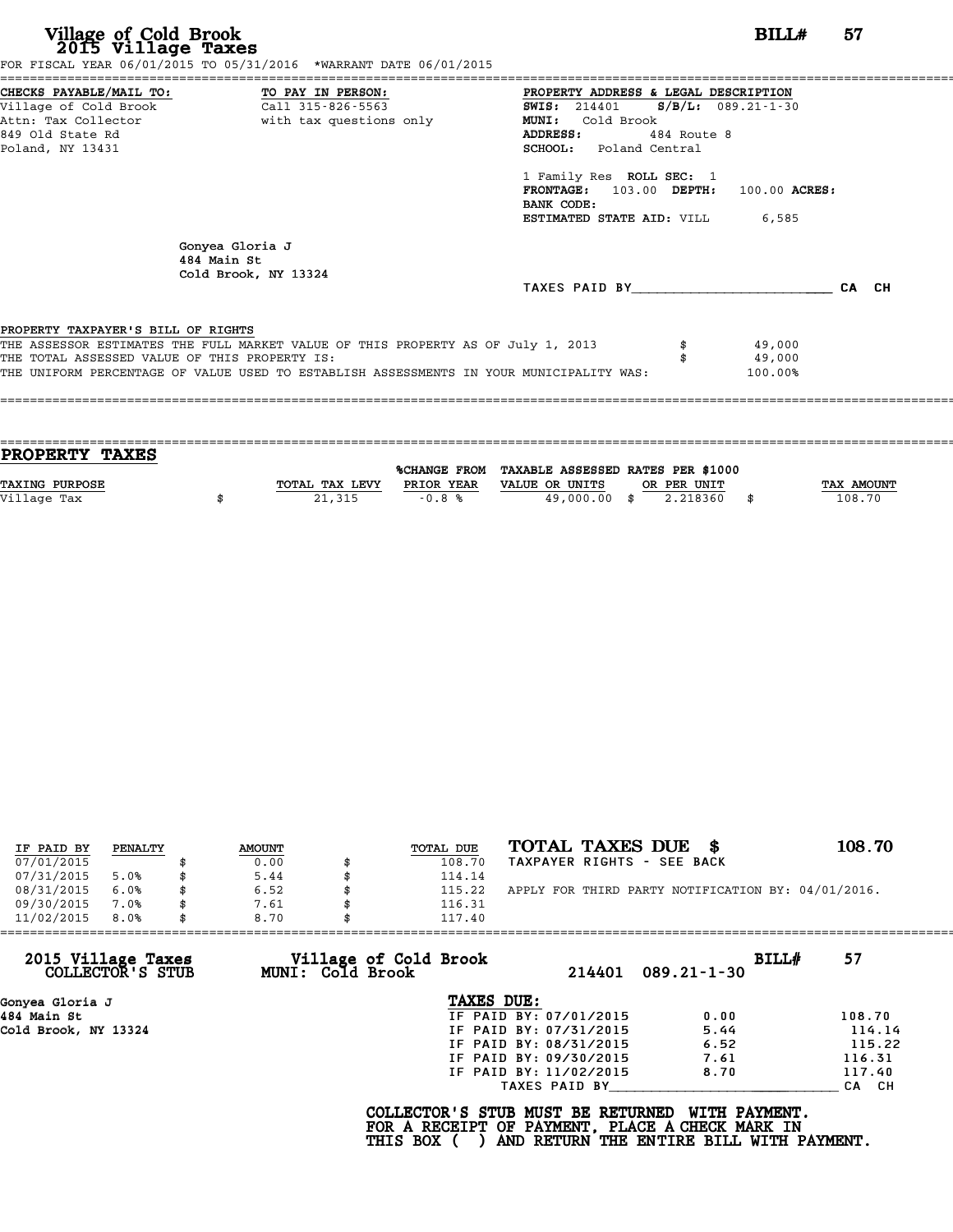| Village of Cold Brook<br>2015 Village Taxes                                          | FOR FISCAL YEAR 06/01/2015 TO 05/31/2016 *WARRANT DATE 06/01/2015                                                                                                                                                            |                                                                                                                                                                                                                                                                                                       | BILLH                       | 58  |
|--------------------------------------------------------------------------------------|------------------------------------------------------------------------------------------------------------------------------------------------------------------------------------------------------------------------------|-------------------------------------------------------------------------------------------------------------------------------------------------------------------------------------------------------------------------------------------------------------------------------------------------------|-----------------------------|-----|
| Village of Cold Brook<br>Attn: Tax Collector<br>849 Old State Rd<br>Poland, NY 13431 | CHECKS PAYABLE/MAIL TO: TO PAY IN PERSON:<br>Call 315-826-5563<br>with tax questions only                                                                                                                                    | PROPERTY ADDRESS & LEGAL DESCRIPTION<br>SWIS: $214401$ S/B/L: 084.77-1-4<br><b>MUNI:</b><br>Cold Brook<br>ADDRESS:<br>576 Route 8<br><b>SCHOOL:</b> Poland Central<br>1 Family Res ROLL SEC: 1<br>$FRONTAGE: 185.00$ $DEPTH: 175.00$ $ACRES:$<br>BANK CODE:<br><b>ESTIMATED STATE AID:</b> VILL 6,585 |                             | .50 |
|                                                                                      | Greco Susan S<br>576 Route 8<br>PO Box 153<br>Cold Brook, NY 13324                                                                                                                                                           | TAXES PAID BY CA CH                                                                                                                                                                                                                                                                                   |                             |     |
| PROPERTY TAXPAYER'S BILL OF RIGHTS                                                   | THE ASSESSOR ESTIMATES THE FULL MARKET VALUE OF THIS PROPERTY AS OF July 1, 2013<br>THE TOTAL ASSESSED VALUE OF THIS PROPERTY IS:<br>THE UNIFORM PERCENTAGE OF VALUE USED TO ESTABLISH ASSESSMENTS IN YOUR MUNICIPALITY WAS: |                                                                                                                                                                                                                                                                                                       | 75,000<br>75,000<br>100.00% |     |

| <b>PROPERTY TAXES</b> |                |            |                                                |             |                   |
|-----------------------|----------------|------------|------------------------------------------------|-------------|-------------------|
|                       |                |            | %CHANGE FROM TAXABLE ASSESSED RATES PER \$1000 |             |                   |
|                       |                |            |                                                |             |                   |
| <b>TAXING PURPOSE</b> | TOTAL TAX LEVY | PRIOR YEAR | VALUE OR UNITS                                 | OR PER UNIT | <b>TAX AMOUNT</b> |
| Village Tax           | 21,315         | $-0.8%$    | 75,000.00 \$                                   | 2.218360    | 166.38            |
|                       |                |            |                                                |             |                   |

| IF PAID BY | PENALTY | <b>AMOUNT</b> | <b>TOTAL DUE</b> | TOTAL TAXES DUE<br>- 86                            | 166.38 |
|------------|---------|---------------|------------------|----------------------------------------------------|--------|
| 07/01/2015 |         | 0.00          | 166.38           | TAXPAYER RIGHTS - SEE BACK                         |        |
| 07/31/2015 | 5.0%    | \$<br>8.32    | 174.70           |                                                    |        |
| 08/31/2015 | 6.0%    | \$<br>9.98    | 176.36           | APPLY FOR THIRD PARTY NOTIFICATION BY: 04/01/2016. |        |
| 09/30/2015 | 7.0%    | \$<br>11.65   | 178.03           |                                                    |        |
| 11/02/2015 | 8.0%    | \$<br>13.31   | 179.69           |                                                    |        |

| 11/02/2015                             | 8.0% | 13.31 |                                                  | 179.69                                                                                             |                        |                                                           |       |        |
|----------------------------------------|------|-------|--------------------------------------------------|----------------------------------------------------------------------------------------------------|------------------------|-----------------------------------------------------------|-------|--------|
| 2015 Village Taxes<br>COLLECTOR'S STUB |      |       | Village of Cold Brook<br><b>MUNI: Cold Brook</b> |                                                                                                    | 214401                 | $084.77 - 1 - 4$                                          | BILL# | 58     |
| Greco Susan S                          |      |       |                                                  | TAXES DUE:                                                                                         |                        |                                                           |       |        |
| 576 Route 8                            |      |       |                                                  |                                                                                                    | IF PAID BY: 07/01/2015 | 0.00                                                      |       | 166.38 |
| PO Box 153                             |      |       |                                                  |                                                                                                    | IF PAID BY: 07/31/2015 | 8.32                                                      |       | 174.70 |
| Cold Brook, NY 13324                   |      |       |                                                  |                                                                                                    | IF PAID BY: 08/31/2015 | 9.98                                                      |       | 176.36 |
|                                        |      |       |                                                  |                                                                                                    | IF PAID BY: 09/30/2015 | 11.65                                                     |       | 178.03 |
|                                        |      |       |                                                  |                                                                                                    | IF PAID BY: 11/02/2015 | 13.31                                                     |       | 179.69 |
|                                        |      |       |                                                  |                                                                                                    | TAXES PAID BY          |                                                           |       | CA CH  |
|                                        |      |       |                                                  | COLLECTOR'S STUB MUST BE RETURNED<br>FOR A RECEIPT OF PAYMENT, PLACE A CHECK MARK IN<br>THIS BOX ( |                        | WITH PAYMENT.<br>AND RETURN THE ENTIRE BILL WITH PAYMENT. |       |        |
|                                        |      |       |                                                  |                                                                                                    |                        |                                                           |       |        |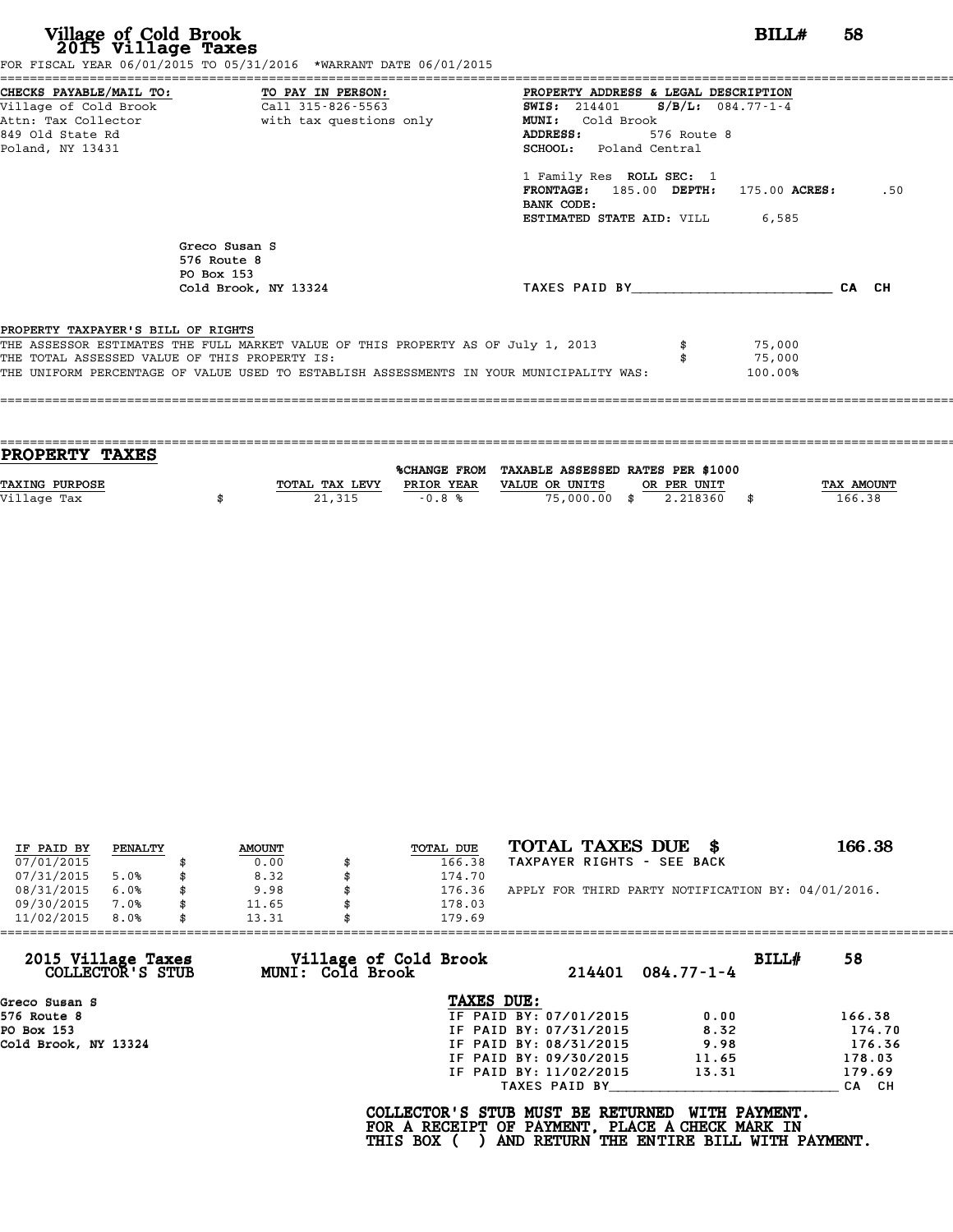| Village of Cold Brook<br>2015 Village Taxes                                                                     | FOR FISCAL YEAR 06/01/2015 TO 05/31/2016 *WARRANT DATE 06/01/2015                                                                                                           | BILL#                                                                                                                                                   | 59    |
|-----------------------------------------------------------------------------------------------------------------|-----------------------------------------------------------------------------------------------------------------------------------------------------------------------------|---------------------------------------------------------------------------------------------------------------------------------------------------------|-------|
| CHECKS PAYABLE/MAIL TO:<br>Village of Cold Brook<br>Attn: Tax Collector<br>849 Old State Rd<br>Poland, NY 13431 | TO PAY IN PERSON:<br>Call 315-826-5563<br>with tax questions only                                                                                                           | PROPERTY ADDRESS & LEGAL DESCRIPTION<br>SWIS: 214401 S/B/L: 088.36-1-43<br>MUNI: Cold Brook<br>ADDRESS:<br>394 Route 8<br><b>SCHOOL:</b> Poland Central |       |
|                                                                                                                 |                                                                                                                                                                             | 1 Family Res ROLL SEC: 1<br><b>FRONTAGE:</b><br><b>ACRES:</b><br>DEPTH:<br>BANK CODE:<br>023<br><b>ESTIMATED STATE AID:</b> VILL 6,585                  | 5.90  |
|                                                                                                                 | Hampel Robert W<br>Hampel Nancy E<br>394 Main St<br>Cold Brook, NY 13324                                                                                                    | TAXES PAID BY                                                                                                                                           | CA CH |
| PROPERTY TAXPAYER'S BILL OF RIGHTS<br>THE TOTAL ASSESSED VALUE OF THIS PROPERTY IS:                             | THE ASSESSOR ESTIMATES THE FULL MARKET VALUE OF THIS PROPERTY AS OF July 1, 2013<br>THE UNIFORM PERCENTAGE OF VALUE USED TO ESTABLISH ASSESSMENTS IN YOUR MUNICIPALITY WAS: | 92,500<br>92,500<br>100.00%                                                                                                                             |       |

| PROPERTY TAXES        |                |            |                                                |             |                   |
|-----------------------|----------------|------------|------------------------------------------------|-------------|-------------------|
|                       |                |            | %CHANGE FROM TAXABLE ASSESSED RATES PER \$1000 |             |                   |
| <b>TAXING PURPOSE</b> | TOTAL TAX LEVY | PRIOR YEAR | VALUE OR UNITS                                 | OR PER UNIT | <b>TAX AMOUNT</b> |
| Village Tax           | 21,315         | $-0.8%$    | 92,500.00 \$                                   | 2.218360    | 205.20            |
|                       |                |            |                                                |             |                   |

| IF PAID BY | PENALTY | <b>AMOUNT</b> | TOTAL DUE | TOTAL TAXES DUE \$                                 | 205.20 |
|------------|---------|---------------|-----------|----------------------------------------------------|--------|
| 07/01/2015 |         | 0.00          | 205.20    | TAXPAYER RIGHTS - SEE BACK                         |        |
| 07/31/2015 | 5.0%    | \$<br>10.26   | 215.46    |                                                    |        |
| 08/31/2015 | 6.0%    | \$<br>12.31   | 217.51    | APPLY FOR THIRD PARTY NOTIFICATION BY: 04/01/2016. |        |
| 09/30/2015 | 7.0%    | \$<br>14.36   | 219.56    |                                                    |        |
| 11/02/2015 | 8.0%    | \$<br>16.42   | 221.62    |                                                    |        |

| 11/02/2015                             | 8.0% | 16.42 |                                           | 221.62                                                                                             |                        |                                                           |       |        |
|----------------------------------------|------|-------|-------------------------------------------|----------------------------------------------------------------------------------------------------|------------------------|-----------------------------------------------------------|-------|--------|
| 2015 Village Taxes<br>COLLECTOR'S STUB |      |       | Village of Cold Brook<br>MUNI: Cold Brook |                                                                                                    | 214401                 | $088.36 - 1 - 43$                                         | BILL# | 59     |
| Hampel Robert W                        |      |       |                                           | TAXES DUE:                                                                                         |                        |                                                           |       |        |
| Hampel Nancy E                         |      |       |                                           |                                                                                                    | IF PAID BY: 07/01/2015 | 0.00                                                      |       | 205.20 |
| 394 Main St                            |      |       |                                           |                                                                                                    | IF PAID BY: 07/31/2015 | 10.26                                                     |       | 215.46 |
| Cold Brook, NY 13324                   |      |       |                                           |                                                                                                    | IF PAID BY: 08/31/2015 | 12.31                                                     |       | 217.51 |
|                                        |      |       |                                           |                                                                                                    | IF PAID BY: 09/30/2015 | 14.36                                                     |       | 219.56 |
|                                        |      |       |                                           |                                                                                                    | IF PAID BY: 11/02/2015 | 16.42                                                     |       | 221.62 |
|                                        |      |       |                                           |                                                                                                    | TAXES PAID BY          |                                                           |       | CA CH  |
|                                        |      |       |                                           | COLLECTOR'S STUB MUST BE RETURNED<br>FOR A RECEIPT OF PAYMENT, PLACE A CHECK MARK IN<br>THIS BOX ( |                        | WITH PAYMENT.<br>AND RETURN THE ENTIRE BILL WITH PAYMENT. |       |        |
|                                        |      |       |                                           |                                                                                                    |                        |                                                           |       |        |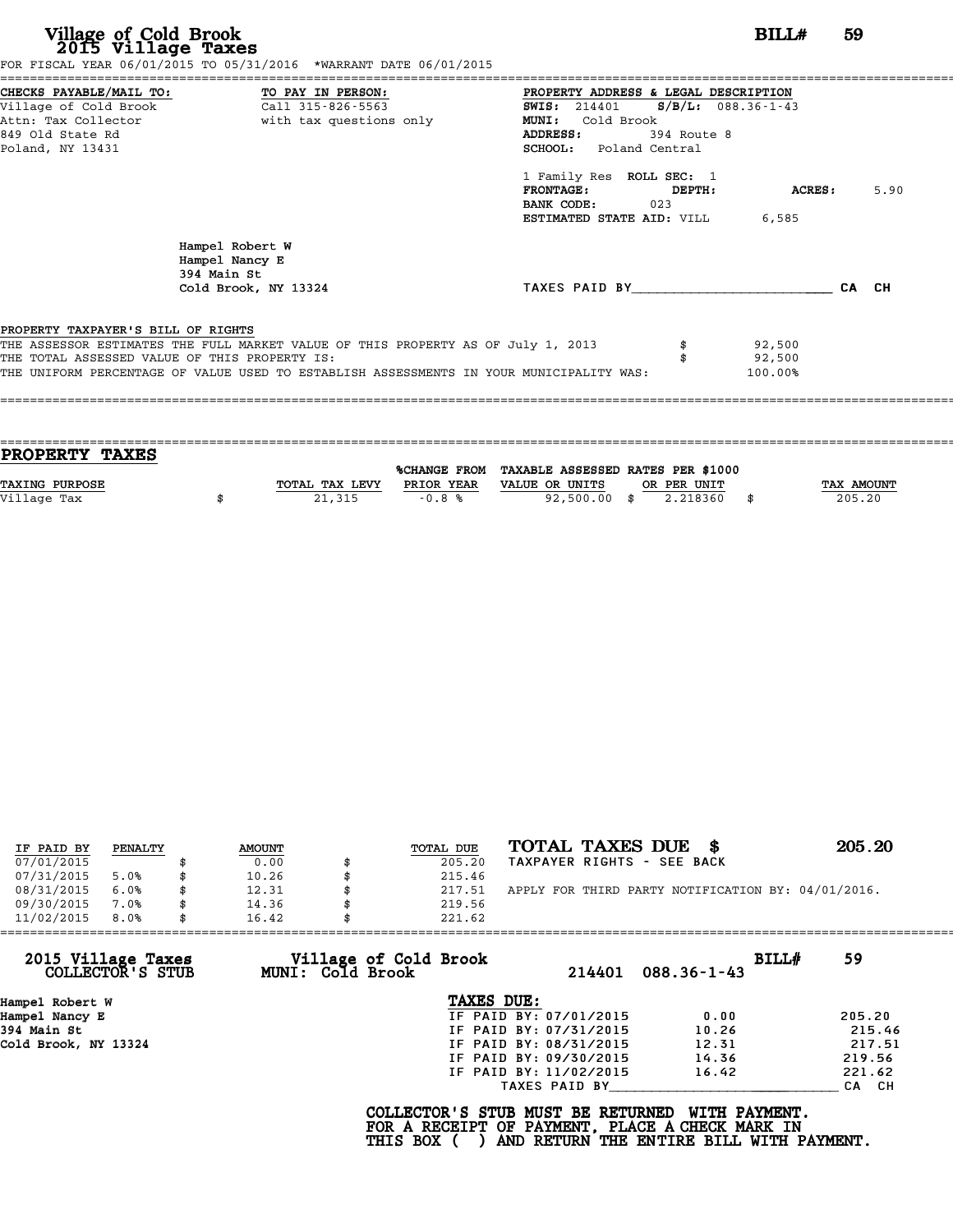| CHECKS PAYABLE/MAIL TO: TO PAY IN PERSON:<br>PROPERTY ADDRESS & LEGAL DESCRIPTION<br><b>SWIS:</b> 214401 <b>S/B/L:</b> 089.21-1-24<br><b>MUNI:</b><br>Cold Brook<br><b>ADDRESS:</b><br>Route 8<br>SCHOOL: Poland Central<br>Rural vac<10 ROLL SEC: 1<br>97.00 ACRES:<br>FRONTAGE: 177.00 DEPTH:<br>BANK CODE:<br><b>ESTIMATED STATE AID:</b> VILL 6,585<br>Harvey Michael<br>141 Dagenkolb Rd<br>Cold Brook, NY 13324<br>TAXES PAID BY | FOR FISCAL YEAR 06/01/2015 TO 05/31/2016 *WARRANT DATE 06/01/2015 |  |       |
|----------------------------------------------------------------------------------------------------------------------------------------------------------------------------------------------------------------------------------------------------------------------------------------------------------------------------------------------------------------------------------------------------------------------------------------|-------------------------------------------------------------------|--|-------|
|                                                                                                                                                                                                                                                                                                                                                                                                                                        |                                                                   |  |       |
| Attn: Tax Collector and with tax questions only<br>849 Old State Rd<br>Poland, NY 13431                                                                                                                                                                                                                                                                                                                                                |                                                                   |  |       |
|                                                                                                                                                                                                                                                                                                                                                                                                                                        |                                                                   |  |       |
|                                                                                                                                                                                                                                                                                                                                                                                                                                        |                                                                   |  |       |
|                                                                                                                                                                                                                                                                                                                                                                                                                                        |                                                                   |  |       |
| PROPERTY TAXPAYER'S BILL OF RIGHTS                                                                                                                                                                                                                                                                                                                                                                                                     |                                                                   |  |       |
|                                                                                                                                                                                                                                                                                                                                                                                                                                        |                                                                   |  |       |
|                                                                                                                                                                                                                                                                                                                                                                                                                                        |                                                                   |  |       |
|                                                                                                                                                                                                                                                                                                                                                                                                                                        |                                                                   |  |       |
|                                                                                                                                                                                                                                                                                                                                                                                                                                        |                                                                   |  |       |
|                                                                                                                                                                                                                                                                                                                                                                                                                                        |                                                                   |  | CA CH |
|                                                                                                                                                                                                                                                                                                                                                                                                                                        |                                                                   |  |       |
|                                                                                                                                                                                                                                                                                                                                                                                                                                        |                                                                   |  |       |
| THE ASSESSOR ESTIMATES THE FULL MARKET VALUE OF THIS PROPERTY AS OF July 1, 2013<br>2,100                                                                                                                                                                                                                                                                                                                                              |                                                                   |  |       |
| THE TOTAL ASSESSED VALUE OF THIS PROPERTY IS:<br>2,100                                                                                                                                                                                                                                                                                                                                                                                 |                                                                   |  |       |
| THE UNIFORM PERCENTAGE OF VALUE USED TO ESTABLISH ASSESSMENTS IN YOUR MUNICIPALITY WAS:<br>100.00%                                                                                                                                                                                                                                                                                                                                     |                                                                   |  |       |
|                                                                                                                                                                                                                                                                                                                                                                                                                                        |                                                                   |  |       |

| TOTAL TAX LEVY | PRIOR YEAR | VALUE OR UNITS |               |                                                               | TAX AMOUNT |
|----------------|------------|----------------|---------------|---------------------------------------------------------------|------------|
|                |            |                | 2.218360      |                                                               | 4.66       |
|                |            |                |               |                                                               |            |
|                | 21,315     | $-0.8%$        | $2,100.00$ \$ | %CHANGE FROM TAXABLE ASSESSED RATES PER \$1000<br>OR PER UNIT |            |

| IF PAID BY | PENALTY | <b>AMOUNT</b> | <b>TOTAL DUE</b> | TOTAL TAXES DUE \$                                 | 4.66 |
|------------|---------|---------------|------------------|----------------------------------------------------|------|
| 07/01/2015 |         | 0.00          | 4.66             | TAXPAYER RIGHTS - SEE BACK                         |      |
| 07/31/2015 | 5.0%    | 0.23          | 4.89             |                                                    |      |
| 08/31/2015 | 6.0%    | 0.28          | 4.94             | APPLY FOR THIRD PARTY NOTIFICATION BY: 04/01/2016. |      |
| 09/30/2015 | 7.0%    | 0.33          | 4.99             |                                                    |      |
| 11/02/2015 | 8.0%    | 0.37          | 5.03             |                                                    |      |

| 0.37 | 5.03          |                                                         |                                                                                                                                                                                                                                                                              |
|------|---------------|---------------------------------------------------------|------------------------------------------------------------------------------------------------------------------------------------------------------------------------------------------------------------------------------------------------------------------------------|
|      |               | BILLH<br>$089.21 - 1 - 24$                              | 60                                                                                                                                                                                                                                                                           |
|      | TAXES DUE:    |                                                         |                                                                                                                                                                                                                                                                              |
|      |               | 0.00                                                    | 4.66                                                                                                                                                                                                                                                                         |
|      |               | 0.23                                                    | 4.89                                                                                                                                                                                                                                                                         |
|      |               | 0.28                                                    | 4.94                                                                                                                                                                                                                                                                         |
|      |               | 0.33                                                    | 4.99                                                                                                                                                                                                                                                                         |
|      |               | 0.37                                                    | 5.03                                                                                                                                                                                                                                                                         |
|      | TAXES PAID BY |                                                         | CA CH                                                                                                                                                                                                                                                                        |
|      |               | WITH PAYMENT.                                           |                                                                                                                                                                                                                                                                              |
|      |               | Village of Cold Brook<br>MUNI: Cold Brook<br>THIS BOX ( | 214401<br>IF PAID BY: 07/01/2015<br>IF PAID BY: 07/31/2015<br>IF PAID BY: 08/31/2015<br>IF PAID BY: 09/30/2015<br>IF PAID BY: 11/02/2015<br>COLLECTOR'S STUB MUST BE RETURNED<br>FOR A RECEIPT OF PAYMENT, PLACE A CHECK MARK IN<br>AND RETURN THE ENTIRE BILL WITH PAYMENT. |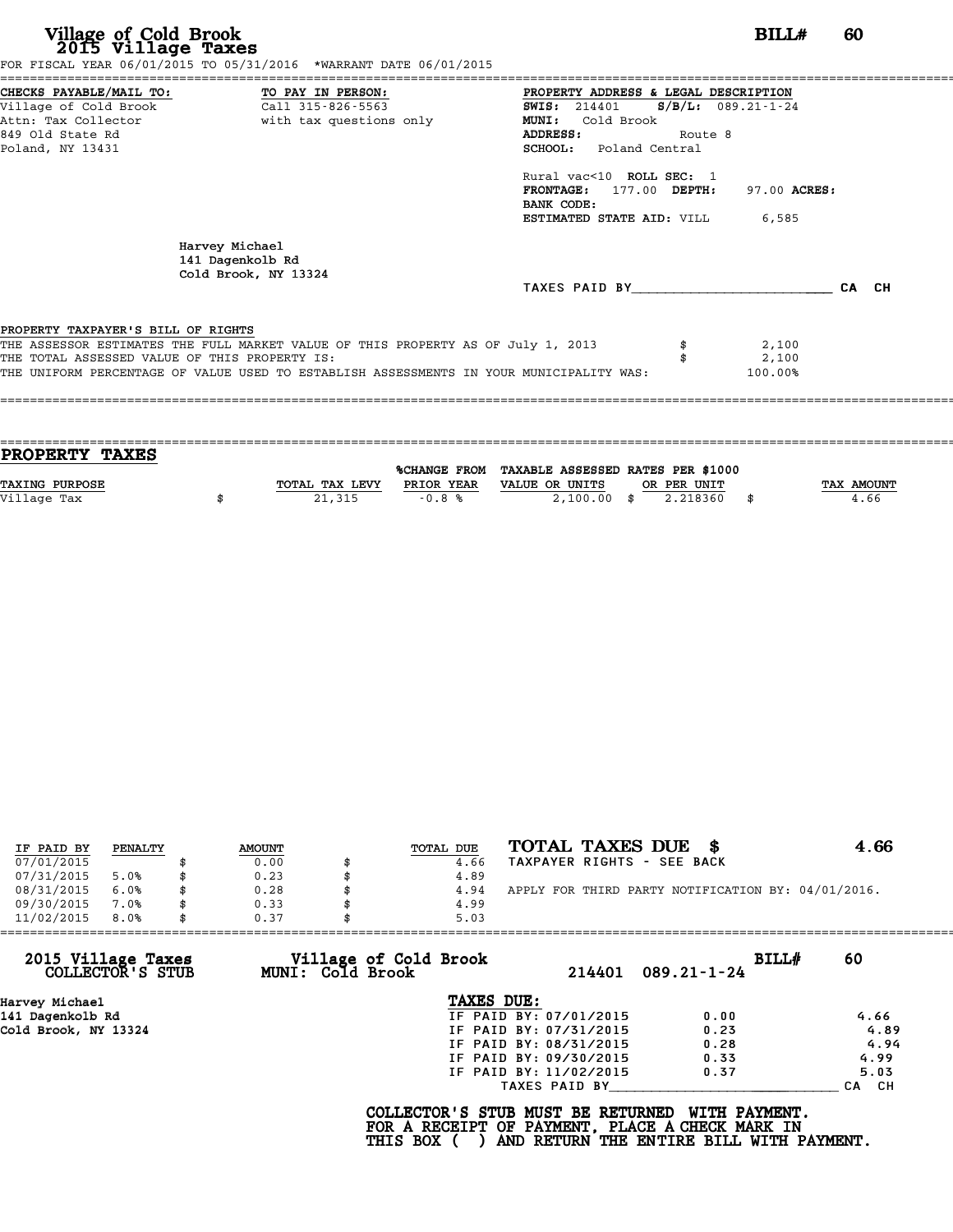|                                               | FOR FISCAL YEAR 06/01/2015 TO 05/31/2016 *WARRANT DATE 06/01/2015                       |                                               |               |         |       |
|-----------------------------------------------|-----------------------------------------------------------------------------------------|-----------------------------------------------|---------------|---------|-------|
| CHECKS PAYABLE/MAIL TO: TO PAY IN PERSON:     |                                                                                         | PROPERTY ADDRESS & LEGAL DESCRIPTION          |               |         |       |
|                                               |                                                                                         | <b>SWIS:</b> 214401 <b>S/B/L:</b> 088.36-1-17 |               |         |       |
|                                               | Attn: Tax Collector and with tax questions only                                         | MUNI: Cold Brook                              |               |         |       |
| 849 Old State Rd                              |                                                                                         | ADDRESS: 413 Route 8                          |               |         |       |
| Poland, NY 13431                              |                                                                                         | SCHOOL: Poland Central                        |               |         |       |
|                                               |                                                                                         | 1 Family Res ROLL SEC: 1                      |               |         |       |
|                                               |                                                                                         | FRONTAGE:                                     | <b>DEPTH:</b> | ACRES:  | .39   |
|                                               |                                                                                         | BANK CODE:                                    |               |         |       |
|                                               |                                                                                         | <b>ESTIMATED STATE AID:</b> VILL 6,585        |               |         |       |
|                                               | Heneka Jill                                                                             |                                               |               |         |       |
|                                               | 413 Main St                                                                             |                                               |               |         |       |
|                                               | Cold Brook, NY 13324                                                                    |                                               |               |         |       |
|                                               |                                                                                         | TAXES PAID BY                                 |               |         | CA CH |
| PROPERTY TAXPAYER'S BILL OF RIGHTS            |                                                                                         |                                               |               |         |       |
|                                               | THE ASSESSOR ESTIMATES THE FULL MARKET VALUE OF THIS PROPERTY AS OF July 1, 2013        |                                               |               | 98,000  |       |
| THE TOTAL ASSESSED VALUE OF THIS PROPERTY IS: |                                                                                         |                                               |               | 98,000  |       |
|                                               | THE UNIFORM PERCENTAGE OF VALUE USED TO ESTABLISH ASSESSMENTS IN YOUR MUNICIPALITY WAS: |                                               |               | 100.00% |       |
|                                               |                                                                                         |                                               |               |         |       |
|                                               |                                                                                         |                                               |               |         |       |

| PROPERTY TAXES        |                |            |                                                |             |                   |
|-----------------------|----------------|------------|------------------------------------------------|-------------|-------------------|
|                       |                |            | %CHANGE FROM TAXABLE ASSESSED RATES PER \$1000 |             |                   |
| <b>TAXING PURPOSE</b> | TOTAL TAX LEVY | PRIOR YEAR | VALUE OR UNITS                                 | OR PER UNIT | <b>TAX AMOUNT</b> |
| Village Tax           | 21,315         | $-0.8%$    | 98,000.00 \$                                   | 2.218360    | 217.40            |
|                       |                |            |                                                |             |                   |

| IF PAID BY | PENALTY | <b>AMOUNT</b> | <b>TOTAL DUE</b> | TOTAL TAXES DUE<br>- 86                            | 217.40 |
|------------|---------|---------------|------------------|----------------------------------------------------|--------|
| 07/01/2015 |         | 0.00          | 217.40           | TAXPAYER RIGHTS - SEE BACK                         |        |
| 07/31/2015 | 5.0%    | \$<br>10.87   | 228.27           |                                                    |        |
| 08/31/2015 | 6.0%    | \$<br>13.04   | 230.44           | APPLY FOR THIRD PARTY NOTIFICATION BY: 04/01/2016. |        |
| 09/30/2015 | 7.0%    | \$<br>15.22   | 232.62           |                                                    |        |
| 11/02/2015 | 8.0%    | \$<br>17.39   | 234.79           |                                                    |        |

| 11/02/2015           | 8.0%             | 17.39 |                  | 234.79                                                                                             |                        |                                                           |       |        |
|----------------------|------------------|-------|------------------|----------------------------------------------------------------------------------------------------|------------------------|-----------------------------------------------------------|-------|--------|
| 2015 Village Taxes   | COLLECTOR'S STUB |       | MUNI: Cold Brook | Village of Cold Brook                                                                              | 214401                 | $088.36 - 1 - 17$                                         | BILLH | 61     |
| Heneka Jill          |                  |       |                  | TAXES DUE:                                                                                         |                        |                                                           |       |        |
| 413 Main St          |                  |       |                  |                                                                                                    | IF PAID BY: 07/01/2015 | 0.00                                                      |       | 217.40 |
| Cold Brook, NY 13324 |                  |       |                  |                                                                                                    | IF PAID BY: 07/31/2015 | 10.87                                                     |       | 228.27 |
|                      |                  |       |                  |                                                                                                    | IF PAID BY: 08/31/2015 | 13.04                                                     |       | 230.44 |
|                      |                  |       |                  |                                                                                                    | IF PAID BY: 09/30/2015 | 15.22                                                     |       | 232.62 |
|                      |                  |       |                  |                                                                                                    | IF PAID BY: 11/02/2015 | 17.39                                                     |       | 234.79 |
|                      |                  |       |                  |                                                                                                    | TAXES PAID BY          |                                                           |       | CA CH  |
|                      |                  |       |                  | COLLECTOR'S STUB MUST BE RETURNED<br>FOR A RECEIPT OF PAYMENT, PLACE A CHECK MARK IN<br>THIS BOX ( |                        | WITH PAYMENT.<br>AND RETURN THE ENTIRE BILL WITH PAYMENT. |       |        |
|                      |                  |       |                  |                                                                                                    |                        |                                                           |       |        |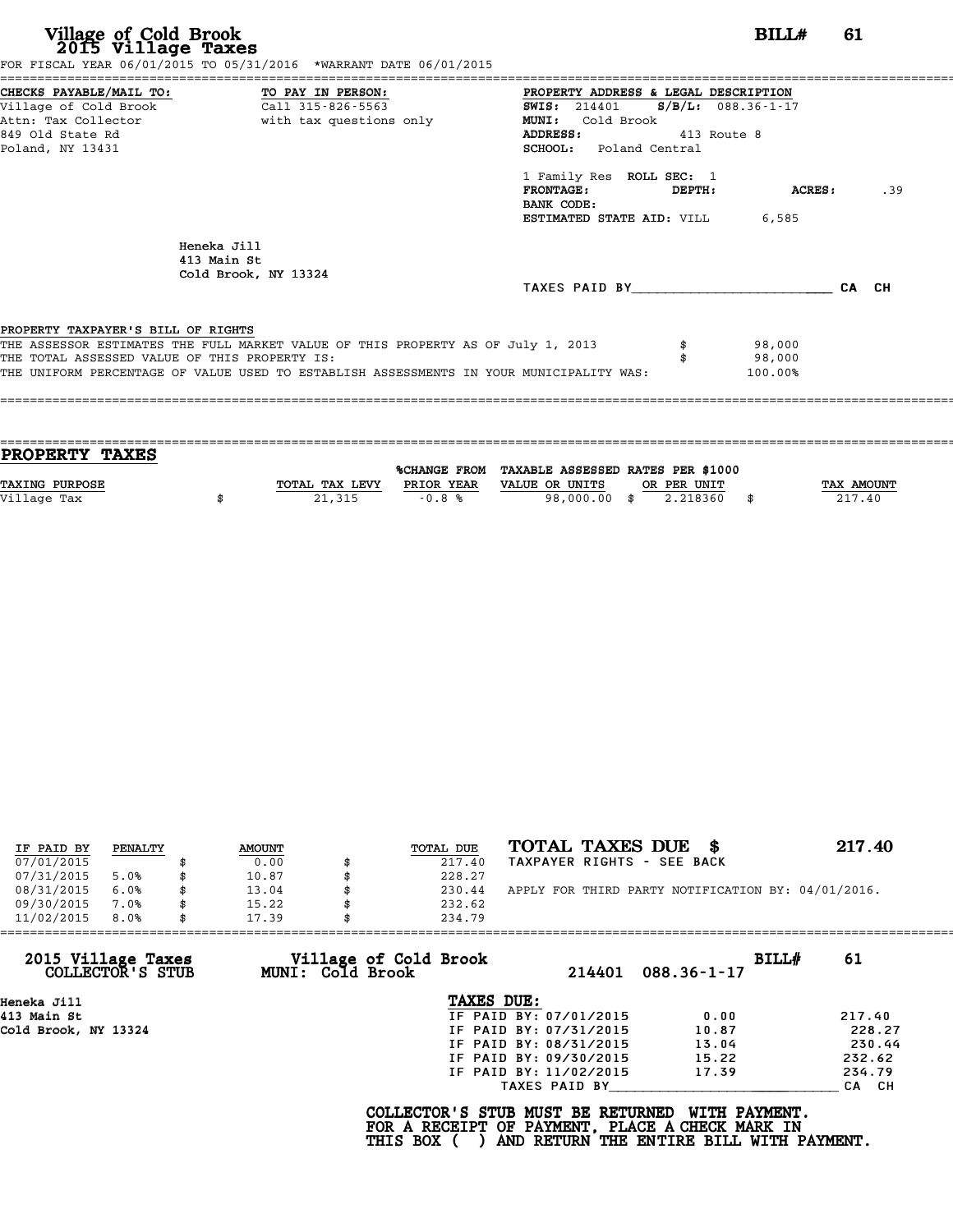| CHECKS PAYABLE/MAIL TO: TO PAY IN PERSON:<br>PROPERTY ADDRESS & LEGAL DESCRIPTION                  |       |
|----------------------------------------------------------------------------------------------------|-------|
| <b>SWIS:</b> 214401 <b>S/B/L:</b> 089.29-1-3                                                       |       |
| Attn: Tax Collector and with tax questions only<br><b>MUNI:</b><br>Cold Brook                      |       |
| 849 Old State Rd<br>ADDRESS:<br>4432 Norway St                                                     |       |
| SCHOOL: Poland Central<br>Poland, NY 13431                                                         |       |
| 1 Family Res ROLL SEC: 1                                                                           |       |
| FRONTAGE: 55.00 DEPTH: 179.00 ACRES:                                                               |       |
| BANK CODE:                                                                                         |       |
| <b>ESTIMATED STATE AID:</b> VILL 6,585                                                             |       |
| Hiney James<br>4432 Norway St<br>Cold Brook, NY 13324                                              |       |
| TAXES PAID BY                                                                                      | CA CH |
|                                                                                                    |       |
| PROPERTY TAXPAYER'S BILL OF RIGHTS                                                                 |       |
| THE ASSESSOR ESTIMATES THE FULL MARKET VALUE OF THIS PROPERTY AS OF July 1, 2013<br>73,000         |       |
| THE TOTAL ASSESSED VALUE OF THIS PROPERTY IS:<br>73,000                                            |       |
| THE UNIFORM PERCENTAGE OF VALUE USED TO ESTABLISH ASSESSMENTS IN YOUR MUNICIPALITY WAS:<br>100.00% |       |
|                                                                                                    |       |

|                | %CHANGE FROM | TAXABLE ASSESSED RATES PER \$1000 |              |                         |            |
|----------------|--------------|-----------------------------------|--------------|-------------------------|------------|
| TOTAL TAX LEVY | PRIOR YEAR   | VALUE OR UNITS                    |              |                         | TAX AMOUNT |
|                |              |                                   |              | - \$                    | 161.94     |
|                | 21,315       | $-0.8%$                           | 73,000,00 \$ | OR PER UNIT<br>2.218360 |            |

|            | PENALTY | <b>AMOUNT</b> | TOTAL DUE | TOTAL TAXES DUE \$                                 | 161.94 |
|------------|---------|---------------|-----------|----------------------------------------------------|--------|
| IF PAID BY |         |               |           |                                                    |        |
| 07/01/2015 |         | 0.00          | 161.94    | TAXPAYER RIGHTS - SEE BACK                         |        |
| 07/31/2015 | 5.0%    | \$<br>8.10    | 170.04    |                                                    |        |
| 08/31/2015 | 6.0%    | \$<br>9.72    | 171.66    | APPLY FOR THIRD PARTY NOTIFICATION BY: 04/01/2016. |        |
| 09/30/2015 | 7.0%    | \$<br>11.34   | 173.28    |                                                    |        |
| 11/02/2015 | 8.0%    | \$<br>12.96   | 174.90    |                                                    |        |

| 11/02/2015<br>8.0%                     | 12.96            | 174.90                |                        |                  |       |        |
|----------------------------------------|------------------|-----------------------|------------------------|------------------|-------|--------|
| 2015 Village Taxes<br>COLLECTOR'S STUB | MUNI: Cold Brook | Village of Cold Brook | 214401                 | $089.29 - 1 - 3$ | BILLH | 62     |
| Hiney James                            |                  | TAXES DUE:            |                        |                  |       |        |
| 4432 Norway St                         |                  |                       | IF PAID BY: 07/01/2015 | 0.00             |       | 161.94 |
| Cold Brook, NY 13324                   |                  |                       | IF PAID BY: 07/31/2015 | 8.10             |       | 170.04 |
|                                        |                  |                       | IF PAID BY: 08/31/2015 | 9.72             |       | 171.66 |
|                                        |                  |                       | IF PAID BY: 09/30/2015 | 11.34            |       | 173.28 |
|                                        |                  |                       | IF PAID BY: 11/02/2015 | 12.96            |       | 174.90 |
|                                        |                  |                       | TAXES PAID BY          |                  |       | CA CH  |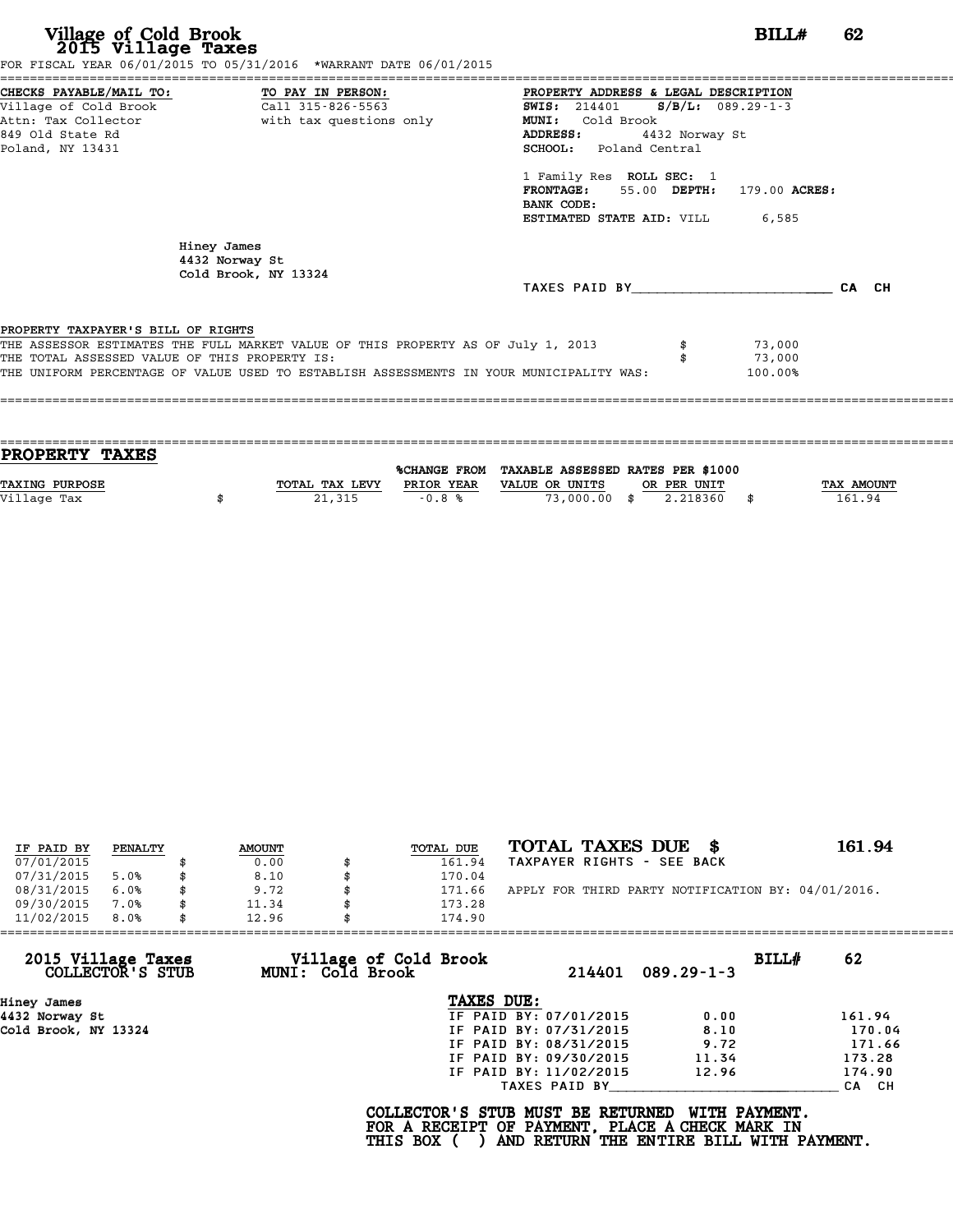|                                               | FOR FISCAL YEAR 06/01/2015 TO 05/31/2016 *WARRANT DATE 06/01/2015                       |                                                    |
|-----------------------------------------------|-----------------------------------------------------------------------------------------|----------------------------------------------------|
|                                               | CHECKS PAYABLE/MAIL TO: TO PAY IN PERSON:                                               | PROPERTY ADDRESS & LEGAL DESCRIPTION               |
|                                               |                                                                                         | <b>SWIS:</b> 214401 <b>S/B/L:</b> 089.29-1-14      |
|                                               | Attn: Tax Collector and with tax questions only                                         | Cold Brook<br><b>MUNI:</b>                         |
| 849 Old State Rd                              |                                                                                         | 4405 Norway St<br>ADDRESS:                         |
| Poland, NY 13431                              |                                                                                         | SCHOOL: Poland Central                             |
|                                               |                                                                                         | 1 Family Res ROLL SEC: 1                           |
|                                               |                                                                                         | $FRONTAGE: 121.00$ $DEPTH: 115.00$ $ACRES:$<br>.34 |
|                                               |                                                                                         | BANK CODE:                                         |
|                                               |                                                                                         | <b>ESTIMATED STATE AID:</b> VILL 6,585             |
|                                               | Hoffman Robert<br>Hoffman Beverly                                                       |                                                    |
|                                               | Box $44$                                                                                |                                                    |
|                                               | Speculator, NY 12164                                                                    | TAXES PAID BY<br>CA CH                             |
| PROPERTY TAXPAYER'S BILL OF RIGHTS            |                                                                                         |                                                    |
|                                               | THE ASSESSOR ESTIMATES THE FULL MARKET VALUE OF THIS PROPERTY AS OF July 1, 2013        | 21,000                                             |
| THE TOTAL ASSESSED VALUE OF THIS PROPERTY IS: |                                                                                         | 21,000                                             |
|                                               | THE UNIFORM PERCENTAGE OF VALUE USED TO ESTABLISH ASSESSMENTS IN YOUR MUNICIPALITY WAS: | 100.00%                                            |
|                                               |                                                                                         |                                                    |
|                                               |                                                                                         |                                                    |
|                                               |                                                                                         |                                                    |

| <b>PROPERTY TAXES</b> |                |            |                                                |             |            |
|-----------------------|----------------|------------|------------------------------------------------|-------------|------------|
|                       |                |            |                                                |             |            |
|                       |                |            | %CHANGE FROM TAXABLE ASSESSED RATES PER \$1000 |             |            |
| <b>TAXING PURPOSE</b> | TOTAL TAX LEVY | PRIOR YEAR | VALUE OR UNITS                                 | OR PER UNIT | TAX AMOUNT |
| Village Tax           | 21,315         | $-0.8%$    | 21,000.00 \$                                   | 2.218360    | 46.59      |
|                       |                |            |                                                |             |            |

| IF PAID BY | PENALTY | <b>AMOUNT</b> |    | TOTAL DUE | TOTAL TAXES DUE \$                                 | 46.59 |
|------------|---------|---------------|----|-----------|----------------------------------------------------|-------|
| 07/01/2015 |         | 0.00          |    | 46.59     | TAXPAYER RIGHTS - SEE BACK                         |       |
| 07/31/2015 | 5.0%    | \$<br>2.33    |    | 48.92     |                                                    |       |
| 08/31/2015 | 6.0%    | \$<br>2.80    | Я. | 49.39     | APPLY FOR THIRD PARTY NOTIFICATION BY: 04/01/2016. |       |
| 09/30/2015 | 7.0%    | 3.26          |    | 49.85     |                                                    |       |
| 11/02/2015 | 8.0%    | \$<br>3.73    |    | 50.32     |                                                    |       |

| Village of Cold Brook  | BILLH<br>$089.29 - 1 - 14$ | 63                                                                  |
|------------------------|----------------------------|---------------------------------------------------------------------|
| TAXES DUE:             |                            |                                                                     |
| IF PAID BY: 07/01/2015 | 0.00                       | 46.59                                                               |
| IF PAID BY: 07/31/2015 | 2.33                       | 48.92                                                               |
| IF PAID BY: 08/31/2015 | 2.80                       | 49.39                                                               |
| IF PAID BY: 09/30/2015 | 3.26                       | 49.85                                                               |
| IF PAID BY: 11/02/2015 | 3.73                       | 50.32                                                               |
| TAXES PAID BY          |                            | CA CH                                                               |
|                        | MUNI: Cold Brook           | 214401<br><b>WITH PAYMENT.</b><br>COLLECTOR'S STUB MUST BE RETURNED |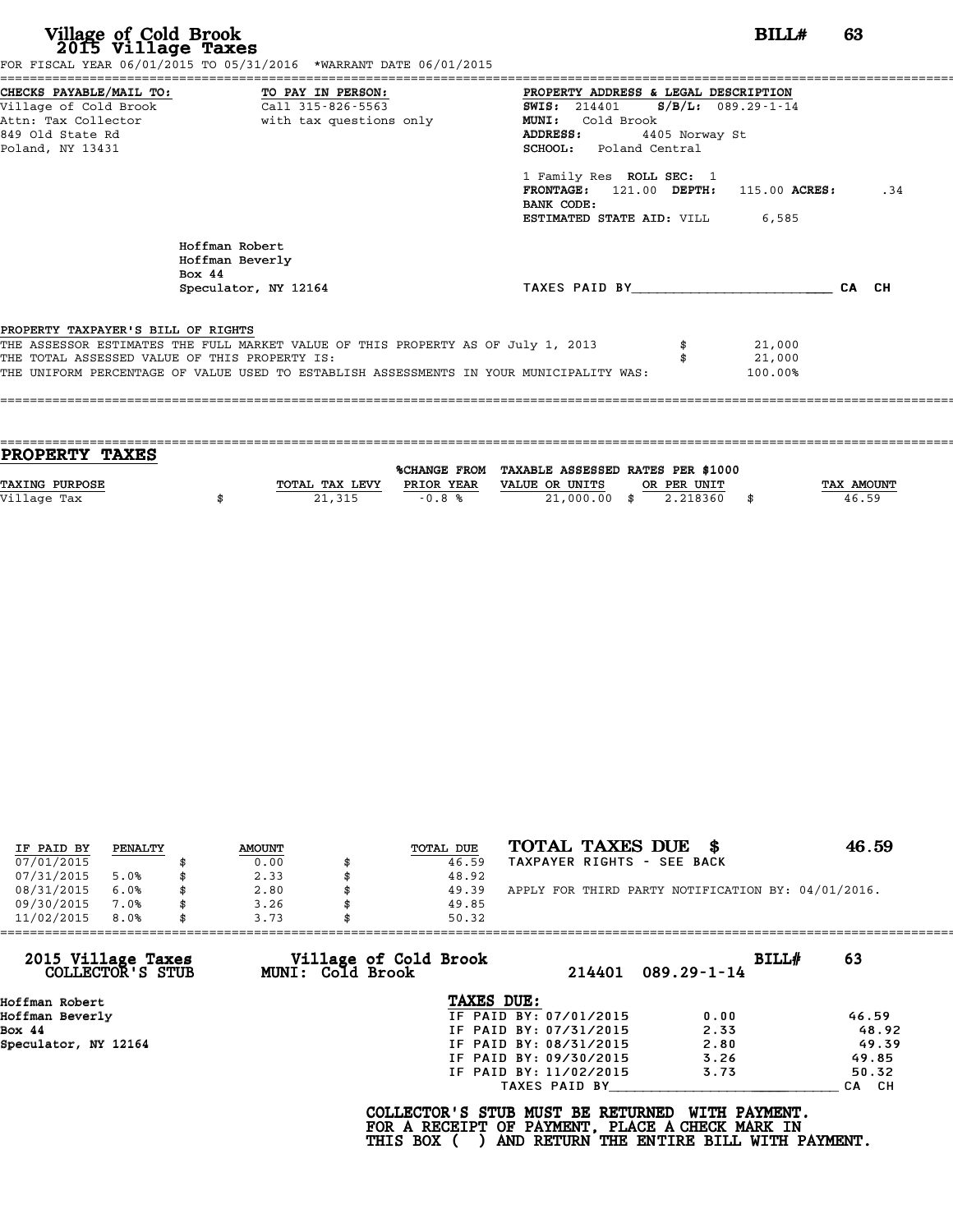|                                               | FOR FISCAL YEAR 06/01/2015 TO 05/31/2016 *WARRANT DATE 06/01/2015                       |                                                 |             |                |       |      |
|-----------------------------------------------|-----------------------------------------------------------------------------------------|-------------------------------------------------|-------------|----------------|-------|------|
|                                               | CHECKS PAYABLE/MAIL TO: TO PAY IN PERSON:                                               | PROPERTY ADDRESS & LEGAL DESCRIPTION            |             |                |       |      |
|                                               | Village of Cold Brook Call 315-826-5563                                                 | <b>SWIS:</b> 214401 <b>S/B/L:</b> 089.21-1-19.1 |             |                |       |      |
|                                               | Attn: Tax Collector and the with tax questions only                                     | <b>MUNI:</b><br>Cold Brook                      |             |                |       |      |
| 849 Old State Rd                              |                                                                                         | ADDRESS:                                        | 548 Route 8 |                |       |      |
| Poland, NY 13431                              |                                                                                         | SCHOOL: Poland Central                          |             |                |       |      |
|                                               |                                                                                         | 1 Family Res ROLL SEC: 1                        |             |                |       |      |
|                                               |                                                                                         | FRONTAGE: 150.00 DEPTH:                         |             | <b>ACRES :</b> |       | 2.00 |
|                                               |                                                                                         | BANK CODE:                                      |             |                |       |      |
|                                               |                                                                                         | <b>ESTIMATED STATE AID:</b> VILL 6,585          |             |                |       |      |
|                                               | Hughes Gary<br>Hughes Dian<br>548 Main St                                               |                                                 |             |                |       |      |
|                                               | Cold Brook, NY 13324                                                                    | TAXES PAID BY                                   |             |                | CA CH |      |
|                                               |                                                                                         |                                                 |             |                |       |      |
| PROPERTY TAXPAYER'S BILL OF RIGHTS            |                                                                                         |                                                 |             |                |       |      |
|                                               | THE ASSESSOR ESTIMATES THE FULL MARKET VALUE OF THIS PROPERTY AS OF July 1, 2013        |                                                 |             | 97,000         |       |      |
| THE TOTAL ASSESSED VALUE OF THIS PROPERTY IS: |                                                                                         |                                                 |             | 97,000         |       |      |
|                                               | THE UNIFORM PERCENTAGE OF VALUE USED TO ESTABLISH ASSESSMENTS IN YOUR MUNICIPALITY WAS: |                                                 |             | 100.00%        |       |      |
|                                               |                                                                                         |                                                 |             |                |       |      |

| <b>TAX AMOUNT</b> |
|-------------------|
| 215.18            |
|                   |
|                   |

| IF PAID BY | PENALTY | <b>AMOUNT</b> | TOTAL DUE | TOTAL TAXES DUE<br>- 86                            | 215.18 |
|------------|---------|---------------|-----------|----------------------------------------------------|--------|
| 07/01/2015 |         | 0.00          | 215.18    | TAXPAYER RIGHTS - SEE BACK                         |        |
| 07/31/2015 | 5.0%    | 10.76         | 225.94    |                                                    |        |
| 08/31/2015 | 6.0%    | \$<br>12.91   | 228.09    | APPLY FOR THIRD PARTY NOTIFICATION BY: 04/01/2016. |        |
| 09/30/2015 | 7.0%    | 15.06         | 230.24    |                                                    |        |
| 11/02/2015 | 8.0%    | 17.21         | 232.39    |                                                    |        |

| 11/02/2015                             | 8.0% | 17.21 |                  | 232.39                                          |                        |                                                                                                              |        |
|----------------------------------------|------|-------|------------------|-------------------------------------------------|------------------------|--------------------------------------------------------------------------------------------------------------|--------|
| 2015 Village Taxes<br>COLLECTOR'S STUB |      |       | MUNI: Cold Brook | Village of Cold Brook                           |                        | BILLH<br>214401 089.21-1-19.1                                                                                | 64     |
| Hughes Gary                            |      |       |                  | TAXES DUE:                                      |                        |                                                                                                              |        |
| Hughes Dian                            |      |       |                  |                                                 | IF PAID BY: 07/01/2015 | 0.00                                                                                                         | 215.18 |
| 548 Main St                            |      |       |                  |                                                 | IF PAID BY: 07/31/2015 | 10.76                                                                                                        | 225.94 |
| Cold Brook, NY 13324                   |      |       |                  |                                                 | IF PAID BY: 08/31/2015 | 12.91                                                                                                        | 228.09 |
|                                        |      |       |                  |                                                 | IF PAID BY: 09/30/2015 | 15.06                                                                                                        | 230.24 |
|                                        |      |       |                  |                                                 | IF PAID BY: 11/02/2015 | 17.21                                                                                                        | 232.39 |
|                                        |      |       |                  |                                                 | TAXES PAID BY          |                                                                                                              | CA CH  |
|                                        |      |       |                  | COLLECTOR'S STUB MUST BE RETURNED<br>THIS BOX ( |                        | WITH PAYMENT.<br>FOR A RECEIPT OF PAYMENT, PLACE A CHECK MARK IN<br>AND RETURN THE ENTIRE BILL WITH PAYMENT. |        |
|                                        |      |       |                  |                                                 |                        |                                                                                                              |        |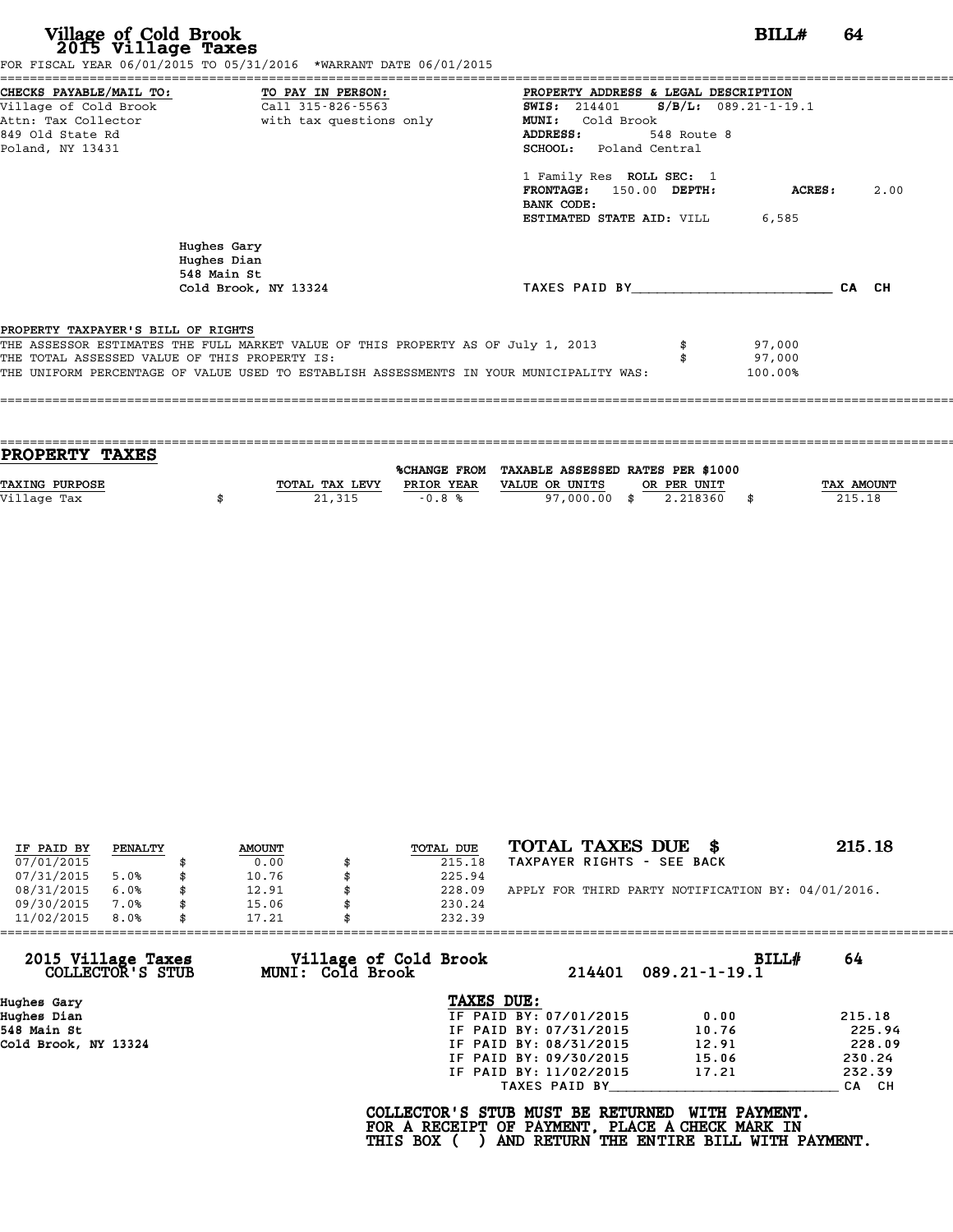| Village of Cold Brook<br>2015 Village Taxes                                                                     | FOR FISCAL YEAR 06/01/2015 TO 05/31/2016 *WARRANT DATE 06/01/2015                       |                                                                                                                                                                                                             | BILL#   | 65  |
|-----------------------------------------------------------------------------------------------------------------|-----------------------------------------------------------------------------------------|-------------------------------------------------------------------------------------------------------------------------------------------------------------------------------------------------------------|---------|-----|
| CHECKS PAYABLE/MAIL TO:<br>Village of Cold Brook<br>Attn: Tax Collector<br>849 Old State Rd<br>Poland, NY 13431 | TO PAY IN PERSON:<br>Call 315-826-5563<br>with tax questions only                       | PROPERTY ADDRESS & LEGAL DESCRIPTION<br><b>SWIS:</b> 214401 <b>S/B/L:</b> 089.21-1-10<br><b>MUNI:</b><br>Cold Brook<br>ADDRESS:<br>505 Route 8<br><b>SCHOOL:</b> Poland Central<br>1 Family Res ROLL SEC: 1 |         |     |
|                                                                                                                 |                                                                                         | $\texttt{FRONTAGE:}$ 156.00 DEPTH: 176.00 ACRES:<br>BANK CODE:<br><b>ESTIMATED STATE AID:</b> VILL 6,585                                                                                                    |         | .58 |
|                                                                                                                 | Irwin Carl<br>Irwin Elizabeth<br>505 Main St                                            |                                                                                                                                                                                                             |         |     |
|                                                                                                                 | Cold Brook, NY 13324                                                                    | TAXES PAID BY CA CH                                                                                                                                                                                         |         |     |
| PROPERTY TAXPAYER'S BILL OF RIGHTS                                                                              |                                                                                         |                                                                                                                                                                                                             |         |     |
|                                                                                                                 | THE ASSESSOR ESTIMATES THE FULL MARKET VALUE OF THIS PROPERTY AS OF July 1, 2013        |                                                                                                                                                                                                             | 81,300  |     |
| THE TOTAL ASSESSED VALUE OF THIS PROPERTY IS:                                                                   |                                                                                         |                                                                                                                                                                                                             | 81,300  |     |
|                                                                                                                 | THE UNIFORM PERCENTAGE OF VALUE USED TO ESTABLISH ASSESSMENTS IN YOUR MUNICIPALITY WAS: |                                                                                                                                                                                                             | 100.00% |     |

| <b>TAX AMOUNT</b> |
|-------------------|
| 180.35            |
|                   |
|                   |

| IF PAID BY | PENALTY | <b>AMOUNT</b> | <b>TOTAL DUE</b> | TOTAL TAXES DUE \$                                 | 180.35 |
|------------|---------|---------------|------------------|----------------------------------------------------|--------|
| 07/01/2015 |         | 0.00          | 180.35           | TAXPAYER RIGHTS - SEE BACK                         |        |
| 07/31/2015 | 5.0%    | \$<br>9.02    | 189.37           |                                                    |        |
| 08/31/2015 | 6.0%    | \$<br>10.82   | \$<br>191.17     | APPLY FOR THIRD PARTY NOTIFICATION BY: 04/01/2016. |        |
| 09/30/2015 | 7.0%    | \$<br>12.62   | 192.97           |                                                    |        |
| 11/02/2015 | 8.0%    | \$<br>14.43   | 194.78           |                                                    |        |

| 11/02/2015                             | 8.0% | 14.43 |                         | 194.78                                                                                                    |                        |                                                           |       |        |
|----------------------------------------|------|-------|-------------------------|-----------------------------------------------------------------------------------------------------------|------------------------|-----------------------------------------------------------|-------|--------|
| 2015 Village Taxes<br>COLLECTOR'S STUB |      |       | <b>MUNI: Cold Brook</b> | Village of Cold Brook                                                                                     | 214401                 | 089.21-1-10                                               | BILL# | 65     |
| Irwin Carl                             |      |       |                         | TAXES DUE:                                                                                                |                        |                                                           |       |        |
| Irwin Elizabeth                        |      |       |                         |                                                                                                           | IF PAID BY: 07/01/2015 | 0.00                                                      |       | 180.35 |
| 505 Main St                            |      |       |                         |                                                                                                           | IF PAID BY: 07/31/2015 | 9.02                                                      |       | 189.37 |
| Cold Brook, NY 13324                   |      |       |                         |                                                                                                           | IF PAID BY: 08/31/2015 | 10.82                                                     |       | 191.17 |
|                                        |      |       |                         |                                                                                                           | IF PAID BY: 09/30/2015 | 12.62                                                     |       | 192.97 |
|                                        |      |       |                         |                                                                                                           | IF PAID BY: 11/02/2015 | 14.43                                                     |       | 194.78 |
|                                        |      |       |                         |                                                                                                           | TAXES PAID BY          |                                                           |       | CA CH  |
|                                        |      |       |                         | COLLECTOR'S STUB MUST BE RETURNED<br>FOR A RECEIPT OF PAYMENT, PLACE A CHECK MARK IN<br><b>THIS BOX (</b> |                        | WITH PAYMENT.<br>AND RETURN THE ENTIRE BILL WITH PAYMENT. |       |        |
|                                        |      |       |                         |                                                                                                           |                        |                                                           |       |        |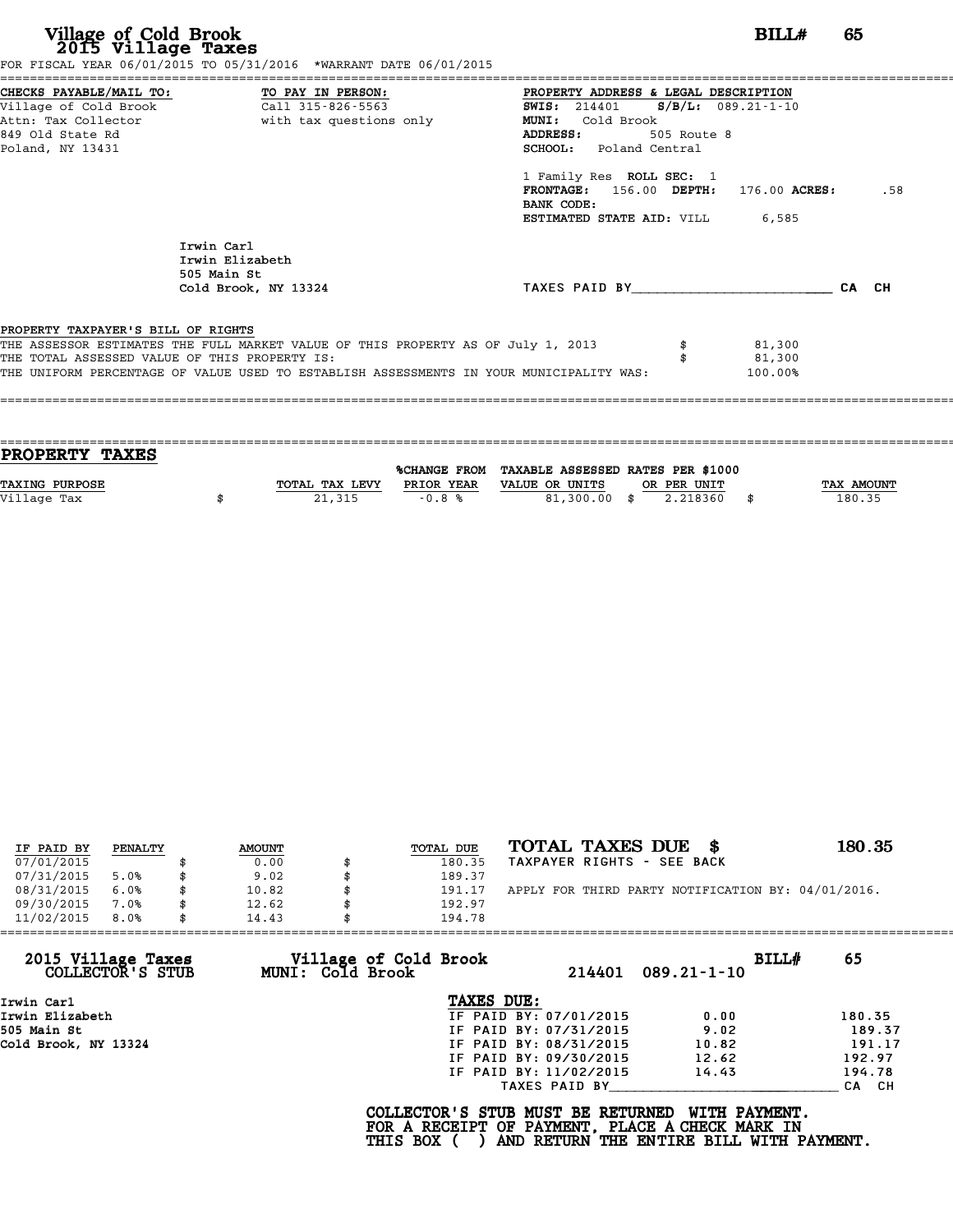|                                               |                                                                                  | PROPERTY ADDRESS & LEGAL DESCRIPTION            |       |
|-----------------------------------------------|----------------------------------------------------------------------------------|-------------------------------------------------|-------|
|                                               |                                                                                  | <b>SWIS:</b> 214401 <b>S/B/L:</b> 089.21-1-19.2 |       |
|                                               | Attn: Tax Collector and the with tax questions only                              | MUNI: Cold Brook                                |       |
| 849 Old State Rd                              |                                                                                  | ADDRESS:<br>Route 8                             |       |
| Poland, NY 13431                              |                                                                                  | SCHOOL: Poland Central                          |       |
|                                               |                                                                                  | Res vac land ROLL SEC: 1                        |       |
|                                               |                                                                                  | FRONTAGE: 88.00 DEPTH: 129.00 ACRES:            |       |
|                                               |                                                                                  | BANK CODE:                                      |       |
|                                               |                                                                                  | <b>ESTIMATED STATE AID:</b> VILL 6,585          |       |
|                                               | Irwin Duane L                                                                    |                                                 |       |
|                                               | 540 Main St                                                                      |                                                 |       |
|                                               | Cold Brook, NY 13324                                                             |                                                 |       |
|                                               |                                                                                  | TAXES PAID BY                                   | CA CH |
|                                               |                                                                                  |                                                 |       |
|                                               |                                                                                  |                                                 |       |
| PROPERTY TAXPAYER'S BILL OF RIGHTS            | THE ASSESSOR ESTIMATES THE FULL MARKET VALUE OF THIS PROPERTY AS OF July 1, 2013 | 800                                             |       |
| THE TOTAL ASSESSED VALUE OF THIS PROPERTY IS: |                                                                                  | 800                                             |       |

| PROPERTY TAXES        |                |              |                                   |              |
|-----------------------|----------------|--------------|-----------------------------------|--------------|
|                       |                |              | TAXABLE ASSESSED RATES PER \$1000 |              |
|                       |                | %CHANGE FROM |                                   |              |
| <b>TAXING PURPOSE</b> | TOTAL TAX LEVY | PRIOR YEAR   | VALUE OR UNITS<br>OR PER UNIT     | TAX AMOUNT   |
| Village Tax           | 21,315         | $-0.8%$      | 800.00<br>2.218360<br>- \$        | 1.77<br>- \$ |
|                       |                |              |                                   |              |

| IF PAID BY | PENALTY | <b>AMOUNT</b> | TOTAL DUE | TOTAL TAXES DUE \$                                 | 1.77 |
|------------|---------|---------------|-----------|----------------------------------------------------|------|
| 07/01/2015 |         | 0.00          | 1.77      | TAXPAYER RIGHTS - SEE BACK                         |      |
| 07/31/2015 | 5.0%    | 0.09          | 1.86      |                                                    |      |
| 08/31/2015 | 6.0%    | 0.11          | 1.88      | APPLY FOR THIRD PARTY NOTIFICATION BY: 04/01/2016. |      |
| 09/30/2015 | 7.0%    | 0.12          | 1.89      |                                                    |      |
| 11/02/2015 | 8.0%    | 0.14          | 1.91      |                                                    |      |

| 11/02/2015<br>8.0%                     | 0.14<br>1.91                              |                        |                                 |                  |
|----------------------------------------|-------------------------------------------|------------------------|---------------------------------|------------------|
| 2015 Village Taxes<br>COLLECTOR'S STUB | Village of Cold Brook<br>MUNI: Cold Brook |                        | BILL#<br>$214401$ 089.21-1-19.2 | 66               |
| Irwin Duane L                          | TAXES DUE:                                |                        |                                 |                  |
| 540 Main St                            |                                           | IF PAID BY: 07/01/2015 | 0.00                            | 1.77             |
| Cold Brook, NY 13324                   |                                           | IF PAID BY: 07/31/2015 | 0.09                            | 1.86             |
|                                        |                                           | IF PAID BY: 08/31/2015 | 0.11                            | 1.88             |
|                                        |                                           | IF PAID BY: 09/30/2015 | 0.12                            | 1.89             |
|                                        |                                           | IF PAID BY: 11/02/2015 | 0.14                            | 1.91             |
|                                        |                                           | TAXES PAID BY          |                                 | CH.<br><b>CA</b> |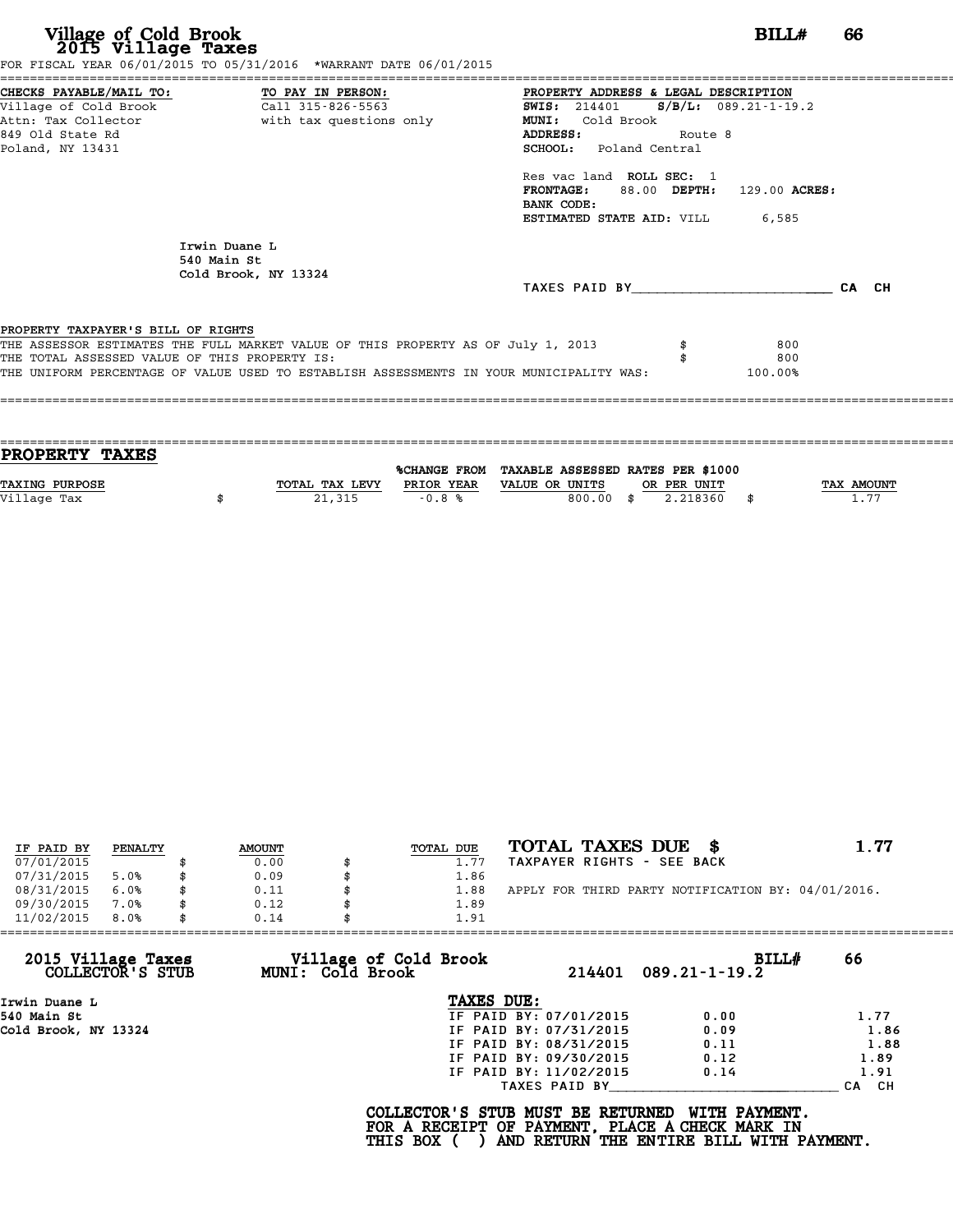| FOR FISCAL YEAR 06/01/2015 TO 05/31/2016 *WARRANT DATE 06/01/2015 |                                                                                                |                                                                                                                                                                     |                                                                                    |                                                                                                                                                            |         |
|-------------------------------------------------------------------|------------------------------------------------------------------------------------------------|---------------------------------------------------------------------------------------------------------------------------------------------------------------------|------------------------------------------------------------------------------------|------------------------------------------------------------------------------------------------------------------------------------------------------------|---------|
|                                                                   |                                                                                                |                                                                                                                                                                     |                                                                                    |                                                                                                                                                            |         |
|                                                                   |                                                                                                |                                                                                                                                                                     |                                                                                    |                                                                                                                                                            |         |
|                                                                   |                                                                                                |                                                                                                                                                                     |                                                                                    |                                                                                                                                                            |         |
|                                                                   |                                                                                                |                                                                                                                                                                     |                                                                                    |                                                                                                                                                            |         |
|                                                                   |                                                                                                |                                                                                                                                                                     |                                                                                    |                                                                                                                                                            |         |
|                                                                   |                                                                                                |                                                                                                                                                                     |                                                                                    |                                                                                                                                                            |         |
|                                                                   | FRONTAGE:                                                                                      |                                                                                                                                                                     |                                                                                    |                                                                                                                                                            | 2.50    |
|                                                                   | BANK CODE:                                                                                     |                                                                                                                                                                     |                                                                                    |                                                                                                                                                            |         |
|                                                                   |                                                                                                |                                                                                                                                                                     |                                                                                    |                                                                                                                                                            |         |
| Irwin Ruth<br>Thomas Irwin                                        |                                                                                                |                                                                                                                                                                     |                                                                                    |                                                                                                                                                            |         |
| Cold Brook, NY 13324                                              |                                                                                                |                                                                                                                                                                     |                                                                                    | CA CH                                                                                                                                                      |         |
|                                                                   |                                                                                                |                                                                                                                                                                     |                                                                                    |                                                                                                                                                            |         |
|                                                                   |                                                                                                |                                                                                                                                                                     |                                                                                    |                                                                                                                                                            |         |
| THE TOTAL ASSESSED VALUE OF THIS PROPERTY IS:                     |                                                                                                |                                                                                                                                                                     | 86,000                                                                             |                                                                                                                                                            |         |
|                                                                   |                                                                                                |                                                                                                                                                                     |                                                                                    |                                                                                                                                                            |         |
|                                                                   | CHECKS PAYABLE/MAIL TO: TO PAY IN PERSON:<br>540 Main St<br>PROPERTY TAXPAYER'S BILL OF RIGHTS | Attn: Tax Collector and with tax questions only<br>MUNI: Cold Brook<br>ADDRESS:<br>THE ASSESSOR ESTIMATES THE FULL MARKET VALUE OF THIS PROPERTY AS OF July 1, 2013 | 540 Route 8<br>SCHOOL: Poland Central<br>1 Family Res ROLL SEC: 1<br><b>DEPTH:</b> | PROPERTY ADDRESS & LEGAL DESCRIPTION<br><b>SWIS:</b> 214401 <b>S/B/L:</b> 089.21-1-21<br><b>ESTIMATED STATE AID:</b> VILL 6,585<br>TAXES PAID BY<br>86,000 | ACRES : |

| <b>PROPERTY TAXES</b> |                |            |                                                |             |                   |
|-----------------------|----------------|------------|------------------------------------------------|-------------|-------------------|
|                       |                |            |                                                |             |                   |
|                       |                |            | %CHANGE FROM TAXABLE ASSESSED RATES PER \$1000 |             |                   |
| <b>TAXING PURPOSE</b> | TOTAL TAX LEVY | PRIOR YEAR | VALUE OR UNITS                                 | OR PER UNIT | <b>TAX AMOUNT</b> |
| Village Tax           | 21,315         | $-0.8%$    | 86,000.00 \$                                   | 2.218360    | 190.78            |
|                       |                |            |                                                |             |                   |

| IF PAID BY | PENALTY | <b>AMOUNT</b> | TOTAL DUE | TOTAL TAXES DUE<br>- 86                            | 190.78 |
|------------|---------|---------------|-----------|----------------------------------------------------|--------|
| 07/01/2015 |         | 0.00          | 190.78    | TAXPAYER RIGHTS - SEE BACK                         |        |
| 07/31/2015 | 5.0%    | 9.54          | 200.32    |                                                    |        |
| 08/31/2015 | 6.0%    | 11.45         | 202.23    | APPLY FOR THIRD PARTY NOTIFICATION BY: 04/01/2016. |        |
| 09/30/2015 | 7.0%    | 13.35         | 204.13    |                                                    |        |
| 11/02/2015 | 8.0%    | 15.26         | 206.04    |                                                    |        |

| 11/02/2015                             | 8.0% | 15.26 |                         | 206.04                                                                                             |                        |                                                           |       |        |
|----------------------------------------|------|-------|-------------------------|----------------------------------------------------------------------------------------------------|------------------------|-----------------------------------------------------------|-------|--------|
| 2015 Village Taxes<br>COLLECTOR'S STUB |      |       | <b>MUNI: Cold Brook</b> | Village of Cold Brook                                                                              | 214401                 | $089.21 - 1 - 21$                                         | BILLH | 67     |
| Irwin Ruth                             |      |       |                         | TAXES DUE:                                                                                         |                        |                                                           |       |        |
| Thomas Irwin                           |      |       |                         |                                                                                                    | IF PAID BY: 07/01/2015 | 0.00                                                      |       | 190.78 |
| 540 Main St                            |      |       |                         |                                                                                                    | IF PAID BY: 07/31/2015 | 9.54                                                      |       | 200.32 |
| Cold Brook, NY 13324                   |      |       |                         |                                                                                                    | IF PAID BY: 08/31/2015 | 11.45                                                     |       | 202.23 |
|                                        |      |       |                         |                                                                                                    | IF PAID BY: 09/30/2015 | 13.35                                                     |       | 204.13 |
|                                        |      |       |                         |                                                                                                    | IF PAID BY: 11/02/2015 | 15.26                                                     |       | 206.04 |
|                                        |      |       |                         |                                                                                                    | TAXES PAID BY          |                                                           |       | CA CH  |
|                                        |      |       |                         | COLLECTOR'S STUB MUST BE RETURNED<br>FOR A RECEIPT OF PAYMENT, PLACE A CHECK MARK IN<br>THIS BOX ( |                        | WITH PAYMENT.<br>AND RETURN THE ENTIRE BILL WITH PAYMENT. |       |        |
|                                        |      |       |                         |                                                                                                    |                        |                                                           |       |        |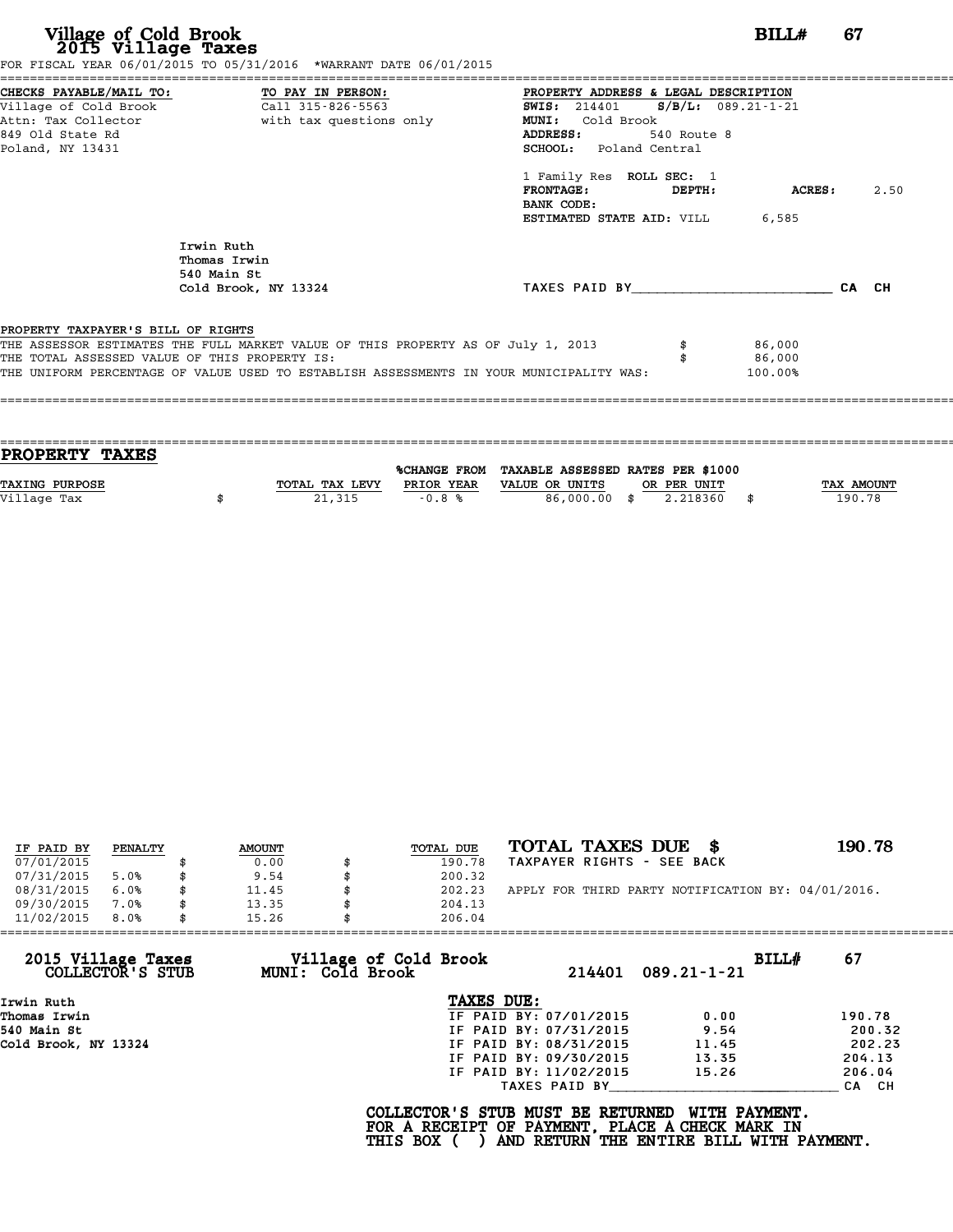| Village of Cold Brook<br>2015 Village Taxes                                                                     | FOR FISCAL YEAR 06/01/2015 TO 05/31/2016 *WARRANT DATE 06/01/2015                                                                                                           | BILL#                                                                                                                                                                                                                                                                                                           | 68    |     |
|-----------------------------------------------------------------------------------------------------------------|-----------------------------------------------------------------------------------------------------------------------------------------------------------------------------|-----------------------------------------------------------------------------------------------------------------------------------------------------------------------------------------------------------------------------------------------------------------------------------------------------------------|-------|-----|
| CHECKS PAYABLE/MAIL TO:<br>Village of Cold Brook<br>Attn: Tax Collector<br>849 Old State Rd<br>Poland, NY 13431 | TO PAY IN PERSON:<br>Call 315-826-5563<br>with tax questions only                                                                                                           | PROPERTY ADDRESS & LEGAL DESCRIPTION<br><b>SWIS:</b> 214401 <b>S/B/L:</b> 088.36-1-19<br>Cold Brook<br>MUNI:<br><b>ADDRESS:</b><br>421 Route 8<br><b>SCHOOL:</b> Poland Central<br>1 Family Res ROLL SEC: 1<br>FRONTAGE: 61.00 DEPTH: 354.00 ACRES:<br>BANK CODE: 135<br><b>ESTIMATED STATE AID:</b> VILL 6,585 |       | .62 |
|                                                                                                                 | Johnson Curtis<br>Main St<br>Cold Brook, NY 13324                                                                                                                           | TAXES PAID BY                                                                                                                                                                                                                                                                                                   | CA CH |     |
| PROPERTY TAXPAYER'S BILL OF RIGHTS<br>THE TOTAL ASSESSED VALUE OF THIS PROPERTY IS:                             | THE ASSESSOR ESTIMATES THE FULL MARKET VALUE OF THIS PROPERTY AS OF July 1, 2013<br>THE UNIFORM PERCENTAGE OF VALUE USED TO ESTABLISH ASSESSMENTS IN YOUR MUNICIPALITY WAS: | 60,000<br>60,000<br>100.00%                                                                                                                                                                                                                                                                                     |       |     |
|                                                                                                                 |                                                                                                                                                                             |                                                                                                                                                                                                                                                                                                                 |       |     |

| PROPERTY TAXES        |                |            |                                                |             |                   |
|-----------------------|----------------|------------|------------------------------------------------|-------------|-------------------|
|                       |                |            | %CHANGE FROM TAXABLE ASSESSED RATES PER \$1000 |             |                   |
| <b>TAXING PURPOSE</b> | TOTAL TAX LEVY | PRIOR YEAR | VALUE OR UNITS                                 | OR PER UNIT | <b>TAX AMOUNT</b> |
| Village Tax           | 21,315         | $-0.8%$    | $60,000.00$ \$                                 | 2.218360    | 133.10            |
|                       |                |            |                                                |             |                   |

| IF PAID BY | PENALTY | <b>AMOUNT</b> | TOTAL DUE | TOTAL TAXES DUE<br>- 86                            | 133.10 |
|------------|---------|---------------|-----------|----------------------------------------------------|--------|
| 07/01/2015 |         | 0.00          | 133.10    | TAXPAYER RIGHTS - SEE BACK                         |        |
| 07/31/2015 | 5.0%    | \$<br>6.66    | 139.76    |                                                    |        |
| 08/31/2015 | 6.0%    | \$<br>7.99    | 141.09    | APPLY FOR THIRD PARTY NOTIFICATION BY: 04/01/2016. |        |
| 09/30/2015 | 7.0%    | \$<br>9.32    | 142.42    |                                                    |        |
| 11/02/2015 | 8.0%    | \$<br>10.65   | 143.75    |                                                    |        |
|            |         |               |           |                                                    |        |

| 11/02/2015           | 8.0%             | 10.65 |                  | 143.75                                                                                             |                        |                                                           |       |        |
|----------------------|------------------|-------|------------------|----------------------------------------------------------------------------------------------------|------------------------|-----------------------------------------------------------|-------|--------|
| 2015 Village Taxes   | COLLECTOR'S STUB |       | MUNI: Cold Brook | Village of Cold Brook                                                                              | 214401                 | $088.36 - 1 - 19$                                         | BILL# | 68     |
| Johnson Curtis       |                  |       |                  | TAXES DUE:                                                                                         |                        |                                                           |       |        |
| Main St              |                  |       |                  |                                                                                                    | IF PAID BY: 07/01/2015 | 0.00                                                      |       | 133.10 |
| Cold Brook, NY 13324 |                  |       |                  |                                                                                                    | IF PAID BY: 07/31/2015 | 6.66                                                      |       | 139.76 |
|                      |                  |       |                  |                                                                                                    | IF PAID BY: 08/31/2015 | 7.99                                                      |       | 141.09 |
|                      |                  |       |                  |                                                                                                    | IF PAID BY: 09/30/2015 | 9.32                                                      |       | 142.42 |
|                      |                  |       |                  |                                                                                                    | IF PAID BY: 11/02/2015 | 10.65                                                     |       | 143.75 |
|                      |                  |       |                  |                                                                                                    | TAXES PAID BY          |                                                           |       | CA CH  |
|                      |                  |       |                  | COLLECTOR'S STUB MUST BE RETURNED<br>FOR A RECEIPT OF PAYMENT, PLACE A CHECK MARK IN<br>THIS BOX ( |                        | WITH PAYMENT.<br>AND RETURN THE ENTIRE BILL WITH PAYMENT. |       |        |
|                      |                  |       |                  |                                                                                                    |                        |                                                           |       |        |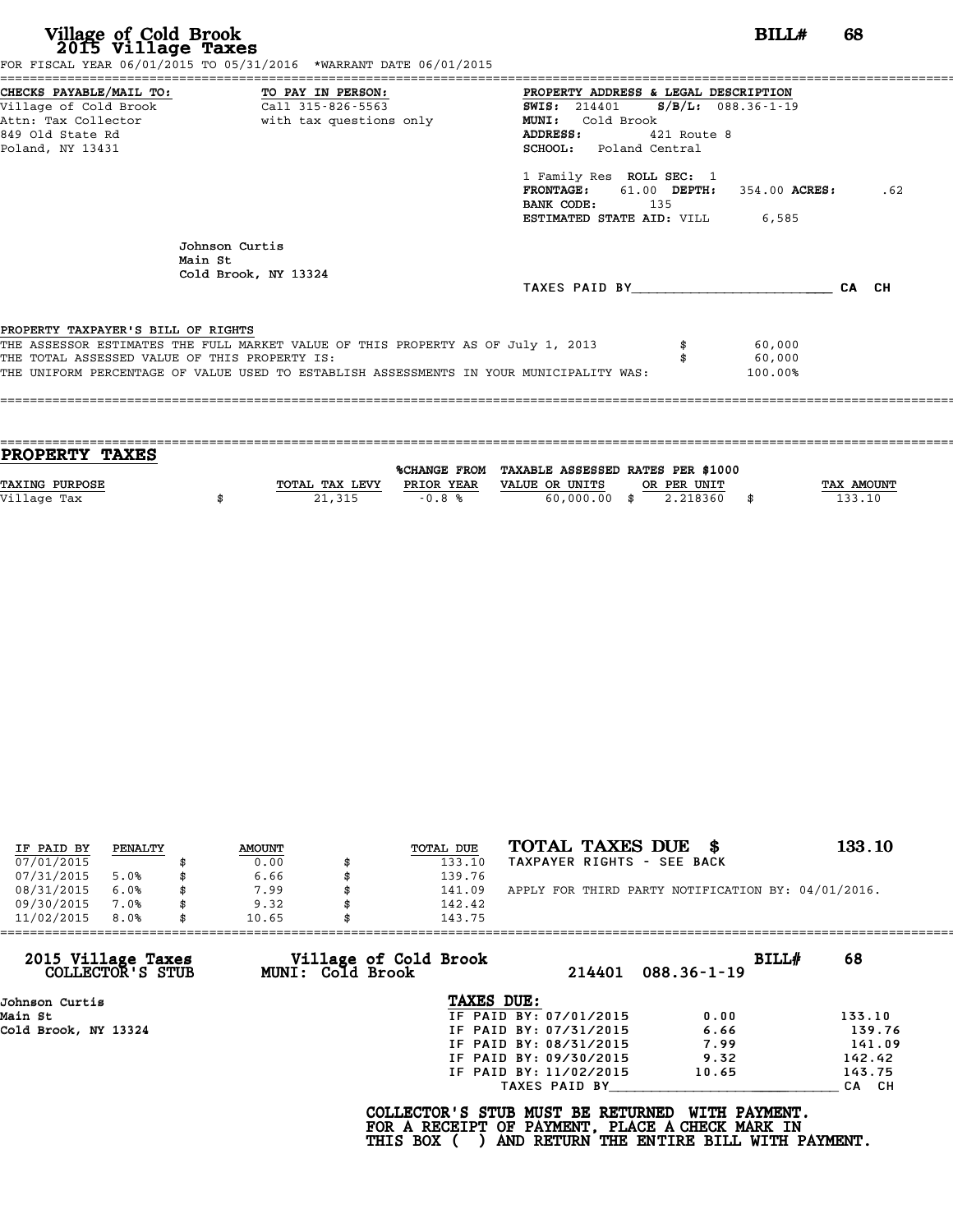|                                               | FOR FISCAL YEAR 06/01/2015 TO 05/31/2016 *WARRANT DATE 06/01/2015                       |                                        |         |       |
|-----------------------------------------------|-----------------------------------------------------------------------------------------|----------------------------------------|---------|-------|
|                                               | CHECKS PAYABLE/MAIL TO: TO PAY IN PERSON:                                               | PROPERTY ADDRESS & LEGAL DESCRIPTION   |         |       |
|                                               |                                                                                         | SWIS: $214401$ S/B/L: 089.21-1-11      |         |       |
|                                               | Attn: Tax Collector                       with tax questions only                       | MUNI: Cold Brook                       |         |       |
| 849 Old State Rd                              |                                                                                         | 511 Route 8<br><b>ADDRESS:</b>         |         |       |
| Poland, NY 13431                              |                                                                                         | SCHOOL: Poland Central                 |         |       |
|                                               |                                                                                         | 1 Family Res ROLL SEC: 1               |         |       |
|                                               |                                                                                         | $\tt FRONTAGE:$<br><b>DEPTH:</b>       | ACRES : | 2.20  |
|                                               |                                                                                         | BANK CODE:                             |         |       |
|                                               |                                                                                         | <b>ESTIMATED STATE AID:</b> VILL 6,585 |         |       |
|                                               | Jones Marvin                                                                            |                                        |         |       |
|                                               | 511 Main St                                                                             |                                        |         |       |
|                                               | Cold Brook, NY 13324                                                                    |                                        |         |       |
|                                               |                                                                                         | TAXES PAID BY                          |         | CA CH |
| PROPERTY TAXPAYER'S BILL OF RIGHTS            |                                                                                         |                                        |         |       |
|                                               | THE ASSESSOR ESTIMATES THE FULL MARKET VALUE OF THIS PROPERTY AS OF July 1, 2013        |                                        | 96,000  |       |
| THE TOTAL ASSESSED VALUE OF THIS PROPERTY IS: |                                                                                         |                                        | 96,000  |       |
|                                               | THE UNIFORM PERCENTAGE OF VALUE USED TO ESTABLISH ASSESSMENTS IN YOUR MUNICIPALITY WAS: |                                        | 100.00% |       |
|                                               |                                                                                         |                                        |         |       |
|                                               |                                                                                         |                                        |         |       |
|                                               |                                                                                         |                                        |         |       |

| PROPERTY TAXES        |                |            |                                                |             |                   |
|-----------------------|----------------|------------|------------------------------------------------|-------------|-------------------|
|                       |                |            | %CHANGE FROM TAXABLE ASSESSED RATES PER \$1000 |             |                   |
| <b>TAXING PURPOSE</b> | TOTAL TAX LEVY | PRIOR YEAR | VALUE OR UNITS                                 | OR PER UNIT | <b>TAX AMOUNT</b> |
| Village Tax           | 21,315         | $-0.8%$    | 96,000.00 \$                                   | 2.218360    | 212.96            |
|                       |                |            |                                                |             |                   |

| IF PAID BY | PENALTY | <b>AMOUNT</b> | TOTAL DUE | TOTAL TAXES DUE<br>- SS                            | 212.96 |
|------------|---------|---------------|-----------|----------------------------------------------------|--------|
| 07/01/2015 |         | 0.00          | 212.96    | TAXPAYER RIGHTS - SEE BACK                         |        |
| 07/31/2015 | 5.0%    | 10.65         | 223.61    |                                                    |        |
| 08/31/2015 | 6.0%    | \$<br>12.78   | 225.74    | APPLY FOR THIRD PARTY NOTIFICATION BY: 04/01/2016. |        |
| 09/30/2015 | 7.0%    | \$<br>14.91   | 227.87    |                                                    |        |
| 11/02/2015 | 8.0%    | \$<br>17.04   | 230.00    |                                                    |        |

| 11/02/2015           | 8.0%             | 17.04 |                  | 230.00                                                                                             |                        |                                                           |       |        |
|----------------------|------------------|-------|------------------|----------------------------------------------------------------------------------------------------|------------------------|-----------------------------------------------------------|-------|--------|
| 2015 Village Taxes   | COLLECTOR'S STUB |       | MUNI: Cold Brook | Village of Cold Brook                                                                              | 214401                 | $089.21 - 1 - 11$                                         | BILLH | 69     |
| Jones Marvin         |                  |       |                  | TAXES DUE:                                                                                         |                        |                                                           |       |        |
| 511 Main St          |                  |       |                  |                                                                                                    | IF PAID BY: 07/01/2015 | 0.00                                                      |       | 212.96 |
| Cold Brook, NY 13324 |                  |       |                  |                                                                                                    | IF PAID BY: 07/31/2015 | 10.65                                                     |       | 223.61 |
|                      |                  |       |                  |                                                                                                    | IF PAID BY: 08/31/2015 | 12.78                                                     |       | 225.74 |
|                      |                  |       |                  |                                                                                                    | IF PAID BY: 09/30/2015 | 14.91                                                     |       | 227.87 |
|                      |                  |       |                  |                                                                                                    | IF PAID BY: 11/02/2015 | 17.04                                                     |       | 230.00 |
|                      |                  |       |                  |                                                                                                    | TAXES PAID BY          |                                                           |       | CA CH  |
|                      |                  |       |                  | COLLECTOR'S STUB MUST BE RETURNED<br>FOR A RECEIPT OF PAYMENT, PLACE A CHECK MARK IN<br>THIS BOX ( |                        | WITH PAYMENT.<br>AND RETURN THE ENTIRE BILL WITH PAYMENT. |       |        |
|                      |                  |       |                  |                                                                                                    |                        |                                                           |       |        |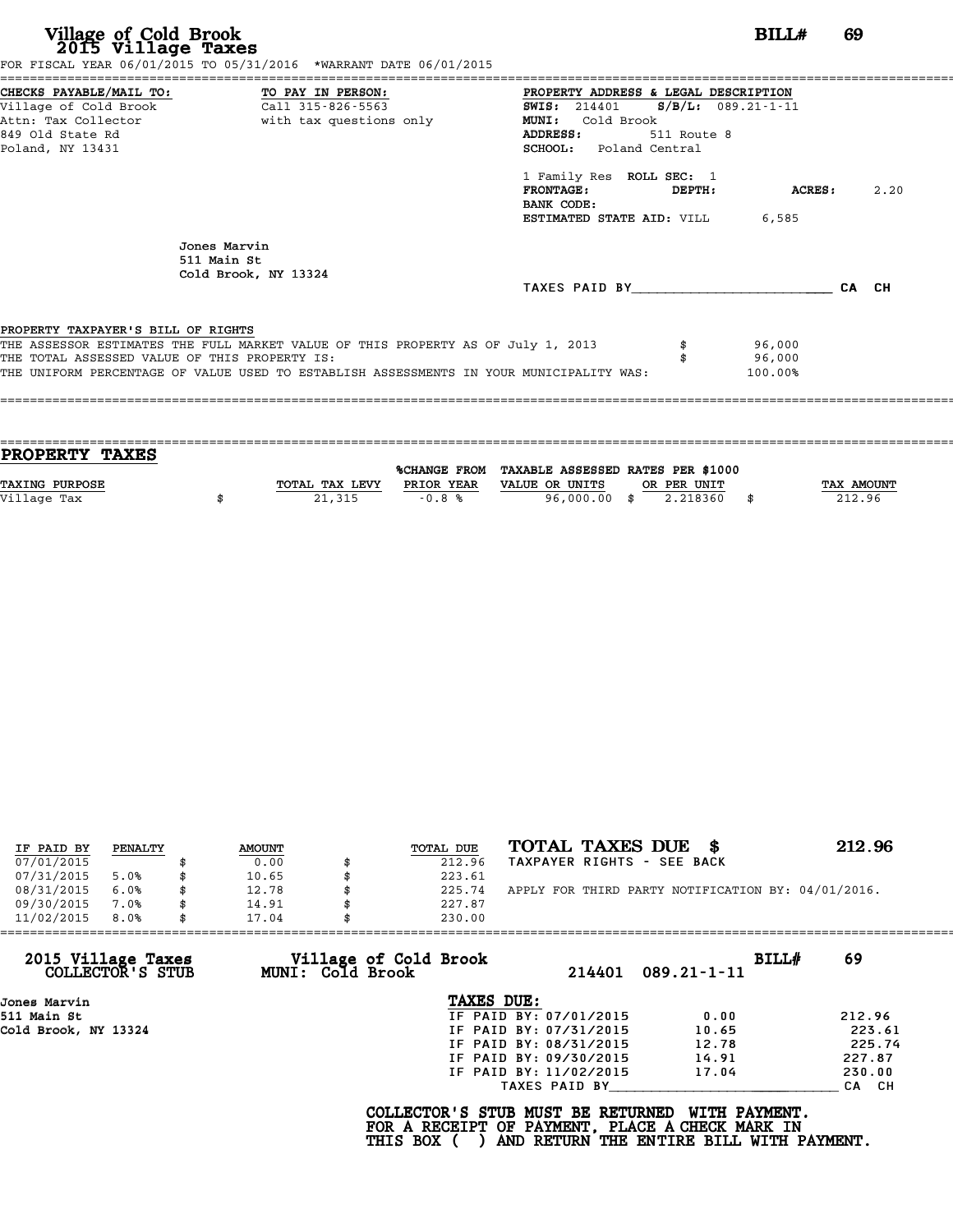| Village of Cold Brook<br>2015 Village Taxes                                          | FOR FISCAL YEAR 06/01/2015 TO 05/31/2016 *WARRANT DATE 06/01/2015                                                                                                                                                            |                                                                                                                                                                                                                                                                                | BILL#                         | 70    |
|--------------------------------------------------------------------------------------|------------------------------------------------------------------------------------------------------------------------------------------------------------------------------------------------------------------------------|--------------------------------------------------------------------------------------------------------------------------------------------------------------------------------------------------------------------------------------------------------------------------------|-------------------------------|-------|
| Village of Cold Brook<br>Attn: Tax Collector<br>849 Old State Rd<br>Poland, NY 13431 | CHECKS PAYABLE/MAIL TO: TO PAY IN PERSON:<br>Call 315-826-5563<br>with tax questions only                                                                                                                                    | PROPERTY ADDRESS & LEGAL DESCRIPTION<br>SWIS: $214401$ S/B/L: 088.44-1-14.3<br>Cold Brook<br><b>MUNI:</b><br>ADDRESS:<br>276 Route 28<br><b>SCHOOL:</b> Poland Central<br>1 Family Res ROLL SEC: 1<br>FRONTAGE: 40.00 DEPTH:<br>BANK CODE:<br>135<br>ESTIMATED STATE AID: VILL | <b>ACRES:</b><br>6,585        | 5.00  |
|                                                                                      | Jones Steven A<br>Jones Cynthia<br>276 Main St<br>Cold Brook, NY 13324                                                                                                                                                       | TAXES PAID BY                                                                                                                                                                                                                                                                  |                               | CA CH |
| PROPERTY TAXPAYER'S BILL OF RIGHTS                                                   | THE ASSESSOR ESTIMATES THE FULL MARKET VALUE OF THIS PROPERTY AS OF July 1, 2013<br>THE TOTAL ASSESSED VALUE OF THIS PROPERTY IS:<br>THE UNIFORM PERCENTAGE OF VALUE USED TO ESTABLISH ASSESSMENTS IN YOUR MUNICIPALITY WAS: |                                                                                                                                                                                                                                                                                | 175,000<br>175,000<br>100.00% |       |

| PROPERTY TAXES        |                |            |                                                |             |                   |
|-----------------------|----------------|------------|------------------------------------------------|-------------|-------------------|
|                       |                |            | %CHANGE FROM TAXABLE ASSESSED RATES PER \$1000 |             |                   |
| <b>TAXING PURPOSE</b> | TOTAL TAX LEVY | PRIOR YEAR | VALUE OR UNITS                                 | OR PER UNIT | <b>TAX AMOUNT</b> |
| Village Tax           | 21,315         | $-0.8%$    | 175,000.00 \$                                  | 2.218360    | 388.21            |
|                       |                |            |                                                |             |                   |

| IF PAID BY | PENALTY | <b>AMOUNT</b> | TOTAL DUE    | TOTAL TAXES DUE \$                                 | 388.21 |
|------------|---------|---------------|--------------|----------------------------------------------------|--------|
| 07/01/2015 |         | 0.00          | 388.21       | TAXPAYER RIGHTS - SEE BACK                         |        |
| 07/31/2015 | 5.0%    | \$<br>19.41   | 407.62       |                                                    |        |
| 08/31/2015 | 6.0%    | \$<br>23.29   | \$<br>411.50 | APPLY FOR THIRD PARTY NOTIFICATION BY: 04/01/2016. |        |
| 09/30/2015 | 7.0%    | \$<br>27.17   | 415.38       |                                                    |        |
| 11/02/2015 | 8.0%    | \$<br>31.06   | 419.27       |                                                    |        |

| 11/02/2015                             | 8.0% | 31.06                   | 419.27                |                                                                                                                                  |                        |       |        |
|----------------------------------------|------|-------------------------|-----------------------|----------------------------------------------------------------------------------------------------------------------------------|------------------------|-------|--------|
| 2015 Village Taxes<br>COLLECTOR'S STUB |      | <b>MUNI: Cold Brook</b> | Village of Cold Brook |                                                                                                                                  | $214401$ 088.44-1-14.3 | BILLH | 70     |
| Jones Steven A                         |      |                         | TAXES DUE:            |                                                                                                                                  |                        |       |        |
| Jones Cynthia                          |      |                         |                       | IF PAID BY: 07/01/2015                                                                                                           | 0.00                   |       | 388.21 |
| 276 Main St                            |      |                         |                       | IF PAID BY: 07/31/2015                                                                                                           | 19.41                  |       | 407.62 |
| Cold Brook, NY 13324                   |      |                         |                       | IF PAID BY: 08/31/2015                                                                                                           | 23.29                  |       | 411.50 |
|                                        |      |                         |                       | IF PAID BY: 09/30/2015                                                                                                           | 27.17                  |       | 415.38 |
|                                        |      |                         |                       | IF PAID BY: 11/02/2015                                                                                                           | 31.06                  |       | 419.27 |
|                                        |      |                         |                       | TAXES PAID BY                                                                                                                    |                        |       | CA CH  |
|                                        |      |                         | THIS BOX (            | COLLECTOR'S STUB MUST BE RETURNED<br>FOR A RECEIPT OF PAYMENT, PLACE A CHECK MARK IN<br>AND RETURN THE ENTIRE BILL WITH PAYMENT. | WITH PAYMENT.          |       |        |
|                                        |      |                         |                       |                                                                                                                                  |                        |       |        |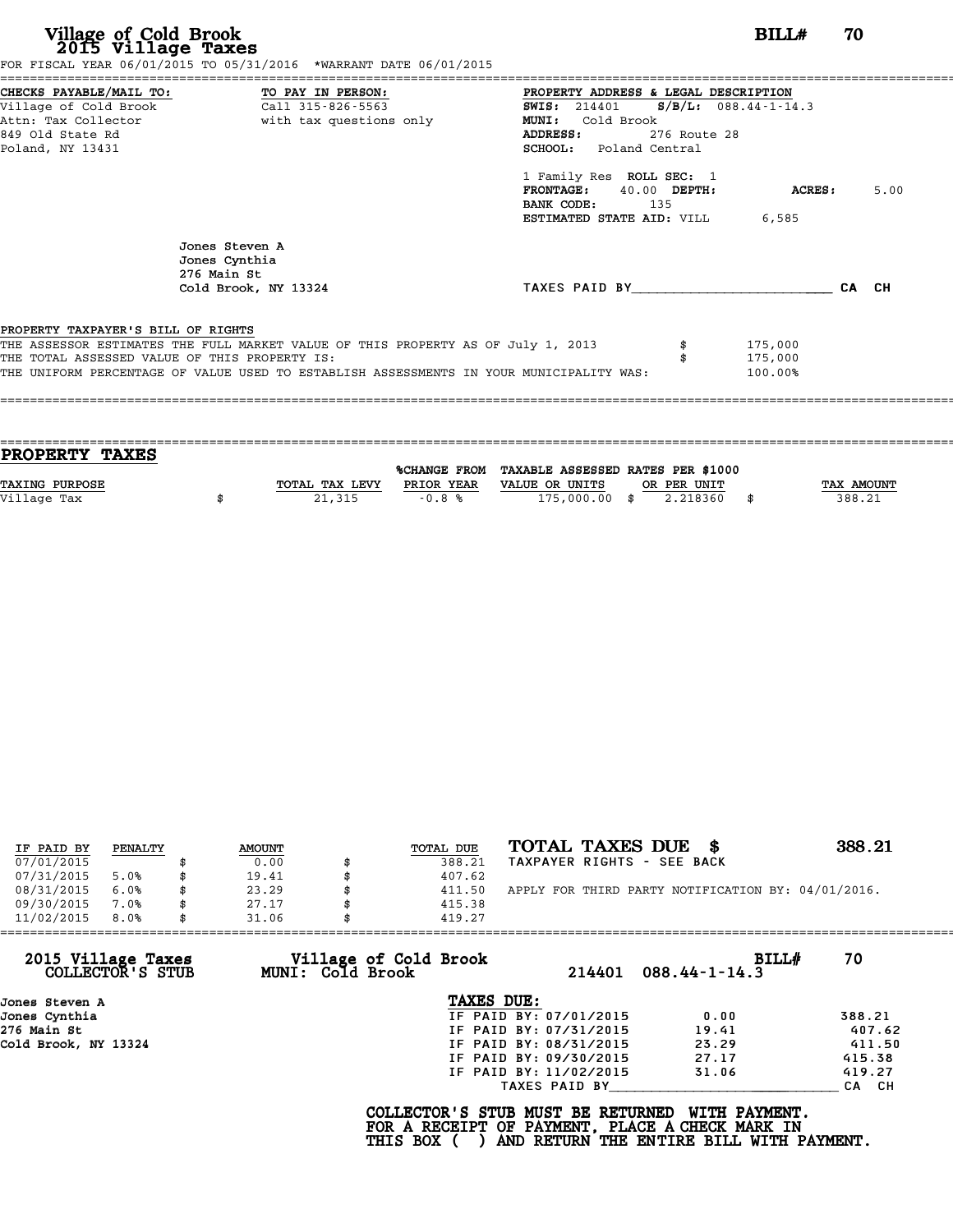| Village of Cold Brook<br>2015 Village Taxes                                                                                       | FOR FISCAL YEAR 06/01/2015 TO 05/31/2016 *WARRANT DATE 06/01/2015                                                                                                           |                                                                                                                                                                                                                                                                                          | BILLH                       | 71    |      |
|-----------------------------------------------------------------------------------------------------------------------------------|-----------------------------------------------------------------------------------------------------------------------------------------------------------------------------|------------------------------------------------------------------------------------------------------------------------------------------------------------------------------------------------------------------------------------------------------------------------------------------|-----------------------------|-------|------|
| CHECKS PAYABLE/MAIL TO: TO PAY IN PERSON:<br>Village of Cold Brook<br>Attn: Tax Collector<br>849 Old State Rd<br>Poland, NY 13431 | Call 315-826-5563<br>with tax questions only                                                                                                                                | PROPERTY ADDRESS & LEGAL DESCRIPTION<br>SWIS: 214401 S/B/L: 088.36-1-18.1<br>Cold Brook<br><b>MUNI:</b><br><b>ADDRESS:</b><br>Route 8<br><b>SCHOOL:</b> Poland Central<br>Rural vac<10 ROLL SEC: 1<br><b>FRONTAGE:</b><br>DEPTH:<br>BANK CODE:<br><b>ESTIMATED STATE AID: VILL 6,585</b> | ACRES:                      |       | 5.00 |
|                                                                                                                                   | Kelly James J<br>417 Main St<br>Cold Brook, NY 13324                                                                                                                        | TAXES PAID BY TAXES                                                                                                                                                                                                                                                                      |                             | CA CH |      |
| PROPERTY TAXPAYER'S BILL OF RIGHTS<br>THE TOTAL ASSESSED VALUE OF THIS PROPERTY IS:                                               | THE ASSESSOR ESTIMATES THE FULL MARKET VALUE OF THIS PROPERTY AS OF July 1, 2013<br>THE UNIFORM PERCENTAGE OF VALUE USED TO ESTABLISH ASSESSMENTS IN YOUR MUNICIPALITY WAS: |                                                                                                                                                                                                                                                                                          | 16,000<br>16,000<br>100.00% |       |      |

| PROPERTY TAXES        |                |            |                                                |             |                   |
|-----------------------|----------------|------------|------------------------------------------------|-------------|-------------------|
|                       |                |            | %CHANGE FROM TAXABLE ASSESSED RATES PER \$1000 |             |                   |
| <b>TAXING PURPOSE</b> | TOTAL TAX LEVY | PRIOR YEAR | VALUE OR UNITS                                 | OR PER UNIT | <b>TAX AMOUNT</b> |
| Village Tax           | 21,315         | $-0.8%$    | $16,000.00$ \$                                 | 2.218360    | 35.49             |
|                       |                |            |                                                |             |                   |

| IF PAID BY | PENALTY | <b>AMOUNT</b> | TOTAL DUE | TOTAL TAXES DUE \$                                 | 35.49 |
|------------|---------|---------------|-----------|----------------------------------------------------|-------|
| 07/01/2015 |         | 0.00          | 35.49     | TAXPAYER RIGHTS - SEE BACK                         |       |
| 07/31/2015 | 5.0%    | 1.77          | 37.26     |                                                    |       |
| 08/31/2015 | 6.0%    | 2.13          | 37.62     | APPLY FOR THIRD PARTY NOTIFICATION BY: 04/01/2016. |       |
| 09/30/2015 | 7.0%    | 2.48          | 37.97     |                                                    |       |
| 11/02/2015 | 8.0%    | 2.84          | 38.33     |                                                    |       |

| 11/02/2015<br>8.0%                     | 2.84<br>38.33                                    |                        |                               |       |
|----------------------------------------|--------------------------------------------------|------------------------|-------------------------------|-------|
| 2015 Village Taxes<br>COLLECTOR'S STUB | Village of Cold Brook<br><b>MUNI: Cold Brook</b> |                        | BILLH<br>214401 088.36-1-18.1 | 71    |
| Kelly James J                          | TAXES DUE:                                       |                        |                               |       |
| 417 Main St                            |                                                  | IF PAID BY: 07/01/2015 | 0.00                          | 35.49 |
| Cold Brook, NY 13324                   |                                                  | IF PAID BY: 07/31/2015 | 1.77                          | 37.26 |
|                                        |                                                  | IF PAID BY: 08/31/2015 | 2.13                          | 37.62 |
|                                        |                                                  | IF PAID BY: 09/30/2015 | 2.48                          | 37.97 |
|                                        |                                                  | IF PAID BY: 11/02/2015 | 2.84                          | 38.33 |
|                                        |                                                  | TAXES PAID BY          |                               | CA CH |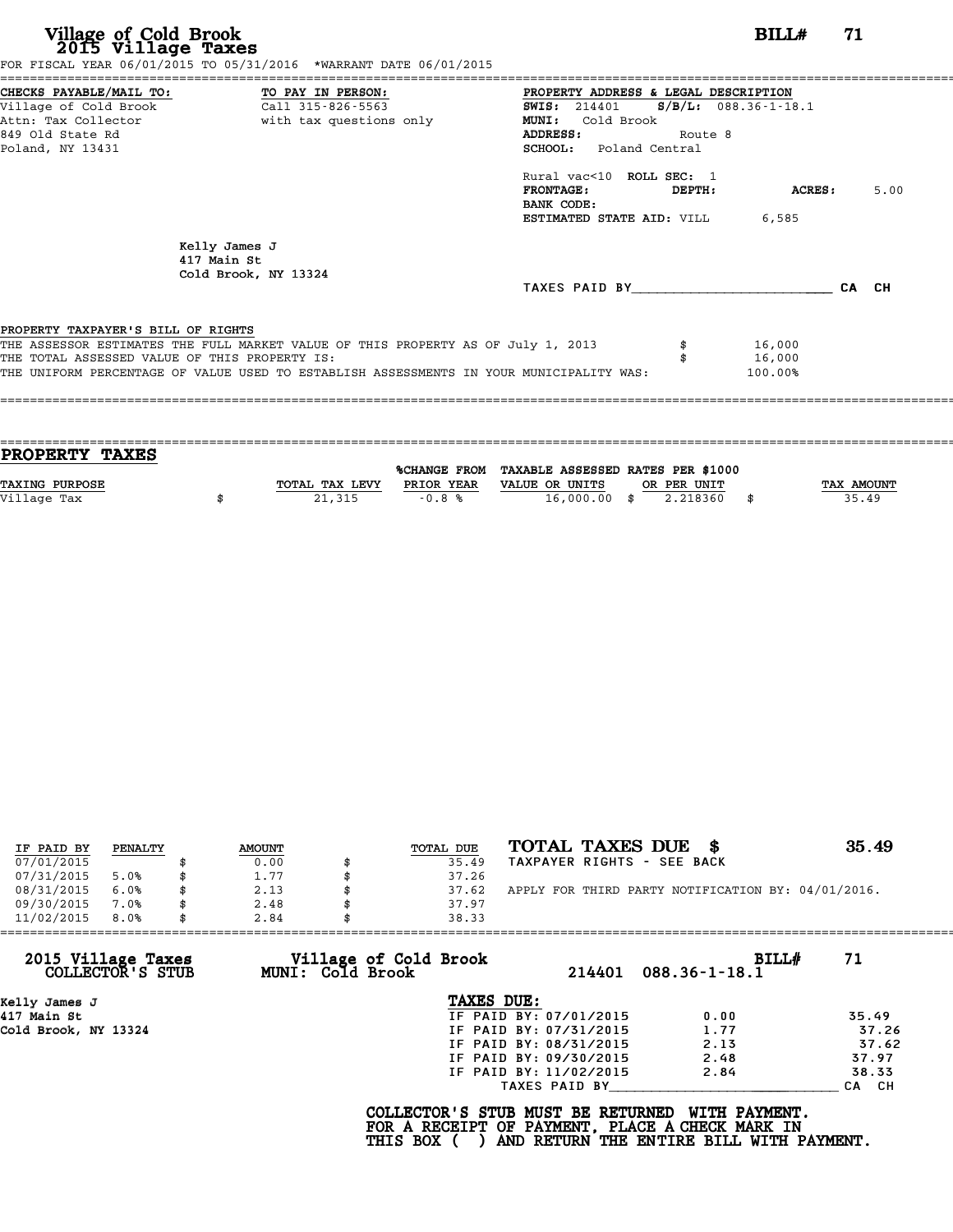|                                               | FOR FISCAL YEAR 06/01/2015 TO 05/31/2016 *WARRANT DATE 06/01/2015                       |                                              |             |               |       |
|-----------------------------------------------|-----------------------------------------------------------------------------------------|----------------------------------------------|-------------|---------------|-------|
| CHECKS PAYABLE/MAIL TO: TO PAY IN PERSON:     |                                                                                         | PROPERTY ADDRESS & LEGAL DESCRIPTION         |             |               |       |
|                                               |                                                                                         | <b>SWIS:</b> 214401 <b>S/B/L:</b> 089.21-1-8 |             |               |       |
|                                               | Attn: Tax Collector and with tax questions only                                         | <b>MUNI:</b><br>Cold Brook                   |             |               |       |
| 849 Old State Rd                              |                                                                                         | ADDRESS:                                     | 489 Route 8 |               |       |
| Poland, NY 13431                              |                                                                                         | <b>SCHOOL:</b> Poland Central                |             |               |       |
|                                               |                                                                                         | 1 Family Res ROLL SEC: 1                     |             |               |       |
|                                               |                                                                                         | FRONTAGE: 84.00 DEPTH:                       |             | 169.00 ACRES: |       |
|                                               |                                                                                         | BANK CODE:                                   |             |               |       |
|                                               |                                                                                         | <b>ESTIMATED STATE AID:</b> VILL 6,585       |             |               |       |
|                                               | Key Michael P<br>408 Academy St<br>Prospect, NY 13435                                   |                                              |             |               |       |
|                                               |                                                                                         | TAXES PAID BY                                |             |               | CA CH |
| PROPERTY TAXPAYER'S BILL OF RIGHTS            |                                                                                         |                                              |             |               |       |
|                                               | THE ASSESSOR ESTIMATES THE FULL MARKET VALUE OF THIS PROPERTY AS OF July 1, 2013        |                                              |             | 50,000        |       |
| THE TOTAL ASSESSED VALUE OF THIS PROPERTY IS: |                                                                                         |                                              |             | 50,000        |       |
|                                               | THE UNIFORM PERCENTAGE OF VALUE USED TO ESTABLISH ASSESSMENTS IN YOUR MUNICIPALITY WAS: |                                              |             | 100.00%       |       |
|                                               |                                                                                         |                                              |             |               |       |
|                                               |                                                                                         |                                              |             |               |       |

| PROPERTY TAXES        |                |              |                                   |             |      |            |
|-----------------------|----------------|--------------|-----------------------------------|-------------|------|------------|
|                       |                |              |                                   |             |      |            |
|                       |                | %CHANGE FROM | TAXABLE ASSESSED RATES PER \$1000 |             |      |            |
| <b>TAXING PURPOSE</b> | TOTAL TAX LEVY | PRIOR YEAR   | VALUE OR UNITS                    | OR PER UNIT |      | TAX AMOUNT |
| Village Tax           | 21,315         | $-0.8%$      | $50,000.00$ \$                    | 2.218360    | - \$ | 110.92     |
|                       |                |              |                                   |             |      |            |

| IF PAID BY | PENALTY | <b>AMOUNT</b> | TOTAL DUE | TOTAL TAXES DUE \$                                 | 110.92 |
|------------|---------|---------------|-----------|----------------------------------------------------|--------|
| 07/01/2015 |         | 0.00          | 110.92    | TAXPAYER RIGHTS - SEE BACK                         |        |
| 07/31/2015 | 5.0%    | \$<br>5.55    | 116.47    |                                                    |        |
| 08/31/2015 | 6.0%    | \$<br>6.66    | 117.58    | APPLY FOR THIRD PARTY NOTIFICATION BY: 04/01/2016. |        |
| 09/30/2015 | 7.0%    | \$<br>7.76    | 118.68    |                                                    |        |
| 11/02/2015 | 8.0%    | \$<br>8.87    | 119.79    |                                                    |        |

| 2015 Village Taxes<br>Village of Cold Brook<br>COLLECTOR'S STUB<br>MUNI: Cold Brook | 214401                 | BILLH            | 72     |
|-------------------------------------------------------------------------------------|------------------------|------------------|--------|
|                                                                                     |                        | $089.21 - 1 - 8$ |        |
| Key Michael P                                                                       | TAXES DUE:             |                  |        |
| 408 Academy St                                                                      | IF PAID BY: 07/01/2015 | 0.00             | 110.92 |
| Prospect, NY 13435                                                                  | IF PAID BY: 07/31/2015 | 5.55             | 116.47 |
|                                                                                     | IF PAID BY: 08/31/2015 | 6.66             | 117.58 |
|                                                                                     | IF PAID BY: 09/30/2015 | 7.76             | 118.68 |
|                                                                                     | IF PAID BY: 11/02/2015 | 8.87             | 119.79 |
|                                                                                     | TAXES PAID BY          |                  | CA CH  |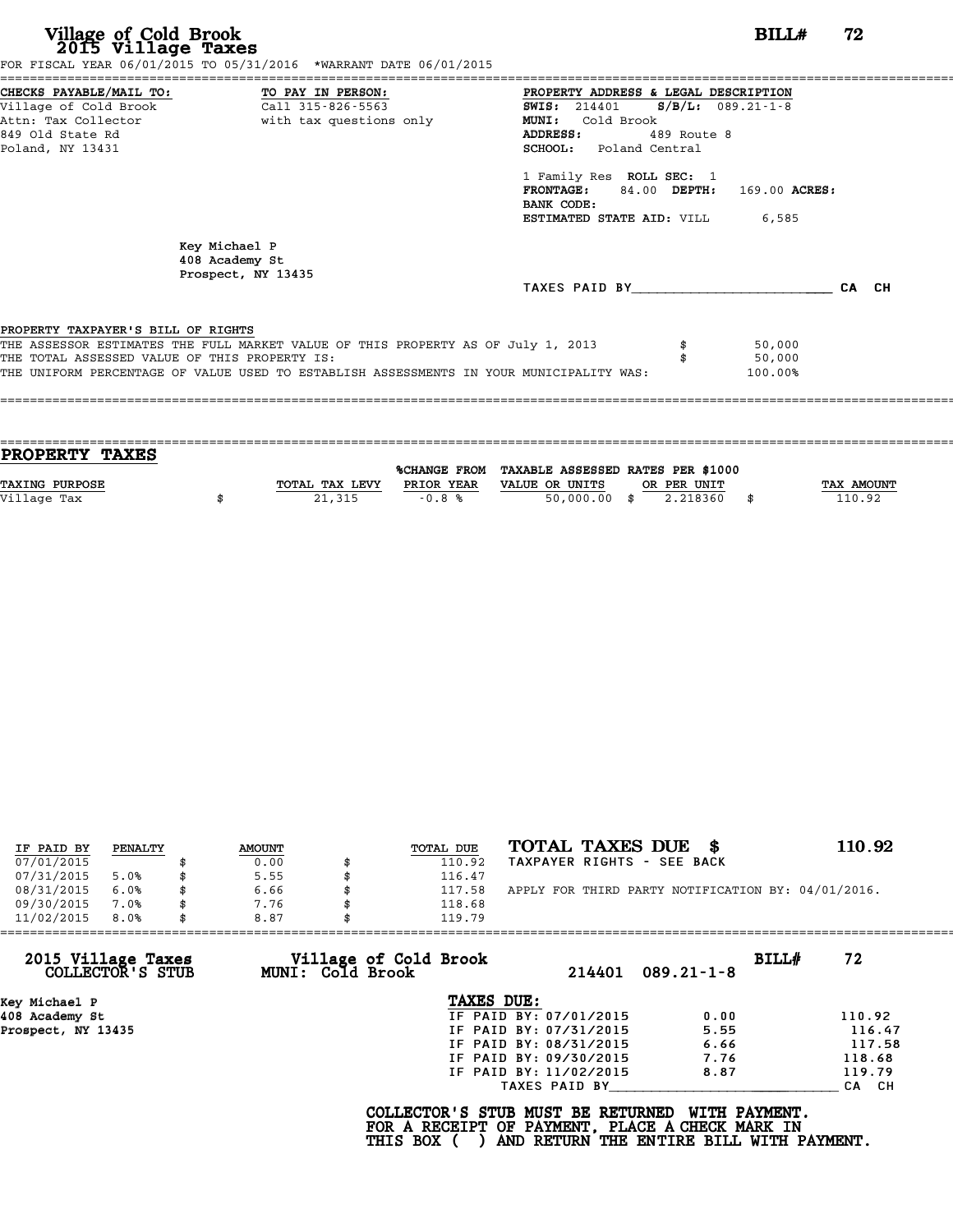| FOR FISCAL YEAR 06/01/2015 TO 05/31/2016 *WARRANT DATE 06/01/2015 |                                                                                  |                                                                                       |               |         |       |
|-------------------------------------------------------------------|----------------------------------------------------------------------------------|---------------------------------------------------------------------------------------|---------------|---------|-------|
|                                                                   |                                                                                  | PROPERTY ADDRESS & LEGAL DESCRIPTION<br><b>SWIS:</b> 214401 <b>S/B/L:</b> 088.36-1-49 |               |         |       |
|                                                                   | Attn: Tax Collector                       with tax questions only                | <b>MUNI:</b><br>Cold Brook                                                            |               |         |       |
| 849 Old State Rd                                                  |                                                                                  | ADDRESS:                                                                              | Route 28      |         |       |
| Poland, NY 13431                                                  |                                                                                  | SCHOOL: Poland Central                                                                |               |         |       |
|                                                                   |                                                                                  | Vacant rural ROLL SEC: 1                                                              |               |         |       |
|                                                                   |                                                                                  | $\tt FRONTAGE:$<br>BANK CODE:                                                         | <b>DEPTH:</b> | ACRES : | 1.75  |
|                                                                   |                                                                                  | <b>ESTIMATED STATE AID: VILL 6,585</b>                                                |               |         |       |
|                                                                   | Khoury George<br>12031 Havana Ave<br>New Port Richy, FL 34654                    |                                                                                       |               |         |       |
|                                                                   |                                                                                  | TAXES PAID BY                                                                         |               |         | CA CH |
| PROPERTY TAXPAYER'S BILL OF RIGHTS                                |                                                                                  |                                                                                       |               |         |       |
|                                                                   | THE ASSESSOR ESTIMATES THE FULL MARKET VALUE OF THIS PROPERTY AS OF July 1, 2013 |                                                                                       |               | 1,700   |       |
|                                                                   |                                                                                  |                                                                                       |               | 1,700   |       |
| THE TOTAL ASSESSED VALUE OF THIS PROPERTY IS:                     |                                                                                  |                                                                                       |               |         |       |

|            |                                   |                |              |                | PROPERTY TAXES        |
|------------|-----------------------------------|----------------|--------------|----------------|-----------------------|
|            |                                   |                |              |                |                       |
|            | TAXABLE ASSESSED RATES PER \$1000 |                | %CHANGE FROM |                |                       |
| TAX AMOUNT | OR PER UNIT                       | VALUE OR UNITS | PRIOR YEAR   | TOTAL TAX LEVY | <b>TAXING PURPOSE</b> |
| 3.77       | 2.218360<br>- \$                  | $1,700.00$ \$  | $-0.8%$      | 21,315         | Village Tax           |
|            |                                   |                |              |                |                       |

| IF PAID BY | PENALTY | <b>AMOUNT</b> | TOTAL DUE | TOTAL TAXES DUE \$                                 | 3.77 |
|------------|---------|---------------|-----------|----------------------------------------------------|------|
| 07/01/2015 |         | 0.00          | 3.77      | TAXPAYER RIGHTS - SEE BACK                         |      |
| 07/31/2015 | 5.0%    | 0.19          | 3.96      |                                                    |      |
| 08/31/2015 | 6.0%    | \$<br>0.23    | 4.00      | APPLY FOR THIRD PARTY NOTIFICATION BY: 04/01/2016. |      |
| 09/30/2015 | 7.0%    | \$<br>0.26    | 4.03      |                                                    |      |
| 11/02/2015 | 8.0%    | 0.30          | 4.07      |                                                    |      |

| Village of Cold Brook |               |                                                                                                                                              |                                                    |
|-----------------------|---------------|----------------------------------------------------------------------------------------------------------------------------------------------|----------------------------------------------------|
| MUNI: Cold Brook      | 214401        | BILLH<br>$088.36 - 1 - 49$                                                                                                                   | 73                                                 |
|                       |               |                                                                                                                                              |                                                    |
|                       |               | 0.00                                                                                                                                         | 3.77                                               |
|                       |               | 0.19                                                                                                                                         | 3.96                                               |
|                       |               | 0.23                                                                                                                                         | 4.00                                               |
|                       |               | 0.26                                                                                                                                         | 4.03                                               |
|                       |               | 0.30                                                                                                                                         | 4.07                                               |
|                       | TAXES PAID BY |                                                                                                                                              | CA CH                                              |
|                       |               | TAXES DUE:<br>IF PAID BY: 07/01/2015<br>IF PAID BY: 07/31/2015<br>IF PAID BY: 08/31/2015<br>IF PAID BY: 09/30/2015<br>IF PAID BY: 11/02/2015 | COLLECTOR'S STUB MUST BE RETURNED<br>WITH PAYMENT. |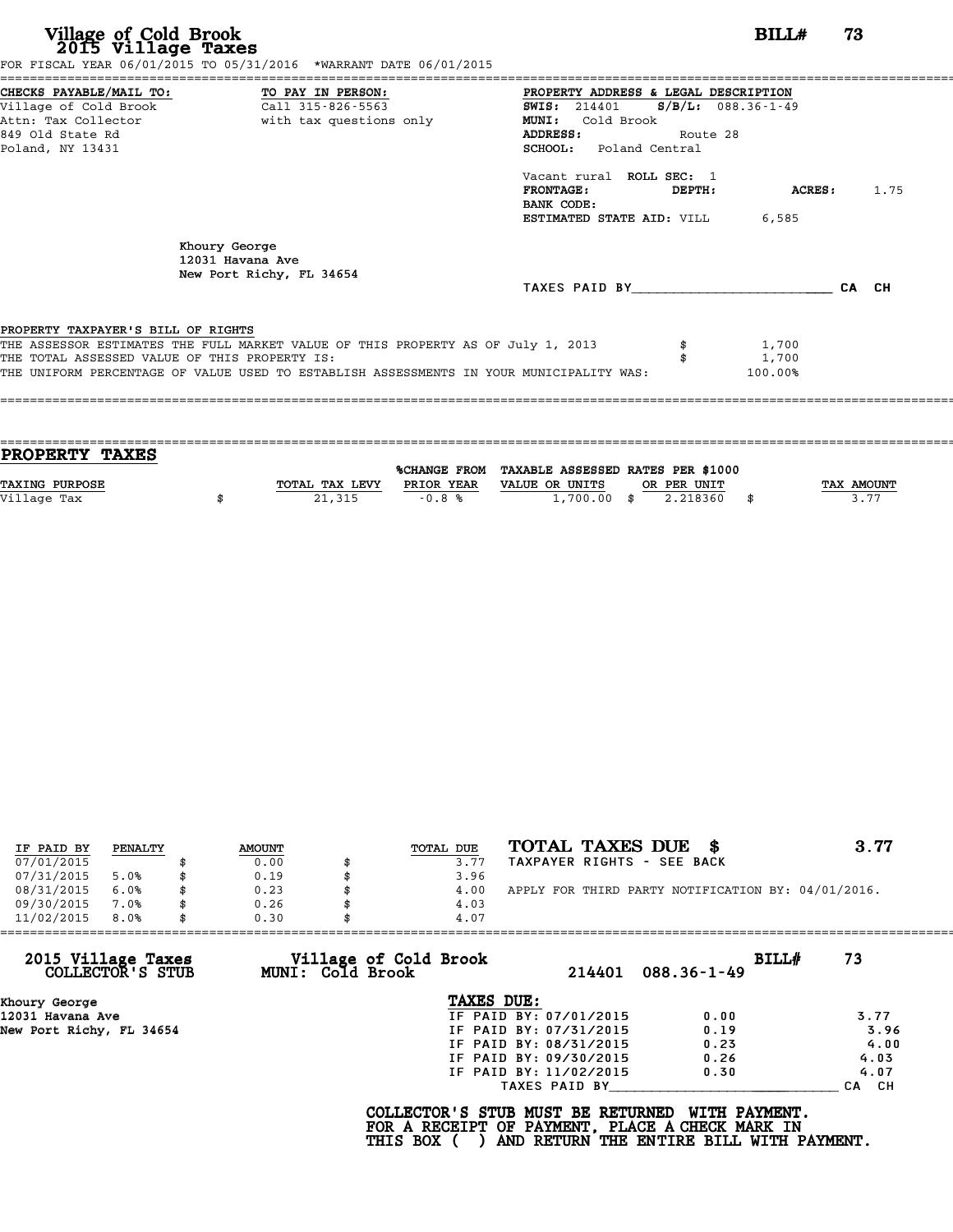|                                               | CHECKS PAYABLE/MAIL TO: TO PAY IN PERSON: PROPERTY ADDRESS & LEGAL DESCRIPTION          |                                               |         |         |       |
|-----------------------------------------------|-----------------------------------------------------------------------------------------|-----------------------------------------------|---------|---------|-------|
|                                               | Village of Cold Brook and Call 315-826-5563                                             | <b>SWIS:</b> 214401 <b>S/B/L:</b> 089.21-1-26 |         |         |       |
| Attn: Tax Collector                           | with tax questions only                                                                 | MUNI: Cold Brook                              |         |         |       |
| 849 Old State Rd                              |                                                                                         | ADDRESS:                                      | Route 8 |         |       |
| Poland, NY 13431                              |                                                                                         | SCHOOL: Poland Central                        |         |         |       |
|                                               |                                                                                         | Res vac land ROLL SEC: 1                      |         |         |       |
|                                               |                                                                                         | FRONTAGE: 159.00 DEPTH: 145.00 ACRES:         |         |         |       |
|                                               |                                                                                         | BANK CODE:                                    |         |         |       |
|                                               |                                                                                         | <b>ESTIMATED STATE AID:</b> VILL 6,585        |         |         |       |
|                                               | Killian Edward F<br>Killian Shari K<br>506 Main St                                      |                                               |         |         |       |
|                                               | Cold Brook, NY 13324                                                                    | TAXES PAID BY                                 |         |         | CA CH |
|                                               |                                                                                         |                                               |         |         |       |
| PROPERTY TAXPAYER'S BILL OF RIGHTS            |                                                                                         |                                               |         |         |       |
|                                               | THE ASSESSOR ESTIMATES THE FULL MARKET VALUE OF THIS PROPERTY AS OF July 1, 2013        |                                               |         | 2,000   |       |
| THE TOTAL ASSESSED VALUE OF THIS PROPERTY IS: |                                                                                         |                                               |         | 2,000   |       |
|                                               | THE UNIFORM PERCENTAGE OF VALUE USED TO ESTABLISH ASSESSMENTS IN YOUR MUNICIPALITY WAS: |                                               |         | 100.00% |       |

| <b>PROPERTY TAXES</b> |                |            |                                                |             |                   |
|-----------------------|----------------|------------|------------------------------------------------|-------------|-------------------|
|                       |                |            | %CHANGE FROM TAXABLE ASSESSED RATES PER \$1000 |             |                   |
| <b>TAXING PURPOSE</b> | TOTAL TAX LEVY | PRIOR YEAR | VALUE OR UNITS                                 | OR PER UNIT | <b>TAX AMOUNT</b> |
| Village Tax           | 21,315         | $-0.8%$    | $2,000.00$ \$                                  | 2.218360    | 4.44              |
|                       |                |            |                                                |             |                   |
|                       |                |            |                                                |             |                   |

| IF PAID BY | PENALTY | <b>AMOUNT</b> | TOTAL DUE | TOTAL TAXES DUE \$                                 | 4.44 |
|------------|---------|---------------|-----------|----------------------------------------------------|------|
| 07/01/2015 |         | 0.00          | 4.44      | TAXPAYER RIGHTS - SEE BACK                         |      |
| 07/31/2015 | 5.0%    | 0.22          | 4.66      |                                                    |      |
| 08/31/2015 | 6.0%    | \$<br>0.27    | 4.71      | APPLY FOR THIRD PARTY NOTIFICATION BY: 04/01/2016. |      |
| 09/30/2015 | 7.0%    | \$<br>0.31    | 4.75      |                                                    |      |
| 11/02/2015 | 8.0%    | 0.36          | 4.80      |                                                    |      |

|                                        |                                                  | 4.80                   |                            |       |
|----------------------------------------|--------------------------------------------------|------------------------|----------------------------|-------|
| 2015 Village Taxes<br>COLLECTOR'S STUB | Village of Cold Brook<br><b>MUNI: Cold Brook</b> | 214401                 | BILLH<br>$089.21 - 1 - 26$ | 74    |
| Killian Edward F                       |                                                  | TAXES DUE:             |                            |       |
| Killian Shari K                        |                                                  | IF PAID BY: 07/01/2015 | 0.00                       | 4.44  |
| 506 Main St                            |                                                  | IF PAID BY: 07/31/2015 | 0.22                       | 4.66  |
| Cold Brook, NY 13324                   |                                                  | IF PAID BY: 08/31/2015 | 0.27                       | 4.71  |
|                                        |                                                  | IF PAID BY: 09/30/2015 | 0.31                       | 4.75  |
|                                        |                                                  | IF PAID BY: 11/02/2015 | 0.36                       | 4.80  |
|                                        |                                                  | TAXES PAID BY          |                            | CA CH |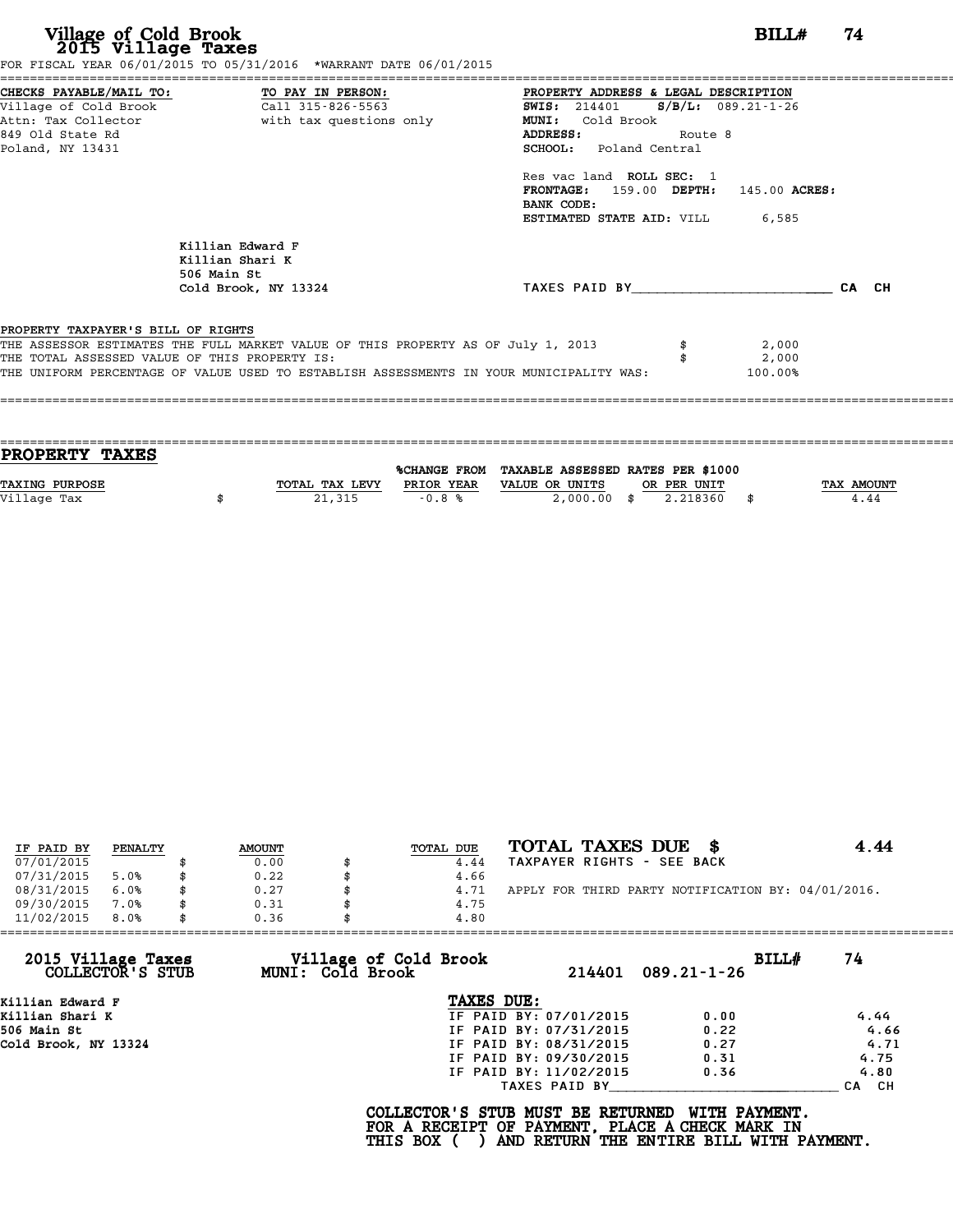|                                    | CHECKS PAYABLE/MAIL TO: TO PAY IN PERSON:                                                                                         | PROPERTY ADDRESS & LEGAL DESCRIPTION          |             |                  |       |      |
|------------------------------------|-----------------------------------------------------------------------------------------------------------------------------------|-----------------------------------------------|-------------|------------------|-------|------|
| Village of Cold Brook              | Call 315-826-5563                                                                                                                 | <b>SWIS:</b> 214401 <b>S/B/L:</b> 089.21-1-25 |             |                  |       |      |
|                                    | Attn: Tax Collector but with tax questions only                                                                                   | MUNI: Cold Brook                              |             |                  |       |      |
| 849 Old State Rd                   |                                                                                                                                   | <b>ADDRESS:</b>                               | 506 Route 8 |                  |       |      |
| Poland, NY 13431                   |                                                                                                                                   | <b>SCHOOL:</b> Poland Central                 |             |                  |       |      |
|                                    |                                                                                                                                   | 1 Family Res ROLL SEC: 1                      |             |                  |       |      |
|                                    |                                                                                                                                   | FRONTAGE: DEPTH:                              |             | ACRES:           |       | 7.90 |
|                                    |                                                                                                                                   | BANK CODE:                                    |             |                  |       |      |
|                                    |                                                                                                                                   | <b>ESTIMATED STATE AID: VILL 6,585</b>        |             |                  |       |      |
|                                    | Killian Edward F Jr<br>Killian Shari K<br>506 Main St                                                                             |                                               |             |                  |       |      |
|                                    | Cold Brook, NY 13324                                                                                                              | TAXES PAID BY                                 |             |                  | CA CH |      |
|                                    |                                                                                                                                   |                                               |             |                  |       |      |
| PROPERTY TAXPAYER'S BILL OF RIGHTS |                                                                                                                                   |                                               |             |                  |       |      |
|                                    | THE ASSESSOR ESTIMATES THE FULL MARKET VALUE OF THIS PROPERTY AS OF July 1, 2013<br>THE TOTAL ASSESSED VALUE OF THIS PROPERTY IS: |                                               |             | 95,000<br>95,000 |       |      |
|                                    |                                                                                                                                   |                                               |             | 100.00%          |       |      |

| <b>PROPERTY TAXES</b> |                |            |                                                |              |
|-----------------------|----------------|------------|------------------------------------------------|--------------|
|                       |                |            | %CHANGE FROM TAXABLE ASSESSED RATES PER \$1000 |              |
| <b>TAXING PURPOSE</b> | TOTAL TAX LEVY | PRIOR YEAR | VALUE OR UNITS<br>OR PER UNIT                  | TAX AMOUNT   |
| Village Tax           | 21,315         | $-0.8%$    | 2.218360<br>95,000.00 \$                       | \$<br>210.74 |
|                       |                |            |                                                |              |
|                       |                |            |                                                |              |

| IF PAID BY | PENALTY | <b>AMOUNT</b> | TOTAL DUE    | TOTAL TAXES DUE \$                                 | 210.74 |
|------------|---------|---------------|--------------|----------------------------------------------------|--------|
| 07/01/2015 |         | 0.00          | 210.74       | TAXPAYER RIGHTS - SEE BACK                         |        |
| 07/31/2015 | 5.0%    | 10.54         | 221.28       |                                                    |        |
| 08/31/2015 | 6.0%    | 12.64         | 223.38       | APPLY FOR THIRD PARTY NOTIFICATION BY: 04/01/2016. |        |
| 09/30/2015 | 7.0%    | \$<br>14.75   | \$<br>225.49 |                                                    |        |
| 11/02/2015 | 8.0%    | 16.86         | 227.60       |                                                    |        |

| 11/02/2015                             | 8.0% | 16.86 | 227.60                                           |                        |        |                                                                                                              |       |        |
|----------------------------------------|------|-------|--------------------------------------------------|------------------------|--------|--------------------------------------------------------------------------------------------------------------|-------|--------|
| 2015 Village Taxes<br>COLLECTOR'S STUB |      |       | Village of Cold Brook<br><b>MUNI: Cold Brook</b> |                        | 214401 | $089.21 - 1 - 25$                                                                                            | BILLH | 75     |
| Killian Edward F Jr                    |      |       |                                                  | TAXES DUE:             |        |                                                                                                              |       |        |
| Killian Shari K                        |      |       |                                                  | IF PAID BY: 07/01/2015 |        | 0.00                                                                                                         |       | 210.74 |
| 506 Main St                            |      |       |                                                  | IF PAID BY: 07/31/2015 |        | 10.54                                                                                                        |       | 221.28 |
| Cold Brook, NY 13324                   |      |       |                                                  | IF PAID BY: 08/31/2015 |        | 12.64                                                                                                        |       | 223.38 |
|                                        |      |       |                                                  | IF PAID BY: 09/30/2015 |        | 14.75                                                                                                        |       | 225.49 |
|                                        |      |       |                                                  | IF PAID BY: 11/02/2015 |        | 16.86                                                                                                        |       | 227.60 |
|                                        |      |       |                                                  | TAXES PAID BY          |        |                                                                                                              |       | CA CH  |
|                                        |      |       | COLLECTOR'S STUB MUST BE RETURNED<br>THIS BOX (  |                        |        | WITH PAYMENT.<br>FOR A RECEIPT OF PAYMENT, PLACE A CHECK MARK IN<br>AND RETURN THE ENTIRE BILL WITH PAYMENT. |       |        |
|                                        |      |       |                                                  |                        |        |                                                                                                              |       |        |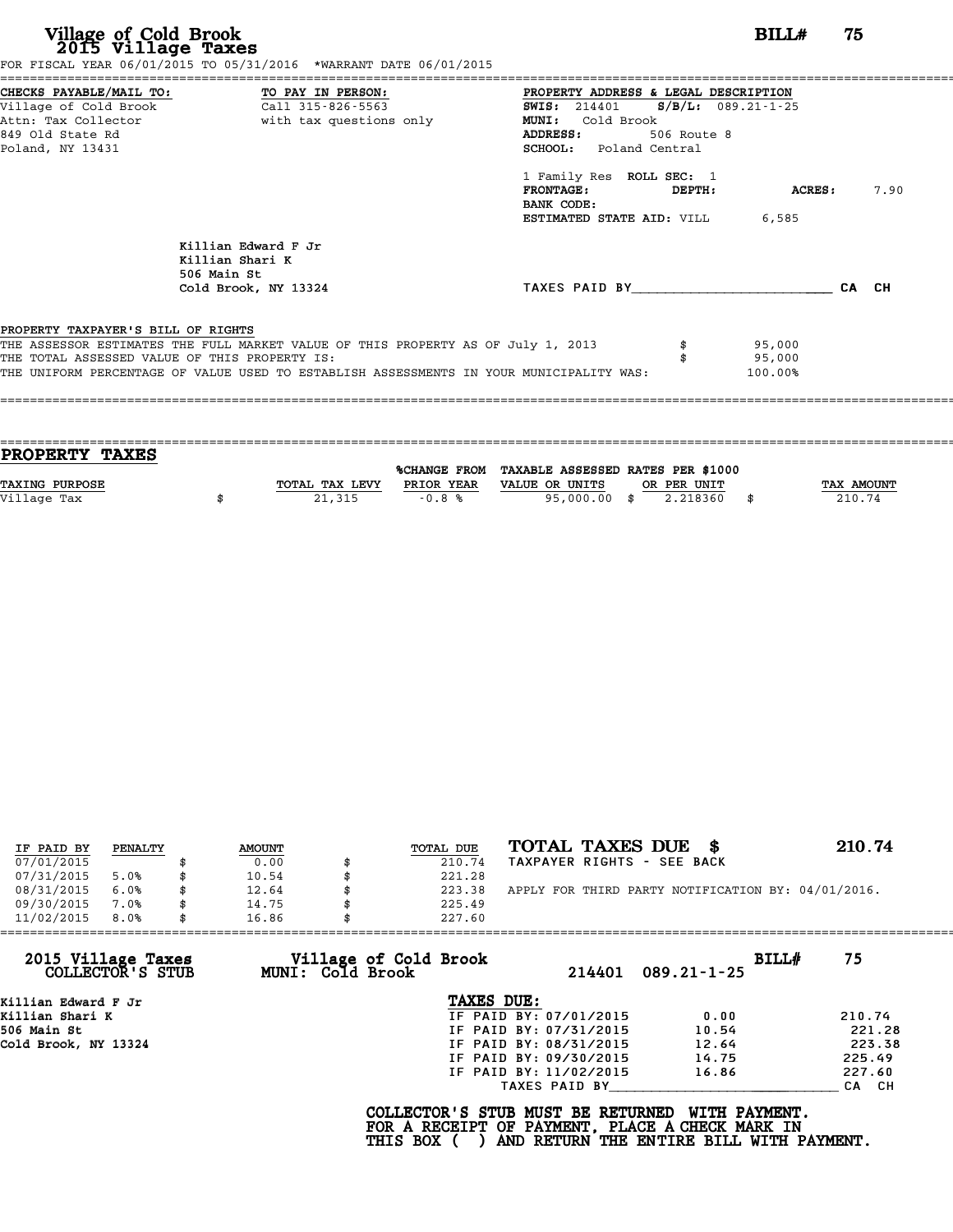| CHECKS PAYABLE/MAIL TO: TO PAY IN PERSON:<br>PROPERTY ADDRESS & LEGAL DESCRIPTION                  |
|----------------------------------------------------------------------------------------------------|
| Village of Cold Brook Call 315-826-5563<br><b>SWIS:</b> 214401 <b>S/B/L:</b> 089.29-1-4            |
| Attn: Tax Collector                       with tax questions only<br>MUNI: Cold Brook              |
| <b>ADDRESS:</b><br>4426 Norway St                                                                  |
| SCHOOL: Poland Central                                                                             |
| 1 Family Res ROLL SEC: 1                                                                           |
| FRONTAGE: 114.00 DEPTH:<br>159.50 ACRES:                                                           |
| BANK CODE: 135                                                                                     |
| <b>ESTIMATED STATE AID:</b> VILL 6,585                                                             |
|                                                                                                    |
|                                                                                                    |
|                                                                                                    |
| TAXES PAID BY<br>CA CH                                                                             |
|                                                                                                    |
| THE ASSESSOR ESTIMATES THE FULL MARKET VALUE OF THIS PROPERTY AS OF July 1, 2013<br>66,000         |
| 66,000                                                                                             |
| THE UNIFORM PERCENTAGE OF VALUE USED TO ESTABLISH ASSESSMENTS IN YOUR MUNICIPALITY WAS:<br>100.00% |
|                                                                                                    |

| TOTAL TAX LEVY | PRIOR YEAR | VALUE OR UNITS | OR PER UNIT |              | <b>TAX AMOUNT</b>                              |
|----------------|------------|----------------|-------------|--------------|------------------------------------------------|
|                |            |                | 2.218360    |              | 146.41                                         |
|                |            |                |             |              |                                                |
|                | 21,315     | $-0.8%$        |             | 66,000.00 \$ | %CHANGE FROM TAXABLE ASSESSED RATES PER \$1000 |

| IF PAID BY | PENALTY | <b>AMOUNT</b> | <b>TOTAL DUE</b> | TOTAL TAXES DUE \$                                 | 146.41 |
|------------|---------|---------------|------------------|----------------------------------------------------|--------|
| 07/01/2015 |         | 0.00          | 146.41           | TAXPAYER RIGHTS - SEE BACK                         |        |
| 07/31/2015 | 5.0%    | \$<br>7.32    | 153.73           |                                                    |        |
| 08/31/2015 | 6.0%    | \$<br>8.78    | 155.19           | APPLY FOR THIRD PARTY NOTIFICATION BY: 04/01/2016. |        |
| 09/30/2015 | 7.0%    | \$<br>10.25   | 156.66           |                                                    |        |
| 11/02/2015 | 8.0%    | \$<br>11.71   | 158.12           |                                                    |        |
|            |         |               |                  |                                                    |        |

| 2015 Village Taxes<br>Village of Cold Brook<br>BILLH<br>76<br>MUNI: Cold Brook<br>COLLECTOR'S STUB<br>214401<br>$089.29 - 1 - 4$<br>TAXES DUE:<br>King Dawn L<br>IF PAID BY: 07/01/2015<br>4426 Norway St<br>0.00 |        |
|-------------------------------------------------------------------------------------------------------------------------------------------------------------------------------------------------------------------|--------|
|                                                                                                                                                                                                                   |        |
|                                                                                                                                                                                                                   |        |
|                                                                                                                                                                                                                   | 146.41 |
| 7.32<br>Cold Brook, NY 13324<br>IF PAID BY: 07/31/2015                                                                                                                                                            | 153.73 |
| IF PAID BY: 08/31/2015<br>8.78                                                                                                                                                                                    | 155.19 |
| IF PAID BY: 09/30/2015<br>10.25                                                                                                                                                                                   | 156.66 |
| IF PAID BY: 11/02/2015<br>11.71                                                                                                                                                                                   | 158.12 |
| TAXES PAID BY                                                                                                                                                                                                     | CA CH  |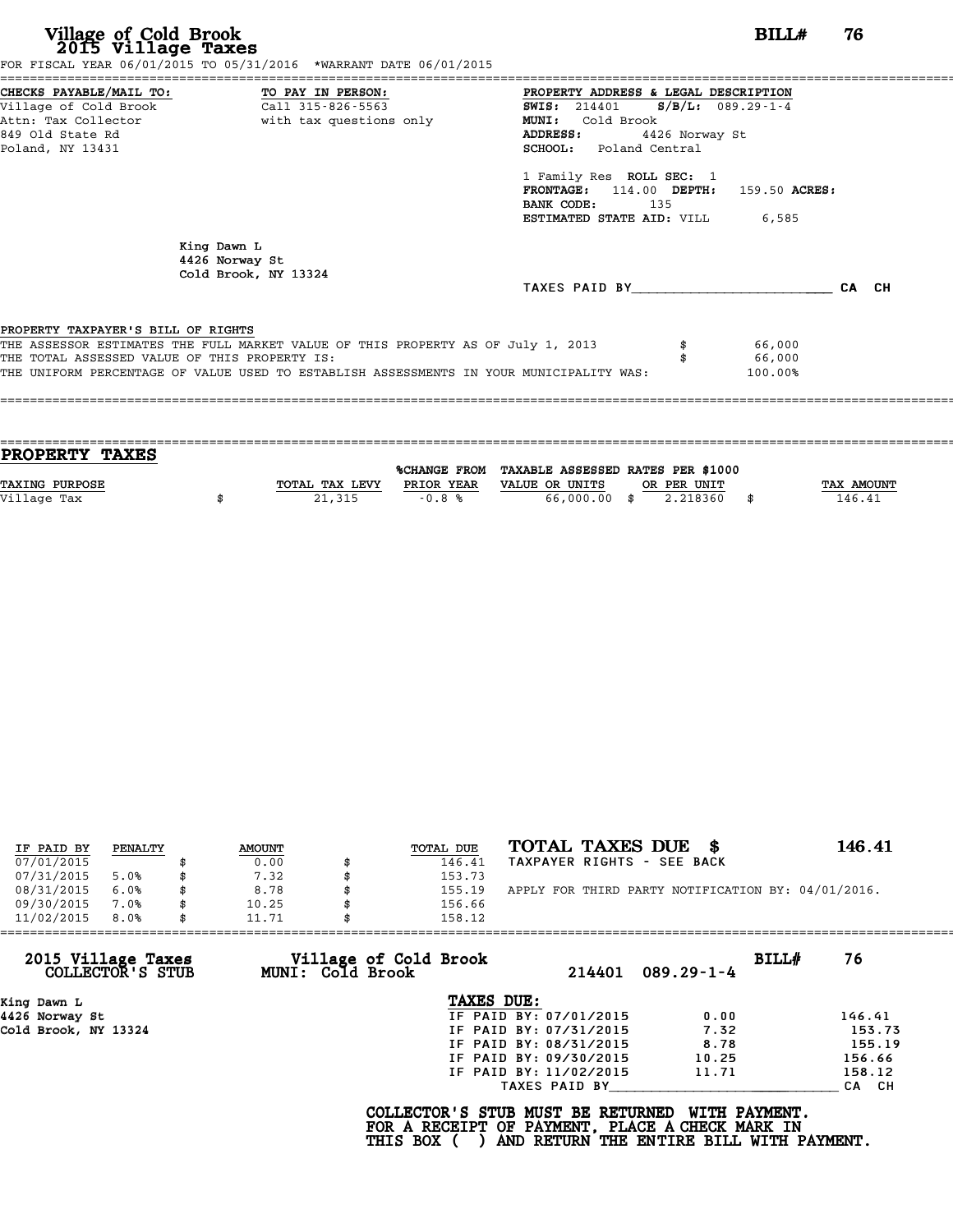| CHECKS PAYABLE/MAIL TO: TO PAY IN PERSON:<br>PROPERTY ADDRESS & LEGAL DESCRIPTION                                                |       |
|----------------------------------------------------------------------------------------------------------------------------------|-------|
| Village of Cold Brook<br>Call 315-826-5563<br>$S/B/L$ : 088.44-1-24<br><b>SWIS:</b> 214401                                       |       |
| Attn: Tax Collector and with tax questions only<br>Cold Brook<br><b>MUNI:</b>                                                    |       |
| 849 Old State Rd<br>Cold Brook<br>ADDRESS:                                                                                       |       |
| Poland, NY 13431<br><b>SCHOOL:</b> Poland Central                                                                                |       |
| Res vac land ROLL SEC: 1                                                                                                         |       |
| <b>FRONTAGE:</b><br>DEPTH:<br>ACRES :                                                                                            | 3.70  |
| BANK CODE:                                                                                                                       |       |
| <b>ESTIMATED STATE AID:</b> VILL 6,585                                                                                           |       |
| King James H<br>111 Liberty Ln<br>Barneveld, NY 13304                                                                            |       |
| TAXES PAID BY TAXES                                                                                                              | CA CH |
|                                                                                                                                  |       |
| PROPERTY TAXPAYER'S BILL OF RIGHTS<br>THE ASSESSOR ESTIMATES THE FULL MARKET VALUE OF THIS PROPERTY AS OF July 1, 2013<br>12,800 |       |
| THE TOTAL ASSESSED VALUE OF THIS PROPERTY IS:<br>12,800                                                                          |       |
| THE UNIFORM PERCENTAGE OF VALUE USED TO ESTABLISH ASSESSMENTS IN YOUR MUNICIPALITY WAS:<br>100.00%                               |       |
|                                                                                                                                  |       |
|                                                                                                                                  |       |

| <b>PROPERTY TAXES</b> |                |            |                                                |             |                   |
|-----------------------|----------------|------------|------------------------------------------------|-------------|-------------------|
|                       |                |            |                                                |             |                   |
|                       |                |            | %CHANGE FROM TAXABLE ASSESSED RATES PER \$1000 |             |                   |
| <b>TAXING PURPOSE</b> | TOTAL TAX LEVY | PRIOR YEAR | VALUE OR UNITS                                 | OR PER UNIT | <b>TAX AMOUNT</b> |
| Village Tax           | 21,315         | $-0.8%$    | $12,800.00$ \$                                 | 2.218360    | 28.40             |
|                       |                |            |                                                |             |                   |

| IF PAID BY | PENALTY | <b>AMOUNT</b> | <b>TOTAL DUE</b> | TOTAL TAXES DUE \$                                 | 28.40 |
|------------|---------|---------------|------------------|----------------------------------------------------|-------|
| 07/01/2015 |         | 0.00          | 28.40            | TAXPAYER RIGHTS - SEE BACK                         |       |
| 07/31/2015 | 5.0%    | 1.42          | 29.82            |                                                    |       |
| 08/31/2015 | 6.0%    | \$<br>1.70    | 30.10            | APPLY FOR THIRD PARTY NOTIFICATION BY: 04/01/2016. |       |
| 09/30/2015 | 7.0%    | 1.99          | 30.39            |                                                    |       |
| 11/02/2015 | 8.0%    | 2.27          | 30.67            |                                                    |       |
|            |         |               |                  |                                                    |       |

| 11/02/2015<br>8.0%                     | 2.27                                      | 30.67                                                                                              |                                                           |       |
|----------------------------------------|-------------------------------------------|----------------------------------------------------------------------------------------------------|-----------------------------------------------------------|-------|
| 2015 Village Taxes<br>COLLECTOR'S STUB | Village of Cold Brook<br>MUNI: Cold Brook | 214401                                                                                             | BILLH<br>$088.44 - 1 - 24$                                | 77    |
| King James H                           |                                           | TAXES DUE:                                                                                         |                                                           |       |
| 111 Liberty Ln                         |                                           | IF PAID BY: 07/01/2015                                                                             | 0.00                                                      | 28.40 |
| Barneveld, NY 13304                    |                                           | IF PAID BY: 07/31/2015                                                                             | 1.42                                                      | 29.82 |
|                                        |                                           | IF PAID BY: 08/31/2015                                                                             | 1.70                                                      | 30.10 |
|                                        |                                           | IF PAID BY: 09/30/2015                                                                             | 1.99                                                      | 30.39 |
|                                        |                                           | IF PAID BY: 11/02/2015                                                                             | 2.27                                                      | 30.67 |
|                                        |                                           | TAXES PAID BY                                                                                      |                                                           | CA CH |
|                                        |                                           | COLLECTOR'S STUB MUST BE RETURNED<br>FOR A RECEIPT OF PAYMENT, PLACE A CHECK MARK IN<br>THIS BOX ( | WITH PAYMENT.<br>AND RETURN THE ENTIRE BILL WITH PAYMENT. |       |
|                                        |                                           |                                                                                                    |                                                           |       |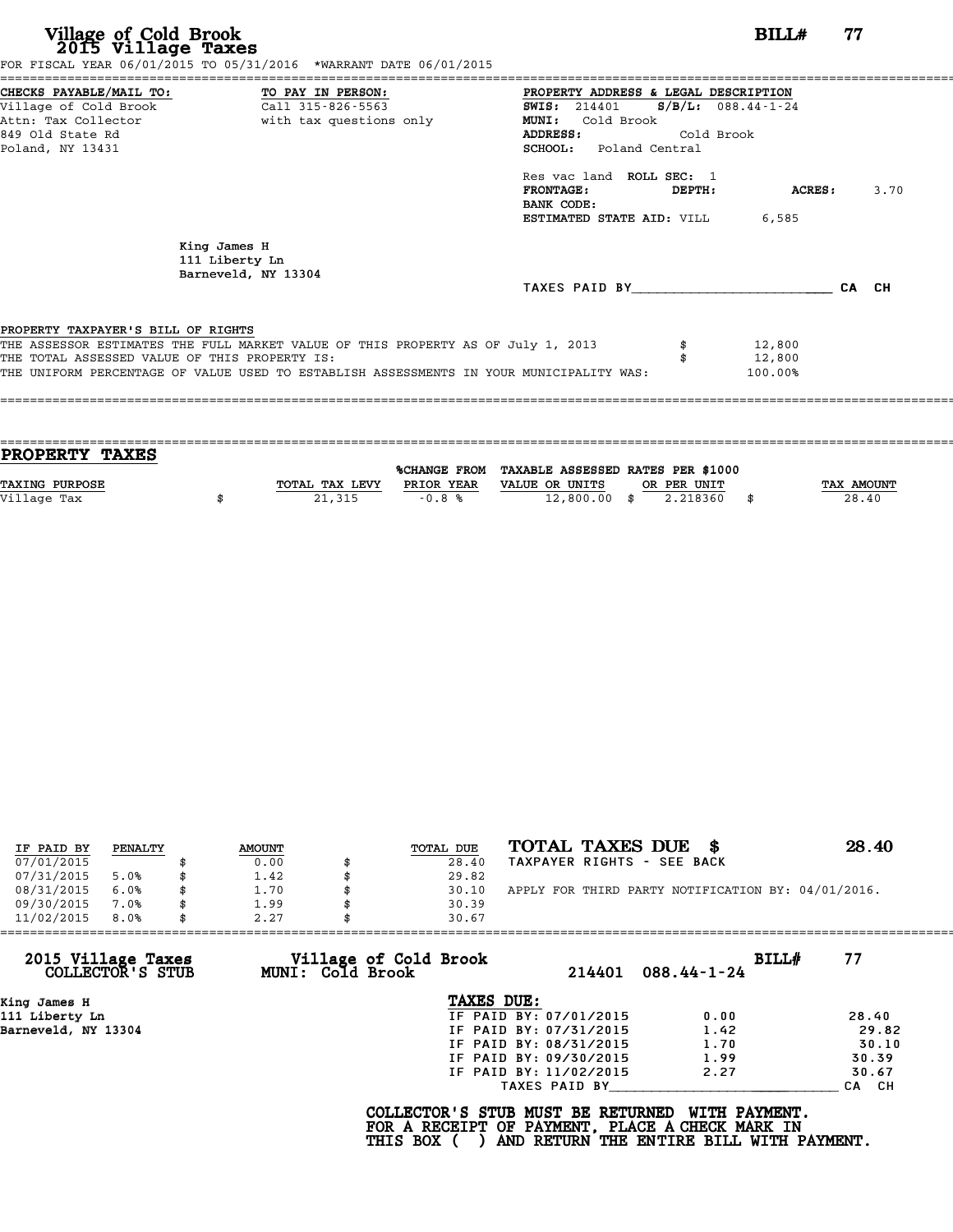|                                               | FOR FISCAL YEAR 06/01/2015 TO 05/31/2016 *WARRANT DATE 06/01/2015                       |                                            |       |
|-----------------------------------------------|-----------------------------------------------------------------------------------------|--------------------------------------------|-------|
|                                               | CHECKS PAYABLE/MAIL TO: TO PAY IN PERSON:                                               | PROPERTY ADDRESS & LEGAL DESCRIPTION       |       |
| Village of Cold Brook                         | Call 315-826-5563                                                                       | $S/B/L: 088.36-1-3$<br><b>SWIS:</b> 214401 |       |
| Attn: Tax Collector                           | with tax questions only                                                                 | <b>MUNI:</b><br>Cold Brook                 |       |
| 849 Old State Rd                              |                                                                                         | ADDRESS:<br>331 Route 8                    |       |
| Poland, NY 13431                              |                                                                                         | <b>SCHOOL:</b> Poland Central              |       |
|                                               |                                                                                         | 1 Family Res ROLL SEC: 1                   |       |
|                                               |                                                                                         | FRONTAGE: $194.00$ DEPTH: $151.10$ ACRES:  |       |
|                                               |                                                                                         | BANK CODE:                                 |       |
|                                               |                                                                                         | <b>ESTIMATED STATE AID:</b> VILL 6,585     |       |
|                                               | Koscinski Jane                                                                          |                                            |       |
|                                               | Davis Candice                                                                           |                                            |       |
|                                               | Tammy Tabor                                                                             |                                            |       |
|                                               | 331 Route 8                                                                             | TAXES PAID BY                              | CA CH |
|                                               | Cold Brook, NY 13324                                                                    |                                            |       |
| PROPERTY TAXPAYER'S BILL OF RIGHTS            |                                                                                         |                                            |       |
|                                               | THE ASSESSOR ESTIMATES THE FULL MARKET VALUE OF THIS PROPERTY AS OF July 1, 2013        | 82,000                                     |       |
| THE TOTAL ASSESSED VALUE OF THIS PROPERTY IS: |                                                                                         | 82,000                                     |       |
|                                               | THE UNIFORM PERCENTAGE OF VALUE USED TO ESTABLISH ASSESSMENTS IN YOUR MUNICIPALITY WAS: | 100.00%                                    |       |
|                                               |                                                                                         |                                            |       |

| PROPERTY TAXES        |                |            |                                                |             |                   |
|-----------------------|----------------|------------|------------------------------------------------|-------------|-------------------|
|                       |                |            | %CHANGE FROM TAXABLE ASSESSED RATES PER \$1000 |             |                   |
| <b>TAXING PURPOSE</b> | TOTAL TAX LEVY | PRIOR YEAR | VALUE OR UNITS                                 | OR PER UNIT | <b>TAX AMOUNT</b> |
| Village Tax           | 21,315         | $-0.8%$    | 82,000.00 \$                                   | 2.218360    | 181.91            |
|                       |                |            |                                                |             |                   |

| IF PAID BY | PENALTY | <b>AMOUNT</b> | TOTAL DUE    | TOTAL TAXES DUE \$                                 | 181.91 |
|------------|---------|---------------|--------------|----------------------------------------------------|--------|
| 07/01/2015 |         | 0.00          | 181.91       | TAXPAYER RIGHTS - SEE BACK                         |        |
| 07/31/2015 | 5.0%    | 9.10          | 191.01       |                                                    |        |
| 08/31/2015 | 6.0%    | 10.91         | 192.82       | APPLY FOR THIRD PARTY NOTIFICATION BY: 04/01/2016. |        |
| 09/30/2015 | 7.0%    | \$<br>12.73   | \$<br>194.64 |                                                    |        |
| 11/02/2015 | 8.0%    | 14.55         | 196.46       |                                                    |        |

|                                        | 14.55                                     | 196.46                 |                  |       |        |
|----------------------------------------|-------------------------------------------|------------------------|------------------|-------|--------|
| 2015 Village Taxes<br>COLLECTOR'S STUB | Village of Cold Brook<br>MUNI: Cold Brook | 214401                 | $088.36 - 1 - 3$ | BILLH | 78     |
| Koscinski Jane                         |                                           | TAXES DUE:             |                  |       |        |
| Davis Candice                          |                                           | IF PAID BY: 07/01/2015 | 0.00             |       | 181.91 |
| Tammy Tabor                            |                                           | IF PAID BY: 07/31/2015 | 9.10             |       | 191.01 |
| 331 Route 8                            |                                           | IF PAID BY: 08/31/2015 | 10.91            |       | 192.82 |
| Cold Brook, NY 13324                   |                                           | IF PAID BY: 09/30/2015 | 12.73            |       | 194.64 |
|                                        |                                           | IF PAID BY: 11/02/2015 | 14.55            |       | 196.46 |
|                                        |                                           | TAXES PAID BY          |                  |       | CA CH  |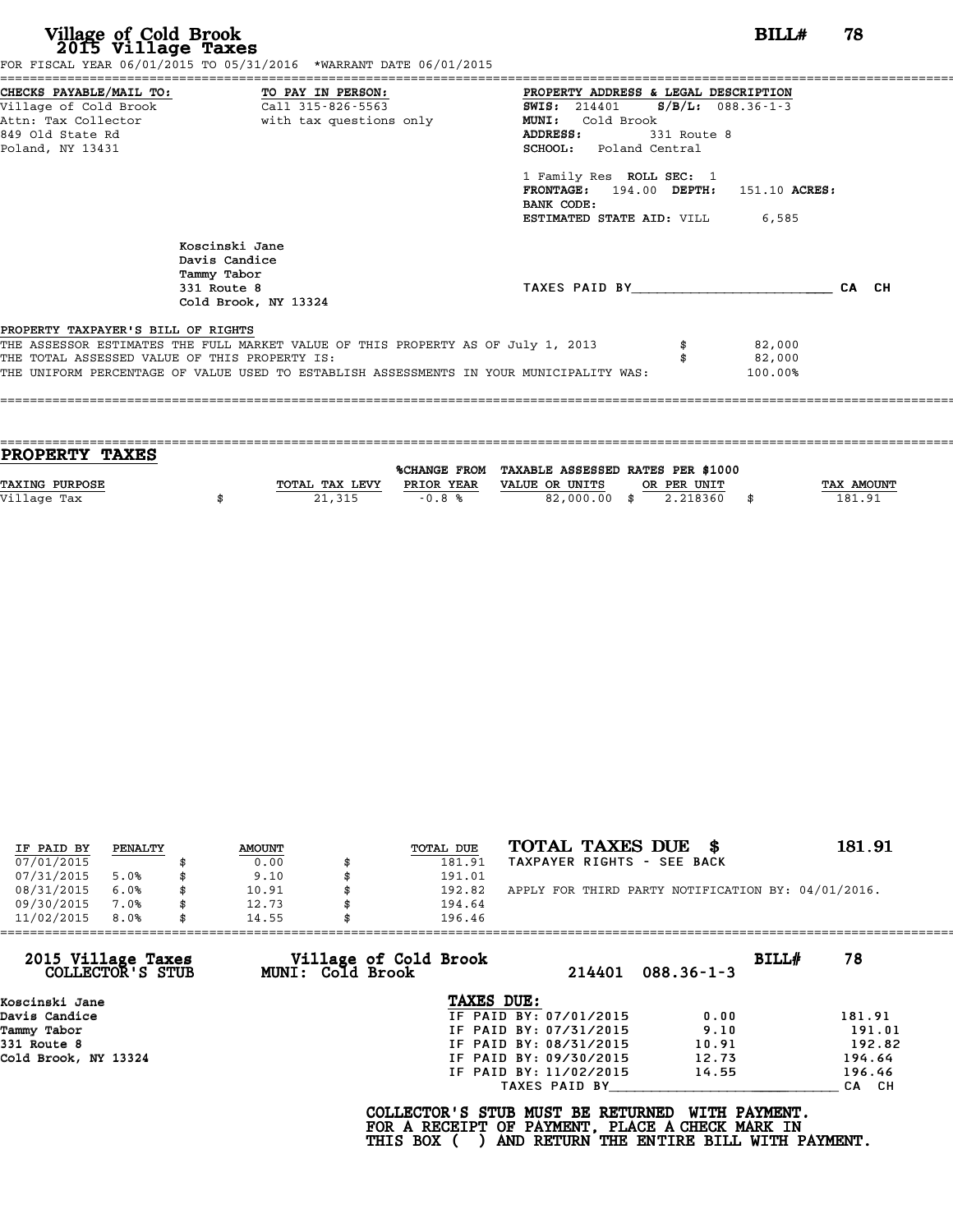|                                               | CHECKS PAYABLE/MAIL TO: TO PAY IN PERSON:                                               | PROPERTY ADDRESS & LEGAL DESCRIPTION   |                                               |         |       |  |  |  |  |
|-----------------------------------------------|-----------------------------------------------------------------------------------------|----------------------------------------|-----------------------------------------------|---------|-------|--|--|--|--|
| Village of Cold Brook                         | Call 315-826-5563                                                                       |                                        | <b>SWIS:</b> 214401 <b>S/B/L:</b> 089.29-1-13 |         |       |  |  |  |  |
| Attn: Tax Collector                           | with tax questions only                                                                 | MUNI: Cold Brook                       |                                               |         |       |  |  |  |  |
| 849 Old State Rd                              |                                                                                         | <b>ADDRESS:</b>                        | 4391 Norway St                                |         |       |  |  |  |  |
| Poland, NY 13431                              |                                                                                         | <b>SCHOOL:</b> Poland Central          |                                               |         |       |  |  |  |  |
|                                               |                                                                                         | Rural res&ag ROLL SEC: 1               |                                               |         |       |  |  |  |  |
|                                               |                                                                                         | FRONTAGE:<br>BANK CODE:                | DEPTH:                                        | ACRES:  | 35.40 |  |  |  |  |
|                                               |                                                                                         | <b>ESTIMATED STATE AID: VILL 6,585</b> |                                               |         |       |  |  |  |  |
|                                               | Kraszewski Jason W<br>Linda Kraszewski<br>4391 Norway St                                |                                        |                                               |         |       |  |  |  |  |
|                                               | Cold Brook, NY 13324                                                                    | TAXES PAID BY                          |                                               |         | CA CH |  |  |  |  |
| PROPERTY TAXPAYER'S BILL OF RIGHTS            |                                                                                         |                                        |                                               |         |       |  |  |  |  |
|                                               | THE ASSESSOR ESTIMATES THE FULL MARKET VALUE OF THIS PROPERTY AS OF July 1, 2013        |                                        |                                               | 111,000 |       |  |  |  |  |
| THE TOTAL ASSESSED VALUE OF THIS PROPERTY IS: |                                                                                         |                                        |                                               | 111,000 |       |  |  |  |  |
|                                               | THE UNIFORM PERCENTAGE OF VALUE USED TO ESTABLISH ASSESSMENTS IN YOUR MUNICIPALITY WAS: |                                        |                                               | 100.00% |       |  |  |  |  |

| <b>PROPERTY TAXES</b> |                |            |                                                |             |            |
|-----------------------|----------------|------------|------------------------------------------------|-------------|------------|
|                       |                |            | %CHANGE FROM TAXABLE ASSESSED RATES PER \$1000 |             |            |
| <b>TAXING PURPOSE</b> | TOTAL TAX LEVY | PRIOR YEAR | VALUE OR UNITS                                 | OR PER UNIT | TAX AMOUNT |
|                       |                |            |                                                |             | 246.24     |
| Village Tax           | 21,315         | $-0.8%$    | $111,000.00$ \$                                | 2.218360    | \$         |
|                       |                |            |                                                |             |            |

| IF PAID BY | PENALTY | <b>AMOUNT</b> | TOTAL DUE | TOTAL TAXES DUE \$                                 | 246.24 |
|------------|---------|---------------|-----------|----------------------------------------------------|--------|
| 07/01/2015 |         | 0.00          | 246.24    | TAXPAYER RIGHTS - SEE BACK                         |        |
| 07/31/2015 | 5.0%    | 12.31         | 258.55    |                                                    |        |
| 08/31/2015 | 6.0%    | \$<br>14.77   | 261.01    | APPLY FOR THIRD PARTY NOTIFICATION BY: 04/01/2016. |        |
| 09/30/2015 | 7.0%    | \$<br>17.24   | 263.48    |                                                    |        |
| 11/02/2015 | 8.0%    | \$<br>19.70   | 265.94    |                                                    |        |

| 11/02/2015<br>8.0%                     | 19.70                   | 265.94                                                                                             |                                                                  |        |
|----------------------------------------|-------------------------|----------------------------------------------------------------------------------------------------|------------------------------------------------------------------|--------|
| 2015 Village Taxes<br>COLLECTOR'S STUB | <b>MUNI: Cold Brook</b> | Village of Cold Brook<br>214401                                                                    | BILLH<br>$089.29 - 1 - 13$                                       | 79     |
| Kraszewski Jason W                     |                         | TAXES DUE:                                                                                         |                                                                  |        |
| Linda Kraszewski                       |                         | IF PAID BY: 07/01/2015                                                                             | 0.00                                                             | 246.24 |
| 4391 Norway St                         |                         | IF PAID BY: 07/31/2015                                                                             | 12.31                                                            | 258.55 |
| Cold Brook, NY 13324                   |                         | IF PAID BY: 08/31/2015                                                                             | 14.77                                                            | 261.01 |
|                                        |                         | IF PAID BY: 09/30/2015                                                                             | 17.24                                                            | 263.48 |
|                                        |                         | IF PAID BY: 11/02/2015                                                                             | 19.70                                                            | 265.94 |
|                                        |                         | TAXES PAID BY                                                                                      |                                                                  | CA CH  |
|                                        |                         | COLLECTOR'S STUB MUST BE RETURNED<br>FOR A RECEIPT OF PAYMENT, PLACE A CHECK MARK IN<br>THIS BOX ( | <b>WITH PAYMENT.</b><br>AND RETURN THE ENTIRE BILL WITH PAYMENT. |        |
|                                        |                         |                                                                                                    |                                                                  |        |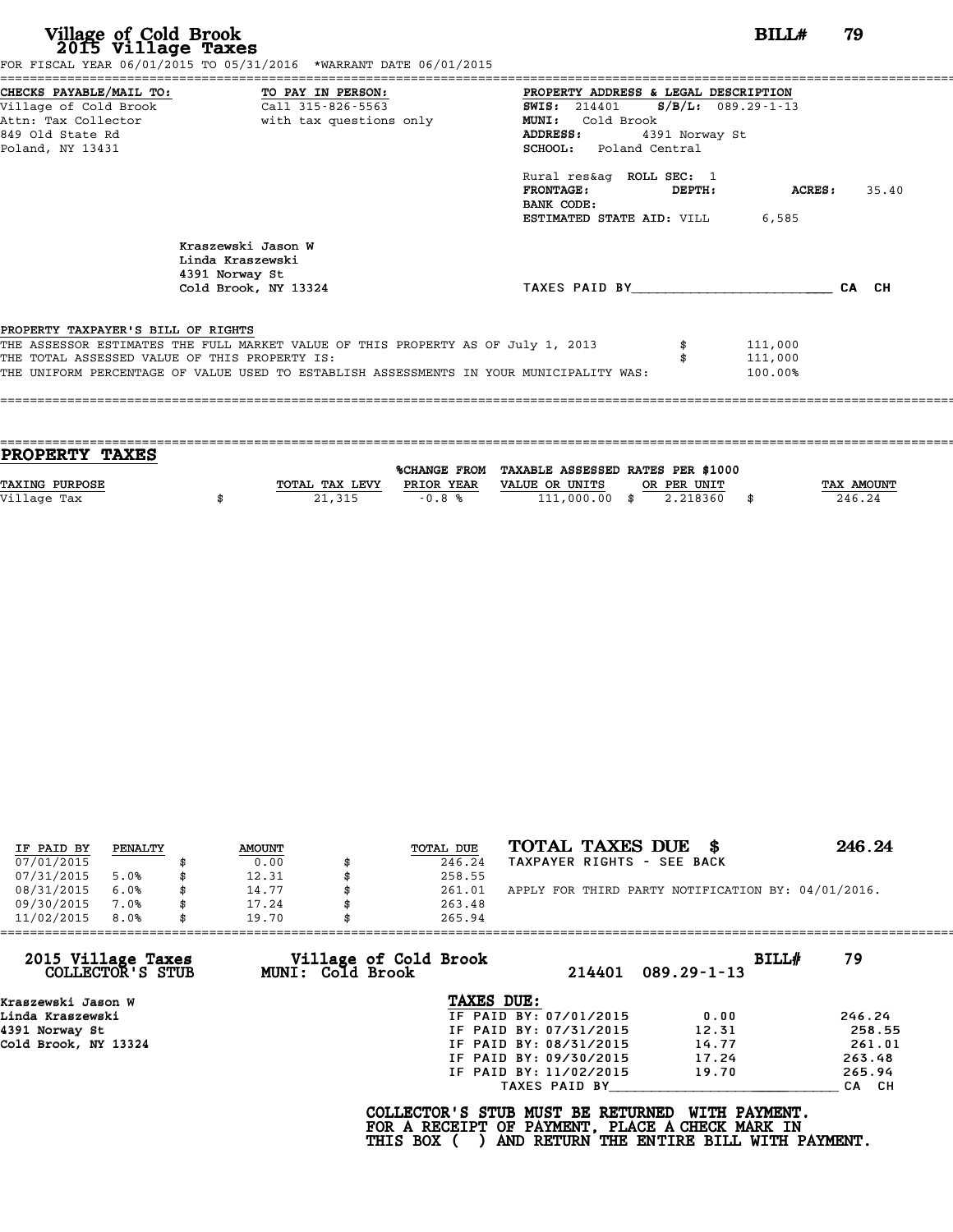|                                               | FOR FISCAL YEAR 06/01/2015 TO 05/31/2016 *WARRANT DATE 06/01/2015                       |                                      |                |         |      |
|-----------------------------------------------|-----------------------------------------------------------------------------------------|--------------------------------------|----------------|---------|------|
|                                               | CHECKS PAYABLE/MAIL TO: TO PAY IN PERSON:                                               | PROPERTY ADDRESS & LEGAL DESCRIPTION |                |         |      |
|                                               |                                                                                         | SWIS: $214401$ S/B/L: 089.29-1-17.2  |                |         |      |
|                                               | Attn: Tax Collector                         with tax questions only                     | MUNI: Cold Brook                     |                |         |      |
| 849 Old State Rd                              |                                                                                         | <b>ADDRESS:</b>                      | 4399 Norway St |         |      |
| Poland, NY 13431                              |                                                                                         | SCHOOL: Poland Central               |                |         |      |
|                                               |                                                                                         | 1 Family Res ROLL SEC: 1             |                |         |      |
|                                               |                                                                                         | FRONTAGE: 42.10 DEPTH:               |                | ACRES : | 2.17 |
|                                               |                                                                                         | BANK CODE:                           |                |         |      |
|                                               |                                                                                         | ESTIMATED STATE AID: VILL            |                | 6,585   |      |
|                                               | Kraszewski Linda                                                                        |                                      |                |         |      |
|                                               | 4399 Norway St                                                                          |                                      |                |         |      |
|                                               | Cold Brook, NY 13324                                                                    |                                      |                |         |      |
|                                               |                                                                                         | TAXES PAID BY CA CH                  |                |         |      |
| PROPERTY TAXPAYER'S BILL OF RIGHTS            |                                                                                         |                                      |                |         |      |
|                                               | THE ASSESSOR ESTIMATES THE FULL MARKET VALUE OF THIS PROPERTY AS OF July 1, 2013        |                                      |                | 128,600 |      |
| THE TOTAL ASSESSED VALUE OF THIS PROPERTY IS: |                                                                                         |                                      |                | 128,600 |      |
|                                               | THE UNIFORM PERCENTAGE OF VALUE USED TO ESTABLISH ASSESSMENTS IN YOUR MUNICIPALITY WAS: |                                      |                | 100.00% |      |
|                                               |                                                                                         |                                      |                |         |      |
|                                               |                                                                                         |                                      |                |         |      |
|                                               |                                                                                         |                                      |                |         |      |

| PROPERTY TAXES        |                |                     |                                   |             |      |            |
|-----------------------|----------------|---------------------|-----------------------------------|-------------|------|------------|
|                       |                |                     |                                   |             |      |            |
|                       |                | <b>%CHANGE FROM</b> | TAXABLE ASSESSED RATES PER \$1000 |             |      |            |
| <b>TAXING PURPOSE</b> | TOTAL TAX LEVY | PRIOR YEAR          | VALUE OR UNITS                    | OR PER UNIT |      | TAX AMOUNT |
| Village Tax           | 21,315         | $-0.8%$             | $128,600.00$ \$                   | 2.218360    | - \$ | 285.28     |
|                       |                |                     |                                   |             |      |            |

| IF PAID BY | PENALTY | <b>AMOUNT</b> | TOTAL DUE | TOTAL TAXES DUE<br>- 86                            | 285.28 |
|------------|---------|---------------|-----------|----------------------------------------------------|--------|
| 07/01/2015 |         | 0.00          | 285.28    | TAXPAYER RIGHTS - SEE BACK                         |        |
| 07/31/2015 | 5.0%    | \$<br>14.26   | 299.54    |                                                    |        |
| 08/31/2015 | 6.0%    | \$<br>17.12   | 302.40    | APPLY FOR THIRD PARTY NOTIFICATION BY: 04/01/2016. |        |
| 09/30/2015 | 7.0%    | \$<br>19.97   | 305.25    |                                                    |        |
| 11/02/2015 | 8.0%    | \$<br>22.82   | 308.10    |                                                    |        |
|            |         |               |           |                                                    |        |

| 11/02/2015                             | 8.0% | 22.82 |                         | 308.10                                          |                        |                                                                                                              |        |
|----------------------------------------|------|-------|-------------------------|-------------------------------------------------|------------------------|--------------------------------------------------------------------------------------------------------------|--------|
| 2015 Village Taxes<br>COLLECTOR'S STUB |      |       | <b>MUNI: Cold Brook</b> | Village of Cold Brook                           |                        | BILL#<br>$214401$ 089.29-1-17.2                                                                              | 80     |
| Kraszewski Linda                       |      |       |                         | TAXES DUE:                                      |                        |                                                                                                              |        |
| 4399 Norway St                         |      |       |                         |                                                 | IF PAID BY: 07/01/2015 | 0.00                                                                                                         | 285.28 |
| Cold Brook, NY 13324                   |      |       |                         |                                                 | IF PAID BY: 07/31/2015 | 14.26                                                                                                        | 299.54 |
|                                        |      |       |                         |                                                 | IF PAID BY: 08/31/2015 | 17.12                                                                                                        | 302.40 |
|                                        |      |       |                         |                                                 | IF PAID BY: 09/30/2015 | 19.97                                                                                                        | 305.25 |
|                                        |      |       |                         |                                                 | IF PAID BY: 11/02/2015 | 22.82                                                                                                        | 308.10 |
|                                        |      |       |                         |                                                 | TAXES PAID BY          |                                                                                                              | CA CH  |
|                                        |      |       |                         | COLLECTOR'S STUB MUST BE RETURNED<br>THIS BOX ( |                        | WITH PAYMENT.<br>FOR A RECEIPT OF PAYMENT, PLACE A CHECK MARK IN<br>AND RETURN THE ENTIRE BILL WITH PAYMENT. |        |
|                                        |      |       |                         |                                                 |                        |                                                                                                              |        |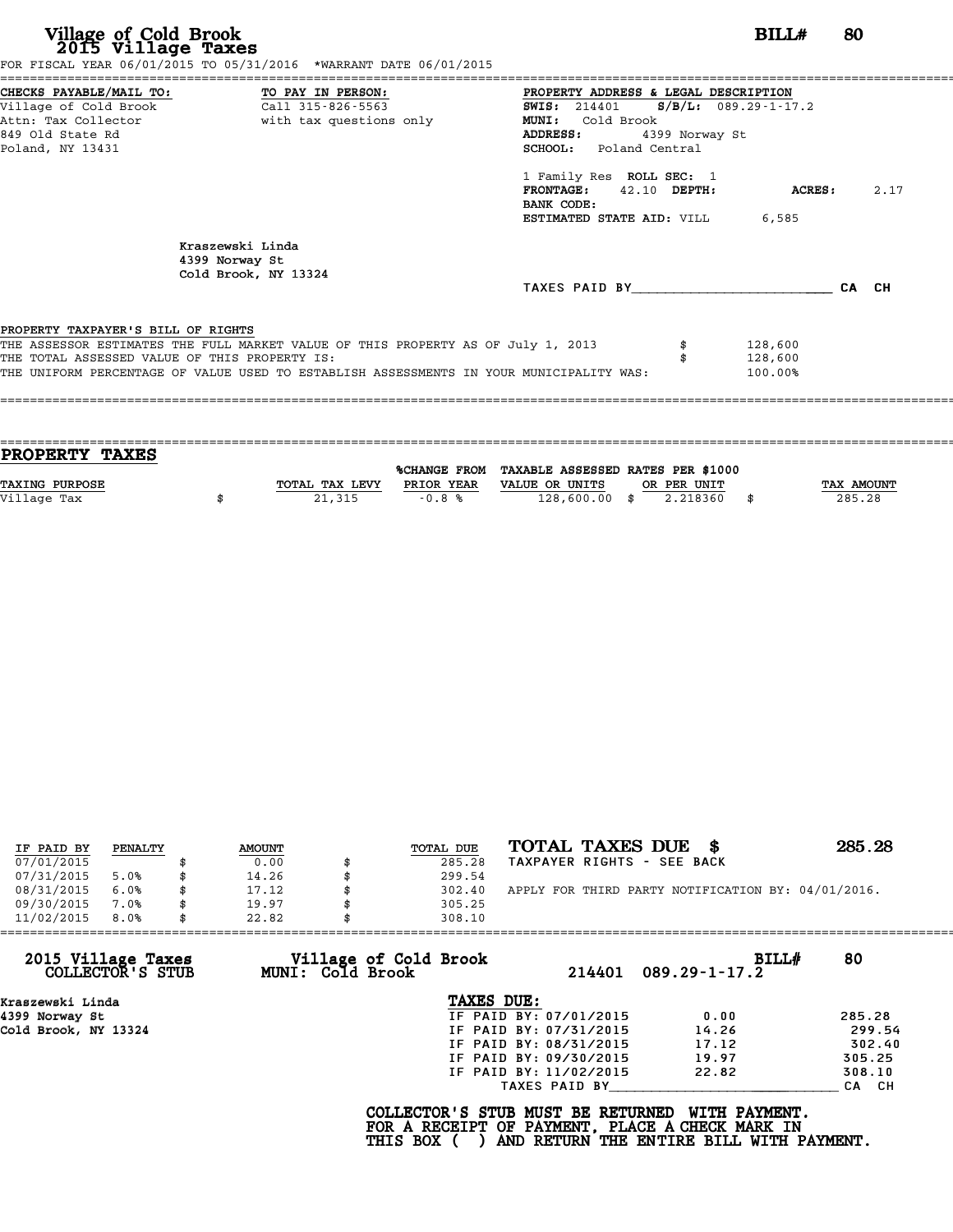| CHECKS PAYABLE/MAIL TO: TO PAY IN PERSON:<br>PROPERTY ADDRESS & LEGAL DESCRIPTION                                                                                                                                                                                  |                             |       |
|--------------------------------------------------------------------------------------------------------------------------------------------------------------------------------------------------------------------------------------------------------------------|-----------------------------|-------|
| $S/B/L$ : 089.29-1-17.3<br><b>SWIS:</b> 214401<br>Attn: Tax Collector and the with tax questions only<br><b>MUNI:</b><br>Cold Brook<br>849 Old State Rd<br>Military Rd<br>ADDRESS:<br>SCHOOL: Poland Central<br>Poland, NY 13431                                   |                             |       |
| Vac w/imprv ROLL SEC: 1<br><b>FRONTAGE:</b><br>DEPTH:<br>BANK CODE:<br><b>ESTIMATED STATE AID:</b> VILL 6,585                                                                                                                                                      | ACRES :                     | 1.18  |
| Kraszewski Linda<br>4399 Norway St<br>Cold Brook, NY 13324<br>TAXES PAID BY                                                                                                                                                                                        |                             | CA CH |
| PROPERTY TAXPAYER'S BILL OF RIGHTS<br>THE ASSESSOR ESTIMATES THE FULL MARKET VALUE OF THIS PROPERTY AS OF July 1, 2013<br>THE TOTAL ASSESSED VALUE OF THIS PROPERTY IS:<br>THE UNIFORM PERCENTAGE OF VALUE USED TO ESTABLISH ASSESSMENTS IN YOUR MUNICIPALITY WAS: | 21,000<br>21,000<br>100.00% |       |

| <b>PROPERTY TAXES</b> |                |            |                                                |             |                   |
|-----------------------|----------------|------------|------------------------------------------------|-------------|-------------------|
|                       |                |            |                                                |             |                   |
|                       |                |            | %CHANGE FROM TAXABLE ASSESSED RATES PER \$1000 |             |                   |
| TAXING PURPOSE        | TOTAL TAX LEVY | PRIOR YEAR | VALUE OR UNITS                                 | OR PER UNIT | <b>TAX AMOUNT</b> |
|                       |                |            |                                                |             |                   |
| Village Tax           | 21,315         | $-0.8%$    | 21,000.00 \$                                   | 2.218360    | 46.59             |
|                       |                |            |                                                |             |                   |

| IF PAID BY | PENALTY | <b>AMOUNT</b> | TOTAL DUE | TOTAL TAXES DUE                                    | 46.59 |
|------------|---------|---------------|-----------|----------------------------------------------------|-------|
| 07/01/2015 |         | 0.00          | 46.59     | TAXPAYER RIGHTS - SEE BACK                         |       |
| 07/31/2015 | 5.0%    | 2.33          | 48.92     |                                                    |       |
| 08/31/2015 | 6.0%    | 2.80          | 49.39     | APPLY FOR THIRD PARTY NOTIFICATION BY: 04/01/2016. |       |
| 09/30/2015 | 7.0%    | 3.26          | 49.85     |                                                    |       |
| 11/02/2015 | 8.0%    | 3.73          | 50.32     |                                                    |       |

| 11/02/2015<br>8.0%                     | 3.73<br>50.32                                    |                        |                               |       |
|----------------------------------------|--------------------------------------------------|------------------------|-------------------------------|-------|
| 2015 Village Taxes<br>COLLECTOR'S STUB | Village of Cold Brook<br><b>MUNI: Cold Brook</b> |                        | BILL#<br>214401 089.29-1-17.3 | 81    |
| Kraszewski Linda                       | TAXES DUE:                                       |                        |                               |       |
| 4399 Norway St                         |                                                  | IF PAID BY: 07/01/2015 | 0.00                          | 46.59 |
| Cold Brook, NY 13324                   |                                                  | IF PAID BY: 07/31/2015 | 2.33                          | 48.92 |
|                                        |                                                  | IF PAID BY: 08/31/2015 | 2.80                          | 49.39 |
|                                        |                                                  | IF PAID BY: 09/30/2015 | 3.26                          | 49.85 |
|                                        |                                                  | IF PAID BY: 11/02/2015 | 3.73                          | 50.32 |
|                                        |                                                  | TAXES PAID BY          |                               | CA CH |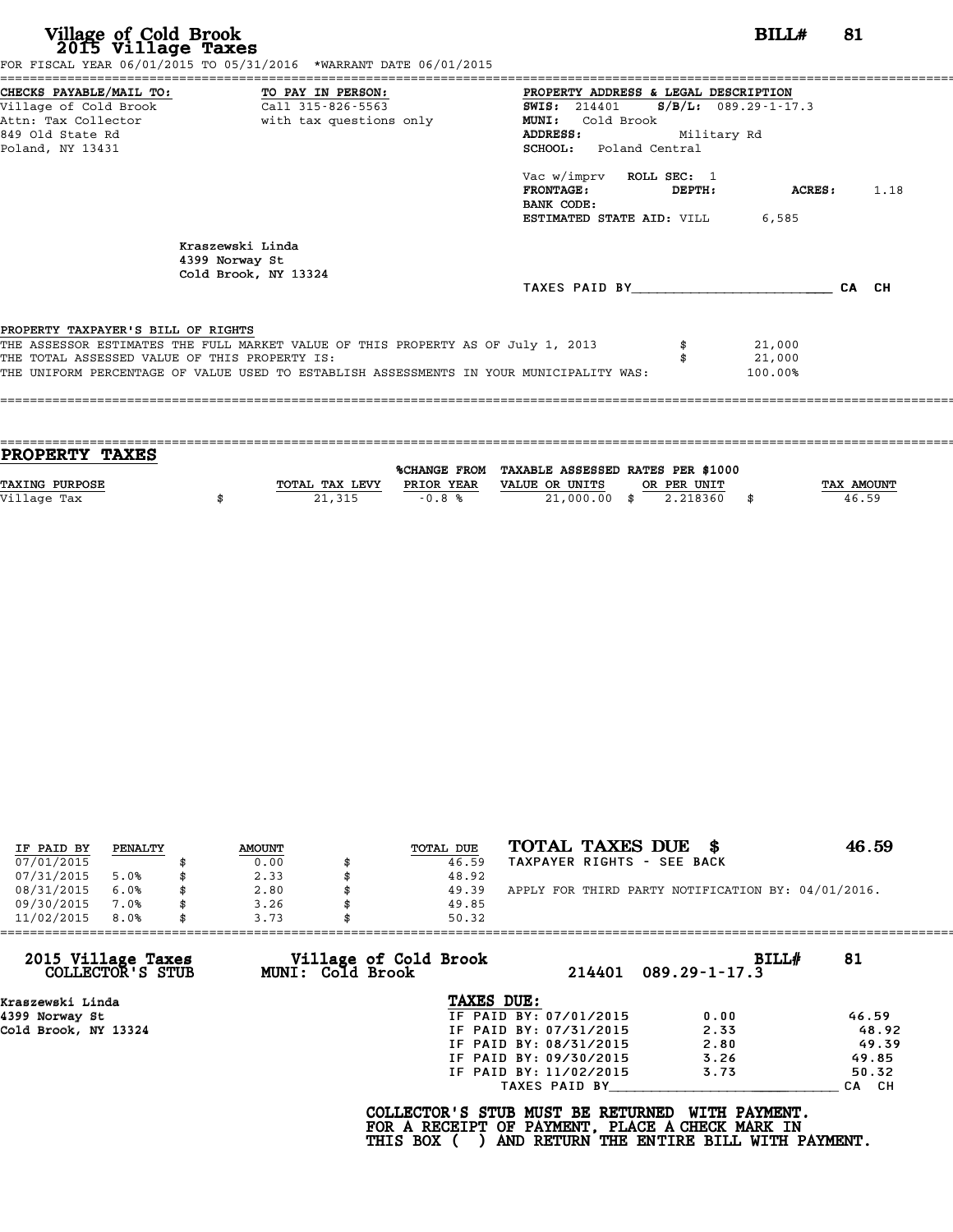|                                               | FOR FISCAL YEAR 06/01/2015 TO 05/31/2016 *WARRANT DATE 06/01/2015                       |                                              |       |
|-----------------------------------------------|-----------------------------------------------------------------------------------------|----------------------------------------------|-------|
|                                               |                                                                                         | PROPERTY ADDRESS & LEGAL DESCRIPTION         |       |
|                                               |                                                                                         | <b>SWIS:</b> 214401 <b>S/B/L:</b> 088.36-1-2 |       |
|                                               | Attn: Tax Collector                       with tax questions only                       | MUNI: Cold Brook                             |       |
| 849 Old State Rd                              |                                                                                         | ADDRESS:<br>323 Route 8                      |       |
| Poland, NY 13431                              |                                                                                         | <b>SCHOOL:</b> Poland Central                |       |
|                                               |                                                                                         | Mfg housing ROLL SEC: 1                      |       |
|                                               |                                                                                         | FRONTAGE: 90.00 DEPTH: 151.00 ACRES:         | .30   |
|                                               |                                                                                         | BANK CODE:                                   |       |
|                                               |                                                                                         | <b>ESTIMATED STATE AID:</b> VILL 6,585       |       |
|                                               | Lacomb Thomas R<br>Lacomb Nora                                                          |                                              |       |
|                                               | PO Box 77                                                                               | TAXES PAID BY                                | CA CH |
|                                               | Cold Brook, NY 13324                                                                    |                                              |       |
| PROPERTY TAXPAYER'S BILL OF RIGHTS            |                                                                                         |                                              |       |
|                                               | THE ASSESSOR ESTIMATES THE FULL MARKET VALUE OF THIS PROPERTY AS OF July 1, 2013        | 65,700                                       |       |
| THE TOTAL ASSESSED VALUE OF THIS PROPERTY IS: |                                                                                         | 65,700                                       |       |
|                                               | THE UNIFORM PERCENTAGE OF VALUE USED TO ESTABLISH ASSESSMENTS IN YOUR MUNICIPALITY WAS: | $100.00\%$                                   |       |
|                                               |                                                                                         |                                              |       |
|                                               |                                                                                         |                                              |       |
|                                               |                                                                                         |                                              |       |

| PROPERTY TAXES        |                |            |                                                |             |            |
|-----------------------|----------------|------------|------------------------------------------------|-------------|------------|
|                       |                |            | %CHANGE FROM TAXABLE ASSESSED RATES PER \$1000 |             |            |
|                       |                |            |                                                |             |            |
| <b>TAXING PURPOSE</b> | TOTAL TAX LEVY | PRIOR YEAR | VALUE OR UNITS                                 | OR PER UNIT | TAX AMOUNT |
| Village Tax           | 21,315         | $-0.8%$    | 65,700.00 \$                                   | 2.218360    | 145.75     |
|                       |                |            |                                                |             |            |
|                       |                |            |                                                |             |            |

|            |         |               |           | TOTAL TAXES DUE \$                                 | 145.75 |
|------------|---------|---------------|-----------|----------------------------------------------------|--------|
| IF PAID BY | PENALTY | <b>AMOUNT</b> | TOTAL DUE |                                                    |        |
| 07/01/2015 |         | 0.00          | 145.75    | TAXPAYER RIGHTS - SEE BACK                         |        |
| 07/31/2015 | 5.0%    | \$<br>7.29    | 153.04    |                                                    |        |
| 08/31/2015 | 6.0%    | \$<br>8.75    | 154.50    | APPLY FOR THIRD PARTY NOTIFICATION BY: 04/01/2016. |        |
| 09/30/2015 | 7.0%    | \$<br>10.20   | 155.95    |                                                    |        |
| 11/02/2015 | 8.0%    | \$<br>11.66   | 157.41    |                                                    |        |

| 11/02/2015<br>8.0%                     | 11.66            | 157.41                 |        |                  |       |        |
|----------------------------------------|------------------|------------------------|--------|------------------|-------|--------|
| 2015 Village Taxes<br>COLLECTOR'S STUB | MUNI: Cold Brook | Village of Cold Brook  | 214401 | $088.36 - 1 - 2$ | BILLH | 82     |
| Lacomb Thomas R                        |                  | TAXES DUE:             |        |                  |       |        |
| Lacomb Nora                            |                  | IF PAID BY: 07/01/2015 |        | 0.00             |       | 145.75 |
| PO Box 77                              |                  | IF PAID BY: 07/31/2015 |        | 7.29             |       | 153.04 |
| Cold Brook, NY 13324                   |                  | IF PAID BY: 08/31/2015 |        | 8.75             |       | 154.50 |
|                                        |                  | IF PAID BY: 09/30/2015 |        | 10.20            |       | 155.95 |
|                                        |                  | IF PAID BY: 11/02/2015 |        | 11.66            |       | 157.41 |
|                                        |                  | TAXES PAID BY          |        |                  |       | CA CH  |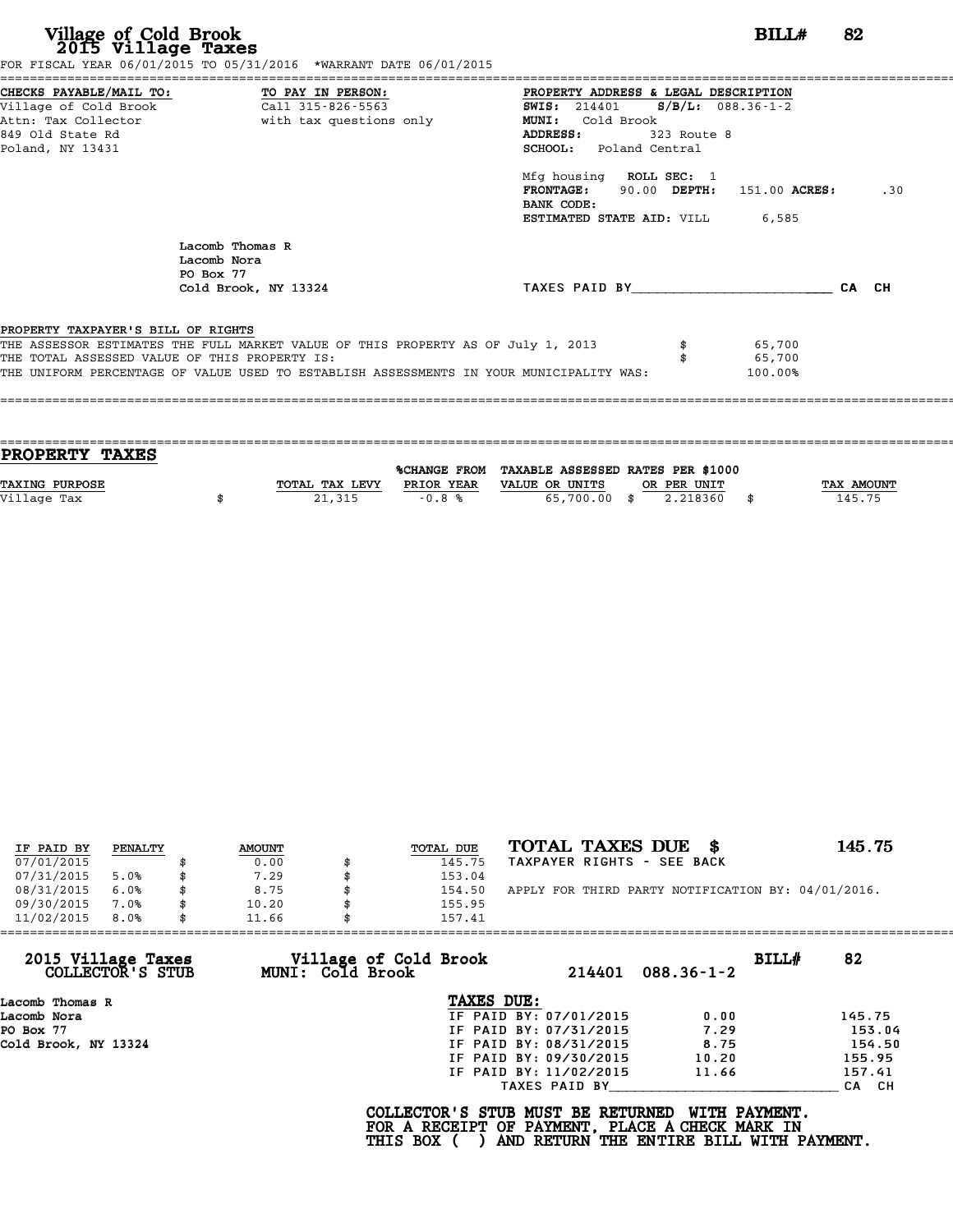| Village of Cold Brook<br>2015 Village Taxes<br>FOR FISCAL YEAR 06/01/2015 TO 05/31/2016 *WARRANT DATE 06/01/2015                                                                                                                                                   | BILL#                                                                                                                                                    | 83   |
|--------------------------------------------------------------------------------------------------------------------------------------------------------------------------------------------------------------------------------------------------------------------|----------------------------------------------------------------------------------------------------------------------------------------------------------|------|
| CHECKS PAYABLE/MAIL TO: TO PAY IN PERSON:<br>Village of Cold Brook Call 315-826-5563<br>with tax questions only<br>Attn: Tax Collector<br>849 Old State Rd<br>Poland, NY 13431                                                                                     | PROPERTY ADDRESS & LEGAL DESCRIPTION<br>SWIS: $214401$ S/B/L: 089.21-1-7<br>MUNI: Cold Brook<br>ADDRESS:<br>487 Route 8<br><b>SCHOOL:</b> Poland Central |      |
|                                                                                                                                                                                                                                                                    | 1 Family Res ROLL SEC: 1<br>FRONTAGE: DEPTH:<br>ACRES:<br><b>BANK CODE:</b> 135<br><b>ESTIMATED STATE AID:</b> VILL 6,585                                | 2.00 |
| Lawson Patrick<br>487 Main St<br>Cold Brook, NY 13324                                                                                                                                                                                                              | TAXES PAID BY CA CH                                                                                                                                      |      |
| PROPERTY TAXPAYER'S BILL OF RIGHTS<br>THE ASSESSOR ESTIMATES THE FULL MARKET VALUE OF THIS PROPERTY AS OF July 1, 2013<br>THE TOTAL ASSESSED VALUE OF THIS PROPERTY IS:<br>THE UNIFORM PERCENTAGE OF VALUE USED TO ESTABLISH ASSESSMENTS IN YOUR MUNICIPALITY WAS: | 94,000<br>94,000<br>100.00%                                                                                                                              |      |

| PROPERTY TAXES        |                |            |                                                |             |                   |
|-----------------------|----------------|------------|------------------------------------------------|-------------|-------------------|
|                       |                |            | %CHANGE FROM TAXABLE ASSESSED RATES PER \$1000 |             |                   |
|                       |                | PRIOR YEAR |                                                |             |                   |
| <b>TAXING PURPOSE</b> | TOTAL TAX LEVY |            | VALUE OR UNITS                                 | OR PER UNIT | <b>TAX AMOUNT</b> |
| Village Tax           | 21,315         | $-0.8%$    | 94,000.00 \$                                   | 2.218360    | 208.53            |
|                       |                |            |                                                |             |                   |

| IF PAID BY | PENALTY | <b>AMOUNT</b> | TOTAL DUE | TOTAL TAXES DUE \$                                 | 208.53 |
|------------|---------|---------------|-----------|----------------------------------------------------|--------|
| 07/01/2015 |         | 0.00          | 208.53    | TAXPAYER RIGHTS - SEE BACK                         |        |
| 07/31/2015 | 5.0%    | 10.43         | 218.96    |                                                    |        |
| 08/31/2015 | 6.0%    | 12.51         | 221.04    | APPLY FOR THIRD PARTY NOTIFICATION BY: 04/01/2016. |        |
| 09/30/2015 | 7.0%    | 14.60         | 223.13    |                                                    |        |
| 11/02/2015 | 8.0%    | 16.68         | 225.21    |                                                    |        |

| 11/02/2015<br>8.0%                     | 16.68            | 225.21                          |                  |       |        |
|----------------------------------------|------------------|---------------------------------|------------------|-------|--------|
| 2015 Village Taxes<br>COLLECTOR'S STUB | MUNI: Cold Brook | Village of Cold Brook<br>214401 | $089.21 - 1 - 7$ | BILLH | 83     |
| Lawson Patrick                         |                  | TAXES DUE:                      |                  |       |        |
| 487 Main St                            |                  | IF PAID BY: 07/01/2015          | 0.00             |       | 208.53 |
| Cold Brook, NY 13324                   |                  | IF PAID BY: 07/31/2015          | 10.43            |       | 218.96 |
|                                        |                  | IF PAID BY: 08/31/2015          | 12.51            |       | 221.04 |
|                                        |                  | IF PAID BY: 09/30/2015          | 14.60            |       | 223.13 |
|                                        |                  | IF PAID BY: 11/02/2015          | 16.68            |       | 225.21 |
|                                        |                  | TAXES PAID BY                   |                  |       | CA CH  |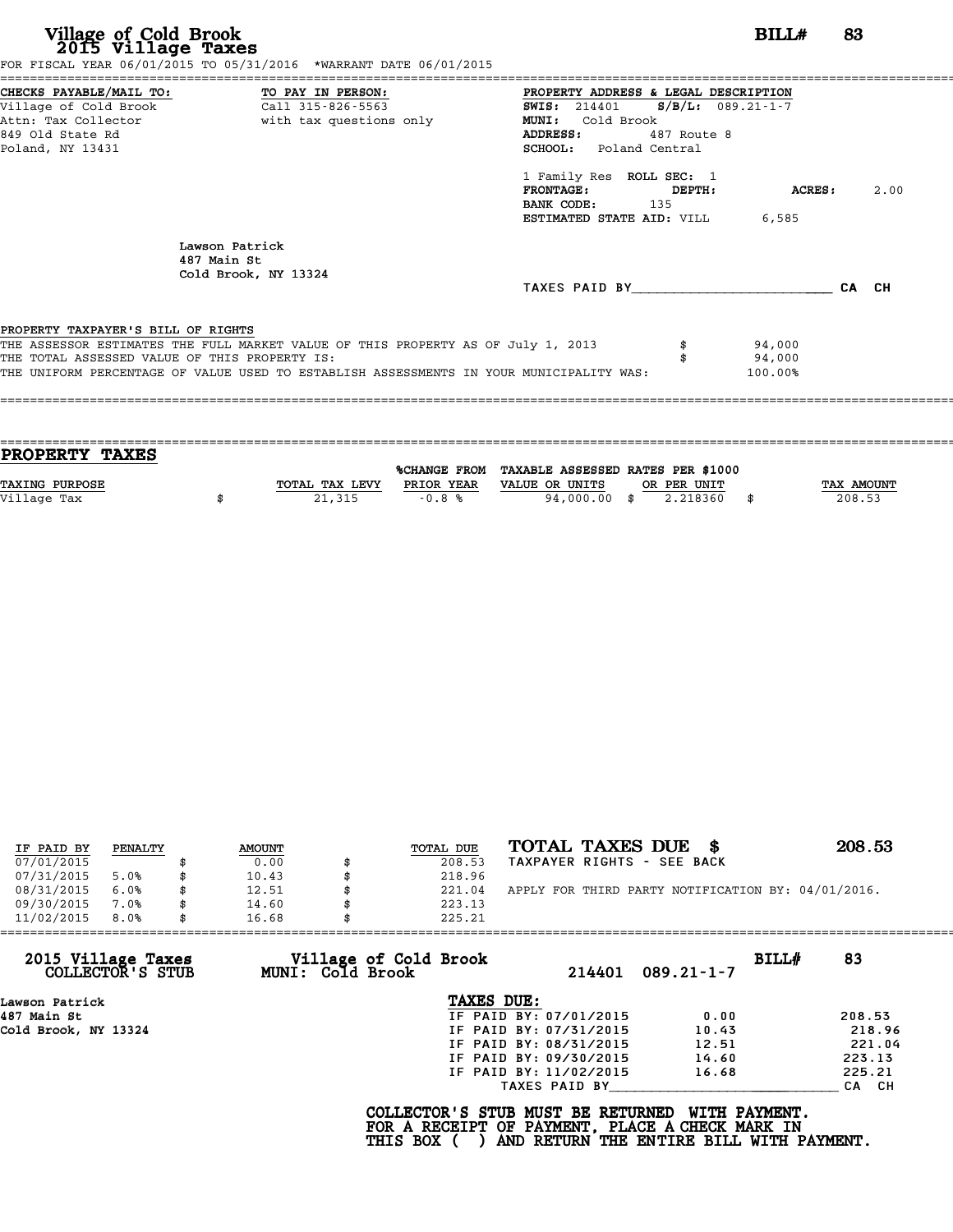|                                               | FOR FISCAL YEAR 06/01/2015 TO 05/31/2016 *WARRANT DATE 06/01/2015                       |                                              |             |              |       |
|-----------------------------------------------|-----------------------------------------------------------------------------------------|----------------------------------------------|-------------|--------------|-------|
|                                               | CHECKS PAYABLE/MAIL TO: TO PAY IN PERSON:                                               | PROPERTY ADDRESS & LEGAL DESCRIPTION         |             |              |       |
|                                               |                                                                                         | <b>SWIS:</b> 214401 <b>S/B/L:</b> 088.44-1-9 |             |              |       |
|                                               | Attn: Tax Collector and the with tax questions only                                     | Cold Brook<br><b>MUNI:</b>                   |             |              |       |
| 849 Old State Rd                              |                                                                                         | ADDRESS:                                     | 318 Route 8 |              |       |
| Poland, NY 13431                              |                                                                                         | <b>SCHOOL:</b> Poland Central                |             |              |       |
|                                               |                                                                                         | 3 Family Res ROLL SEC: 1                     |             |              |       |
|                                               |                                                                                         | FRONTAGE: 100.00 DEPTH:                      |             | 80.00 ACRES: |       |
|                                               |                                                                                         | BANK CODE:                                   |             |              |       |
|                                               |                                                                                         | <b>ESTIMATED STATE AID:</b> VILL 6,585       |             |              |       |
|                                               | Leffingwell David<br>318 Rte 8 Apt 3<br>Cold Brook, NY 13324                            |                                              |             |              |       |
|                                               |                                                                                         | TAXES PAID BY                                |             |              | CA CH |
| PROPERTY TAXPAYER'S BILL OF RIGHTS            |                                                                                         |                                              |             |              |       |
|                                               | THE ASSESSOR ESTIMATES THE FULL MARKET VALUE OF THIS PROPERTY AS OF July 1, 2013        |                                              |             | 51,200       |       |
| THE TOTAL ASSESSED VALUE OF THIS PROPERTY IS: |                                                                                         |                                              |             | 51,200       |       |
|                                               | THE UNIFORM PERCENTAGE OF VALUE USED TO ESTABLISH ASSESSMENTS IN YOUR MUNICIPALITY WAS: |                                              |             | 100.00%      |       |
|                                               |                                                                                         |                                              |             |              |       |
|                                               |                                                                                         |                                              |             |              |       |
|                                               |                                                                                         |                                              |             |              |       |

| PROPERTY TAXES        |                |                     |                                   |            |
|-----------------------|----------------|---------------------|-----------------------------------|------------|
|                       |                | <b>%CHANGE FROM</b> | TAXABLE ASSESSED RATES PER \$1000 |            |
| <b>TAXING PURPOSE</b> | TOTAL TAX LEVY | PRIOR YEAR          | VALUE OR UNITS<br>OR PER UNIT     | TAX AMOUNT |
|                       |                |                     |                                   | 113.58     |
| Village Tax           | 21,315         | $-0.8%$             | 51,200.00<br>2.218360<br>- \$     | \$         |
|                       |                |                     |                                   |            |

| IF PAID BY | PENALTY | <b>AMOUNT</b> | <b>TOTAL DUE</b> | TOTAL TAXES DUE \$                                 | 113.58 |
|------------|---------|---------------|------------------|----------------------------------------------------|--------|
| 07/01/2015 |         | 0.00          | 113.58           | TAXPAYER RIGHTS - SEE BACK                         |        |
| 07/31/2015 | 5.0%    | 5.68          | 119.26           |                                                    |        |
| 08/31/2015 | 6.0%    | \$<br>6.81    | 120.39           | APPLY FOR THIRD PARTY NOTIFICATION BY: 04/01/2016. |        |
| 09/30/2015 | 7.0%    | 7.95          | 121.53           |                                                    |        |
| 11/02/2015 | 8.0%    | \$<br>9.09    | 122.67           |                                                    |        |

| 11/02/2015                             | 8.0% | 9.09 |                  | 122.67                                                                                             |                        |                                                           |       |        |
|----------------------------------------|------|------|------------------|----------------------------------------------------------------------------------------------------|------------------------|-----------------------------------------------------------|-------|--------|
| 2015 Village Taxes<br>COLLECTOR'S STUB |      |      | MUNI: Cold Brook | Village of Cold Brook                                                                              | 214401                 | $088.44 - 1 - 9$                                          | BILL# | 84     |
| Leffinqwell David                      |      |      |                  | TAXES DUE:                                                                                         |                        |                                                           |       |        |
| 318 Rte 8 Apt 3                        |      |      |                  |                                                                                                    | IF PAID BY: 07/01/2015 | 0.00                                                      |       | 113.58 |
| Cold Brook, NY 13324                   |      |      |                  |                                                                                                    | IF PAID BY: 07/31/2015 | 5.68                                                      |       | 119.26 |
|                                        |      |      |                  |                                                                                                    | IF PAID BY: 08/31/2015 | 6.81                                                      |       | 120.39 |
|                                        |      |      |                  |                                                                                                    | IF PAID BY: 09/30/2015 | 7.95                                                      |       | 121.53 |
|                                        |      |      |                  |                                                                                                    | IF PAID BY: 11/02/2015 | 9.09                                                      |       | 122.67 |
|                                        |      |      |                  |                                                                                                    | TAXES PAID BY          |                                                           |       | CA CH  |
|                                        |      |      |                  | COLLECTOR'S STUB MUST BE RETURNED<br>FOR A RECEIPT OF PAYMENT, PLACE A CHECK MARK IN<br>THIS BOX ( |                        | WITH PAYMENT.<br>AND RETURN THE ENTIRE BILL WITH PAYMENT. |       |        |
|                                        |      |      |                  |                                                                                                    |                        |                                                           |       |        |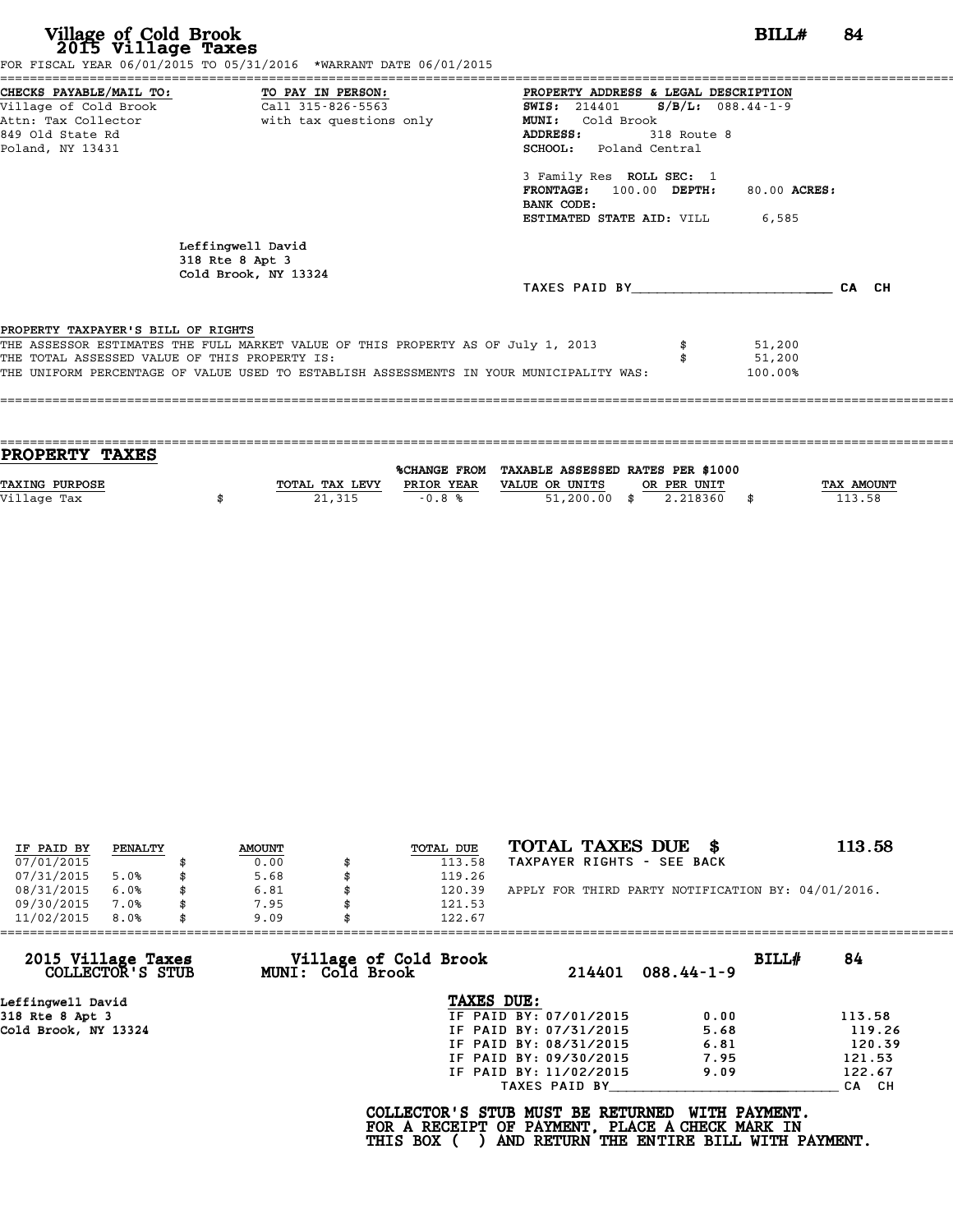|                                               | CHECKS PAYABLE/MAIL TO: TO PAY IN PERSON:                                        | PROPERTY ADDRESS & LEGAL DESCRIPTION   |              |       |
|-----------------------------------------------|----------------------------------------------------------------------------------|----------------------------------------|--------------|-------|
| Village of Cold Brook                         | Call 315-826-5563                                                                | SWIS: $214401$ S/B/L: 088.44-1-8       |              |       |
| Attn: Tax Collector                           | with tax questions only                                                          | MUNI: Cold Brook                       |              |       |
| 849 Old State Rd                              |                                                                                  | ADDRESS:<br>Route 8                    |              |       |
| Poland, NY 13431                              |                                                                                  | SCHOOL: Poland Central                 |              |       |
|                                               |                                                                                  | Res vac land ROLL SEC: 1               |              |       |
|                                               |                                                                                  | <b>FRONTAGE:</b><br>80.00 DEPTH:       | 60.00 ACRES: | .07   |
|                                               |                                                                                  | BANK CODE:                             |              |       |
|                                               |                                                                                  | <b>ESTIMATED STATE AID:</b> VILL 6,585 |              |       |
|                                               | Leffingwell David J                                                              |                                        |              |       |
|                                               | 318 Route 8 Apt 3                                                                |                                        |              |       |
|                                               | Cold Brook, NY 13324                                                             |                                        |              |       |
|                                               |                                                                                  | TAXES PAID BY                          |              | CA CH |
|                                               |                                                                                  |                                        |              |       |
|                                               |                                                                                  |                                        |              |       |
| PROPERTY TAXPAYER'S BILL OF RIGHTS            |                                                                                  |                                        | 100          |       |
| THE TOTAL ASSESSED VALUE OF THIS PROPERTY IS: | THE ASSESSOR ESTIMATES THE FULL MARKET VALUE OF THIS PROPERTY AS OF July 1, 2013 |                                        | 100          |       |

| <b>PROPERTY TAXES</b> |                |            |                                                |                |            |
|-----------------------|----------------|------------|------------------------------------------------|----------------|------------|
|                       |                |            | %CHANGE FROM TAXABLE ASSESSED RATES PER \$1000 |                |            |
| TAXING PURPOSE        | TOTAL TAX LEVY | PRIOR YEAR | VALUE OR UNITS                                 | OR PER UNIT    | TAX AMOUNT |
| Village Tax           | 21,315         | $-0.8%$    | 100.00                                         | \$<br>2.218360 | 0.22       |
|                       |                |            |                                                |                |            |

| IF PAID BY | PENALTY | <b>AMOUNT</b> | TOTAL DUE | TOTAL TAXES DUE<br>- 8                             | . 22 |
|------------|---------|---------------|-----------|----------------------------------------------------|------|
| 07/01/2015 |         | 0.00          | 0.22      | TAXPAYER RIGHTS - SEE BACK                         |      |
| 07/31/2015 | 5.0%    | \$<br>0.01    | 0.23      |                                                    |      |
| 08/31/2015 | 6.0%    | \$<br>0.01    | 0.23      | APPLY FOR THIRD PARTY NOTIFICATION BY: 04/01/2016. |      |
| 09/30/2015 | 7.0%    | \$<br>0.02    | 0.24      |                                                    |      |
| 11/02/2015 | 8.0%    | \$<br>0.02    | 0.24      |                                                    |      |

| 11/02/2015                             | 8.0% | 0.02 |                                           | 0.24                                                                                               |                        |                                                           |       |                  |
|----------------------------------------|------|------|-------------------------------------------|----------------------------------------------------------------------------------------------------|------------------------|-----------------------------------------------------------|-------|------------------|
| 2015 Village Taxes<br>COLLECTOR'S STUB |      |      | Village of Cold Brook<br>MUNI: Cold Brook |                                                                                                    | 214401                 | $088.44 - 1 - 8$                                          | BILL# | 85               |
| Leffingwell David J                    |      |      |                                           | TAXES DUE:                                                                                         |                        |                                                           |       |                  |
| 318 Route 8 Apt 3                      |      |      |                                           |                                                                                                    | IF PAID BY: 07/01/2015 | 0.00                                                      |       | .22              |
| Cold Brook, NY 13324                   |      |      |                                           |                                                                                                    | IF PAID BY: 07/31/2015 | 0.01                                                      |       | 0.23             |
|                                        |      |      |                                           |                                                                                                    | IF PAID BY: 08/31/2015 | 0.01                                                      |       | 0.23             |
|                                        |      |      |                                           |                                                                                                    | IF PAID BY: 09/30/2015 | 0.02                                                      |       | 0.24             |
|                                        |      |      |                                           |                                                                                                    | IF PAID BY: 11/02/2015 | 0.02                                                      |       | 0.24             |
|                                        |      |      |                                           |                                                                                                    | TAXES PAID BY          |                                                           |       | CH.<br><b>CA</b> |
|                                        |      |      |                                           | COLLECTOR'S STUB MUST BE RETURNED<br>FOR A RECEIPT OF PAYMENT, PLACE A CHECK MARK IN<br>THIS BOX ( |                        | WITH PAYMENT.<br>AND RETURN THE ENTIRE BILL WITH PAYMENT. |       |                  |
|                                        |      |      |                                           |                                                                                                    |                        |                                                           |       |                  |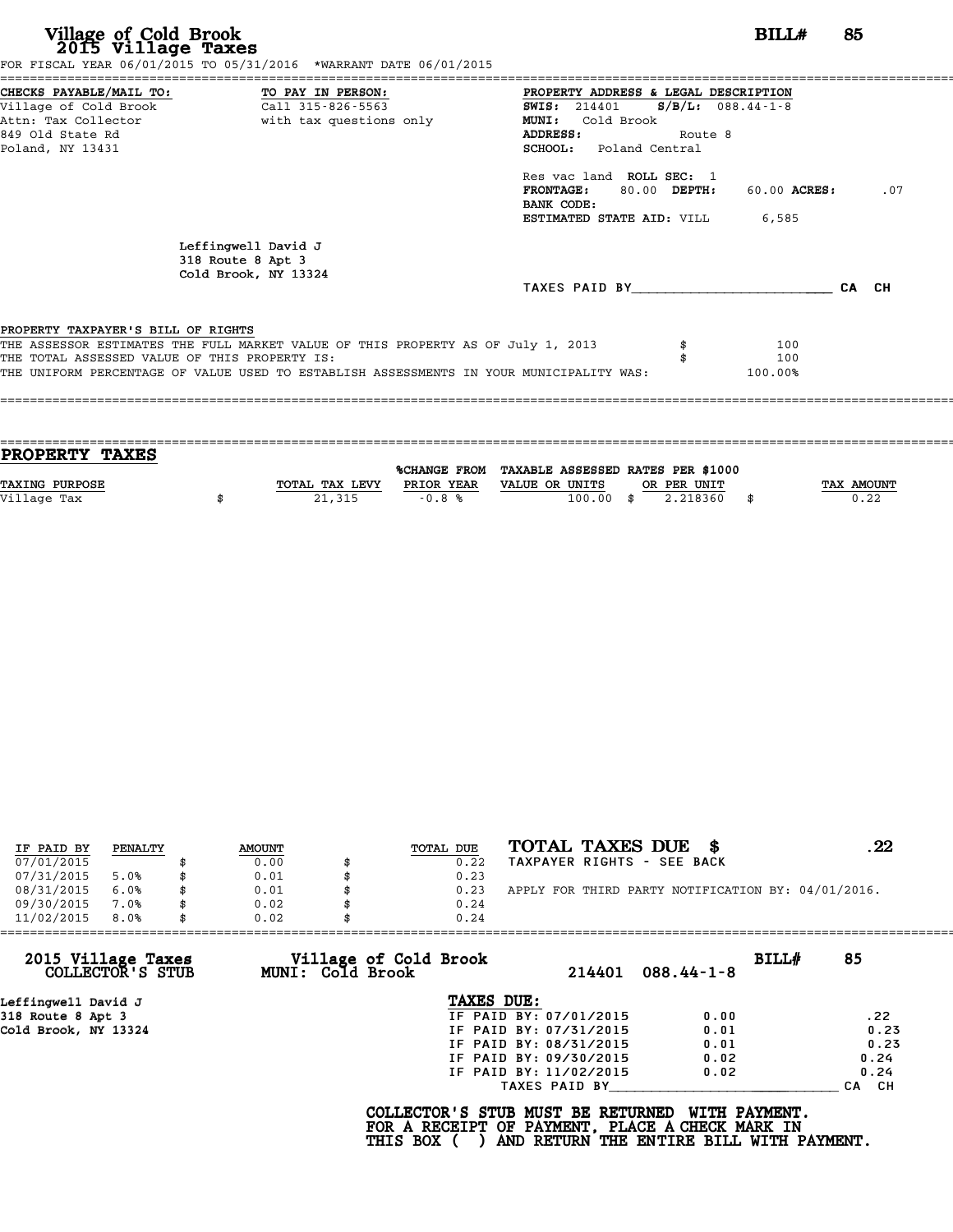|                                               | CHECKS PAYABLE/MAIL TO: TO PAY IN PERSON:                                        | PROPERTY ADDRESS & LEGAL DESCRIPTION    |         |       |     |
|-----------------------------------------------|----------------------------------------------------------------------------------|-----------------------------------------|---------|-------|-----|
|                                               |                                                                                  | SWIS: $214401$ S/B/L: $088.44 - 1 - 11$ |         |       |     |
|                                               | Attn: Tax Collector and with tax questions only                                  | <b>MUNI:</b><br>Cold Brook              |         |       |     |
| 849 Old State Rd                              |                                                                                  | ADDRESS:                                | Route 8 |       |     |
| Poland, NY 13431                              |                                                                                  | SCHOOL: Poland Central                  |         |       |     |
|                                               |                                                                                  | Res vac land ROLL SEC: 1                |         |       |     |
|                                               |                                                                                  | FRONTAGE: 160.00 DEPTH: 100.00 ACRES:   |         |       | .27 |
|                                               |                                                                                  | BANK CODE:                              |         |       |     |
|                                               |                                                                                  | <b>ESTIMATED STATE AID: VILL 6,585</b>  |         |       |     |
|                                               |                                                                                  |                                         |         |       |     |
|                                               | Leffingwell David J                                                              |                                         |         |       |     |
|                                               | 318 Route 8 Apt 3                                                                |                                         |         |       |     |
|                                               | Cold Brook, NY 13324                                                             |                                         |         |       |     |
|                                               |                                                                                  | TAXES PAID BY <b>CA</b> CH              |         |       |     |
|                                               |                                                                                  |                                         |         |       |     |
| PROPERTY TAXPAYER'S BILL OF RIGHTS            |                                                                                  |                                         |         | 1,500 |     |
| THE TOTAL ASSESSED VALUE OF THIS PROPERTY IS: | THE ASSESSOR ESTIMATES THE FULL MARKET VALUE OF THIS PROPERTY AS OF July 1, 2013 |                                         |         | 1,500 |     |

| PROPERTY TAXES        |                |                     |                                   |            |
|-----------------------|----------------|---------------------|-----------------------------------|------------|
|                       |                | <b>%CHANGE FROM</b> | TAXABLE ASSESSED RATES PER \$1000 |            |
|                       |                |                     |                                   |            |
| <b>TAXING PURPOSE</b> | TOTAL TAX LEVY | PRIOR YEAR          | VALUE OR UNITS<br>OR PER UNIT     | TAX AMOUNT |
| Village Tax           | 21,315         | $-0.8%$             | $1,500.00$ \$<br>2.218360         | \$<br>3.33 |
|                       |                |                     |                                   |            |

| IF PAID BY | PENALTY | <b>AMOUNT</b> | TOTAL DUE | TOTAL TAXES DUE \$                                 | 3.33 |
|------------|---------|---------------|-----------|----------------------------------------------------|------|
| 07/01/2015 |         | 0.00          | 3.33      | TAXPAYER RIGHTS - SEE BACK                         |      |
| 07/31/2015 | 5.0%    | 0.17          | 3.50      |                                                    |      |
| 08/31/2015 | 6.0%    | \$<br>0.20    | 3.53      | APPLY FOR THIRD PARTY NOTIFICATION BY: 04/01/2016. |      |
| 09/30/2015 | 7.0%    | \$<br>0.23    | 3.56      |                                                    |      |
| 11/02/2015 | 8.0%    | \$<br>0.27    | 3.60      |                                                    |      |

| Village of Cold Brook |               | BILLH                                                                                                                                        |                                                    |
|-----------------------|---------------|----------------------------------------------------------------------------------------------------------------------------------------------|----------------------------------------------------|
| MUNI: Cold Brook      | 214401        | $088.44 - 1 - 11$                                                                                                                            | 86                                                 |
|                       |               |                                                                                                                                              |                                                    |
|                       |               | 0.00                                                                                                                                         | 3.33                                               |
|                       |               | 0.17                                                                                                                                         | 3.50                                               |
|                       |               | 0.20                                                                                                                                         | 3.53                                               |
|                       |               | 0.23                                                                                                                                         | 3.56                                               |
|                       |               | 0.27                                                                                                                                         | 3.60                                               |
|                       | TAXES PAID BY |                                                                                                                                              | CH.<br><b>CA</b>                                   |
|                       |               | TAXES DUE:<br>IF PAID BY: 07/01/2015<br>IF PAID BY: 07/31/2015<br>IF PAID BY: 08/31/2015<br>IF PAID BY: 09/30/2015<br>IF PAID BY: 11/02/2015 | COLLECTOR'S STUB MUST BE RETURNED<br>WITH PAYMENT. |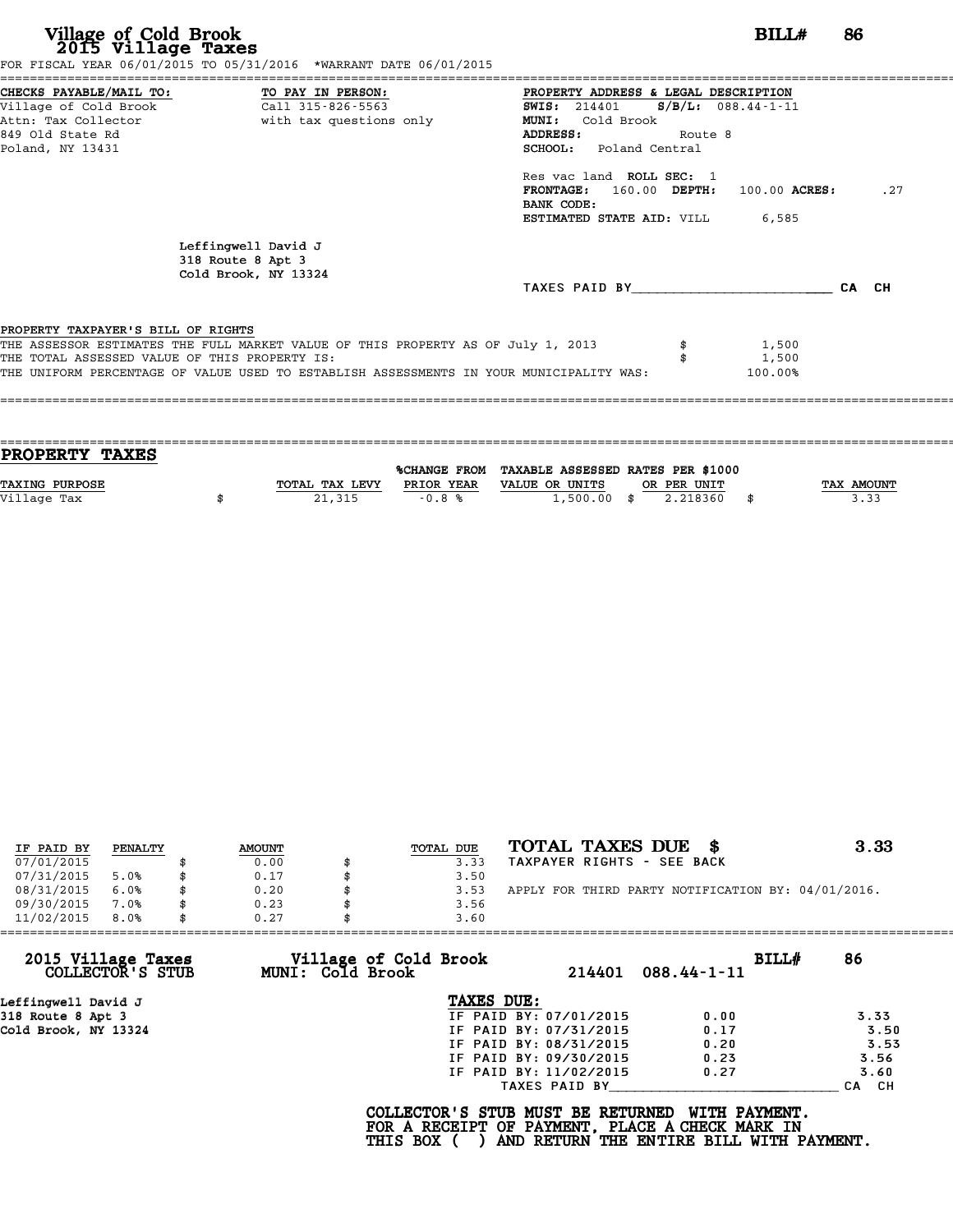|                                                                                      | FOR FISCAL YEAR 06/01/2015 TO 05/31/2016 *WARRANT DATE 06/01/2015                                                                                                           |                                                                                                                                                                                                           |                               |       |
|--------------------------------------------------------------------------------------|-----------------------------------------------------------------------------------------------------------------------------------------------------------------------------|-----------------------------------------------------------------------------------------------------------------------------------------------------------------------------------------------------------|-------------------------------|-------|
| Village of Cold Brook<br>Attn: Tax Collector<br>849 Old State Rd<br>Poland, NY 13431 | CHECKS PAYABLE/MAIL TO: TO PAY IN PERSON:<br>Call 315-826-5563<br>with tax questions only                                                                                   | PROPERTY ADDRESS & LEGAL DESCRIPTION<br>$S/B/L: 089.21-1-14$<br><b>SWIS:</b> 214401<br>Cold Brook<br><b>MUNI:</b><br><b>ADDRESS:</b><br>545 Route 8<br>SCHOOL: Poland Central<br>1 Family Res ROLL SEC: 1 |                               |       |
|                                                                                      | Lehman James E<br>Lehman Frank<br>Life A                                                                                                                                    | $\tt FRONTAGE:$<br><b>DEPTH:</b><br>BANK CODE:<br>ESTIMATED STATE AID: VILL                                                                                                                               | <b>ACRES:</b><br>6,585        | 2.40  |
|                                                                                      | 545 Main St<br>PO Box 49<br>Cold Brook, NY 13324                                                                                                                            | TAXES PAID BY                                                                                                                                                                                             |                               | CA CH |
| PROPERTY TAXPAYER'S BILL OF RIGHTS                                                   |                                                                                                                                                                             |                                                                                                                                                                                                           |                               |       |
| THE TOTAL ASSESSED VALUE OF THIS PROPERTY IS:                                        | THE ASSESSOR ESTIMATES THE FULL MARKET VALUE OF THIS PROPERTY AS OF July 1, 2013<br>THE UNIFORM PERCENTAGE OF VALUE USED TO ESTABLISH ASSESSMENTS IN YOUR MUNICIPALITY WAS: |                                                                                                                                                                                                           | 108,000<br>108,000<br>100.00% |       |
|                                                                                      |                                                                                                                                                                             |                                                                                                                                                                                                           |                               |       |

| TOTAL TAX LEVY | PRIOR YEAR | VALUE OR UNITS |                                                                                            | <b>TAX AMOUNT</b> |
|----------------|------------|----------------|--------------------------------------------------------------------------------------------|-------------------|
|                |            |                |                                                                                            | 239.58            |
|                |            |                |                                                                                            |                   |
|                | 21,315     | $-0.8%$        | %CHANGE FROM TAXABLE ASSESSED RATES PER \$1000<br>OR PER UNIT<br>108,000.00 \$<br>2.218360 |                   |

| IF PAID BY | PENALTY | <b>AMOUNT</b> | TOTAL DUE | TOTAL TAXES DUE \$                                 | 239.58 |
|------------|---------|---------------|-----------|----------------------------------------------------|--------|
| 07/01/2015 |         | 0.00          | 239.58    | TAXPAYER RIGHTS - SEE BACK                         |        |
| 07/31/2015 | 5.0%    | 11.98         | 251.56    |                                                    |        |
| 08/31/2015 | 6.0%    | \$<br>14.37   | 253.95    | APPLY FOR THIRD PARTY NOTIFICATION BY: 04/01/2016. |        |
| 09/30/2015 | 7.0%    | \$<br>16.77   | 256.35    |                                                    |        |
| 11/02/2015 | 8.0%    | \$<br>19.17   | 258.75    |                                                    |        |

| 11/02/2015                             | 8.0%   | 19.17 | 258.75                                           |                                                                                                                                  |                      |       |        |
|----------------------------------------|--------|-------|--------------------------------------------------|----------------------------------------------------------------------------------------------------------------------------------|----------------------|-------|--------|
| 2015 Village Taxes<br>COLLECTOR'S STUB |        |       | Village of Cold Brook<br><b>MUNI: Cold Brook</b> |                                                                                                                                  | $214401$ 089.21-1-14 | BILLH | 87     |
| Lehman James E                         |        |       | TAXES DUE:                                       |                                                                                                                                  |                      |       |        |
| Lehman Frank                           | Life A |       |                                                  | IF PAID BY: 07/01/2015                                                                                                           | 0.00                 |       | 239.58 |
| 545 Main St                            |        |       |                                                  | IF PAID BY: 07/31/2015                                                                                                           | 11.98                |       | 251.56 |
| PO Box 49                              |        |       |                                                  | IF PAID BY: 08/31/2015                                                                                                           | 14.37                |       | 253.95 |
| Cold Brook, NY 13324                   |        |       |                                                  | IF PAID BY: 09/30/2015                                                                                                           | 16.77                |       | 256.35 |
|                                        |        |       |                                                  | IF PAID BY: 11/02/2015                                                                                                           | 19.17                |       | 258.75 |
|                                        |        |       |                                                  | TAXES PAID BY                                                                                                                    |                      |       | CA CH  |
|                                        |        |       | THIS BOX (                                       | COLLECTOR'S STUB MUST BE RETURNED<br>FOR A RECEIPT OF PAYMENT, PLACE A CHECK MARK IN<br>AND RETURN THE ENTIRE BILL WITH PAYMENT. | WITH PAYMENT.        |       |        |
|                                        |        |       |                                                  |                                                                                                                                  |                      |       |        |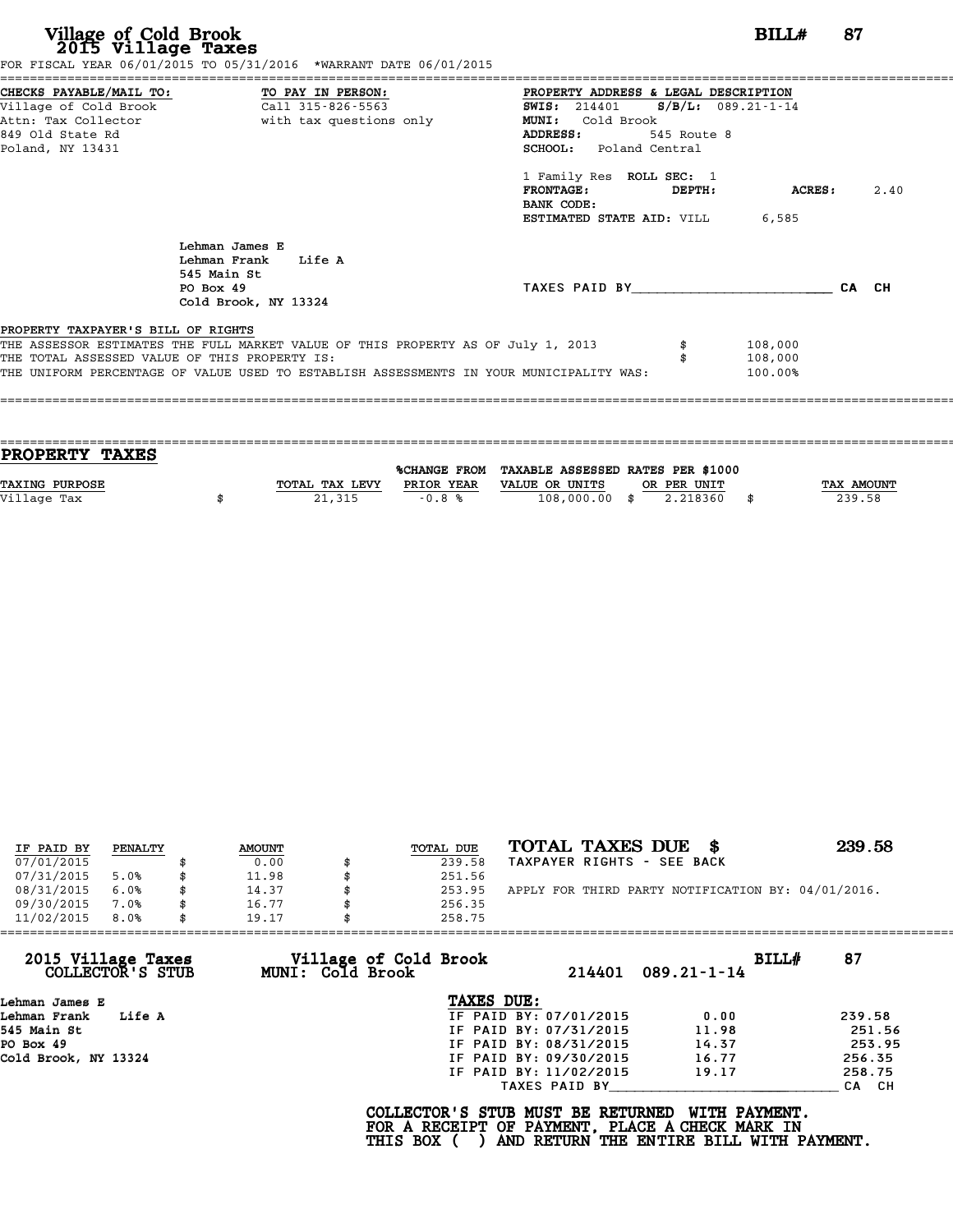|                                                                                         | FOR FISCAL YEAR 06/01/2015 TO 05/31/2016 *WARRANT DATE 06/01/2015                |                                                             |                      |       |
|-----------------------------------------------------------------------------------------|----------------------------------------------------------------------------------|-------------------------------------------------------------|----------------------|-------|
| CHECKS PAYABLE/MAIL TO:<br>Village of Cold Brook                                        | TO PAY IN PERSON:<br>Call 315-826-5563                                           | PROPERTY ADDRESS & LEGAL DESCRIPTION<br><b>SWIS:</b> 214401 | $S/B/L: 088.36-1-30$ |       |
| Attn: Tax Collector                                                                     | with tax questions only                                                          | Cold Brook<br><b>MUNI:</b>                                  |                      |       |
| 849 Old State Rd                                                                        |                                                                                  | ADDRESS:                                                    | 4459 Military Rd     |       |
| Poland, NY 13431                                                                        |                                                                                  | SCHOOL: Poland Central                                      |                      |       |
|                                                                                         |                                                                                  | 1 Family Res ROLL SEC: 1                                    |                      |       |
|                                                                                         |                                                                                  | FRONTAGE: 167.17 DEPTH:<br>BANK CODE:                       | 131.40 ACRES:        | .38   |
|                                                                                         |                                                                                  | <b>ESTIMATED STATE AID:</b> VILL 6,585                      |                      |       |
|                                                                                         | Lynch Family Irrevocca. Trust<br>PO Box 119                                      |                                                             |                      |       |
|                                                                                         | Cold Brook, NY 13324                                                             | TAXES PAID BY                                               |                      | CA CH |
|                                                                                         |                                                                                  |                                                             |                      |       |
| PROPERTY TAXPAYER'S BILL OF RIGHTS                                                      | THE ASSESSOR ESTIMATES THE FULL MARKET VALUE OF THIS PROPERTY AS OF July 1, 2013 |                                                             | 131,000              |       |
| THE TOTAL ASSESSED VALUE OF THIS PROPERTY IS:                                           |                                                                                  |                                                             | 131,000              |       |
| THE UNIFORM PERCENTAGE OF VALUE USED TO ESTABLISH ASSESSMENTS IN YOUR MUNICIPALITY WAS: |                                                                                  | 100.00%                                                     |                      |       |
|                                                                                         |                                                                                  |                                                             |                      |       |

| PROPERTY TAXES        |                |            |                                                |             |                   |
|-----------------------|----------------|------------|------------------------------------------------|-------------|-------------------|
|                       |                |            | %CHANGE FROM TAXABLE ASSESSED RATES PER \$1000 |             |                   |
| <b>TAXING PURPOSE</b> | TOTAL TAX LEVY | PRIOR YEAR | VALUE OR UNITS                                 | OR PER UNIT | <b>TAX AMOUNT</b> |
|                       |                |            |                                                |             |                   |
| Village Tax           | 21,315         | $-0.8%$    | 131,000.00 \$                                  | 2.218360    | 290.61            |
|                       |                |            |                                                |             |                   |

====================================================================================================================================

| IF PAID BY | PENALTY | <b>AMOUNT</b> | TOTAL DUE | TOTAL TAXES DUE \$                                 | 290.61 |
|------------|---------|---------------|-----------|----------------------------------------------------|--------|
| 07/01/2015 |         | 0.00          | 290.61    | TAXPAYER RIGHTS - SEE BACK                         |        |
| 07/31/2015 | 5.0%    | \$<br>14.53   | 305.14    |                                                    |        |
| 08/31/2015 | 6.0%    | \$<br>17.44   | 308.05    | APPLY FOR THIRD PARTY NOTIFICATION BY: 04/01/2016. |        |
| 09/30/2015 | 7.0%    | \$<br>20.34   | 310.95    |                                                    |        |
| 11/02/2015 | 8.0%    | \$<br>23.25   | 313.86    |                                                    |        |

| 11/02/2015<br>8.0%                     | 23.25 |                  | 313.86                                                                                             |                        |                                                                  |       |        |
|----------------------------------------|-------|------------------|----------------------------------------------------------------------------------------------------|------------------------|------------------------------------------------------------------|-------|--------|
| 2015 Village Taxes<br>COLLECTOR'S STUB |       | MUNI: Cold Brook | Village of Cold Brook                                                                              | 214401                 | $088.36 - 1 - 30$                                                | BILL# | 88     |
| Lynch Family Irrevocca. Trust          |       |                  | TAXES DUE:                                                                                         |                        |                                                                  |       |        |
| PO Box 119                             |       |                  |                                                                                                    | IF PAID BY: 07/01/2015 | 0.00                                                             |       | 290.61 |
| Cold Brook, NY 13324                   |       |                  |                                                                                                    | IF PAID BY: 07/31/2015 | 14.53                                                            |       | 305.14 |
|                                        |       |                  |                                                                                                    | IF PAID BY: 08/31/2015 | 17.44                                                            |       | 308.05 |
|                                        |       |                  |                                                                                                    | IF PAID BY: 09/30/2015 | 20.34                                                            |       | 310.95 |
|                                        |       |                  |                                                                                                    | IF PAID BY: 11/02/2015 | 23.25                                                            |       | 313.86 |
|                                        |       |                  |                                                                                                    | TAXES PAID BY          |                                                                  |       | CA CH  |
|                                        |       |                  | COLLECTOR'S STUB MUST BE RETURNED<br>FOR A RECEIPT OF PAYMENT, PLACE A CHECK MARK IN<br>THIS BOX ( |                        | <b>WITH PAYMENT.</b><br>AND RETURN THE ENTIRE BILL WITH PAYMENT. |       |        |
|                                        |       |                  |                                                                                                    |                        |                                                                  |       |        |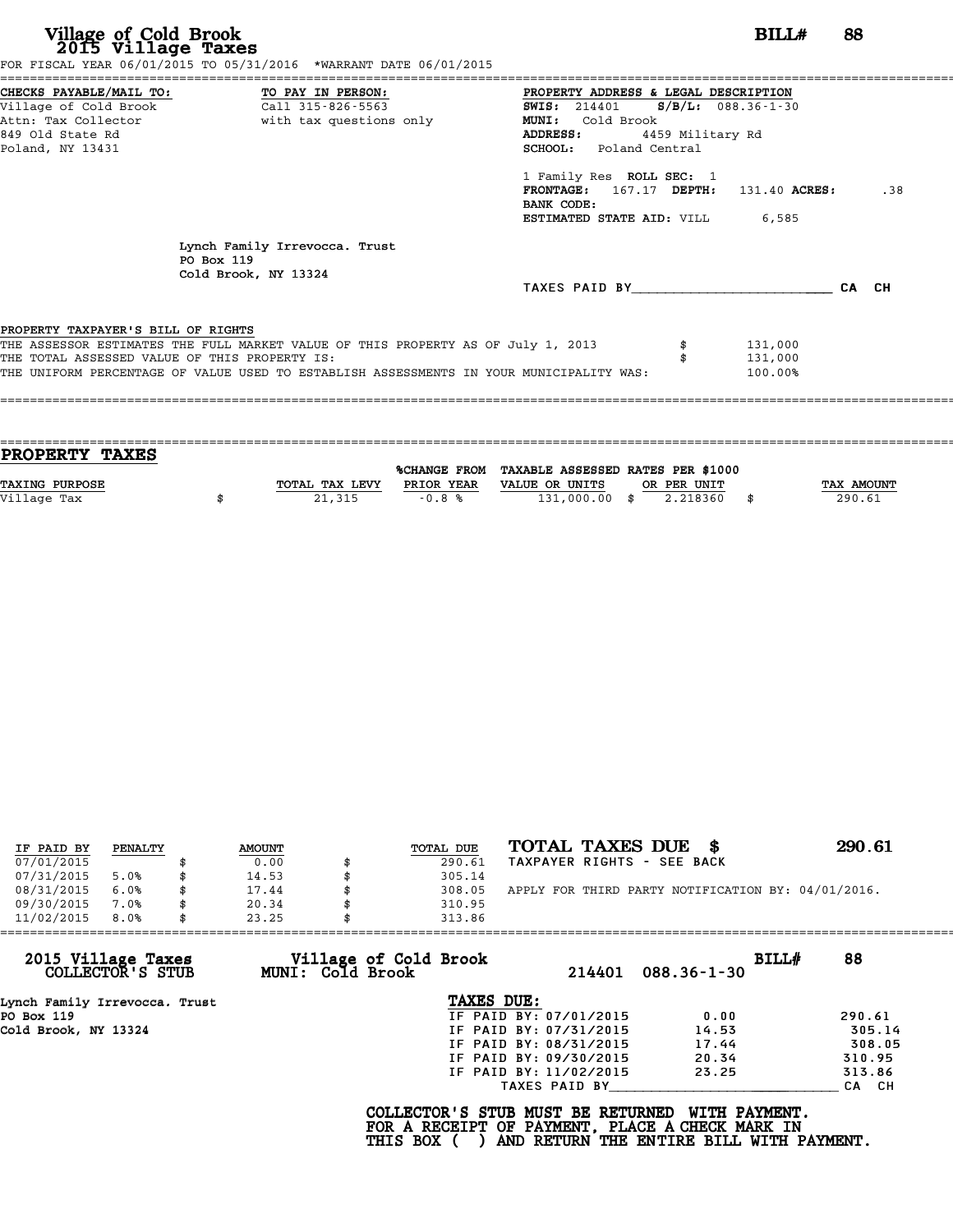|                                               | CHECKS PAYABLE/MAIL TO: TO PAY IN PERSON: PROPERTY ADDRESS & LEGAL DESCRIPTION<br>Village of Cold Brook (Call 315-826-5563) THE SIMIS: 214401 S/B/L: 088.36-1-1 |                                        |             |          |       |
|-----------------------------------------------|-----------------------------------------------------------------------------------------------------------------------------------------------------------------|----------------------------------------|-------------|----------|-------|
|                                               | Attn: Tax Collector and with tax questions only                                                                                                                 | MUNI: Cold Brook                       |             |          |       |
| 849 Old State Rd                              |                                                                                                                                                                 | ADDRESS:                               | 315 Route 8 |          |       |
| Poland, NY 13431                              |                                                                                                                                                                 | <b>SCHOOL:</b> Poland Central          |             |          |       |
|                                               |                                                                                                                                                                 | 1 Family Res ROLL SEC: 1               |             |          |       |
|                                               |                                                                                                                                                                 | FRONTAGE: 138.00 DEPTH: 147.00 ACRES:  |             |          |       |
|                                               |                                                                                                                                                                 | BANK CODE:                             |             |          |       |
|                                               |                                                                                                                                                                 | <b>ESTIMATED STATE AID:</b> VILL 6,585 |             |          |       |
|                                               | Madore Eleanora<br>315 Main St<br>PO Box 86                                                                                                                     |                                        |             |          |       |
|                                               | Cold Brook, NY 13324                                                                                                                                            | TAXES PAID BY                          |             |          | CA CH |
|                                               |                                                                                                                                                                 |                                        |             |          |       |
| PROPERTY TAXPAYER'S BILL OF RIGHTS            |                                                                                                                                                                 |                                        |             |          |       |
|                                               | THE ASSESSOR ESTIMATES THE FULL MARKET VALUE OF THIS PROPERTY AS OF July 1, 2013                                                                                |                                        |             | \$59,000 |       |
|                                               |                                                                                                                                                                 |                                        | 59,000      |          |       |
| THE TOTAL ASSESSED VALUE OF THIS PROPERTY IS: |                                                                                                                                                                 |                                        |             |          |       |

| PROPERTY TAXES        |                |            |                                                |             |            |
|-----------------------|----------------|------------|------------------------------------------------|-------------|------------|
|                       |                |            | %CHANGE FROM TAXABLE ASSESSED RATES PER \$1000 |             |            |
|                       |                |            |                                                |             |            |
| <b>TAXING PURPOSE</b> | TOTAL TAX LEVY | PRIOR YEAR | VALUE OR UNITS                                 | OR PER UNIT | TAX AMOUNT |
| Village Tax           | 21,315         | $-0.8%$    | 59,000.00 \$                                   | 2.218360    | 130.88     |
|                       |                |            |                                                |             |            |

| IF PAID BY | PENALTY | <b>AMOUNT</b> | TOTAL DUE | TOTAL TAXES DUE \$                                 | 130.88 |
|------------|---------|---------------|-----------|----------------------------------------------------|--------|
| 07/01/2015 |         | 0.00          | 130.88    | TAXPAYER RIGHTS - SEE BACK                         |        |
| 07/31/2015 | 5.0%    | 6.54          | 137.42    |                                                    |        |
| 08/31/2015 | 6.0%    | 7.85          | 138.73    | APPLY FOR THIRD PARTY NOTIFICATION BY: 04/01/2016. |        |
| 09/30/2015 | 7.0%    | 9.16          | 140.04    |                                                    |        |
| 11/02/2015 | 8.0%    | 10.47         | 141.35    |                                                    |        |

| 11/02/2015<br>8.0%                     | 10.47                                            | 141.35                                                                                             |                                                           |        |
|----------------------------------------|--------------------------------------------------|----------------------------------------------------------------------------------------------------|-----------------------------------------------------------|--------|
| 2015 Village Taxes<br>COLLECTOR'S STUB | Village of Cold Brook<br><b>MUNI: Cold Brook</b> | 214401                                                                                             | BILL#<br>$088.36 - 1 - 1$                                 | 89     |
| Madore Eleanora                        |                                                  | TAXES DUE:                                                                                         |                                                           |        |
| 315 Main St                            |                                                  | IF PAID BY: 07/01/2015                                                                             | 0.00                                                      | 130.88 |
| PO Box 86                              |                                                  | IF PAID BY: 07/31/2015                                                                             | 6.54                                                      | 137.42 |
| Cold Brook, NY 13324                   |                                                  | IF PAID BY: 08/31/2015                                                                             | 7.85                                                      | 138.73 |
|                                        |                                                  | IF PAID BY: 09/30/2015                                                                             | 9.16                                                      | 140.04 |
|                                        |                                                  | IF PAID BY: 11/02/2015                                                                             | 10.47                                                     | 141.35 |
|                                        |                                                  | TAXES PAID BY                                                                                      |                                                           | CA CH  |
|                                        |                                                  | COLLECTOR'S STUB MUST BE RETURNED<br>FOR A RECEIPT OF PAYMENT, PLACE A CHECK MARK IN<br>THIS BOX ( | WITH PAYMENT.<br>AND RETURN THE ENTIRE BILL WITH PAYMENT. |        |
|                                        |                                                  |                                                                                                    |                                                           |        |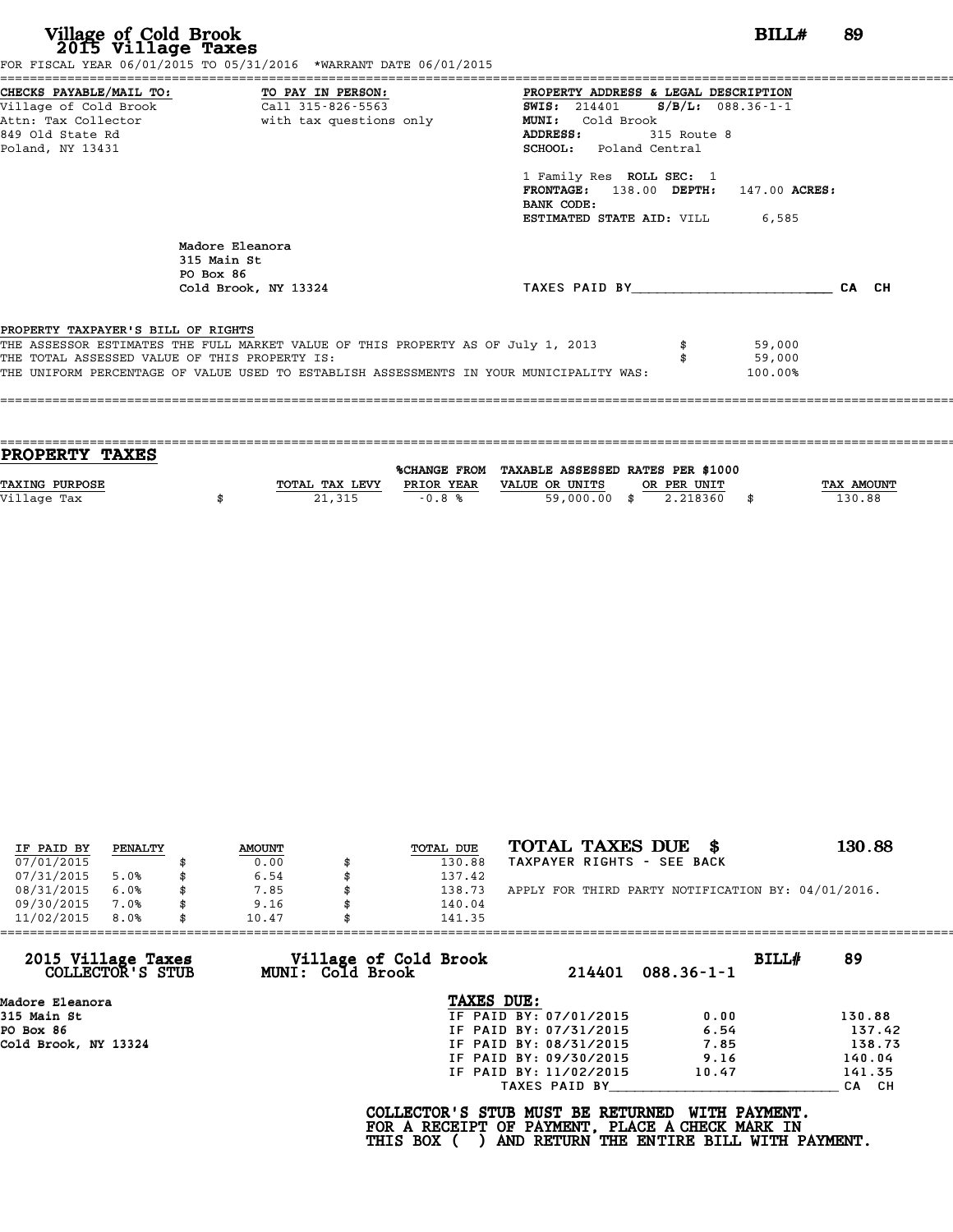| Village of Cold Brook<br>2015 Village Taxes                                         | FOR FISCAL YEAR 06/01/2015 TO 05/31/2016 *WARRANT DATE 06/01/2015                                                                                                           |                                                                                                                                                                                                                                                                                                   | 90                          |       |
|-------------------------------------------------------------------------------------|-----------------------------------------------------------------------------------------------------------------------------------------------------------------------------|---------------------------------------------------------------------------------------------------------------------------------------------------------------------------------------------------------------------------------------------------------------------------------------------------|-----------------------------|-------|
| 849 Old State Rd<br>Poland, NY 13431                                                | Attn: Tax Collector                       with tax questions only                                                                                                           | PROPERTY ADDRESS & LEGAL DESCRIPTION<br>SWIS: $214401$ S/B/L: 088.44-1-18.2<br><b>MUNI:</b><br>Cold Brook<br>ADDRESS:<br>256 Route 8<br><b>SCHOOL:</b> Poland Central<br>Mfg housing ROLL SEC: 1<br>FRONTAGE: 120.00 DEPTH: 187.50 ACRES:<br>BANK CODE:<br><b>ESTIMATED STATE AID:</b> VILL 6,585 |                             |       |
|                                                                                     | Mahoney Doris<br>Mahoney Irrevocable Trust<br>256 Main St<br>PO Box 243<br>Poland, NY 13431                                                                                 | TAXES PAID BY TAXES                                                                                                                                                                                                                                                                               |                             | CA CH |
| PROPERTY TAXPAYER'S BILL OF RIGHTS<br>THE TOTAL ASSESSED VALUE OF THIS PROPERTY IS: | THE ASSESSOR ESTIMATES THE FULL MARKET VALUE OF THIS PROPERTY AS OF July 1, 2013<br>THE UNIFORM PERCENTAGE OF VALUE USED TO ESTABLISH ASSESSMENTS IN YOUR MUNICIPALITY WAS: |                                                                                                                                                                                                                                                                                                   | 42,500<br>42,500<br>100.00% |       |

| PROPERTY TAXES        |                |            |                                                |             |                   |
|-----------------------|----------------|------------|------------------------------------------------|-------------|-------------------|
|                       |                |            | %CHANGE FROM TAXABLE ASSESSED RATES PER \$1000 |             |                   |
| <b>TAXING PURPOSE</b> | TOTAL TAX LEVY | PRIOR YEAR | VALUE OR UNITS                                 | OR PER UNIT | <b>TAX AMOUNT</b> |
| Village Tax           | 21,315         | $-0.8%$    | $42,500.00$ \$                                 | 2.218360    | 94.28             |
|                       |                |            |                                                |             |                   |

| IF PAID BY | PENALTY | <b>AMOUNT</b> | TOTAL DUE | TOTAL TAXES DUE \$                                 | 94.28 |
|------------|---------|---------------|-----------|----------------------------------------------------|-------|
| 07/01/2015 |         | 0.00          | 94.28     | TAXPAYER RIGHTS - SEE BACK                         |       |
| 07/31/2015 | 5.0%    | \$<br>4.71    | 98.99     |                                                    |       |
| 08/31/2015 | 6.0%    | \$<br>5.66    | 99.94     | APPLY FOR THIRD PARTY NOTIFICATION BY: 04/01/2016. |       |
| 09/30/2015 | 7.0%    | \$<br>6.60    | 100.88    |                                                    |       |
| 11/02/2015 | 8.0%    | \$<br>7.54    | 101.82    |                                                    |       |

| 11/02/2015                             | 7.54<br>101.82                                   |                        |                                      |        |
|----------------------------------------|--------------------------------------------------|------------------------|--------------------------------------|--------|
| 2015 Village Taxes<br>COLLECTOR'S STUB | Village of Cold Brook<br><b>MUNI: Cold Brook</b> |                        | <b>BILL#</b><br>214401 088.44-1-18.2 | 90     |
| Mahoney Doris                          | TAXES DUE:                                       |                        |                                      |        |
| Mahoney Irrevocable Trust              |                                                  | IF PAID BY: 07/01/2015 | 0.00                                 | 94.28  |
| 256 Main St                            |                                                  | IF PAID BY: 07/31/2015 | 4.71                                 | 98.99  |
| PO Box 243                             |                                                  | IF PAID BY: 08/31/2015 | 5.66                                 | 99.94  |
| Poland, NY 13431                       |                                                  | IF PAID BY: 09/30/2015 | 6.60                                 | 100.88 |
|                                        |                                                  | IF PAID BY: 11/02/2015 | 7.54                                 | 101.82 |
|                                        |                                                  | TAXES PAID BY          |                                      | CA CH  |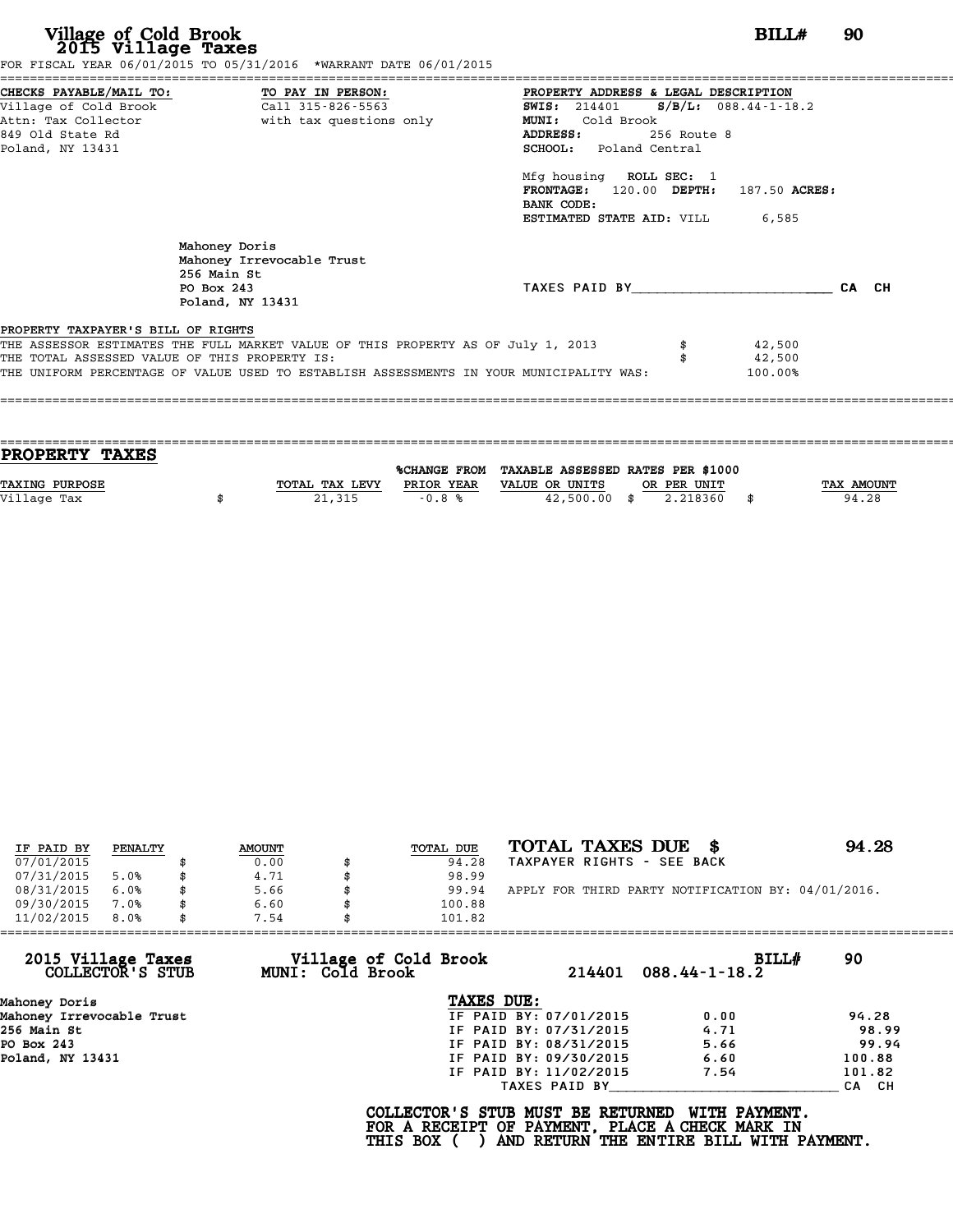| Village of Cold Brook<br>2015 Village Taxes                                                                     | FOR FISCAL YEAR 06/01/2015 TO 05/31/2016 *WARRANT DATE 06/01/2015                                                                                                           |                                                                                                                                                     | BILL#                       | 91    |
|-----------------------------------------------------------------------------------------------------------------|-----------------------------------------------------------------------------------------------------------------------------------------------------------------------------|-----------------------------------------------------------------------------------------------------------------------------------------------------|-----------------------------|-------|
| CHECKS PAYABLE/MAIL TO:<br>Village of Cold Brook<br>Attn: Tax Collector<br>849 Old State Rd<br>Poland, NY 13431 | TO PAY IN PERSON:<br>Call 315-826-5563<br>with tax questions only                                                                                                           | PROPERTY ADDRESS & LEGAL DESCRIPTION<br>SWIS: 214401 S/B/L: 089.29-1-21<br>MUNI: Cold Brook<br>ADDRESS:<br>4443 Norway St<br>SCHOOL: Poland Central |                             |       |
|                                                                                                                 |                                                                                                                                                                             | 1 Family Res ROLL SEC: 1<br>FRONTAGE: 68.00 DEPTH: 118.00 ACRES:<br>BANK CODE:<br>ESTIMATED STATE AID: VILL                                         | 6,585                       | .20   |
|                                                                                                                 | Malecki Michael<br>Military Rd<br>PO Box 83<br>Cold Brook, NY 13324                                                                                                         | TAXES PAID BY                                                                                                                                       |                             | CA CH |
| PROPERTY TAXPAYER'S BILL OF RIGHTS<br>THE TOTAL ASSESSED VALUE OF THIS PROPERTY IS:                             | THE ASSESSOR ESTIMATES THE FULL MARKET VALUE OF THIS PROPERTY AS OF July 1, 2013<br>THE UNIFORM PERCENTAGE OF VALUE USED TO ESTABLISH ASSESSMENTS IN YOUR MUNICIPALITY WAS: |                                                                                                                                                     | 80,000<br>80,000<br>100.00% |       |

| <b>PROPERTY TAXES</b> |                |            |                                                |             |                   |
|-----------------------|----------------|------------|------------------------------------------------|-------------|-------------------|
|                       |                |            |                                                |             |                   |
|                       |                |            | %CHANGE FROM TAXABLE ASSESSED RATES PER \$1000 |             |                   |
| TAXING PURPOSE        | TOTAL TAX LEVY | PRIOR YEAR | VALUE OR UNITS                                 | OR PER UNIT | <b>TAX AMOUNT</b> |
| Village Tax           | 21,315         | $-0.8%$    | 80,000,00 \$                                   | 2.218360    | 177.47            |
|                       |                |            |                                                |             |                   |

| IF PAID BY | PENALTY | <b>AMOUNT</b> | <b>TOTAL DUE</b> | TOTAL TAXES DUE \$                                 | 177.47 |
|------------|---------|---------------|------------------|----------------------------------------------------|--------|
| 07/01/2015 |         | 0.00          | 177.47           | TAXPAYER RIGHTS - SEE BACK                         |        |
| 07/31/2015 | 5.0%    | 8.87          | 186.34           |                                                    |        |
| 08/31/2015 | 6.0%    | \$<br>10.65   | 188.12           | APPLY FOR THIRD PARTY NOTIFICATION BY: 04/01/2016. |        |
| 09/30/2015 | 7.0%    | \$<br>12.42   | 189.89           |                                                    |        |
| 11/02/2015 | 8.0%    | \$<br>14.20   | 191.67           |                                                    |        |

| 11/02/2015                             | 8.0% | 14.20 |                  | 191.67                                                                                             |                        |                                                                  |       |        |
|----------------------------------------|------|-------|------------------|----------------------------------------------------------------------------------------------------|------------------------|------------------------------------------------------------------|-------|--------|
| 2015 Village Taxes<br>COLLECTOR'S STUB |      |       | MUNI: Cold Brook | Village of Cold Brook                                                                              |                        | 214401 089.29-1-21                                               | BILL# | 91     |
| Malecki Michael                        |      |       |                  | TAXES DUE:                                                                                         |                        |                                                                  |       |        |
| Military Rd                            |      |       |                  |                                                                                                    | IF PAID BY: 07/01/2015 | 0.00                                                             |       | 177.47 |
| PO Box 83                              |      |       |                  |                                                                                                    | IF PAID BY: 07/31/2015 | 8.87                                                             |       | 186.34 |
| Cold Brook, NY 13324                   |      |       |                  |                                                                                                    | IF PAID BY: 08/31/2015 | 10.65                                                            |       | 188.12 |
|                                        |      |       |                  |                                                                                                    | IF PAID BY: 09/30/2015 | 12.42                                                            |       | 189.89 |
|                                        |      |       |                  |                                                                                                    | IF PAID BY: 11/02/2015 | 14.20                                                            |       | 191.67 |
|                                        |      |       |                  |                                                                                                    | TAXES PAID BY          |                                                                  |       | CA CH  |
|                                        |      |       |                  | COLLECTOR'S STUB MUST BE RETURNED<br>FOR A RECEIPT OF PAYMENT, PLACE A CHECK MARK IN<br>THIS BOX ( |                        | <b>WITH PAYMENT.</b><br>AND RETURN THE ENTIRE BILL WITH PAYMENT. |       |        |
|                                        |      |       |                  |                                                                                                    |                        |                                                                  |       |        |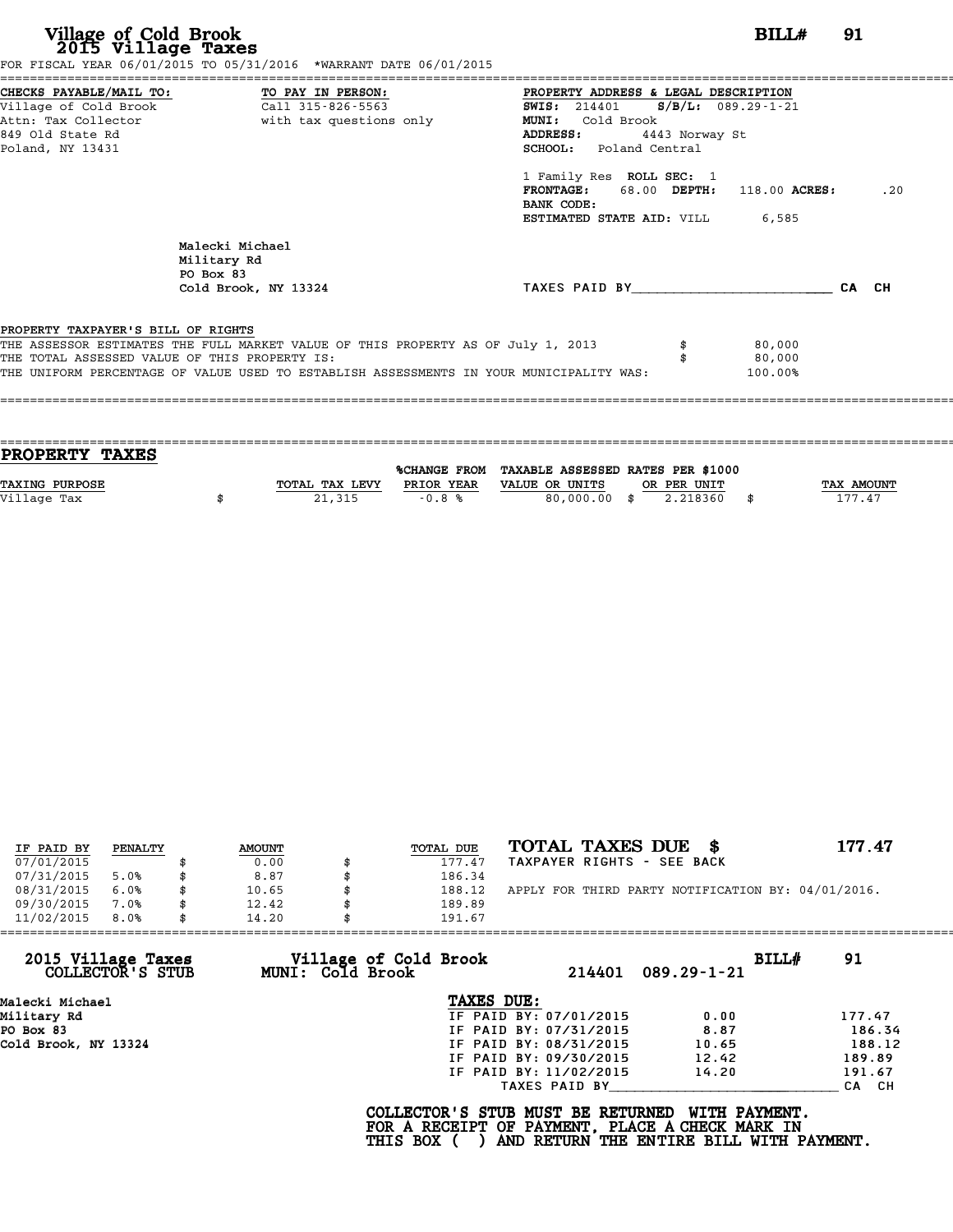|                                    | FOR FISCAL YEAR 06/01/2015 TO 05/31/2016 *WARRANT DATE 06/01/2015                       |                                        |             |         |       |
|------------------------------------|-----------------------------------------------------------------------------------------|----------------------------------------|-------------|---------|-------|
|                                    | CHECKS PAYABLE/MAIL TO: TO PAY IN PERSON:                                               | PROPERTY ADDRESS & LEGAL DESCRIPTION   |             |         |       |
|                                    | Attn: Tax Collector and a with tax questions only                                       | <b>MUNI:</b><br>Cold Brook             |             |         |       |
| 849 Old State Rd                   |                                                                                         | ADDRESS:                               | 423 Route 8 |         |       |
| Poland, NY 13431                   |                                                                                         | <b>SCHOOL:</b> Poland Central          |             |         |       |
|                                    |                                                                                         | 1 Family Res ROLL SEC: 1               |             |         |       |
|                                    |                                                                                         | FRONTAGE: 57.00 DEPTH: 367.60 ACRES:   |             |         |       |
|                                    |                                                                                         | BANK CODE: 135                         |             |         |       |
|                                    |                                                                                         | <b>ESTIMATED STATE AID:</b> VILL 6,585 |             |         |       |
|                                    | Merckel Victoria J<br>423 Main St<br>Cold Brook, NY 13324                               |                                        |             |         |       |
|                                    |                                                                                         | TAXES PAID BY                          |             |         | CA CH |
| PROPERTY TAXPAYER'S BILL OF RIGHTS |                                                                                         |                                        |             |         |       |
|                                    | THE ASSESSOR ESTIMATES THE FULL MARKET VALUE OF THIS PROPERTY AS OF July 1, 2013        |                                        |             | 82,600  |       |
|                                    | THE TOTAL ASSESSED VALUE OF THIS PROPERTY IS:                                           |                                        |             | 82,600  |       |
|                                    | THE UNIFORM PERCENTAGE OF VALUE USED TO ESTABLISH ASSESSMENTS IN YOUR MUNICIPALITY WAS: |                                        |             | 100.00% |       |
|                                    |                                                                                         |                                        |             |         |       |

| PROPERTY TAXES        |                |            |                                                |             |            |
|-----------------------|----------------|------------|------------------------------------------------|-------------|------------|
|                       |                |            | %CHANGE FROM TAXABLE ASSESSED RATES PER \$1000 |             |            |
|                       |                |            |                                                |             |            |
| <b>TAXING PURPOSE</b> | TOTAL TAX LEVY | PRIOR YEAR | VALUE OR UNITS                                 | OR PER UNIT | TAX AMOUNT |
| Village Tax           | 21,315         | $-0.8%$    | 82,600.00 \$                                   | 2.218360    | 183.24     |
|                       |                |            |                                                |             |            |

| IF PAID BY | PENALTY | <b>AMOUNT</b> | TOTAL DUE | TOTAL TAXES DUE \$                                 | 183.24 |
|------------|---------|---------------|-----------|----------------------------------------------------|--------|
| 07/01/2015 |         | 0.00          | 183.24    | TAXPAYER RIGHTS - SEE BACK                         |        |
| 07/31/2015 | 5.0%    | 9.16          | 192.40    |                                                    |        |
| 08/31/2015 | 6.0%    | 10.99         | 194.23    | APPLY FOR THIRD PARTY NOTIFICATION BY: 04/01/2016. |        |
| 09/30/2015 | 7.0%    | 12.83         | 196.07    |                                                    |        |
| 11/02/2015 | 8.0%    | 14.66         | 197.90    |                                                    |        |

| 11/02/2015                             | 8.0% | 14.66 |                  | 197.90                                                                                             |                        |                                                           |       |        |
|----------------------------------------|------|-------|------------------|----------------------------------------------------------------------------------------------------|------------------------|-----------------------------------------------------------|-------|--------|
| 2015 Village Taxes<br>COLLECTOR'S STUB |      |       | MUNI: Cold Brook | Village of Cold Brook                                                                              | 214401                 | $088.36 - 1 - 20$                                         | BILL# | 92     |
| Merckel Victoria J                     |      |       |                  | TAXES DUE:                                                                                         |                        |                                                           |       |        |
| 423 Main St                            |      |       |                  |                                                                                                    | IF PAID BY: 07/01/2015 | 0.00                                                      |       | 183.24 |
| Cold Brook, NY 13324                   |      |       |                  |                                                                                                    | IF PAID BY: 07/31/2015 | 9.16                                                      |       | 192.40 |
|                                        |      |       |                  |                                                                                                    | IF PAID BY: 08/31/2015 | 10.99                                                     |       | 194.23 |
|                                        |      |       |                  |                                                                                                    | IF PAID BY: 09/30/2015 | 12.83                                                     |       | 196.07 |
|                                        |      |       |                  |                                                                                                    | IF PAID BY: 11/02/2015 | 14.66                                                     |       | 197.90 |
|                                        |      |       |                  |                                                                                                    | TAXES PAID BY          |                                                           |       | CA CH  |
|                                        |      |       |                  | COLLECTOR'S STUB MUST BE RETURNED<br>FOR A RECEIPT OF PAYMENT, PLACE A CHECK MARK IN<br>THIS BOX ( |                        | WITH PAYMENT.<br>AND RETURN THE ENTIRE BILL WITH PAYMENT. |       |        |
|                                        |      |       |                  |                                                                                                    |                        |                                                           |       |        |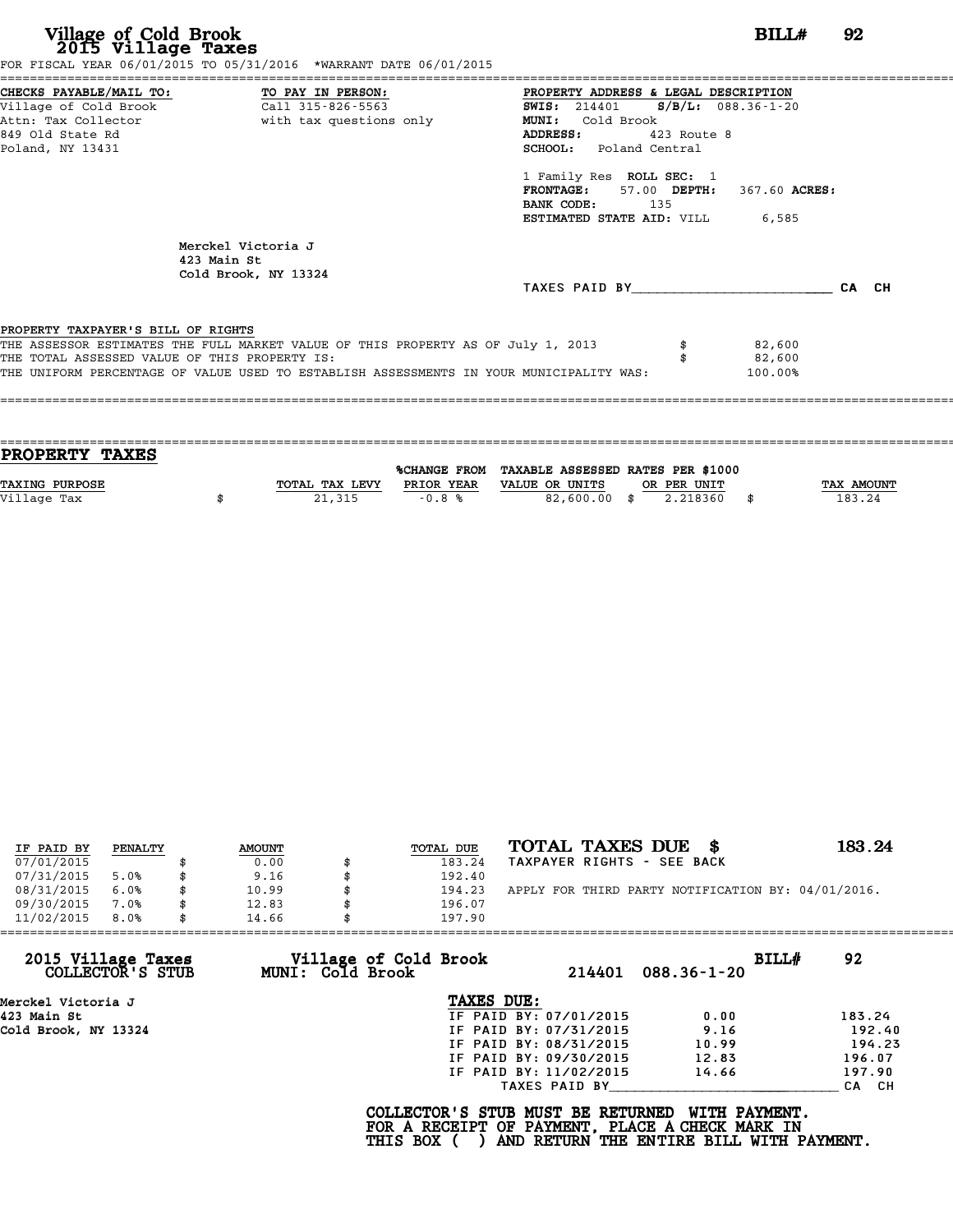|                                               | FOR FISCAL YEAR 06/01/2015 TO 05/31/2016 *WARRANT DATE 06/01/2015                       |                                        |             |         |     |
|-----------------------------------------------|-----------------------------------------------------------------------------------------|----------------------------------------|-------------|---------|-----|
|                                               | CHECKS PAYABLE/MAIL TO: TO PAY IN PERSON:                                               | PROPERTY ADDRESS & LEGAL DESCRIPTION   |             |         |     |
|                                               |                                                                                         | SWIS: $214401$ S/B/L: 088.36-1-7       |             |         |     |
|                                               | Attn: Tax Collector                       with tax questions only                       | Cold Brook<br><b>MUNI:</b>             |             |         |     |
| 849 Old State Rd                              |                                                                                         | ADDRESS:                               | 355 Main St |         |     |
| Poland, NY 13431                              |                                                                                         | <b>SCHOOL:</b> Poland Central          |             |         |     |
|                                               |                                                                                         | 2 Family Res ROLL SEC: 1               |             |         |     |
|                                               |                                                                                         | FRONTAGE: 210.00 DEPTH: 180.00 ACRES:  |             |         | .80 |
|                                               |                                                                                         | BANK CODE:                             |             |         |     |
|                                               |                                                                                         | <b>ESTIMATED STATE AID:</b> VILL 6,585 |             |         |     |
|                                               | Miller Gordon                                                                           |                                        |             |         |     |
|                                               | Miller G                                                                                |                                        |             |         |     |
|                                               | PO Box 263                                                                              |                                        |             |         |     |
|                                               | Cold Brook, NY 13324                                                                    | TAXES PAID BY CA CH                    |             |         |     |
| PROPERTY TAXPAYER'S BILL OF RIGHTS            |                                                                                         |                                        |             |         |     |
|                                               | THE ASSESSOR ESTIMATES THE FULL MARKET VALUE OF THIS PROPERTY AS OF July 1, 2013        |                                        |             | 119,000 |     |
| THE TOTAL ASSESSED VALUE OF THIS PROPERTY IS: |                                                                                         |                                        |             | 119,000 |     |
|                                               | THE UNIFORM PERCENTAGE OF VALUE USED TO ESTABLISH ASSESSMENTS IN YOUR MUNICIPALITY WAS: |                                        |             | 100.00% |     |

| PROPERTY TAXES        |                |            |                                                |             |                   |
|-----------------------|----------------|------------|------------------------------------------------|-------------|-------------------|
|                       |                |            | %CHANGE FROM TAXABLE ASSESSED RATES PER \$1000 |             |                   |
| <b>TAXING PURPOSE</b> | TOTAL TAX LEVY | PRIOR YEAR | VALUE OR UNITS                                 | OR PER UNIT | <b>TAX AMOUNT</b> |
| Village Tax           | 21,315         | $-0.8%$    | $119,000.00$ \$                                | 2.218360    | 263.98            |
|                       |                |            |                                                |             |                   |

| IF PAID BY | PENALTY | <b>AMOUNT</b> | <b>TOTAL DUE</b> | TOTAL TAXES DUE \$                                 | 263.98 |
|------------|---------|---------------|------------------|----------------------------------------------------|--------|
| 07/01/2015 |         | 0.00          | 263.98           | TAXPAYER RIGHTS - SEE BACK                         |        |
| 07/31/2015 | 5.0%    | \$<br>13.20   | 277.18           |                                                    |        |
| 08/31/2015 | 6.0%    | \$<br>15.84   | \$<br>279.82     | APPLY FOR THIRD PARTY NOTIFICATION BY: 04/01/2016. |        |
| 09/30/2015 | 7.0%    | \$<br>18.48   | 282.46           |                                                    |        |
| 11/02/2015 | 8.0%    | \$<br>21.12   | 285.10           |                                                    |        |

| 11/02/2015<br>8.0%                     | 21.12                                     | 285.10                                                                                             |                                                           |        |
|----------------------------------------|-------------------------------------------|----------------------------------------------------------------------------------------------------|-----------------------------------------------------------|--------|
| 2015 Village Taxes<br>COLLECTOR'S STUB | Village of Cold Brook<br>MUNI: Cold Brook | 214401                                                                                             | BILL#<br>088.36-1-7                                       | 93     |
| Miller Gordon                          |                                           | TAXES DUE:                                                                                         |                                                           |        |
| Miller G                               |                                           | IF PAID BY: 07/01/2015                                                                             | 0.00                                                      | 263.98 |
| PO Box 263                             |                                           | IF PAID BY: 07/31/2015                                                                             | 13.20                                                     | 277.18 |
| Cold Brook, NY 13324                   |                                           | IF PAID BY: 08/31/2015                                                                             | 15.84                                                     | 279.82 |
|                                        |                                           | IF PAID BY: 09/30/2015                                                                             | 18.48                                                     | 282.46 |
|                                        |                                           | IF PAID BY: 11/02/2015                                                                             | 21.12                                                     | 285.10 |
|                                        |                                           | TAXES PAID BY                                                                                      |                                                           | CA CH  |
|                                        |                                           | COLLECTOR'S STUB MUST BE RETURNED<br>FOR A RECEIPT OF PAYMENT, PLACE A CHECK MARK IN<br>THIS BOX ( | WITH PAYMENT.<br>AND RETURN THE ENTIRE BILL WITH PAYMENT. |        |
|                                        |                                           |                                                                                                    |                                                           |        |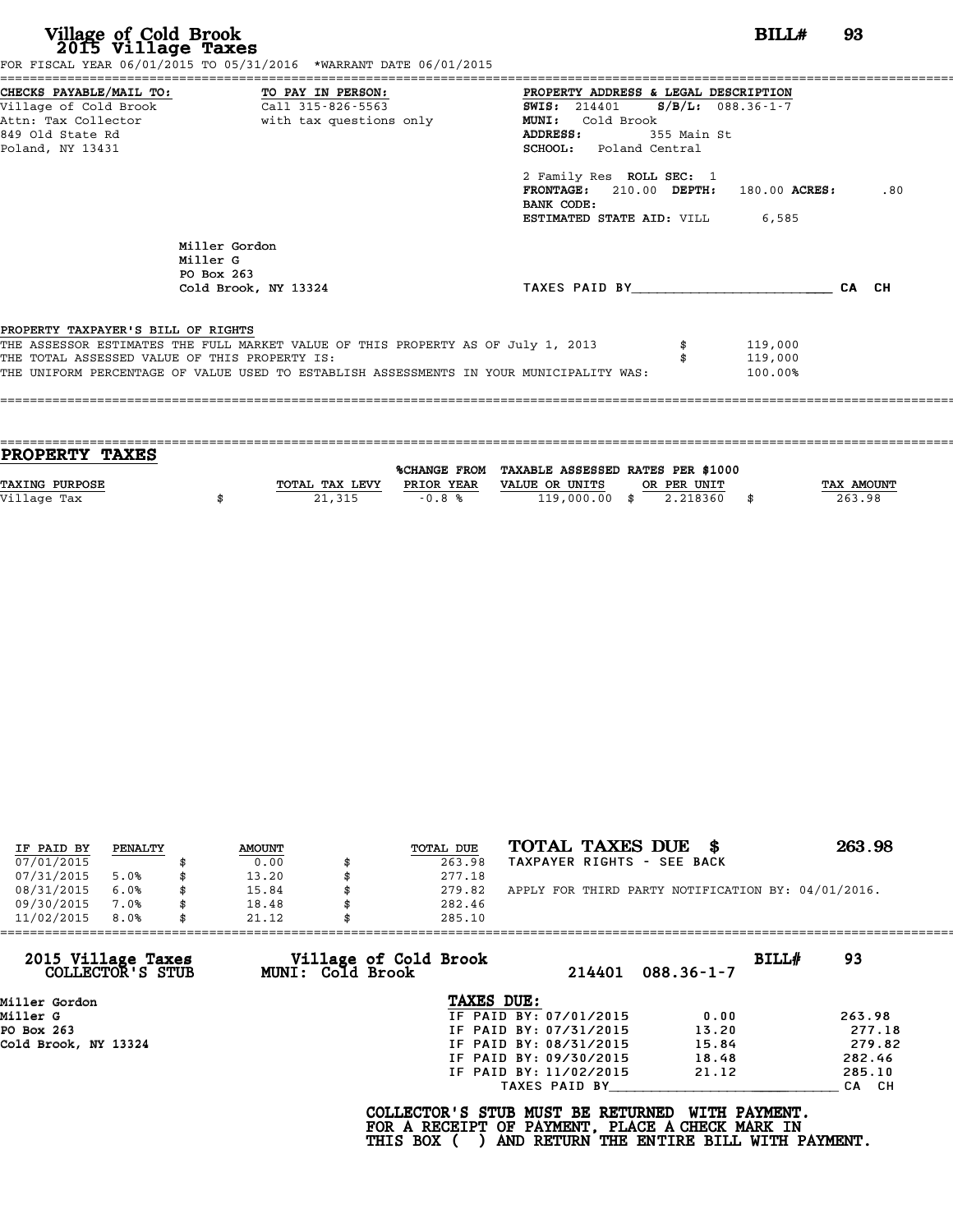|                                               |                                                                                  | PROPERTY ADDRESS & LEGAL DESCRIPTION                                                               |       |
|-----------------------------------------------|----------------------------------------------------------------------------------|----------------------------------------------------------------------------------------------------|-------|
|                                               |                                                                                  | <b>SWIS:</b> 214401 <b>S/B/L:</b> 089.29-1-18                                                      |       |
|                                               | Attn: Tax Collector and with tax questions only                                  | MUNI: Cold Brook                                                                                   |       |
| 849 Old State Rd                              |                                                                                  | ADDRESS:<br>4425 Norway St                                                                         |       |
| Poland, NY 13431                              |                                                                                  | SCHOOL: Poland Central                                                                             |       |
|                                               |                                                                                  | 1 Family Res ROLL SEC: 1                                                                           |       |
|                                               |                                                                                  | FRONTAGE: DEPTH:<br>ACRES:                                                                         | 1.05  |
|                                               |                                                                                  | BANK CODE: 220                                                                                     |       |
|                                               |                                                                                  | <b>ESTIMATED STATE AID:</b> VILL 6,585                                                             |       |
|                                               | Miller Kenneth C<br>Miller Eva<br>4425 Norway St                                 |                                                                                                    |       |
|                                               | Cold Brook, NY 13324                                                             | TAXES PAID BY                                                                                      | CA CH |
|                                               |                                                                                  |                                                                                                    |       |
| PROPERTY TAXPAYER'S BILL OF RIGHTS            |                                                                                  |                                                                                                    |       |
|                                               | THE ASSESSOR ESTIMATES THE FULL MARKET VALUE OF THIS PROPERTY AS OF July 1, 2013 | 99,500                                                                                             |       |
| THE TOTAL ASSESSED VALUE OF THIS PROPERTY IS: |                                                                                  | 99,500                                                                                             |       |
|                                               |                                                                                  | THE UNIFORM PERCENTAGE OF VALUE USED TO ESTABLISH ASSESSMENTS IN YOUR MUNICIPALITY WAS:<br>100.00% |       |

| <b>PROPERTY TAXES</b> |                |                     |                                   |             |      |            |
|-----------------------|----------------|---------------------|-----------------------------------|-------------|------|------------|
|                       |                | <b>%CHANGE FROM</b> | TAXABLE ASSESSED RATES PER \$1000 |             |      |            |
| <b>TAXING PURPOSE</b> | TOTAL TAX LEVY | PRIOR YEAR          | VALUE OR UNITS                    | OR PER UNIT |      | TAX AMOUNT |
| Village Tax           | 21,315         | $-0.8%$             | 99,500.00 \$                      | 2.218360    | - \$ | 220.73     |
|                       |                |                     |                                   |             |      |            |
|                       |                |                     |                                   |             |      |            |

| IF PAID BY | PENALTY | <b>AMOUNT</b> | TOTAL DUE | TOTAL TAXES DUE \$                                 | 220.73 |
|------------|---------|---------------|-----------|----------------------------------------------------|--------|
| 07/01/2015 |         | 0.00          | 220.73    | TAXPAYER RIGHTS - SEE BACK                         |        |
| 07/31/2015 | 5.0%    | 11.04         | 231.77    |                                                    |        |
| 08/31/2015 | 6.0%    | \$<br>13.24   | 233.97    | APPLY FOR THIRD PARTY NOTIFICATION BY: 04/01/2016. |        |
| 09/30/2015 | 7.0%    | \$<br>15.45   | 236.18    |                                                    |        |
| 11/02/2015 | 8.0%    | \$<br>17.66   | 238.39    |                                                    |        |

| 11/02/2015                             | 8.0% | 17.66 |                                           | 238.39                                                                                             |                        |                                                           |       |        |
|----------------------------------------|------|-------|-------------------------------------------|----------------------------------------------------------------------------------------------------|------------------------|-----------------------------------------------------------|-------|--------|
| 2015 Village Taxes<br>COLLECTOR'S STUB |      |       | Village of Cold Brook<br>MUNI: Cold Brook |                                                                                                    | 214401                 | $089.29 - 1 - 18$                                         | BILLH | 94     |
| Miller Kenneth C                       |      |       |                                           | TAXES DUE:                                                                                         |                        |                                                           |       |        |
| Miller Eva                             |      |       |                                           |                                                                                                    | IF PAID BY: 07/01/2015 | 0.00                                                      |       | 220.73 |
| 4425 Norway St                         |      |       |                                           |                                                                                                    | IF PAID BY: 07/31/2015 | 11.04                                                     |       | 231.77 |
| Cold Brook, NY 13324                   |      |       |                                           |                                                                                                    | IF PAID BY: 08/31/2015 | 13.24                                                     |       | 233.97 |
|                                        |      |       |                                           |                                                                                                    | IF PAID BY: 09/30/2015 | 15.45                                                     |       | 236.18 |
|                                        |      |       |                                           |                                                                                                    | IF PAID BY: 11/02/2015 | 17.66                                                     |       | 238.39 |
|                                        |      |       |                                           |                                                                                                    | TAXES PAID BY          |                                                           |       | CA CH  |
|                                        |      |       |                                           | COLLECTOR'S STUB MUST BE RETURNED<br>FOR A RECEIPT OF PAYMENT, PLACE A CHECK MARK IN<br>THIS BOX ( |                        | WITH PAYMENT.<br>AND RETURN THE ENTIRE BILL WITH PAYMENT. |       |        |
|                                        |      |       |                                           |                                                                                                    |                        |                                                           |       |        |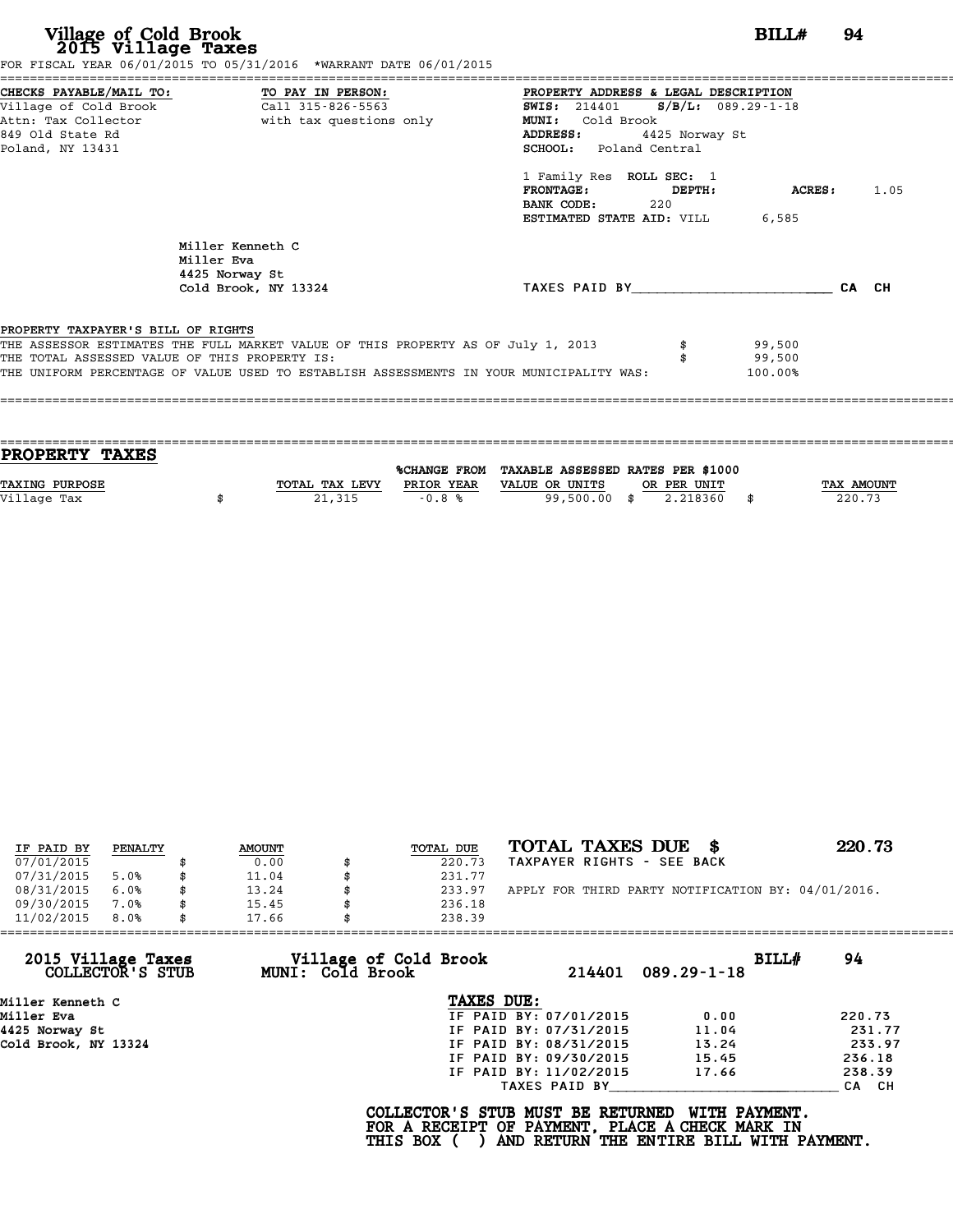| Village of Cold Brook<br>2015 Village Taxes   | FOR FISCAL YEAR 06/01/2015 TO 05/31/2016 *WARRANT DATE 06/01/2015                       | BILL#                                           | 95      |       |
|-----------------------------------------------|-----------------------------------------------------------------------------------------|-------------------------------------------------|---------|-------|
| CHECKS PAYABLE/MAIL TO:                       | TO PAY IN PERSON:                                                                       | PROPERTY ADDRESS & LEGAL DESCRIPTION            |         |       |
| Village of Cold Brook                         | Call 315-826-5563                                                                       | $S/B/L: 089.29 - 1 - 10$<br><b>SWIS:</b> 214401 |         |       |
| Attn: Tax Collector                           | with tax questions only                                                                 | <b>MUNI:</b><br>Cold Brook                      |         |       |
| 849 Old State Rd                              |                                                                                         | ADDRESS:<br>Norway St                           |         |       |
| Poland, NY 13431                              |                                                                                         | <b>SCHOOL:</b> Poland Central                   |         |       |
|                                               |                                                                                         | Rural vac<10 ROLL SEC: 1                        |         |       |
|                                               |                                                                                         | <b>FRONTAGE:</b><br>DEPTH:                      | ACRES : | 3.80  |
|                                               |                                                                                         | BANK CODE:                                      |         |       |
|                                               |                                                                                         | <b>ESTIMATED STATE AID:</b> VILL 6,585          |         |       |
|                                               | Miller Richard<br>Miller Carolyn<br>4346 Norway St                                      |                                                 |         |       |
|                                               | Cold Brook, NY 13324                                                                    | TAXES PAID BY                                   |         | CA CH |
| PROPERTY TAXPAYER'S BILL OF RIGHTS            |                                                                                         |                                                 |         |       |
|                                               | THE ASSESSOR ESTIMATES THE FULL MARKET VALUE OF THIS PROPERTY AS OF July 1, 2013        | 11,000                                          |         |       |
| THE TOTAL ASSESSED VALUE OF THIS PROPERTY IS: |                                                                                         | 11,000                                          |         |       |
|                                               | THE UNIFORM PERCENTAGE OF VALUE USED TO ESTABLISH ASSESSMENTS IN YOUR MUNICIPALITY WAS: | 100.00%                                         |         |       |

| PROPERTY TAXES                                                                         |                   |
|----------------------------------------------------------------------------------------|-------------------|
| %CHANGE FROM TAXABLE ASSESSED RATES PER \$1000                                         |                   |
|                                                                                        |                   |
| <b>TAXING PURPOSE</b><br>TOTAL TAX LEVY<br>PRIOR YEAR<br>VALUE OR UNITS<br>OR PER UNIT | <b>TAX AMOUNT</b> |
| Village Tax<br>2.218360<br>$11,000.00$ \$<br>21,315<br>$-0.8%$                         | 24.40             |
|                                                                                        |                   |

| IF PAID BY | PENALTY | <b>AMOUNT</b> | TOTAL DUE | TOTAL TAXES DUE<br>- 8                             | 24.40 |
|------------|---------|---------------|-----------|----------------------------------------------------|-------|
| 07/01/2015 |         | 0.00          | 24.40     | TAXPAYER RIGHTS - SEE BACK                         |       |
| 07/31/2015 | 5.0%    | 1.22          | 25.62     |                                                    |       |
| 08/31/2015 | 6.0%    | 1.46          | 25.86     | APPLY FOR THIRD PARTY NOTIFICATION BY: 04/01/2016. |       |
| 09/30/2015 | 7.0%    | 1.71          | 26.11     |                                                    |       |
| 11/02/2015 | 8.0%    | 1.95          | 26.35     |                                                    |       |

| 11/02/2015<br>8.0%                     | 1.95                                      | 26.35                                                                                              |                                                           |       |
|----------------------------------------|-------------------------------------------|----------------------------------------------------------------------------------------------------|-----------------------------------------------------------|-------|
| 2015 Village Taxes<br>COLLECTOR'S STUB | Village of Cold Brook<br>MUNI: Cold Brook | 214401                                                                                             | BILL#<br>$089.29 - 1 - 10$                                | 95    |
| Miller Richard                         |                                           | TAXES DUE:                                                                                         |                                                           |       |
| Miller Carolyn                         |                                           | IF PAID BY: 07/01/2015                                                                             | 0.00                                                      | 24.40 |
| 4346 Norway St                         |                                           | IF PAID BY: 07/31/2015                                                                             | 1.22                                                      | 25.62 |
| Cold Brook, NY 13324                   |                                           | IF PAID BY: 08/31/2015                                                                             | 1.46                                                      | 25.86 |
|                                        |                                           | IF PAID BY: 09/30/2015                                                                             | 1.71                                                      | 26.11 |
|                                        |                                           | IF PAID BY: 11/02/2015                                                                             | 1.95                                                      | 26.35 |
|                                        |                                           | TAXES PAID BY                                                                                      |                                                           | CA CH |
|                                        |                                           | COLLECTOR'S STUB MUST BE RETURNED<br>FOR A RECEIPT OF PAYMENT, PLACE A CHECK MARK IN<br>THIS BOX ( | WITH PAYMENT.<br>AND RETURN THE ENTIRE BILL WITH PAYMENT. |       |
|                                        |                                           |                                                                                                    |                                                           |       |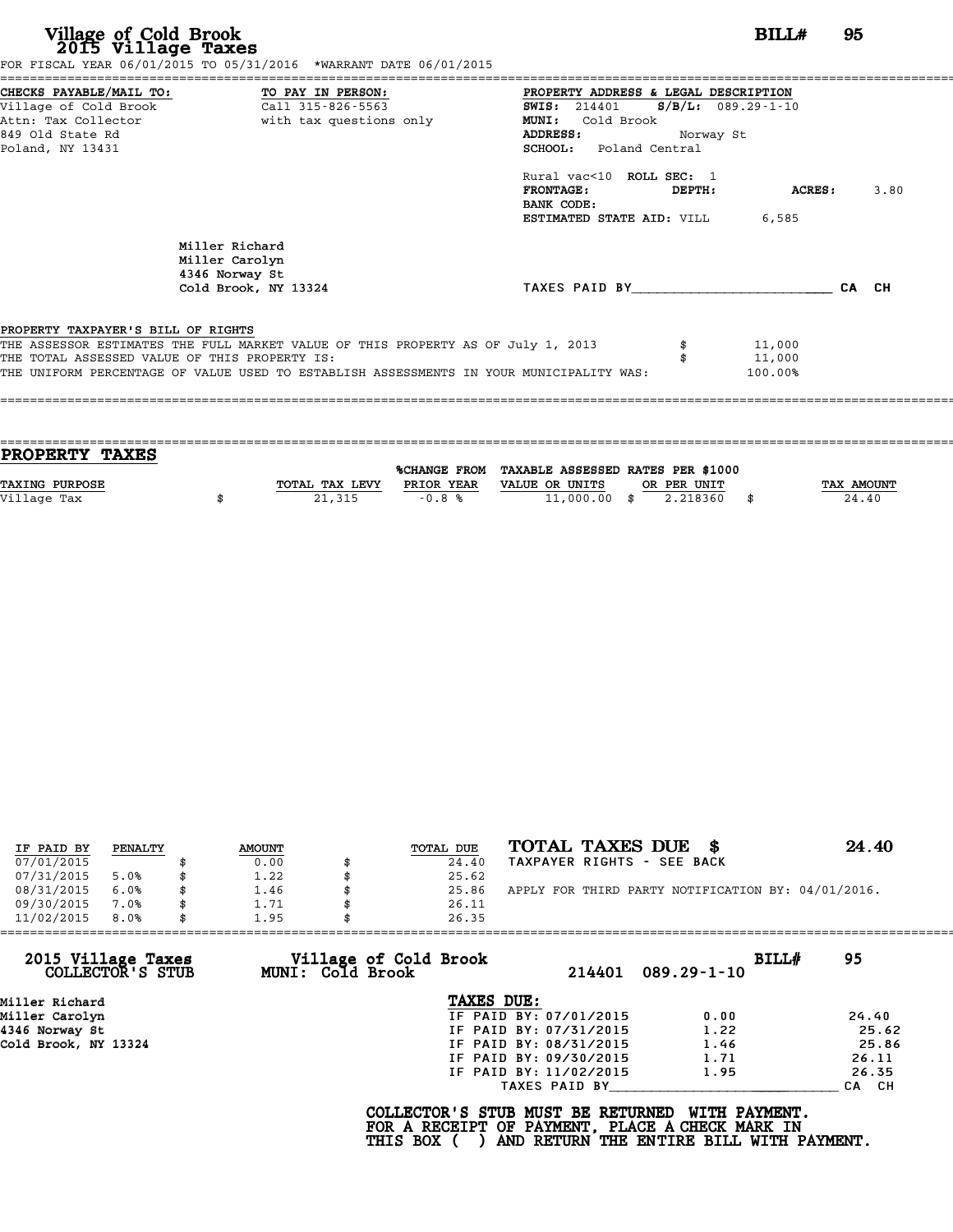|                                    | FOR FISCAL YEAR 06/01/2015 TO 05/31/2016 *WARRANT DATE 06/01/2015                |                                                                                         |                     |         |       |      |
|------------------------------------|----------------------------------------------------------------------------------|-----------------------------------------------------------------------------------------|---------------------|---------|-------|------|
|                                    | CHECKS PAYABLE/MAIL TO: TO PAY IN PERSON:                                        | PROPERTY ADDRESS & LEGAL DESCRIPTION                                                    |                     |         |       |      |
|                                    | Village of Cold Brook Call 315-826-5563                                          | <b>SWIS:</b> 214401 <b>S/B/L:</b> 088.44-1-19                                           |                     |         |       |      |
|                                    | Attn: Tax Collector <b>and South Contains</b> with tax questions only            | MUNI: Cold Brook                                                                        |                     |         |       |      |
| 849 Old State Rd                   |                                                                                  | <b>ADDRESS:</b>                                                                         | 1310 Rose Valley Rd |         |       |      |
| Poland, NY 13431                   |                                                                                  | SCHOOL: Poland Central                                                                  |                     |         |       |      |
|                                    |                                                                                  | 1 Family Res ROLL SEC: 1                                                                |                     |         |       |      |
|                                    |                                                                                  | $\tt FRONTAGE:$                                                                         | DEPTH:              | ACRES : |       | 1.60 |
|                                    |                                                                                  | BANK CODE:                                                                              |                     |         |       |      |
|                                    |                                                                                  | <b>ESTIMATED STATE AID:</b> VILL 6,585                                                  |                     |         |       |      |
|                                    | Mitchell Windy G<br>Martin Francis                                               |                                                                                         |                     |         |       |      |
|                                    | 1310 Rose Valley Rd<br>Cold Brook, NY 13324                                      | TAXES PAID BY TAXES                                                                     |                     |         | CA CH |      |
|                                    |                                                                                  |                                                                                         |                     |         |       |      |
| PROPERTY TAXPAYER'S BILL OF RIGHTS |                                                                                  |                                                                                         |                     |         |       |      |
|                                    | THE ASSESSOR ESTIMATES THE FULL MARKET VALUE OF THIS PROPERTY AS OF July 1, 2013 |                                                                                         |                     | 86,800  |       |      |
|                                    | THE TOTAL ASSESSED VALUE OF THIS PROPERTY IS:                                    |                                                                                         |                     | 86,800  |       |      |
|                                    |                                                                                  | THE UNIFORM PERCENTAGE OF VALUE USED TO ESTABLISH ASSESSMENTS IN YOUR MUNICIPALITY WAS: |                     | 100.00% |       |      |

| TOTAL TAX LEVY | PRIOR YEAR | VALUE OR UNITS | OR PER UNIT |                                                                | <b>TAX AMOUNT</b> |
|----------------|------------|----------------|-------------|----------------------------------------------------------------|-------------------|
|                |            |                | 2.218360    |                                                                | 192.55            |
|                |            |                |             |                                                                |                   |
|                | 21,315     | $-0.8%$        |             | %CHANGE FROM TAXABLE ASSESSED RATES PER \$1000<br>86,800.00 \$ |                   |

| IF PAID BY | PENALTY | <b>AMOUNT</b> |   | TOTAL DUE | TOTAL TAXES DUE \$                                 | 192.55 |
|------------|---------|---------------|---|-----------|----------------------------------------------------|--------|
| 07/01/2015 |         | 0.00          |   | 192.55    | TAXPAYER RIGHTS - SEE BACK                         |        |
| 07/31/2015 | 5.0%    | \$<br>9.63    |   | 202.18    |                                                    |        |
| 08/31/2015 | 6.0%    | \$<br>11.55   | S | 204.10    | APPLY FOR THIRD PARTY NOTIFICATION BY: 04/01/2016. |        |
| 09/30/2015 | 7.0%    | \$<br>13.48   |   | 206.03    |                                                    |        |
| 11/02/2015 | 8.0%    | \$<br>15.40   |   | 207.95    |                                                    |        |

| 11/02/2015                             | 8.0% | 15.40 |                  | 207.95                                                                                             |                        |                                                           |       |        |
|----------------------------------------|------|-------|------------------|----------------------------------------------------------------------------------------------------|------------------------|-----------------------------------------------------------|-------|--------|
| 2015 Village Taxes<br>COLLECTOR'S STUB |      |       | MUNI: Cold Brook | Village of Cold Brook                                                                              | 214401                 | $088.44 - 1 - 19$                                         | BILL# | 96     |
| Mitchell Windy G                       |      |       |                  | TAXES DUE:                                                                                         |                        |                                                           |       |        |
| Martin Francis                         |      |       |                  |                                                                                                    | IF PAID BY: 07/01/2015 | 0.00                                                      |       | 192.55 |
| 1310 Rose Valley Rd                    |      |       |                  |                                                                                                    | IF PAID BY: 07/31/2015 | 9.63                                                      |       | 202.18 |
| Cold Brook, NY 13324                   |      |       |                  |                                                                                                    | IF PAID BY: 08/31/2015 | 11.55                                                     |       | 204.10 |
|                                        |      |       |                  |                                                                                                    | IF PAID BY: 09/30/2015 | 13.48                                                     |       | 206.03 |
|                                        |      |       |                  |                                                                                                    | IF PAID BY: 11/02/2015 | 15.40                                                     |       | 207.95 |
|                                        |      |       |                  |                                                                                                    | TAXES PAID BY          |                                                           |       | CA CH  |
|                                        |      |       |                  | COLLECTOR'S STUB MUST BE RETURNED<br>FOR A RECEIPT OF PAYMENT, PLACE A CHECK MARK IN<br>THIS BOX ( |                        | WITH PAYMENT.<br>AND RETURN THE ENTIRE BILL WITH PAYMENT. |       |        |
|                                        |      |       |                  |                                                                                                    |                        |                                                           |       |        |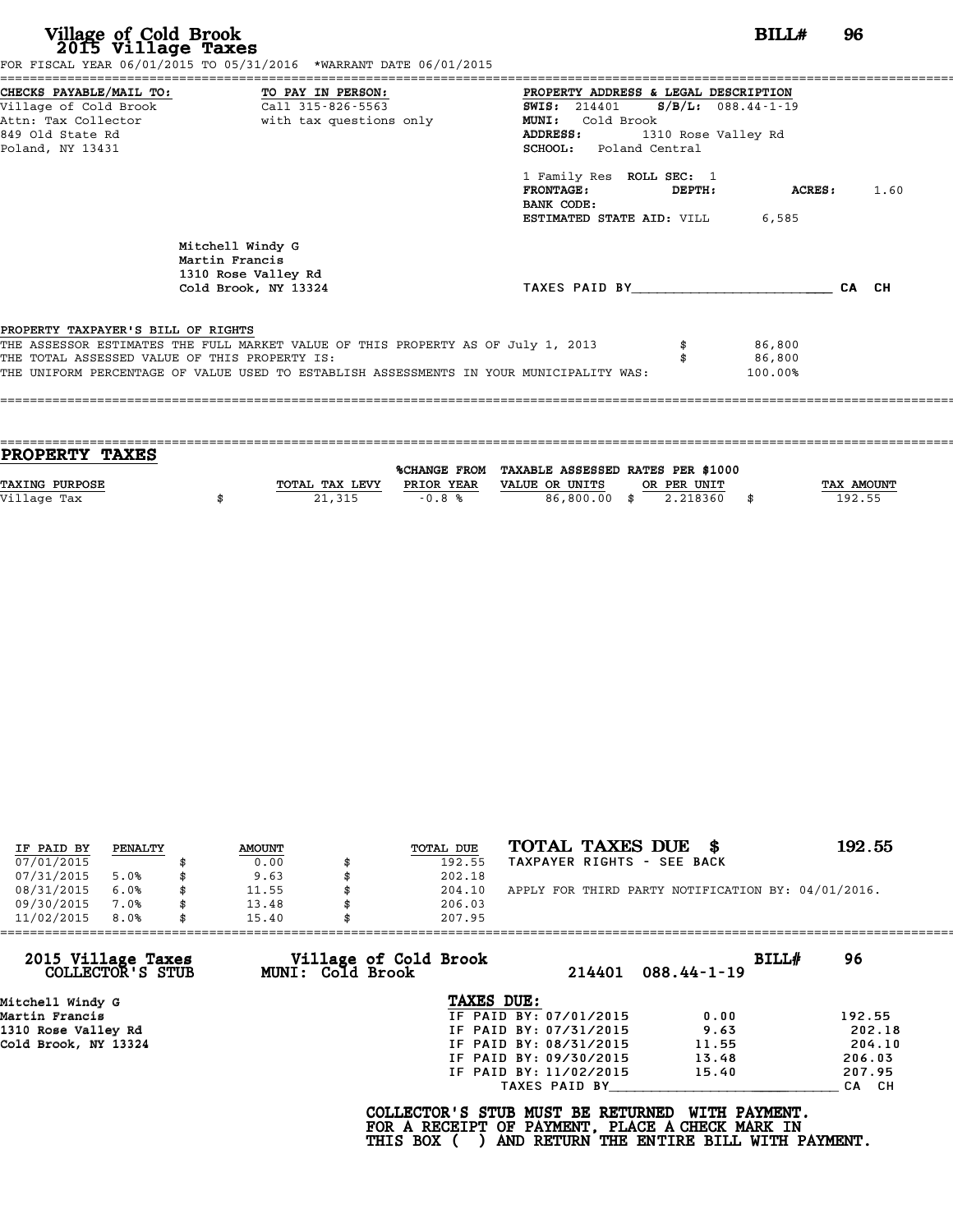| Village of Cold Brook<br>2015 Village Taxes<br>FOR FISCAL YEAR 06/01/2015 TO 05/31/2016 *WARRANT DATE 06/01/2015                                                                                                                                                   |     |                                                       |                         |                                                                                                                              |               |                   | $BILLH$ 97                  |            |                          |
|--------------------------------------------------------------------------------------------------------------------------------------------------------------------------------------------------------------------------------------------------------------------|-----|-------------------------------------------------------|-------------------------|------------------------------------------------------------------------------------------------------------------------------|---------------|-------------------|-----------------------------|------------|--------------------------|
| CHECKS PAYABLE/MAIL TO: TO PAY IN PERSON:<br>Village of Cold Brook Call 315-826-5563<br>Attn: Tax Collector<br>849 Old State Rd<br>Poland, NY 13431                                                                                                                |     |                                                       | with tax questions only | PROPERTY ADDRESS & LEGAL DESCRIPTION<br><b>SWIS:</b> 214401<br>MUNI: Cold Brook<br>ADDRESS:<br><b>SCHOOL:</b> Poland Central |               | 483 Route 8       | $S/B/L: 089.21 - 1 - 6$     |            |                          |
|                                                                                                                                                                                                                                                                    |     |                                                       |                         | 1 Family Res ROLL SEC: 1<br><b>FRONTAGE:</b><br>BANK CODE:<br><b>ESTIMATED STATE AID:</b> VILL 6,585                         | <b>DEPTH:</b> |                   | <b>ACRES:</b> 1.40          |            |                          |
|                                                                                                                                                                                                                                                                    |     | Mullin Elwin H<br>483 Main St<br>Cold Brook, NY 13324 |                         |                                                                                                                              |               |                   | TAXES PAID BY CA CH         |            |                          |
| PROPERTY TAXPAYER'S BILL OF RIGHTS<br>THE ASSESSOR ESTIMATES THE FULL MARKET VALUE OF THIS PROPERTY AS OF July 1, 2013<br>THE TOTAL ASSESSED VALUE OF THIS PROPERTY IS:<br>THE UNIFORM PERCENTAGE OF VALUE USED TO ESTABLISH ASSESSMENTS IN YOUR MUNICIPALITY WAS: |     |                                                       |                         |                                                                                                                              |               |                   | 81,000<br>81,000<br>100.00% |            |                          |
| EXEMPTION<br>VETFUND CT                                                                                                                                                                                                                                            | 950 | VALUE TAX PURPOSE<br>VILLAGE                          | FULL VALUE<br>950       | EXEMPTION                                                                                                                    |               | VALUE TAX PURPOSE |                             | FULL VALUE |                          |
| <b>PROPERTY TAXES</b>                                                                                                                                                                                                                                              |     |                                                       |                         | %CHANGE FROM TAXABLE ASSESSED RATES PER \$1000                                                                               |               |                   |                             |            |                          |
| <b>TAVIMA</b> DIIPDOCP                                                                                                                                                                                                                                             |     |                                                       |                         | חדותו סיסס סרו החדותו כתים המוזוגות המוסיס של המוסים והחרשות החדות                                                           |               |                   |                             |            | <b><i>MAY AMOUNT</i></b> |

| PROPERTY TAXES        |                |            |                                                |             |            |
|-----------------------|----------------|------------|------------------------------------------------|-------------|------------|
|                       |                |            | %CHANGE FROM TAXABLE ASSESSED RATES PER \$1000 |             |            |
| <b>TAXING PURPOSE</b> | TOTAL TAX LEVY | PRIOR YEAR | VALUE OR UNITS                                 | OR PER UNIT | TAX AMOUNT |
| Village Tax           | 21,315         | $-0.8%$    | 80.050.00 \$                                   | 2.218360    | 177.58     |

| IF PAID BY | PENALTY | <b>AMOUNT</b> | TOTAL DUE | TOTAL TAXES DUE<br>- 8                             | 177.58 |
|------------|---------|---------------|-----------|----------------------------------------------------|--------|
| 07/01/2015 |         | 0.00          | 177.58    | TAXPAYER RIGHTS - SEE BACK                         |        |
| 07/31/2015 | 5.0%    | 8.88          | 186.46    |                                                    |        |
| 08/31/2015 | 6.0%    | \$<br>10.65   | 188.23    | APPLY FOR THIRD PARTY NOTIFICATION BY: 04/01/2016. |        |
| 09/30/2015 | 7.0%    | 12.43         | 190.01    |                                                    |        |
| 11/02/2015 | 8.0%    | 14.21         | 191.79    |                                                    |        |

| 11/02/2015<br>8.0%                     | 14.21            | 191.79                          |                           |        |
|----------------------------------------|------------------|---------------------------------|---------------------------|--------|
| 2015 Village Taxes<br>COLLECTOR'S STUB | MUNI: Cold Brook | Village of Cold Brook<br>214401 | BILL#<br>$089.21 - 1 - 6$ | 97     |
| Mullin Elwin H                         |                  | TAXES DUE:                      |                           |        |
| 483 Main St                            |                  | IF PAID BY: 07/01/2015          | 0.00                      | 177.58 |
| Cold Brook, NY 13324                   |                  | IF PAID BY: 07/31/2015          | 8.88                      | 186.46 |
|                                        |                  | IF PAID BY: 08/31/2015          | 10.65                     | 188.23 |
|                                        |                  | IF PAID BY: 09/30/2015          | 12.43                     | 190.01 |
|                                        |                  | IF PAID BY: 11/02/2015          | 14.21                     | 191.79 |
|                                        |                  | TAXES PAID BY                   |                           | CA CH  |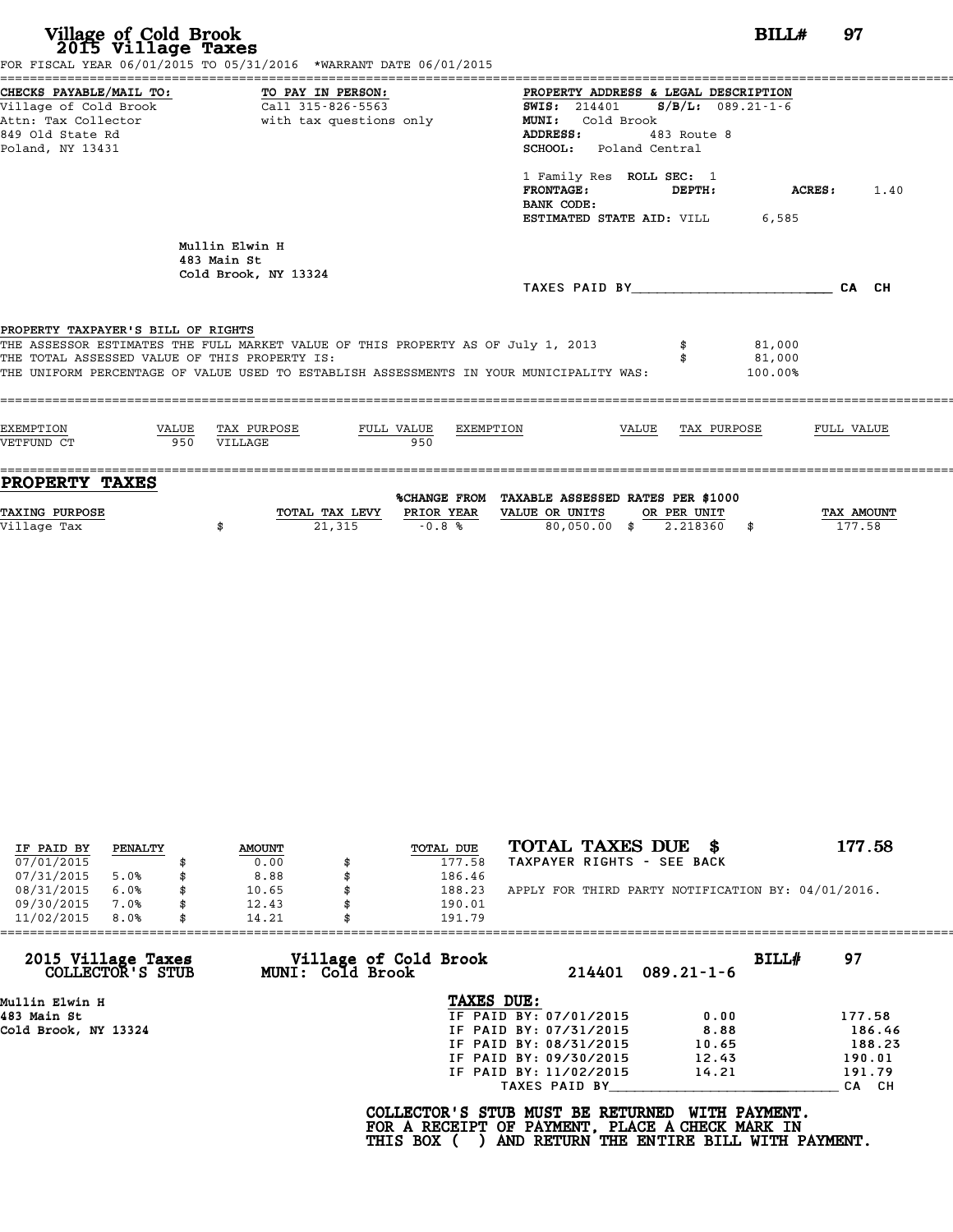|                                               | FOR FISCAL YEAR 06/01/2015 TO 05/31/2016 *WARRANT DATE 06/01/2015                       |                                                 |             |         |       |      |
|-----------------------------------------------|-----------------------------------------------------------------------------------------|-------------------------------------------------|-------------|---------|-------|------|
|                                               | CHECKS PAYABLE/MAIL TO: TO PAY IN PERSON:                                               | PROPERTY ADDRESS & LEGAL DESCRIPTION            |             |         |       |      |
|                                               |                                                                                         | <b>SWIS:</b> 214401 <b>S/B/L:</b> 088.44-1-17.1 |             |         |       |      |
|                                               | Attn: Tax Collector                       with tax questions only                       | MUNI: Cold Brook                                |             |         |       |      |
| 849 Old State Rd                              |                                                                                         | <b>ADDRESS:</b>                                 | 264 Main St |         |       |      |
| Poland, NY 13431                              |                                                                                         | SCHOOL: Poland Central                          |             |         |       |      |
|                                               |                                                                                         | 1 Family Res ROLL SEC: 1                        |             |         |       |      |
|                                               |                                                                                         | FRONTAGE: 160.00 DEPTH: 290.00 ACRES:           |             |         |       | 1.00 |
|                                               |                                                                                         | BANK CODE:                                      |             |         |       |      |
|                                               |                                                                                         | <b>ESTIMATED STATE AID:</b> VILL 6,585          |             |         |       |      |
|                                               | Nellis Jason M<br>Nellis Sarah R                                                        |                                                 |             |         |       |      |
|                                               | 264 Main St<br>Cold Brook, NY 13324                                                     | TAXES PAID BY TAXES                             |             |         | CA CH |      |
|                                               |                                                                                         |                                                 |             |         |       |      |
| PROPERTY TAXPAYER'S BILL OF RIGHTS            |                                                                                         |                                                 |             |         |       |      |
|                                               | THE ASSESSOR ESTIMATES THE FULL MARKET VALUE OF THIS PROPERTY AS OF July 1, 2013        |                                                 |             | 126,000 |       |      |
| THE TOTAL ASSESSED VALUE OF THIS PROPERTY IS: |                                                                                         |                                                 |             | 126,000 |       |      |
|                                               | THE UNIFORM PERCENTAGE OF VALUE USED TO ESTABLISH ASSESSMENTS IN YOUR MUNICIPALITY WAS: |                                                 |             | 100.00% |       |      |
|                                               |                                                                                         |                                                 |             |         |       |      |
|                                               |                                                                                         |                                                 |             |         |       |      |

| PROPERTY TAXES |                |            |                                                |             |                   |
|----------------|----------------|------------|------------------------------------------------|-------------|-------------------|
|                |                |            |                                                |             |                   |
|                |                |            | %CHANGE FROM TAXABLE ASSESSED RATES PER \$1000 |             |                   |
| TAXING PURPOSE | TOTAL TAX LEVY | PRIOR YEAR | VALUE OR UNITS                                 | OR PER UNIT | <b>TAX AMOUNT</b> |
| Village Tax    | 21,315         | $-0.8%$    | 126,000.00 \$                                  | 2.218360    | 279.51            |
|                |                |            |                                                |             |                   |

| IF PAID BY | PENALTY | <b>AMOUNT</b> | TOTAL DUE | TOTAL TAXES DUE \$                                 | 279.51 |
|------------|---------|---------------|-----------|----------------------------------------------------|--------|
| 07/01/2015 |         | 0.00          | 279.51    | TAXPAYER RIGHTS - SEE BACK                         |        |
| 07/31/2015 | 5.0%    | \$<br>13.98   | 293.49    |                                                    |        |
| 08/31/2015 | 6.0%    | \$<br>16.77   | 296.28    | APPLY FOR THIRD PARTY NOTIFICATION BY: 04/01/2016. |        |
| 09/30/2015 | 7.0%    | \$<br>19.57   | 299.08    |                                                    |        |
| 11/02/2015 | 8.0%    | \$<br>22.36   | 301.87    |                                                    |        |

| 2015 Village Taxes<br>COLLECTOR'S STUB | Village of Cold Brook<br><b>MUNI: Cold Brook</b> |                        | BILLH<br>214401 088.44-1-17.1 | 98     |
|----------------------------------------|--------------------------------------------------|------------------------|-------------------------------|--------|
| Nellis Jason M                         |                                                  | TAXES DUE:             |                               |        |
| Nellis Sarah R                         |                                                  | IF PAID BY: 07/01/2015 | 0.00                          | 279.51 |
| 264 Main St                            |                                                  | IF PAID BY: 07/31/2015 | 13.98                         | 293.49 |
| Cold Brook, NY 13324                   |                                                  | IF PAID BY: 08/31/2015 | 16.77                         | 296.28 |
|                                        |                                                  | IF PAID BY: 09/30/2015 | 19.57                         | 299.08 |
|                                        |                                                  | IF PAID BY: 11/02/2015 | 22.36                         | 301.87 |
|                                        |                                                  | TAXES PAID BY          |                               | CA CH  |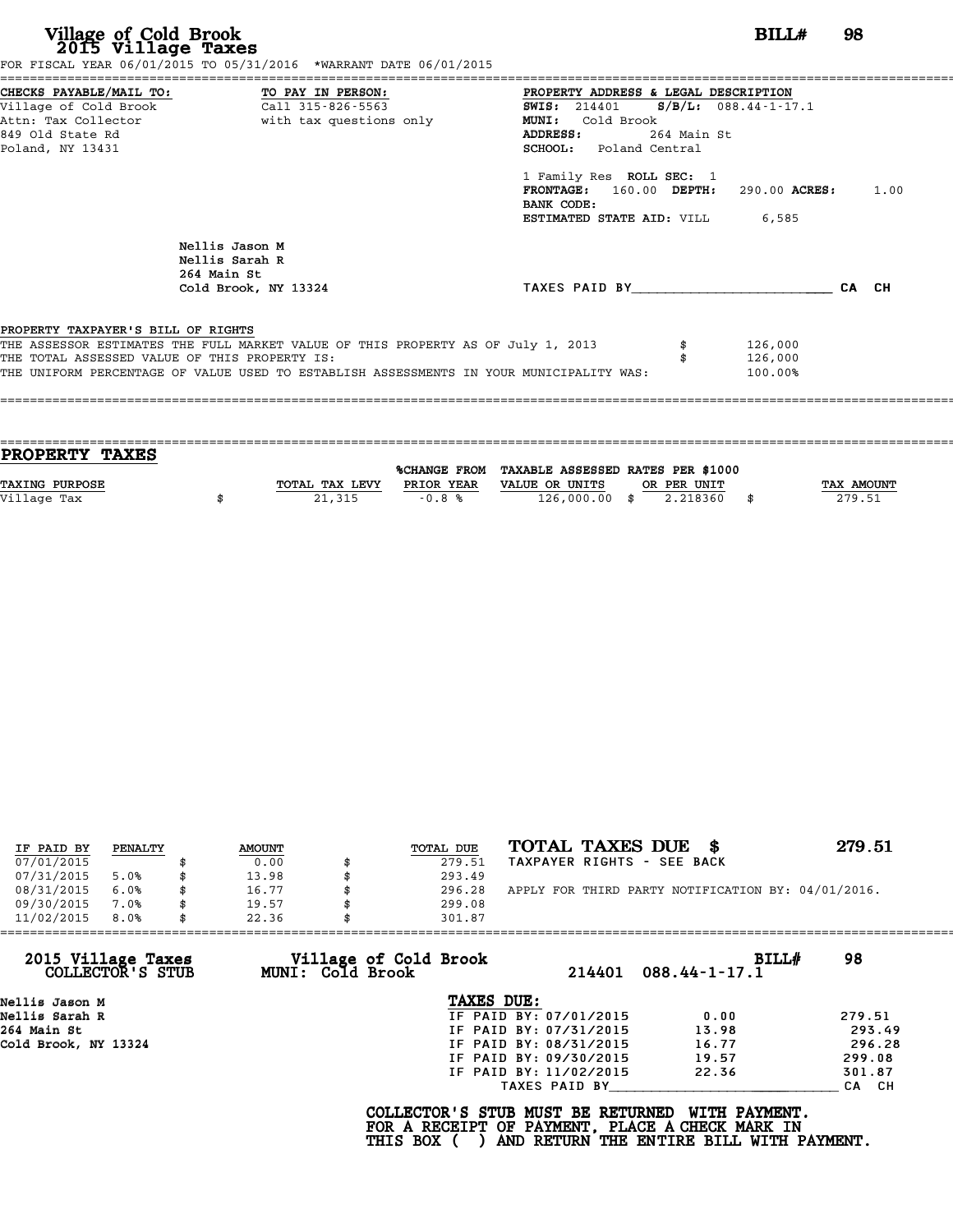|                                                                    |                                                                                  | PROPERTY ADDRESS & LEGAL DESCRIPTION                          |                |                  |     |
|--------------------------------------------------------------------|----------------------------------------------------------------------------------|---------------------------------------------------------------|----------------|------------------|-----|
| CHECKS PAYABLE/MAIL TO: TO PAY IN PERSON:<br>Village of Cold Brook | Call 315-826-5563                                                                | <b>SWIS:</b> 214401 <b>S/B/L:</b> 089.29-1-6                  |                |                  |     |
|                                                                    |                                                                                  | <b>MUNI:</b><br>Cold Brook                                    |                |                  |     |
| 849 Old State Rd                                                   |                                                                                  | ADDRESS:                                                      | 4418 Norway St |                  |     |
| Poland, NY 13431                                                   |                                                                                  | SCHOOL: Poland Central                                        |                |                  |     |
|                                                                    |                                                                                  | 1 Family Res ROLL SEC: 1                                      |                |                  |     |
|                                                                    |                                                                                  | $\texttt{FRONTAGE:}$ 28.00 DEPTH: 262.00 ACRES:<br>BANK CODE: |                |                  | .48 |
|                                                                    |                                                                                  | <b>ESTIMATED STATE AID: VILL 6,585</b>                        |                |                  |     |
|                                                                    |                                                                                  |                                                               |                |                  |     |
|                                                                    | Newman Judith K<br>Newman Odit Faith R<br>PO Box 267                             |                                                               |                |                  |     |
|                                                                    | Cold Brook, NY 13324                                                             | TAXES PAID BY <b>CA</b> CH                                    |                |                  |     |
|                                                                    |                                                                                  |                                                               |                |                  |     |
| PROPERTY TAXPAYER'S BILL OF RIGHTS                                 |                                                                                  |                                                               |                |                  |     |
| THE TOTAL ASSESSED VALUE OF THIS PROPERTY IS:                      | THE ASSESSOR ESTIMATES THE FULL MARKET VALUE OF THIS PROPERTY AS OF July 1, 2013 |                                                               |                | 93,000<br>93,000 |     |

| %CHANGE FROM                 | TAXABLE ASSESSED RATES PER \$1000 |              |          |            |
|------------------------------|-----------------------------------|--------------|----------|------------|
| TOTAL TAX LEVY<br>PRIOR YEAR | VALUE OR UNITS                    | OR PER UNIT  |          | TAX AMOUNT |
|                              |                                   |              | - \$     | 206.31     |
|                              | 21,315<br>$-0.8%$                 | 93,000.00 \$ | 2.218360 |            |

| IF PAID BY | PENALTY | <b>AMOUNT</b> | TOTAL DUE | TOTAL TAXES DUE \$                                 | 206.31 |
|------------|---------|---------------|-----------|----------------------------------------------------|--------|
| 07/01/2015 |         | 0.00          | 206.31    | TAXPAYER RIGHTS - SEE BACK                         |        |
| 07/31/2015 | 5.0%    | 10.32         | 216.63    |                                                    |        |
| 08/31/2015 | 6.0%    | \$<br>12.38   | 218.69    | APPLY FOR THIRD PARTY NOTIFICATION BY: 04/01/2016. |        |
| 09/30/2015 | 7.0%    | \$<br>14.44   | 220.75    |                                                    |        |
| 11/02/2015 | 8.0%    | \$<br>16.50   | 222.81    |                                                    |        |

| Village of Cold Brook |        |                                                                                                                                                               |                                                    |
|-----------------------|--------|---------------------------------------------------------------------------------------------------------------------------------------------------------------|----------------------------------------------------|
| MUNI: Cold Brook      | 214401 | $089.29 - 1 - 6$                                                                                                                                              | BILL#<br>99                                        |
|                       |        |                                                                                                                                                               |                                                    |
|                       |        | 0.00                                                                                                                                                          | 206.31                                             |
|                       |        | 10.32                                                                                                                                                         | 216.63                                             |
|                       |        | 12.38                                                                                                                                                         | 218.69                                             |
|                       |        | 14.44                                                                                                                                                         | 220.75                                             |
|                       |        | 16.50                                                                                                                                                         | 222.81                                             |
|                       |        |                                                                                                                                                               | CA CH                                              |
|                       |        | TAXES DUE:<br>IF PAID BY: 07/01/2015<br>IF PAID BY: 07/31/2015<br>IF PAID BY: 08/31/2015<br>IF PAID BY: 09/30/2015<br>IF PAID BY: 11/02/2015<br>TAXES PAID BY | COLLECTOR'S STUB MUST BE RETURNED<br>WITH PAYMENT. |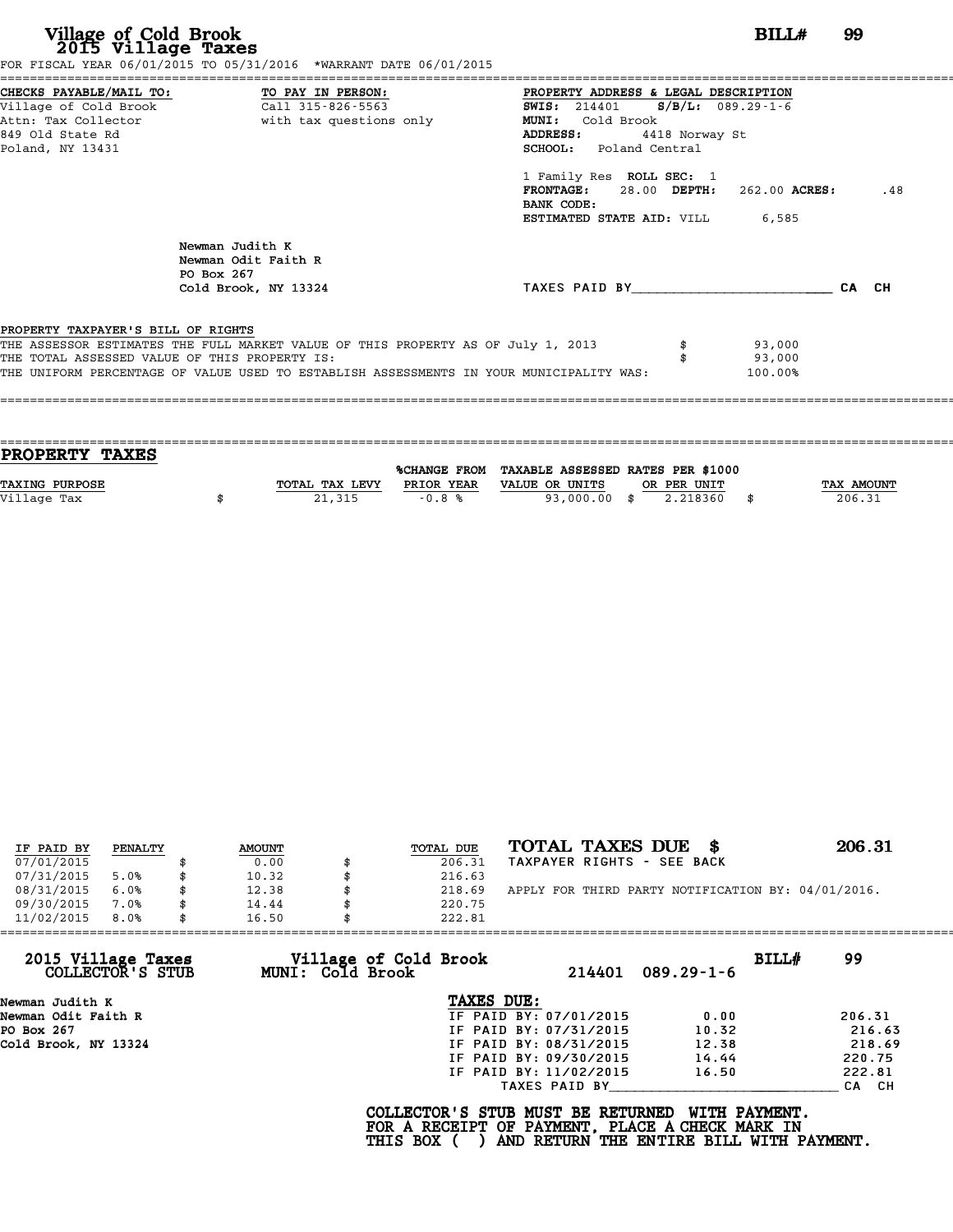|                                               | FOR FISCAL YEAR 06/01/2015 TO 05/31/2016 *WARRANT DATE 06/01/2015                       |                                                 |                     |      |
|-----------------------------------------------|-----------------------------------------------------------------------------------------|-------------------------------------------------|---------------------|------|
|                                               | CHECKS PAYABLE/MAIL TO: TO PAY IN PERSON:                                               | PROPERTY ADDRESS & LEGAL DESCRIPTION            |                     |      |
|                                               |                                                                                         | <b>SWIS:</b> 214401 <b>S/B/L:</b> 089.21-1-28.1 |                     |      |
|                                               | Attn: Tax Collector and a with tax questions only                                       | Cold Brook<br><b>MUNI:</b>                      |                     |      |
| 849 Old State Rd                              |                                                                                         | ADDRESS: 464 Route 8                            |                     |      |
| Poland, NY 13431                              |                                                                                         | <b>SCHOOL:</b> Poland Central                   |                     |      |
|                                               |                                                                                         | Res Multiple ROLL SEC: 1                        |                     |      |
|                                               |                                                                                         | <b>FRONTAGE:</b>                                | 94.00 DEPTH: ACRES: | 3.20 |
|                                               |                                                                                         | BANK CODE:                                      |                     |      |
|                                               |                                                                                         | <b>ESTIMATED STATE AID: VILL 6,585</b>          |                     |      |
|                                               | Newman Paul H<br>454 Main St<br>Cold Brook, NY 13324                                    |                                                 |                     |      |
|                                               |                                                                                         | TAXES PAID BY CA CH                             |                     |      |
|                                               |                                                                                         |                                                 |                     |      |
| PROPERTY TAXPAYER'S BILL OF RIGHTS            |                                                                                         |                                                 |                     |      |
|                                               | THE ASSESSOR ESTIMATES THE FULL MARKET VALUE OF THIS PROPERTY AS OF July 1, 2013        |                                                 | 75,000              |      |
| THE TOTAL ASSESSED VALUE OF THIS PROPERTY IS: |                                                                                         |                                                 | 75,000              |      |
|                                               | THE UNIFORM PERCENTAGE OF VALUE USED TO ESTABLISH ASSESSMENTS IN YOUR MUNICIPALITY WAS: |                                                 | 100.00%             |      |
|                                               |                                                                                         |                                                 |                     |      |

|                           |                                                |            |                | PROPERTY TAXES        |
|---------------------------|------------------------------------------------|------------|----------------|-----------------------|
|                           |                                                |            |                |                       |
|                           | %CHANGE FROM TAXABLE ASSESSED RATES PER \$1000 |            |                |                       |
| TAX AMOUNT<br>OR PER UNIT | VALUE OR UNITS                                 | PRIOR YEAR | TOTAL TAX LEVY | <b>TAXING PURPOSE</b> |
|                           |                                                |            |                |                       |
|                           |                                                |            |                |                       |
| 166.38<br>2.218360        | 75,000,00 \$                                   | $-0.8%$    | 21,315         | Village Tax           |

| IF PAID BY | PENALTY | <b>AMOUNT</b> | <b>TOTAL DUE</b> | TOTAL TAXES DUE<br>- 86                            | 166.38 |
|------------|---------|---------------|------------------|----------------------------------------------------|--------|
| 07/01/2015 |         | 0.00          | 166.38           | TAXPAYER RIGHTS - SEE BACK                         |        |
| 07/31/2015 | 5.0%    | \$<br>8.32    | 174.70           |                                                    |        |
| 08/31/2015 | 6.0%    | \$<br>9.98    | 176.36           | APPLY FOR THIRD PARTY NOTIFICATION BY: 04/01/2016. |        |
| 09/30/2015 | 7.0%    | \$<br>11.65   | 178.03           |                                                    |        |
| 11/02/2015 | 8.0%    | \$<br>13.31   | 179.69           |                                                    |        |

| 11/02/2015                             | 8.0% | 13.31 |                         | 179.69                                          |                        |                                                                                                              |        |
|----------------------------------------|------|-------|-------------------------|-------------------------------------------------|------------------------|--------------------------------------------------------------------------------------------------------------|--------|
| 2015 Village Taxes<br>COLLECTOR'S STUB |      |       | <b>MUNI: Cold Brook</b> | Village of Cold Brook                           |                        | BILL#<br>$214401$ 089.21-1-28.1                                                                              | 100    |
| Newman Paul H                          |      |       |                         | TAXES DUE:                                      |                        |                                                                                                              |        |
| 454 Main St                            |      |       |                         |                                                 | IF PAID BY: 07/01/2015 | 0.00                                                                                                         | 166.38 |
| Cold Brook, NY 13324                   |      |       |                         |                                                 | IF PAID BY: 07/31/2015 | 8.32                                                                                                         | 174.70 |
|                                        |      |       |                         |                                                 | IF PAID BY: 08/31/2015 | 9.98                                                                                                         | 176.36 |
|                                        |      |       |                         |                                                 | IF PAID BY: 09/30/2015 | 11.65                                                                                                        | 178.03 |
|                                        |      |       |                         |                                                 | IF PAID BY: 11/02/2015 | 13.31                                                                                                        | 179.69 |
|                                        |      |       |                         |                                                 | TAXES PAID BY          |                                                                                                              | CA CH  |
|                                        |      |       |                         | COLLECTOR'S STUB MUST BE RETURNED<br>THIS BOX ( |                        | WITH PAYMENT.<br>FOR A RECEIPT OF PAYMENT, PLACE A CHECK MARK IN<br>AND RETURN THE ENTIRE BILL WITH PAYMENT. |        |
|                                        |      |       |                         |                                                 |                        |                                                                                                              |        |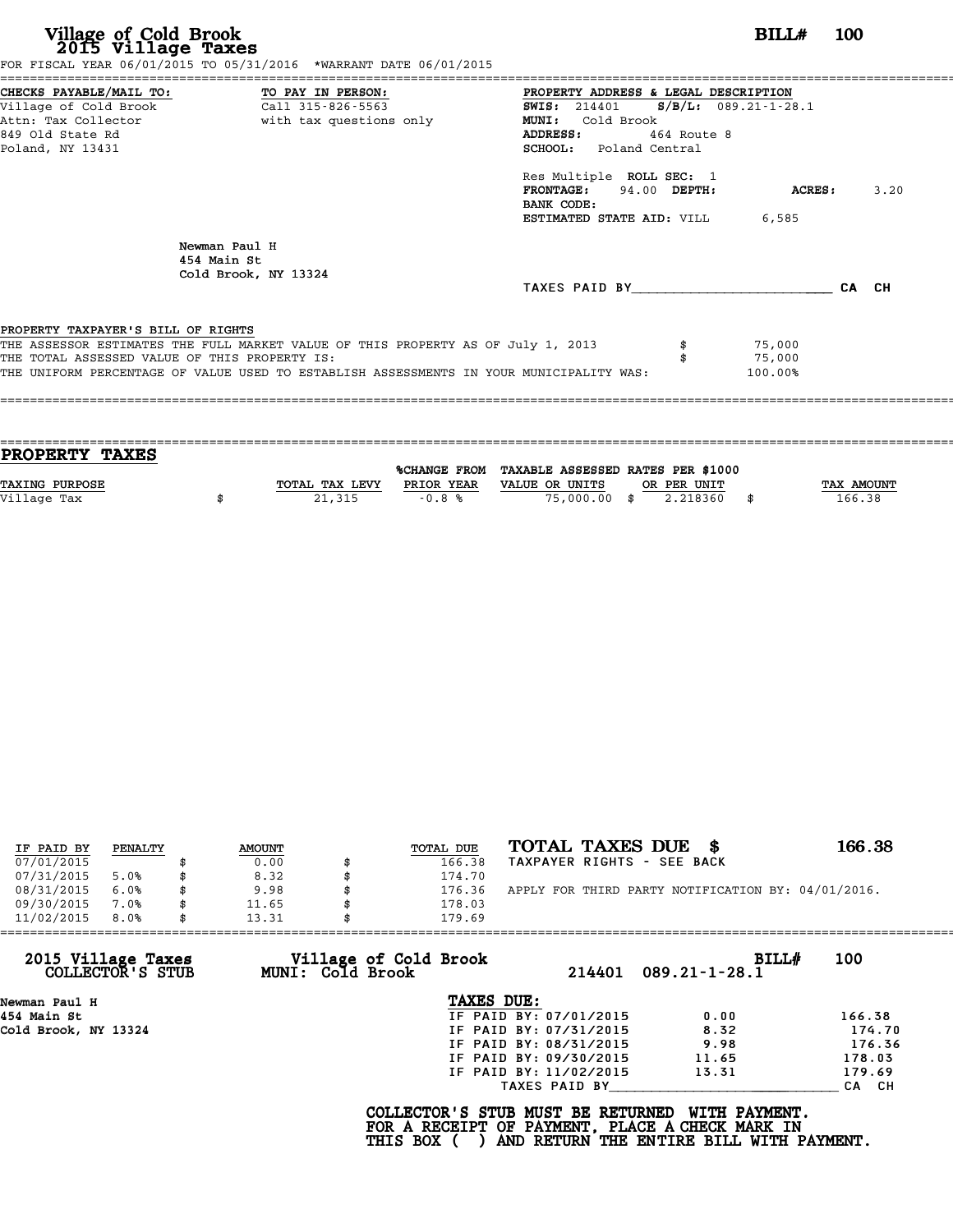| Village of Cold Brook<br>2015 Village Taxes<br>FOR FISCAL YEAR 06/01/2015 TO 05/31/2016 *WARRANT DATE 06/01/2015                                                                                                                                                   | <b>BILL#</b> 101                                                                                                                                 |
|--------------------------------------------------------------------------------------------------------------------------------------------------------------------------------------------------------------------------------------------------------------------|--------------------------------------------------------------------------------------------------------------------------------------------------|
| CHECKS PAYABLE/MAIL TO:<br>TO PAY IN PERSON:<br>Village of Cold Brook<br>Call 315-826-5563<br>with tax questions only<br>Attn: Tax Collector<br>849 Old State Rd<br>Poland, NY 13431                                                                               | PROPERTY ADDRESS & LEGAL DESCRIPTION<br>SWIS: 214401 S/B/L: 089.21-1-28.4<br>MUNI: Cold Brook<br>ADDRESS:<br>Norway St<br>SCHOOL: Poland Central |
|                                                                                                                                                                                                                                                                    | Rural vac<10 ROLL SEC: 1<br>FRONTAGE: 15.00 DEPTH:<br>ACRES:<br>.14<br>BANK CODE:<br><b>ESTIMATED STATE AID:</b> VILL 6,585                      |
| Newman Paul H<br>464 Main St<br>Cold Brook, NY 13324                                                                                                                                                                                                               | TAXES PAID BY TAXES<br>CA CH                                                                                                                     |
| PROPERTY TAXPAYER'S BILL OF RIGHTS<br>THE ASSESSOR ESTIMATES THE FULL MARKET VALUE OF THIS PROPERTY AS OF July 1, 2013<br>THE TOTAL ASSESSED VALUE OF THIS PROPERTY IS:<br>THE UNIFORM PERCENTAGE OF VALUE USED TO ESTABLISH ASSESSMENTS IN YOUR MUNICIPALITY WAS: | 100<br>100<br>100.00%                                                                                                                            |

| PROPERTY TAXES        |                |            |                                                |             |            |
|-----------------------|----------------|------------|------------------------------------------------|-------------|------------|
|                       |                |            | %CHANGE FROM TAXABLE ASSESSED RATES PER \$1000 |             |            |
| <b>TAXING PURPOSE</b> | TOTAL TAX LEVY | PRIOR YEAR | VALUE OR UNITS                                 | OR PER UNIT | TAX AMOUNT |
| Village Tax           | 21,315         | $-0.8%$    | $100.00$ \$                                    | 2.218360    | 0.22       |
|                       |                |            |                                                |             |            |
|                       |                |            |                                                |             |            |

| IF PAID BY | PENALTY |    | <b>AMOUNT</b> | TOTAL DUE | TOTAL TAXES DUE \$                                 | 22 |
|------------|---------|----|---------------|-----------|----------------------------------------------------|----|
| 07/01/2015 |         |    | 0.00          | 0.22      | TAXPAYER RIGHTS - SEE BACK                         |    |
| 07/31/2015 | 5.0%    | S  | 0.01          | 0.23      |                                                    |    |
| 08/31/2015 | 6.0%    | \$ | 0.01          | 0.23      | APPLY FOR THIRD PARTY NOTIFICATION BY: 04/01/2016. |    |
| 09/30/2015 | 7.0%    | \$ | 0.02          | 0.24      |                                                    |    |
| 11/02/2015 | 8.0%    | \$ | 0.02          | 0.24      |                                                    |    |

| 11/02/2015<br>8.0%                     | 0.02                                      | 0.24                                                                                 |                                                           |                  |
|----------------------------------------|-------------------------------------------|--------------------------------------------------------------------------------------|-----------------------------------------------------------|------------------|
| 2015 Village Taxes<br>COLLECTOR'S STUB | Village of Cold Brook<br>MUNI: Cold Brook |                                                                                      | <b>BILL#</b><br>$214401$ 089.21-1-28.4                    | 101              |
| Newman Paul H                          |                                           | TAXES DUE:                                                                           |                                                           |                  |
| 464 Main St                            |                                           | IF PAID BY: 07/01/2015                                                               | 0.00                                                      | .22              |
| Cold Brook, NY 13324                   |                                           | IF PAID BY: 07/31/2015                                                               | 0.01                                                      | 0.23             |
|                                        |                                           | IF PAID BY: 08/31/2015                                                               | 0.01                                                      | 0.23             |
|                                        |                                           | IF PAID BY: 09/30/2015                                                               | 0.02                                                      | 0.24             |
|                                        |                                           | IF PAID BY: 11/02/2015                                                               | 0.02                                                      | 0.24             |
|                                        |                                           | TAXES PAID BY                                                                        |                                                           | CH.<br><b>CA</b> |
|                                        | <b>THIS BOX (</b>                         | COLLECTOR'S STUB MUST BE RETURNED<br>FOR A RECEIPT OF PAYMENT, PLACE A CHECK MARK IN | WITH PAYMENT.<br>AND RETURN THE ENTIRE BILL WITH PAYMENT. |                  |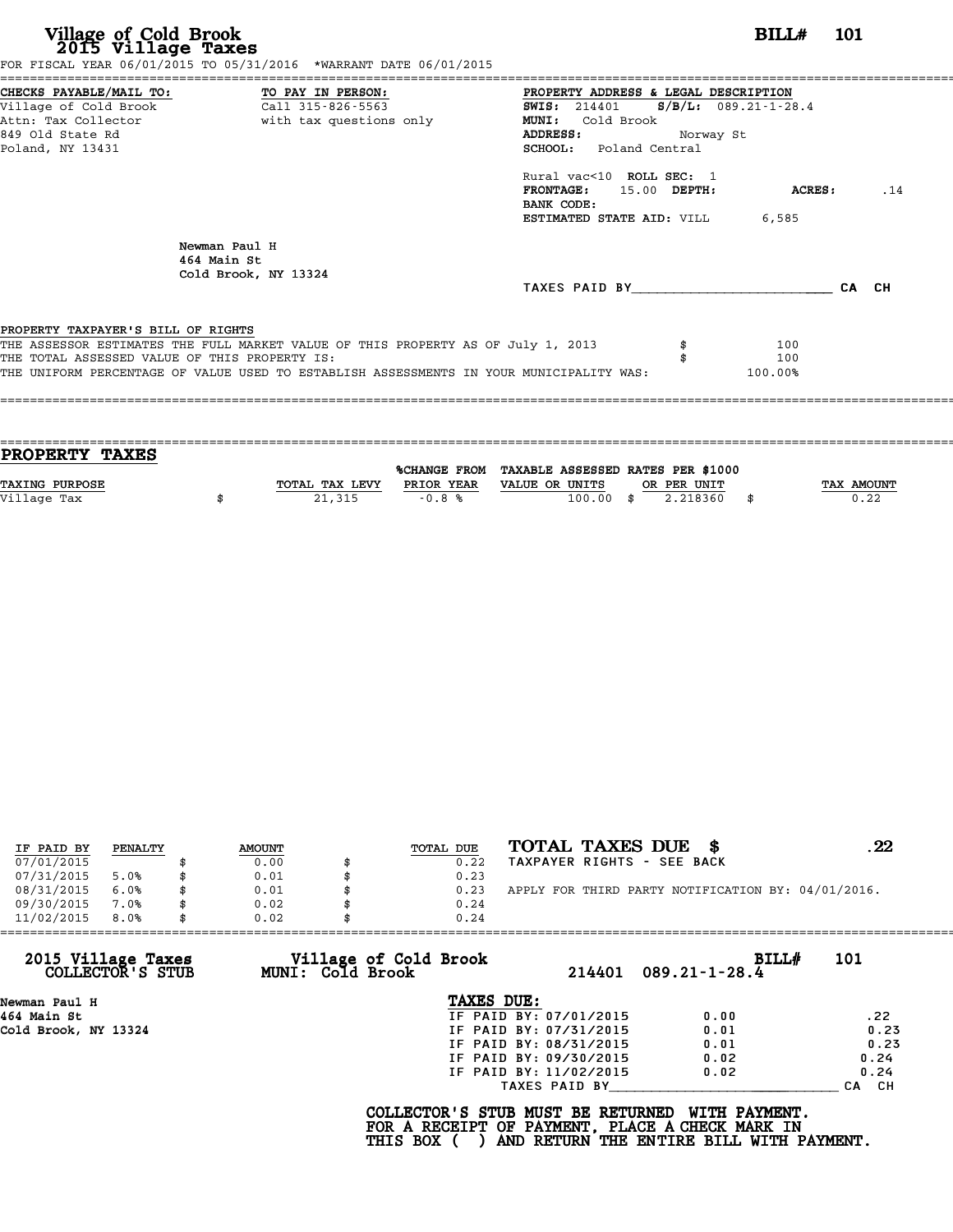|                                               | FOR FISCAL YEAR 06/01/2015 TO 05/31/2016 *WARRANT DATE 06/01/2015                       |                                                 |               |     |
|-----------------------------------------------|-----------------------------------------------------------------------------------------|-------------------------------------------------|---------------|-----|
|                                               | CHECKS PAYABLE/MAIL TO: TO PAY IN PERSON:                                               | PROPERTY ADDRESS & LEGAL DESCRIPTION            |               |     |
|                                               |                                                                                         | <b>SWIS:</b> 214401 <b>S/B/L:</b> 088.44-1-21.1 |               |     |
|                                               | Attn: Tax Collector and a with tax questions only                                       | Cold Brook<br><b>MUNI:</b>                      |               |     |
| 849 Old State Rd                              |                                                                                         | ADDRESS:<br>238 Route 8                         |               |     |
| Poland, NY 13431                              |                                                                                         | <b>SCHOOL:</b> Poland Central                   |               |     |
|                                               |                                                                                         | 1 Family Res ROLL SEC: 1                        |               |     |
|                                               |                                                                                         | FRONTAGE: 155.00 DEPTH:                         | <b>ACRES:</b> | .69 |
|                                               |                                                                                         | BANK CODE:                                      |               |     |
|                                               |                                                                                         | ESTIMATED STATE AID: VILL                       | 6,585         |     |
|                                               | Newman Trust David W<br>1287 Rose Valley Rd<br>Cold Brook, NY 13324                     |                                                 |               |     |
|                                               |                                                                                         | TAXES PAID BY CA CH                             |               |     |
| PROPERTY TAXPAYER'S BILL OF RIGHTS            |                                                                                         |                                                 |               |     |
|                                               | THE ASSESSOR ESTIMATES THE FULL MARKET VALUE OF THIS PROPERTY AS OF July 1, 2013        |                                                 | 106,000       |     |
| THE TOTAL ASSESSED VALUE OF THIS PROPERTY IS: |                                                                                         |                                                 | 106,000       |     |
|                                               | THE UNIFORM PERCENTAGE OF VALUE USED TO ESTABLISH ASSESSMENTS IN YOUR MUNICIPALITY WAS: |                                                 | 100.00%       |     |
|                                               |                                                                                         |                                                 |               |     |
|                                               |                                                                                         |                                                 |               |     |

| PROPERTY TAXES        |                |                     |                                   |             |            |
|-----------------------|----------------|---------------------|-----------------------------------|-------------|------------|
|                       |                |                     |                                   |             |            |
|                       |                | <b>%CHANGE FROM</b> | TAXABLE ASSESSED RATES PER \$1000 |             |            |
| <b>TAXING PURPOSE</b> | TOTAL TAX LEVY | PRIOR YEAR          | VALUE OR UNITS                    | OR PER UNIT | TAX AMOUNT |
| Village Tax           | 21,315         | $-0.8%$             | $106,000.00$ \$                   | 2.218360    | 235.15     |
|                       |                |                     |                                   |             |            |

| IF PAID BY | PENALTY | <b>AMOUNT</b> | TOTAL DUE | TOTAL TAXES DUE \$                                 | 235.15 |
|------------|---------|---------------|-----------|----------------------------------------------------|--------|
| 07/01/2015 |         | 0.00          | 235.15    | TAXPAYER RIGHTS - SEE BACK                         |        |
| 07/31/2015 | 5.0%    | \$<br>11.76   | 246.91    |                                                    |        |
| 08/31/2015 | 6.0%    | \$<br>14.11   | 249.26    | APPLY FOR THIRD PARTY NOTIFICATION BY: 04/01/2016. |        |
| 09/30/2015 | 7.0%    | \$<br>16.46   | 251.61    |                                                    |        |
| 11/02/2015 | 8.0%    | \$<br>18.81   | 253.96    |                                                    |        |

| 11/02/2015           | 8.0%             | 18.81 |                         | 253.96                                          |                        |                                                                                                              |              |        |
|----------------------|------------------|-------|-------------------------|-------------------------------------------------|------------------------|--------------------------------------------------------------------------------------------------------------|--------------|--------|
| 2015 Village Taxes   | COLLECTOR'S STUB |       | <b>MUNI: Cold Brook</b> | Village of Cold Brook                           | 214401                 | $088.44 - 1 - 21.1$                                                                                          | BILL#<br>102 |        |
| Newman Trust David W |                  |       |                         | TAXES DUE:                                      |                        |                                                                                                              |              |        |
| 1287 Rose Valley Rd  |                  |       |                         |                                                 | IF PAID BY: 07/01/2015 | 0.00                                                                                                         | 235.15       |        |
| Cold Brook, NY 13324 |                  |       |                         |                                                 | IF PAID BY: 07/31/2015 | 11.76                                                                                                        |              | 246.91 |
|                      |                  |       |                         |                                                 | IF PAID BY: 08/31/2015 | 14.11                                                                                                        |              | 249.26 |
|                      |                  |       |                         |                                                 | IF PAID BY: 09/30/2015 | 16.46                                                                                                        | 251.61       |        |
|                      |                  |       |                         |                                                 | IF PAID BY: 11/02/2015 | 18.81                                                                                                        | 253.96       |        |
|                      |                  |       |                         |                                                 | TAXES PAID BY          |                                                                                                              |              | CA CH  |
|                      |                  |       |                         | COLLECTOR'S STUB MUST BE RETURNED<br>THIS BOX ( |                        | WITH PAYMENT.<br>FOR A RECEIPT OF PAYMENT, PLACE A CHECK MARK IN<br>AND RETURN THE ENTIRE BILL WITH PAYMENT. |              |        |
|                      |                  |       |                         |                                                 |                        |                                                                                                              |              |        |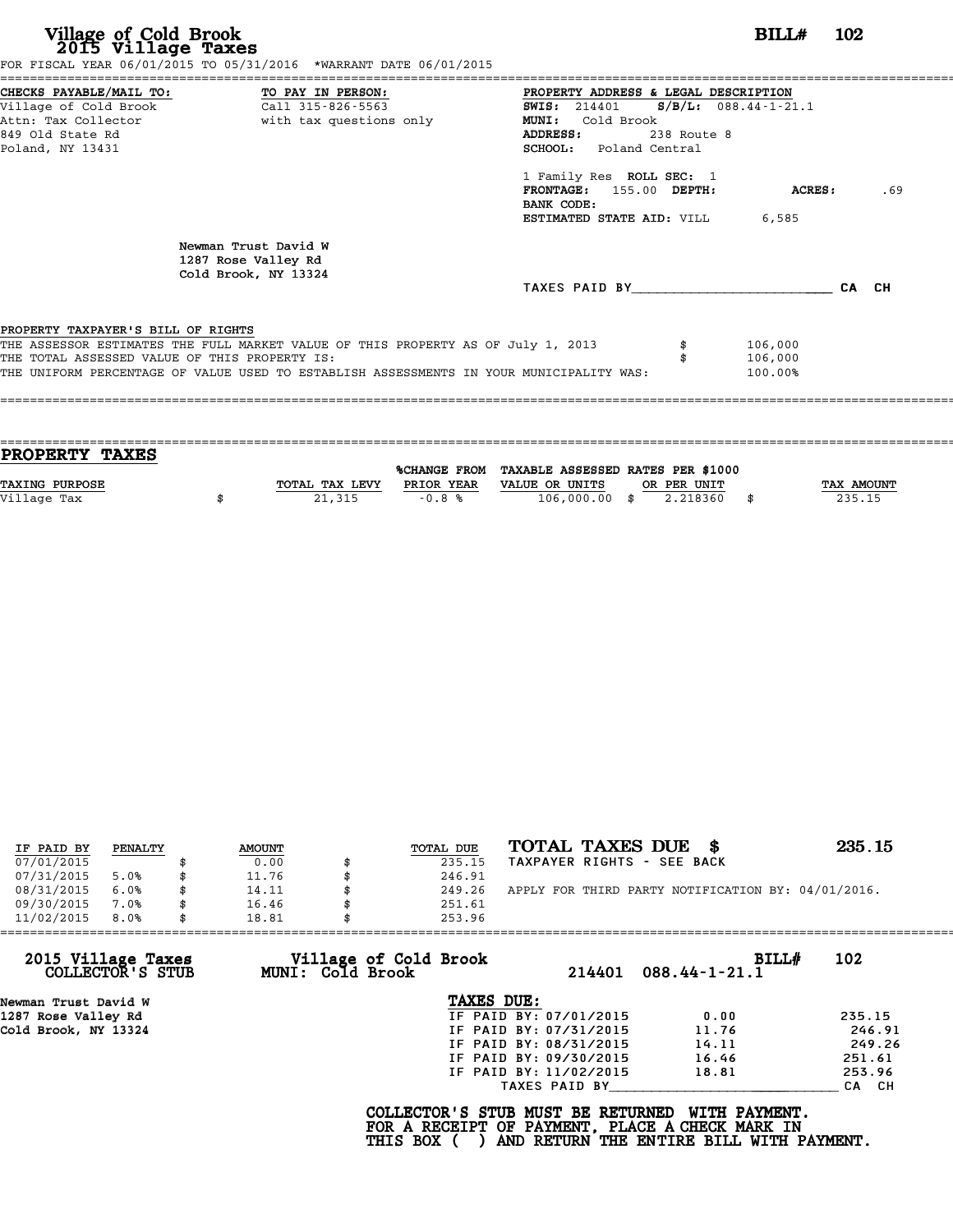| Village of Cold Brook<br>2015 Village Taxes                                                                                                         | FOR FISCAL YEAR 06/01/2015 TO 05/31/2016 *WARRANT DATE 06/01/2015                                                                                                           |                                                                                                                                                                 | BILL#                       | - 103 |
|-----------------------------------------------------------------------------------------------------------------------------------------------------|-----------------------------------------------------------------------------------------------------------------------------------------------------------------------------|-----------------------------------------------------------------------------------------------------------------------------------------------------------------|-----------------------------|-------|
| CHECKS PAYABLE/MAIL TO: TO PAY IN PERSON:<br>Village of Cold Brook Call 315-826-5563<br>Attn: Tax Collector<br>849 Old State Rd<br>Poland, NY 13431 | with tax questions only                                                                                                                                                     | PROPERTY ADDRESS & LEGAL DESCRIPTION<br>SWIS: $214401$ S/B/L: $088.44 - 1 - 20$<br>MUNI: Cold Brook<br>244 Main St<br>ADDRESS:<br><b>SCHOOL:</b> Poland Central |                             |       |
|                                                                                                                                                     |                                                                                                                                                                             | 2 Family Res ROLL SEC: 1<br>FRONTAGE: 115.00 DEPTH: 161.00 ACRES:<br>BANK CODE:<br><b>ESTIMATED STATE AID:</b> VILL 6,585                                       |                             |       |
| PO Box 3                                                                                                                                            | Newman William M<br>Newman Deborah B<br>Poland, NY 13431                                                                                                                    | TAXES PAID BY CA CH                                                                                                                                             |                             |       |
| PROPERTY TAXPAYER'S BILL OF RIGHTS<br>THE TOTAL ASSESSED VALUE OF THIS PROPERTY IS:                                                                 | THE ASSESSOR ESTIMATES THE FULL MARKET VALUE OF THIS PROPERTY AS OF July 1, 2013<br>THE UNIFORM PERCENTAGE OF VALUE USED TO ESTABLISH ASSESSMENTS IN YOUR MUNICIPALITY WAS: |                                                                                                                                                                 | 62,000<br>62,000<br>100.00% |       |

| PROPERTY TAXES        |                |            |                                                |             |                   |
|-----------------------|----------------|------------|------------------------------------------------|-------------|-------------------|
|                       |                |            | %CHANGE FROM TAXABLE ASSESSED RATES PER \$1000 |             |                   |
| <b>TAXING PURPOSE</b> | TOTAL TAX LEVY | PRIOR YEAR | VALUE OR UNITS                                 | OR PER UNIT | <b>TAX AMOUNT</b> |
|                       |                |            |                                                |             |                   |
| Village Tax           | 21,315         | $-0.8%$    | $62,000.00$ \$                                 | 2.218360    | 137.54            |
|                       |                |            |                                                |             |                   |

| IF PAID BY | PENALTY | <b>AMOUNT</b> |   | TOTAL DUE | TOTAL TAXES DUE \$                                 | 137.54 |
|------------|---------|---------------|---|-----------|----------------------------------------------------|--------|
| 07/01/2015 |         | 0.00          |   | 137.54    | TAXPAYER RIGHTS - SEE BACK                         |        |
| 07/31/2015 | 5.0%    | \$<br>6.88    |   | 144.42    |                                                    |        |
| 08/31/2015 | 6.0%    | \$<br>8.25    | S | 145.79    | APPLY FOR THIRD PARTY NOTIFICATION BY: 04/01/2016. |        |
| 09/30/2015 | 7.0%    | \$<br>9.63    |   | 147.17    |                                                    |        |
| 11/02/2015 | 8.0%    | \$<br>11.00   |   | 148.54    |                                                    |        |

| 11/02/2015<br>8.0%                     | 11.00 |                                                  | 148.54                                                                                             |                        |                                                           |       |        |
|----------------------------------------|-------|--------------------------------------------------|----------------------------------------------------------------------------------------------------|------------------------|-----------------------------------------------------------|-------|--------|
| 2015 Village Taxes<br>COLLECTOR'S STUB |       | Village of Cold Brook<br><b>MUNI: Cold Brook</b> |                                                                                                    | 214401                 | $088.44 - 1 - 20$                                         | BILL# | 103    |
| Newman William M                       |       |                                                  | TAXES DUE:                                                                                         |                        |                                                           |       |        |
| Newman Deborah B                       |       |                                                  |                                                                                                    | IF PAID BY: 07/01/2015 | 0.00                                                      |       | 137.54 |
| PO Box 3                               |       |                                                  |                                                                                                    | IF PAID BY: 07/31/2015 | 6.88                                                      |       | 144.42 |
| Poland, NY 13431                       |       |                                                  |                                                                                                    | IF PAID BY: 08/31/2015 | 8.25                                                      |       | 145.79 |
|                                        |       |                                                  |                                                                                                    | IF PAID BY: 09/30/2015 | 9.63                                                      |       | 147.17 |
|                                        |       |                                                  |                                                                                                    | IF PAID BY: 11/02/2015 | 11.00                                                     |       | 148.54 |
|                                        |       |                                                  |                                                                                                    | TAXES PAID BY          |                                                           |       | CA CH  |
|                                        |       |                                                  | COLLECTOR'S STUB MUST BE RETURNED<br>FOR A RECEIPT OF PAYMENT, PLACE A CHECK MARK IN<br>THIS BOX ( |                        | WITH PAYMENT.<br>AND RETURN THE ENTIRE BILL WITH PAYMENT. |       |        |
|                                        |       |                                                  |                                                                                                    |                        |                                                           |       |        |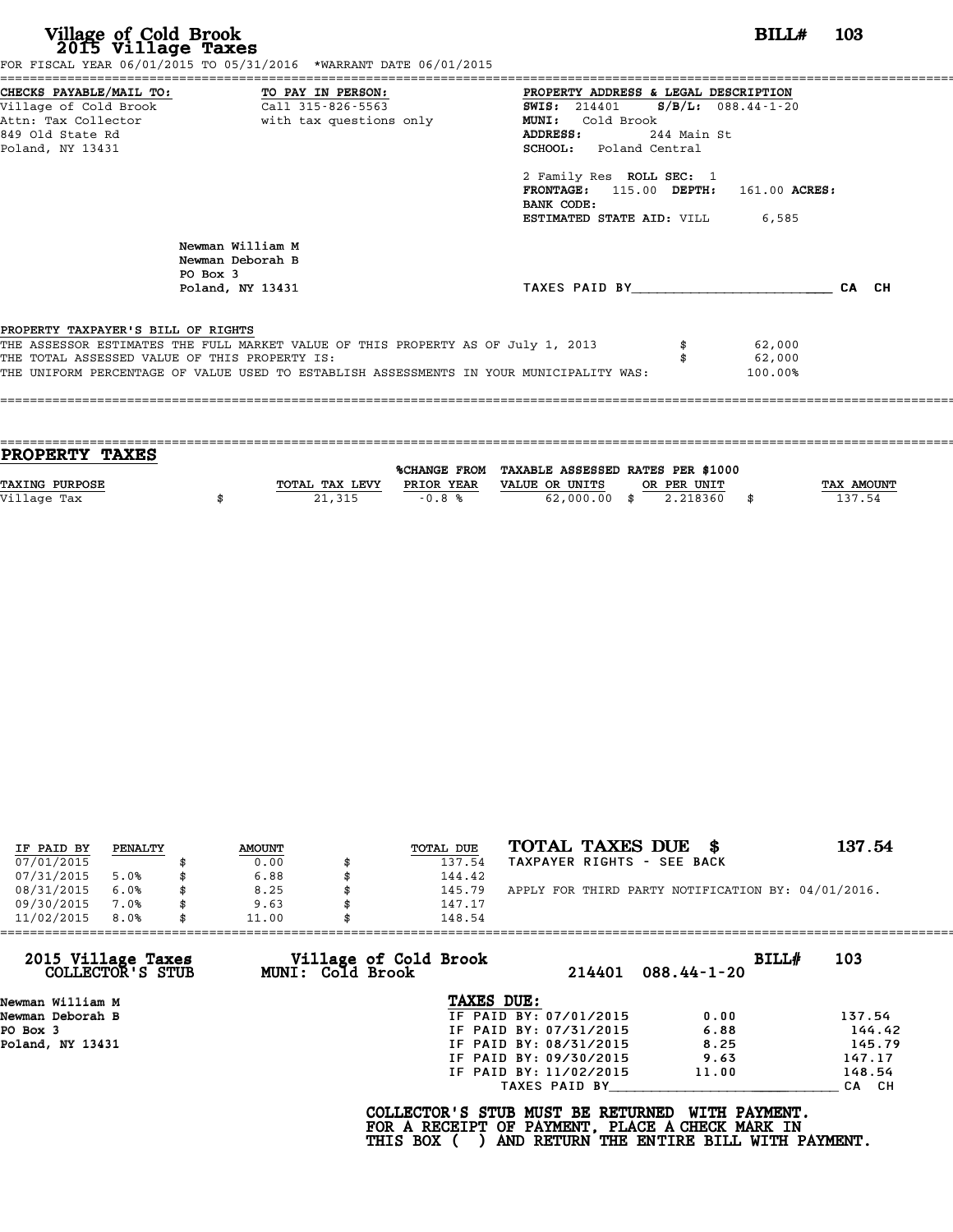**Village of Cold Brook**<br> **2015 Village Taxes**<br>
FOR FISCAL YEAR 06/31/2016 TO 05/31/2016 \*WARRANT DATE 06/01/2015<br> **POR FISCAL YEAR 06/01/2015** 

|                                                                                     | CHECKS PAYABLE/MAIL TO: TO PAY IN PERSON:                                               | PROPERTY ADDRESS & LEGAL DESCRIPTION   |                  |       |
|-------------------------------------------------------------------------------------|-----------------------------------------------------------------------------------------|----------------------------------------|------------------|-------|
| Village of Cold Brook                                                               | Call 315-826-5563                                                                       | SWIS: $214401$ S/B/L: 088.44-1-21.2    |                  |       |
|                                                                                     |                                                                                         | MUNI: Cold Brook                       |                  |       |
| 849 Old State Rd                                                                    |                                                                                         | Rose Valley Rd<br>ADDRESS:             |                  |       |
| Poland, NY 13431                                                                    |                                                                                         | SCHOOL: Poland Central                 |                  |       |
|                                                                                     |                                                                                         | Res Vac ROLL SEC: 1                    |                  |       |
|                                                                                     |                                                                                         | FRONTAGE: 70.00 DEPTH:                 | 71.00 ACRES:     | .10   |
|                                                                                     |                                                                                         | BANK CODE:                             |                  |       |
|                                                                                     |                                                                                         | <b>ESTIMATED STATE AID:</b> VILL 6,585 |                  |       |
|                                                                                     | Newman William M<br>Newman Deborah B<br>PO Box 3                                        |                                        |                  |       |
|                                                                                     |                                                                                         |                                        |                  |       |
|                                                                                     | Poland, NY 13431                                                                        | TAXES PAID BY                          |                  | CA CH |
|                                                                                     |                                                                                         |                                        |                  |       |
|                                                                                     |                                                                                         |                                        |                  |       |
|                                                                                     | THE ASSESSOR ESTIMATES THE FULL MARKET VALUE OF THIS PROPERTY AS OF July 1, 2013        |                                        | 3,100            |       |
| PROPERTY TAXPAYER'S BILL OF RIGHTS<br>THE TOTAL ASSESSED VALUE OF THIS PROPERTY IS: | THE UNIFORM PERCENTAGE OF VALUE USED TO ESTABLISH ASSESSMENTS IN YOUR MUNICIPALITY WAS: |                                        | 3,100<br>100.00% |       |

| PROPERTY TAXES        |                |              |                                   |             |      |                   |
|-----------------------|----------------|--------------|-----------------------------------|-------------|------|-------------------|
|                       |                |              |                                   |             |      |                   |
|                       |                | %CHANGE FROM | TAXABLE ASSESSED RATES PER \$1000 |             |      |                   |
| <b>TAXING PURPOSE</b> | TOTAL TAX LEVY | PRIOR YEAR   | VALUE OR UNITS                    | OR PER UNIT |      | <b>TAX AMOUNT</b> |
| Village Tax           | 21,315         | $-0.8%$      | $3,100.00$ \$                     | 2.218360    | - \$ | 6.88              |
|                       |                |              |                                   |             |      |                   |
|                       |                |              |                                   |             |      |                   |

| IF PAID BY | PENALTY | <b>AMOUNT</b> | TOTAL DUE | TOTAL TAXES DUE \$                                 | 6.88 |
|------------|---------|---------------|-----------|----------------------------------------------------|------|
| 07/01/2015 |         | 0.00          | 6.88      | TAXPAYER RIGHTS - SEE BACK                         |      |
| 07/31/2015 | 5.0%    | \$<br>0.34    | 7.22      |                                                    |      |
| 08/31/2015 | 6.0%    | \$<br>0.41    | 7.29      | APPLY FOR THIRD PARTY NOTIFICATION BY: 04/01/2016. |      |
| 09/30/2015 | 7.0%    | \$<br>0.48    | 7.36      |                                                    |      |
| 11/02/2015 | 8.0%    | \$<br>0.55    | 7.43      |                                                    |      |

| 11/02/2015<br>8.0%                     | 0.55                                             | 7.43                                                                                 |                                                           |                  |
|----------------------------------------|--------------------------------------------------|--------------------------------------------------------------------------------------|-----------------------------------------------------------|------------------|
| 2015 Village Taxes<br>COLLECTOR'S STUB | Village of Cold Brook<br><b>MUNI: Cold Brook</b> | 214401                                                                               | <b>BILL#</b><br>$088.44 - 1 - 21.2$                       | 104              |
| Newman William M                       |                                                  | TAXES DUE:                                                                           |                                                           |                  |
| Newman Deborah B                       |                                                  | IF PAID BY: 07/01/2015                                                               | 0.00                                                      | 6.88             |
| PO Box 3                               |                                                  | IF PAID BY: 07/31/2015                                                               | 0.34                                                      | 7.22             |
| Poland, NY 13431                       |                                                  | IF PAID BY: 08/31/2015                                                               | 0.41                                                      | 7.29             |
|                                        |                                                  | IF PAID BY: 09/30/2015                                                               | 0.48                                                      | 7.36             |
|                                        |                                                  | IF PAID BY: 11/02/2015                                                               | 0.55                                                      | 7.43             |
|                                        |                                                  | TAXES PAID BY                                                                        |                                                           | CH.<br><b>CA</b> |
|                                        | THIS BOX (                                       | COLLECTOR'S STUB MUST BE RETURNED<br>FOR A RECEIPT OF PAYMENT, PLACE A CHECK MARK IN | WITH PAYMENT.<br>AND RETURN THE ENTIRE BILL WITH PAYMENT. |                  |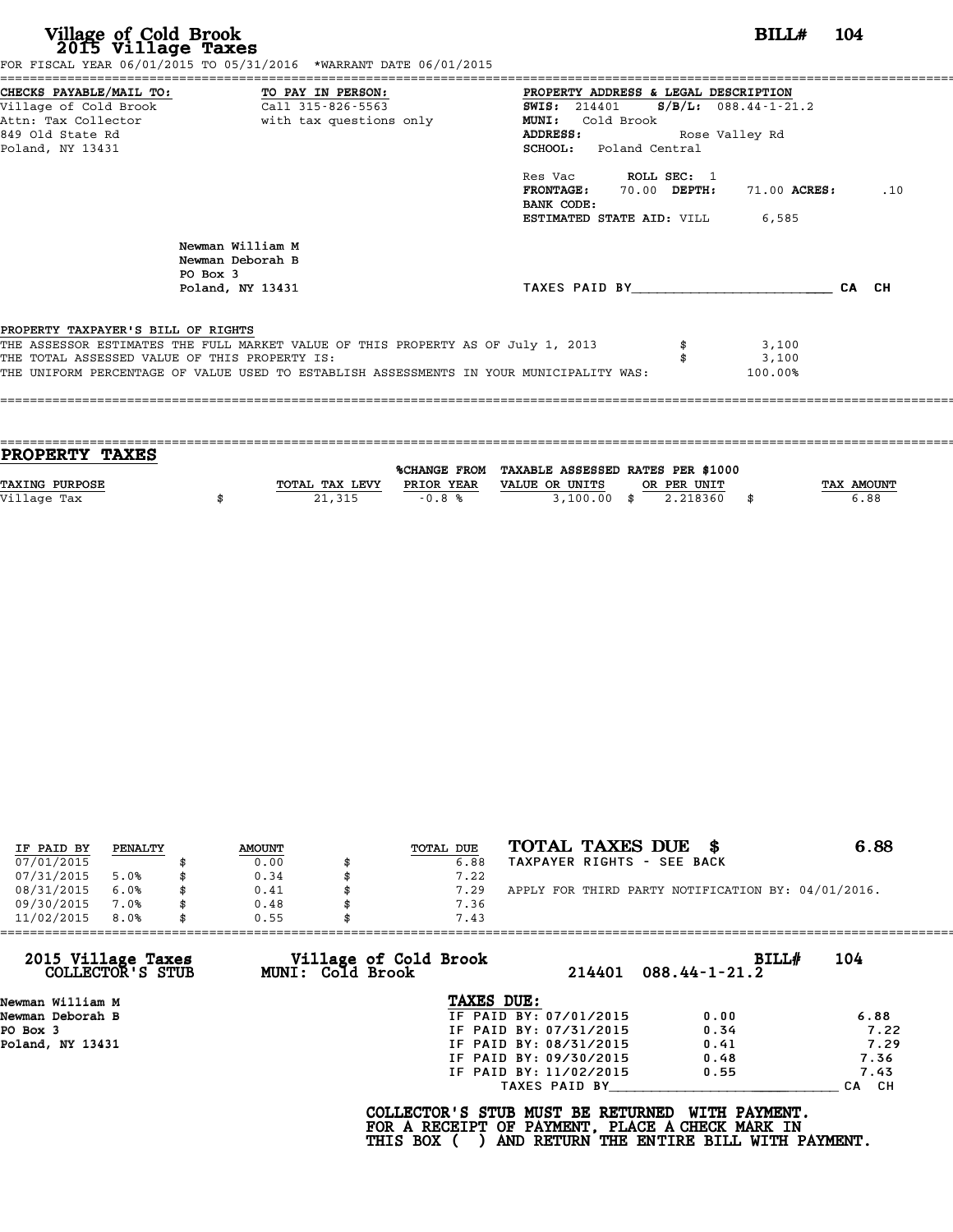**Village of Cold Brook**<br> **2015 Village Taxes**<br>
FOR FISCAL YEAR 06/31/2016 TO 05/31/2015<br> **POR FISCAL YEAR 06/01/2015**<br> **POR FISCAL YEAR 06/01/2015** 

|                                               | FOR FISCAL YEAR 06/01/2015 TO 05/31/2016 *WARRANT DATE 06/01/2015                       |                                              |             |         |      |
|-----------------------------------------------|-----------------------------------------------------------------------------------------|----------------------------------------------|-------------|---------|------|
| CHECKS PAYABLE/MAIL TO: TO PAY IN PERSON:     |                                                                                         | PROPERTY ADDRESS & LEGAL DESCRIPTION         |             |         |      |
|                                               |                                                                                         | <b>SWIS:</b> 214401 <b>S/B/L:</b> 088.44-1-6 |             |         |      |
|                                               | Attn: Tax Collector                         with tax questions only                     | <b>MUNI:</b><br>Cold Brook                   |             |         |      |
| 849 Old State Rd                              |                                                                                         | ADDRESS:                                     | 309 Route 8 |         |      |
| Poland, NY 13431                              |                                                                                         | SCHOOL: Poland Central                       |             |         |      |
|                                               |                                                                                         | 1 Family Res ROLL SEC: 1                     |             |         |      |
|                                               |                                                                                         | FRONTAGE: 94.00 DEPTH: 151.00 ACRES:         |             |         | 1.60 |
|                                               |                                                                                         | BANK CODE:                                   |             |         |      |
|                                               |                                                                                         | <b>ESTIMATED STATE AID:</b> VILL 6,585       |             |         |      |
|                                               | O'Rourke Timothy<br>2156 State Hwy Rte 8<br>Lake Pleasant, NY 12108                     |                                              |             |         |      |
|                                               |                                                                                         | TAXES PAID BY CA CH                          |             |         |      |
|                                               |                                                                                         |                                              |             |         |      |
| PROPERTY TAXPAYER'S BILL OF RIGHTS            |                                                                                         |                                              |             |         |      |
|                                               | THE ASSESSOR ESTIMATES THE FULL MARKET VALUE OF THIS PROPERTY AS OF July 1, 2013        |                                              |             | 42,000  |      |
| THE TOTAL ASSESSED VALUE OF THIS PROPERTY IS: |                                                                                         |                                              |             | 42,000  |      |
|                                               | THE UNIFORM PERCENTAGE OF VALUE USED TO ESTABLISH ASSESSMENTS IN YOUR MUNICIPALITY WAS: |                                              |             | 100.00% |      |
|                                               |                                                                                         |                                              |             |         |      |
|                                               |                                                                                         |                                              |             |         |      |

| <b>PROPERTY TAXES</b>                                                                                       |  |
|-------------------------------------------------------------------------------------------------------------|--|
| %CHANGE FROM TAXABLE ASSESSED RATES PER \$1000                                                              |  |
|                                                                                                             |  |
| <b>TAX AMOUNT</b><br><b>TAXING PURPOSE</b><br>TOTAL TAX LEVY<br>PRIOR YEAR<br>VALUE OR UNITS<br>OR PER UNIT |  |
| 93.17<br>Village Tax<br>42,000.00 \$<br>2.218360<br>21,315<br>$-0.8%$                                       |  |
|                                                                                                             |  |

|            |         |               |           | TOTAL TAXES DUE \$                                 | 93.17 |
|------------|---------|---------------|-----------|----------------------------------------------------|-------|
| IF PAID BY | PENALTY | <b>AMOUNT</b> | TOTAL DUE |                                                    |       |
| 07/01/2015 |         | 0.00          | 93.17     | TAXPAYER RIGHTS - SEE BACK                         |       |
| 07/31/2015 | 5.0%    | 4.66          | 97.83     |                                                    |       |
| 08/31/2015 | 6.0%    | 5.59          | 98.76     | APPLY FOR THIRD PARTY NOTIFICATION BY: 04/01/2016. |       |
| 09/30/2015 | 7.0%    | 6.52          | 99.69     |                                                    |       |
| 11/02/2015 | 8.0%    | 7.45          | 100.62    |                                                    |       |

| 11/02/2015                             | 8.0% | 7.45 | 100.62                                          |            |                        |                                                                                             |                      |        |
|----------------------------------------|------|------|-------------------------------------------------|------------|------------------------|---------------------------------------------------------------------------------------------|----------------------|--------|
| 2015 Village Taxes<br>COLLECTOR'S STUB |      |      | Village of Cold Brook<br>MUNI: Cold Brook       |            | 214401                 | $088.44 - 1 - 6$                                                                            | BILLH                | 105    |
| O'Rourke Timothy                       |      |      |                                                 | TAXES DUE: |                        |                                                                                             |                      |        |
| 2156 State Hwy Rte 8                   |      |      |                                                 |            | IF PAID BY: 07/01/2015 | 0.00                                                                                        |                      | 93.17  |
| Lake Pleasant, NY 12108                |      |      |                                                 |            | IF PAID BY: 07/31/2015 | 4.66                                                                                        |                      | 97.83  |
|                                        |      |      |                                                 |            | IF PAID BY: 08/31/2015 | 5.59                                                                                        |                      | 98.76  |
|                                        |      |      |                                                 |            | IF PAID BY: 09/30/2015 | 6.52                                                                                        |                      | 99.69  |
|                                        |      |      |                                                 |            | IF PAID BY: 11/02/2015 | 7.45                                                                                        |                      | 100.62 |
|                                        |      |      |                                                 |            | TAXES PAID BY          |                                                                                             |                      | CA CH  |
|                                        |      |      | COLLECTOR'S STUB MUST BE RETURNED<br>THIS BOX ( |            |                        | FOR A RECEIPT OF PAYMENT, PLACE A CHECK MARK IN<br>AND RETURN THE ENTIRE BILL WITH PAYMENT. | <b>WITH PAYMENT.</b> |        |
|                                        |      |      |                                                 |            |                        |                                                                                             |                      |        |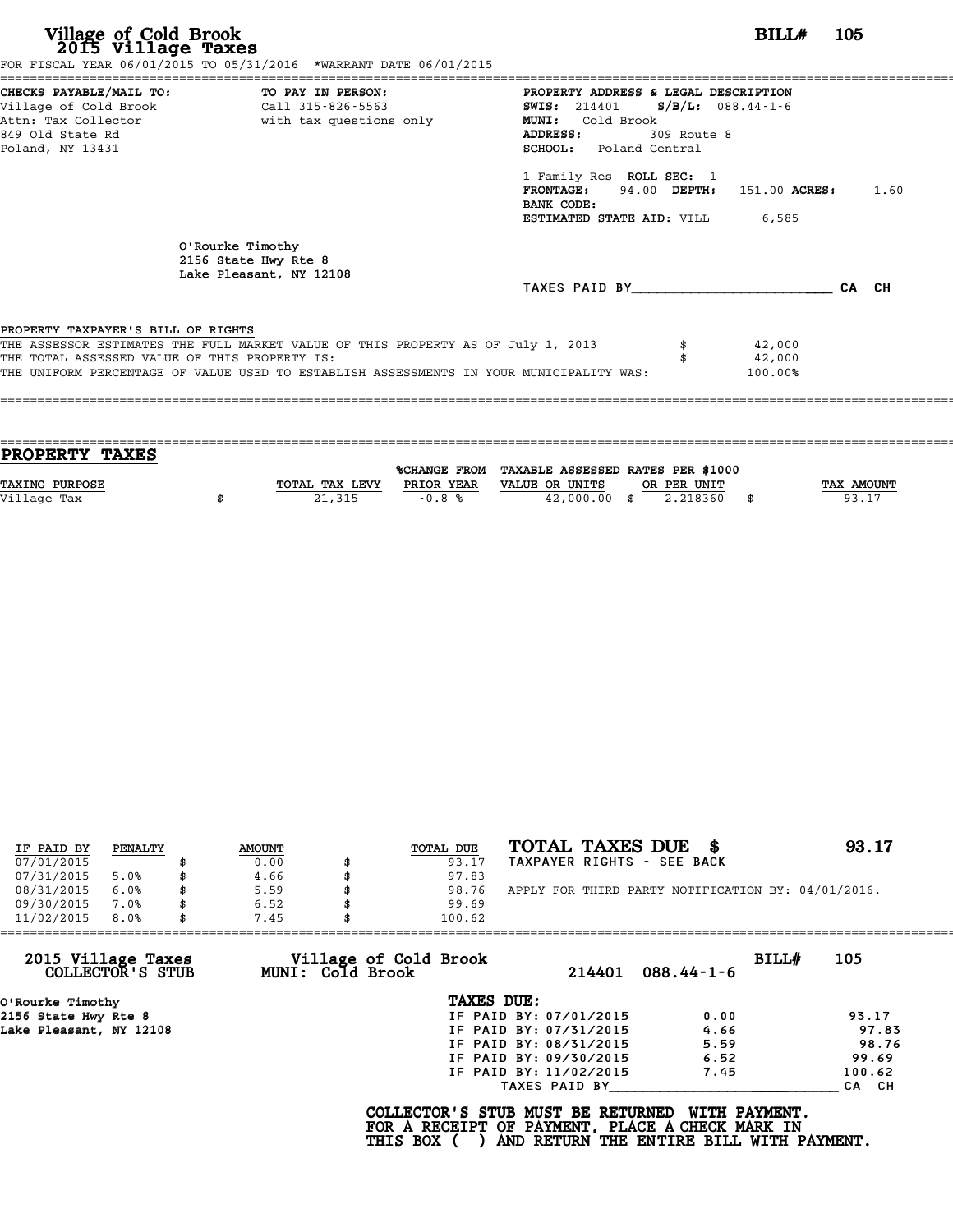| Village of Cold Brook<br>2015 Village Taxes   | FOR FISCAL YEAR 06/01/2015 TO 05/31/2016 *WARRANT DATE 06/01/2015                       | BILL#<br>106                                                                    |      |
|-----------------------------------------------|-----------------------------------------------------------------------------------------|---------------------------------------------------------------------------------|------|
| CHECKS PAYABLE/MAIL TO:                       | TO PAY IN PERSON:                                                                       | PROPERTY ADDRESS & LEGAL DESCRIPTION                                            |      |
| Village of Cold Brook<br>Attn: Tax Collector  | Call 315-826-5563<br>with tax questions only                                            | $S/B/L: 089.29 - 1 - 9$<br><b>SWIS:</b> 214401<br>MUNI: Cold Brook              |      |
| 849 Old State Rd                              |                                                                                         | ADDRESS:<br>4380 Norway St                                                      |      |
| Poland, NY 13431                              |                                                                                         | SCHOOL: Poland Central                                                          |      |
|                                               |                                                                                         | 1 Family Res ROLL SEC: 1<br><b>FRONTAGE:</b><br>DEPTH:<br>ACRES :<br>BANK CODE: | 5.56 |
|                                               |                                                                                         | <b>ESTIMATED STATE AID:</b> VILL 6,585                                          |      |
|                                               | Osterhoudt Ronnie<br>Osterhoudt Merry<br>4380 Norway St                                 |                                                                                 |      |
|                                               | Cold Brook, NY 13324                                                                    | TAXES PAID BY<br>CA CH                                                          |      |
| PROPERTY TAXPAYER'S BILL OF RIGHTS            |                                                                                         |                                                                                 |      |
|                                               | THE ASSESSOR ESTIMATES THE FULL MARKET VALUE OF THIS PROPERTY AS OF July 1, 2013        | 126,700                                                                         |      |
| THE TOTAL ASSESSED VALUE OF THIS PROPERTY IS: |                                                                                         | 126,700                                                                         |      |
|                                               | THE UNIFORM PERCENTAGE OF VALUE USED TO ESTABLISH ASSESSMENTS IN YOUR MUNICIPALITY WAS: | 100.00%                                                                         |      |

| PROPERTY TAXES        |                |            |                                                |             |                   |
|-----------------------|----------------|------------|------------------------------------------------|-------------|-------------------|
|                       |                |            | %CHANGE FROM TAXABLE ASSESSED RATES PER \$1000 |             |                   |
|                       |                |            |                                                |             |                   |
| <b>TAXING PURPOSE</b> | TOTAL TAX LEVY | PRIOR YEAR | VALUE OR UNITS                                 | OR PER UNIT | <b>TAX AMOUNT</b> |
| Village Tax           | 21,315         | $-0.8%$    | 126,700.00 \$                                  | 2.218360    | 281.07            |
|                       |                |            |                                                |             |                   |

| IF PAID BY | PENALTY | <b>AMOUNT</b> | <b>TOTAL DUE</b> | TOTAL TAXES DUE<br>- 86                            | 281.07 |
|------------|---------|---------------|------------------|----------------------------------------------------|--------|
| 07/01/2015 |         | 0.00          | 281.07           | TAXPAYER RIGHTS - SEE BACK                         |        |
| 07/31/2015 | 5.0%    | \$<br>14.05   | 295.12           |                                                    |        |
| 08/31/2015 | 6.0%    | \$<br>16.86   | 297.93           | APPLY FOR THIRD PARTY NOTIFICATION BY: 04/01/2016. |        |
| 09/30/2015 | 7.0%    | \$<br>19.67   | 300.74           |                                                    |        |
| 11/02/2015 | 8.0%    | \$<br>22.49   | 303.56           |                                                    |        |

| 11/02/2015                             | 8.0% | 22.49 | 303.56                                    |                                                                                                                                  |                  |       |        |
|----------------------------------------|------|-------|-------------------------------------------|----------------------------------------------------------------------------------------------------------------------------------|------------------|-------|--------|
| 2015 Village Taxes<br>COLLECTOR'S STUB |      |       | Village of Cold Brook<br>MUNI: Cold Brook | 214401                                                                                                                           | $089.29 - 1 - 9$ | BILL# | 106    |
| Osterhoudt Ronnie                      |      |       |                                           | TAXES DUE:                                                                                                                       |                  |       |        |
| Osterhoudt Merry                       |      |       |                                           | IF PAID BY: 07/01/2015                                                                                                           | 0.00             |       | 281.07 |
| 4380 Norway St                         |      |       |                                           | IF PAID BY: 07/31/2015                                                                                                           | 14.05            |       | 295.12 |
| Cold Brook, NY 13324                   |      |       |                                           | IF PAID BY: 08/31/2015                                                                                                           | 16.86            |       | 297.93 |
|                                        |      |       |                                           | IF PAID BY: 09/30/2015                                                                                                           | 19.67            |       | 300.74 |
|                                        |      |       |                                           | IF PAID BY: 11/02/2015                                                                                                           | 22.49            |       | 303.56 |
|                                        |      |       |                                           | TAXES PAID BY                                                                                                                    |                  |       | CA CH  |
|                                        |      |       | THIS BOX (                                | COLLECTOR'S STUB MUST BE RETURNED<br>FOR A RECEIPT OF PAYMENT, PLACE A CHECK MARK IN<br>AND RETURN THE ENTIRE BILL WITH PAYMENT. | WITH PAYMENT.    |       |        |
|                                        |      |       |                                           |                                                                                                                                  |                  |       |        |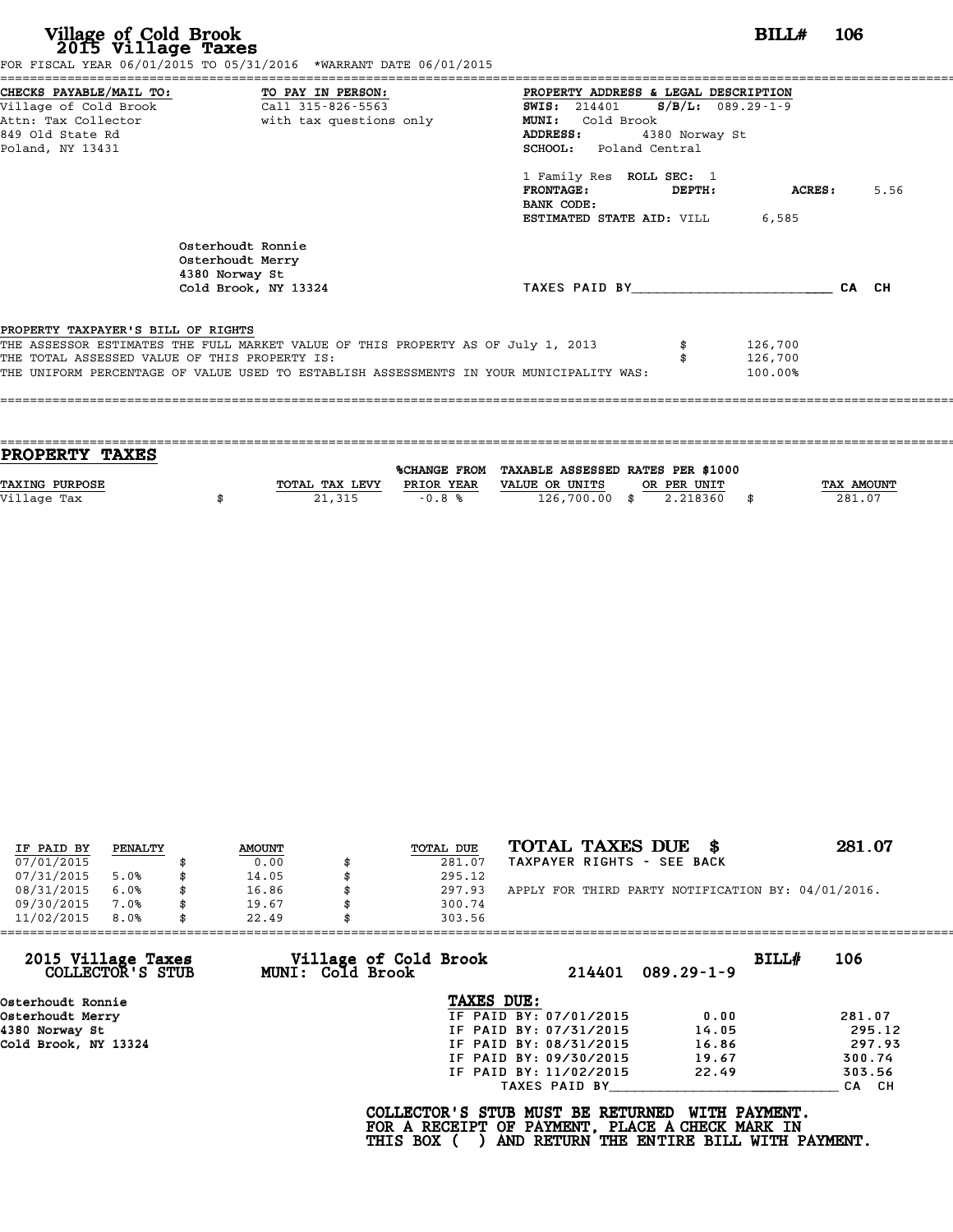|                                                                                     | FOR FISCAL YEAR 06/01/2015 TO 05/31/2016 *WARRANT DATE 06/01/2015                                                                                                           |                                                                                                                                                                 |                |                               |       |      |
|-------------------------------------------------------------------------------------|-----------------------------------------------------------------------------------------------------------------------------------------------------------------------------|-----------------------------------------------------------------------------------------------------------------------------------------------------------------|----------------|-------------------------------|-------|------|
| 849 Old State Rd<br>Poland, NY 13431                                                | CHECKS PAYABLE/MAIL TO: TO PAY IN PERSON:<br>Village of Cold Brook Call 315-826-5563<br>Attn: Tax Collector and the with tax questions only                                 | PROPERTY ADDRESS & LEGAL DESCRIPTION<br><b>SWIS:</b> 214401 <b>S/B/L:</b> 089.29-1-9<br>Cold Brook<br><b>MUNI:</b><br><b>ADDRESS:</b><br>SCHOOL: Poland Central | 4380 Norway St |                               |       |      |
|                                                                                     |                                                                                                                                                                             | 1 Family Res ROLL SEC: 1<br>$\tt FRONTAGE:$<br>BANK CODE:<br><b>ESTIMATED STATE AID:</b> VILL 6,585                                                             | DEPTH:         | ACRES :                       |       | 5.56 |
|                                                                                     | Adirondak Bank<br>185 Genesee St<br>Utica, NY 13501                                                                                                                         | TAXES PAID BY                                                                                                                                                   |                |                               | CA CH |      |
| PROPERTY TAXPAYER'S BILL OF RIGHTS<br>THE TOTAL ASSESSED VALUE OF THIS PROPERTY IS: | THE ASSESSOR ESTIMATES THE FULL MARKET VALUE OF THIS PROPERTY AS OF July 1, 2013<br>THE UNIFORM PERCENTAGE OF VALUE USED TO ESTABLISH ASSESSMENTS IN YOUR MUNICIPALITY WAS: |                                                                                                                                                                 |                | 126,700<br>126,700<br>100.00% |       |      |
|                                                                                     |                                                                                                                                                                             |                                                                                                                                                                 |                |                               |       |      |

| PROPERTY TAXES        |                |              |                                   |             |      |            |
|-----------------------|----------------|--------------|-----------------------------------|-------------|------|------------|
|                       |                |              |                                   |             |      |            |
|                       |                | %CHANGE FROM | TAXABLE ASSESSED RATES PER \$1000 |             |      |            |
| <b>TAXING PURPOSE</b> | TOTAL TAX LEVY | PRIOR YEAR   | VALUE OR UNITS                    | OR PER UNIT |      | TAX AMOUNT |
| Village Tax           | 21,315         | $-0.8%$      | 126,700.00 \$                     | 2.218360    | - \$ | 281.07     |
|                       |                |              |                                   |             |      |            |

| IF PAID BY | PENALTY | <b>AMOUNT</b> | TOTAL DUE | TOTAL TAXES DUE \$                                 | 281.07 |
|------------|---------|---------------|-----------|----------------------------------------------------|--------|
| 07/01/2015 |         | 0.00          | 281.07    | TAXPAYER RIGHTS - SEE BACK                         |        |
| 07/31/2015 | 5.0%    | 14.05         | 295.12    |                                                    |        |
| 08/31/2015 | 6.0%    | 16.86         | 297.93    | APPLY FOR THIRD PARTY NOTIFICATION BY: 04/01/2016. |        |
| 09/30/2015 | 7.0%    | 19.67         | 300.74    |                                                    |        |
| 11/02/2015 | 8.0%    | 22.49         | 303.56    |                                                    |        |

| 11/02/2015                             | 8.0% | 22.49 |                                           | 303.56                                                                                             |                        |                                                           |       |        |
|----------------------------------------|------|-------|-------------------------------------------|----------------------------------------------------------------------------------------------------|------------------------|-----------------------------------------------------------|-------|--------|
| 2015 Village Taxes<br>COLLECTOR'S STUB |      |       | Village of Cold Brook<br>MUNI: Cold Brook |                                                                                                    | 214401                 | $089.29 - 1 - 9$                                          | BILL# | 106    |
| Adirondak Bank                         |      |       |                                           | TAXES DUE:                                                                                         |                        |                                                           |       |        |
| 185 Genesee St                         |      |       |                                           |                                                                                                    | IF PAID BY: 07/01/2015 | 0.00                                                      |       | 281.07 |
| Utica, NY 13501                        |      |       |                                           |                                                                                                    | IF PAID BY: 07/31/2015 | 14.05                                                     |       | 295.12 |
|                                        |      |       |                                           |                                                                                                    | IF PAID BY: 08/31/2015 | 16.86                                                     |       | 297.93 |
|                                        |      |       |                                           |                                                                                                    | IF PAID BY: 09/30/2015 | 19.67                                                     |       | 300.74 |
|                                        |      |       |                                           |                                                                                                    | IF PAID BY: 11/02/2015 | 22.49                                                     |       | 303.56 |
|                                        |      |       |                                           |                                                                                                    | TAXES PAID BY          |                                                           |       | CA CH  |
|                                        |      |       |                                           | COLLECTOR'S STUB MUST BE RETURNED<br>FOR A RECEIPT OF PAYMENT, PLACE A CHECK MARK IN<br>THIS BOX ( |                        | WITH PAYMENT.<br>AND RETURN THE ENTIRE BILL WITH PAYMENT. |       |        |
|                                        |      |       |                                           |                                                                                                    |                        |                                                           |       |        |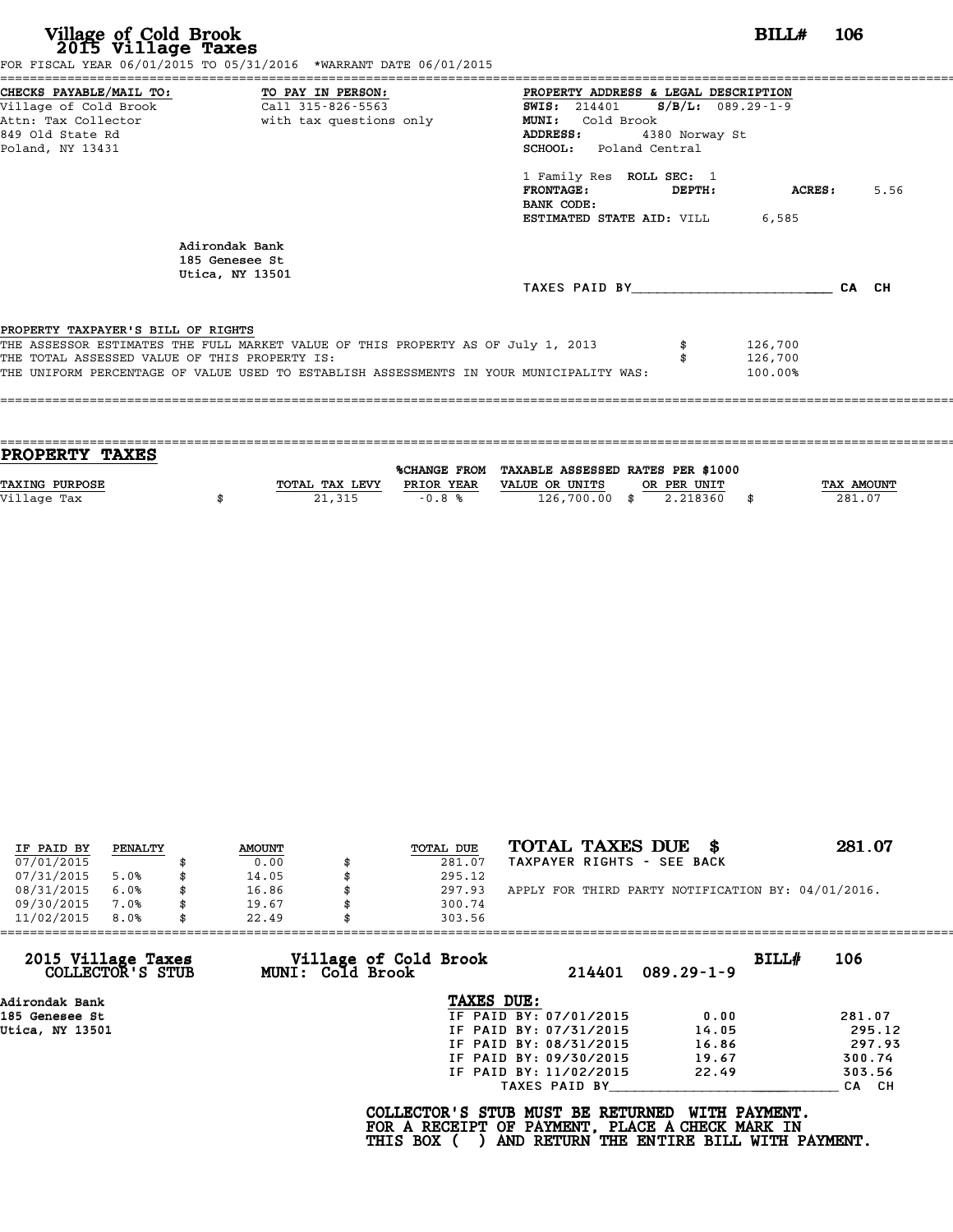| Village of Cold Brook<br>2015 Village Taxes                                                                                       | FOR FISCAL YEAR 06/01/2015 TO 05/31/2016 *WARRANT DATE 06/01/2015                                                                                                           |                                                                                                                                                                                                                                                                                                         | BILL#                       | - 107 |
|-----------------------------------------------------------------------------------------------------------------------------------|-----------------------------------------------------------------------------------------------------------------------------------------------------------------------------|---------------------------------------------------------------------------------------------------------------------------------------------------------------------------------------------------------------------------------------------------------------------------------------------------------|-----------------------------|-------|
| CHECKS PAYABLE/MAIL TO: TO PAY IN PERSON:<br>Village of Cold Brook<br>Attn: Tax Collector<br>849 Old State Rd<br>Poland, NY 13431 | Call 315-826-5563<br>with tax questions only                                                                                                                                | PROPERTY ADDRESS & LEGAL DESCRIPTION<br>SWIS: $214401$ S/B/L: $089.21 - 1 - 22$<br>Cold Brook<br><b>MUNI:</b><br>ADDRESS:<br>536 Route 8<br><b>SCHOOL:</b> Poland Central<br>1 Family Res ROLL SEC: 1<br>$FRONTAGE:$ 39.00 DEPTH: 115.00 ACRES:<br>BANK CODE:<br><b>ESTIMATED STATE AID:</b> VILL 6,585 |                             | .14   |
|                                                                                                                                   | Payne Heather<br>649 Rock Lake Glen<br>Fort Mill, SC 29715                                                                                                                  | TAXES PAID BY                                                                                                                                                                                                                                                                                           |                             | CA CH |
| PROPERTY TAXPAYER'S BILL OF RIGHTS<br>THE TOTAL ASSESSED VALUE OF THIS PROPERTY IS:                                               | THE ASSESSOR ESTIMATES THE FULL MARKET VALUE OF THIS PROPERTY AS OF July 1, 2013<br>THE UNIFORM PERCENTAGE OF VALUE USED TO ESTABLISH ASSESSMENTS IN YOUR MUNICIPALITY WAS: |                                                                                                                                                                                                                                                                                                         | 45,000<br>45,000<br>100.00% |       |

| PROPERTY TAXES        |                |            |                                                |             |                   |
|-----------------------|----------------|------------|------------------------------------------------|-------------|-------------------|
|                       |                |            | %CHANGE FROM TAXABLE ASSESSED RATES PER \$1000 |             |                   |
| <b>TAXING PURPOSE</b> | TOTAL TAX LEVY | PRIOR YEAR | VALUE OR UNITS                                 | OR PER UNIT | <b>TAX AMOUNT</b> |
| Village Tax           | 21,315         | $-0.8%$    | 45,000.00 \$                                   | 2.218360    | 99.83             |
|                       |                |            |                                                |             |                   |

| IF PAID BY | PENALTY | <b>AMOUNT</b> | TOTAL DUE | TOTAL TAXES DUE \$                                 | 99.83 |
|------------|---------|---------------|-----------|----------------------------------------------------|-------|
| 07/01/2015 |         | 0.00          | 99.83     | TAXPAYER RIGHTS - SEE BACK                         |       |
| 07/31/2015 | 5.0%    | 4.99          | 104.82    |                                                    |       |
| 08/31/2015 | $6.0\%$ | 5.99          | 105.82    | APPLY FOR THIRD PARTY NOTIFICATION BY: 04/01/2016. |       |
| 09/30/2015 | 7.0%    | 6.99          | 106.82    |                                                    |       |
| 11/02/2015 | 8.0%    | 7.99          | 107.82    |                                                    |       |

| 11/02/2015                             | 8.0% | 7.99 |                  | 107.82                                                                                             |                        |                                                           |       |        |
|----------------------------------------|------|------|------------------|----------------------------------------------------------------------------------------------------|------------------------|-----------------------------------------------------------|-------|--------|
| 2015 Village Taxes<br>COLLECTOR'S STUB |      |      | MUNI: Cold Brook | Village of Cold Brook                                                                              | 214401                 | $089.21 - 1 - 22$                                         | BILL# | 107    |
| Payne Heather                          |      |      |                  | TAXES DUE:                                                                                         |                        |                                                           |       |        |
| 649 Rock Lake Glen                     |      |      |                  |                                                                                                    | IF PAID BY: 07/01/2015 | 0.00                                                      |       | 99.83  |
| Fort Mill, SC 29715                    |      |      |                  |                                                                                                    | IF PAID BY: 07/31/2015 | 4.99                                                      |       | 104.82 |
|                                        |      |      |                  |                                                                                                    | IF PAID BY: 08/31/2015 | 5.99                                                      |       | 105.82 |
|                                        |      |      |                  |                                                                                                    | IF PAID BY: 09/30/2015 | 6.99                                                      |       | 106.82 |
|                                        |      |      |                  |                                                                                                    | IF PAID BY: 11/02/2015 | 7.99                                                      |       | 107.82 |
|                                        |      |      |                  |                                                                                                    | TAXES PAID BY          |                                                           |       | CA CH  |
|                                        |      |      |                  | COLLECTOR'S STUB MUST BE RETURNED<br>FOR A RECEIPT OF PAYMENT, PLACE A CHECK MARK IN<br>THIS BOX ( |                        | WITH PAYMENT.<br>AND RETURN THE ENTIRE BILL WITH PAYMENT. |       |        |
|                                        |      |      |                  |                                                                                                    |                        |                                                           |       |        |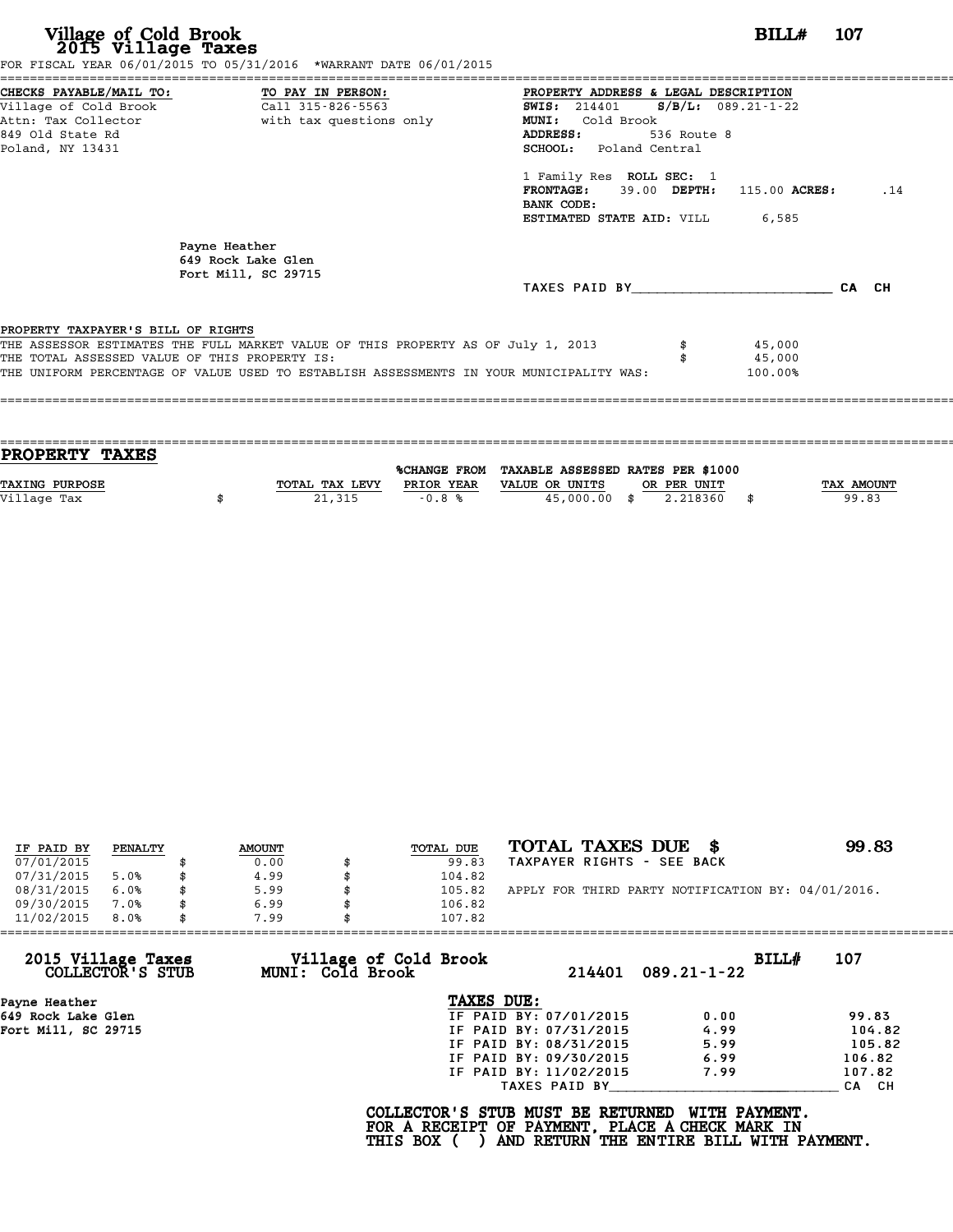| FOR FISCAL YEAR 06/01/2015 TO 05/31/2016 *WARRANT DATE 06/01/2015                       |                                               |             |              |       |
|-----------------------------------------------------------------------------------------|-----------------------------------------------|-------------|--------------|-------|
| CHECKS PAYABLE/MAIL TO: TO PAY IN PERSON:                                               | PROPERTY ADDRESS & LEGAL DESCRIPTION          |             |              |       |
| Village of Cold Brook Call 315-826-5563                                                 | <b>SWIS:</b> 214401 <b>S/B/L:</b> 089.21-1-23 |             |              |       |
| Attn: Tax Collector and with tax questions only                                         | MUNI: Cold Brook                              |             |              |       |
| 849 Old State Rd                                                                        | <b>ADDRESS:</b>                               | 534 Route 8 |              |       |
| Poland, NY 13431                                                                        | SCHOOL: Poland Central                        |             |              |       |
|                                                                                         | 1 Family Res ROLL SEC: 1                      |             |              |       |
|                                                                                         | FRONTAGE: 250.00 DEPTH:                       |             | 95.00 ACRES: |       |
|                                                                                         | BANK CODE:                                    |             |              |       |
|                                                                                         | <b>ESTIMATED STATE AID:</b> VILL 6,585        |             |              |       |
| Payne Heather<br>649 Rock Lake Glen<br>Fort Mill, SC 29715                              |                                               |             |              |       |
|                                                                                         | TAXES PAID BY TAXES                           |             |              | CA CH |
| PROPERTY TAXPAYER'S BILL OF RIGHTS                                                      |                                               |             |              |       |
| THE ASSESSOR ESTIMATES THE FULL MARKET VALUE OF THIS PROPERTY AS OF July 1, 2013        |                                               |             | 47,100       |       |
| THE TOTAL ASSESSED VALUE OF THIS PROPERTY IS:                                           |                                               |             | 47,100       |       |
| THE UNIFORM PERCENTAGE OF VALUE USED TO ESTABLISH ASSESSMENTS IN YOUR MUNICIPALITY WAS: |                                               |             | 100.00%      |       |
|                                                                                         |                                               |             |              |       |
|                                                                                         |                                               |             |              |       |

| <b>PROPERTY TAXES</b> |                |            |                                                |             |                   |
|-----------------------|----------------|------------|------------------------------------------------|-------------|-------------------|
|                       |                |            | %CHANGE FROM TAXABLE ASSESSED RATES PER \$1000 |             |                   |
| <b>TAXING PURPOSE</b> | TOTAL TAX LEVY | PRIOR YEAR | VALUE OR UNITS                                 | OR PER UNIT | <b>TAX AMOUNT</b> |
| Village Tax           | 21,315         | $-0.8%$    | $47,100.00$ \$                                 | 2.218360    | 104.48            |
|                       |                |            |                                                |             |                   |

| IF PAID BY | PENALTY | <b>AMOUNT</b> | <b>TOTAL DUE</b> | TOTAL TAXES DUE \$                                 | 104.48 |
|------------|---------|---------------|------------------|----------------------------------------------------|--------|
| 07/01/2015 |         | 0.00          | 104.48           | TAXPAYER RIGHTS - SEE BACK                         |        |
| 07/31/2015 | 5.0%    | 5.22          | 109.70           |                                                    |        |
| 08/31/2015 | 6.0%    | \$<br>6.27    | 110.75           | APPLY FOR THIRD PARTY NOTIFICATION BY: 04/01/2016. |        |
| 09/30/2015 | 7.0%    | \$<br>7.31    | 111.79           |                                                    |        |
| 11/02/2015 | 8.0%    | \$<br>8.36    | 112.84           |                                                    |        |

| 11/02/2015                             | 8.0% | 8.36 |                  | 112.84                                                                                             |                        |                                                           |       |        |
|----------------------------------------|------|------|------------------|----------------------------------------------------------------------------------------------------|------------------------|-----------------------------------------------------------|-------|--------|
| 2015 Village Taxes<br>COLLECTOR'S STUB |      |      | MUNI: Cold Brook | Village of Cold Brook                                                                              |                        | $214401$ 089.21-1-23                                      | BILLH | 108    |
| Payne Heather                          |      |      |                  | TAXES DUE:                                                                                         |                        |                                                           |       |        |
| 649 Rock Lake Glen                     |      |      |                  |                                                                                                    | IF PAID BY: 07/01/2015 | 0.00                                                      |       | 104.48 |
| Fort Mill, SC 29715                    |      |      |                  |                                                                                                    | IF PAID BY: 07/31/2015 | 5.22                                                      |       | 109.70 |
|                                        |      |      |                  |                                                                                                    | IF PAID BY: 08/31/2015 | 6.27                                                      |       | 110.75 |
|                                        |      |      |                  |                                                                                                    | IF PAID BY: 09/30/2015 | 7.31                                                      |       | 111.79 |
|                                        |      |      |                  |                                                                                                    | IF PAID BY: 11/02/2015 | 8.36                                                      |       | 112.84 |
|                                        |      |      |                  |                                                                                                    | TAXES PAID BY          |                                                           |       | CA CH  |
|                                        |      |      |                  | COLLECTOR'S STUB MUST BE RETURNED<br>FOR A RECEIPT OF PAYMENT, PLACE A CHECK MARK IN<br>THIS BOX ( |                        | WITH PAYMENT.<br>AND RETURN THE ENTIRE BILL WITH PAYMENT. |       |        |
|                                        |      |      |                  |                                                                                                    |                        |                                                           |       |        |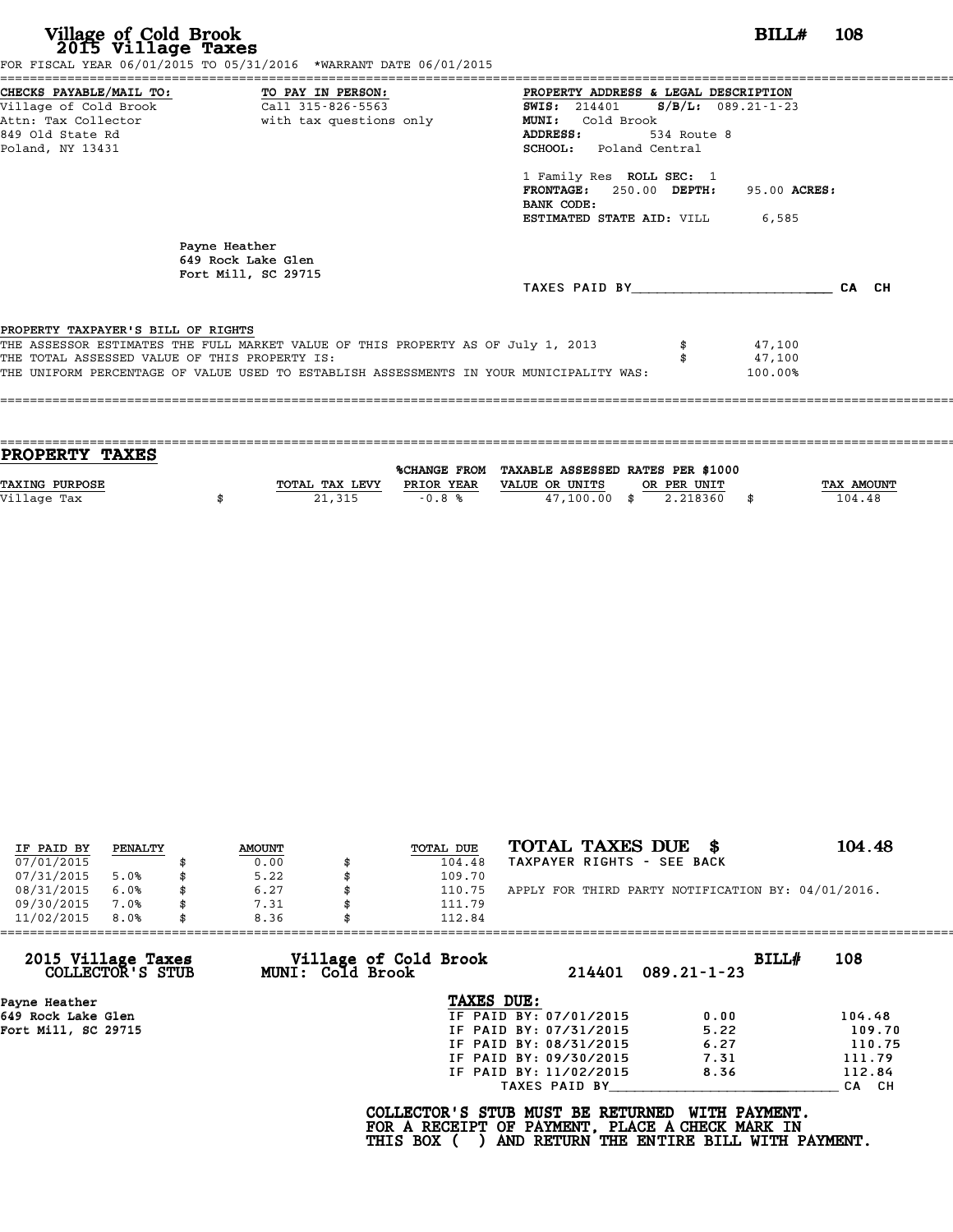|                                               | FOR FISCAL YEAR 06/01/2015 TO 05/31/2016 *WARRANT DATE 06/01/2015                       |                                               |                            |     |
|-----------------------------------------------|-----------------------------------------------------------------------------------------|-----------------------------------------------|----------------------------|-----|
|                                               | CHECKS PAYABLE/MAIL TO: TO PAY IN PERSON:                                               | PROPERTY ADDRESS & LEGAL DESCRIPTION          |                            |     |
|                                               |                                                                                         | <b>SWIS:</b> 214401 <b>S/B/L:</b> 088.44-1-16 |                            |     |
|                                               | Attn: Tax Collector The South With tax questions only                                   | Cold Brook<br>MUNI:                           |                            |     |
| 849 Old State Rd                              |                                                                                         | 280 Route 8<br>ADDRESS:                       |                            |     |
| Poland, NY 13431                              |                                                                                         | <b>SCHOOL:</b> Poland Central                 |                            |     |
|                                               |                                                                                         | 1 Family Res ROLL SEC: 1                      |                            |     |
|                                               |                                                                                         | <b>FRONTAGE:</b>                              | 74.00 DEPTH: 135.00 ACRES: | .24 |
|                                               |                                                                                         | BANK CODE:                                    |                            |     |
|                                               |                                                                                         | <b>ESTIMATED STATE AID:</b> VILL 6,585        |                            |     |
|                                               | Pogonowski Wallace<br>Pogonowski Alice T<br>280 Main St                                 |                                               |                            |     |
|                                               | Cold Brook, NY 13324                                                                    | TAXES PAID BY                                 | CA CH                      |     |
|                                               |                                                                                         |                                               |                            |     |
| PROPERTY TAXPAYER'S BILL OF RIGHTS            |                                                                                         |                                               |                            |     |
|                                               | THE ASSESSOR ESTIMATES THE FULL MARKET VALUE OF THIS PROPERTY AS OF July 1, 2013        |                                               | 52,300                     |     |
| THE TOTAL ASSESSED VALUE OF THIS PROPERTY IS: |                                                                                         |                                               | 52,300                     |     |
|                                               | THE UNIFORM PERCENTAGE OF VALUE USED TO ESTABLISH ASSESSMENTS IN YOUR MUNICIPALITY WAS: |                                               | 100.00%                    |     |
|                                               |                                                                                         |                                               |                            |     |
|                                               |                                                                                         |                                               |                            |     |
|                                               |                                                                                         |                                               |                            |     |

| TOTAL TAX LEVY | PRIOR YEAR | VALUE OR UNITS<br>OR PER UNIT | <b>TAX AMOUNT</b>                                                            |
|----------------|------------|-------------------------------|------------------------------------------------------------------------------|
|                |            |                               | 116.02                                                                       |
|                |            |                               |                                                                              |
|                | 21,315     | $-0.8%$                       | %CHANGE FROM TAXABLE ASSESSED RATES PER \$1000<br>$52,300.00$ \$<br>2.218360 |

| IF PAID BY | PENALTY | <b>AMOUNT</b> | TOTAL DUE | TOTAL TAXES DUE \$                                 | 116.02 |
|------------|---------|---------------|-----------|----------------------------------------------------|--------|
| 07/01/2015 |         | 0.00          | 116.02    | TAXPAYER RIGHTS - SEE BACK                         |        |
| 07/31/2015 | 5.0%    | 5.80          | 121.82    |                                                    |        |
| 08/31/2015 | 6.0%    | 6.96          | 122.98    | APPLY FOR THIRD PARTY NOTIFICATION BY: 04/01/2016. |        |
| 09/30/2015 | 7.0%    | 8.12          | 124.14    |                                                    |        |
| 11/02/2015 | 8.0%    | 9.28          | 125.30    |                                                    |        |

| 11/02/2015<br>8.0%                     | 9.28             | 125.30                                          |                        |                                                                                                              |        |
|----------------------------------------|------------------|-------------------------------------------------|------------------------|--------------------------------------------------------------------------------------------------------------|--------|
| 2015 Village Taxes<br>COLLECTOR'S STUB | MUNI: Cold Brook | Village of Cold Brook                           | 214401                 | BILLH<br>$088.44 - 1 - 16$                                                                                   | 109    |
| Pogonowski Wallace                     |                  | TAXES DUE:                                      |                        |                                                                                                              |        |
| Pogonowski Alice T                     |                  |                                                 | IF PAID BY: 07/01/2015 | 0.00                                                                                                         | 116.02 |
| 280 Main St                            |                  |                                                 | IF PAID BY: 07/31/2015 | 5.80                                                                                                         | 121.82 |
| Cold Brook, NY 13324                   |                  |                                                 | IF PAID BY: 08/31/2015 | 6.96                                                                                                         | 122.98 |
|                                        |                  |                                                 | IF PAID BY: 09/30/2015 | 8.12                                                                                                         | 124.14 |
|                                        |                  |                                                 | IF PAID BY: 11/02/2015 | 9.28                                                                                                         | 125.30 |
|                                        |                  |                                                 | TAXES PAID BY          |                                                                                                              | CA CH  |
|                                        |                  | COLLECTOR'S STUB MUST BE RETURNED<br>THIS BOX ( |                        | WITH PAYMENT.<br>FOR A RECEIPT OF PAYMENT, PLACE A CHECK MARK IN<br>AND RETURN THE ENTIRE BILL WITH PAYMENT. |        |
|                                        |                  |                                                 |                        |                                                                                                              |        |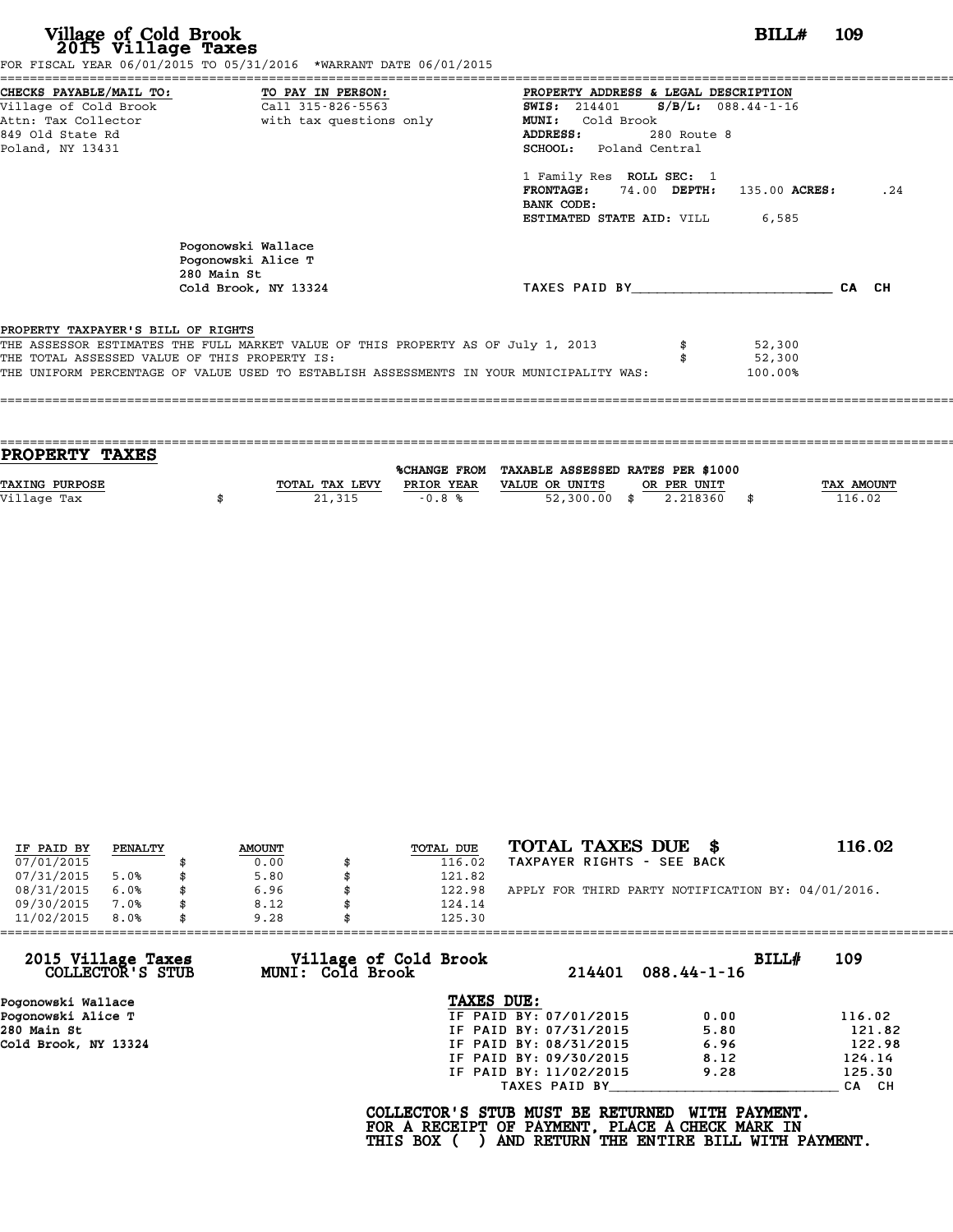|                                               | FOR FISCAL YEAR 06/01/2015 TO 05/31/2016 *WARRANT DATE 06/01/2015                |                                               |             |              |       |     |
|-----------------------------------------------|----------------------------------------------------------------------------------|-----------------------------------------------|-------------|--------------|-------|-----|
|                                               |                                                                                  | PROPERTY ADDRESS & LEGAL DESCRIPTION          |             |              |       |     |
|                                               |                                                                                  | <b>SWIS:</b> 214401 <b>S/B/L:</b> 089.21-1-31 |             |              |       |     |
|                                               | Attn: Tax Collector and with tax questions only                                  | <b>MUNI:</b><br>Cold Brook                    |             |              |       |     |
| 849 Old State Rd                              |                                                                                  | <b>ADDRESS:</b>                               | 478 Route 8 |              |       |     |
| Poland, NY 13431                              |                                                                                  | SCHOOL: Poland Central                        |             |              |       |     |
|                                               |                                                                                  | 1 Family Res ROLL SEC: 1                      |             |              |       |     |
|                                               |                                                                                  | FRONTAGE: 114.00 DEPTH:<br>BANK CODE:         |             | 85.00 ACRES: |       | .61 |
|                                               |                                                                                  | <b>ESTIMATED STATE AID:</b> VILL 6,585        |             |              |       |     |
|                                               | Potempa Theodore M<br>Potempa Kathy<br>478 Main St                               |                                               |             |              |       |     |
|                                               | Cold Brook N Y, 13324                                                            | TAXES PAID BY                                 |             |              | CA CH |     |
| PROPERTY TAXPAYER'S BILL OF RIGHTS            |                                                                                  |                                               |             |              |       |     |
|                                               | THE ASSESSOR ESTIMATES THE FULL MARKET VALUE OF THIS PROPERTY AS OF July 1, 2013 |                                               |             | 82,000       |       |     |
|                                               |                                                                                  |                                               |             | 82,000       |       |     |
| THE TOTAL ASSESSED VALUE OF THIS PROPERTY IS: |                                                                                  |                                               |             |              |       |     |

| <b>PROPERTY TAXES</b> |                |                     |                                   |             |      |            |
|-----------------------|----------------|---------------------|-----------------------------------|-------------|------|------------|
|                       |                | <b>%CHANGE FROM</b> | TAXABLE ASSESSED RATES PER \$1000 |             |      |            |
| <b>TAXING PURPOSE</b> | TOTAL TAX LEVY | PRIOR YEAR          | VALUE OR UNITS                    | OR PER UNIT |      | TAX AMOUNT |
| Village Tax           | 21,315         | $-0.8%$             | 82,000.00 \$                      | 2.218360    | - \$ | 181.91     |
|                       |                |                     |                                   |             |      |            |
|                       |                |                     |                                   |             |      |            |

| IF PAID BY | PENALTY | <b>AMOUNT</b> | TOTAL DUE | TOTAL TAXES DUE \$                                 | 181.91 |
|------------|---------|---------------|-----------|----------------------------------------------------|--------|
| 07/01/2015 |         | 0.00          | 181.91    | TAXPAYER RIGHTS - SEE BACK                         |        |
| 07/31/2015 | 5.0%    | 9.10          | 191.01    |                                                    |        |
| 08/31/2015 | 6.0%    | 10.91         | 192.82    | APPLY FOR THIRD PARTY NOTIFICATION BY: 04/01/2016. |        |
| 09/30/2015 | 7.0%    | 12.73         | 194.64    |                                                    |        |
| 11/02/2015 | 8.0%    | 14.55         | 196.46    |                                                    |        |

| 11/02/2015<br>8.0%                     | 14.55                                            | 196.46                                                                                             |                                                           |        |
|----------------------------------------|--------------------------------------------------|----------------------------------------------------------------------------------------------------|-----------------------------------------------------------|--------|
| 2015 Village Taxes<br>COLLECTOR'S STUB | Village of Cold Brook<br><b>MUNI: Cold Brook</b> | 214401                                                                                             | BILL#<br>$089.21 - 1 - 31$                                | 110    |
| Potempa Theodore M                     |                                                  | TAXES DUE:                                                                                         |                                                           |        |
| Potempa Kathy                          |                                                  | IF PAID BY: 07/01/2015                                                                             | 0.00                                                      | 181.91 |
| 478 Main St                            |                                                  | IF PAID BY: 07/31/2015                                                                             | 9.10                                                      | 191.01 |
| Cold Brook N Y, 13324                  |                                                  | IF PAID BY: 08/31/2015                                                                             | 10.91                                                     | 192.82 |
|                                        |                                                  | IF PAID BY: 09/30/2015                                                                             | 12.73                                                     | 194.64 |
|                                        |                                                  | IF PAID BY: 11/02/2015                                                                             | 14.55                                                     | 196.46 |
|                                        |                                                  | TAXES PAID BY                                                                                      |                                                           | CA CH  |
|                                        |                                                  | COLLECTOR'S STUB MUST BE RETURNED<br>FOR A RECEIPT OF PAYMENT, PLACE A CHECK MARK IN<br>THIS BOX ( | WITH PAYMENT.<br>AND RETURN THE ENTIRE BILL WITH PAYMENT. |        |
|                                        |                                                  |                                                                                                    |                                                           |        |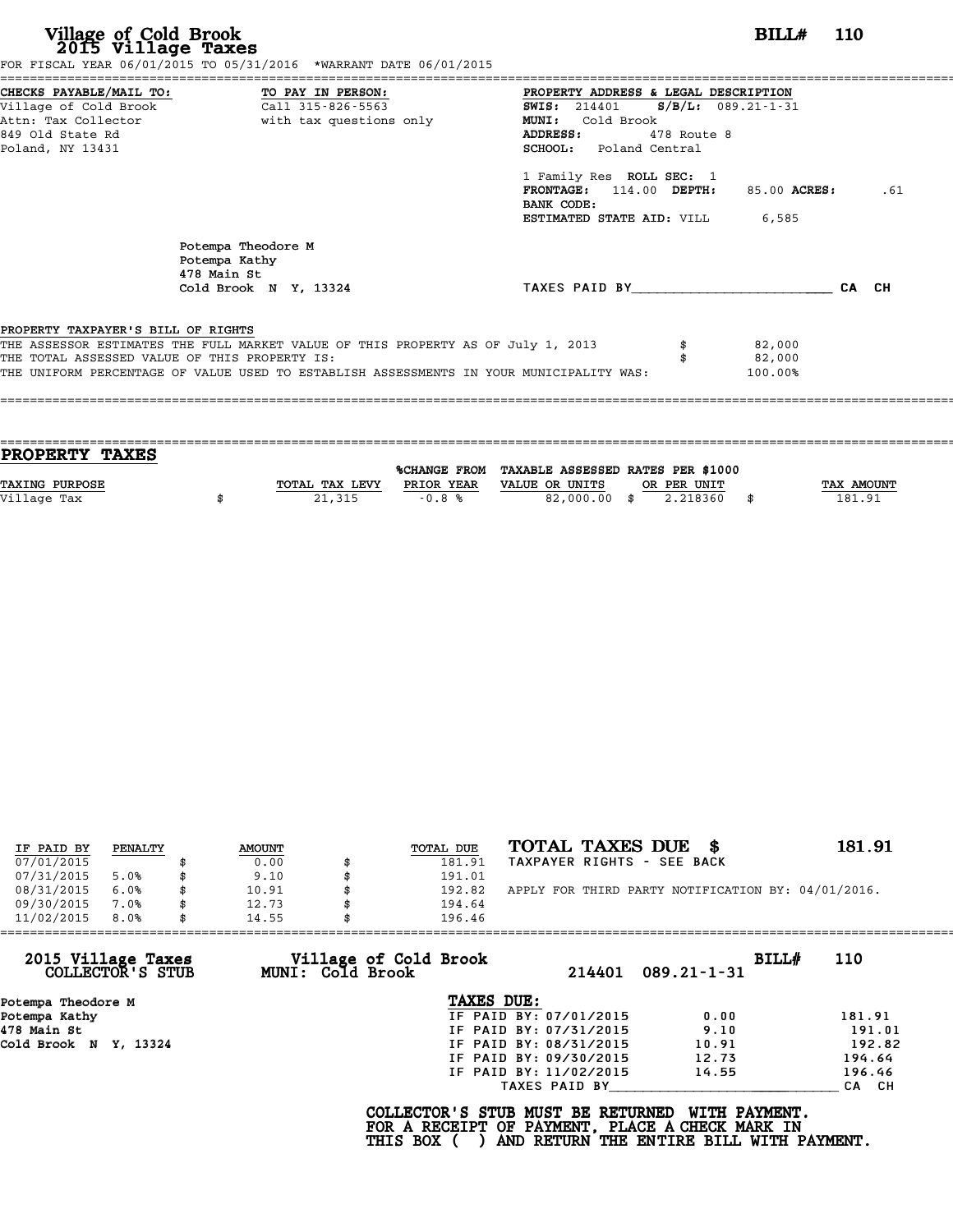| Village of Cold Brook<br>2015 Village Taxes                                          | FOR FISCAL YEAR 06/01/2015 TO 05/31/2016 *WARRANT DATE 06/01/2015                                                                                                           |                                                                                                                                                             | BILL# 111                     |       |
|--------------------------------------------------------------------------------------|-----------------------------------------------------------------------------------------------------------------------------------------------------------------------------|-------------------------------------------------------------------------------------------------------------------------------------------------------------|-------------------------------|-------|
| Village of Cold Brook<br>Attn: Tax Collector<br>849 Old State Rd<br>Poland, NY 13431 | CHECKS PAYABLE/MAIL TO: TO PAY IN PERSON:<br>Call 315-826-5563<br>with tax questions only                                                                                   | PROPERTY ADDRESS & LEGAL DESCRIPTION<br>SWIS: $214401$ S/B/L: 088.36-1-18.2<br>MUNI: Cold Brook<br>ADDRESS:<br>417 Main St<br><b>SCHOOL:</b> Poland Central |                               |       |
|                                                                                      |                                                                                                                                                                             | 1 Family Res ROLL SEC: 1<br><b>FRONTAGE:</b><br>DEPTH:<br>BANK CODE:<br><b>ESTIMATED STATE AID:</b> VILL 6,585                                              | <b>ACRES:</b>                 | .80   |
|                                                                                      | Potter Joseph<br>Potter Lisa<br>105 Main St<br>Whitesboro, NY 13492                                                                                                         | TAXES PAID BY                                                                                                                                               |                               | CA CH |
| PROPERTY TAXPAYER'S BILL OF RIGHTS<br>THE TOTAL ASSESSED VALUE OF THIS PROPERTY IS:  | THE ASSESSOR ESTIMATES THE FULL MARKET VALUE OF THIS PROPERTY AS OF July 1, 2013<br>THE UNIFORM PERCENTAGE OF VALUE USED TO ESTABLISH ASSESSMENTS IN YOUR MUNICIPALITY WAS: |                                                                                                                                                             | 114,500<br>114,500<br>100.00% |       |

| PROPERTY TAXES        |                |            |                                                |             |                   |
|-----------------------|----------------|------------|------------------------------------------------|-------------|-------------------|
|                       |                |            |                                                |             |                   |
|                       |                |            | %CHANGE FROM TAXABLE ASSESSED RATES PER \$1000 |             |                   |
| <b>TAXING PURPOSE</b> | TOTAL TAX LEVY | PRIOR YEAR | VALUE OR UNITS                                 | OR PER UNIT | <b>TAX AMOUNT</b> |
|                       |                |            |                                                |             |                   |
| Village Tax           | 21,315         | $-0.8%$    | $114,500.00$ \$                                | 2.218360    | 254.00            |
|                       |                |            |                                                |             |                   |

| IF PAID BY | PENALTY | <b>AMOUNT</b> | TOTAL DUE | TOTAL TAXES DUE<br>- 86                            | 254.00 |
|------------|---------|---------------|-----------|----------------------------------------------------|--------|
| 07/01/2015 |         | 0.00          | 254.00    | TAXPAYER RIGHTS - SEE BACK                         |        |
| 07/31/2015 | 5.0%    | \$<br>12.70   | 266.70    |                                                    |        |
| 08/31/2015 | 6.0%    | \$<br>15.24   | 269.24    | APPLY FOR THIRD PARTY NOTIFICATION BY: 04/01/2016. |        |
| 09/30/2015 | 7.0%    | \$<br>17.78   | 271.78    |                                                    |        |
| 11/02/2015 | 8.0%    | \$<br>20.32   | 274.32    |                                                    |        |
|            |         |               |           |                                                    |        |

| 11/02/2015<br>8.0%                     | 20.32            | 274.32                                          |                        |                                                                                                              |        |
|----------------------------------------|------------------|-------------------------------------------------|------------------------|--------------------------------------------------------------------------------------------------------------|--------|
| 2015 Village Taxes<br>COLLECTOR'S STUB | MUNI: Cold Brook | Village of Cold Brook                           | 214401                 | <b>BILL#</b><br>$088.36 - 1 - 18.2$                                                                          | 111    |
| Potter Joseph                          |                  | TAXES DUE:                                      |                        |                                                                                                              |        |
| Potter Lisa                            |                  |                                                 | IF PAID BY: 07/01/2015 | 0.00                                                                                                         | 254.00 |
| 105 Main St                            |                  |                                                 | IF PAID BY: 07/31/2015 | 12.70                                                                                                        | 266.70 |
| Whitesboro, NY 13492                   |                  |                                                 | IF PAID BY: 08/31/2015 | 15.24                                                                                                        | 269.24 |
|                                        |                  |                                                 | IF PAID BY: 09/30/2015 | 17.78                                                                                                        | 271.78 |
|                                        |                  |                                                 | IF PAID BY: 11/02/2015 | 20.32                                                                                                        | 274.32 |
|                                        |                  |                                                 | TAXES PAID BY          |                                                                                                              | CA CH  |
|                                        |                  | COLLECTOR'S STUB MUST BE RETURNED<br>THIS BOX ( |                        | WITH PAYMENT.<br>FOR A RECEIPT OF PAYMENT, PLACE A CHECK MARK IN<br>AND RETURN THE ENTIRE BILL WITH PAYMENT. |        |
|                                        |                  |                                                 |                        |                                                                                                              |        |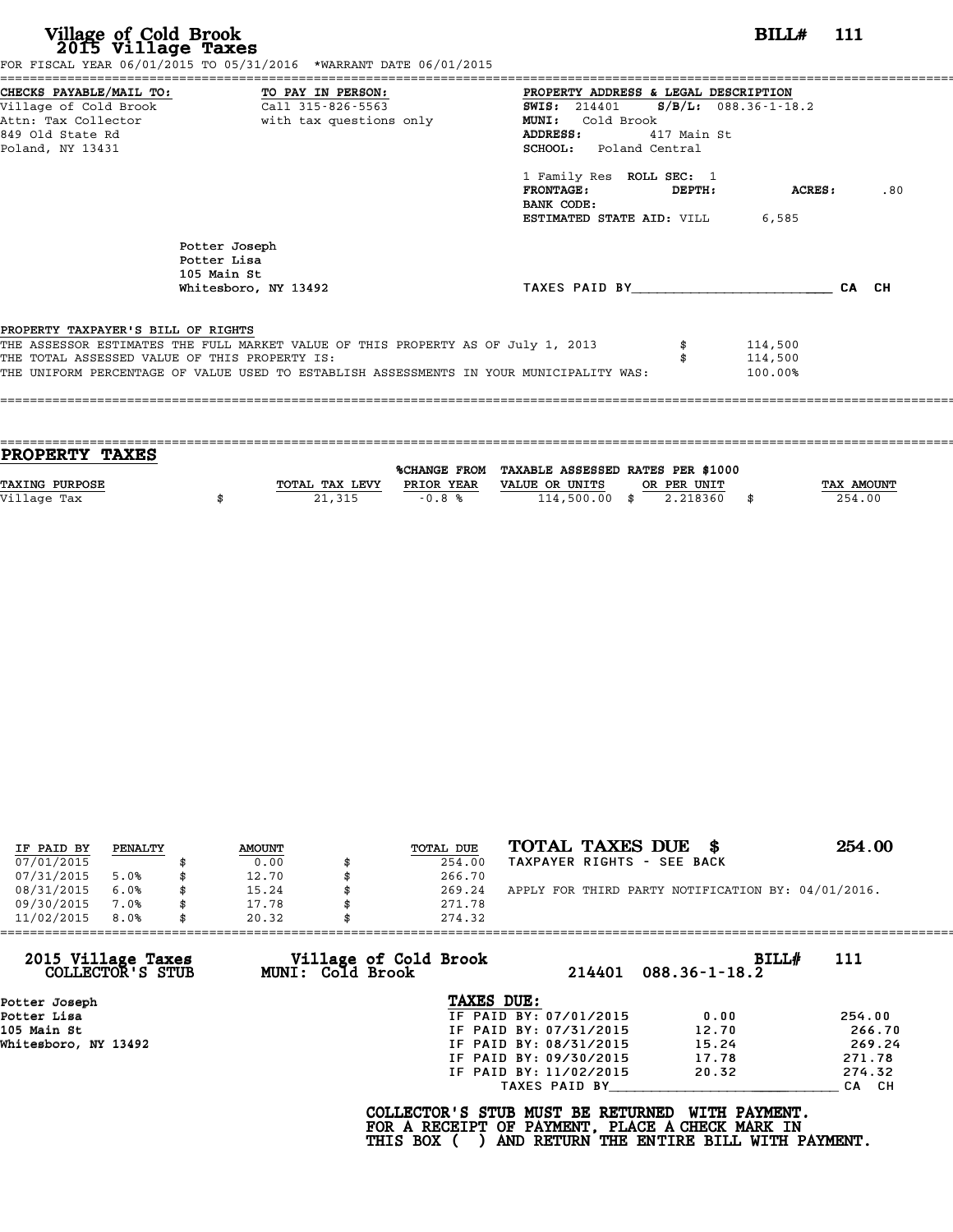| Village of Cold Brook<br>2015 Village Taxes                                                                     | FOR FISCAL YEAR 06/01/2015 TO 05/31/2016 *WARRANT DATE 06/01/2015                                                                                                           |                                                                                                                                                         | BILL# 112 |
|-----------------------------------------------------------------------------------------------------------------|-----------------------------------------------------------------------------------------------------------------------------------------------------------------------------|---------------------------------------------------------------------------------------------------------------------------------------------------------|-----------|
| CHECKS PAYABLE/MAIL TO:<br>Village of Cold Brook<br>Attn: Tax Collector<br>849 Old State Rd<br>Poland, NY 13431 | TO PAY IN PERSON:<br>Call 315-826-5563<br>with tax questions only                                                                                                           | PROPERTY ADDRESS & LEGAL DESCRIPTION<br>SWIS: 214401 S/B/L: 088.36-1-41<br>MUNI: Cold Brook<br>ADDRESS:<br>420 Route 8<br><b>SCHOOL:</b> Poland Central |           |
|                                                                                                                 |                                                                                                                                                                             | 1 Family Res ROLL SEC: 1<br><b>FRONTAGE:</b> 34.00 DEPTH: 272.00 ACRES: 1.25<br>BANK CODE:<br><b>ESTIMATED STATE AID:</b> VILL 6,585                    |           |
|                                                                                                                 | Proulx Kenneth J<br>Proulx Brenda E<br>420 Main St<br>Cold Brook N Y, 13324                                                                                                 | TAXES PAID BY                                                                                                                                           | CA CH     |
| PROPERTY TAXPAYER'S BILL OF RIGHTS<br>THE TOTAL ASSESSED VALUE OF THIS PROPERTY IS:                             | THE ASSESSOR ESTIMATES THE FULL MARKET VALUE OF THIS PROPERTY AS OF July 1, 2013<br>THE UNIFORM PERCENTAGE OF VALUE USED TO ESTABLISH ASSESSMENTS IN YOUR MUNICIPALITY WAS: | 89,500<br>89,500<br>100.00%                                                                                                                             |           |

| PROPERTY TAXES        |                |            |                                                |             |                   |
|-----------------------|----------------|------------|------------------------------------------------|-------------|-------------------|
|                       |                |            | %CHANGE FROM TAXABLE ASSESSED RATES PER \$1000 |             |                   |
| <b>TAXING PURPOSE</b> | TOTAL TAX LEVY | PRIOR YEAR | VALUE OR UNITS                                 | OR PER UNIT | <b>TAX AMOUNT</b> |
| Village Tax           | 21,315         | $-0.8%$    | 89,500.00 \$                                   | 2.218360    | 198.54            |
|                       |                |            |                                                |             |                   |

| IF PAID BY | PENALTY | <b>AMOUNT</b> | TOTAL DUE | TOTAL TAXES DUE \$                                 | 198.54 |
|------------|---------|---------------|-----------|----------------------------------------------------|--------|
| 07/01/2015 |         | 0.00          | 198.54    | TAXPAYER RIGHTS - SEE BACK                         |        |
| 07/31/2015 | 5.0%    | \$<br>9.93    | 208.47    |                                                    |        |
| 08/31/2015 | 6.0%    | \$<br>11.91   | 210.45    | APPLY FOR THIRD PARTY NOTIFICATION BY: 04/01/2016. |        |
| 09/30/2015 | 7.0%    | \$<br>13.90   | 212.44    |                                                    |        |
| 11/02/2015 | 8.0%    | \$<br>15.88   | 214.42    |                                                    |        |

| 11/02/2015<br>8.0%                     | 15.88                                            | 214.42                                                                                             |                                                           |        |
|----------------------------------------|--------------------------------------------------|----------------------------------------------------------------------------------------------------|-----------------------------------------------------------|--------|
| 2015 Village Taxes<br>COLLECTOR'S STUB | Village of Cold Brook<br><b>MUNI: Cold Brook</b> | 214401                                                                                             | BILLH<br>$088.36 - 1 - 41$                                | 112    |
| Proulx Kenneth J                       |                                                  | TAXES DUE:                                                                                         |                                                           |        |
| Proulx Brenda E                        |                                                  | IF PAID BY: 07/01/2015                                                                             | 0.00                                                      | 198.54 |
| 420 Main St                            |                                                  | IF PAID BY: 07/31/2015                                                                             | 9.93                                                      | 208.47 |
| Cold Brook N Y, 13324                  |                                                  | IF PAID BY: 08/31/2015                                                                             | 11.91                                                     | 210.45 |
|                                        |                                                  | IF PAID BY: 09/30/2015                                                                             | 13.90                                                     | 212.44 |
|                                        |                                                  | IF PAID BY: 11/02/2015                                                                             | 15.88                                                     | 214.42 |
|                                        |                                                  | TAXES PAID BY                                                                                      |                                                           | CA CH  |
|                                        |                                                  | COLLECTOR'S STUB MUST BE RETURNED<br>FOR A RECEIPT OF PAYMENT, PLACE A CHECK MARK IN<br>THIS BOX ( | WITH PAYMENT.<br>AND RETURN THE ENTIRE BILL WITH PAYMENT. |        |
|                                        |                                                  |                                                                                                    |                                                           |        |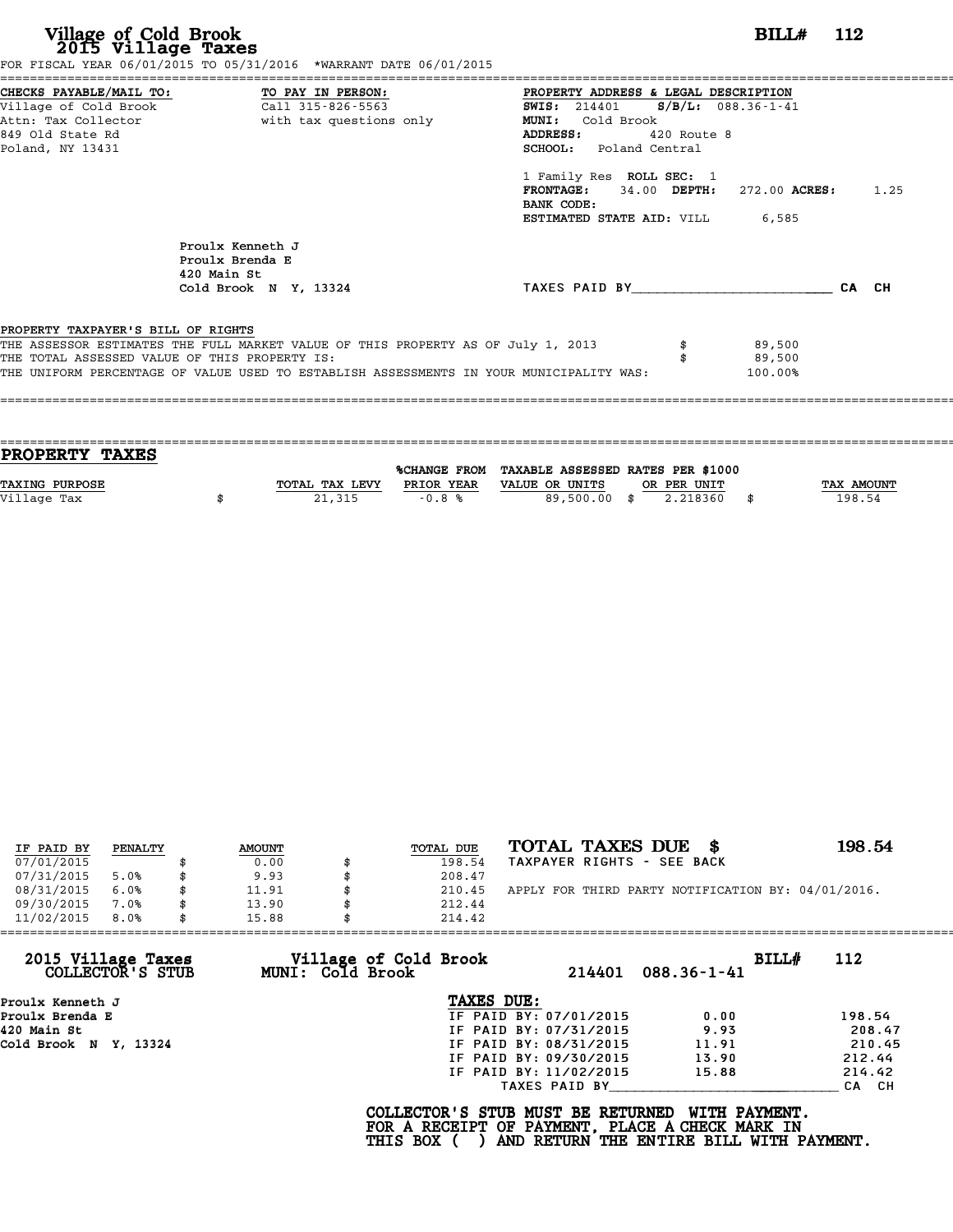|                                               |                                                                                  | PROPERTY ADDRESS & LEGAL DESCRIPTION          |             |        |       |      |
|-----------------------------------------------|----------------------------------------------------------------------------------|-----------------------------------------------|-------------|--------|-------|------|
|                                               |                                                                                  | <b>SWIS:</b> 214401 <b>S/B/L:</b> 089.21-1-16 |             |        |       |      |
|                                               | Attn: Tax Collector and the with tax questions only                              | MUNI: Cold Brook                              |             |        |       |      |
| 849 Old State Rd                              |                                                                                  | <b>ADDRESS:</b>                               | 573 Route 8 |        |       |      |
| Poland, NY 13431                              |                                                                                  | SCHOOL: Poland Central                        |             |        |       |      |
|                                               |                                                                                  | 1 Family Res ROLL SEC: 1                      |             |        |       |      |
|                                               |                                                                                  | FRONTAGE: 438.00 DEPTH:<br>BANK CODE:         |             | ACRES: |       | 3.70 |
|                                               |                                                                                  | <b>ESTIMATED STATE AID: VILL 6,585</b>        |             |        |       |      |
|                                               | Przelski Bernard W<br>Przelski Darlyne H<br>573 Main St                          |                                               |             |        |       |      |
|                                               | Cold Brook, NY 13324                                                             | TAXES PAID BY TAXES                           |             |        | CA CH |      |
| PROPERTY TAXPAYER'S BILL OF RIGHTS            |                                                                                  |                                               |             |        |       |      |
|                                               | THE ASSESSOR ESTIMATES THE FULL MARKET VALUE OF THIS PROPERTY AS OF July 1, 2013 |                                               |             | 97,000 |       |      |
|                                               |                                                                                  |                                               |             | 97,000 |       |      |
| THE TOTAL ASSESSED VALUE OF THIS PROPERTY IS: |                                                                                  |                                               |             |        |       |      |

| <b>PROPERTY TAXES</b> |                |            |                                                |             |            |
|-----------------------|----------------|------------|------------------------------------------------|-------------|------------|
|                       |                |            | %CHANGE FROM TAXABLE ASSESSED RATES PER \$1000 |             |            |
|                       |                |            |                                                |             |            |
| <b>TAXING PURPOSE</b> | TOTAL TAX LEVY | PRIOR YEAR | VALUE OR UNITS                                 | OR PER UNIT | TAX AMOUNT |
| Village Tax           | 21,315         | $-0.8%$    | 97,000,00 \$                                   | 2.218360    | 215.18     |
|                       |                |            |                                                |             |            |
|                       |                |            |                                                |             |            |

| IF PAID BY | PENALTY | <b>AMOUNT</b> | TOTAL DUE | TOTAL TAXES DUE \$                                 | 215.18 |
|------------|---------|---------------|-----------|----------------------------------------------------|--------|
| 07/01/2015 |         | 0.00          | 215.18    | TAXPAYER RIGHTS - SEE BACK                         |        |
| 07/31/2015 | 5.0%    | \$<br>10.76   | 225.94    |                                                    |        |
| 08/31/2015 | 6.0%    | \$<br>12.91   | 228.09    | APPLY FOR THIRD PARTY NOTIFICATION BY: 04/01/2016. |        |
| 09/30/2015 | 7.0%    | \$<br>15.06   | 230.24    |                                                    |        |
| 11/02/2015 | 8.0%    | \$<br>17.21   | 232.39    |                                                    |        |

| 11/02/2015                             | 8.0% | 17.21 |                         | 232.39                                                                                             |                        |                                                           |       |        |
|----------------------------------------|------|-------|-------------------------|----------------------------------------------------------------------------------------------------|------------------------|-----------------------------------------------------------|-------|--------|
| 2015 Village Taxes<br>COLLECTOR'S STUB |      |       | <b>MUNI: Cold Brook</b> | Village of Cold Brook                                                                              | 214401                 | $089.21 - 1 - 16$                                         | BILLH | 113    |
| Przelski Bernard W                     |      |       |                         | TAXES DUE:                                                                                         |                        |                                                           |       |        |
| Przelski Darlyne H                     |      |       |                         |                                                                                                    | IF PAID BY: 07/01/2015 | 0.00                                                      |       | 215.18 |
| 573 Main St                            |      |       |                         |                                                                                                    | IF PAID BY: 07/31/2015 | 10.76                                                     |       | 225.94 |
| Cold Brook, NY 13324                   |      |       |                         |                                                                                                    | IF PAID BY: 08/31/2015 | 12.91                                                     |       | 228.09 |
|                                        |      |       |                         |                                                                                                    | IF PAID BY: 09/30/2015 | 15.06                                                     |       | 230.24 |
|                                        |      |       |                         |                                                                                                    | IF PAID BY: 11/02/2015 | 17.21                                                     |       | 232.39 |
|                                        |      |       |                         |                                                                                                    | TAXES PAID BY          |                                                           |       | CA CH  |
|                                        |      |       |                         | COLLECTOR'S STUB MUST BE RETURNED<br>FOR A RECEIPT OF PAYMENT, PLACE A CHECK MARK IN<br>THIS BOX ( |                        | WITH PAYMENT.<br>AND RETURN THE ENTIRE BILL WITH PAYMENT. |       |        |
|                                        |      |       |                         |                                                                                                    |                        |                                                           |       |        |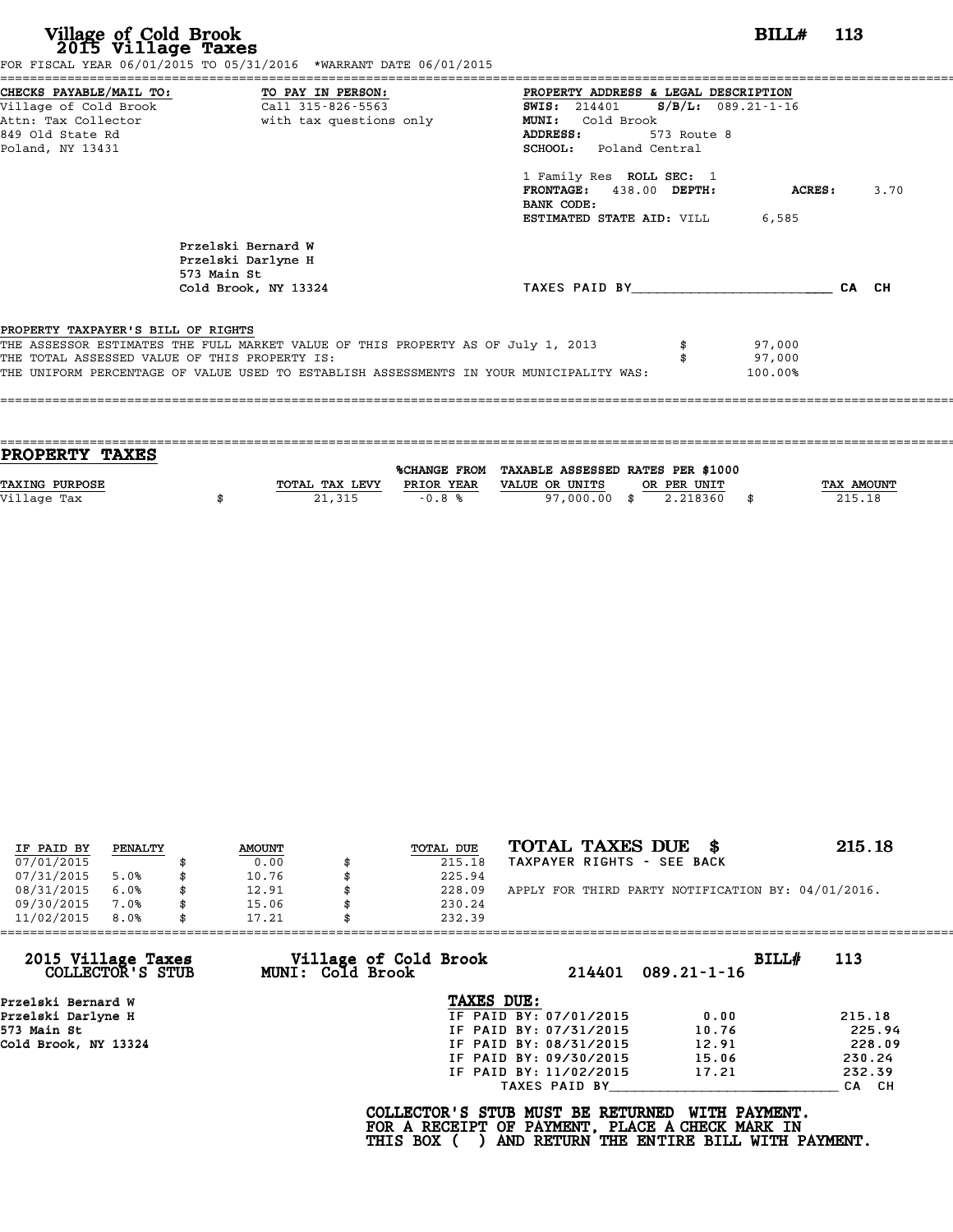| CHECKS PAYABLE/MAIL TO:                       | TO PAY IN PERSON:                                                                | PROPERTY ADDRESS & LEGAL DESCRIPTION          |                  |               |       |
|-----------------------------------------------|----------------------------------------------------------------------------------|-----------------------------------------------|------------------|---------------|-------|
| Village of Cold Brook                         | Call 315-826-5563                                                                | <b>SWIS:</b> 214401 <b>S/B/L:</b> 088.36-1-28 |                  |               |       |
| Attn: Tax Collector                           | with tax questions only                                                          | Cold Brook<br><b>MUNI:</b>                    |                  |               |       |
| 849 Old State Rd                              |                                                                                  | ADDRESS:                                      | 4469 Military Rd |               |       |
| Poland, NY 13431                              |                                                                                  | SCHOOL: Poland Central                        |                  |               |       |
|                                               |                                                                                  | 1 Family Res ROLL SEC: 1                      |                  |               |       |
|                                               |                                                                                  | <b>FRONTAGE:</b>                              | $46.00$ DEPTH:   | 105.00 ACRES: |       |
|                                               |                                                                                  | BANK CODE:                                    |                  |               |       |
|                                               |                                                                                  | ESTIMATED STATE AID: VILL                     |                  | 6,585         |       |
|                                               | Renodin Wayne<br>Renodin Tanya<br>PO Box 96                                      |                                               |                  |               |       |
|                                               | Cold Brook, NY 13324                                                             | TAXES PAID BY                                 |                  |               | CA CH |
| PROPERTY TAXPAYER'S BILL OF RIGHTS            |                                                                                  |                                               |                  |               |       |
|                                               | THE ASSESSOR ESTIMATES THE FULL MARKET VALUE OF THIS PROPERTY AS OF July 1, 2013 |                                               |                  | 46,000        |       |
|                                               |                                                                                  |                                               |                  | 46,000        |       |
| THE TOTAL ASSESSED VALUE OF THIS PROPERTY IS: |                                                                                  |                                               |                  |               |       |

| TOTAL TAX LEVY | PRIOR YEAR | VALUE OR UNITS | OR PER UNIT |              | <b>TAX AMOUNT</b>                              |
|----------------|------------|----------------|-------------|--------------|------------------------------------------------|
|                |            |                | 2.218360    |              | 102.04                                         |
|                |            |                |             |              |                                                |
|                | 21,315     | $-0.8%$        |             | 46,000.00 \$ | %CHANGE FROM TAXABLE ASSESSED RATES PER \$1000 |

| IF PAID BY | PENALTY | <b>AMOUNT</b> | TOTAL DUE | TOTAL TAXES DUE \$                                 | 102.04 |
|------------|---------|---------------|-----------|----------------------------------------------------|--------|
| 07/01/2015 |         | 0.00          | 102.04    | TAXPAYER RIGHTS - SEE BACK                         |        |
| 07/31/2015 | 5.0%    | \$<br>5.10    | 107.14    |                                                    |        |
| 08/31/2015 | 6.0%    | \$<br>6.12    | 108.16    | APPLY FOR THIRD PARTY NOTIFICATION BY: 04/01/2016. |        |
| 09/30/2015 | 7.0%    | \$<br>7.14    | 109.18    |                                                    |        |
| 11/02/2015 | 8.0%    | \$<br>8.16    | 110.20    |                                                    |        |

| 11/02/2015<br>8.0%                     | 8.16                                      | 110.20                                                                                             |                                                           |        |
|----------------------------------------|-------------------------------------------|----------------------------------------------------------------------------------------------------|-----------------------------------------------------------|--------|
| 2015 Village Taxes<br>COLLECTOR'S STUB | Village of Cold Brook<br>MUNI: Cold Brook | 214401                                                                                             | BILLH<br>$088.36 - 1 - 28$                                | 114    |
| Renodin Wayne                          |                                           | TAXES DUE:                                                                                         |                                                           |        |
| Renodin Tanya                          |                                           | IF PAID BY: 07/01/2015                                                                             | 0.00                                                      | 102.04 |
| PO Box 96                              |                                           | IF PAID BY: 07/31/2015                                                                             | 5.10                                                      | 107.14 |
| Cold Brook, NY 13324                   |                                           | IF PAID BY: 08/31/2015                                                                             | 6.12                                                      | 108.16 |
|                                        |                                           | IF PAID BY: 09/30/2015                                                                             | 7.14                                                      | 109.18 |
|                                        |                                           | IF PAID BY: 11/02/2015                                                                             | 8.16                                                      | 110.20 |
|                                        |                                           | TAXES PAID BY                                                                                      |                                                           | CA CH  |
|                                        |                                           | COLLECTOR'S STUB MUST BE RETURNED<br>FOR A RECEIPT OF PAYMENT, PLACE A CHECK MARK IN<br>THIS BOX ( | WITH PAYMENT.<br>AND RETURN THE ENTIRE BILL WITH PAYMENT. |        |
|                                        |                                           |                                                                                                    |                                                           |        |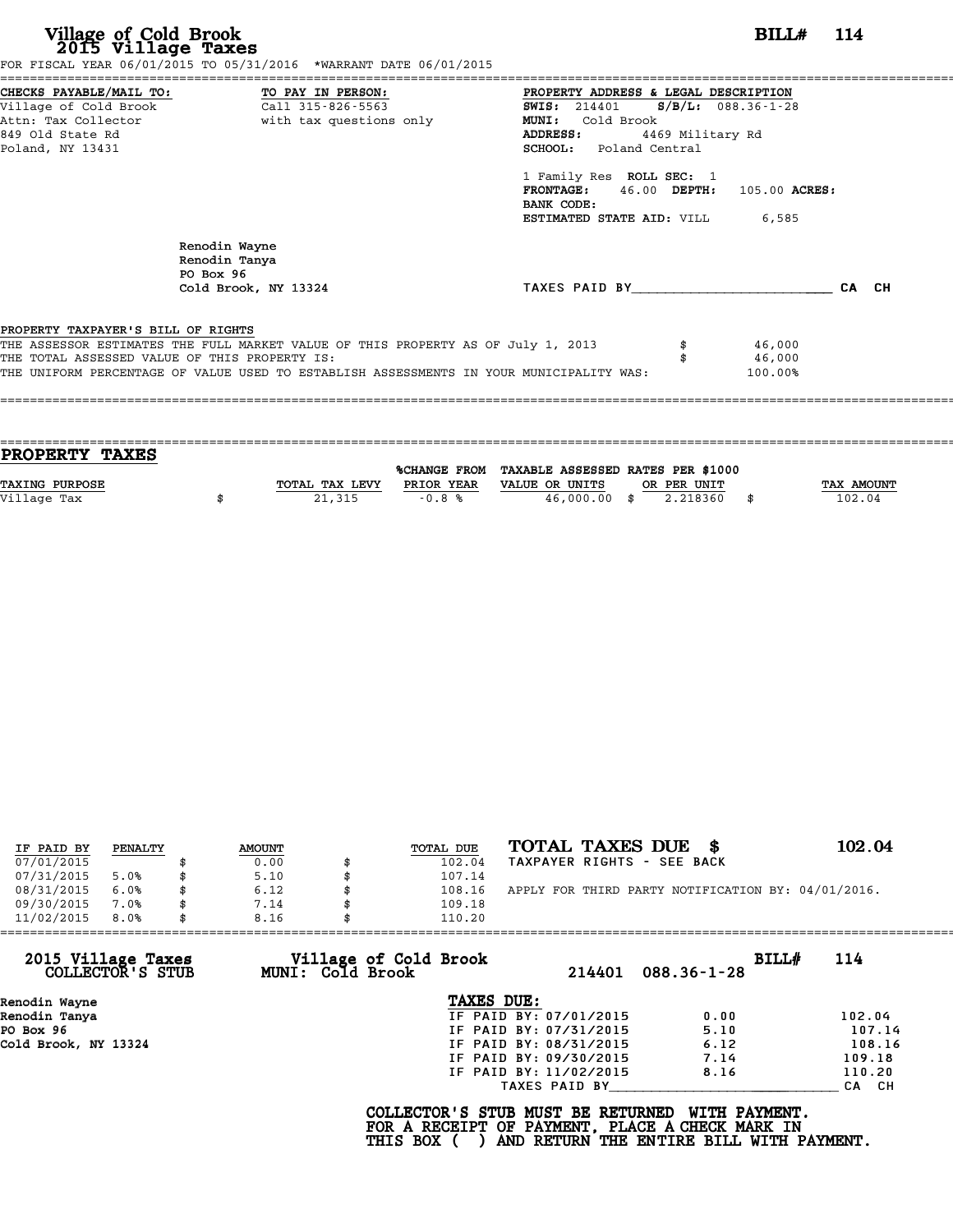|                                               | FOR FISCAL YEAR 06/01/2015 TO 05/31/2016 *WARRANT DATE 06/01/2015                       |                                              |       |
|-----------------------------------------------|-----------------------------------------------------------------------------------------|----------------------------------------------|-------|
|                                               | CHECKS PAYABLE/MAIL TO: TO PAY IN PERSON:                                               | PROPERTY ADDRESS & LEGAL DESCRIPTION         |       |
| Village of Cold Brook                         | Call 315-826-5563                                                                       | $S/B/L$ : 089.21-1-32<br><b>SWIS:</b> 214401 |       |
| Attn: Tax Collector                           | with tax questions only                                                                 | Cold Brook<br><b>MUNI:</b>                   |       |
| 849 Old State Rd                              |                                                                                         | ADDRESS:<br>472 Route 8                      |       |
| Poland, NY 13431                              |                                                                                         | <b>SCHOOL:</b> Poland Central                |       |
|                                               |                                                                                         | 1 Family Res ROLL SEC: 1                     |       |
|                                               |                                                                                         | FRONTAGE: 47.00 DEPTH:<br>85.00 ACRES:       |       |
|                                               |                                                                                         | BANK CODE:                                   |       |
|                                               |                                                                                         | <b>ESTIMATED STATE AID:</b> VILL 6,585       |       |
|                                               | Roberts-Alsheimer Nicole<br>472 Main St<br>Cold Brook, NY 13324                         |                                              |       |
|                                               |                                                                                         | TAXES PAID BY                                | CA CH |
| PROPERTY TAXPAYER'S BILL OF RIGHTS            |                                                                                         |                                              |       |
|                                               | THE ASSESSOR ESTIMATES THE FULL MARKET VALUE OF THIS PROPERTY AS OF July 1, 2013        | 68,000                                       |       |
| THE TOTAL ASSESSED VALUE OF THIS PROPERTY IS: |                                                                                         | 68,000                                       |       |
|                                               | THE UNIFORM PERCENTAGE OF VALUE USED TO ESTABLISH ASSESSMENTS IN YOUR MUNICIPALITY WAS: | 100.00%                                      |       |
|                                               |                                                                                         |                                              |       |

| <b>PROPERTY TAXES</b> |                |            |                                                |             |                   |
|-----------------------|----------------|------------|------------------------------------------------|-------------|-------------------|
|                       |                |            |                                                |             |                   |
|                       |                |            | %CHANGE FROM TAXABLE ASSESSED RATES PER \$1000 |             |                   |
| <b>TAXING PURPOSE</b> | TOTAL TAX LEVY | PRIOR YEAR | VALUE OR UNITS                                 | OR PER UNIT | <b>TAX AMOUNT</b> |
| Village Tax           | 21,315         | $-0.8%$    | 68,000.00 \$                                   | 2.218360    | 150.85            |
|                       |                |            |                                                |             |                   |

| IF PAID BY | PENALTY | <b>AMOUNT</b> | TOTAL DUE | TOTAL TAXES DUE<br>- 86                            | 150.85 |
|------------|---------|---------------|-----------|----------------------------------------------------|--------|
| 07/01/2015 |         | 0.00          | 150.85    | TAXPAYER RIGHTS - SEE BACK                         |        |
| 07/31/2015 | 5.0%    | 7.54          | 158.39    |                                                    |        |
| 08/31/2015 | 6.0%    | 9.05          | 159.90    | APPLY FOR THIRD PARTY NOTIFICATION BY: 04/01/2016. |        |
| 09/30/2015 | 7.0%    | 10.56         | 161.41    |                                                    |        |
| 11/02/2015 | 8.0%    | 12.07         | 162.92    |                                                    |        |

| Village of Cold Brook<br>2015 Village Taxes<br>BILLH<br>115<br>MUNI: Cold Brook<br>COLLECTOR'S STUB<br>214401<br>$089.21 - 1 - 32$<br>TAXES DUE:<br>Roberts-Alsheimer Nicole<br>IF PAID BY: 07/01/2015<br>0.00<br>150.85<br>472 Main St<br>Cold Brook, NY 13324<br>IF PAID BY: 07/31/2015<br>158.39<br>7.54<br>159.90<br>9.05<br>IF PAID BY: 08/31/2015<br>161.41<br>IF PAID BY: 09/30/2015<br>10.56<br>162.92<br>IF PAID BY: 11/02/2015<br>12.07<br>TAXES PAID BY<br>CA CH<br>COLLECTOR'S STUB MUST BE RETURNED<br>WITH PAYMENT.<br>FOR A RECEIPT OF PAYMENT, PLACE A CHECK MARK IN<br>AND RETURN THE ENTIRE BILL WITH PAYMENT.<br>THIS BOX ( | 11/02/2015<br>8.0% | 12.07 | 162.92 |  |  |
|------------------------------------------------------------------------------------------------------------------------------------------------------------------------------------------------------------------------------------------------------------------------------------------------------------------------------------------------------------------------------------------------------------------------------------------------------------------------------------------------------------------------------------------------------------------------------------------------------------------------------------------------|--------------------|-------|--------|--|--|
|                                                                                                                                                                                                                                                                                                                                                                                                                                                                                                                                                                                                                                                |                    |       |        |  |  |
|                                                                                                                                                                                                                                                                                                                                                                                                                                                                                                                                                                                                                                                |                    |       |        |  |  |
|                                                                                                                                                                                                                                                                                                                                                                                                                                                                                                                                                                                                                                                |                    |       |        |  |  |
|                                                                                                                                                                                                                                                                                                                                                                                                                                                                                                                                                                                                                                                |                    |       |        |  |  |
|                                                                                                                                                                                                                                                                                                                                                                                                                                                                                                                                                                                                                                                |                    |       |        |  |  |
|                                                                                                                                                                                                                                                                                                                                                                                                                                                                                                                                                                                                                                                |                    |       |        |  |  |
|                                                                                                                                                                                                                                                                                                                                                                                                                                                                                                                                                                                                                                                |                    |       |        |  |  |
|                                                                                                                                                                                                                                                                                                                                                                                                                                                                                                                                                                                                                                                |                    |       |        |  |  |
|                                                                                                                                                                                                                                                                                                                                                                                                                                                                                                                                                                                                                                                |                    |       |        |  |  |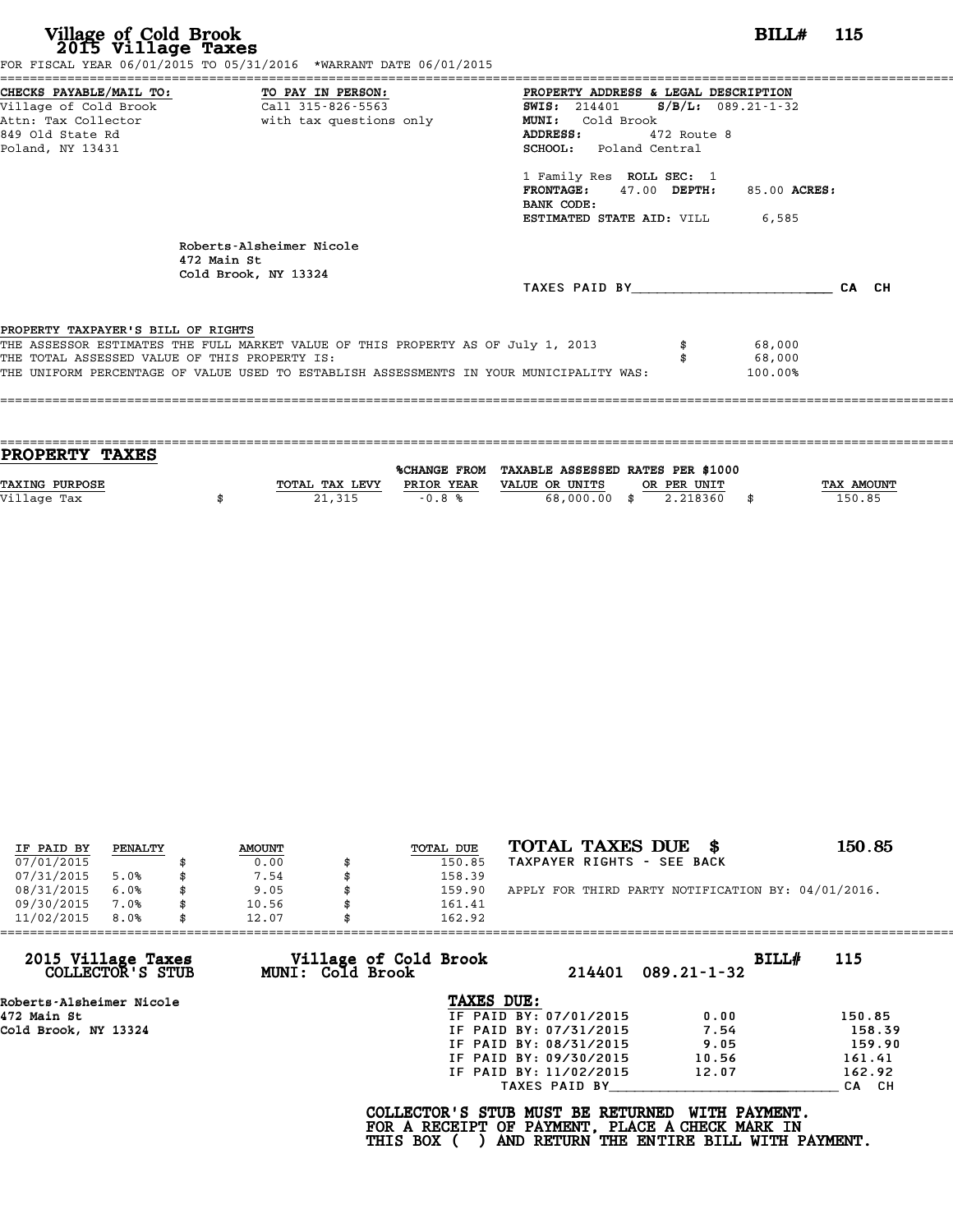| CHECKS PAYABLE/MAIL TO: TO PAY IN PERSON:     |                                                                                         | PROPERTY ADDRESS & LEGAL DESCRIPTION          |               |               |       |
|-----------------------------------------------|-----------------------------------------------------------------------------------------|-----------------------------------------------|---------------|---------------|-------|
|                                               |                                                                                         | <b>SWIS:</b> 214401 <b>S/B/L:</b> 088.36-1-37 |               |               |       |
|                                               | Attn: Tax Collector The With tax questions only                                         | MUNI: Cold Brook                              |               |               |       |
| 849 Old State Rd                              |                                                                                         | ADDRESS:                                      | $430$ Route 8 |               |       |
| Poland, NY 13431                              |                                                                                         | SCHOOL: Poland Central                        |               |               |       |
|                                               |                                                                                         | 1 Family Res ROLL SEC: 1                      |               |               |       |
|                                               |                                                                                         | FRONTAGE: 96.00 DEPTH:                        |               | 228.00 ACRES: |       |
|                                               |                                                                                         | BANK CODE:                                    |               |               |       |
|                                               |                                                                                         | <b>ESTIMATED STATE AID:</b> VILL 6,585        |               |               |       |
| Box 195                                       | Rommel Edwin A Jr<br>Cold Brook, NY 13324                                               |                                               |               |               |       |
|                                               |                                                                                         | TAXES PAID BY                                 |               |               | CA CH |
|                                               |                                                                                         |                                               |               |               |       |
| PROPERTY TAXPAYER'S BILL OF RIGHTS            |                                                                                         |                                               |               |               |       |
|                                               | THE ASSESSOR ESTIMATES THE FULL MARKET VALUE OF THIS PROPERTY AS OF July 1, 2013        |                                               |               | 63,000        |       |
| THE TOTAL ASSESSED VALUE OF THIS PROPERTY IS: | THE UNIFORM PERCENTAGE OF VALUE USED TO ESTABLISH ASSESSMENTS IN YOUR MUNICIPALITY WAS: |                                               |               | 63,000        |       |
|                                               |                                                                                         |                                               |               | 100.00%       |       |

| TOTAL TAX LEVY | PRIOR YEAR | VALUE OR UNITS | OR PER UNIT |              | <b>TAX AMOUNT</b>                              |
|----------------|------------|----------------|-------------|--------------|------------------------------------------------|
|                |            |                | 2.218360    |              | 139.76                                         |
|                |            |                |             |              |                                                |
|                | 21,315     | $-0.8%$        |             | 63,000.00 \$ | %CHANGE FROM TAXABLE ASSESSED RATES PER \$1000 |

| IF PAID BY | PENALTY | <b>AMOUNT</b> | <b>TOTAL DUE</b> | TOTAL TAXES DUE \$                                 | 139.76 |
|------------|---------|---------------|------------------|----------------------------------------------------|--------|
| 07/01/2015 |         | 0.00          | 139.76           | TAXPAYER RIGHTS - SEE BACK                         |        |
| 07/31/2015 | 5.0%    | \$<br>6.99    | 146.75           |                                                    |        |
| 08/31/2015 | 6.0%    | \$<br>8.39    | \$<br>148.15     | APPLY FOR THIRD PARTY NOTIFICATION BY: 04/01/2016. |        |
| 09/30/2015 | 7.0%    | \$<br>9.78    | 149.54           |                                                    |        |
| 11/02/2015 | 8.0%    | \$<br>11.18   | 150.94           |                                                    |        |

| 11/02/2015                             | 8.0% | 11.18 |                         | 150.94                                                                                             |                        |                                                           |       |        |
|----------------------------------------|------|-------|-------------------------|----------------------------------------------------------------------------------------------------|------------------------|-----------------------------------------------------------|-------|--------|
| 2015 Village Taxes<br>COLLECTOR'S STUB |      |       | <b>MUNI: Cold Brook</b> | Village of Cold Brook                                                                              | 214401                 | $088.36 - 1 - 37$                                         | BILLH | 116    |
| Rommel Edwin A Jr                      |      |       |                         | TAXES DUE:                                                                                         |                        |                                                           |       |        |
| Box 195                                |      |       |                         |                                                                                                    | IF PAID BY: 07/01/2015 | 0.00                                                      |       | 139.76 |
| Cold Brook, NY 13324                   |      |       |                         |                                                                                                    | IF PAID BY: 07/31/2015 | 6.99                                                      |       | 146.75 |
|                                        |      |       |                         |                                                                                                    | IF PAID BY: 08/31/2015 | 8.39                                                      |       | 148.15 |
|                                        |      |       |                         |                                                                                                    | IF PAID BY: 09/30/2015 | 9.78                                                      |       | 149.54 |
|                                        |      |       |                         |                                                                                                    | IF PAID BY: 11/02/2015 | 11.18                                                     |       | 150.94 |
|                                        |      |       |                         |                                                                                                    | TAXES PAID BY          |                                                           |       | CA CH  |
|                                        |      |       |                         | COLLECTOR'S STUB MUST BE RETURNED<br>FOR A RECEIPT OF PAYMENT, PLACE A CHECK MARK IN<br>THIS BOX ( |                        | WITH PAYMENT.<br>AND RETURN THE ENTIRE BILL WITH PAYMENT. |       |        |
|                                        |      |       |                         |                                                                                                    |                        |                                                           |       |        |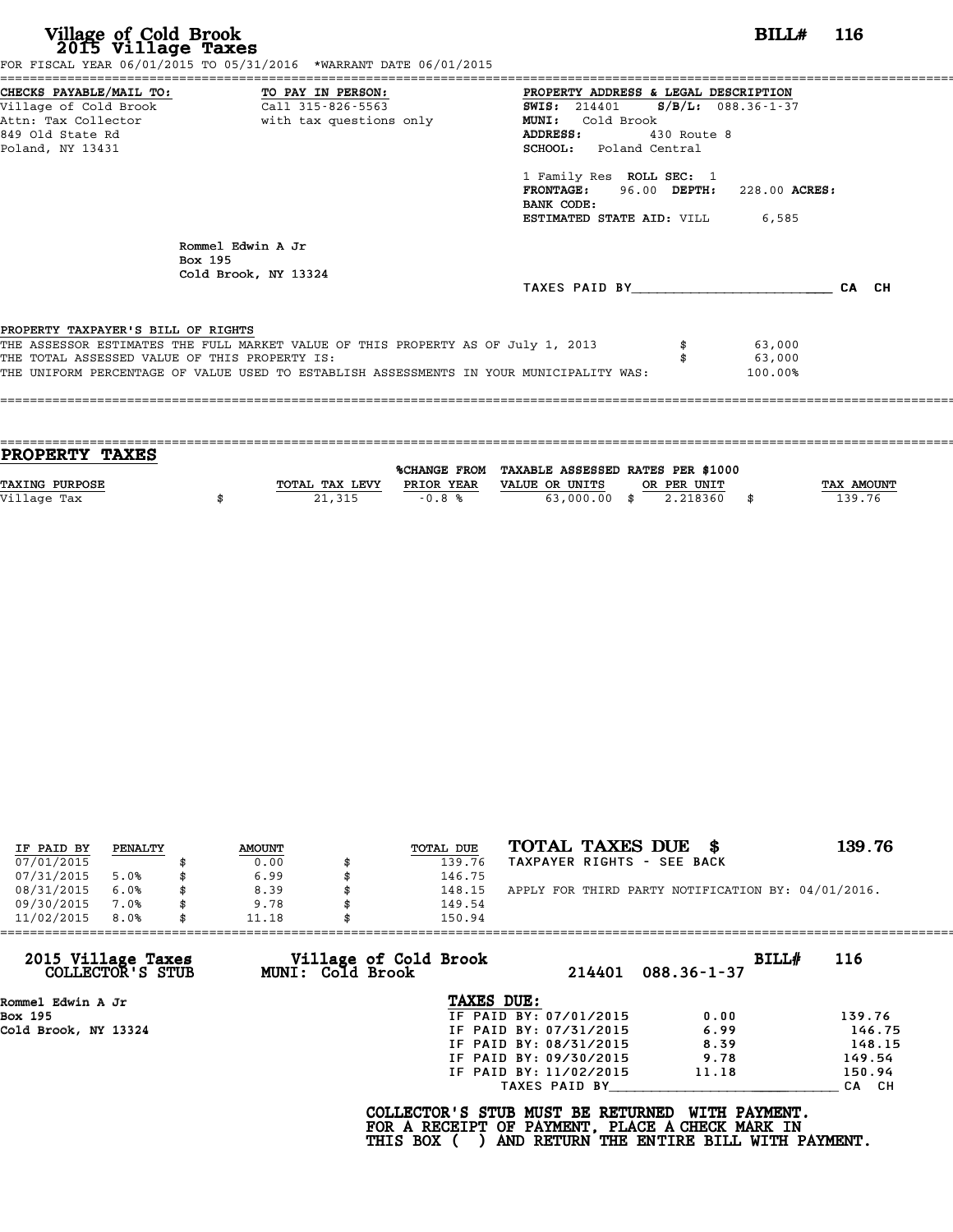|                                               | FOR FISCAL YEAR 06/01/2015 TO 05/31/2016 *WARRANT DATE 06/01/2015                       |                                               |             |         |     |
|-----------------------------------------------|-----------------------------------------------------------------------------------------|-----------------------------------------------|-------------|---------|-----|
|                                               | CHECKS PAYABLE/MAIL TO: TO PAY IN PERSON:                                               | PROPERTY ADDRESS & LEGAL DESCRIPTION          |             |         |     |
|                                               | Village of Cold Brook Call 315-826-5563                                                 | <b>SWIS:</b> 214401 <b>S/B/L:</b> 088.36-1-23 |             |         |     |
|                                               | Attn: Tax Collector                       with tax questions only                       | <b>MUNI:</b><br>Cold Brook                    |             |         |     |
| 849 Old State Rd                              |                                                                                         | ADDRESS:                                      | 435 Route 8 |         |     |
| Poland, NY 13431                              |                                                                                         | SCHOOL: Poland Central                        |             |         |     |
|                                               |                                                                                         | 1 Family Res ROLL SEC: 1                      |             |         |     |
|                                               |                                                                                         | FRONTAGE: 90.00 DEPTH: 389.00 ACRES:          |             |         | .71 |
|                                               |                                                                                         | BANK CODE:                                    |             |         |     |
|                                               |                                                                                         | <b>ESTIMATED STATE AID:</b> VILL 6,585        |             |         |     |
|                                               | Rommel Timothy<br>447 Main St<br>Cold Brook, NY 13324                                   |                                               |             |         |     |
|                                               |                                                                                         | TAXES PAID BY CA CH                           |             |         |     |
|                                               |                                                                                         |                                               |             |         |     |
| PROPERTY TAXPAYER'S BILL OF RIGHTS            |                                                                                         |                                               |             |         |     |
|                                               | THE ASSESSOR ESTIMATES THE FULL MARKET VALUE OF THIS PROPERTY AS OF July 1, 2013        |                                               |             | 66,500  |     |
| THE TOTAL ASSESSED VALUE OF THIS PROPERTY IS: |                                                                                         |                                               |             | 66,500  |     |
|                                               |                                                                                         |                                               |             |         |     |
|                                               | THE UNIFORM PERCENTAGE OF VALUE USED TO ESTABLISH ASSESSMENTS IN YOUR MUNICIPALITY WAS: |                                               |             | 100.00% |     |

| <b>PROPERTY TAXES</b> |                |            |                                                |                   |
|-----------------------|----------------|------------|------------------------------------------------|-------------------|
|                       |                |            |                                                |                   |
|                       |                |            | %CHANGE FROM TAXABLE ASSESSED RATES PER \$1000 |                   |
| TAXING PURPOSE        | TOTAL TAX LEVY | PRIOR YEAR | VALUE OR UNITS<br>OR PER UNIT                  | <b>TAX AMOUNT</b> |
| Village Tax           | 21,315         | $-0.8%$    | 66,500.00 \$<br>2.218360                       | 147.52            |
|                       |                |            |                                                |                   |

| IF PAID BY | PENALTY | <b>AMOUNT</b> | TOTAL DUE | TOTAL TAXES DUE \$                                 | 147.52 |
|------------|---------|---------------|-----------|----------------------------------------------------|--------|
| 07/01/2015 |         | 0.00          | 147.52    | TAXPAYER RIGHTS - SEE BACK                         |        |
| 07/31/2015 | 5.0%    | \$<br>7.38    | 154.90    |                                                    |        |
| 08/31/2015 | 6.0%    | \$<br>8.85    | 156.37    | APPLY FOR THIRD PARTY NOTIFICATION BY: 04/01/2016. |        |
| 09/30/2015 | 7.0%    | \$<br>10.33   | 157.85    |                                                    |        |
| 11/02/2015 | 8.0%    | \$<br>11.80   | 159.32    |                                                    |        |

| 11/02/2015                             | 8.0% | 11.80 |                  | 159.32                                                                                                    |                        |                                                           |       |        |
|----------------------------------------|------|-------|------------------|-----------------------------------------------------------------------------------------------------------|------------------------|-----------------------------------------------------------|-------|--------|
| 2015 Village Taxes<br>COLLECTOR'S STUB |      |       | MUNI: Cold Brook | Village of Cold Brook                                                                                     | 214401                 | $088.36 - 1 - 23$                                         | BILLH | 117    |
| Rommel Timothy                         |      |       |                  | TAXES DUE:                                                                                                |                        |                                                           |       |        |
| 447 Main St                            |      |       |                  |                                                                                                           | IF PAID BY: 07/01/2015 | 0.00                                                      |       | 147.52 |
| Cold Brook, NY 13324                   |      |       |                  |                                                                                                           | IF PAID BY: 07/31/2015 | 7.38                                                      |       | 154.90 |
|                                        |      |       |                  |                                                                                                           | IF PAID BY: 08/31/2015 | 8.85                                                      |       | 156.37 |
|                                        |      |       |                  |                                                                                                           | IF PAID BY: 09/30/2015 | 10.33                                                     |       | 157.85 |
|                                        |      |       |                  |                                                                                                           | IF PAID BY: 11/02/2015 | 11.80                                                     |       | 159.32 |
|                                        |      |       |                  |                                                                                                           | TAXES PAID BY          |                                                           |       | CA CH  |
|                                        |      |       |                  | COLLECTOR'S STUB MUST BE RETURNED<br>FOR A RECEIPT OF PAYMENT, PLACE A CHECK MARK IN<br><b>THIS BOX (</b> |                        | WITH PAYMENT.<br>AND RETURN THE ENTIRE BILL WITH PAYMENT. |       |        |
|                                        |      |       |                  |                                                                                                           |                        |                                                           |       |        |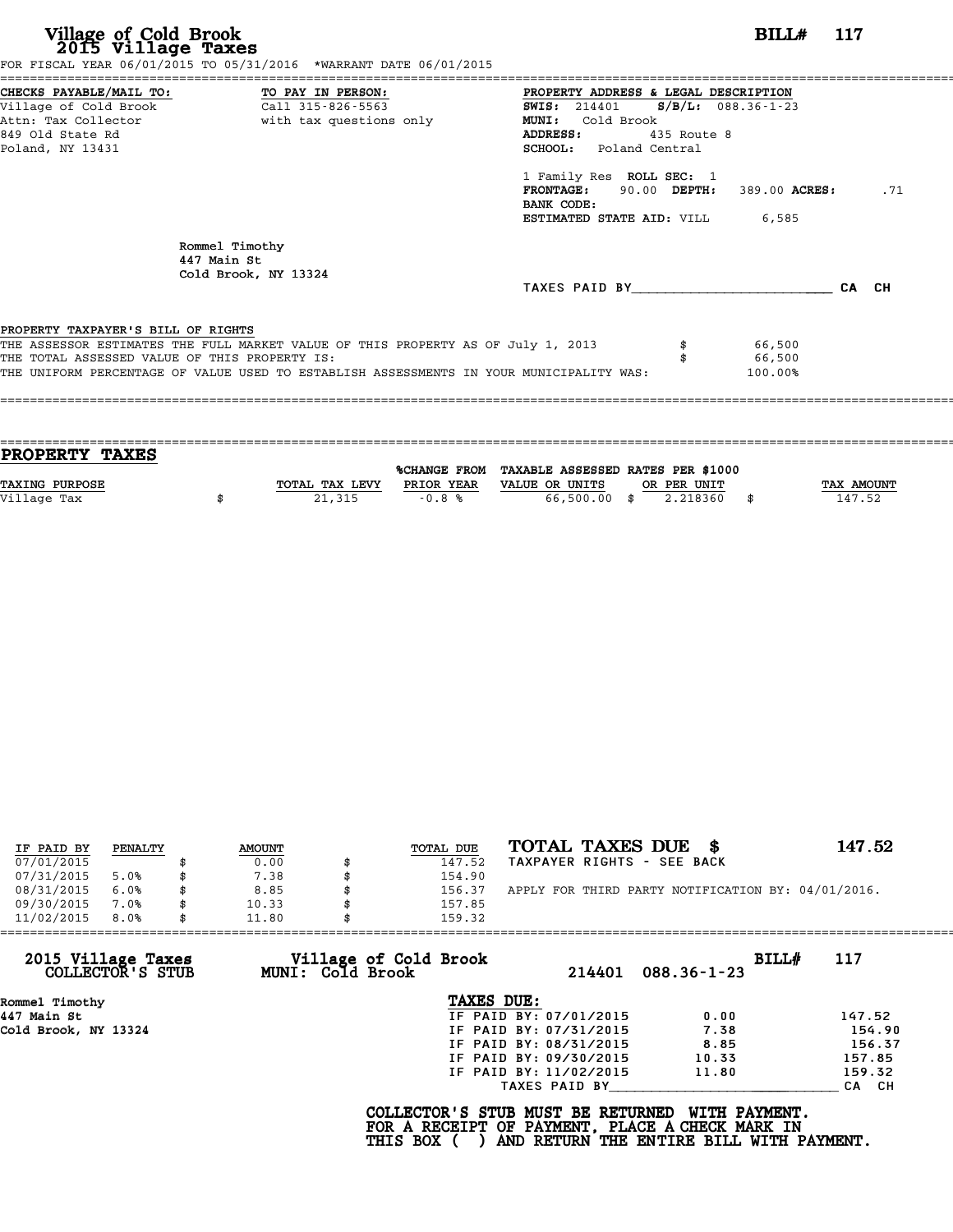|                                               | FOR FISCAL YEAR 06/01/2015 TO 05/31/2016 *WARRANT DATE 06/01/2015                       |                                               |             |              |     |
|-----------------------------------------------|-----------------------------------------------------------------------------------------|-----------------------------------------------|-------------|--------------|-----|
|                                               | CHECKS PAYABLE/MAIL TO: TO PAY IN PERSON:                                               | PROPERTY ADDRESS & LEGAL DESCRIPTION          |             |              |     |
|                                               |                                                                                         | <b>SWIS:</b> 214401 <b>S/B/L:</b> 088.36-1-31 |             |              |     |
|                                               | Attn: Tax Collector                       with tax questions only                       | Cold Brook<br><b>MUNI:</b>                    |             |              |     |
| 849 Old State Rd                              |                                                                                         | <b>ADDRESS:</b>                               | 447 Route 8 |              |     |
| Poland, NY 13431                              |                                                                                         | SCHOOL: Poland Central                        |             |              |     |
|                                               |                                                                                         | 1 Family Res ROLL SEC: 1                      |             |              |     |
|                                               |                                                                                         | FRONTAGE: 100.00 DEPTH:                       |             | 61.00 ACRES: | .14 |
|                                               |                                                                                         | BANK CODE:                                    |             |              |     |
|                                               |                                                                                         | <b>ESTIMATED STATE AID:</b> VILL 6,585        |             |              |     |
|                                               | Rommel Timothy                                                                          |                                               |             |              |     |
|                                               | PO Box 112                                                                              |                                               |             |              |     |
|                                               | Cold Brook, NY 13324                                                                    |                                               |             |              |     |
|                                               |                                                                                         | TAXES PAID BY CA CH                           |             |              |     |
| PROPERTY TAXPAYER'S BILL OF RIGHTS            |                                                                                         |                                               |             |              |     |
|                                               | THE ASSESSOR ESTIMATES THE FULL MARKET VALUE OF THIS PROPERTY AS OF July 1, 2013        |                                               |             | 47,000       |     |
| THE TOTAL ASSESSED VALUE OF THIS PROPERTY IS: |                                                                                         |                                               |             | 47,000       |     |
|                                               | THE UNIFORM PERCENTAGE OF VALUE USED TO ESTABLISH ASSESSMENTS IN YOUR MUNICIPALITY WAS: |                                               |             | 100.00%      |     |
|                                               |                                                                                         |                                               |             |              |     |
|                                               |                                                                                         |                                               |             |              |     |
|                                               |                                                                                         |                                               |             |              |     |

| <b>PROPERTY TAXES</b> |                |            |                                                |             |                   |
|-----------------------|----------------|------------|------------------------------------------------|-------------|-------------------|
|                       |                |            |                                                |             |                   |
|                       |                |            | %CHANGE FROM TAXABLE ASSESSED RATES PER \$1000 |             |                   |
| <b>TAXING PURPOSE</b> | TOTAL TAX LEVY | PRIOR YEAR | VALUE OR UNITS                                 | OR PER UNIT | <b>TAX AMOUNT</b> |
| Village Tax           | 21,315         | $-0.8%$    | 47,000.00 \$                                   | 2.218360    | 104.26            |
|                       |                |            |                                                |             |                   |

| IF PAID BY | PENALTY | <b>AMOUNT</b> | TOTAL DUE | TOTAL TAXES DUE \$                                 | 104.26 |
|------------|---------|---------------|-----------|----------------------------------------------------|--------|
| 07/01/2015 |         | 0.00          | 104.26    | TAXPAYER RIGHTS - SEE BACK                         |        |
| 07/31/2015 | 5.0%    | \$<br>5.21    | 109.47    |                                                    |        |
| 08/31/2015 | 6.0%    | \$<br>6.26    | 110.52    | APPLY FOR THIRD PARTY NOTIFICATION BY: 04/01/2016. |        |
| 09/30/2015 | 7.0%    | \$<br>7.30    | 111.56    |                                                    |        |
|            |         |               |           |                                                    |        |
| 11/02/2015 | 8.0%    | \$<br>8.34    | 112.60    |                                                    |        |

| 11/02/2015<br>8.0%                     | 8.34                                      | 112.60                                                                                             |                                                           |        |
|----------------------------------------|-------------------------------------------|----------------------------------------------------------------------------------------------------|-----------------------------------------------------------|--------|
| 2015 Village Taxes<br>COLLECTOR'S STUB | Village of Cold Brook<br>MUNI: Cold Brook | 214401                                                                                             | BILLH<br>$088.36 - 1 - 31$                                | 118    |
| Rommel Timothy                         |                                           | TAXES DUE:                                                                                         |                                                           |        |
| PO Box 112                             |                                           | IF PAID BY: 07/01/2015                                                                             | 0.00                                                      | 104.26 |
| Cold Brook, NY 13324                   |                                           | IF PAID BY: 07/31/2015                                                                             | 5.21                                                      | 109.47 |
|                                        |                                           | IF PAID BY: 08/31/2015                                                                             | 6.26                                                      | 110.52 |
|                                        |                                           | IF PAID BY: 09/30/2015                                                                             | 7.30                                                      | 111.56 |
|                                        |                                           | IF PAID BY: 11/02/2015                                                                             | 8.34                                                      | 112.60 |
|                                        |                                           | TAXES PAID BY                                                                                      |                                                           | CA CH  |
|                                        |                                           | COLLECTOR'S STUB MUST BE RETURNED<br>FOR A RECEIPT OF PAYMENT, PLACE A CHECK MARK IN<br>THIS BOX ( | WITH PAYMENT.<br>AND RETURN THE ENTIRE BILL WITH PAYMENT. |        |
|                                        |                                           |                                                                                                    |                                                           |        |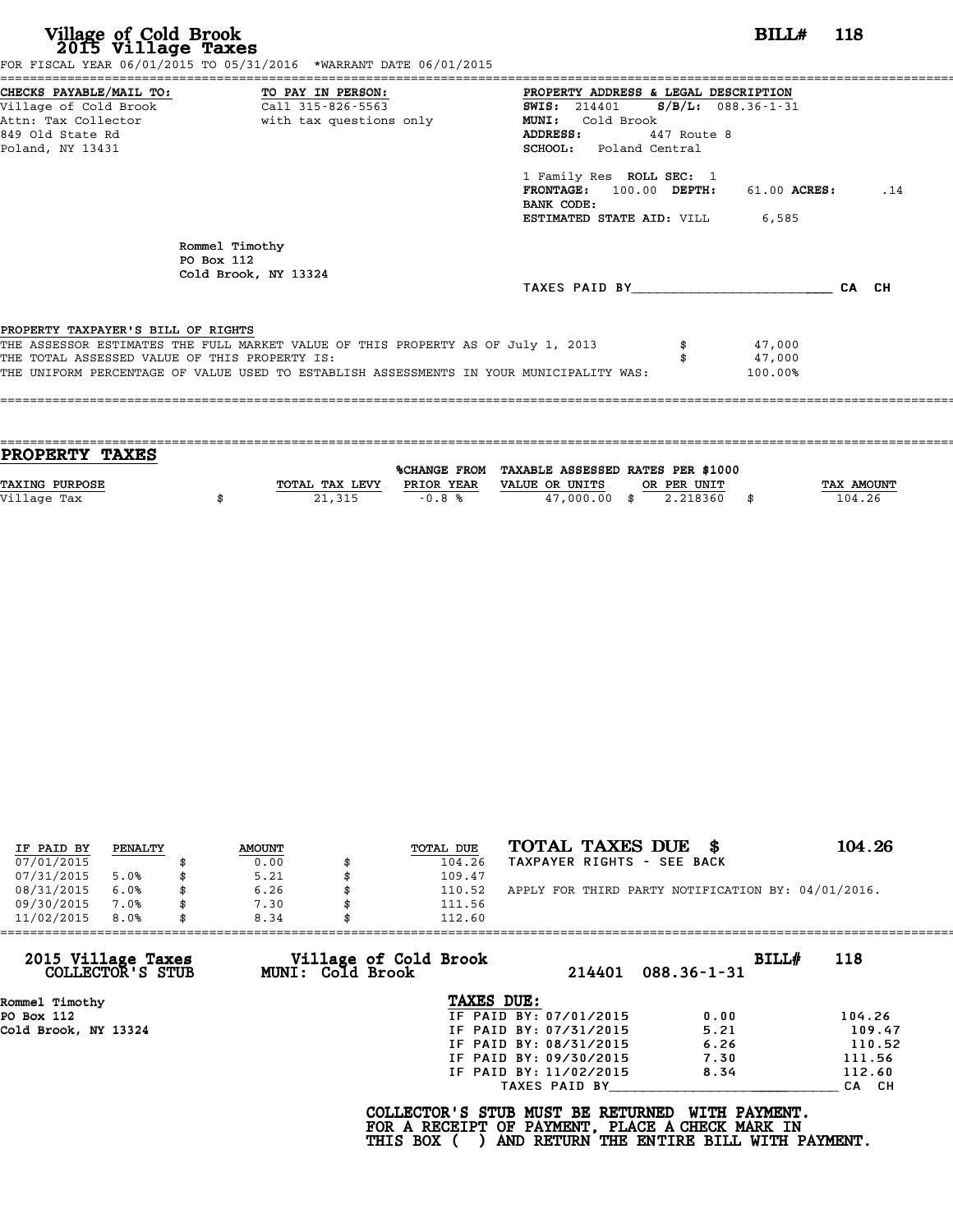| Village of Cold Brook<br>2015 Village Taxes                                                                                       | FOR FISCAL YEAR 06/01/2015 TO 05/31/2016 *WARRANT DATE 06/01/2015                                                                                                           |                                                                                                                                                                        | <b>BILL#</b> 119            |
|-----------------------------------------------------------------------------------------------------------------------------------|-----------------------------------------------------------------------------------------------------------------------------------------------------------------------------|------------------------------------------------------------------------------------------------------------------------------------------------------------------------|-----------------------------|
| CHECKS PAYABLE/MAIL TO: TO PAY IN PERSON:<br>Village of Cold Brook<br>Attn: Tax Collector<br>849 Old State Rd<br>Poland, NY 13431 | Call 315-826-5563<br>with tax questions only                                                                                                                                | =====================<br>PROPERTY ADDRESS & LEGAL DESCRIPTION<br>SWIS: 214401 S/B/L: 088.36-1-33<br>MUNI: Cold Brook<br>ADDRESS: 446 Route 8<br>SCHOOL: Poland Central |                             |
|                                                                                                                                   |                                                                                                                                                                             | 1 Family Res ROLL SEC: 1<br>FRONTAGE: 50.00 DEPTH: 111.00 ACRES:<br>BANK CODE:<br><b>ESTIMATED STATE AID:</b> VILL 6,585                                               |                             |
| Main St                                                                                                                           | Rommel Timothy<br>PO Box 112<br>Coldbrook, NY 13324                                                                                                                         | TAXES PAID BY CA CH                                                                                                                                                    |                             |
| PROPERTY TAXPAYER'S BILL OF RIGHTS<br>THE TOTAL ASSESSED VALUE OF THIS PROPERTY IS:                                               | THE ASSESSOR ESTIMATES THE FULL MARKET VALUE OF THIS PROPERTY AS OF July 1, 2013<br>THE UNIFORM PERCENTAGE OF VALUE USED TO ESTABLISH ASSESSMENTS IN YOUR MUNICIPALITY WAS: |                                                                                                                                                                        | 66,500<br>66,500<br>100.00% |

| <b>PROPERTY TAXES</b> |                |            |                                                |                   |
|-----------------------|----------------|------------|------------------------------------------------|-------------------|
|                       |                |            |                                                |                   |
|                       |                |            | %CHANGE FROM TAXABLE ASSESSED RATES PER \$1000 |                   |
| TAXING PURPOSE        | TOTAL TAX LEVY | PRIOR YEAR | VALUE OR UNITS<br>OR PER UNIT                  | <b>TAX AMOUNT</b> |
| Village Tax           | 21,315         | $-0.8%$    | 66,500.00 \$<br>2.218360                       | 147.52            |
|                       |                |            |                                                |                   |

| IF PAID BY | PENALTY | <b>AMOUNT</b> | <b>TOTAL DUE</b> | TOTAL TAXES DUE \$                                 | 147.52 |
|------------|---------|---------------|------------------|----------------------------------------------------|--------|
| 07/01/2015 |         | 0.00          | 147.52           | TAXPAYER RIGHTS - SEE BACK                         |        |
| 07/31/2015 | 5.0%    | 7.38          | 154.90           |                                                    |        |
| 08/31/2015 | 6.0%    | \$<br>8.85    | \$<br>156.37     | APPLY FOR THIRD PARTY NOTIFICATION BY: 04/01/2016. |        |
| 09/30/2015 | 7.0%    | \$<br>10.33   | 157.85           |                                                    |        |
| 11/02/2015 | 8.0%    | \$<br>11.80   | 159.32           |                                                    |        |

| 11/02/2015                             | 8.0% | 11.80 |                  | 159.32                                                                                             |                                          |                   |       |        |
|----------------------------------------|------|-------|------------------|----------------------------------------------------------------------------------------------------|------------------------------------------|-------------------|-------|--------|
| 2015 Village Taxes<br>COLLECTOR'S STUB |      |       | MUNI: Cold Brook | Village of Cold Brook                                                                              | 214401                                   | $088.36 - 1 - 33$ | BILL# | 119    |
| Rommel Timothy                         |      |       |                  | TAXES DUE:                                                                                         |                                          |                   |       |        |
| Main St                                |      |       |                  |                                                                                                    | IF PAID BY: 07/01/2015                   | 0.00              |       | 147.52 |
| PO Box 112                             |      |       |                  |                                                                                                    | IF PAID BY: 07/31/2015                   | 7.38              |       | 154.90 |
| Coldbrook, NY 13324                    |      |       |                  |                                                                                                    | IF PAID BY: 08/31/2015                   | 8.85              |       | 156.37 |
|                                        |      |       |                  |                                                                                                    | IF PAID BY: 09/30/2015                   | 10.33             |       | 157.85 |
|                                        |      |       |                  |                                                                                                    | IF PAID BY: 11/02/2015                   | 11.80             |       | 159.32 |
|                                        |      |       |                  |                                                                                                    | TAXES PAID BY                            |                   |       | CA CH  |
|                                        |      |       |                  | COLLECTOR'S STUB MUST BE RETURNED<br>FOR A RECEIPT OF PAYMENT, PLACE A CHECK MARK IN<br>THIS BOX ( | AND RETURN THE ENTIRE BILL WITH PAYMENT. | WITH PAYMENT.     |       |        |
|                                        |      |       |                  |                                                                                                    |                                          |                   |       |        |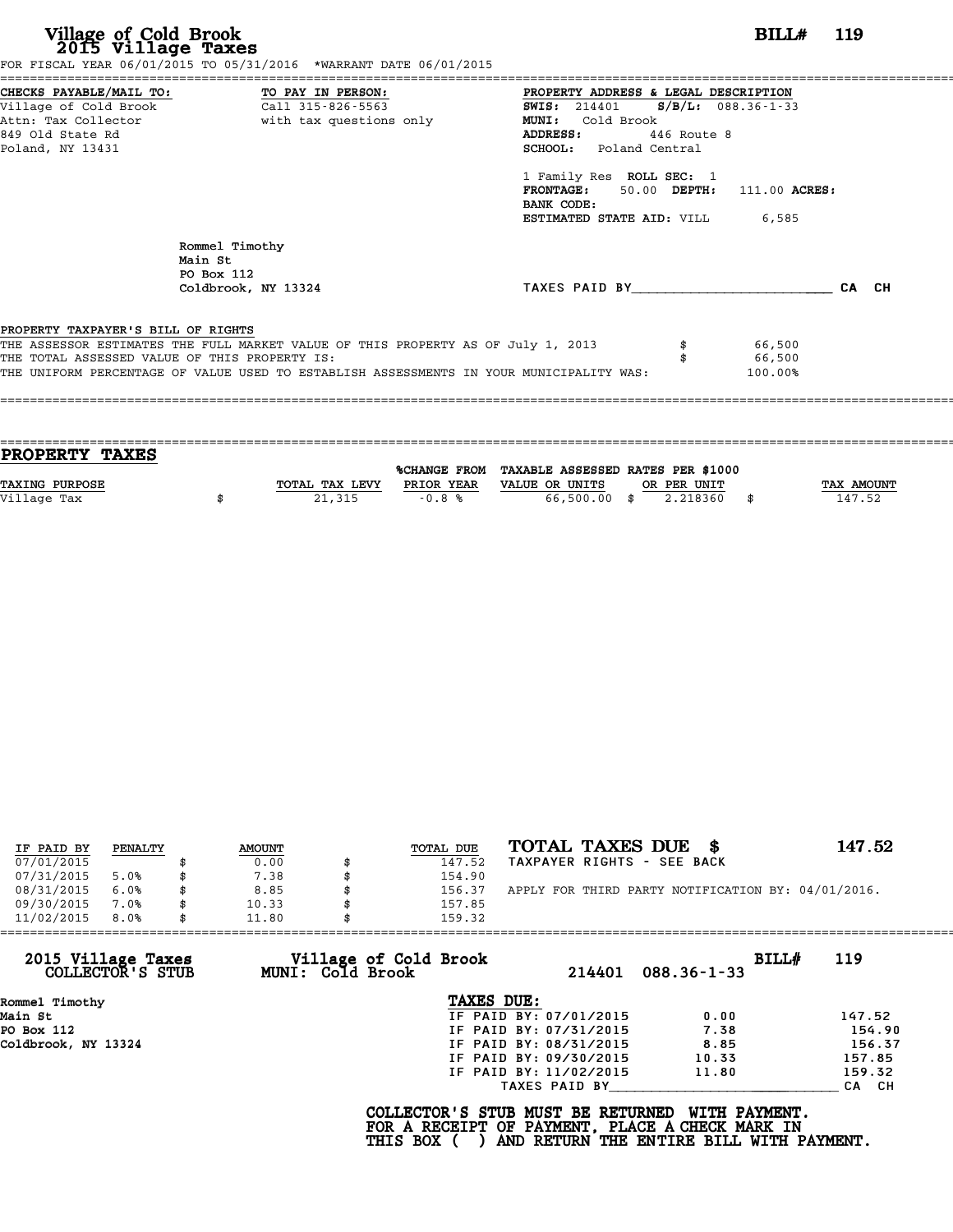| Village of Cold Brook<br>2015 Village Taxes<br>FOR FISCAL YEAR 06/01/2015 TO 05/31/2016 *WARRANT DATE 06/01/2015                                                                                                                                                   | <b>BILL#</b> 120                                                                                                                                                                                                                                                                                    |
|--------------------------------------------------------------------------------------------------------------------------------------------------------------------------------------------------------------------------------------------------------------------|-----------------------------------------------------------------------------------------------------------------------------------------------------------------------------------------------------------------------------------------------------------------------------------------------------|
| CHECKS PAYABLE/MAIL TO: TO PAY IN PERSON:<br>Village of Cold Brook<br>$\overline{c}$ all 315-826-5563<br>Attn: Tax Collector and the with tax questions only<br>849 Old State Rd<br>Poland, NY 13431                                                               | PROPERTY ADDRESS & LEGAL DESCRIPTION<br>SWIS: $214401$ S/B/L: 088.44-1-4<br>MUNI:<br>Cold Brook<br>299 Route 8<br>ADDRESS:<br><b>SCHOOL:</b> Poland Central<br>1 Family Res ROLL SEC: 1<br><b>FRONTAGE:</b><br><b>ACRES:</b> 1.80<br>DEPTH:<br>BANK CODE:<br><b>ESTIMATED STATE AID:</b> VILL 6,585 |
| Rommel Timothy<br>447 Main St P O 112<br>Cold Brook N Y, 13324                                                                                                                                                                                                     | TAXES PAID BY CA CH                                                                                                                                                                                                                                                                                 |
| PROPERTY TAXPAYER'S BILL OF RIGHTS<br>THE ASSESSOR ESTIMATES THE FULL MARKET VALUE OF THIS PROPERTY AS OF July 1, 2013<br>THE TOTAL ASSESSED VALUE OF THIS PROPERTY IS:<br>THE UNIFORM PERCENTAGE OF VALUE USED TO ESTABLISH ASSESSMENTS IN YOUR MUNICIPALITY WAS: | 59,000<br>59,000<br>100.00%                                                                                                                                                                                                                                                                         |

| <b>PROPERTY TAXES</b> |                |            |                                                |             |                   |
|-----------------------|----------------|------------|------------------------------------------------|-------------|-------------------|
|                       |                |            |                                                |             |                   |
|                       |                |            | %CHANGE FROM TAXABLE ASSESSED RATES PER \$1000 |             |                   |
| TAXING PURPOSE        | TOTAL TAX LEVY | PRIOR YEAR | VALUE OR UNITS                                 | OR PER UNIT | <b>TAX AMOUNT</b> |
| Village Tax           | 21,315         | $-0.8%$    | 59,000.00 \$                                   | 2.218360    | 130.88            |
|                       |                |            |                                                |             |                   |
|                       |                |            |                                                |             |                   |

| IF PAID BY | PENALTY | <b>AMOUNT</b> | TOTAL DUE | TOTAL TAXES DUE \$                                 | 130.88 |
|------------|---------|---------------|-----------|----------------------------------------------------|--------|
| 07/01/2015 |         | 0.00          | 130.88    | TAXPAYER RIGHTS - SEE BACK                         |        |
| 07/31/2015 | 5.0%    | 6.54          | 137.42    |                                                    |        |
| 08/31/2015 | 6.0%    | 7.85          | 138.73    | APPLY FOR THIRD PARTY NOTIFICATION BY: 04/01/2016. |        |
| 09/30/2015 | 7.0%    | 9.16          | 140.04    |                                                    |        |
| 11/02/2015 | 8.0%    | 10.47         | 141.35    |                                                    |        |

| 11/02/2015<br>8.0%                     | 10.47                                            | 141.35                                                                               |                                                           |        |
|----------------------------------------|--------------------------------------------------|--------------------------------------------------------------------------------------|-----------------------------------------------------------|--------|
| 2015 Village Taxes<br>COLLECTOR'S STUB | Village of Cold Brook<br><b>MUNI: Cold Brook</b> | 214401                                                                               | BILLH<br>$088.44 - 1 - 4$                                 | 120    |
| Rommel Timothy                         |                                                  | TAXES DUE:                                                                           |                                                           |        |
| 447 Main St P O 112                    |                                                  | IF PAID BY: 07/01/2015                                                               | 0.00                                                      | 130.88 |
| Cold Brook N Y, 13324                  |                                                  | IF PAID BY: 07/31/2015                                                               | 6.54                                                      | 137.42 |
|                                        |                                                  | IF PAID BY: 08/31/2015                                                               | 7.85                                                      | 138.73 |
|                                        |                                                  | IF PAID BY: 09/30/2015                                                               | 9.16                                                      | 140.04 |
|                                        |                                                  | IF PAID BY: 11/02/2015                                                               | 10.47                                                     | 141.35 |
|                                        |                                                  | TAXES PAID BY                                                                        |                                                           | CA CH  |
|                                        | THIS BOX (                                       | COLLECTOR'S STUB MUST BE RETURNED<br>FOR A RECEIPT OF PAYMENT, PLACE A CHECK MARK IN | WITH PAYMENT.<br>AND RETURN THE ENTIRE BILL WITH PAYMENT. |        |
|                                        |                                                  |                                                                                      |                                                           |        |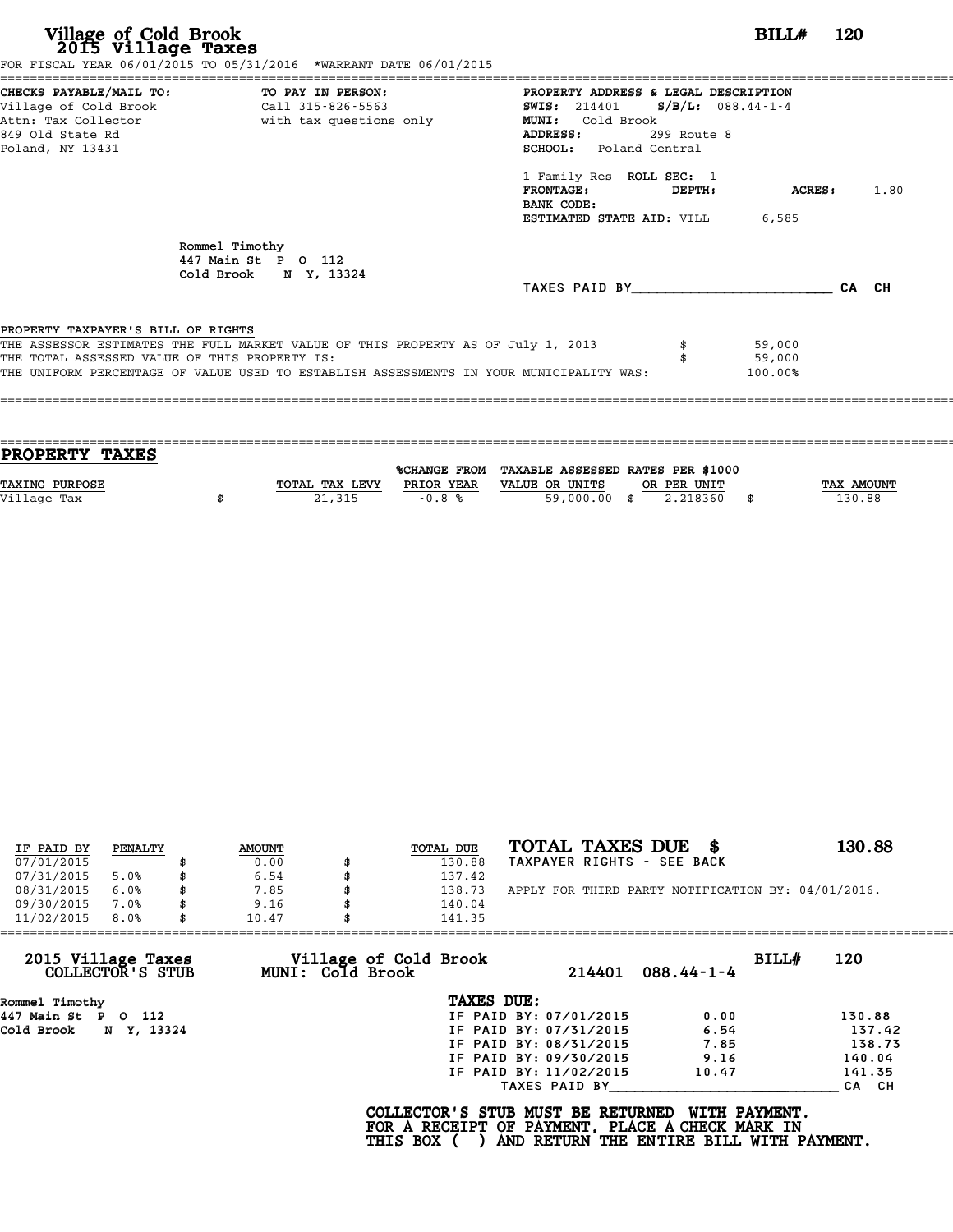| Village of Cold Brook<br>2015 Village Taxes                                                                                       | FOR FISCAL YEAR 06/01/2015 TO 05/31/2016 *WARRANT DATE 06/01/2015                                                                                                           |                                                                                                                                                                                         | BILL# 121                   |      |
|-----------------------------------------------------------------------------------------------------------------------------------|-----------------------------------------------------------------------------------------------------------------------------------------------------------------------------|-----------------------------------------------------------------------------------------------------------------------------------------------------------------------------------------|-----------------------------|------|
| CHECKS PAYABLE/MAIL TO: TO PAY IN PERSON:<br>Village of Cold Brook<br>Attn: Tax Collector<br>849 Old State Rd<br>Poland, NY 13431 | Call 315-826-5563<br>with tax questions only                                                                                                                                | PROPERTY ADDRESS & LEGAL DESCRIPTION<br>SWIS: $214401$ S/B/L: 089.21-1-2<br><b>MUNI:</b><br>Cold Brook<br>463 Route 8<br>ADDRESS:<br>SCHOOL: Poland Central<br>1 Family Res ROLL SEC: 1 |                             | 2.00 |
|                                                                                                                                   |                                                                                                                                                                             | <b>FRONTAGE :</b><br>DEPTH:<br>BANK CODE:<br><b>ESTIMATED STATE AID:</b> VILL 6,585                                                                                                     | ACRES :                     |      |
|                                                                                                                                   | Rommel Timothy<br>447 Main St<br>Cold Brook, NY 13324                                                                                                                       |                                                                                                                                                                                         |                             |      |
|                                                                                                                                   |                                                                                                                                                                             | TAXES PAID BY CA CH                                                                                                                                                                     |                             |      |
| PROPERTY TAXPAYER'S BILL OF RIGHTS                                                                                                |                                                                                                                                                                             |                                                                                                                                                                                         |                             |      |
| THE TOTAL ASSESSED VALUE OF THIS PROPERTY IS:                                                                                     | THE ASSESSOR ESTIMATES THE FULL MARKET VALUE OF THIS PROPERTY AS OF July 1, 2013<br>THE UNIFORM PERCENTAGE OF VALUE USED TO ESTABLISH ASSESSMENTS IN YOUR MUNICIPALITY WAS: |                                                                                                                                                                                         | 59,000<br>59,000<br>100.00% |      |

| <b>PROPERTY TAXES</b> |                |            |                                                |             |                   |
|-----------------------|----------------|------------|------------------------------------------------|-------------|-------------------|
|                       |                |            |                                                |             |                   |
|                       |                |            | %CHANGE FROM TAXABLE ASSESSED RATES PER \$1000 |             |                   |
| TAXING PURPOSE        | TOTAL TAX LEVY | PRIOR YEAR | VALUE OR UNITS                                 | OR PER UNIT | <b>TAX AMOUNT</b> |
| Village Tax           | 21,315         | $-0.8%$    | 59,000.00 \$                                   | 2.218360    | 130.88            |
|                       |                |            |                                                |             |                   |
|                       |                |            |                                                |             |                   |

| IF PAID BY | PENALTY | <b>AMOUNT</b> | TOTAL DUE | TOTAL TAXES DUE \$                                 | 130.88 |
|------------|---------|---------------|-----------|----------------------------------------------------|--------|
| 07/01/2015 |         | 0.00          | 130.88    | TAXPAYER RIGHTS - SEE BACK                         |        |
| 07/31/2015 | 5.0%    | 6.54          | 137.42    |                                                    |        |
| 08/31/2015 | 6.0%    | 7.85          | 138.73    | APPLY FOR THIRD PARTY NOTIFICATION BY: 04/01/2016. |        |
| 09/30/2015 | 7.0%    | 9.16          | 140.04    |                                                    |        |
| 11/02/2015 | 8.0%    | 10.47         | 141.35    |                                                    |        |

| 11/02/2015<br>8.0%                     | 10.47            | 141.35                 |        |                  |       |        |
|----------------------------------------|------------------|------------------------|--------|------------------|-------|--------|
| 2015 Village Taxes<br>COLLECTOR'S STUB | MUNI: Cold Brook | Village of Cold Brook  | 214401 | $089.21 - 1 - 2$ | BILL# | 121    |
| Rommel Timothy                         |                  | TAXES DUE:             |        |                  |       |        |
| 447 Main St                            |                  | IF PAID BY: 07/01/2015 |        | 0.00             |       | 130.88 |
| Cold Brook, NY 13324                   |                  | IF PAID BY: 07/31/2015 |        | 6.54             |       | 137.42 |
|                                        |                  | IF PAID BY: 08/31/2015 |        | 7.85             |       | 138.73 |
|                                        |                  | IF PAID BY: 09/30/2015 |        | 9.16             |       | 140.04 |
|                                        |                  | IF PAID BY: 11/02/2015 |        | 10.47            |       | 141.35 |
|                                        |                  | TAXES PAID BY          |        |                  |       | CA CH  |

COLLECTOR'S STUB MUST BE RETURNED WITH PAYMENT.<br>FOR A RECEIPT OF PAYMENT, PLACE A CHECK MARK IN<br>THIS BOX ( ) AND RETURN THE ENTIRE BILL WITH PAYMENT.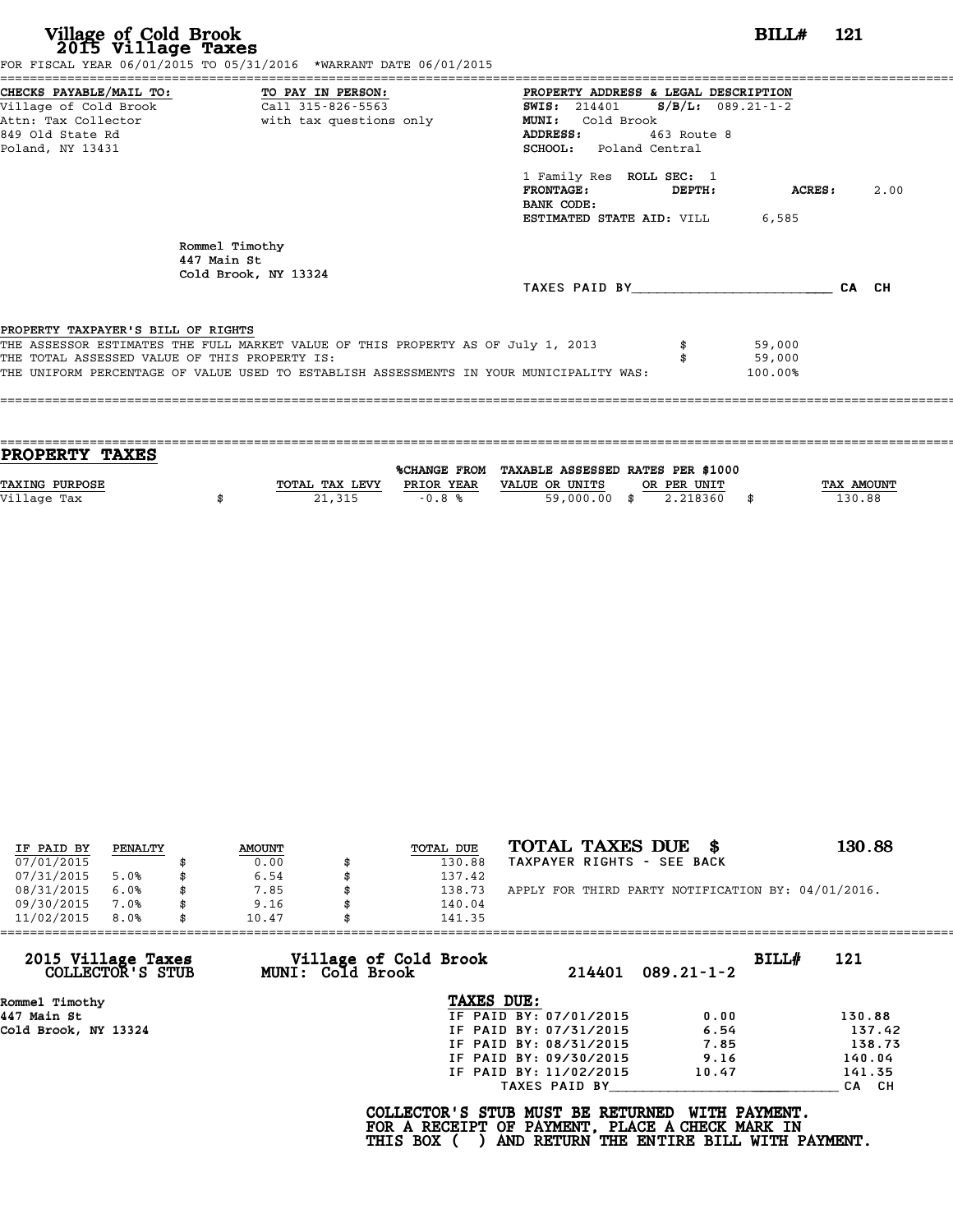|                                               |                                                                                         | PROPERTY ADDRESS & LEGAL DESCRIPTION                 |             |           |     |
|-----------------------------------------------|-----------------------------------------------------------------------------------------|------------------------------------------------------|-------------|-----------|-----|
|                                               |                                                                                         | <b>SWIS:</b> 214401 <b>S/B/L:</b> 088.36-1-22        |             |           |     |
|                                               | Attn: Tax Collector and with tax questions only                                         | MUNI: Cold Brook                                     |             |           |     |
| 849 Old State Rd                              |                                                                                         | <b>ADDRESS:</b>                                      | 429 Route 8 |           |     |
| Poland, NY 13431                              |                                                                                         | SCHOOL: Poland Central                               |             |           |     |
|                                               |                                                                                         | 1 Family Res ROLL SEC: 1                             |             |           |     |
|                                               |                                                                                         | $FRONTAGE: 54.00$ $DEPTH: 378.00$ $ACRES:$           |             |           | .45 |
|                                               |                                                                                         | BANK CODE:<br><b>ESTIMATED STATE AID: VILL 6,585</b> |             |           |     |
|                                               | Rommel Timothy J<br>447 Rte 8<br>PO Box 112                                             |                                                      |             |           |     |
|                                               | Cold Brook, NY 13324                                                                    | TAXES PAID BY CA CH                                  |             |           |     |
|                                               |                                                                                         |                                                      |             |           |     |
| PROPERTY TAXPAYER'S BILL OF RIGHTS            |                                                                                         |                                                      |             |           |     |
|                                               | THE ASSESSOR ESTIMATES THE FULL MARKET VALUE OF THIS PROPERTY AS OF July 1, 2013        |                                                      |             | \$ 63,400 |     |
| THE TOTAL ASSESSED VALUE OF THIS PROPERTY IS: |                                                                                         |                                                      |             | 63,400    |     |
|                                               | THE UNIFORM PERCENTAGE OF VALUE USED TO ESTABLISH ASSESSMENTS IN YOUR MUNICIPALITY WAS: |                                                      |             | 100.00%   |     |

| PROPERTY TAXES        |                |                     |                                   |             |      |            |
|-----------------------|----------------|---------------------|-----------------------------------|-------------|------|------------|
|                       |                | <b>%CHANGE FROM</b> | TAXABLE ASSESSED RATES PER \$1000 |             |      |            |
| <b>TAXING PURPOSE</b> | TOTAL TAX LEVY | PRIOR YEAR          | VALUE OR UNITS                    | OR PER UNIT |      | TAX AMOUNT |
|                       |                |                     |                                   |             |      |            |
| Village Tax           | 21,315         | $-0.8%$             | $63,400.00$ \$                    | 2.218360    | - \$ | 140.64     |
|                       |                |                     |                                   |             |      |            |

| IF PAID BY | PENALTY | <b>AMOUNT</b> | <b>TOTAL DUE</b> | TOTAL TAXES DUE \$                                 | 140.64 |
|------------|---------|---------------|------------------|----------------------------------------------------|--------|
| 07/01/2015 |         | 0.00          | 140.64           | TAXPAYER RIGHTS - SEE BACK                         |        |
| 07/31/2015 | 5.0%    | \$<br>7.03    | 147.67           |                                                    |        |
| 08/31/2015 | 6.0%    | \$<br>8.44    | \$<br>149.08     | APPLY FOR THIRD PARTY NOTIFICATION BY: 04/01/2016. |        |
| 09/30/2015 | 7.0%    | 9.84          | 150.48           |                                                    |        |
| 11/02/2015 | 8.0%    | \$<br>11.25   | 151.89           |                                                    |        |

| 11/02/2015<br>8.0%                     | 11.25                                     | 151.89                                                                               |                                                           |        |
|----------------------------------------|-------------------------------------------|--------------------------------------------------------------------------------------|-----------------------------------------------------------|--------|
| 2015 Village Taxes<br>COLLECTOR'S STUB | Village of Cold Brook<br>MUNI: Cold Brook | 214401                                                                               | BILLH<br>$088.36 - 1 - 22$                                | 122    |
| Rommel Timothy J                       |                                           | TAXES DUE:                                                                           |                                                           |        |
| 447 Rte 8                              |                                           | IF PAID BY: 07/01/2015                                                               | 0.00                                                      | 140.64 |
| PO Box 112                             |                                           | IF PAID BY: 07/31/2015                                                               | 7.03                                                      | 147.67 |
| Cold Brook, NY 13324                   |                                           | IF PAID BY: 08/31/2015                                                               | 8.44                                                      | 149.08 |
|                                        |                                           | IF PAID BY: 09/30/2015                                                               | 9.84                                                      | 150.48 |
|                                        |                                           | IF PAID BY: 11/02/2015                                                               | 11.25                                                     | 151.89 |
|                                        |                                           | TAXES PAID BY                                                                        |                                                           | CA CH  |
|                                        | THIS BOX (                                | COLLECTOR'S STUB MUST BE RETURNED<br>FOR A RECEIPT OF PAYMENT, PLACE A CHECK MARK IN | WITH PAYMENT.<br>AND RETURN THE ENTIRE BILL WITH PAYMENT. |        |
|                                        |                                           |                                                                                      |                                                           |        |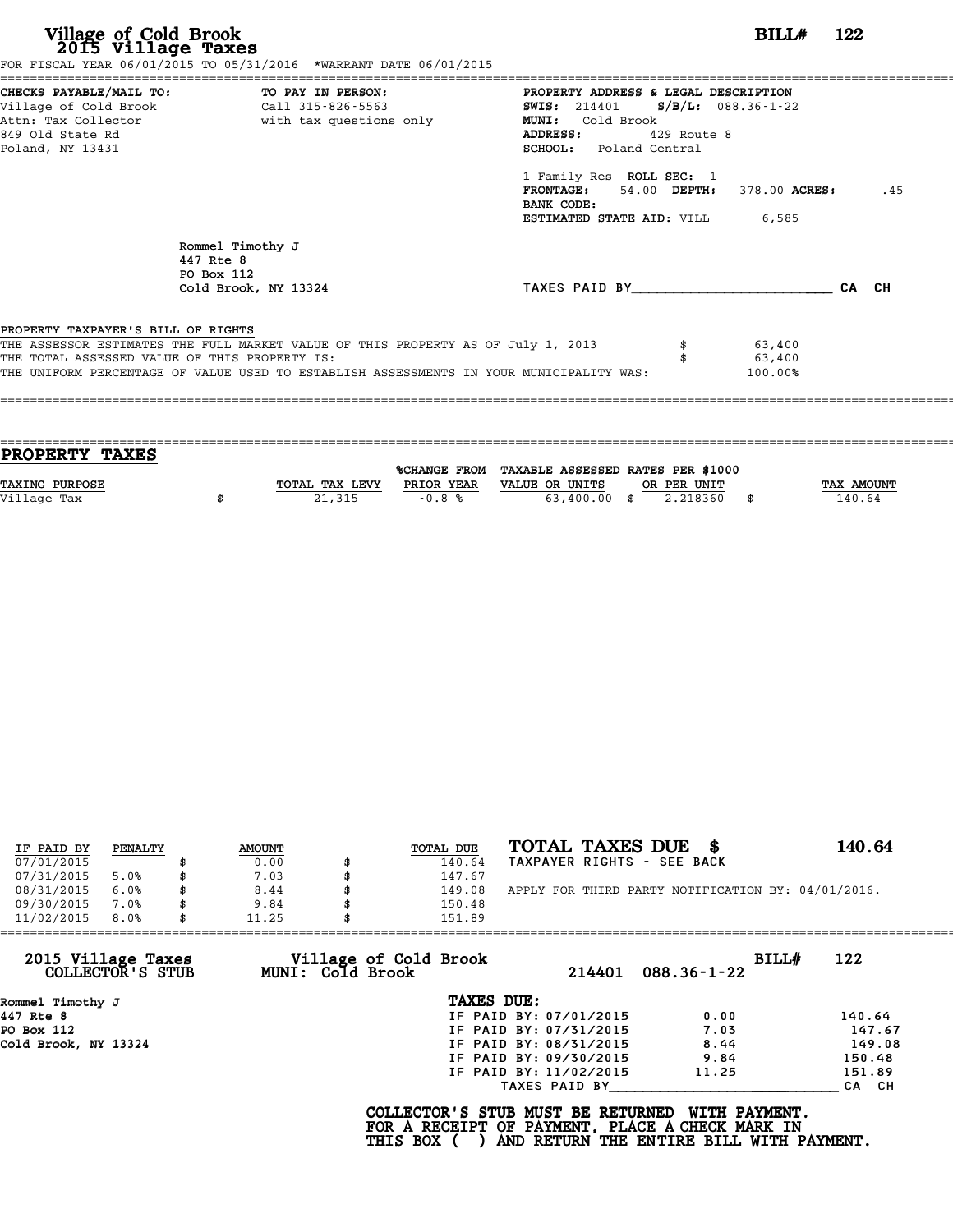| FOR FISCAL YEAR 06/01/2015 TO 05/31/2016 *WARRANT DATE 06/01/2015                                                                                                                                                                                     |                                                                      |
|-------------------------------------------------------------------------------------------------------------------------------------------------------------------------------------------------------------------------------------------------------|----------------------------------------------------------------------|
| PROPERTY ADDRESS & LEGAL DESCRIPTION<br>SWIS: 214401 S/B/L: 088.36-1-26<br>Cold Brook<br><b>MUNI:</b><br>ADDRESS:<br>445 Route 8<br><b>SCHOOL:</b> Poland Central<br>2 Family Res ROLL SEC: 1<br>BANK CODE:<br><b>ESTIMATED STATE AID:</b> VILL 6,585 | .55                                                                  |
|                                                                                                                                                                                                                                                       | CA CH                                                                |
| THE ASSESSOR ESTIMATES THE FULL MARKET VALUE OF THIS PROPERTY AS OF July 1, 2013<br>84,000<br>84,000<br>THE UNIFORM PERCENTAGE OF VALUE USED TO ESTABLISH ASSESSMENTS IN YOUR MUNICIPALITY WAS:<br>100.00%                                            |                                                                      |
|                                                                                                                                                                                                                                                       | $BILLH$ 123<br>FRONTAGE: 60.00 DEPTH: 397.00 ACRES:<br>TAXES PAID BY |

| PROPERTY TAXES        |                |            |                                                |             |                   |
|-----------------------|----------------|------------|------------------------------------------------|-------------|-------------------|
|                       |                |            | %CHANGE FROM TAXABLE ASSESSED RATES PER \$1000 |             |                   |
|                       |                |            |                                                |             |                   |
| <b>TAXING PURPOSE</b> | TOTAL TAX LEVY | PRIOR YEAR | VALUE OR UNITS                                 | OR PER UNIT | <b>TAX AMOUNT</b> |
| Village Tax           | 21,315         | $-0.8%$    | 84,000.00 \$                                   | 2.218360    | 186.34            |
|                       |                |            |                                                |             |                   |

| IF PAID BY | PENALTY | <b>AMOUNT</b> | TOTAL DUE | TOTAL TAXES DUE \$                                 | 186.34 |
|------------|---------|---------------|-----------|----------------------------------------------------|--------|
| 07/01/2015 |         | 0.00          | 186.34    | TAXPAYER RIGHTS - SEE BACK                         |        |
| 07/31/2015 | 5.0%    | \$<br>9.32    | 195.66    |                                                    |        |
| 08/31/2015 | 6.0%    | 11.18         | 197.52    | APPLY FOR THIRD PARTY NOTIFICATION BY: 04/01/2016. |        |
| 09/30/2015 | 7.0%    | \$<br>13.04   | 199.38    |                                                    |        |
| 11/02/2015 | 8.0%    | \$<br>14.91   | 201.25    |                                                    |        |

| BILLH<br>123<br>214401<br>$088.36 - 1 - 26$<br>0.00<br>186.34<br>9.32<br>195.66                              |                        | Village of Cold Brook<br>MUNI: Cold Brook |  |  | 2015 Village Taxes   |  |
|--------------------------------------------------------------------------------------------------------------|------------------------|-------------------------------------------|--|--|----------------------|--|
|                                                                                                              |                        |                                           |  |  | COLLECTOR'S STUB     |  |
|                                                                                                              | TAXES DUE:             |                                           |  |  | Rommel Timothy J     |  |
|                                                                                                              | IF PAID BY: 07/01/2015 |                                           |  |  | Box 112              |  |
|                                                                                                              | IF PAID BY: 07/31/2015 |                                           |  |  | Cold Brook, NY 13324 |  |
| 197.52<br>11.18                                                                                              | IF PAID BY: 08/31/2015 |                                           |  |  |                      |  |
| 199.38<br>13.04                                                                                              | IF PAID BY: 09/30/2015 |                                           |  |  |                      |  |
| 201.25<br>14.91                                                                                              | IF PAID BY: 11/02/2015 |                                           |  |  |                      |  |
| CA CH                                                                                                        | TAXES PAID BY          |                                           |  |  |                      |  |
| WITH PAYMENT.<br>FOR A RECEIPT OF PAYMENT, PLACE A CHECK MARK IN<br>AND RETURN THE ENTIRE BILL WITH PAYMENT. |                        | COLLECTOR'S STUB MUST BE RETURNED         |  |  |                      |  |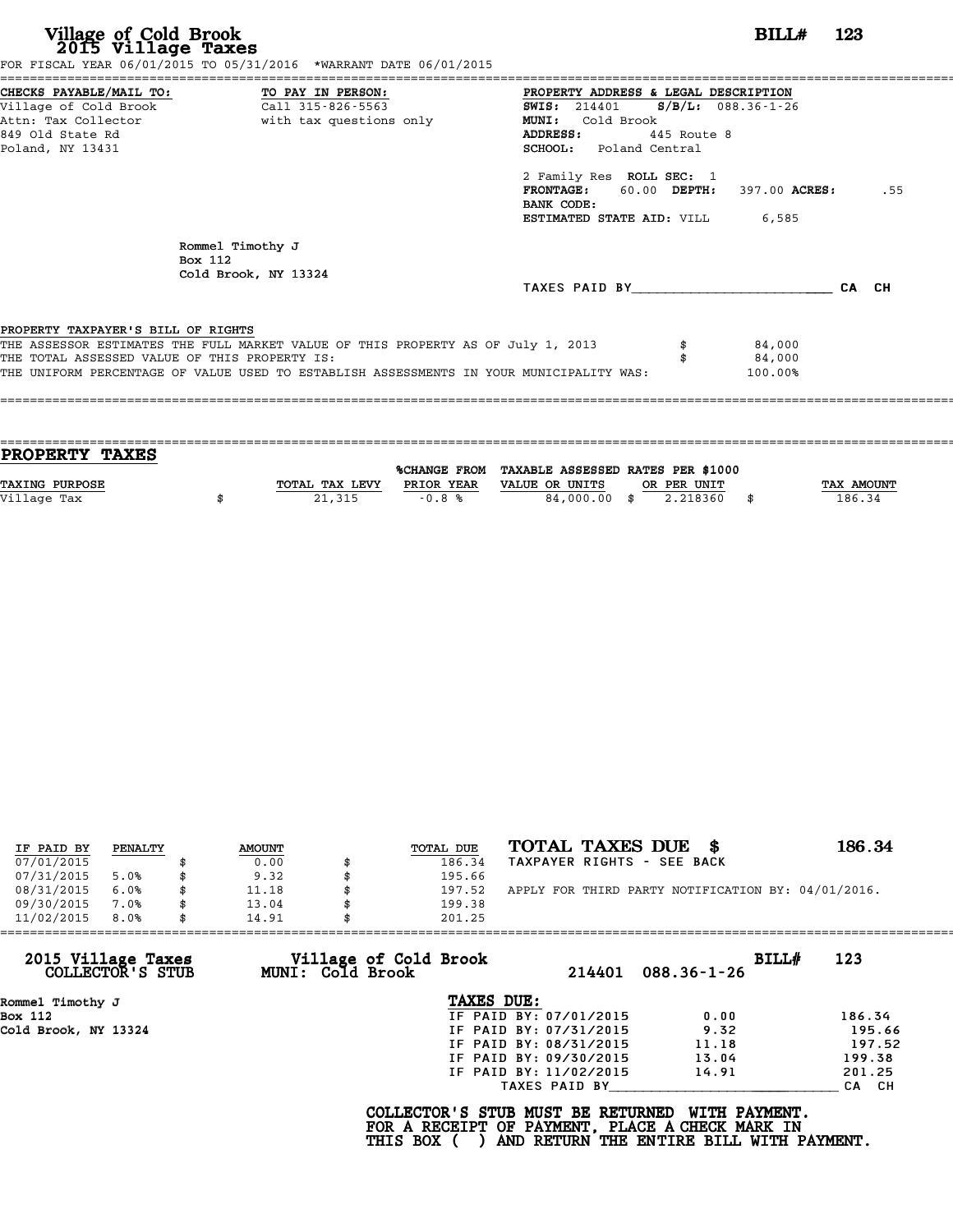| Village of Cold Brook<br>2015 Village Taxes                                                                                                         | FOR FISCAL YEAR 06/01/2015 TO 05/31/2016 *WARRANT DATE 06/01/2015                                                                                                           |                                                                                                                                                                                                                                                         | $BILLH$ 124                 |  |
|-----------------------------------------------------------------------------------------------------------------------------------------------------|-----------------------------------------------------------------------------------------------------------------------------------------------------------------------------|---------------------------------------------------------------------------------------------------------------------------------------------------------------------------------------------------------------------------------------------------------|-----------------------------|--|
| CHECKS PAYABLE/MAIL TO: TO PAY IN PERSON:<br>Village of Cold Brook Call 315-826-5563<br>Attn: Tax Collector<br>849 Old State Rd<br>Poland, NY 13431 | with tax questions only                                                                                                                                                     | PROPERTY ADDRESS & LEGAL DESCRIPTION<br><b>SWIS:</b> 214401 <b>S/B/L:</b> 088.36-1-24<br>MUNI: Cold Brook<br>ADDRESS:<br>437 Route 8<br><b>SCHOOL:</b> Poland Central<br>2 Family Res ROLL SEC: 1<br>FRONTAGE: 48.00 DEPTH: 390.00 ACRES:<br>BANK CODE: |                             |  |
|                                                                                                                                                     | Rommel Timothy Joe<br>447 Main St<br>PO Box 112<br>Cold Brook, NY 13324                                                                                                     | <b>ESTIMATED STATE AID:</b> VILL 6,585<br>TAXES PAID BY CA CH                                                                                                                                                                                           |                             |  |
| PROPERTY TAXPAYER'S BILL OF RIGHTS<br>THE TOTAL ASSESSED VALUE OF THIS PROPERTY IS:                                                                 | THE ASSESSOR ESTIMATES THE FULL MARKET VALUE OF THIS PROPERTY AS OF July 1, 2013<br>THE UNIFORM PERCENTAGE OF VALUE USED TO ESTABLISH ASSESSMENTS IN YOUR MUNICIPALITY WAS: |                                                                                                                                                                                                                                                         | 55,000<br>55,000<br>100.00% |  |

| <b>TAX AMOUNT</b> |
|-------------------|
| 122.01            |
|                   |
|                   |

|            |         |               |                  | TOTAL TAXES DUE \$                                 | 122.01 |
|------------|---------|---------------|------------------|----------------------------------------------------|--------|
| IF PAID BY | PENALTY | <b>AMOUNT</b> | <b>TOTAL DUE</b> |                                                    |        |
| 07/01/2015 |         | 0.00          | 122.01           | TAXPAYER RIGHTS - SEE BACK                         |        |
| 07/31/2015 | 5.0%    | 6.10          | 128.11           |                                                    |        |
| 08/31/2015 | 6.0%    | \$<br>7.32    | 129.33           | APPLY FOR THIRD PARTY NOTIFICATION BY: 04/01/2016. |        |
| 09/30/2015 | 7.0%    | \$<br>8.54    | 130.55           |                                                    |        |
| 11/02/2015 | 8.0%    | \$<br>9.76    | 131.77           |                                                    |        |

| 11/02/2015<br>8.0%                     | 9.76                    | 131.77                                                                                             |                                                           |        |
|----------------------------------------|-------------------------|----------------------------------------------------------------------------------------------------|-----------------------------------------------------------|--------|
| 2015 Village Taxes<br>COLLECTOR'S STUB | <b>MUNI: Cold Brook</b> | Village of Cold Brook                                                                              | BILLH<br>214401 088.36-1-24                               | 124    |
| Rommel Timothy Joe                     |                         | TAXES DUE:                                                                                         |                                                           |        |
| 447 Main St                            |                         | IF PAID BY: 07/01/2015                                                                             | 0.00                                                      | 122.01 |
| PO Box 112                             |                         | IF PAID BY: 07/31/2015                                                                             | 6.10                                                      | 128.11 |
| Cold Brook, NY 13324                   |                         | IF PAID BY: 08/31/2015                                                                             | 7.32                                                      | 129.33 |
|                                        |                         | IF PAID BY: 09/30/2015                                                                             | 8.54                                                      | 130.55 |
|                                        |                         | IF PAID BY: 11/02/2015                                                                             | 9.76                                                      | 131.77 |
|                                        |                         | TAXES PAID BY                                                                                      |                                                           | CA CH  |
|                                        |                         | COLLECTOR'S STUB MUST BE RETURNED<br>FOR A RECEIPT OF PAYMENT, PLACE A CHECK MARK IN<br>THIS BOX ( | WITH PAYMENT.<br>AND RETURN THE ENTIRE BILL WITH PAYMENT. |        |
|                                        |                         |                                                                                                    |                                                           |        |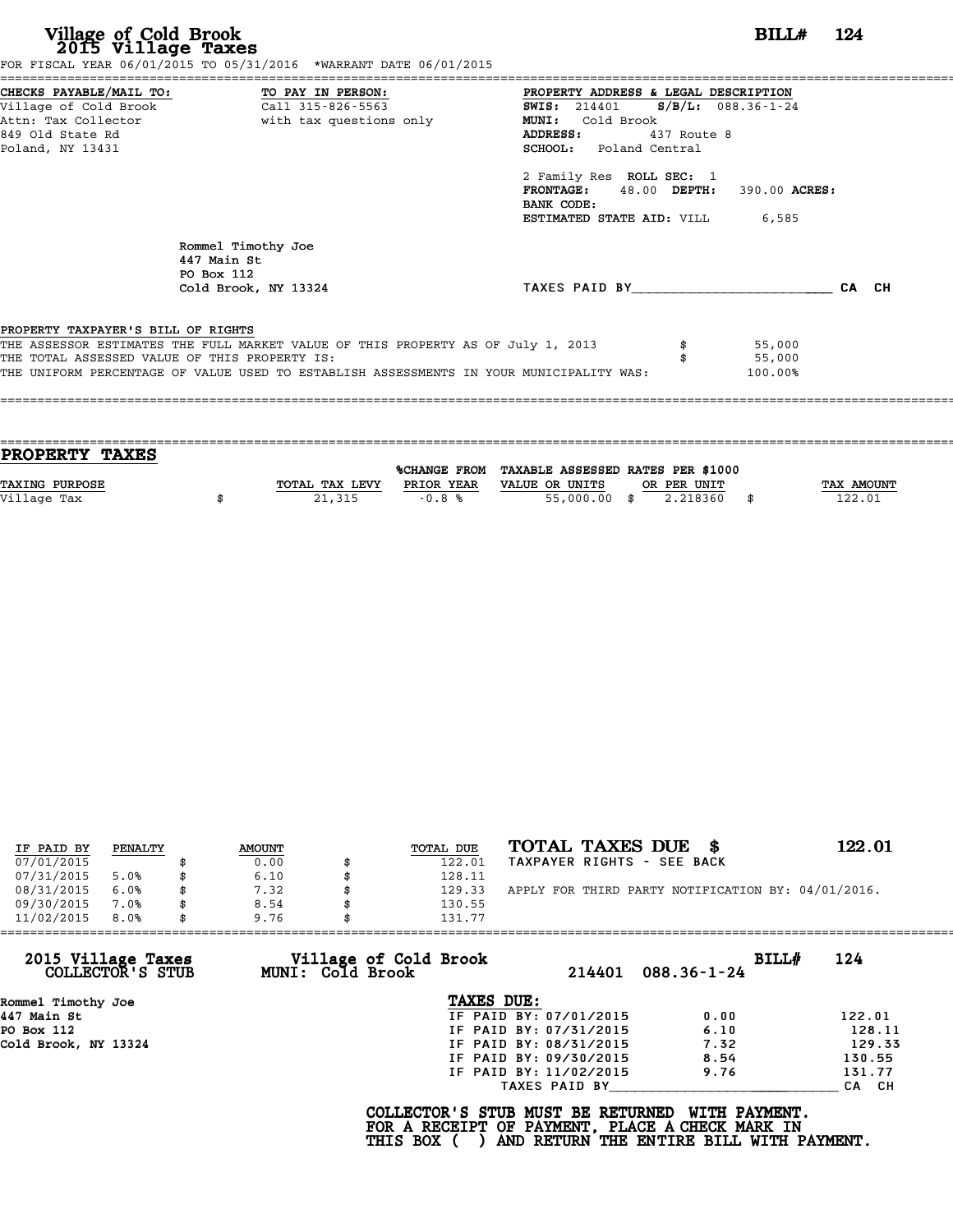| Village of Cold Brook<br>2015 Village Taxes   | FOR FISCAL YEAR 06/01/2015 TO 05/31/2016 *WARRANT DATE 06/01/2015                                |                                                                                                                                                          | BILL#                 | - 125 |
|-----------------------------------------------|--------------------------------------------------------------------------------------------------|----------------------------------------------------------------------------------------------------------------------------------------------------------|-----------------------|-------|
| 849 Old State Rd                              | CHECKS PAYABLE/MAIL TO: TO PAY IN PERSON:<br>Attn: Tax Collector and the with tax questions only | ========================<br>PROPERTY ADDRESS & LEGAL DESCRIPTION<br><b>SWIS:</b> 214401<br><b>MUNI:</b><br>Cold Brook<br>ADDRESS: 426 Route 8            | $S/B/L$ : 088.36-1-38 |       |
| Poland, NY 13431                              |                                                                                                  | SCHOOL: Poland Central<br>1 Family Res ROLL SEC: 1<br>$FRONTAGE: 47.00$ $DEPTH: 238.00$ $ACRES:$<br>BANK CODE:<br><b>ESTIMATED STATE AID:</b> VILL 6,585 |                       | .25   |
|                                               | Rommel Timothy Joe<br>447 Main Street Box 112<br>Cold Brook, NY 13324                            |                                                                                                                                                          |                       |       |
|                                               |                                                                                                  | TAXES PAID BY CA CH                                                                                                                                      |                       |       |
| PROPERTY TAXPAYER'S BILL OF RIGHTS            |                                                                                                  |                                                                                                                                                          |                       |       |
| THE TOTAL ASSESSED VALUE OF THIS PROPERTY IS: | THE ASSESSOR ESTIMATES THE FULL MARKET VALUE OF THIS PROPERTY AS OF July 1, 2013                 |                                                                                                                                                          | 50,000<br>50,000      |       |
|                                               | THE UNIFORM PERCENTAGE OF VALUE USED TO ESTABLISH ASSESSMENTS IN YOUR MUNICIPALITY WAS:          |                                                                                                                                                          | 100.00%               |       |

| PROPERTY TAXES        |                |            |                                                |             |                   |
|-----------------------|----------------|------------|------------------------------------------------|-------------|-------------------|
|                       |                |            | %CHANGE FROM TAXABLE ASSESSED RATES PER \$1000 |             |                   |
| <b>TAXING PURPOSE</b> | TOTAL TAX LEVY | PRIOR YEAR | VALUE OR UNITS                                 | OR PER UNIT | <b>TAX AMOUNT</b> |
| Village Tax           | 21,315         | $-0.8%$    | $50,000.00$ \$                                 | 2.218360    | 110.92            |
|                       |                |            |                                                |             |                   |

|            |         |               |                  | TOTAL TAXES DUE \$                                 | 110.92 |
|------------|---------|---------------|------------------|----------------------------------------------------|--------|
| IF PAID BY | PENALTY | <b>AMOUNT</b> | <b>TOTAL DUE</b> |                                                    |        |
| 07/01/2015 |         | 0.00          | 110.92           | TAXPAYER RIGHTS - SEE BACK                         |        |
| 07/31/2015 | 5.0%    | 5.55          | 116.47           |                                                    |        |
| 08/31/2015 | 6.0%    | \$<br>6.66    | 117.58           | APPLY FOR THIRD PARTY NOTIFICATION BY: 04/01/2016. |        |
| 09/30/2015 | 7.0%    | \$<br>7.76    | 118.68           |                                                    |        |
| 11/02/2015 | 8.0%    | \$<br>8.87    | 119.79           |                                                    |        |

| 11/02/2015<br>8.0%                     | 8.87                                             | 119.79                                                                               |                                          |        |
|----------------------------------------|--------------------------------------------------|--------------------------------------------------------------------------------------|------------------------------------------|--------|
| 2015 Village Taxes<br>COLLECTOR'S STUB | Village of Cold Brook<br><b>MUNI: Cold Brook</b> | 214401                                                                               | BILLH<br>$088.36 - 1 - 38$               | 125    |
| Rommel Timothy Joe                     |                                                  | TAXES DUE:                                                                           |                                          |        |
| 447 Main Street Box 112                |                                                  | IF PAID BY: 07/01/2015                                                               | 0.00                                     | 110.92 |
| Cold Brook, NY 13324                   |                                                  | IF PAID BY: 07/31/2015                                                               | 5.55                                     | 116.47 |
|                                        |                                                  | IF PAID BY: 08/31/2015                                                               | 6.66                                     | 117.58 |
|                                        |                                                  | IF PAID BY: 09/30/2015                                                               | 7.76                                     | 118.68 |
|                                        |                                                  | IF PAID BY: 11/02/2015                                                               | 8.87                                     | 119.79 |
|                                        |                                                  | TAXES PAID BY                                                                        |                                          | CA CH  |
|                                        |                                                  | COLLECTOR'S STUB MUST BE RETURNED<br>FOR A RECEIPT OF PAYMENT, PLACE A CHECK MARK IN | WITH PAYMENT.                            |        |
|                                        |                                                  | THIS BOX (                                                                           | AND RETURN THE ENTIRE BILL WITH PAYMENT. |        |
|                                        |                                                  |                                                                                      |                                          |        |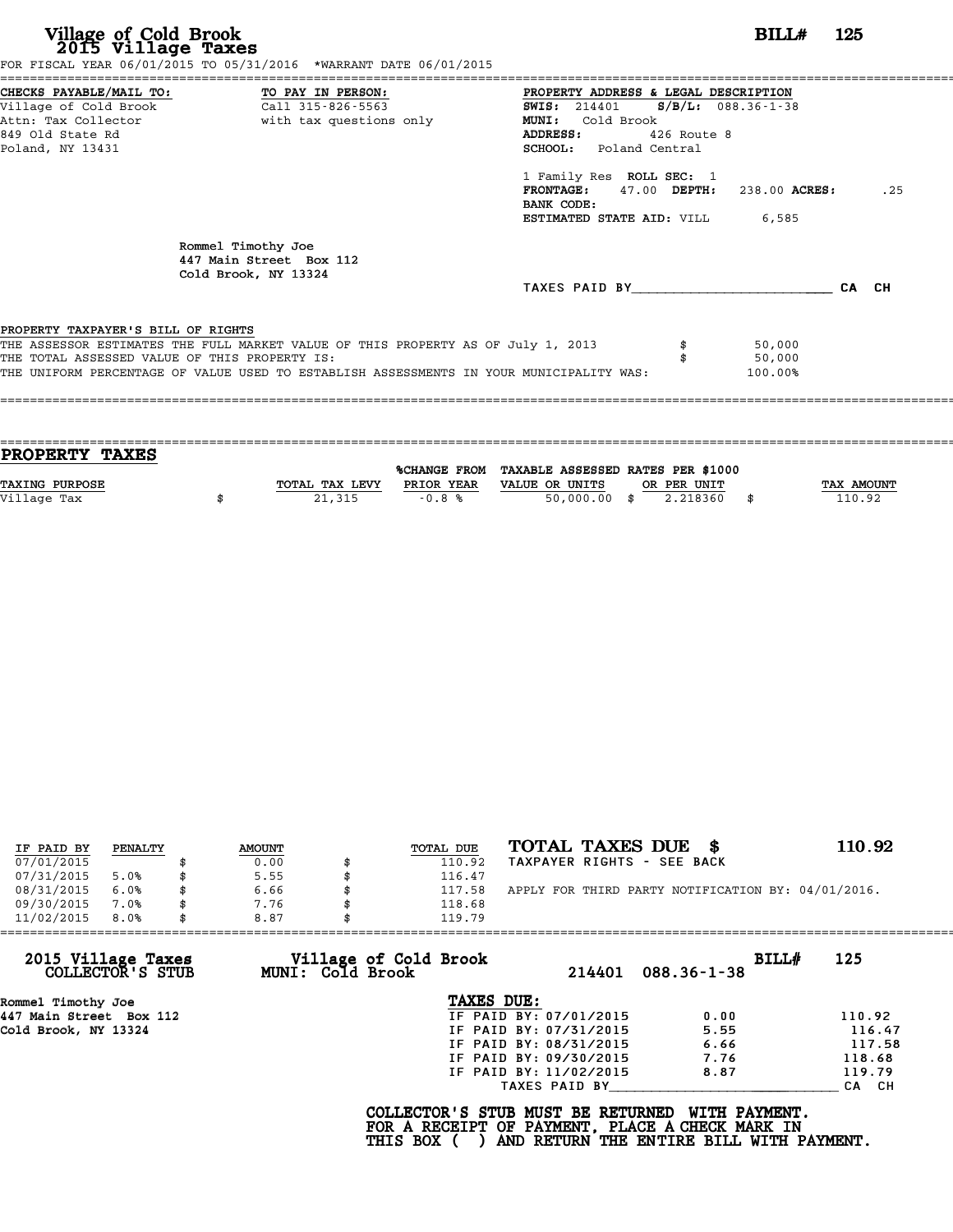|                                                                                     | FOR FISCAL YEAR 06/01/2015 TO 05/31/2016 *WARRANT DATE 06/01/2015                                                                                                           |                                                                                                                                                                        |             |                             |       |     |
|-------------------------------------------------------------------------------------|-----------------------------------------------------------------------------------------------------------------------------------------------------------------------------|------------------------------------------------------------------------------------------------------------------------------------------------------------------------|-------------|-----------------------------|-------|-----|
| CHECKS PAYABLE/MAIL TO: TO PAY IN PERSON:<br>849 Old State Rd<br>Poland, NY 13431   | Village of Cold Brook Call 315-826-5563<br>Attn: Tax Collector                       with tax questions only                                                                | PROPERTY ADDRESS & LEGAL DESCRIPTION<br><b>SWIS:</b> 214401 <b>S/B/L:</b> 088.44-1-2<br><b>MUNI:</b><br>Cold Brook<br><b>ADDRESS:</b><br><b>SCHOOL:</b> Poland Central | 261 Route 8 |                             |       |     |
|                                                                                     |                                                                                                                                                                             | 1 Family Res ROLL SEC: 1<br>$FRONTAGE: 120.00$ $DEPTH: 115.00$ $ACRES:$<br>BANK CODE:<br><b>ESTIMATED STATE AID:</b> VILL 6,585                                        |             |                             |       | .17 |
| 30 Main St                                                                          | Rouillier Robert J<br>Cold Brook N Y, 13324                                                                                                                                 | TAXES PAID BY                                                                                                                                                          |             |                             | CA CH |     |
| PROPERTY TAXPAYER'S BILL OF RIGHTS<br>THE TOTAL ASSESSED VALUE OF THIS PROPERTY IS: | THE ASSESSOR ESTIMATES THE FULL MARKET VALUE OF THIS PROPERTY AS OF July 1, 2013<br>THE UNIFORM PERCENTAGE OF VALUE USED TO ESTABLISH ASSESSMENTS IN YOUR MUNICIPALITY WAS: |                                                                                                                                                                        |             | 45,000<br>45,000<br>100.00% |       |     |

| PROPERTY TAXES        |                |            |                                                |             |                   |
|-----------------------|----------------|------------|------------------------------------------------|-------------|-------------------|
|                       |                |            | %CHANGE FROM TAXABLE ASSESSED RATES PER \$1000 |             |                   |
| <b>TAXING PURPOSE</b> | TOTAL TAX LEVY | PRIOR YEAR | VALUE OR UNITS                                 | OR PER UNIT | <b>TAX AMOUNT</b> |
| Village Tax           | 21,315         | $-0.8%$    | 45,000.00 \$                                   | 2.218360    | 99.83             |
|                       |                |            |                                                |             |                   |

| IF PAID BY | PENALTY | <b>AMOUNT</b> | TOTAL DUE | TOTAL TAXES DUE \$                                 | 99.83 |
|------------|---------|---------------|-----------|----------------------------------------------------|-------|
| 07/01/2015 |         | 0.00          | 99.83     | TAXPAYER RIGHTS - SEE BACK                         |       |
| 07/31/2015 | 5.0%    | \$<br>4.99    | 104.82    |                                                    |       |
| 08/31/2015 | 6.0%    | \$<br>5.99    | 105.82    | APPLY FOR THIRD PARTY NOTIFICATION BY: 04/01/2016. |       |
| 09/30/2015 | 7.0%    | \$<br>6.99    | 106.82    |                                                    |       |
| 11/02/2015 | 8.0%    | \$<br>7.99    | 107.82    |                                                    |       |

| 11/02/2015<br>8.0%                     | 7.99             | 107.82                |                        |                  |       |        |
|----------------------------------------|------------------|-----------------------|------------------------|------------------|-------|--------|
| 2015 Village Taxes<br>COLLECTOR'S STUB | MUNI: Cold Brook | Village of Cold Brook | 214401                 | $088.44 - 1 - 2$ | BILL# | 126    |
| Rouillier Robert J                     |                  | TAXES DUE:            |                        |                  |       |        |
| 30 Main St                             |                  |                       | IF PAID BY: 07/01/2015 | 0.00             |       | 99.83  |
| Cold Brook N Y, 13324                  |                  |                       | IF PAID BY: 07/31/2015 | 4.99             |       | 104.82 |
|                                        |                  |                       | IF PAID BY: 08/31/2015 | 5.99             |       | 105.82 |
|                                        |                  |                       | IF PAID BY: 09/30/2015 | 6.99             |       | 106.82 |
|                                        |                  |                       | IF PAID BY: 11/02/2015 | 7.99             |       | 107.82 |
|                                        |                  |                       | TAXES PAID BY          |                  |       | CA CH  |

COLLECTOR'S STUB MUST BE RETURNED WITH PAYMENT.<br>FOR A RECEIPT OF PAYMENT, PLACE A CHECK MARK IN<br>THIS BOX ( ) AND RETURN THE ENTIRE BILL WITH PAYMENT.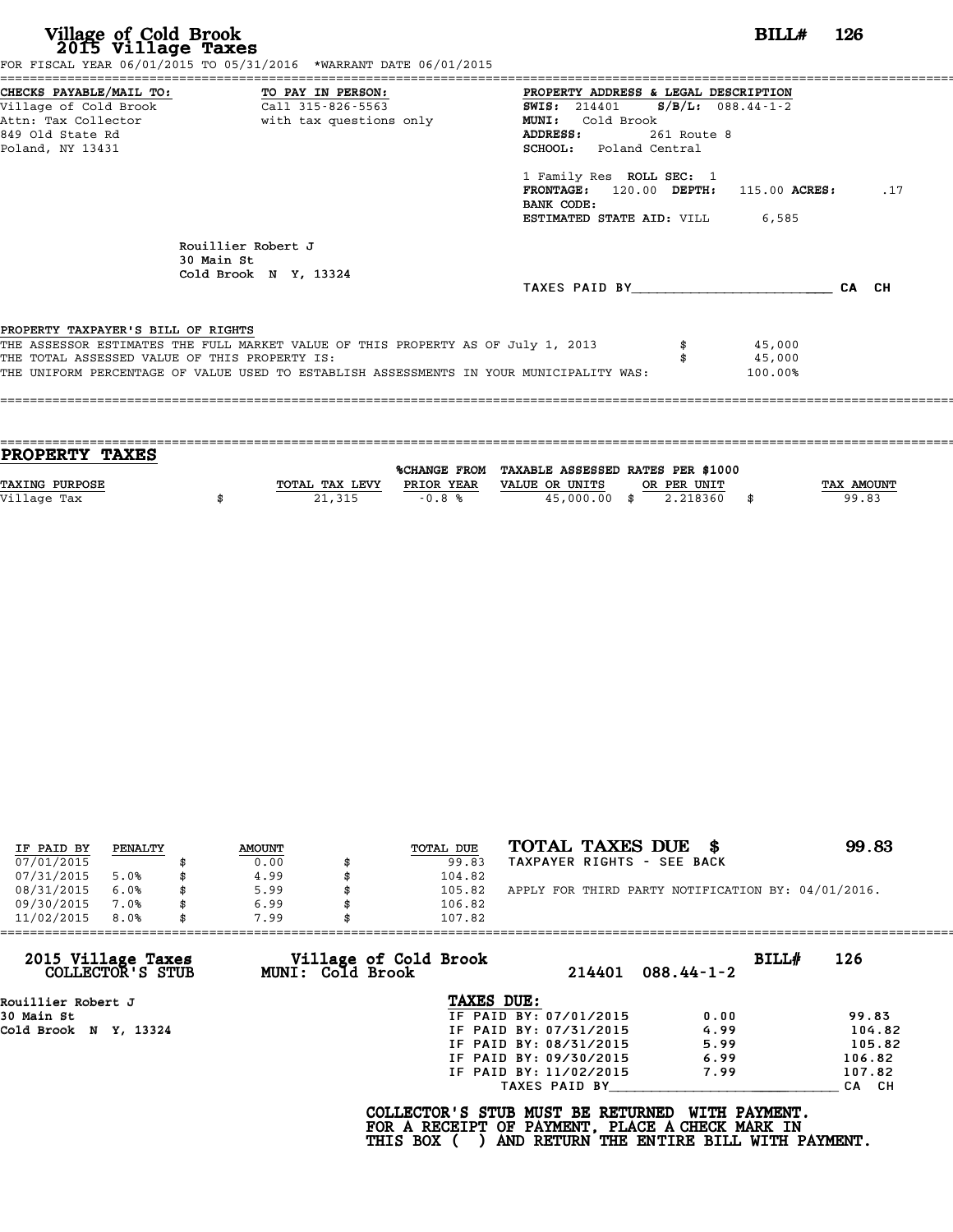| CHECKS PAYABLE/MAIL TO: TO PAY IN PERSON:<br>PROPERTY ADDRESS & LEGAL DESCRIPTION<br><b>SWIS:</b> 214401 <b>S/B/L:</b> 089.29-1-11.4<br>MUNI: Cold Brook<br>ADDRESS:<br>4349 Norway St<br>SCHOOL: Poland Central<br>Mfg housing ROLL SEC: 1<br>FRONTAGE: 285.00 DEPTH:<br><b>ACRES:</b><br>BANK CODE:<br><b>ESTIMATED STATE AID:</b> VILL 6,585<br>Schaffer Diana H<br>PO Box 264<br>Cold Brook, NY 13324<br>TAXES PAID BY TAXES<br>CA CH<br>31,000<br>31,000<br>100.00% | FOR FISCAL YEAR 06/01/2015 TO 05/31/2016 *WARRANT DATE 06/01/2015 |  |  |      |
|--------------------------------------------------------------------------------------------------------------------------------------------------------------------------------------------------------------------------------------------------------------------------------------------------------------------------------------------------------------------------------------------------------------------------------------------------------------------------|-------------------------------------------------------------------|--|--|------|
|                                                                                                                                                                                                                                                                                                                                                                                                                                                                          |                                                                   |  |  |      |
| Attn: Tax Collector and a with tax questions only<br>849 Old State Rd<br>Poland, NY 13431                                                                                                                                                                                                                                                                                                                                                                                |                                                                   |  |  |      |
|                                                                                                                                                                                                                                                                                                                                                                                                                                                                          |                                                                   |  |  |      |
|                                                                                                                                                                                                                                                                                                                                                                                                                                                                          |                                                                   |  |  |      |
|                                                                                                                                                                                                                                                                                                                                                                                                                                                                          |                                                                   |  |  |      |
| PROPERTY TAXPAYER'S BILL OF RIGHTS<br>THE ASSESSOR ESTIMATES THE FULL MARKET VALUE OF THIS PROPERTY AS OF July 1, 2013<br>THE TOTAL ASSESSED VALUE OF THIS PROPERTY IS:<br>THE UNIFORM PERCENTAGE OF VALUE USED TO ESTABLISH ASSESSMENTS IN YOUR MUNICIPALITY WAS:                                                                                                                                                                                                       |                                                                   |  |  |      |
|                                                                                                                                                                                                                                                                                                                                                                                                                                                                          |                                                                   |  |  | 4.90 |
|                                                                                                                                                                                                                                                                                                                                                                                                                                                                          |                                                                   |  |  |      |
|                                                                                                                                                                                                                                                                                                                                                                                                                                                                          |                                                                   |  |  |      |
|                                                                                                                                                                                                                                                                                                                                                                                                                                                                          |                                                                   |  |  |      |
|                                                                                                                                                                                                                                                                                                                                                                                                                                                                          |                                                                   |  |  |      |
|                                                                                                                                                                                                                                                                                                                                                                                                                                                                          |                                                                   |  |  |      |
|                                                                                                                                                                                                                                                                                                                                                                                                                                                                          |                                                                   |  |  |      |
|                                                                                                                                                                                                                                                                                                                                                                                                                                                                          |                                                                   |  |  |      |
|                                                                                                                                                                                                                                                                                                                                                                                                                                                                          |                                                                   |  |  |      |
|                                                                                                                                                                                                                                                                                                                                                                                                                                                                          |                                                                   |  |  |      |
|                                                                                                                                                                                                                                                                                                                                                                                                                                                                          |                                                                   |  |  |      |
|                                                                                                                                                                                                                                                                                                                                                                                                                                                                          |                                                                   |  |  |      |
|                                                                                                                                                                                                                                                                                                                                                                                                                                                                          |                                                                   |  |  |      |

| TAX AMOUNT |
|------------|
| 68.77      |
|            |
|            |

| IF PAID BY | PENALTY | <b>AMOUNT</b> | TOTAL DUE | TOTAL TAXES DUE \$                                 | 68.77 |
|------------|---------|---------------|-----------|----------------------------------------------------|-------|
| 07/01/2015 |         | 0.00          | 68.77     | TAXPAYER RIGHTS - SEE BACK                         |       |
| 07/31/2015 | 5.0%    | \$<br>3.44    | 72.21     |                                                    |       |
| 08/31/2015 | 6.0%    | \$<br>4.13    | 72.90     | APPLY FOR THIRD PARTY NOTIFICATION BY: 04/01/2016. |       |
| 09/30/2015 | 7.0%    | \$<br>4.81    | 73.58     |                                                    |       |
| 11/02/2015 | 8.0%    | \$<br>5.50    | 74.27     |                                                    |       |

| 11/02/2015<br>8.0%                     | 5.50                                      | 74.27                                                                                |                                                           |       |
|----------------------------------------|-------------------------------------------|--------------------------------------------------------------------------------------|-----------------------------------------------------------|-------|
| 2015 Village Taxes<br>COLLECTOR'S STUB | Village of Cold Brook<br>MUNI: Cold Brook | 214401                                                                               | <b>BILL#</b><br>$089.29 - 1 - 11.4$                       | 127   |
| Schaffer Diana H                       |                                           | TAXES DUE:                                                                           |                                                           |       |
| PO Box 264                             |                                           | IF PAID BY: 07/01/2015                                                               | 0.00                                                      | 68.77 |
| Cold Brook, NY 13324                   |                                           | IF PAID BY: 07/31/2015                                                               | 3.44                                                      | 72.21 |
|                                        |                                           | IF PAID BY: 08/31/2015                                                               | 4.13                                                      | 72.90 |
|                                        |                                           | IF PAID BY: 09/30/2015                                                               | 4.81                                                      | 73.58 |
|                                        |                                           | IF PAID BY: 11/02/2015                                                               | 5.50                                                      | 74.27 |
|                                        |                                           | TAXES PAID BY                                                                        |                                                           | CA CH |
|                                        | <b>THIS BOX</b>                           | COLLECTOR'S STUB MUST BE RETURNED<br>FOR A RECEIPT OF PAYMENT, PLACE A CHECK MARK IN | WITH PAYMENT.<br>AND RETURN THE ENTIRE BILL WITH PAYMENT. |       |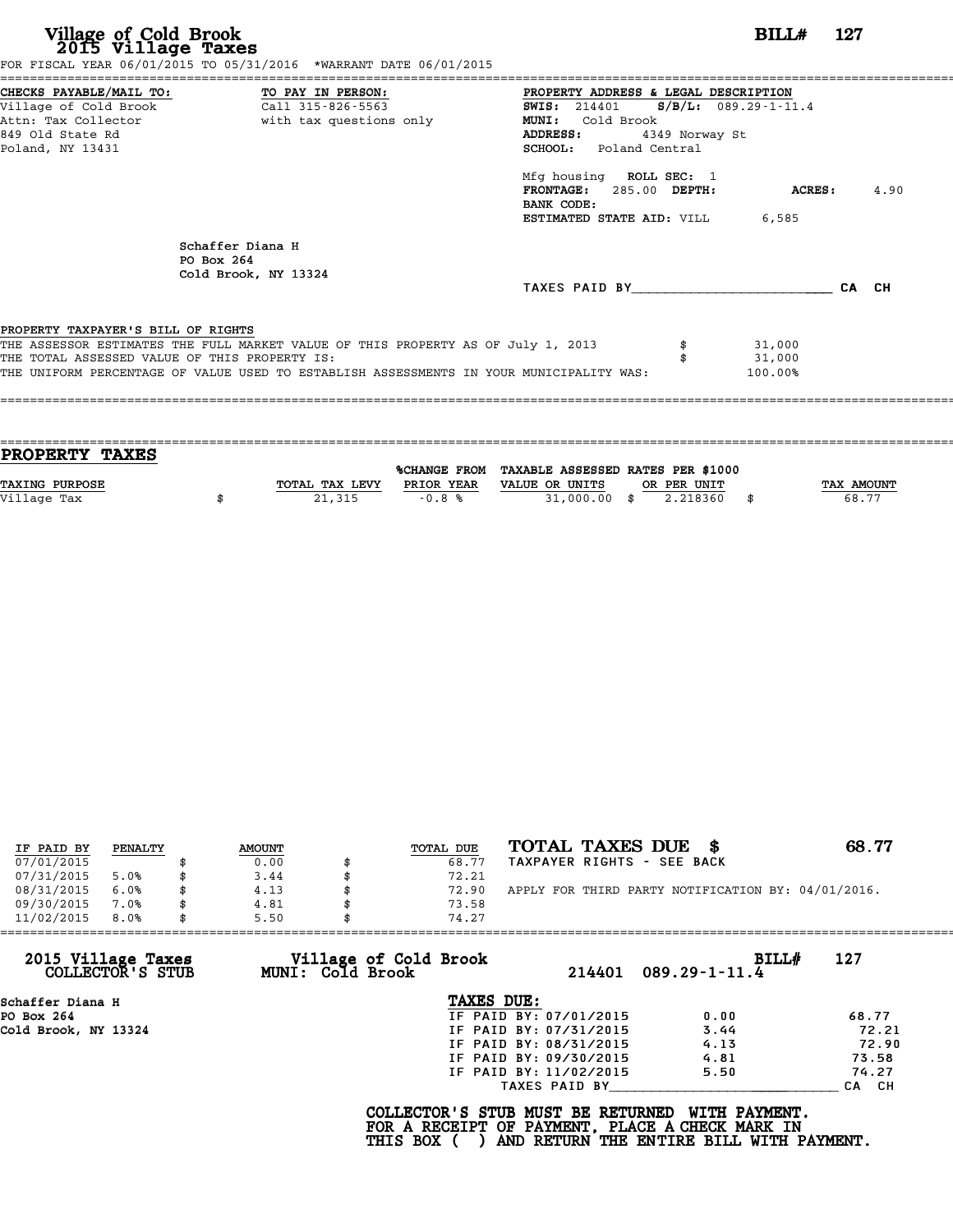|                                               | FOR FISCAL YEAR 06/01/2015 TO 05/31/2016 *WARRANT DATE 06/01/2015                       |                                              |                |               |     |
|-----------------------------------------------|-----------------------------------------------------------------------------------------|----------------------------------------------|----------------|---------------|-----|
|                                               | CHECKS PAYABLE/MAIL TO: TO PAY IN PERSON:                                               | PROPERTY ADDRESS & LEGAL DESCRIPTION         |                |               |     |
|                                               |                                                                                         | <b>SWIS:</b> 214401 <b>S/B/L:</b> 089.29-1-5 |                |               |     |
|                                               | Attn: Tax Collector and with tax questions only                                         | MUNI: Cold Brook                             |                |               |     |
| 849 Old State Rd                              |                                                                                         | <b>ADDRESS:</b>                              | 4422 Norway St |               |     |
| Poland, NY 13431                              |                                                                                         | SCHOOL: Poland Central                       |                |               |     |
|                                               |                                                                                         | 1 Family Res ROLL SEC: 1                     |                |               |     |
|                                               |                                                                                         | FRONTAGE: 154.40 DEPTH:                      |                | 251.00 ACRES: | .89 |
|                                               |                                                                                         | BANK CODE:                                   | 813            |               |     |
|                                               |                                                                                         | ESTIMATED STATE AID: VILL                    |                | 6,585         |     |
|                                               | Schreppel Debbie<br>4422 Norway St                                                      |                                              |                |               |     |
|                                               | Cold Brook, NY 13324                                                                    | TAXES PAID BY CA CH                          |                |               |     |
| PROPERTY TAXPAYER'S BILL OF RIGHTS            |                                                                                         |                                              |                |               |     |
|                                               | THE ASSESSOR ESTIMATES THE FULL MARKET VALUE OF THIS PROPERTY AS OF July 1, 2013        |                                              |                | 124,000       |     |
| THE TOTAL ASSESSED VALUE OF THIS PROPERTY IS: |                                                                                         |                                              |                | 124,000       |     |
|                                               | THE UNIFORM PERCENTAGE OF VALUE USED TO ESTABLISH ASSESSMENTS IN YOUR MUNICIPALITY WAS: |                                              |                | 100.00%       |     |
|                                               |                                                                                         |                                              |                |               |     |
|                                               |                                                                                         |                                              |                |               |     |

| <b>PROPERTY TAXES</b> |                |            |                                                |             |                   |
|-----------------------|----------------|------------|------------------------------------------------|-------------|-------------------|
|                       |                |            | %CHANGE FROM TAXABLE ASSESSED RATES PER \$1000 |             |                   |
|                       |                |            |                                                |             |                   |
| <b>TAXING PURPOSE</b> | TOTAL TAX LEVY | PRIOR YEAR | VALUE OR UNITS                                 | OR PER UNIT | <b>TAX AMOUNT</b> |
| Village Tax           | 21,315         | $-0.8%$    | $124,000.00$ \$                                | 2.218360    | 275.08            |
|                       |                |            |                                                |             |                   |
|                       |                |            |                                                |             |                   |

| IF PAID BY | PENALTY | <b>AMOUNT</b> | TOTAL DUE | TOTAL TAXES DUE \$                                 | 275.08 |
|------------|---------|---------------|-----------|----------------------------------------------------|--------|
| 07/01/2015 |         | 0.00          | 275.08    | TAXPAYER RIGHTS - SEE BACK                         |        |
| 07/31/2015 | 5.0%    | 13.75         | 288.83    |                                                    |        |
| 08/31/2015 | 6.0%    | 16.50         | 291.58    | APPLY FOR THIRD PARTY NOTIFICATION BY: 04/01/2016. |        |
| 09/30/2015 | 7.0%    | 19.26         | 294.34    |                                                    |        |
| 11/02/2015 | 8.0%    | 22.01         | 297.09    |                                                    |        |

| 11/02/2015           | 8.0%             | 22.01 |                  | 297.09                                                                                             |                        |                                                           |       |        |
|----------------------|------------------|-------|------------------|----------------------------------------------------------------------------------------------------|------------------------|-----------------------------------------------------------|-------|--------|
| 2015 Village Taxes   | COLLECTOR'S STUB |       | MUNI: Cold Brook | Village of Cold Brook                                                                              | 214401                 | $089.29 - 1 - 5$                                          | BILLH | 128    |
| Schreppel Debbie     |                  |       |                  | TAXES DUE:                                                                                         |                        |                                                           |       |        |
| 4422 Norway St       |                  |       |                  |                                                                                                    | IF PAID BY: 07/01/2015 | 0.00                                                      |       | 275.08 |
| Cold Brook, NY 13324 |                  |       |                  |                                                                                                    | IF PAID BY: 07/31/2015 | 13.75                                                     |       | 288.83 |
|                      |                  |       |                  |                                                                                                    | IF PAID BY: 08/31/2015 | 16.50                                                     |       | 291.58 |
|                      |                  |       |                  |                                                                                                    | IF PAID BY: 09/30/2015 | 19.26                                                     |       | 294.34 |
|                      |                  |       |                  |                                                                                                    | IF PAID BY: 11/02/2015 | 22.01                                                     |       | 297.09 |
|                      |                  |       |                  |                                                                                                    | TAXES PAID BY          |                                                           |       | CA CH  |
|                      |                  |       |                  | COLLECTOR'S STUB MUST BE RETURNED<br>FOR A RECEIPT OF PAYMENT, PLACE A CHECK MARK IN<br>THIS BOX ( |                        | WITH PAYMENT.<br>AND RETURN THE ENTIRE BILL WITH PAYMENT. |       |        |
|                      |                  |       |                  |                                                                                                    |                        |                                                           |       |        |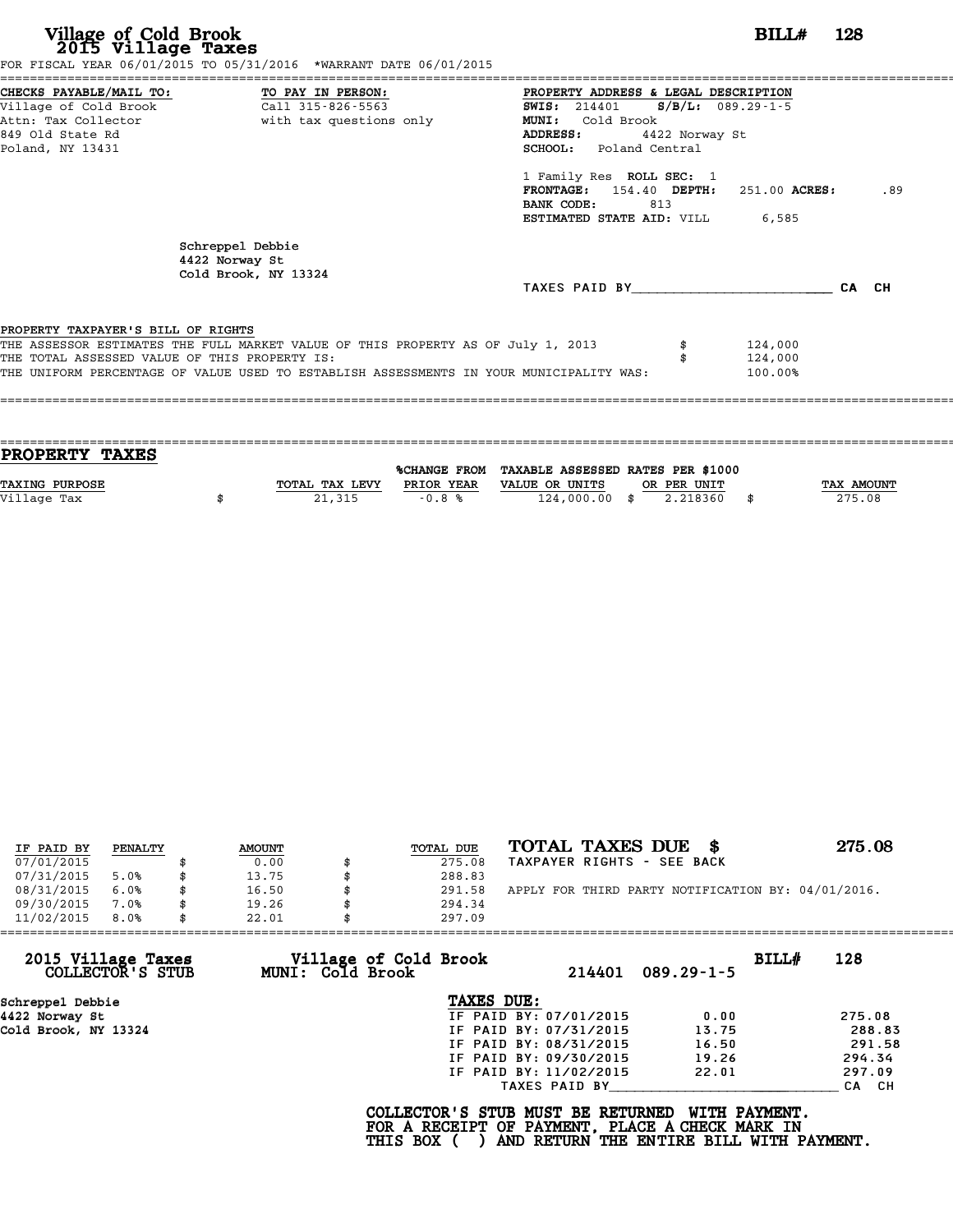|                                               | CHECKS PAYABLE/MAIL TO: TO PAY IN PERSON:                                        | PROPERTY ADDRESS & LEGAL DESCRIPTION          |                  |       |
|-----------------------------------------------|----------------------------------------------------------------------------------|-----------------------------------------------|------------------|-------|
|                                               |                                                                                  | <b>SWIS:</b> 214401 <b>S/B/L:</b> 088.36-1-29 |                  |       |
|                                               | Attn: Tax Collector The With tax questions only                                  | MUNI: Cold Brook                              |                  |       |
| 849 Old State Rd                              |                                                                                  | ADDRESS:                                      | 4465 Military Rd |       |
| Poland, NY 13431                              |                                                                                  | SCHOOL: Poland Central                        |                  |       |
|                                               |                                                                                  | 1 Family Res ROLL SEC: 1                      |                  |       |
|                                               |                                                                                  | FRONTAGE: 127.00 DEPTH: 105.00 ACRES:         |                  |       |
|                                               |                                                                                  | BANK CODE:                                    |                  |       |
|                                               |                                                                                  | <b>ESTIMATED STATE AID:</b> VILL 6,585        |                  |       |
|                                               | Scofield Joanne<br>4465 Military Rd<br>PO Box 185                                |                                               |                  |       |
|                                               | Cold Brook, NY 13324                                                             | TAXES PAID BY                                 |                  | CA CH |
| PROPERTY TAXPAYER'S BILL OF RIGHTS            |                                                                                  |                                               |                  |       |
|                                               | THE ASSESSOR ESTIMATES THE FULL MARKET VALUE OF THIS PROPERTY AS OF July 1, 2013 |                                               | 108,000          |       |
|                                               |                                                                                  |                                               | 108,000          |       |
| THE TOTAL ASSESSED VALUE OF THIS PROPERTY IS: |                                                                                  |                                               |                  |       |

| TOTAL TAX LEVY | PRIOR YEAR | VALUE OR UNITS |                                                                                            | <b>TAX AMOUNT</b> |
|----------------|------------|----------------|--------------------------------------------------------------------------------------------|-------------------|
|                |            |                |                                                                                            | 239.58            |
|                |            |                |                                                                                            |                   |
|                | 21,315     | $-0.8%$        | %CHANGE FROM TAXABLE ASSESSED RATES PER \$1000<br>OR PER UNIT<br>108,000.00 \$<br>2.218360 |                   |

| IF PAID BY | PENALTY | <b>AMOUNT</b> | TOTAL DUE | TOTAL TAXES DUE \$                                 | 239.58 |
|------------|---------|---------------|-----------|----------------------------------------------------|--------|
| 07/01/2015 |         | 0.00          | 239.58    | TAXPAYER RIGHTS - SEE BACK                         |        |
| 07/31/2015 | 5.0%    | 11.98         | 251.56    |                                                    |        |
| 08/31/2015 | 6.0%    | 14.37         | 253.95    | APPLY FOR THIRD PARTY NOTIFICATION BY: 04/01/2016. |        |
| 09/30/2015 | 7.0%    | 16.77         | 256.35    |                                                    |        |
| 11/02/2015 | 8.0%    | 19.17         | 258.75    |                                                    |        |

| 11/02/2015                             | 8.0% | 19.17 |                                           | 258.75                                                                                             |                        |                                                           |       |        |
|----------------------------------------|------|-------|-------------------------------------------|----------------------------------------------------------------------------------------------------|------------------------|-----------------------------------------------------------|-------|--------|
| 2015 Village Taxes<br>COLLECTOR'S STUB |      |       | Village of Cold Brook<br>MUNI: Cold Brook |                                                                                                    | 214401                 | $088.36 - 1 - 29$                                         | BILLH | 129    |
| Scofield Joanne                        |      |       |                                           | TAXES DUE:                                                                                         |                        |                                                           |       |        |
| 4465 Military Rd                       |      |       |                                           |                                                                                                    | IF PAID BY: 07/01/2015 | 0.00                                                      |       | 239.58 |
| PO Box 185                             |      |       |                                           |                                                                                                    | IF PAID BY: 07/31/2015 | 11.98                                                     |       | 251.56 |
| Cold Brook, NY 13324                   |      |       |                                           |                                                                                                    | IF PAID BY: 08/31/2015 | 14.37                                                     |       | 253.95 |
|                                        |      |       |                                           |                                                                                                    | IF PAID BY: 09/30/2015 | 16.77                                                     |       | 256.35 |
|                                        |      |       |                                           |                                                                                                    | IF PAID BY: 11/02/2015 | 19.17                                                     |       | 258.75 |
|                                        |      |       |                                           |                                                                                                    | TAXES PAID BY          |                                                           |       | CA CH  |
|                                        |      |       |                                           | COLLECTOR'S STUB MUST BE RETURNED<br>FOR A RECEIPT OF PAYMENT, PLACE A CHECK MARK IN<br>THIS BOX ( |                        | WITH PAYMENT.<br>AND RETURN THE ENTIRE BILL WITH PAYMENT. |       |        |
|                                        |      |       |                                           |                                                                                                    |                        |                                                           |       |        |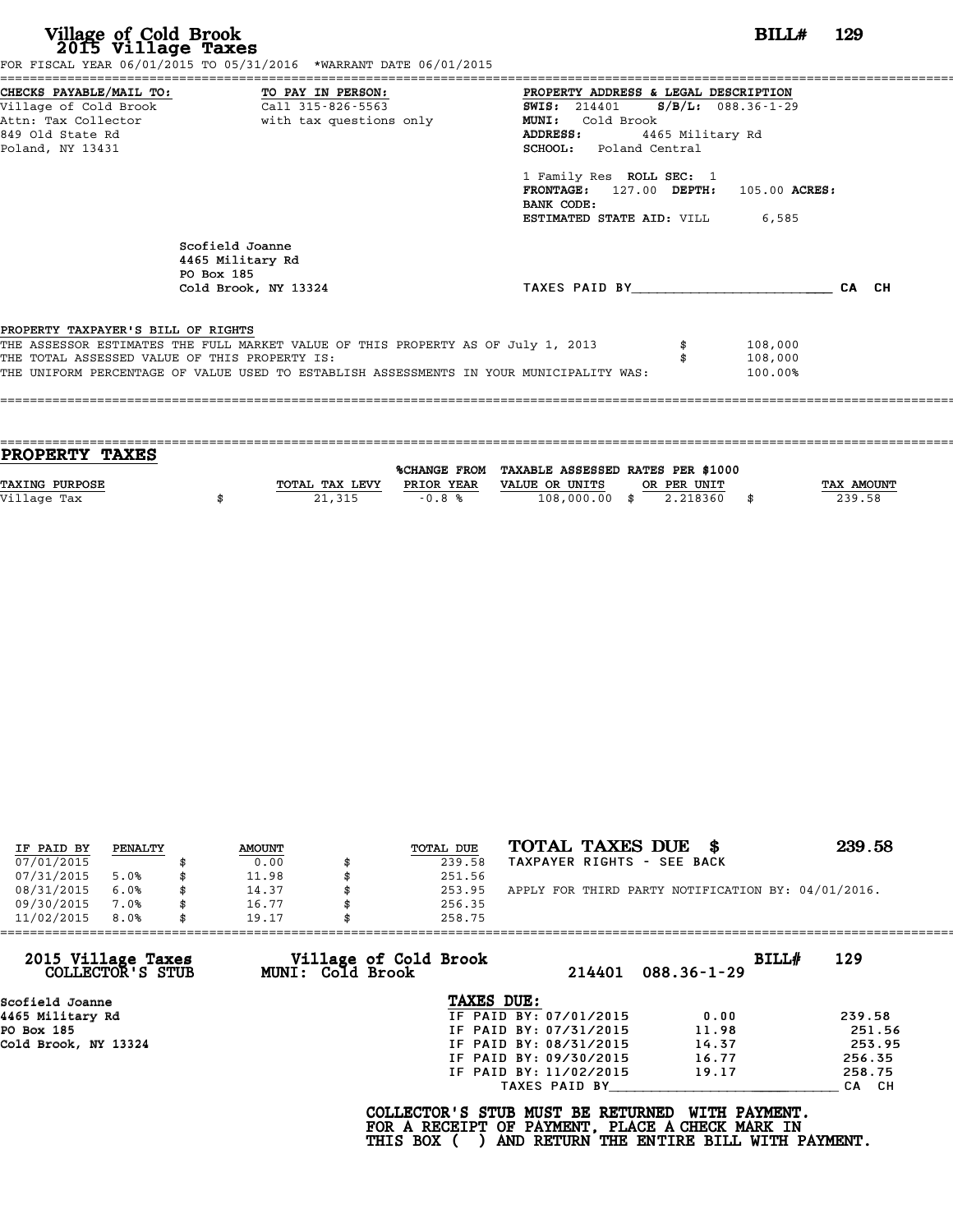|                                               | FOR FISCAL YEAR 06/01/2015 TO 05/31/2016 *WARRANT DATE 06/01/2015                       |                                               |             |            |       |      |
|-----------------------------------------------|-----------------------------------------------------------------------------------------|-----------------------------------------------|-------------|------------|-------|------|
|                                               | CHECKS PAYABLE/MAIL TO: TO PAY IN PERSON:                                               | PROPERTY ADDRESS & LEGAL DESCRIPTION          |             |            |       |      |
|                                               |                                                                                         | <b>SWIS:</b> 214401 <b>S/B/L:</b> 088.36-1-15 |             |            |       |      |
|                                               | Attn: Tax Collector and the with tax questions only                                     | MUNI: Cold Brook                              |             |            |       |      |
| 849 Old State Rd                              |                                                                                         | ADDRESS:                                      | 397 Route 8 |            |       |      |
| Poland, NY 13431                              |                                                                                         | <b>SCHOOL:</b> Poland Central                 |             |            |       |      |
|                                               |                                                                                         | 1 Family Res ROLL SEC: 1                      |             |            |       |      |
|                                               |                                                                                         | PRONTAGE:                                     | DEPTH:      | ACRES :    |       | 1.60 |
|                                               |                                                                                         | <b>BANK CODE:</b> 135                         |             |            |       |      |
|                                               |                                                                                         | <b>ESTIMATED STATE AID: VILL 6,585</b>        |             |            |       |      |
|                                               | Scofield Kenneth<br>Scofield Jeannette<br>PO Box 175                                    |                                               |             |            |       |      |
|                                               | Cold Brook, NY 13324                                                                    | TAXES PAID BY                                 |             |            | CA CH |      |
|                                               |                                                                                         |                                               |             |            |       |      |
| PROPERTY TAXPAYER'S BILL OF RIGHTS            |                                                                                         |                                               |             |            |       |      |
|                                               | THE ASSESSOR ESTIMATES THE FULL MARKET VALUE OF THIS PROPERTY AS OF July 1, 2013        |                                               |             | 119,800    |       |      |
| THE TOTAL ASSESSED VALUE OF THIS PROPERTY IS: |                                                                                         |                                               |             | 119,800    |       |      |
|                                               | THE UNIFORM PERCENTAGE OF VALUE USED TO ESTABLISH ASSESSMENTS IN YOUR MUNICIPALITY WAS: |                                               |             | $100.00\%$ |       |      |
|                                               |                                                                                         |                                               |             |            |       |      |
|                                               |                                                                                         |                                               |             |            |       |      |
|                                               |                                                                                         |                                               |             |            |       |      |

| <b>PROPERTY TAXES</b> |                |            |                                                |             |            |
|-----------------------|----------------|------------|------------------------------------------------|-------------|------------|
|                       |                |            | %CHANGE FROM TAXABLE ASSESSED RATES PER \$1000 |             |            |
|                       |                |            |                                                |             |            |
| <b>TAXING PURPOSE</b> | TOTAL TAX LEVY | PRIOR YEAR | VALUE OR UNITS                                 | OR PER UNIT | TAX AMOUNT |
| Village Tax           | 21,315         | $-0.8%$    | $119,800.00$ \$                                | 2.218360    | 265.76     |
|                       |                |            |                                                |             |            |
|                       |                |            |                                                |             |            |

| IF PAID BY | PENALTY | <b>AMOUNT</b> | TOTAL DUE | TOTAL TAXES DUE<br>- 86                            | 265.76 |
|------------|---------|---------------|-----------|----------------------------------------------------|--------|
| 07/01/2015 |         | 0.00          | 265.76    | TAXPAYER RIGHTS - SEE BACK                         |        |
| 07/31/2015 | 5.0%    | 13.29         | 279.05    |                                                    |        |
| 08/31/2015 | 6.0%    | 15.95         | 281.71    | APPLY FOR THIRD PARTY NOTIFICATION BY: 04/01/2016. |        |
| 09/30/2015 | 7.0%    | 18.60         | 284.36    |                                                    |        |
| 11/02/2015 | 8.0%    | 21.26         | 287.02    |                                                    |        |

| 11/02/2015                             | 8.0% | 21.26 |                  | 287.02                                                                                             |                        |                                                           |       |        |
|----------------------------------------|------|-------|------------------|----------------------------------------------------------------------------------------------------|------------------------|-----------------------------------------------------------|-------|--------|
| 2015 Village Taxes<br>COLLECTOR'S STUB |      |       | MUNI: Cold Brook | Village of Cold Brook                                                                              | 214401                 | $088.36 - 1 - 15$                                         | BILLH | 130    |
| Scofield Kenneth                       |      |       |                  | TAXES DUE:                                                                                         |                        |                                                           |       |        |
| Scofield Jeannette                     |      |       |                  |                                                                                                    | IF PAID BY: 07/01/2015 | 0.00                                                      |       | 265.76 |
| PO Box 175                             |      |       |                  |                                                                                                    | IF PAID BY: 07/31/2015 | 13.29                                                     |       | 279.05 |
| Cold Brook, NY 13324                   |      |       |                  |                                                                                                    | IF PAID BY: 08/31/2015 | 15.95                                                     |       | 281.71 |
|                                        |      |       |                  |                                                                                                    | IF PAID BY: 09/30/2015 | 18.60                                                     |       | 284.36 |
|                                        |      |       |                  |                                                                                                    | IF PAID BY: 11/02/2015 | 21.26                                                     |       | 287.02 |
|                                        |      |       |                  |                                                                                                    | TAXES PAID BY          |                                                           |       | CA CH  |
|                                        |      |       |                  | COLLECTOR'S STUB MUST BE RETURNED<br>FOR A RECEIPT OF PAYMENT, PLACE A CHECK MARK IN<br>THIS BOX ( |                        | WITH PAYMENT.<br>AND RETURN THE ENTIRE BILL WITH PAYMENT. |       |        |
|                                        |      |       |                  |                                                                                                    |                        |                                                           |       |        |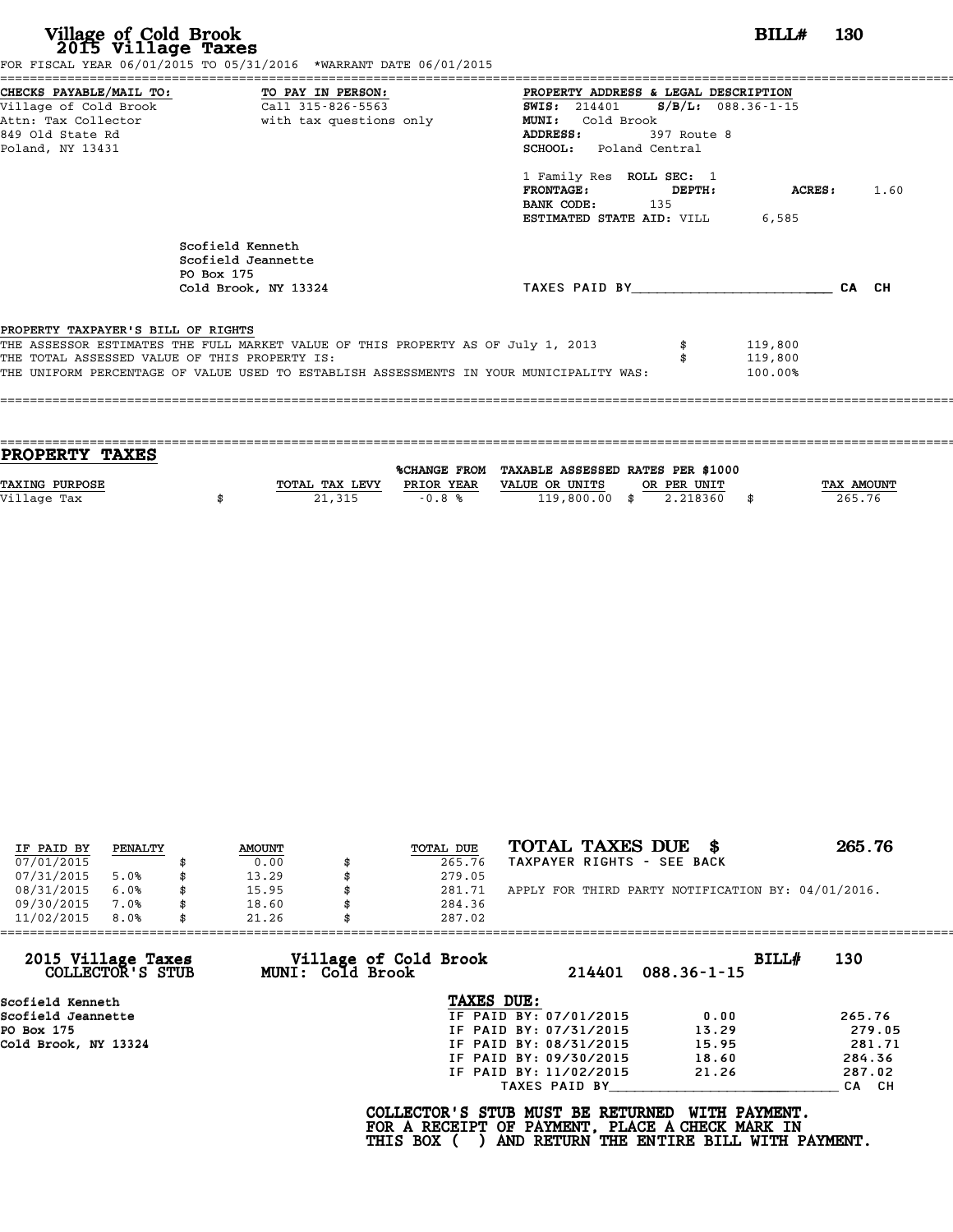| Village of Cold Brook<br>2015 Village Taxes                                         | FOR FISCAL YEAR 06/01/2015 TO 05/31/2016 *WARRANT DATE 06/01/2015                                                                                                            |                                                                                                                                                                                                                                                                                         | <b>BILL#</b> 131            |  |
|-------------------------------------------------------------------------------------|------------------------------------------------------------------------------------------------------------------------------------------------------------------------------|-----------------------------------------------------------------------------------------------------------------------------------------------------------------------------------------------------------------------------------------------------------------------------------------|-----------------------------|--|
| 849 Old State Rd<br>Poland, NY 13431                                                | CHECKS PAYABLE/MAIL TO: TO PAY IN PERSON:<br>Village of Cold Brook Call 315-826-5563<br>$\frac{21}{211}$ 315-826-5563<br>Attn: Tax Collector and the with tax questions only | PROPERTY ADDRESS & LEGAL DESCRIPTION<br>SWIS: 214401 S/B/L: 088.44-1-12<br><b>MUNI:</b><br>Cold Brook<br>304 Main St<br>ADDRESS:<br><b>SCHOOL:</b> Poland Central<br>1 Family Res ROLL SEC: 1<br>FRONTAGE: 328.00 DEPTH:<br>BANK CODE:<br>813<br><b>ESTIMATED STATE AID:</b> VILL 6,585 | 90.00 ACRES:                |  |
|                                                                                     | Sheppard Andrew R<br>304 Main St<br>Cold Brook, NY 13324                                                                                                                     | TAXES PAID BY CA CH                                                                                                                                                                                                                                                                     |                             |  |
| PROPERTY TAXPAYER'S BILL OF RIGHTS<br>THE TOTAL ASSESSED VALUE OF THIS PROPERTY IS: | THE ASSESSOR ESTIMATES THE FULL MARKET VALUE OF THIS PROPERTY AS OF July 1, 2013<br>THE UNIFORM PERCENTAGE OF VALUE USED TO ESTABLISH ASSESSMENTS IN YOUR MUNICIPALITY WAS:  |                                                                                                                                                                                                                                                                                         | 51,800<br>51,800<br>100.00% |  |

| TOTAL TAX LEVY | PRIOR YEAR | VALUE OR UNITS | OR PER UNIT |                                                                  | <b>TAX AMOUNT</b> |
|----------------|------------|----------------|-------------|------------------------------------------------------------------|-------------------|
|                |            |                | 2.218360    |                                                                  | 114.91            |
|                |            |                |             |                                                                  |                   |
|                | 21,315     | $-0.8%$        |             | %CHANGE FROM TAXABLE ASSESSED RATES PER \$1000<br>$51,800.00$ \$ |                   |

| IF PAID BY | PENALTY | <b>AMOUNT</b> | <b>TOTAL DUE</b> | TOTAL TAXES DUE \$                                 | 114.91 |
|------------|---------|---------------|------------------|----------------------------------------------------|--------|
| 07/01/2015 |         | 0.00          | 114.91           | TAXPAYER RIGHTS - SEE BACK                         |        |
| 07/31/2015 | 5.0%    | \$<br>5.75    | 120.66           |                                                    |        |
| 08/31/2015 | 6.0%    | \$<br>6.89    | \$<br>121.80     | APPLY FOR THIRD PARTY NOTIFICATION BY: 04/01/2016. |        |
| 09/30/2015 | 7.0%    | 8.04          | 122.95           |                                                    |        |
| 11/02/2015 | 8.0%    | \$<br>9.19    | 124.10           |                                                    |        |

| 11/02/2015<br>8.0%                     |  | 9.19 | 124.10                                    |                                                                                                                                  |                   |       |        |
|----------------------------------------|--|------|-------------------------------------------|----------------------------------------------------------------------------------------------------------------------------------|-------------------|-------|--------|
| 2015 Village Taxes<br>COLLECTOR'S STUB |  |      | Village of Cold Brook<br>MUNI: Cold Brook | 214401                                                                                                                           | $088.44 - 1 - 12$ | BILL# | 131    |
| Sheppard Andrew R                      |  |      |                                           | TAXES DUE:                                                                                                                       |                   |       |        |
| 304 Main St                            |  |      |                                           | IF PAID BY: 07/01/2015                                                                                                           | 0.00              |       | 114.91 |
| Cold Brook, NY 13324                   |  |      |                                           | IF PAID BY: 07/31/2015                                                                                                           | 5.75              |       | 120.66 |
|                                        |  |      |                                           | IF PAID BY: 08/31/2015                                                                                                           | 6.89              |       | 121.80 |
|                                        |  |      |                                           | IF PAID BY: 09/30/2015                                                                                                           | 8.04              |       | 122.95 |
|                                        |  |      |                                           | IF PAID BY: 11/02/2015                                                                                                           | 9.19              |       | 124.10 |
|                                        |  |      |                                           | TAXES PAID BY                                                                                                                    |                   |       | CA CH  |
|                                        |  |      | THIS BOX (                                | COLLECTOR'S STUB MUST BE RETURNED<br>FOR A RECEIPT OF PAYMENT, PLACE A CHECK MARK IN<br>AND RETURN THE ENTIRE BILL WITH PAYMENT. | WITH PAYMENT.     |       |        |
|                                        |  |      |                                           |                                                                                                                                  |                   |       |        |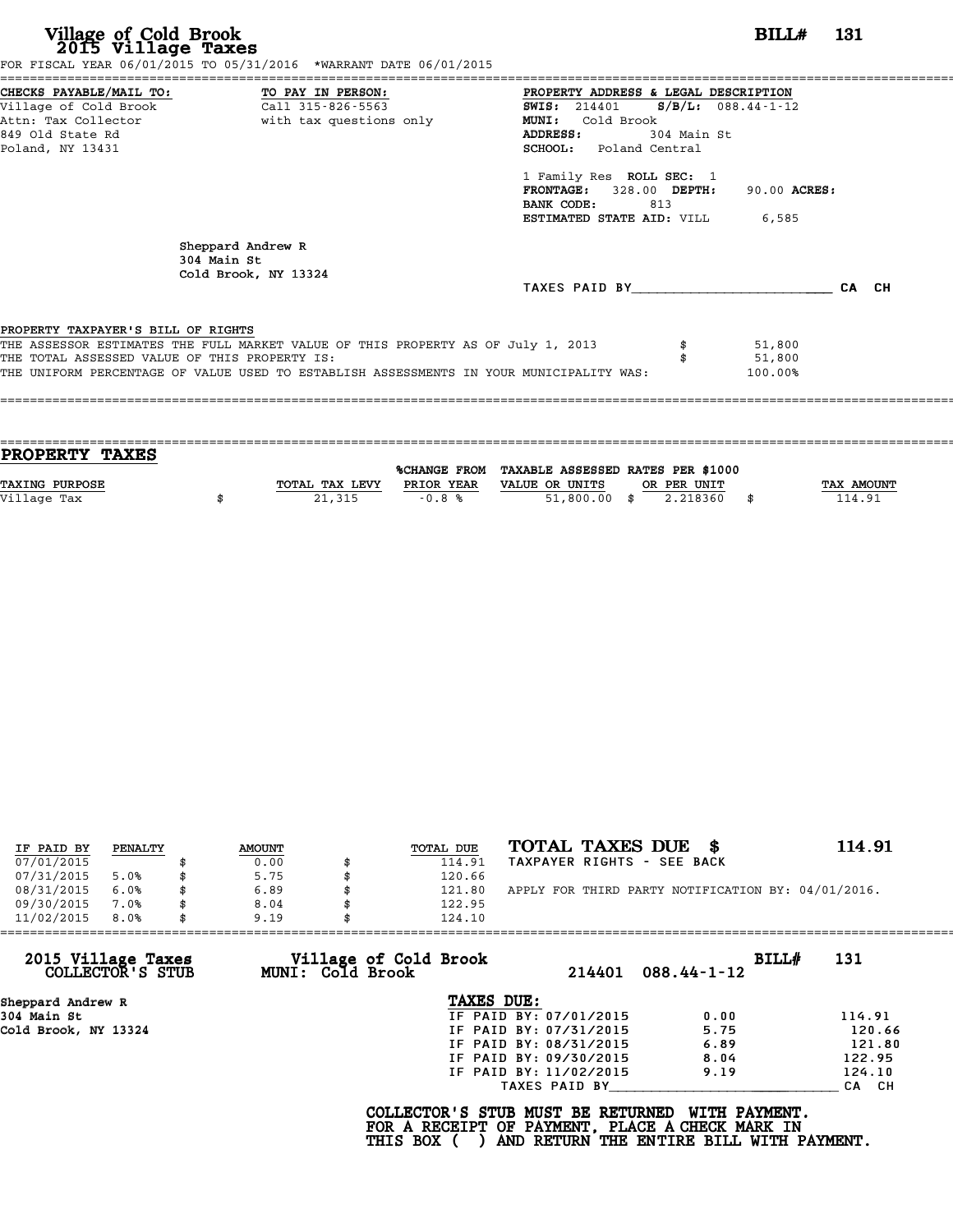|                                               | FOR FISCAL YEAR 06/01/2015 TO 05/31/2016 *WARRANT DATE 06/01/2015                       |                                               |                |       |
|-----------------------------------------------|-----------------------------------------------------------------------------------------|-----------------------------------------------|----------------|-------|
|                                               | CHECKS PAYABLE/MAIL TO: TO PAY IN PERSON:                                               | PROPERTY ADDRESS & LEGAL DESCRIPTION          |                |       |
|                                               | Village of Cold Brook Call 315-826-5563                                                 | <b>SWIS:</b> 214401 <b>S/B/L:</b> 089.29-1-19 |                |       |
|                                               | Attn: Tax Collector and the with tax questions only                                     | <b>MUNI:</b><br>Cold Brook                    |                |       |
| 849 Old State Rd                              |                                                                                         | ADDRESS:                                      | 4435 Norway St |       |
| Poland, NY 13431                              |                                                                                         | SCHOOL: Poland Central                        |                |       |
|                                               |                                                                                         | 1 Family Res ROLL SEC: 1                      |                |       |
|                                               |                                                                                         | FRONTAGE: 79.00 DEPTH: 154.00 ACRES:          |                |       |
|                                               |                                                                                         | BANK CODE:                                    |                |       |
|                                               |                                                                                         | <b>ESTIMATED STATE AID:</b> VILL 6,585        |                |       |
|                                               | Truax Sally<br>4435 Norway St<br>Cold Brook, NY 13324                                   |                                               |                |       |
|                                               |                                                                                         | TAXES PAID BY                                 |                | CA CH |
|                                               |                                                                                         |                                               |                |       |
| PROPERTY TAXPAYER'S BILL OF RIGHTS            |                                                                                         |                                               |                |       |
|                                               | THE ASSESSOR ESTIMATES THE FULL MARKET VALUE OF THIS PROPERTY AS OF July 1, 2013        |                                               | 64,000         |       |
| THE TOTAL ASSESSED VALUE OF THIS PROPERTY IS: |                                                                                         |                                               | 64,000         |       |
|                                               | THE UNIFORM PERCENTAGE OF VALUE USED TO ESTABLISH ASSESSMENTS IN YOUR MUNICIPALITY WAS: |                                               | 100.00%        |       |
|                                               |                                                                                         |                                               |                |       |

| <b>PROPERTY TAXES</b> |                |                     |                                   |             |      |            |
|-----------------------|----------------|---------------------|-----------------------------------|-------------|------|------------|
|                       |                | <b>%CHANGE FROM</b> | TAXABLE ASSESSED RATES PER \$1000 |             |      |            |
| <b>TAXING PURPOSE</b> | TOTAL TAX LEVY | PRIOR YEAR          | VALUE OR UNITS                    | OR PER UNIT |      | TAX AMOUNT |
|                       |                |                     |                                   |             |      |            |
| Village Tax           | 21,315         | $-0.8%$             | 64,000,00 \$                      | 2.218360    | - \$ | 141.98     |
|                       |                |                     |                                   |             |      |            |

| IF PAID BY | PENALTY | <b>AMOUNT</b> | <b>TOTAL DUE</b> | TOTAL TAXES DUE \$                                 | 141.98 |
|------------|---------|---------------|------------------|----------------------------------------------------|--------|
| 07/01/2015 |         | 0.00          | 141.98           | TAXPAYER RIGHTS - SEE BACK                         |        |
| 07/31/2015 | 5.0%    | \$<br>7.10    | 149.08           |                                                    |        |
| 08/31/2015 | 6.0%    | \$<br>8.52    | 150.50           | APPLY FOR THIRD PARTY NOTIFICATION BY: 04/01/2016. |        |
| 09/30/2015 | 7.0%    | \$<br>9.94    | 151.92           |                                                    |        |
| 11/02/2015 | 8.0%    | \$<br>11.36   | 153.34           |                                                    |        |

| 11/02/2015<br>8.0%                     | 11.36            | 153.34                          |                            |        |
|----------------------------------------|------------------|---------------------------------|----------------------------|--------|
| 2015 Village Taxes<br>COLLECTOR'S STUB | MUNI: Cold Brook | Village of Cold Brook<br>214401 | BILL#<br>$089.29 - 1 - 19$ | 132    |
| Truax Sally                            |                  | TAXES DUE:                      |                            |        |
| 4435 Norway St                         |                  | IF PAID BY: 07/01/2015          | 0.00                       | 141.98 |
| Cold Brook, NY 13324                   |                  | IF PAID BY: 07/31/2015          | 7.10                       | 149.08 |
|                                        |                  | IF PAID BY: 08/31/2015          | 8.52                       | 150.50 |
|                                        |                  | IF PAID BY: 09/30/2015          | 9.94                       | 151.92 |
|                                        |                  | IF PAID BY: 11/02/2015          | 11.36                      | 153.34 |
|                                        |                  | TAXES PAID BY                   |                            | CA CH  |

COLLECTOR'S STUB MUST BE RETURNED WITH PAYMENT.<br>FOR A RECEIPT OF PAYMENT, PLACE A CHECK MARK IN<br>THIS BOX ( ) AND RETURN THE ENTIRE BILL WITH PAYMENT.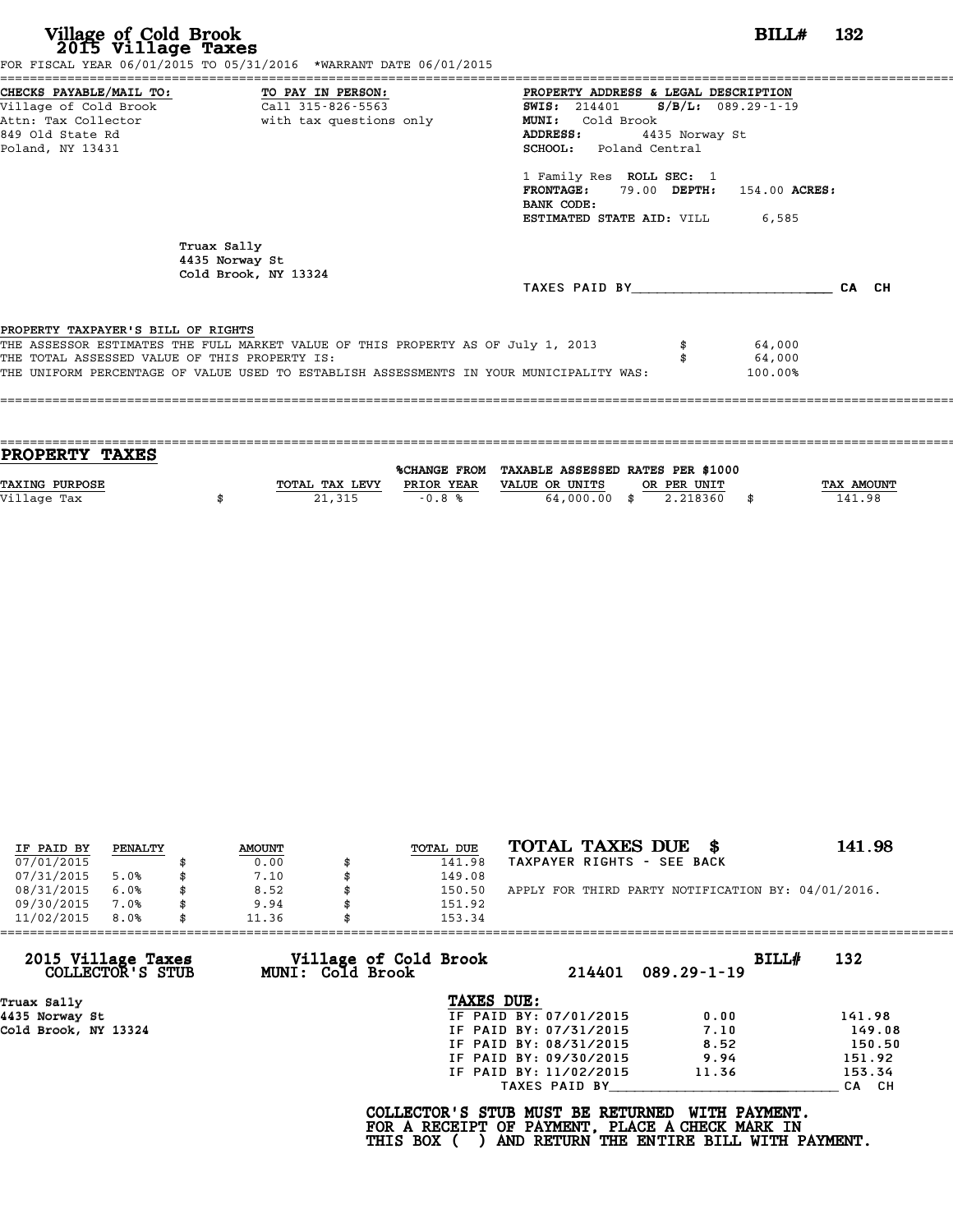|                                               | CHECKS PAYABLE/MAIL TO: TO PAY IN PERSON:                                        | PROPERTY ADDRESS & LEGAL DESCRIPTION   |                   |      |
|-----------------------------------------------|----------------------------------------------------------------------------------|----------------------------------------|-------------------|------|
|                                               |                                                                                  | SWIS: $214401$ S/B/L: 089.29-1-12      |                   |      |
|                                               | Attn: Tax Collector and with tax questions only                                  | Cold Brook<br><b>MUNI:</b>             |                   |      |
| 849 Old State Rd                              |                                                                                  | <b>ADDRESS:</b>                        | 4383 Norway St    |      |
| Poland, NY 13431                              |                                                                                  | SCHOOL: Poland Central                 |                   |      |
|                                               |                                                                                  | 1 Family Res ROLL SEC: 1               |                   |      |
|                                               |                                                                                  | FRONTAGE:                              | DEPTH:<br>ACRES : | 7.70 |
|                                               |                                                                                  | BANK CODE:                             |                   |      |
|                                               |                                                                                  | <b>ESTIMATED STATE AID: VILL 6,585</b> |                   |      |
|                                               | Van Valkenburg Evan<br>VanValkenburg Beverly<br>457 Main St                      |                                        |                   |      |
|                                               |                                                                                  |                                        |                   |      |
|                                               | Cold Brook, NY 13324                                                             | TAXES PAID BY <b>CA</b> CH             |                   |      |
|                                               |                                                                                  |                                        |                   |      |
| PROPERTY TAXPAYER'S BILL OF RIGHTS            |                                                                                  |                                        |                   |      |
| THE TOTAL ASSESSED VALUE OF THIS PROPERTY IS: | THE ASSESSOR ESTIMATES THE FULL MARKET VALUE OF THIS PROPERTY AS OF July 1, 2013 |                                        | 88,000<br>88,000  |      |

| <b>PROPERTY TAXES</b> |                |                     |                                   |             |      |            |
|-----------------------|----------------|---------------------|-----------------------------------|-------------|------|------------|
|                       |                | <b>%CHANGE FROM</b> | TAXABLE ASSESSED RATES PER \$1000 |             |      |            |
|                       |                |                     |                                   |             |      |            |
| <b>TAXING PURPOSE</b> | TOTAL TAX LEVY | PRIOR YEAR          | VALUE OR UNITS                    | OR PER UNIT |      | TAX AMOUNT |
| Village Tax           | 21,315         | $-0.8%$             | 88,000.00 \$                      | 2.218360    | - \$ | 195.22     |
|                       |                |                     |                                   |             |      |            |

|            |         |               |                  | TOTAL TAXES DUE \$                                 | 195.22 |
|------------|---------|---------------|------------------|----------------------------------------------------|--------|
| IF PAID BY | PENALTY | <b>AMOUNT</b> | <b>TOTAL DUE</b> |                                                    |        |
| 07/01/2015 |         | 0.00          | 195.22           | TAXPAYER RIGHTS - SEE BACK                         |        |
| 07/31/2015 | 5.0%    | \$<br>9.76    | 204.98           |                                                    |        |
| 08/31/2015 | 6.0%    | \$<br>11.71   | 206.93           | APPLY FOR THIRD PARTY NOTIFICATION BY: 04/01/2016. |        |
| 09/30/2015 | 7.0%    | \$<br>13.67   | 208.89           |                                                    |        |
| 11/02/2015 | 8.0%    | \$<br>15.62   | 210.84           |                                                    |        |

| 11/02/2015                             | 8.0% | 15.62 |                         | 210.84                                                                                             |                        |                                                                  |       |        |
|----------------------------------------|------|-------|-------------------------|----------------------------------------------------------------------------------------------------|------------------------|------------------------------------------------------------------|-------|--------|
| 2015 Village Taxes<br>COLLECTOR'S STUB |      |       | <b>MUNI: Cold Brook</b> | Village of Cold Brook                                                                              | 214401                 | $089.29 - 1 - 12$                                                | BILL# | 133    |
| Van Valkenburg Evan                    |      |       |                         | TAXES DUE:                                                                                         |                        |                                                                  |       |        |
| VanValkenburg Beverly                  |      |       |                         |                                                                                                    | IF PAID BY: 07/01/2015 | 0.00                                                             |       | 195.22 |
| 457 Main St                            |      |       |                         |                                                                                                    | IF PAID BY: 07/31/2015 | 9.76                                                             |       | 204.98 |
| Cold Brook, NY 13324                   |      |       |                         |                                                                                                    | IF PAID BY: 08/31/2015 | 11.71                                                            |       | 206.93 |
|                                        |      |       |                         |                                                                                                    | IF PAID BY: 09/30/2015 | 13.67                                                            |       | 208.89 |
|                                        |      |       |                         |                                                                                                    | IF PAID BY: 11/02/2015 | 15.62                                                            |       | 210.84 |
|                                        |      |       |                         |                                                                                                    | TAXES PAID BY          |                                                                  |       | CA CH  |
|                                        |      |       |                         | COLLECTOR'S STUB MUST BE RETURNED<br>FOR A RECEIPT OF PAYMENT, PLACE A CHECK MARK IN<br>THIS BOX ( |                        | <b>WITH PAYMENT.</b><br>AND RETURN THE ENTIRE BILL WITH PAYMENT. |       |        |
|                                        |      |       |                         |                                                                                                    |                        |                                                                  |       |        |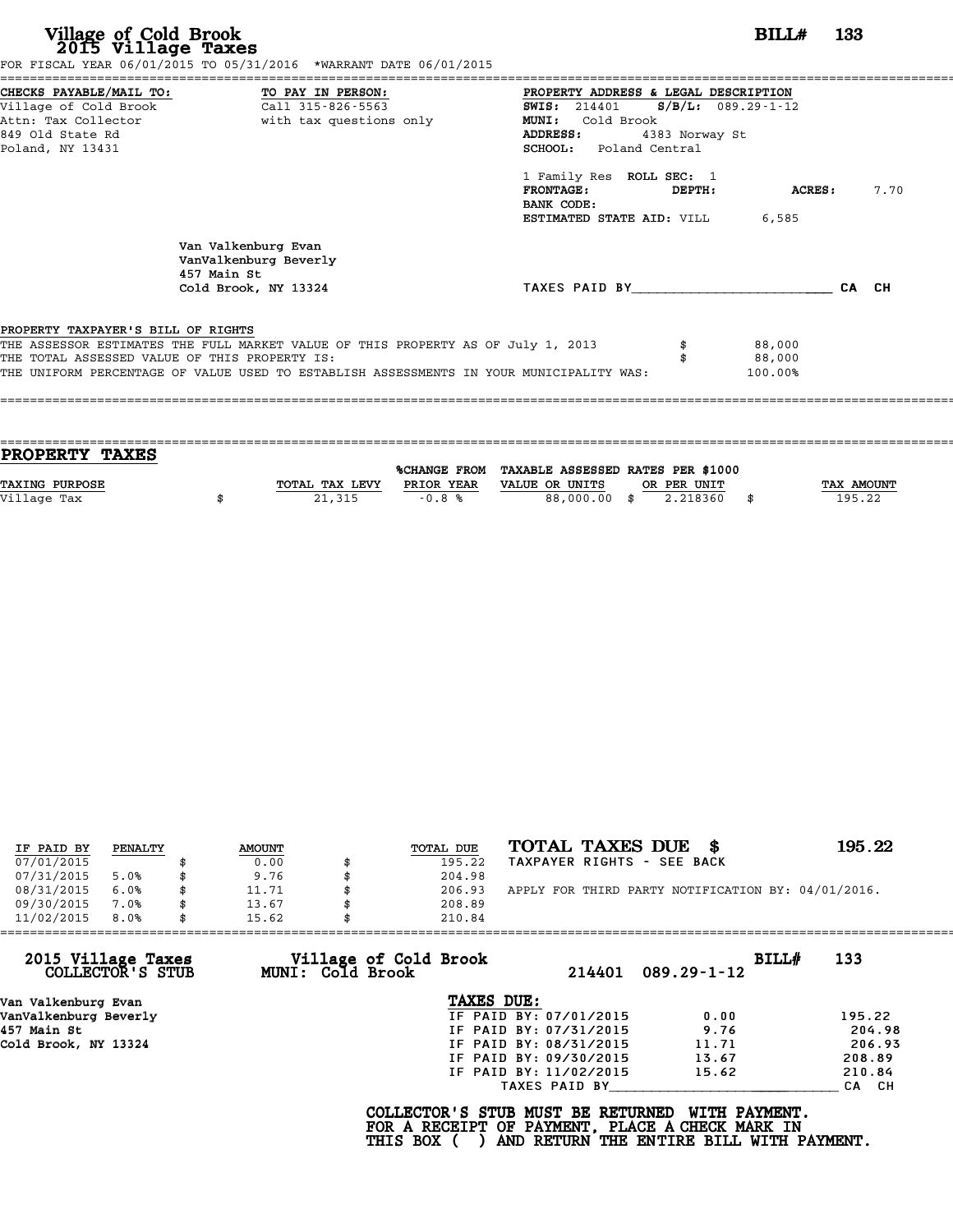|                                               | FOR FISCAL YEAR 06/01/2015 TO 05/31/2016 *WARRANT DATE 06/01/2015                |                                           |             |     |       |     |
|-----------------------------------------------|----------------------------------------------------------------------------------|-------------------------------------------|-------------|-----|-------|-----|
|                                               | CHECKS PAYABLE/MAIL TO: TO PAY IN PERSON:                                        | PROPERTY ADDRESS & LEGAL DESCRIPTION      |             |     |       |     |
| Village of Cold Brook                         | Call 315-826-5563                                                                | SWIS: $214401$ S/B/L: 088.36-1-27         |             |     |       |     |
| Attn: Tax Collector                           | with tax questions only                                                          | MUNI: Cold Brook                          |             |     |       |     |
| 849 Old State Rd                              |                                                                                  | <b>ADDRESS:</b>                           | Military Rd |     |       |     |
| Poland, NY 13431                              |                                                                                  | SCHOOL: Poland Central                    |             |     |       |     |
|                                               |                                                                                  | Res vac land ROLL SEC: 1                  |             |     |       |     |
|                                               |                                                                                  | FRONTAGE: $147.88$ DEPTH: $164.65$ ACRES: |             |     |       | .05 |
|                                               |                                                                                  | BANK CODE:                                | 135         |     |       |     |
|                                               |                                                                                  | <b>ESTIMATED STATE AID:</b> VILL 6,585    |             |     |       |     |
|                                               | VanValkenberg Evan A<br>VanValkenberg Beverly A<br>457 Main St                   |                                           |             |     |       |     |
|                                               | Cold Brook, NY 13324                                                             | TAXES PAID BY                             |             |     | CA CH |     |
| PROPERTY TAXPAYER'S BILL OF RIGHTS            |                                                                                  |                                           |             |     |       |     |
|                                               | THE ASSESSOR ESTIMATES THE FULL MARKET VALUE OF THIS PROPERTY AS OF July 1, 2013 |                                           |             | 200 |       |     |
|                                               |                                                                                  |                                           |             | 200 |       |     |
| THE TOTAL ASSESSED VALUE OF THIS PROPERTY IS: |                                                                                  |                                           |             |     |       |     |

| <b>PROPERTY TAXES</b> |                |            |                                                |                |            |
|-----------------------|----------------|------------|------------------------------------------------|----------------|------------|
|                       |                |            |                                                |                |            |
|                       |                |            | %CHANGE FROM TAXABLE ASSESSED RATES PER \$1000 |                |            |
| <b>TAXING PURPOSE</b> | TOTAL TAX LEVY | PRIOR YEAR | VALUE OR UNITS<br>OR PER UNIT                  |                | TAX AMOUNT |
| Village Tax           | 21,315         | $-0.8%$    | 200.00<br>.ቋ                                   | 2.218360<br>\$ | 0.44       |
|                       |                |            |                                                |                |            |

| IF PAID BY | PENALTY | <b>AMOUNT</b> | TOTAL DUE | TOTAL TAXES DUE \$                                 |  |
|------------|---------|---------------|-----------|----------------------------------------------------|--|
| 07/01/2015 |         | 0.00          | 0.44      | TAXPAYER RIGHTS - SEE BACK                         |  |
| 07/31/2015 | 5.0%    | 0.02          | 0.46      |                                                    |  |
| 08/31/2015 | 6.0%    | 0.03          | 0.47      | APPLY FOR THIRD PARTY NOTIFICATION BY: 04/01/2016. |  |
| 09/30/2015 | 7.0%    | 0.03          | 0.47      |                                                    |  |
| 11/02/2015 | 8.0%    | 0.04          | 0.48      |                                                    |  |

| 11/02/2015<br>8.0%                     | 0.04<br>0.48                              |                        |                            |                  |
|----------------------------------------|-------------------------------------------|------------------------|----------------------------|------------------|
| 2015 Village Taxes<br>COLLECTOR'S STUB | Village of Cold Brook<br>MUNI: Cold Brook | 214401                 | BILLH<br>$088.36 - 1 - 27$ | 134              |
| VanValkenberg Evan A                   | TAXES DUE:                                |                        |                            |                  |
| VanValkenberg Beverly A                |                                           | IF PAID BY: 07/01/2015 | 0.00                       | . 44             |
| 457 Main St                            |                                           | IF PAID BY: 07/31/2015 | 0.02                       | 0.46             |
| Cold Brook, NY 13324                   |                                           | IF PAID BY: 08/31/2015 | 0.03                       | 0.47             |
|                                        |                                           | IF PAID BY: 09/30/2015 | 0.03                       | 0.47             |
|                                        |                                           | IF PAID BY: 11/02/2015 | 0.04                       | 0.48             |
|                                        |                                           | TAXES PAID BY          |                            | <b>CA</b><br>CH. |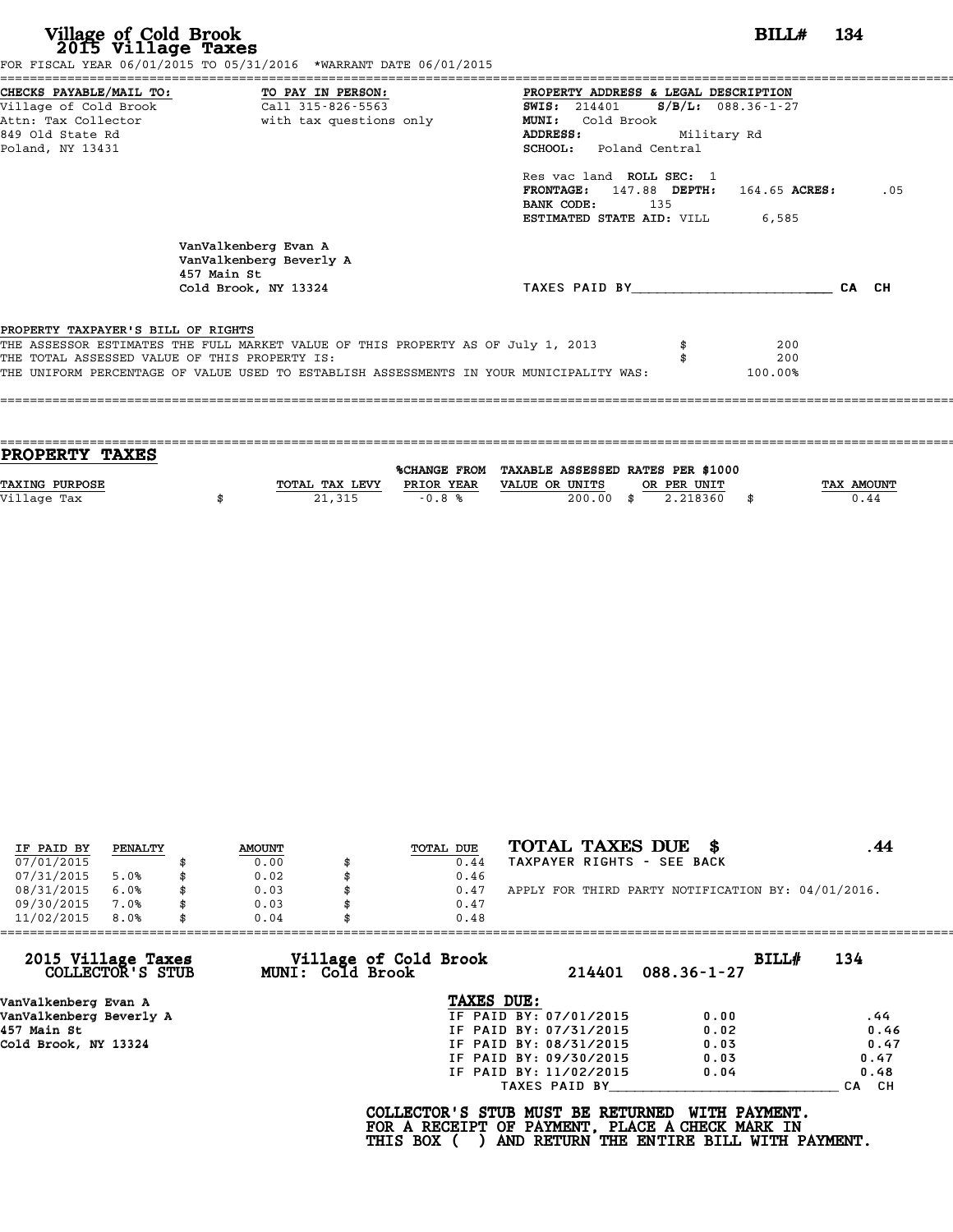|                                                                                     | FOR FISCAL YEAR 06/01/2015 TO 05/31/2016 *WARRANT DATE 06/01/2015                |                                                      |         |        |       |     |
|-------------------------------------------------------------------------------------|----------------------------------------------------------------------------------|------------------------------------------------------|---------|--------|-------|-----|
|                                                                                     |                                                                                  | PROPERTY ADDRESS & LEGAL DESCRIPTION                 |         |        |       |     |
|                                                                                     |                                                                                  | SWIS: $214401$ S/B/L: 089.21-1-1                     |         |        |       |     |
|                                                                                     | Attn: Tax Collector and with tax questions only                                  | <b>MUNI:</b><br>Cold Brook                           |         |        |       |     |
| 849 Old State Rd                                                                    |                                                                                  | ADDRESS:                                             | Route 8 |        |       |     |
| Poland, NY 13431                                                                    |                                                                                  | SCHOOL: Poland Central                               |         |        |       |     |
|                                                                                     |                                                                                  | 1 Family Res ROLL SEC: 1                             |         |        |       |     |
|                                                                                     |                                                                                  | FRONTAGE: 147.88 DEPTH: 164.65 ACRES:                |         |        |       | .58 |
|                                                                                     |                                                                                  | BANK CODE:<br><b>ESTIMATED STATE AID:</b> VILL 6,585 |         |        |       |     |
|                                                                                     | VanValkenburg Evan A<br>VanValkenburg Beverly A<br>PO Box 247                    |                                                      |         |        |       |     |
|                                                                                     | Cold Brook, NY 13324                                                             | TAXES PAID BY                                        |         |        | CA CH |     |
|                                                                                     |                                                                                  |                                                      |         |        |       |     |
|                                                                                     |                                                                                  |                                                      |         |        |       |     |
|                                                                                     |                                                                                  |                                                      |         | 95,000 |       |     |
| PROPERTY TAXPAYER'S BILL OF RIGHTS<br>THE TOTAL ASSESSED VALUE OF THIS PROPERTY IS: | THE ASSESSOR ESTIMATES THE FULL MARKET VALUE OF THIS PROPERTY AS OF July 1, 2013 |                                                      |         | 95,000 |       |     |

| <b>TAX AMOUNT</b> |
|-------------------|
| 210.74            |
|                   |
|                   |

| IF PAID BY | PENALTY | <b>AMOUNT</b> | TOTAL DUE | TOTAL TAXES DUE \$                                 | 210.74 |
|------------|---------|---------------|-----------|----------------------------------------------------|--------|
| 07/01/2015 |         | 0.00          | 210.74    | TAXPAYER RIGHTS - SEE BACK                         |        |
| 07/31/2015 | 5.0%    | 10.54         | 221.28    |                                                    |        |
| 08/31/2015 | 6.0%    | \$<br>12.64   | 223.38    | APPLY FOR THIRD PARTY NOTIFICATION BY: 04/01/2016. |        |
| 09/30/2015 | 7.0%    | \$<br>14.75   | 225.49    |                                                    |        |
| 11/02/2015 | 8.0%    | \$<br>16.86   | 227.60    |                                                    |        |
|            |         |               |           |                                                    |        |

| 11/02/2015                             | 8.0% | 16.86            | 227.60                                                                                             |                                          |                  |       |        |
|----------------------------------------|------|------------------|----------------------------------------------------------------------------------------------------|------------------------------------------|------------------|-------|--------|
| 2015 Village Taxes<br>COLLECTOR'S STUB |      | MUNI: Cold Brook | Village of Cold Brook                                                                              | 214401                                   | $089.21 - 1 - 1$ | BILL# | 135    |
| VanValkenburg Evan A                   |      |                  | TAXES DUE:                                                                                         |                                          |                  |       |        |
| VanValkenburg Beverly A                |      |                  |                                                                                                    | IF PAID BY: 07/01/2015                   | 0.00             |       | 210.74 |
| PO Box 247                             |      |                  |                                                                                                    | IF PAID BY: 07/31/2015                   | 10.54            |       | 221.28 |
| Cold Brook, NY 13324                   |      |                  |                                                                                                    | IF PAID BY: 08/31/2015                   | 12.64            |       | 223.38 |
|                                        |      |                  |                                                                                                    | IF PAID BY: 09/30/2015                   | 14.75            |       | 225.49 |
|                                        |      |                  |                                                                                                    | IF PAID BY: 11/02/2015                   | 16.86            |       | 227.60 |
|                                        |      |                  |                                                                                                    | TAXES PAID BY                            |                  |       | CA CH  |
|                                        |      |                  | COLLECTOR'S STUB MUST BE RETURNED<br>FOR A RECEIPT OF PAYMENT, PLACE A CHECK MARK IN<br>THIS BOX ( | AND RETURN THE ENTIRE BILL WITH PAYMENT. | WITH PAYMENT.    |       |        |
|                                        |      |                  |                                                                                                    |                                          |                  |       |        |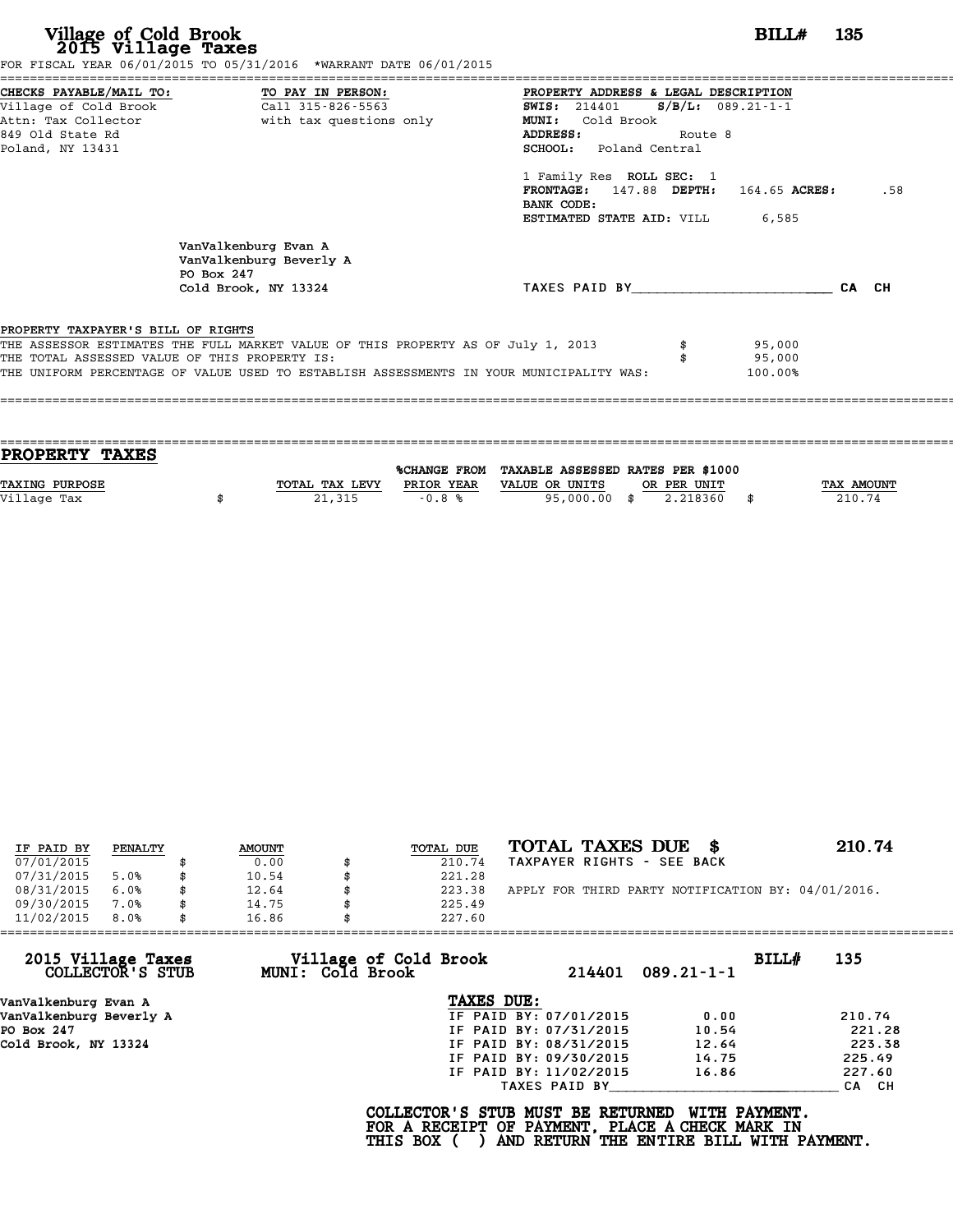|                                               | FOR FISCAL YEAR 06/01/2015 TO 05/31/2016 *WARRANT DATE 06/01/2015                       |                                            |       |
|-----------------------------------------------|-----------------------------------------------------------------------------------------|--------------------------------------------|-------|
|                                               | CHECKS PAYABLE/MAIL TO: TO PAY IN PERSON:                                               | PROPERTY ADDRESS & LEGAL DESCRIPTION       |       |
| Village of Cold Brook                         | Call 315-826-5563                                                                       | $S/B/L: 089.29-1-2$<br><b>SWIS:</b> 214401 |       |
|                                               | Attn: Tax Collector and the with tax questions only                                     | <b>MUNI:</b><br>Cold Brook                 |       |
| 849 Old State Rd                              |                                                                                         | Military Rd<br><b>ADDRESS:</b>             |       |
| Poland, NY 13431                              |                                                                                         | <b>SCHOOL:</b> Poland Central              |       |
|                                               |                                                                                         | 1 Family Res ROLL SEC: 1                   |       |
|                                               |                                                                                         | FRONTAGE: 150.00 DEPTH: 179.00 ACRES:      |       |
|                                               |                                                                                         | BANK CODE:<br>415                          |       |
|                                               |                                                                                         | <b>ESTIMATED STATE AID:</b> VILL 6,585     |       |
|                                               | Vertucci James F                                                                        |                                            |       |
|                                               | Vertucci Dorothy                                                                        |                                            |       |
|                                               | P 0 Box 137                                                                             |                                            |       |
|                                               | 4436 Norway St                                                                          | TAXES PAID BY                              | CA CH |
|                                               | Cold Brook, NY 13324                                                                    |                                            |       |
| PROPERTY TAXPAYER'S BILL OF RIGHTS            |                                                                                         |                                            |       |
|                                               | THE ASSESSOR ESTIMATES THE FULL MARKET VALUE OF THIS PROPERTY AS OF July 1, 2013        | 97,500                                     |       |
| THE TOTAL ASSESSED VALUE OF THIS PROPERTY IS: |                                                                                         | 97,500                                     |       |
|                                               | THE UNIFORM PERCENTAGE OF VALUE USED TO ESTABLISH ASSESSMENTS IN YOUR MUNICIPALITY WAS: | 100.00%                                    |       |
|                                               |                                                                                         |                                            |       |

| <b>PROPERTY TAXES</b> |                |            |                                                |             |                   |
|-----------------------|----------------|------------|------------------------------------------------|-------------|-------------------|
|                       |                |            |                                                |             |                   |
|                       |                |            | %CHANGE FROM TAXABLE ASSESSED RATES PER \$1000 |             |                   |
| <b>TAXING PURPOSE</b> | TOTAL TAX LEVY | PRIOR YEAR | VALUE OR UNITS                                 | OR PER UNIT | <b>TAX AMOUNT</b> |
| Village Tax           | 21,315         | $-0.8%$    | 97,500.00 \$                                   | 2.218360    | 216.29            |
|                       |                |            |                                                |             |                   |

| IF PAID BY | PENALTY | <b>AMOUNT</b> | TOTAL DUE | TOTAL TAXES DUE \$                                 | 216.29 |
|------------|---------|---------------|-----------|----------------------------------------------------|--------|
| 07/01/2015 |         | 0.00          | 216.29    | TAXPAYER RIGHTS - SEE BACK                         |        |
| 07/31/2015 | 5.0%    | \$<br>10.81   | 227.10    |                                                    |        |
| 08/31/2015 | 6.0%    | \$<br>12.98   | 229.27    | APPLY FOR THIRD PARTY NOTIFICATION BY: 04/01/2016. |        |
| 09/30/2015 | 7.0%    | \$<br>15.14   | 231.43    |                                                    |        |
| 11/02/2015 | 8.0%    | \$<br>17.30   | 233.59    |                                                    |        |

| 11/02/2015<br>8.0%                     | 17.30 |                  | 233.59                                                                                              |                        |                                                                  |       |        |
|----------------------------------------|-------|------------------|-----------------------------------------------------------------------------------------------------|------------------------|------------------------------------------------------------------|-------|--------|
| 2015 Village Taxes<br>COLLECTOR'S STUB |       | MUNI: Cold Brook | Village of Cold Brook                                                                               | 214401                 | $089.29 - 1 - 2$                                                 | BILLH | 136    |
| Vertucci James F                       |       |                  | TAXES DUE:                                                                                          |                        |                                                                  |       |        |
| Vertucci Dorothy                       |       |                  |                                                                                                     | IF PAID BY: 07/01/2015 | 0.00                                                             |       | 216.29 |
| P 0 Box 137                            |       |                  |                                                                                                     | IF PAID BY: 07/31/2015 | 10.81                                                            |       | 227.10 |
| 4436 Norway St                         |       |                  |                                                                                                     | IF PAID BY: 08/31/2015 | 12.98                                                            |       | 229.27 |
| Cold Brook, NY 13324                   |       |                  |                                                                                                     | IF PAID BY: 09/30/2015 | 15.14                                                            |       | 231.43 |
|                                        |       |                  |                                                                                                     | IF PAID BY: 11/02/2015 | 17.30                                                            |       | 233.59 |
|                                        |       |                  |                                                                                                     | TAXES PAID BY          |                                                                  |       | CA CH  |
|                                        |       |                  | COLLECTOR'S STUB MUST BE RETURNED<br>FOR A RECEIPT OF PAYMENT, PLACE A CHECK MARK IN<br>THIS BOX () |                        | <b>WITH PAYMENT.</b><br>AND RETURN THE ENTIRE BILL WITH PAYMENT. |       |        |
|                                        |       |                  |                                                                                                     |                        |                                                                  |       |        |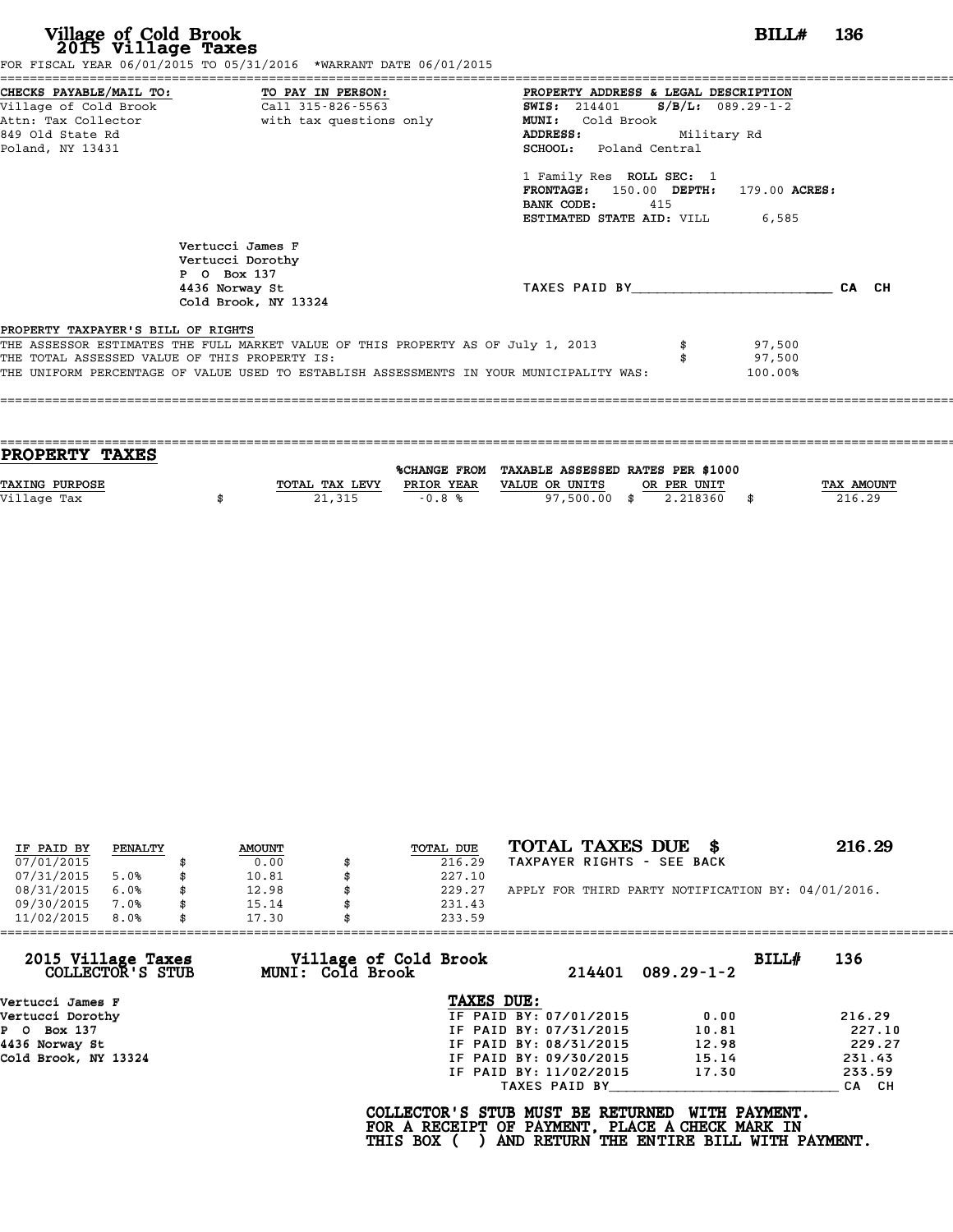| CHECKS PAYABLE/MAIL TO: TO PAY IN PERSON:                                                                                                                                                                                                                          | PROPERTY ADDRESS & LEGAL DESCRIPTION                                                                                                  |                                              |  |  |  |  |  |  |  |
|--------------------------------------------------------------------------------------------------------------------------------------------------------------------------------------------------------------------------------------------------------------------|---------------------------------------------------------------------------------------------------------------------------------------|----------------------------------------------|--|--|--|--|--|--|--|
| Village of Cold Brook<br>Call 315-826-5563<br>with tax questions only<br>Attn: Tax Collector<br>849 Old State Rd<br>Poland, NY 13431                                                                                                                               | <b>MUNI:</b><br>Cold Brook<br>Route 8<br>ADDRESS:<br><b>SCHOOL:</b> Poland Central                                                    | $S/B/L$ : 088.36-1-13<br><b>SWIS:</b> 214401 |  |  |  |  |  |  |  |
|                                                                                                                                                                                                                                                                    | Vac w/imprv ROLL SEC: 1<br><b>FRONTAGE:</b><br><b>DEPTH:</b><br><b>ACRES:</b><br>BANK CODE:<br><b>ESTIMATED STATE AID:</b> VILL 6,585 | 1.00                                         |  |  |  |  |  |  |  |
| Vincent Brian F<br>Vincent Karen<br>Main St<br>PO Box 11<br>Cold Brook, NY 13324                                                                                                                                                                                   | TAXES PAID BY                                                                                                                         | CA CH                                        |  |  |  |  |  |  |  |
| PROPERTY TAXPAYER'S BILL OF RIGHTS<br>THE ASSESSOR ESTIMATES THE FULL MARKET VALUE OF THIS PROPERTY AS OF July 1, 2013<br>THE TOTAL ASSESSED VALUE OF THIS PROPERTY IS:<br>THE UNIFORM PERCENTAGE OF VALUE USED TO ESTABLISH ASSESSMENTS IN YOUR MUNICIPALITY WAS: | 20,000<br>20,000<br>100.00%                                                                                                           |                                              |  |  |  |  |  |  |  |

| PROPERTY TAXES        |                |            |                                                |             |                   |
|-----------------------|----------------|------------|------------------------------------------------|-------------|-------------------|
|                       |                |            | %CHANGE FROM TAXABLE ASSESSED RATES PER \$1000 |             |                   |
| <b>TAXING PURPOSE</b> | TOTAL TAX LEVY | PRIOR YEAR | VALUE OR UNITS                                 | OR PER UNIT | <b>TAX AMOUNT</b> |
| Village Tax           | 21,315         | $-0.8%$    | 20,000.00 \$                                   | 2.218360    | 44.37             |
|                       |                |            |                                                |             |                   |

| IF PAID BY | PENALTY | <b>AMOUNT</b> | TOTAL DUE | TOTAL TAXES DUE \$                                 | 44.37 |
|------------|---------|---------------|-----------|----------------------------------------------------|-------|
| 07/01/2015 |         | 0.00          | 44.37     | TAXPAYER RIGHTS - SEE BACK                         |       |
| 07/31/2015 | 5.0%    | 2.22          | 46.59     |                                                    |       |
| 08/31/2015 | 6.0%    | \$<br>2.66    | 47.03     | APPLY FOR THIRD PARTY NOTIFICATION BY: 04/01/2016. |       |
| 09/30/2015 | 7.0%    | \$<br>3.11    | 47.48     |                                                    |       |
| 11/02/2015 | 8.0%    | \$<br>3.55    | 47.92     |                                                    |       |

| 11/02/2015<br>8.0%                     | 3.55<br>47.92                                    |                        |                            |       |
|----------------------------------------|--------------------------------------------------|------------------------|----------------------------|-------|
| 2015 Village Taxes<br>COLLECTOR'S STUB | Village of Cold Brook<br><b>MUNI: Cold Brook</b> | 214401                 | BILL#<br>$088.36 - 1 - 13$ | 137   |
| Vincent Brian F                        | TAXES DUE:                                       |                        |                            |       |
| Vincent Karen                          |                                                  | IF PAID BY: 07/01/2015 | 0.00                       | 44.37 |
| Main St                                |                                                  | IF PAID BY: 07/31/2015 | 2.22                       | 46.59 |
| PO Box 11                              |                                                  | IF PAID BY: 08/31/2015 | 2.66                       | 47.03 |
| Cold Brook, NY 13324                   |                                                  | IF PAID BY: 09/30/2015 | 3.11                       | 47.48 |
|                                        |                                                  | IF PAID BY: 11/02/2015 | 3.55                       | 47.92 |
|                                        |                                                  | TAXES PAID BY          |                            | CA CH |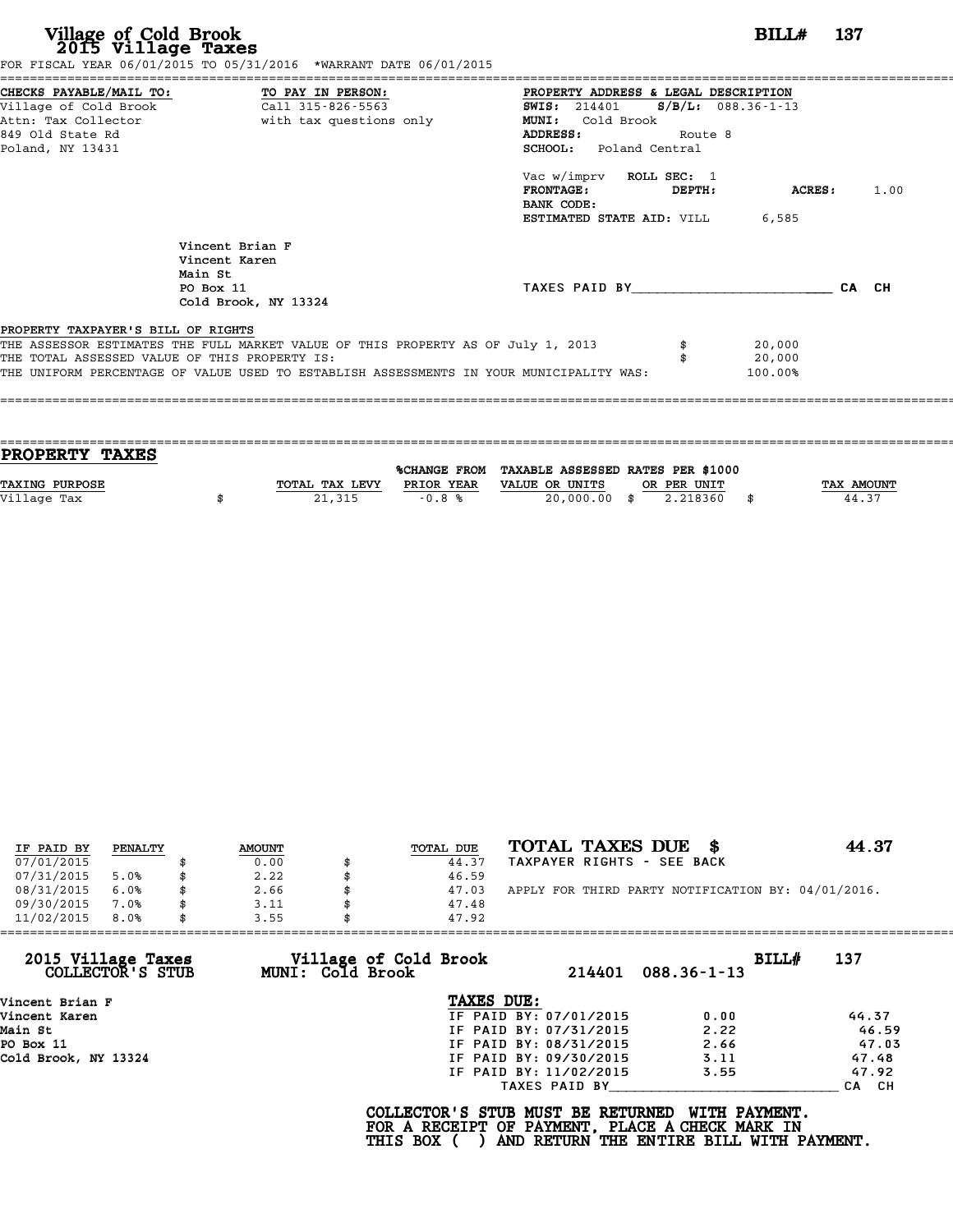|                                               | FOR FISCAL YEAR 06/01/2015 TO 05/31/2016 *WARRANT DATE 06/01/2015                       |                                        |         |       |
|-----------------------------------------------|-----------------------------------------------------------------------------------------|----------------------------------------|---------|-------|
| CHECKS PAYABLE/MAIL TO: TO PAY IN PERSON:     |                                                                                         | PROPERTY ADDRESS & LEGAL DESCRIPTION   |         |       |
|                                               |                                                                                         | SWIS: 214401 S/B/L: 088.36-1-14        |         |       |
| Attn: Tax Collector                           | with tax questions only                                                                 | <b>MUNI:</b><br>Cold Brook             |         |       |
| 849 Old State Rd                              |                                                                                         | <b>ADDRESS:</b><br>Route 8             |         |       |
| Poland, NY 13431                              |                                                                                         | <b>SCHOOL:</b> Poland Central          |         |       |
|                                               |                                                                                         | 2 Family Res ROLL SEC: 1               |         |       |
|                                               |                                                                                         | $FRONTAGE: 74.00 DEPTH: 358.00 ACRES:$ |         | .62   |
|                                               |                                                                                         | BANK CODE:                             |         |       |
|                                               |                                                                                         | <b>ESTIMATED STATE AID:</b> VILL 6,585 |         |       |
|                                               | Vincent Brian F                                                                         |                                        |         |       |
|                                               | Vincent Karen                                                                           |                                        |         |       |
| Main St                                       |                                                                                         |                                        |         |       |
| PO Box 11                                     |                                                                                         | TAXES PAID BY                          |         | CA CH |
|                                               | Cold Brook, NY 13324                                                                    |                                        |         |       |
| PROPERTY TAXPAYER'S BILL OF RIGHTS            |                                                                                         |                                        |         |       |
|                                               | THE ASSESSOR ESTIMATES THE FULL MARKET VALUE OF THIS PROPERTY AS OF July 1, 2013        |                                        | 120,000 |       |
| THE TOTAL ASSESSED VALUE OF THIS PROPERTY IS: |                                                                                         |                                        | 120,000 |       |
|                                               | THE UNIFORM PERCENTAGE OF VALUE USED TO ESTABLISH ASSESSMENTS IN YOUR MUNICIPALITY WAS: |                                        | 100.00% |       |
|                                               |                                                                                         |                                        |         |       |

| TOTAL TAX LEVY | PRIOR YEAR | VALUE OR UNITS | OR PER UNIT |                                                                             | <b>TAX AMOUNT</b> |
|----------------|------------|----------------|-------------|-----------------------------------------------------------------------------|-------------------|
|                |            |                |             |                                                                             | 266.20            |
|                |            |                |             |                                                                             |                   |
|                | 21,315     | $-0.8%$        |             | %CHANGE FROM TAXABLE ASSESSED RATES PER \$1000<br>120,000.00 \$<br>2.218360 |                   |

| IF PAID BY | PENALTY | <b>AMOUNT</b> | TOTAL DUE | TOTAL TAXES DUE \$                                 | 266.20 |
|------------|---------|---------------|-----------|----------------------------------------------------|--------|
| 07/01/2015 |         | 0.00          | 266.20    | TAXPAYER RIGHTS - SEE BACK                         |        |
| 07/31/2015 | 5.0%    | 13.31         | 279.51    |                                                    |        |
| 08/31/2015 | 6.0%    | \$<br>15.97   | 282.17    | APPLY FOR THIRD PARTY NOTIFICATION BY: 04/01/2016. |        |
| 09/30/2015 | 7.0%    | \$<br>18.63   | 284.83    |                                                    |        |
| 11/02/2015 | 8.0%    | \$<br>21.30   | 287.50    |                                                    |        |

| 11/02/2015                             | 8.0% | 21.30 |                                                  | 287.50                                                                                             |                        |                                                                  |       |        |
|----------------------------------------|------|-------|--------------------------------------------------|----------------------------------------------------------------------------------------------------|------------------------|------------------------------------------------------------------|-------|--------|
| 2015 Village Taxes<br>COLLECTOR'S STUB |      |       | Village of Cold Brook<br><b>MUNI: Cold Brook</b> |                                                                                                    | 214401                 | $088.36 - 1 - 14$                                                | BILLH | 138    |
| Vincent Brian F                        |      |       |                                                  | TAXES DUE:                                                                                         |                        |                                                                  |       |        |
| Vincent Karen                          |      |       |                                                  |                                                                                                    | IF PAID BY: 07/01/2015 | 0.00                                                             |       | 266.20 |
| Main St                                |      |       |                                                  |                                                                                                    | IF PAID BY: 07/31/2015 | 13.31                                                            |       | 279.51 |
| PO Box 11                              |      |       |                                                  |                                                                                                    | IF PAID BY: 08/31/2015 | 15.97                                                            |       | 282.17 |
| Cold Brook, NY 13324                   |      |       |                                                  |                                                                                                    | IF PAID BY: 09/30/2015 | 18.63                                                            |       | 284.83 |
|                                        |      |       |                                                  |                                                                                                    | IF PAID BY: 11/02/2015 | 21.30                                                            |       | 287.50 |
|                                        |      |       |                                                  |                                                                                                    | TAXES PAID BY          |                                                                  |       | CA CH  |
|                                        |      |       |                                                  | COLLECTOR'S STUB MUST BE RETURNED<br>FOR A RECEIPT OF PAYMENT, PLACE A CHECK MARK IN<br>THIS BOX ( |                        | <b>WITH PAYMENT.</b><br>AND RETURN THE ENTIRE BILL WITH PAYMENT. |       |        |
|                                        |      |       |                                                  |                                                                                                    |                        |                                                                  |       |        |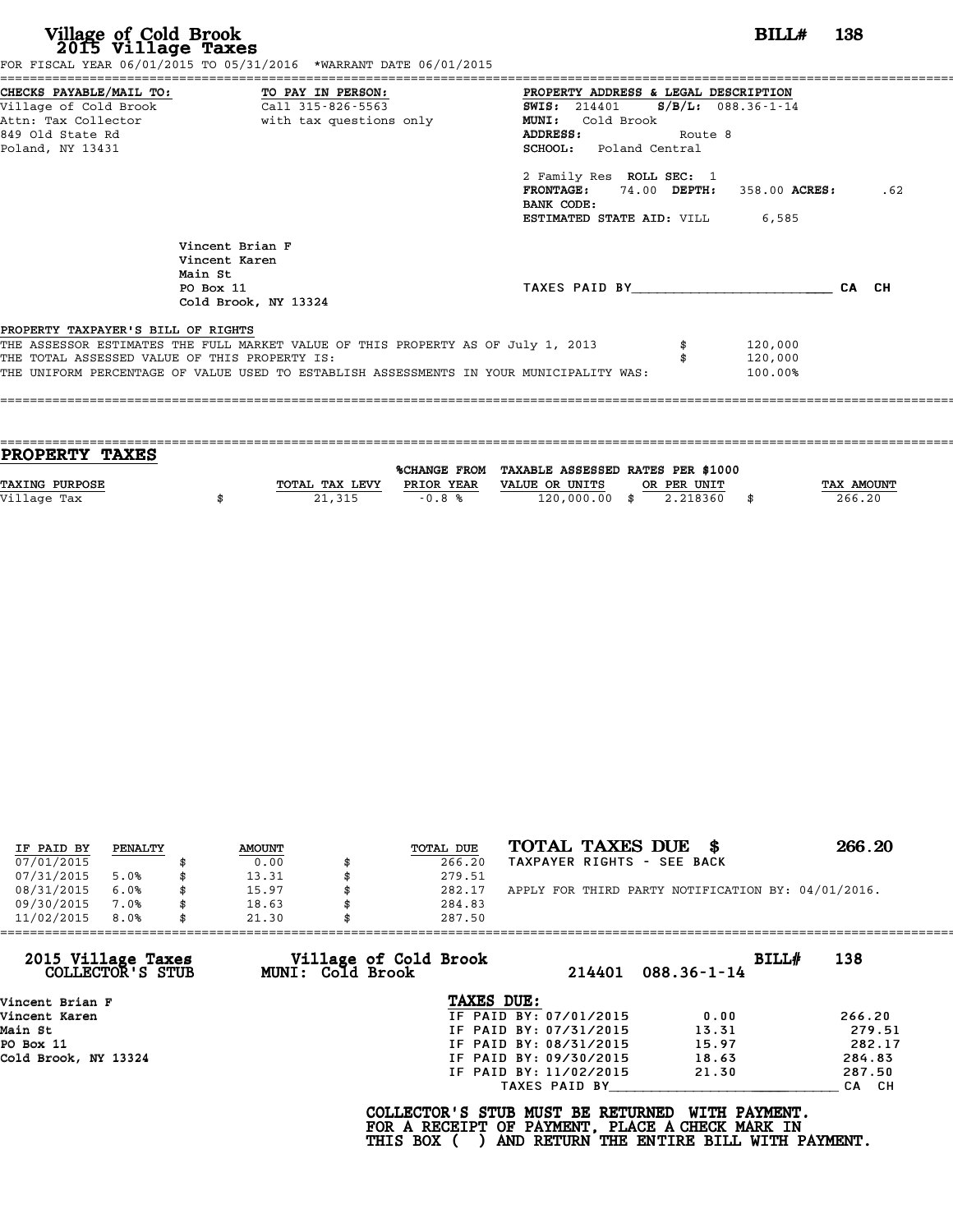|                                               | FOR FISCAL YEAR 06/01/2015 TO 05/31/2016 *WARRANT DATE 06/01/2015                       |                                                 |             |               |       |
|-----------------------------------------------|-----------------------------------------------------------------------------------------|-------------------------------------------------|-------------|---------------|-------|
|                                               | CHECKS PAYABLE/MAIL TO: TO PAY IN PERSON:                                               | PROPERTY ADDRESS & LEGAL DESCRIPTION            |             |               |       |
|                                               |                                                                                         | <b>SWIS:</b> 214401 <b>S/B/L:</b> 088.44-1-14.1 |             |               |       |
|                                               | Attn: Tax Collector                       with tax questions only                       | MUNI: Cold Brook                                |             |               |       |
| 849 Old State Rd                              |                                                                                         | <b>ADDRESS:</b>                                 | 272 Route 8 |               |       |
| Poland, NY 13431                              |                                                                                         | SCHOOL: Poland Central                          |             |               |       |
|                                               |                                                                                         | 1 Family Res ROLL SEC: 1                        |             |               |       |
|                                               |                                                                                         | FRONTAGE: 171.00 DEPTH:                         |             | <b>ACRES:</b> | 12.00 |
|                                               |                                                                                         | BANK CODE: 135                                  |             |               |       |
|                                               |                                                                                         | <b>ESTIMATED STATE AID:</b> VILL 6,585          |             |               |       |
|                                               | Vincent Patrick<br>Vincent Laurie                                                       |                                                 |             |               |       |
|                                               | Route 8                                                                                 |                                                 |             |               |       |
|                                               | Cold Brook, NY 13324                                                                    | TAXES PAID BY TAXES                             |             |               | CA CH |
|                                               |                                                                                         |                                                 |             |               |       |
| PROPERTY TAXPAYER'S BILL OF RIGHTS            |                                                                                         |                                                 |             |               |       |
|                                               | THE ASSESSOR ESTIMATES THE FULL MARKET VALUE OF THIS PROPERTY AS OF July 1, 2013        |                                                 |             | 109,000       |       |
| THE TOTAL ASSESSED VALUE OF THIS PROPERTY IS: |                                                                                         |                                                 |             | 109,000       |       |
|                                               | THE UNIFORM PERCENTAGE OF VALUE USED TO ESTABLISH ASSESSMENTS IN YOUR MUNICIPALITY WAS: |                                                 |             | 100.00%       |       |
|                                               |                                                                                         |                                                 |             |               |       |
|                                               |                                                                                         |                                                 |             |               |       |

| <b>PROPERTY TAXES</b> |                |            |                                                |             |                   |
|-----------------------|----------------|------------|------------------------------------------------|-------------|-------------------|
|                       |                |            |                                                |             |                   |
|                       |                |            | %CHANGE FROM TAXABLE ASSESSED RATES PER \$1000 |             |                   |
| <b>TAXING PURPOSE</b> | TOTAL TAX LEVY | PRIOR YEAR | VALUE OR UNITS                                 | OR PER UNIT | <b>TAX AMOUNT</b> |
|                       |                |            |                                                |             |                   |
| Village Tax           | 21,315         | $-0.8%$    | 109,000.00 \$                                  | 2.218360    | 241.80            |
|                       |                |            |                                                |             |                   |

| IF PAID BY | PENALTY | <b>AMOUNT</b> | TOTAL DUE | TOTAL TAXES DUE<br>- 86                            | 241.80 |
|------------|---------|---------------|-----------|----------------------------------------------------|--------|
| 07/01/2015 |         | 0.00          | 241.80    | TAXPAYER RIGHTS - SEE BACK                         |        |
| 07/31/2015 | 5.0%    | 12.09         | 253.89    |                                                    |        |
| 08/31/2015 | 6.0%    | \$<br>14.51   | 256.31    | APPLY FOR THIRD PARTY NOTIFICATION BY: 04/01/2016. |        |
| 09/30/2015 | 7.0%    | 16.93         | 258.73    |                                                    |        |
| 11/02/2015 | 8.0%    | 19.34         | 261.14    |                                                    |        |

| 11/02/2015                             | 8.0% | 19.34 |                         | 261.14                                          |                        |                                                                                                              |        |
|----------------------------------------|------|-------|-------------------------|-------------------------------------------------|------------------------|--------------------------------------------------------------------------------------------------------------|--------|
| 2015 Village Taxes<br>COLLECTOR'S STUB |      |       | <b>MUNI: Cold Brook</b> | Village of Cold Brook                           |                        | BILL#<br>$214401$ $088.44 - 1 - 14.1$                                                                        | 139    |
| Vincent Patrick                        |      |       |                         | TAXES DUE:                                      |                        |                                                                                                              |        |
| Vincent Laurie                         |      |       |                         |                                                 | IF PAID BY: 07/01/2015 | 0.00                                                                                                         | 241.80 |
| Route 8                                |      |       |                         |                                                 | IF PAID BY: 07/31/2015 | 12.09                                                                                                        | 253.89 |
| Cold Brook, NY 13324                   |      |       |                         |                                                 | IF PAID BY: 08/31/2015 | 14.51                                                                                                        | 256.31 |
|                                        |      |       |                         |                                                 | IF PAID BY: 09/30/2015 | 16.93                                                                                                        | 258.73 |
|                                        |      |       |                         |                                                 | IF PAID BY: 11/02/2015 | 19.34                                                                                                        | 261.14 |
|                                        |      |       |                         |                                                 | TAXES PAID BY          |                                                                                                              | CA CH  |
|                                        |      |       |                         | COLLECTOR'S STUB MUST BE RETURNED<br>THIS BOX ( |                        | WITH PAYMENT.<br>FOR A RECEIPT OF PAYMENT, PLACE A CHECK MARK IN<br>AND RETURN THE ENTIRE BILL WITH PAYMENT. |        |
|                                        |      |       |                         |                                                 |                        |                                                                                                              |        |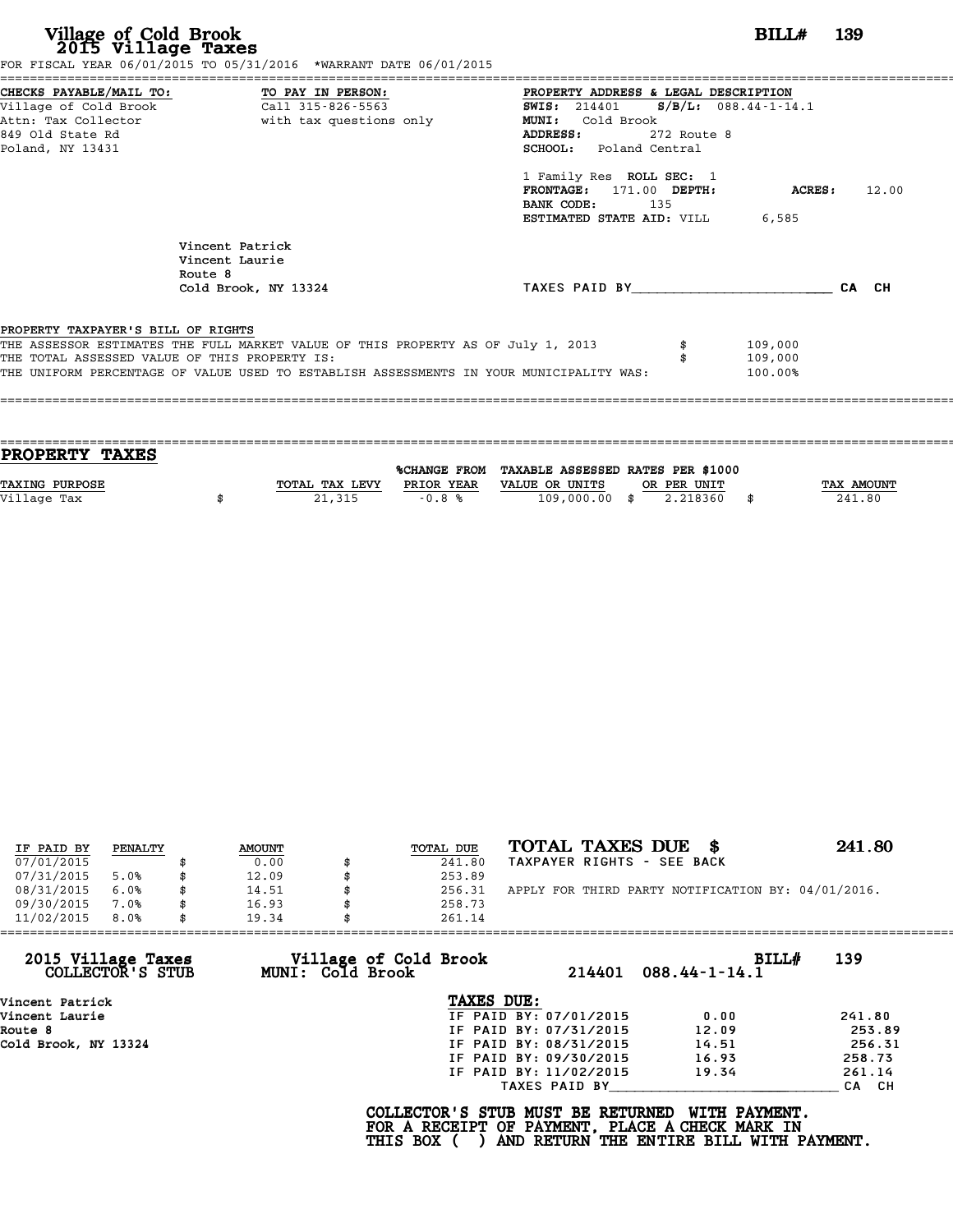|                                               | FOR FISCAL YEAR 06/01/2015 TO 05/31/2016 *WARRANT DATE 06/01/2015                       |                                              |             |            |       |     |
|-----------------------------------------------|-----------------------------------------------------------------------------------------|----------------------------------------------|-------------|------------|-------|-----|
|                                               | CHECKS PAYABLE/MAIL TO: TO PAY IN PERSON:                                               | PROPERTY ADDRESS & LEGAL DESCRIPTION         |             |            |       |     |
|                                               | Village of Cold Brook call 315-826-5563                                                 | <b>SWIS:</b> 214401 <b>S/B/L:</b> 088.36-1-4 |             |            |       |     |
|                                               | Attn: Tax Collector and with tax questions only                                         | MUNI: Cold Brook                             |             |            |       |     |
| 849 Old State Rd                              |                                                                                         | ADDRESS:                                     | 337 Route 8 |            |       |     |
| Poland, NY 13431                              |                                                                                         | <b>SCHOOL:</b> Poland Central                |             |            |       |     |
|                                               |                                                                                         | 1 Family Res ROLL SEC: 1                     |             |            |       |     |
|                                               |                                                                                         | FRONTAGE: 93.70 DEPTH: 161.70 ACRES:         |             |            |       | .38 |
|                                               |                                                                                         | BANK CODE:                                   |             |            |       |     |
|                                               |                                                                                         | <b>ESTIMATED STATE AID:</b> VILL 6,585       |             |            |       |     |
|                                               | Whitaker Duane M                                                                        |                                              |             |            |       |     |
|                                               | 337 Main St                                                                             |                                              |             |            |       |     |
|                                               | PO Box 20                                                                               |                                              |             |            |       |     |
|                                               | Cold Brook, NY 13324                                                                    | TAXES PAID BY                                |             |            | CA CH |     |
| PROPERTY TAXPAYER'S BILL OF RIGHTS            |                                                                                         |                                              |             |            |       |     |
|                                               | THE ASSESSOR ESTIMATES THE FULL MARKET VALUE OF THIS PROPERTY AS OF July 1, 2013        |                                              |             | 84,700     |       |     |
| THE TOTAL ASSESSED VALUE OF THIS PROPERTY IS: |                                                                                         |                                              |             | 84,700     |       |     |
|                                               | THE UNIFORM PERCENTAGE OF VALUE USED TO ESTABLISH ASSESSMENTS IN YOUR MUNICIPALITY WAS: |                                              |             | $100.00\%$ |       |     |
|                                               |                                                                                         |                                              |             |            |       |     |
|                                               |                                                                                         |                                              |             |            |       |     |
|                                               |                                                                                         |                                              |             |            |       |     |

| PROPERTY TAXES        |                |            |                                                |             |                   |
|-----------------------|----------------|------------|------------------------------------------------|-------------|-------------------|
|                       |                |            | %CHANGE FROM TAXABLE ASSESSED RATES PER \$1000 |             |                   |
| <b>TAXING PURPOSE</b> | TOTAL TAX LEVY | PRIOR YEAR | VALUE OR UNITS                                 | OR PER UNIT | <b>TAX AMOUNT</b> |
|                       |                |            |                                                |             |                   |
| Village Tax           | 21,315         | $-0.8%$    | 84,700.00 \$                                   | 2.218360    | 187.90            |
|                       |                |            |                                                |             |                   |

| IF PAID BY | PENALTY | <b>AMOUNT</b> | TOTAL DUE | TOTAL TAXES DUE \$                                 | 187.90 |
|------------|---------|---------------|-----------|----------------------------------------------------|--------|
| 07/01/2015 |         | 0.00          | 187.90    | TAXPAYER RIGHTS - SEE BACK                         |        |
| 07/31/2015 | 5.0%    | 9.40          | 197.30    |                                                    |        |
| 08/31/2015 | 6.0%    | 11.27         | 199.17    | APPLY FOR THIRD PARTY NOTIFICATION BY: 04/01/2016. |        |
| 09/30/2015 | 7.0%    | 13.15         | 201.05    |                                                    |        |
| 11/02/2015 | 8.0%    | 15.03         | 202.93    |                                                    |        |

|                                        | 15.03            | 202.93                          |                           |        |
|----------------------------------------|------------------|---------------------------------|---------------------------|--------|
| 2015 Village Taxes<br>COLLECTOR'S STUB | MUNI: Cold Brook | Village of Cold Brook<br>214401 | BILL#<br>$088.36 - 1 - 4$ | 140    |
| Whitaker Duane M                       |                  | TAXES DUE:                      |                           |        |
| 337 Main St                            |                  | IF PAID BY: 07/01/2015          | 0.00                      | 187.90 |
| PO Box 20                              |                  | IF PAID BY: 07/31/2015          | 9.40                      | 197.30 |
| Cold Brook, NY 13324                   |                  | IF PAID BY: 08/31/2015          | 11.27                     | 199.17 |
|                                        |                  | IF PAID BY: 09/30/2015          | 13.15                     | 201.05 |
|                                        |                  | IF PAID BY: 11/02/2015          | 15.03                     | 202.93 |
|                                        |                  | TAXES PAID BY                   |                           | CA CH  |

COLLECTOR'S STUB MUST BE RETURNED WITH PAYMENT.<br>FOR A RECEIPT OF PAYMENT, PLACE A CHECK MARK IN<br>THIS BOX ( ) AND RETURN THE ENTIRE BILL WITH PAYMENT.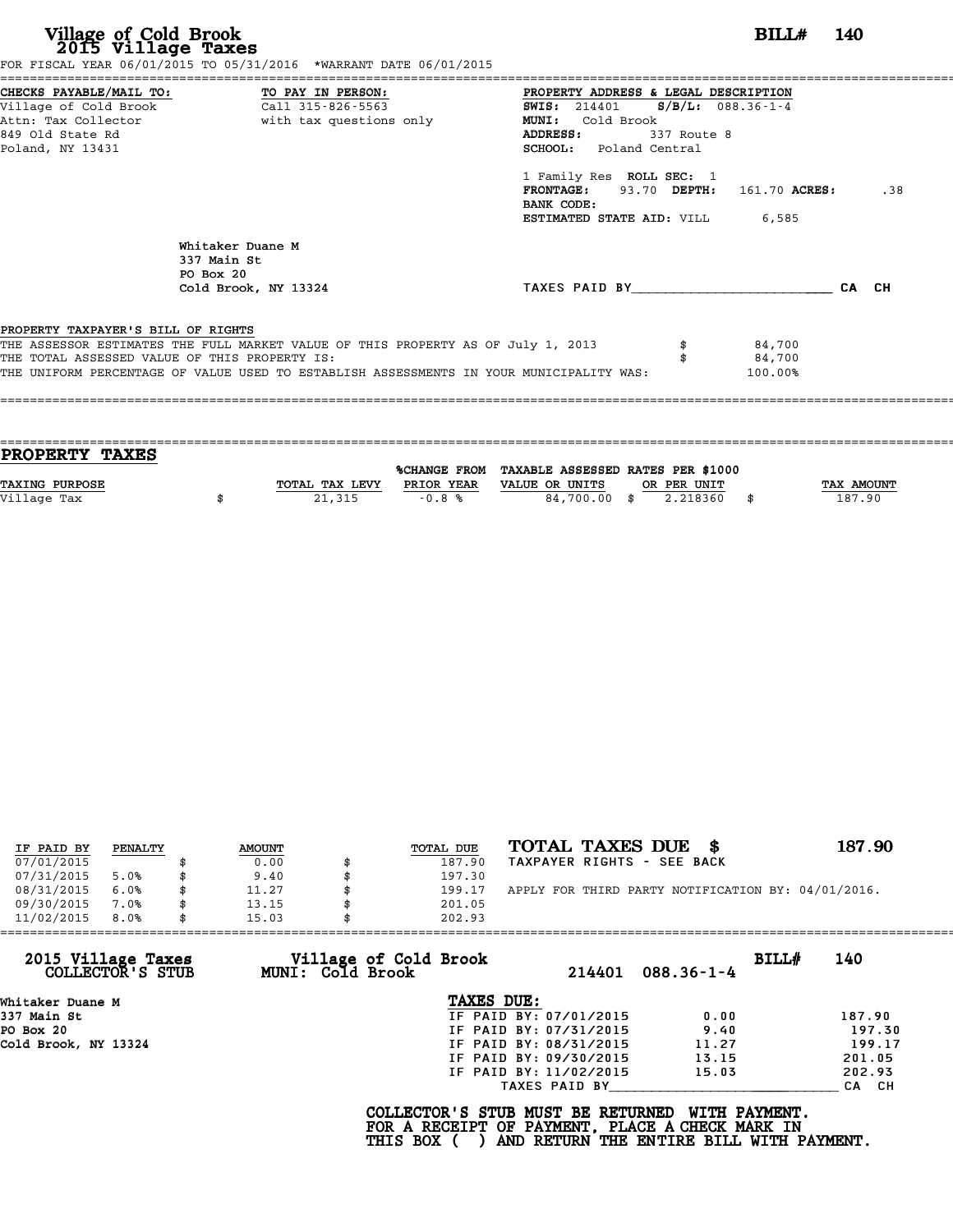**Village of Cold Brook**<br> **2015 Village Taxes**<br>
FOR FISCAL YEAR 06/31/2016 TO 05/31/2015<br> **EXECUTE:** TO 05/31/2016 \*WARRANT DATE 06/01/2015

|                                               |                                                                                  | PROPERTY ADDRESS & LEGAL DESCRIPTION                                                    |         |         |       |
|-----------------------------------------------|----------------------------------------------------------------------------------|-----------------------------------------------------------------------------------------|---------|---------|-------|
|                                               |                                                                                  | <b>SWIS:</b> 214401 <b>S/B/L:</b> 088.36-1-46                                           |         |         |       |
|                                               | Attn: Tax Collector and with tax questions only                                  | MUNI: Cold Brook                                                                        |         |         |       |
| 849 Old State Rd                              |                                                                                  | ADDRESS:                                                                                | Route 8 |         |       |
| Poland, NY 13431                              |                                                                                  | SCHOOL: Poland Central                                                                  |         |         |       |
|                                               |                                                                                  | Res vac land ROLL SEC: 1                                                                |         |         |       |
|                                               |                                                                                  | FRONTAGE: 133.00 DEPTH: 100.00 ACRES:<br>BANK CODE:                                     |         |         | .19   |
|                                               |                                                                                  | <b>ESTIMATED STATE AID:</b> VILL 6,585                                                  |         |         |       |
|                                               | Whitaker Duane M                                                                 |                                                                                         |         |         |       |
|                                               | 337 Main St                                                                      |                                                                                         |         |         |       |
|                                               | Cold Brook, NY 13324                                                             |                                                                                         |         |         |       |
|                                               |                                                                                  | TAXES PAID BY TAXES                                                                     |         |         | CA CH |
| PROPERTY TAXPAYER'S BILL OF RIGHTS            |                                                                                  |                                                                                         |         |         |       |
|                                               | THE ASSESSOR ESTIMATES THE FULL MARKET VALUE OF THIS PROPERTY AS OF July 1, 2013 |                                                                                         |         | 200     |       |
|                                               |                                                                                  |                                                                                         |         | 200     |       |
| THE TOTAL ASSESSED VALUE OF THIS PROPERTY IS: |                                                                                  | THE UNIFORM PERCENTAGE OF VALUE USED TO ESTABLISH ASSESSMENTS IN YOUR MUNICIPALITY WAS: |         | 100.00% |       |

| <b>PROPERTY TAXES</b> |                |                     |                                   |      |             |      |            |
|-----------------------|----------------|---------------------|-----------------------------------|------|-------------|------|------------|
|                       |                | <b>%CHANGE FROM</b> | TAXABLE ASSESSED RATES PER \$1000 |      |             |      |            |
| <b>TAXING PURPOSE</b> | TOTAL TAX LEVY | PRIOR YEAR          | VALUE OR UNITS                    |      | OR PER UNIT |      | TAX AMOUNT |
| Village Tax           | 21,315         | $-0.8%$             | 200.00                            | - \$ | 2.218360    | - \$ | 0.44       |
|                       |                |                     |                                   |      |             |      |            |

| IF PAID BY | PENALTY | <b>AMOUNT</b> | TOTAL DUE | TOTAL TAXES DUE \$                                 |  |
|------------|---------|---------------|-----------|----------------------------------------------------|--|
| 07/01/2015 |         | 0.00          | 0.44      | TAXPAYER RIGHTS - SEE BACK                         |  |
| 07/31/2015 | 5.0%    | 0.02          | 0.46      |                                                    |  |
| 08/31/2015 | 6.0%    | 0.03          | 0.47      | APPLY FOR THIRD PARTY NOTIFICATION BY: 04/01/2016. |  |
| 09/30/2015 | 7.0%    | 0.03          | 0.47      |                                                    |  |
| 11/02/2015 | 8.0%    | 0.04          | 0.48      |                                                    |  |

|                                        | 0.04<br>0.48                              |                        |                            |           |
|----------------------------------------|-------------------------------------------|------------------------|----------------------------|-----------|
| 2015 Village Taxes<br>COLLECTOR'S STUB | Village of Cold Brook<br>MUNI: Cold Brook | 214401                 | BILL#<br>$088.36 - 1 - 46$ | 141       |
| Whitaker Duane M                       | TAXES DUE:                                |                        |                            |           |
| 337 Main St                            |                                           | IF PAID BY: 07/01/2015 | 0.00                       | .44       |
| Cold Brook, NY 13324                   |                                           | IF PAID BY: 07/31/2015 | 0.02                       | 0.46      |
|                                        |                                           | IF PAID BY: 08/31/2015 | 0.03                       | 0.47      |
|                                        |                                           | IF PAID BY: 09/30/2015 | 0.03                       | 0.47      |
|                                        |                                           | IF PAID BY: 11/02/2015 | 0.04                       | 0.48      |
|                                        |                                           | TAXES PAID BY          |                            | CH.<br>CA |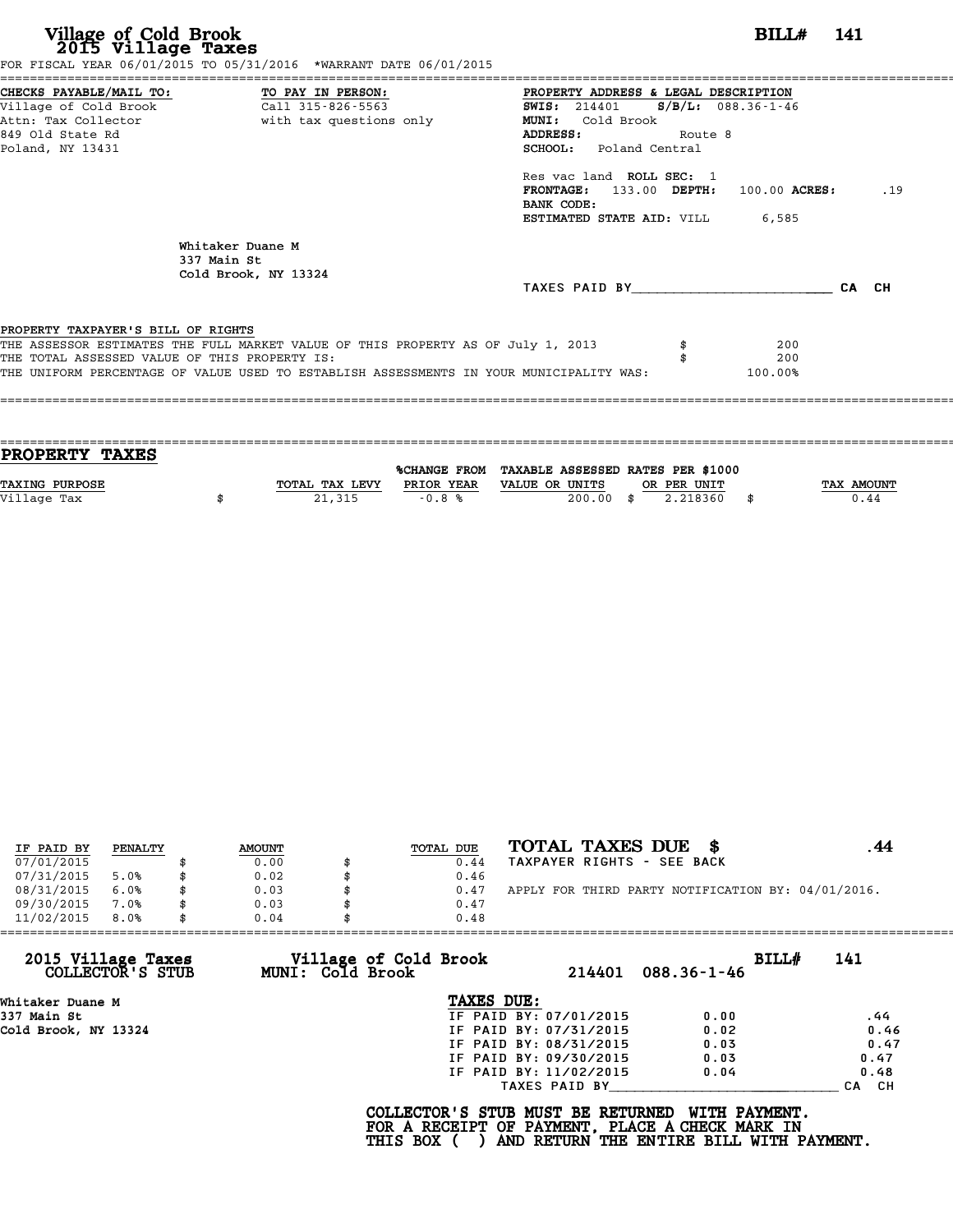| Village of Cold Brook<br>2015 Village Taxes<br>FOR FISCAL YEAR 06/01/2015 TO 05/31/2016 *WARRANT DATE 06/01/2015                                                                                                                                                   | BILL#<br>- 142                                                                                                                                                                                                                                                                                  |       |
|--------------------------------------------------------------------------------------------------------------------------------------------------------------------------------------------------------------------------------------------------------------------|-------------------------------------------------------------------------------------------------------------------------------------------------------------------------------------------------------------------------------------------------------------------------------------------------|-------|
| CHECKS PAYABLE/MAIL TO: TO PAY IN PERSON:<br>Village of Cold Brook Call 315-826-5563<br>with tax questions only<br>Attn: Tax Collector<br>849 Old State Rd<br>Poland, NY 13431                                                                                     | PROPERTY ADDRESS & LEGAL DESCRIPTION<br><b>SWIS:</b> 214401 <b>S/B/L:</b> 089.21-1-18.2<br>MUNI: Cold Brook<br>ADDRESS:<br>St Rt 8<br><b>SCHOOL:</b> Poland Central<br>Res vac land ROLL SEC: 1<br><b>FRONTAGE:</b><br>ACRES:<br>DEPTH:<br>BANK CODE:<br><b>ESTIMATED STATE AID:</b> VILL 6,585 |       |
| Wilcox Marie<br>Wilcox Terry<br>568 Main St<br>Cold Brook, NY 13324                                                                                                                                                                                                | TAXES PAID BY AND AND TAXES PAID BY                                                                                                                                                                                                                                                             | CA CH |
| PROPERTY TAXPAYER'S BILL OF RIGHTS<br>THE ASSESSOR ESTIMATES THE FULL MARKET VALUE OF THIS PROPERTY AS OF July 1, 2013<br>THE TOTAL ASSESSED VALUE OF THIS PROPERTY IS:<br>THE UNIFORM PERCENTAGE OF VALUE USED TO ESTABLISH ASSESSMENTS IN YOUR MUNICIPALITY WAS: | 800<br>800<br>100.00%                                                                                                                                                                                                                                                                           |       |

| <b>PROPERTY TAXES</b> |                |            |                                                |                 |                   |
|-----------------------|----------------|------------|------------------------------------------------|-----------------|-------------------|
|                       |                |            | %CHANGE FROM TAXABLE ASSESSED RATES PER \$1000 |                 |                   |
| <b>TAXING PURPOSE</b> | TOTAL TAX LEVY | PRIOR YEAR | VALUE OR UNITS                                 | OR PER UNIT     | <b>TAX AMOUNT</b> |
| Village Tax           | 21,315         | $-0.8%$    | 800.00                                         | 2.218360<br>-83 | 1.77              |
|                       |                |            |                                                |                 |                   |

| IF PAID BY | PENALTY | <b>AMOUNT</b> | TOTAL DUE | TOTAL TAXES DUE \$                                 | 1.77 |
|------------|---------|---------------|-----------|----------------------------------------------------|------|
| 07/01/2015 |         | 0.00          | 1.77      | TAXPAYER RIGHTS - SEE BACK                         |      |
| 07/31/2015 | 5.0%    | 0.09          | 1.86      |                                                    |      |
| 08/31/2015 | 6.0%    | 0.11          | 1.88      | APPLY FOR THIRD PARTY NOTIFICATION BY: 04/01/2016. |      |
| 09/30/2015 | 7.0%    | 0.12          | 1.89      |                                                    |      |
| 11/02/2015 | 8.0%    | 0.14          | 1.91      |                                                    |      |

| 11/02/2015<br>8.0%                     | 0.14<br>1.91                                     |                        |                                        |                  |
|----------------------------------------|--------------------------------------------------|------------------------|----------------------------------------|------------------|
| 2015 Village Taxes<br>COLLECTOR'S STUB | Village of Cold Brook<br><b>MUNI: Cold Brook</b> |                        | <b>BILL#</b><br>$214401$ 089.21-1-18.2 | 142              |
| Wilcox Marie                           | TAXES DUE:                                       |                        |                                        |                  |
| Wilcox Terry                           |                                                  | IF PAID BY: 07/01/2015 | 0.00                                   | 1.77             |
| 568 Main St                            |                                                  | IF PAID BY: 07/31/2015 | 0.09                                   | 1.86             |
| Cold Brook, NY 13324                   |                                                  | IF PAID BY: 08/31/2015 | 0.11                                   | 1.88             |
|                                        |                                                  | IF PAID BY: 09/30/2015 | 0.12                                   | 1.89             |
|                                        |                                                  | IF PAID BY: 11/02/2015 | 0.14                                   | 1.91             |
|                                        |                                                  | TAXES PAID BY          |                                        | CH.<br><b>CA</b> |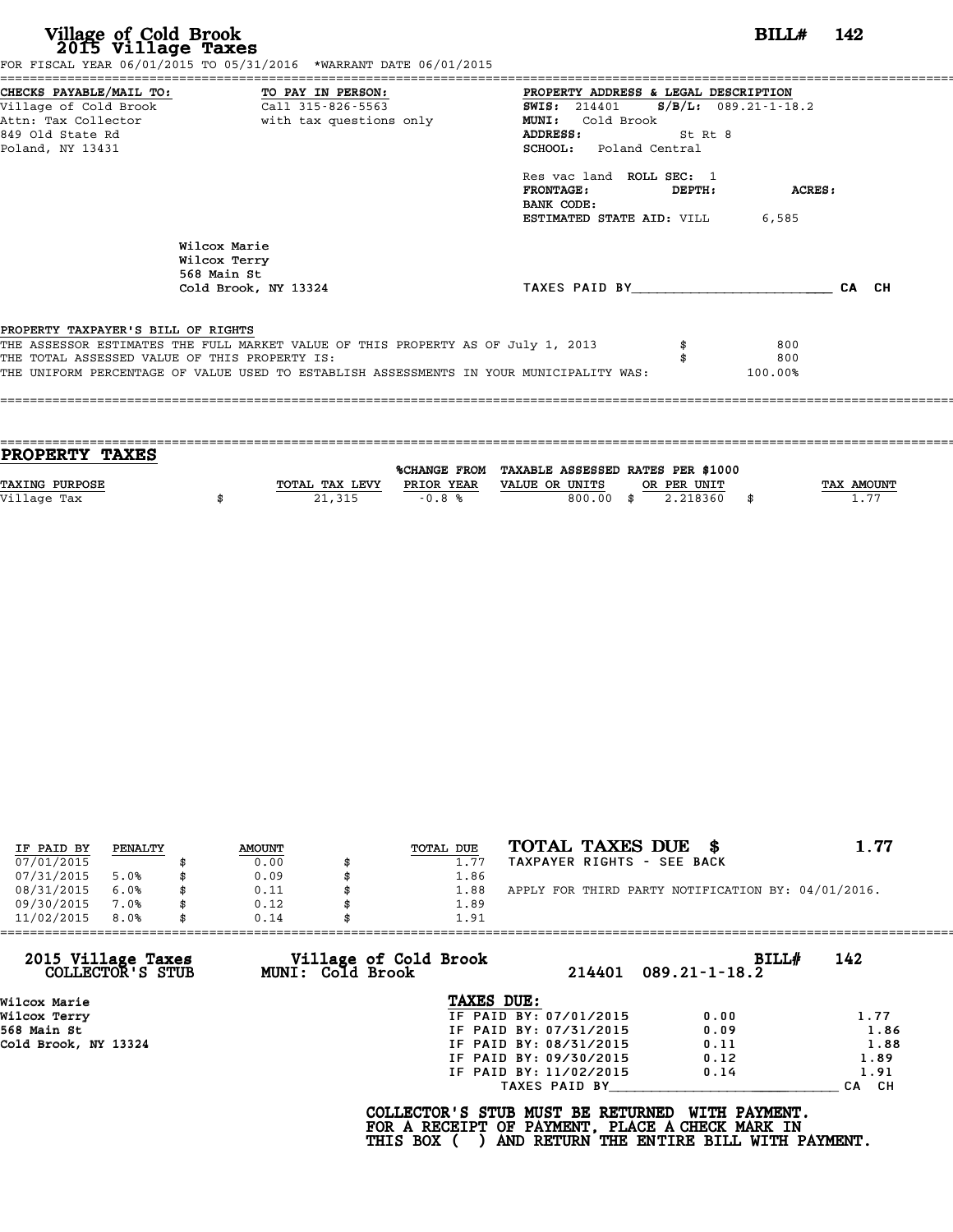| Village of Cold Brook<br>2015 Village Taxes                                                                                       | FOR FISCAL YEAR 06/01/2015 TO 05/31/2016 *WARRANT DATE 06/01/2015                                                                                                           |                                                                                                                                                                                                                                       | $BILLH$ 143   |       |      |
|-----------------------------------------------------------------------------------------------------------------------------------|-----------------------------------------------------------------------------------------------------------------------------------------------------------------------------|---------------------------------------------------------------------------------------------------------------------------------------------------------------------------------------------------------------------------------------|---------------|-------|------|
| CHECKS PAYABLE/MAIL TO: TO PAY IN PERSON:<br>Village of Cold Brook<br>Attn: Tax Collector<br>849 Old State Rd<br>Poland, NY 13431 | Call 315-826-5563<br>with tax questions only                                                                                                                                | PROPERTY ADDRESS & LEGAL DESCRIPTION<br>$S/B/L$ : 089.21-1-20<br><b>SWIS:</b> 214401<br>MUNI: Cold Brook<br>ADDRESS:<br>Rt 8<br><b>SCHOOL:</b> Poland Central<br>Res vac land ROLL SEC: 1<br><b>FRONTAGE:</b><br>DEPTH:<br>BANK CODE: | <b>ACRES:</b> |       | 2.80 |
|                                                                                                                                   | Wilcox Marie<br>Wilcox Terry<br>568 Main St<br>Cold Brook, NY 13324                                                                                                         | <b>ESTIMATED STATE AID:</b> VILL 6,585<br>TAXES PAID BY                                                                                                                                                                               |               | CA CH |      |
| PROPERTY TAXPAYER'S BILL OF RIGHTS<br>THE TOTAL ASSESSED VALUE OF THIS PROPERTY IS:                                               | THE ASSESSOR ESTIMATES THE FULL MARKET VALUE OF THIS PROPERTY AS OF July 1, 2013<br>THE UNIFORM PERCENTAGE OF VALUE USED TO ESTABLISH ASSESSMENTS IN YOUR MUNICIPALITY WAS: | 2,800<br>2,800<br>100.00%                                                                                                                                                                                                             |               |       |      |

| <b>PROPERTY TAXES</b> |                |            |                                                |             |                   |
|-----------------------|----------------|------------|------------------------------------------------|-------------|-------------------|
|                       |                |            | %CHANGE FROM TAXABLE ASSESSED RATES PER \$1000 |             |                   |
| <b>TAXING PURPOSE</b> | TOTAL TAX LEVY | PRIOR YEAR | VALUE OR UNITS                                 | OR PER UNIT | <b>TAX AMOUNT</b> |
| Village Tax           | 21,315         | $-0.8%$    | $2,800.00$ \$                                  | 2.218360    | 6.21              |
|                       |                |            |                                                |             |                   |

|            | PENALTY | <b>AMOUNT</b> | TOTAL DUE | TOTAL TAXES DUE \$                                 | 6.21 |
|------------|---------|---------------|-----------|----------------------------------------------------|------|
| IF PAID BY |         |               |           |                                                    |      |
| 07/01/2015 |         | 0.00          | 6.21      | TAXPAYER RIGHTS - SEE BACK                         |      |
| 07/31/2015 | 5.0%    | 0.31          | 6.52      |                                                    |      |
| 08/31/2015 | 6.0%    | \$<br>0.37    | 6.58      | APPLY FOR THIRD PARTY NOTIFICATION BY: 04/01/2016. |      |
| 09/30/2015 | 7.0%    | \$<br>0.43    | 6.64      |                                                    |      |
| 11/02/2015 | 8.0%    | \$<br>0.50    | 6.71      |                                                    |      |
|            |         |               |           |                                                    |      |

| 2015 Village Taxes<br>COLLECTOR'S STUB | Village of Cold Brook<br>MUNI: Cold Brook | 214401                 | BILL#<br>$089.21 - 1 - 20$ | 143   |
|----------------------------------------|-------------------------------------------|------------------------|----------------------------|-------|
| Wilcox Marie                           | TAXES DUE:                                |                        |                            |       |
| Wilcox Terry                           |                                           | IF PAID BY: 07/01/2015 | 0.00                       | 6.21  |
| 568 Main St                            |                                           | IF PAID BY: 07/31/2015 | 0.31                       | 6.52  |
| Cold Brook, NY 13324                   |                                           | IF PAID BY: 08/31/2015 | 0.37                       | 6.58  |
|                                        |                                           | IF PAID BY: 09/30/2015 | 0.43                       | 6.64  |
|                                        |                                           | IF PAID BY: 11/02/2015 | 0.50                       | 6.71  |
|                                        |                                           | TAXES PAID BY          |                            | CA CH |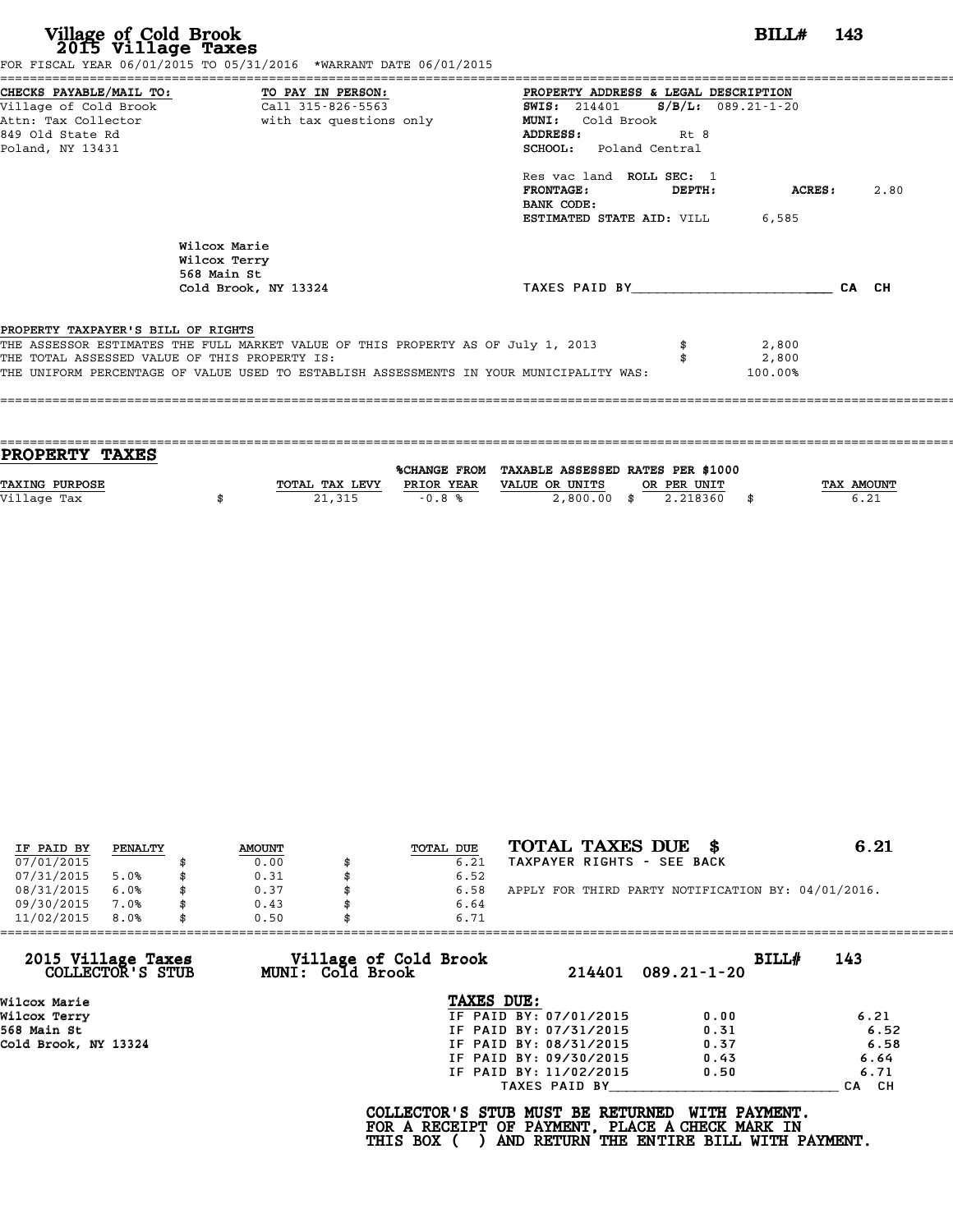**Village of Cold Brook**<br> **2015 Village Taxes**<br>
FOR FISCAL YEAR 06/31/2016 TO 05/31/2015<br> **EXECUTE:** TO 05/31/2016 \*WARRANT DATE 06/01/2015

|                                               | CHECKS PAYABLE/MAIL TO: TO PAY IN PERSON:                                        | PROPERTY ADDRESS & LEGAL DESCRIPTION            |             |                    |      |
|-----------------------------------------------|----------------------------------------------------------------------------------|-------------------------------------------------|-------------|--------------------|------|
|                                               |                                                                                  | <b>SWIS:</b> 214401 <b>S/B/L:</b> 089.21-1-17.1 |             |                    |      |
|                                               | Attn: Tax Collector and the with tax questions only                              | MUNI: Cold Brook                                |             |                    |      |
| 849 Old State Rd                              |                                                                                  | <b>ADDRESS:</b>                                 | 568 Route 8 |                    |      |
| Poland, NY 13431                              |                                                                                  | SCHOOL: Poland Central                          |             |                    |      |
|                                               |                                                                                  | 1 Family Res ROLL SEC: 1                        |             |                    |      |
|                                               |                                                                                  | FRONTAGE: 260.80 DEPTH:                         |             | ACRES:             | 2.50 |
|                                               |                                                                                  | BANK CODE:                                      |             |                    |      |
|                                               |                                                                                  | <b>ESTIMATED STATE AID:</b> VILL 6,585          |             |                    |      |
|                                               | Wilcox Marie B<br>Wilcox Terry                                                   |                                                 |             |                    |      |
|                                               | 568 Main St                                                                      |                                                 |             |                    |      |
|                                               | Cold Brook, NY 13324                                                             | TAXES PAID BY CA CH                             |             |                    |      |
|                                               |                                                                                  |                                                 |             |                    |      |
| PROPERTY TAXPAYER'S BILL OF RIGHTS            |                                                                                  |                                                 |             |                    |      |
| THE TOTAL ASSESSED VALUE OF THIS PROPERTY IS: | THE ASSESSOR ESTIMATES THE FULL MARKET VALUE OF THIS PROPERTY AS OF July 1, 2013 |                                                 |             | 108,500<br>108,500 |      |

| <b>PROPERTY TAXES</b> |                |            |                                                |             |            |
|-----------------------|----------------|------------|------------------------------------------------|-------------|------------|
|                       |                |            |                                                |             |            |
|                       |                |            | %CHANGE FROM TAXABLE ASSESSED RATES PER \$1000 |             |            |
| <b>TAXING PURPOSE</b> | TOTAL TAX LEVY | PRIOR YEAR | VALUE OR UNITS                                 | OR PER UNIT | TAX AMOUNT |
| Village Tax           | 21,315         | $-0.8%$    | $108,500.00$ \$                                | 2.218360    | 240.69     |
|                       |                |            |                                                |             |            |
|                       |                |            |                                                |             |            |

| IF PAID BY | PENALTY | <b>AMOUNT</b> | TOTAL DUE | TOTAL TAXES DUE \$                                 | 240.69 |
|------------|---------|---------------|-----------|----------------------------------------------------|--------|
| 07/01/2015 |         | 0.00          | 240.69    | TAXPAYER RIGHTS - SEE BACK                         |        |
| 07/31/2015 | 5.0%    | \$<br>12.03   | 252.72    |                                                    |        |
| 08/31/2015 | 6.0%    | \$<br>14.44   | 255.13    | APPLY FOR THIRD PARTY NOTIFICATION BY: 04/01/2016. |        |
| 09/30/2015 | 7.0%    | \$<br>16.85   | 257.54    |                                                    |        |
| 11/02/2015 | 8.0%    | \$<br>19.26   | 259.95    |                                                    |        |

| 11/02/2015                             | 8.0% | 19.26 |                                                  | 259.95                                          |                        |                                                                                                              |        |
|----------------------------------------|------|-------|--------------------------------------------------|-------------------------------------------------|------------------------|--------------------------------------------------------------------------------------------------------------|--------|
| 2015 Village Taxes<br>COLLECTOR'S STUB |      |       | Village of Cold Brook<br><b>MUNI: Cold Brook</b> |                                                 |                        | BILL#<br>$214401$ 089.21-1-17.1                                                                              | 144    |
| Wilcox Marie B                         |      |       |                                                  | TAXES DUE:                                      |                        |                                                                                                              |        |
| Wilcox Terry                           |      |       |                                                  |                                                 | IF PAID BY: 07/01/2015 | 0.00                                                                                                         | 240.69 |
| 568 Main St                            |      |       |                                                  |                                                 | IF PAID BY: 07/31/2015 | 12.03                                                                                                        | 252.72 |
| Cold Brook, NY 13324                   |      |       |                                                  |                                                 | IF PAID BY: 08/31/2015 | 14.44                                                                                                        | 255.13 |
|                                        |      |       |                                                  |                                                 | IF PAID BY: 09/30/2015 | 16.85                                                                                                        | 257.54 |
|                                        |      |       |                                                  |                                                 | IF PAID BY: 11/02/2015 | 19.26                                                                                                        | 259.95 |
|                                        |      |       |                                                  |                                                 | TAXES PAID BY          |                                                                                                              | CA CH  |
|                                        |      |       |                                                  | COLLECTOR'S STUB MUST BE RETURNED<br>THIS BOX ( |                        | WITH PAYMENT.<br>FOR A RECEIPT OF PAYMENT, PLACE A CHECK MARK IN<br>AND RETURN THE ENTIRE BILL WITH PAYMENT. |        |
|                                        |      |       |                                                  |                                                 |                        |                                                                                                              |        |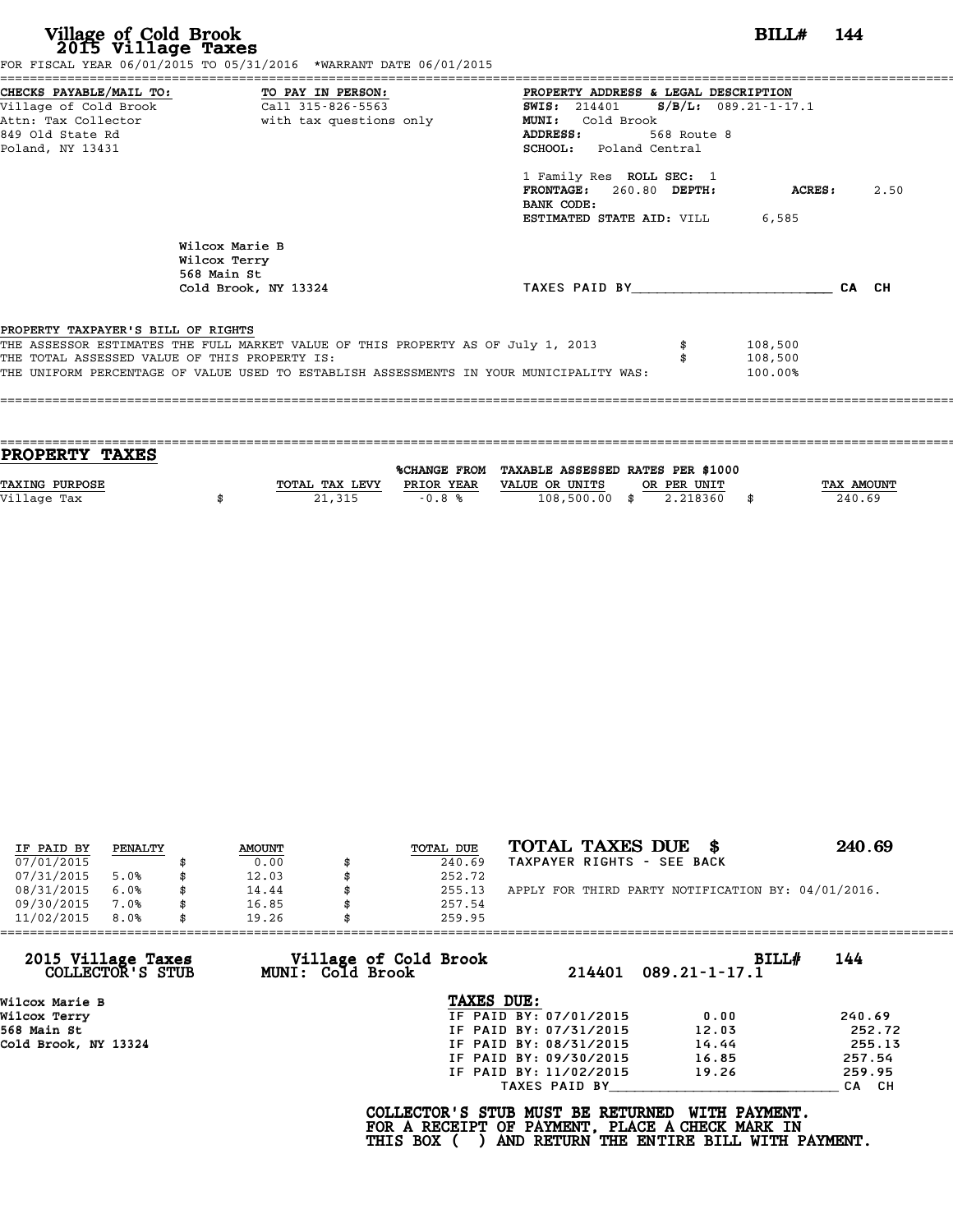|                                               |                                                                                  | PROPERTY ADDRESS & LEGAL DESCRIPTION                                         |                  |       |
|-----------------------------------------------|----------------------------------------------------------------------------------|------------------------------------------------------------------------------|------------------|-------|
|                                               |                                                                                  | SWIS: $214401$ S/B/L: 555.-5-2                                               |                  |       |
|                                               | Attn: Tax Collector The With tax questions only                                  | MUNI: Cold Brook                                                             |                  |       |
| 849 Old State Rd                              |                                                                                  | ADDRESS:                                                                     |                  |       |
| Poland, NY 13431                              |                                                                                  | <b>SCHOOL:</b> Poland Central                                                |                  |       |
|                                               |                                                                                  | Elec & gas ROLL SEC: 5<br>$\tt FRONTAGE:$<br>DEPTH:<br><b>BANK CODE:</b> 984 | ACRES:           |       |
|                                               |                                                                                  | <b>ESTIMATED STATE AID:</b> VILL 6,585                                       |                  |       |
|                                               | National Grid<br>Real Estate Tax Dept<br>300 Erie Blvd West                      |                                                                              |                  |       |
|                                               |                                                                                  | TAXES PAID BY                                                                |                  | CA CH |
|                                               | Syracuse, NY 13202                                                               |                                                                              |                  |       |
|                                               |                                                                                  |                                                                              |                  |       |
| PROPERTY TAXPAYER'S BILL OF RIGHTS            |                                                                                  |                                                                              |                  |       |
| THE TOTAL ASSESSED VALUE OF THIS PROPERTY IS: | THE ASSESSOR ESTIMATES THE FULL MARKET VALUE OF THIS PROPERTY AS OF July 1, 2013 |                                                                              | 62,478<br>62,478 |       |

| <b>PROPERTY TAXES</b> |                |            |                                                |             |            |
|-----------------------|----------------|------------|------------------------------------------------|-------------|------------|
|                       |                |            |                                                |             |            |
|                       |                |            | %CHANGE FROM TAXABLE ASSESSED RATES PER \$1000 |             |            |
| <b>TAXING PURPOSE</b> | TOTAL TAX LEVY | PRIOR YEAR | VALUE OR UNITS                                 | OR PER UNIT | TAX AMOUNT |
| Village Tax           | 21,315         | $-0.8%$    | $62,478.00$ \$                                 | 2.218360    | 138.60     |
|                       |                |            |                                                |             |            |
|                       |                |            |                                                |             |            |

| IF PAID BY | PENALTY | <b>AMOUNT</b> |   | TOTAL DUE | TOTAL TAXES DUE \$                                 | 138.60 |
|------------|---------|---------------|---|-----------|----------------------------------------------------|--------|
| 07/01/2015 |         | 0.00          |   | 138.60    | TAXPAYER RIGHTS - SEE BACK                         |        |
| 07/31/2015 | 5.0%    | \$<br>6.93    |   | 145.53    |                                                    |        |
| 08/31/2015 | 6.0%    | \$<br>8.32    | S | 146.92    | APPLY FOR THIRD PARTY NOTIFICATION BY: 04/01/2016. |        |
| 09/30/2015 | 7.0%    | \$<br>9.70    |   | 148.30    |                                                    |        |
| 11/02/2015 | 8.0%    | \$<br>11.09   |   | 149.69    |                                                    |        |

|                                        | 11.09            | 149.69                          |                         |        |
|----------------------------------------|------------------|---------------------------------|-------------------------|--------|
| 2015 Village Taxes<br>COLLECTOR'S STUB | MUNI: Cold Brook | Village of Cold Brook<br>214401 | BILL#<br>$555. - 5 - 2$ | 145    |
| National Grid                          |                  | TAXES DUE:                      |                         |        |
| Real Estate Tax Dept                   |                  | IF PAID BY: 07/01/2015          | 0.00                    | 138.60 |
| 300 Erie Blvd West                     |                  | IF PAID BY: 07/31/2015          | 6.93                    | 145.53 |
| Syracuse, NY 13202                     |                  | IF PAID BY: 08/31/2015          | 8.32                    | 146.92 |
|                                        |                  | IF PAID BY: 09/30/2015          | 9.70                    | 148.30 |
|                                        |                  | IF PAID BY: 11/02/2015          | 11.09                   | 149.69 |
|                                        |                  | TAXES PAID BY                   |                         | CA CH  |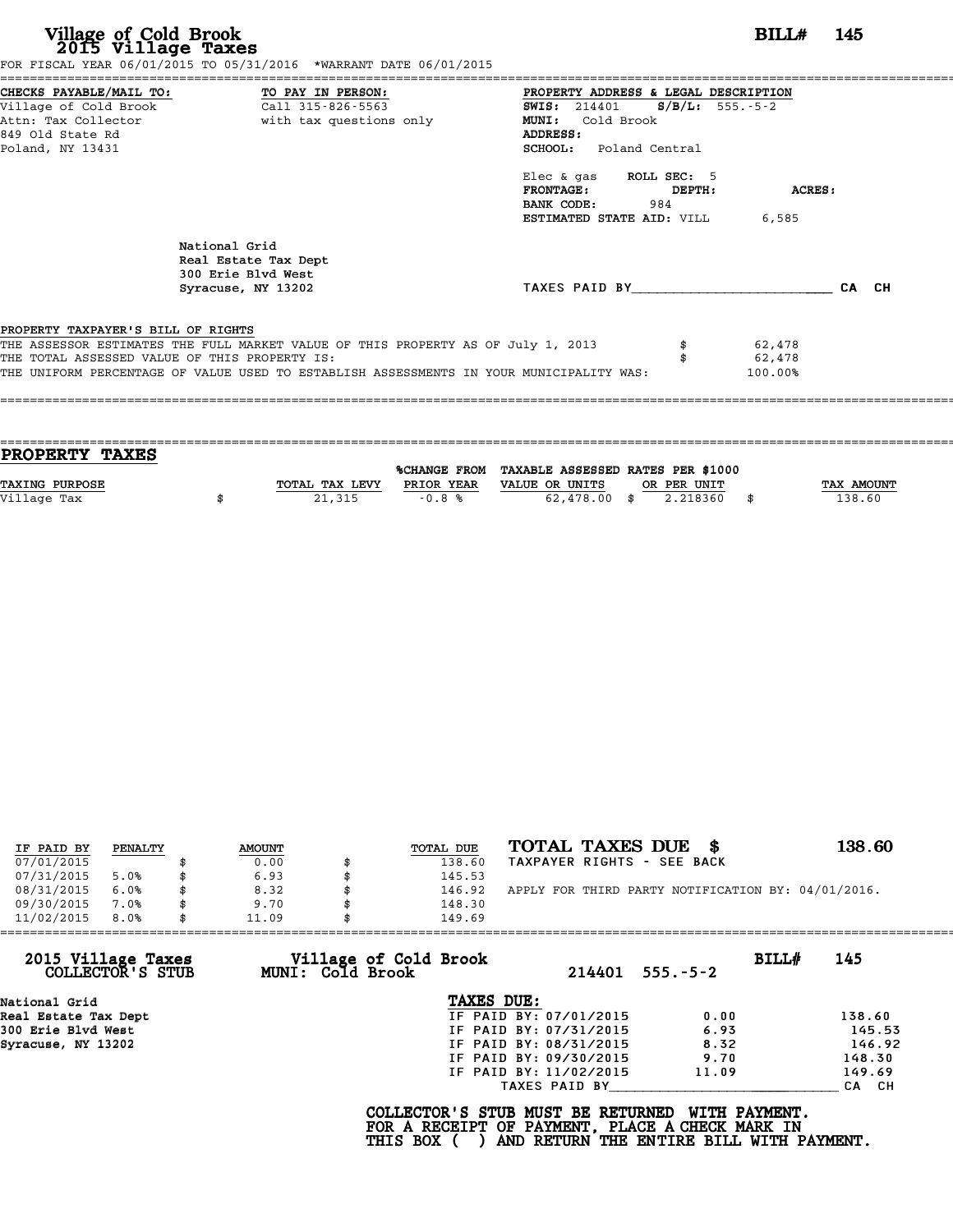| Village of Cold Brook<br>2015 Village Taxes<br>FOR FISCAL YEAR 06/01/2015 TO 05/31/2016 *WARRANT DATE 06/01/2015                                                                                                                                                   | BILL#                                                                                                                                                                                                                                                                                   | - 146 |
|--------------------------------------------------------------------------------------------------------------------------------------------------------------------------------------------------------------------------------------------------------------------|-----------------------------------------------------------------------------------------------------------------------------------------------------------------------------------------------------------------------------------------------------------------------------------------|-------|
| CHECKS PAYABLE/MAIL TO: TO PAY IN PERSON:<br>Village of Cold Brook<br>Call 315-826-5563<br>with tax questions only<br>Attn: Tax Collector<br>849 Old State Rd<br>Poland, NY 13431                                                                                  | PROPERTY ADDRESS & LEGAL DESCRIPTION<br>$S/B/L$ : 555.-4-1<br><b>SWIS:</b> 214401<br><b>MUNI:</b><br>Cold Brook<br>ADDRESS:<br><b>SCHOOL:</b> Poland Central<br>Telephone ROLL SEC: 5<br>$\tt FRONTAGE:$<br>DEPTH:<br>ACRES:<br>BANK CODE:<br>984<br>ESTIMATED STATE AID: VILL<br>6,585 |       |
| Newport Telephone Co Inc<br>Bridge St<br>Newport, NY 13416                                                                                                                                                                                                         | TAXES PAID BY TAXES                                                                                                                                                                                                                                                                     | CA CH |
| PROPERTY TAXPAYER'S BILL OF RIGHTS<br>THE ASSESSOR ESTIMATES THE FULL MARKET VALUE OF THIS PROPERTY AS OF July 1, 2013<br>THE TOTAL ASSESSED VALUE OF THIS PROPERTY IS:<br>THE UNIFORM PERCENTAGE OF VALUE USED TO ESTABLISH ASSESSMENTS IN YOUR MUNICIPALITY WAS: | 24,619<br>24,619<br>100.00%                                                                                                                                                                                                                                                             |       |

| PROPERTY TAXES        |                |            |                                                |             |                   |
|-----------------------|----------------|------------|------------------------------------------------|-------------|-------------------|
|                       |                |            | %CHANGE FROM TAXABLE ASSESSED RATES PER \$1000 |             |                   |
| <b>TAXING PURPOSE</b> | TOTAL TAX LEVY | PRIOR YEAR | VALUE OR UNITS                                 | OR PER UNIT | <b>TAX AMOUNT</b> |
| Village Tax           | 21,315         | $-0.8%$    | $24,619.00$ \$                                 | 2.218360    | 54.61             |
|                       |                |            |                                                |             |                   |

====================================================================================================================================

| IF PAID BY | PENALTY | <b>AMOUNT</b> |    | TOTAL DUE | TOTAL TAXES DUE \$                                 | 54.61 |
|------------|---------|---------------|----|-----------|----------------------------------------------------|-------|
| 07/01/2015 |         | 0.00          |    | 54.61     | TAXPAYER RIGHTS - SEE BACK                         |       |
| 07/31/2015 | 5.0%    | \$<br>2.73    |    | 57.34     |                                                    |       |
| 08/31/2015 | 6.0%    | \$<br>3.28    | Я. | 57.89     | APPLY FOR THIRD PARTY NOTIFICATION BY: 04/01/2016. |       |
| 09/30/2015 | 7.0%    | 3.82          |    | 58.43     |                                                    |       |
| 11/02/2015 | 8.0%    | \$<br>4.37    |    | 58.98     |                                                    |       |

| 11/02/2015<br>8.0%                     | 4.37                                      | 58.98                  |                         |       |
|----------------------------------------|-------------------------------------------|------------------------|-------------------------|-------|
| 2015 Village Taxes<br>COLLECTOR'S STUB | Village of Cold Brook<br>MUNI: Cold Brook | 214401                 | BILL#<br>$555. - 4 - 1$ | 146   |
| Newport Telephone Co Inc               |                                           | TAXES DUE:             |                         |       |
| Bridge St                              |                                           | IF PAID BY: 07/01/2015 | 0.00                    | 54.61 |
| Newport, NY 13416                      |                                           | IF PAID BY: 07/31/2015 | 2.73                    | 57.34 |
|                                        |                                           | IF PAID BY: 08/31/2015 | 3.28                    | 57.89 |
|                                        |                                           | IF PAID BY: 09/30/2015 | 3.82                    | 58.43 |
|                                        |                                           | IF PAID BY: 11/02/2015 | 4.37                    | 58.98 |
|                                        |                                           | TAXES PAID BY          |                         | CA CH |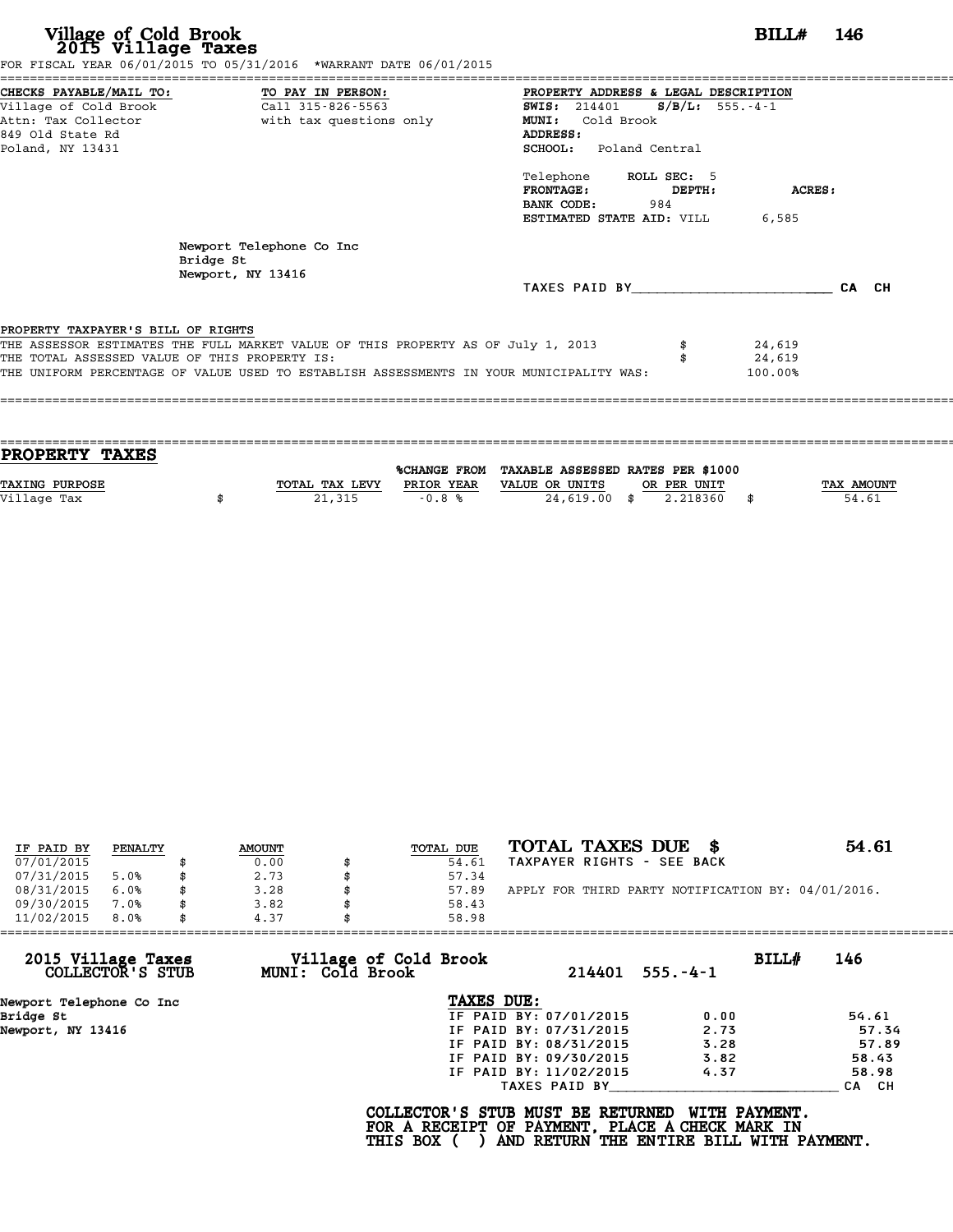|                                               | FOR FISCAL YEAR 06/01/2015 TO 05/31/2016 *WARRANT DATE 06/01/2015                       |                                            |
|-----------------------------------------------|-----------------------------------------------------------------------------------------|--------------------------------------------|
|                                               | CHECKS PAYABLE/MAIL TO: TO PAY IN PERSON: PROPERTY ADDRESS & LEGAL DESCRIPTION          |                                            |
|                                               |                                                                                         | <b>SWIS:</b> 214401 <b>S/B/L:</b> 555.-6-3 |
|                                               | Attn: Tax Collector and the with tax questions only                                     | Cold Brook<br><b>MUNI:</b>                 |
| 849 Old State Rd                              |                                                                                         | V/o Cold Brk<br><b>ADDRESS:</b>            |
| Poland, NY 13431                              |                                                                                         | <b>SCHOOL:</b> Poland Central              |
|                                               |                                                                                         | Television ROLL SEC: 5                     |
|                                               |                                                                                         | $FRONTAGE:$ $DEPTH:$<br>ACRES:             |
|                                               |                                                                                         | 984<br>BANK CODE:                          |
|                                               |                                                                                         | <b>ESTIMATED STATE AID:</b> VILL 6,585     |
|                                               | Time Warner Cable DTS<br>PO Box 7467<br>Charlotte, NC 28241-7467                        |                                            |
|                                               |                                                                                         | TAXES PAID BY<br>CA CH                     |
| PROPERTY TAXPAYER'S BILL OF RIGHTS            |                                                                                         |                                            |
|                                               | THE ASSESSOR ESTIMATES THE FULL MARKET VALUE OF THIS PROPERTY AS OF July 1, 2013        | 5,821                                      |
| THE TOTAL ASSESSED VALUE OF THIS PROPERTY IS: |                                                                                         | 5,821                                      |
|                                               | THE UNIFORM PERCENTAGE OF VALUE USED TO ESTABLISH ASSESSMENTS IN YOUR MUNICIPALITY WAS: | 100.00%                                    |
|                                               |                                                                                         |                                            |
|                                               |                                                                                         |                                            |

| <b>PROPERTY TAXES</b> |                |            |                                                |            |
|-----------------------|----------------|------------|------------------------------------------------|------------|
|                       |                |            |                                                |            |
|                       |                |            | %CHANGE FROM TAXABLE ASSESSED RATES PER \$1000 |            |
| <b>TAXING PURPOSE</b> | TOTAL TAX LEVY | PRIOR YEAR | VALUE OR UNITS<br>OR PER UNIT                  | TAX AMOUNT |
| Village Tax           | 21,315         | $-0.8%$    | $5,821.00$ \$<br>2.218360                      | 12.91      |
|                       |                |            |                                                |            |

| IF PAID BY | PENALTY | <b>AMOUNT</b> | TOTAL DUE | TOTAL TAXES DUE \$                                 | 12.91 |
|------------|---------|---------------|-----------|----------------------------------------------------|-------|
| 07/01/2015 |         | 0.00          | 12.91     | TAXPAYER RIGHTS - SEE BACK                         |       |
| 07/31/2015 | 5.0%    | \$<br>0.65    | 13.56     |                                                    |       |
| 08/31/2015 | 6.0%    | \$<br>0.77    | 13.68     | APPLY FOR THIRD PARTY NOTIFICATION BY: 04/01/2016. |       |
| 09/30/2015 | 7.0%    | \$<br>0.90    | 13.81     |                                                    |       |
| 11/02/2015 | 8.0%    | \$<br>1.03    | 13.94     |                                                    |       |

| 11/02/2015<br>8.0%                     | 1.03             | 13.94                           |                         |       |
|----------------------------------------|------------------|---------------------------------|-------------------------|-------|
| 2015 Village Taxes<br>COLLECTOR'S STUB | MUNI: Cold Brook | Village of Cold Brook<br>214401 | BILL#<br>$555. - 6 - 3$ | 147   |
| Time Warner Cable DTS                  |                  | TAXES DUE:                      |                         |       |
| PO Box 7467                            |                  | IF PAID BY: 07/01/2015          | 0.00                    | 12.91 |
| Charlotte, NC 28241-7467               |                  | IF PAID BY: 07/31/2015          | 0.65                    | 13.56 |
|                                        |                  | IF PAID BY: 08/31/2015          | 0.77                    | 13.68 |
|                                        |                  | IF PAID BY: 09/30/2015          | 0.90                    | 13.81 |
|                                        |                  | IF PAID BY: 11/02/2015          | 1.03                    | 13.94 |
|                                        |                  | TAXES PAID BY                   |                         | CA CH |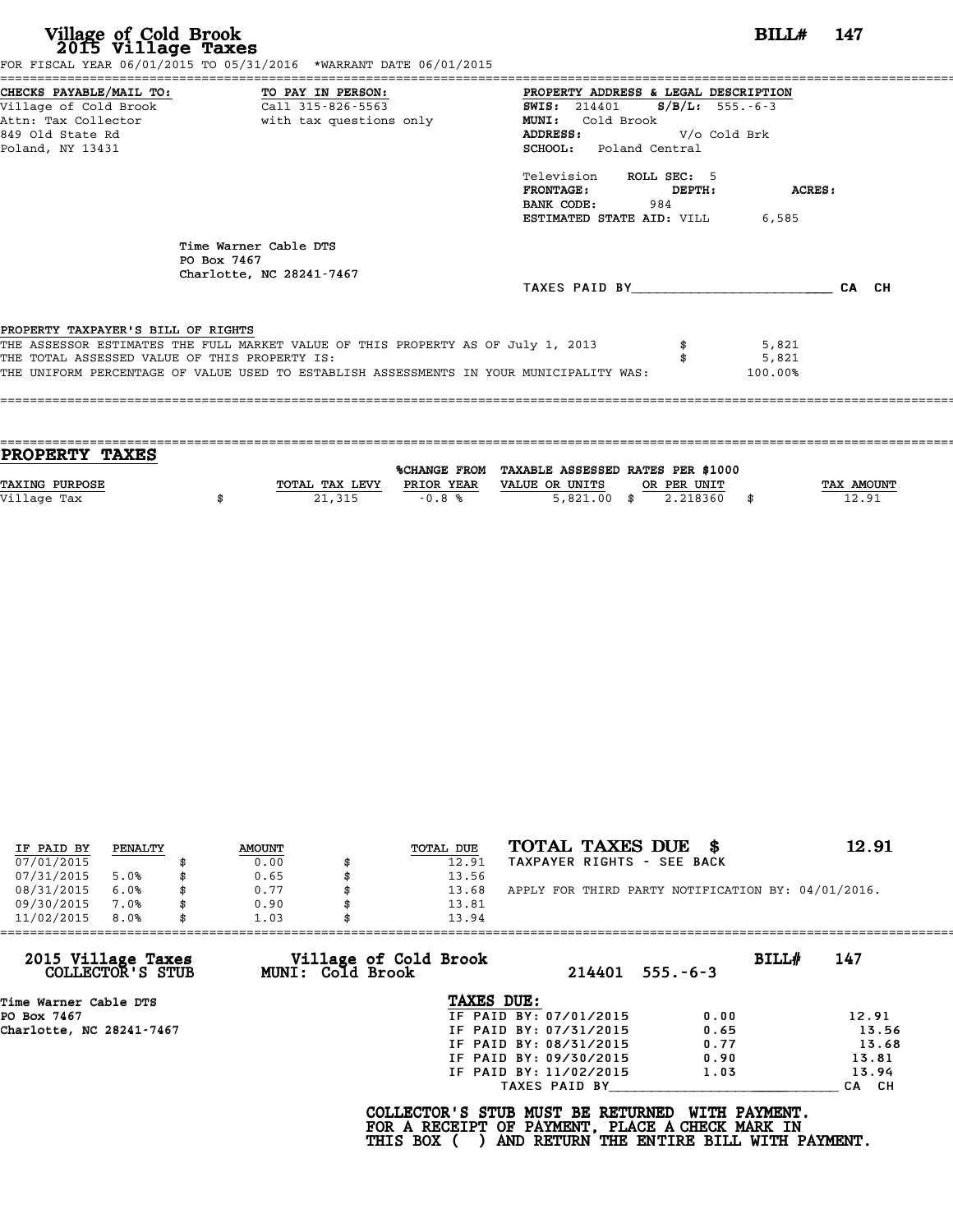|                                                                                     | FOR FISCAL YEAR 06/01/2015 TO 05/31/2016 *WARRANT DATE 06/01/2015                |                                                                                                     |       |
|-------------------------------------------------------------------------------------|----------------------------------------------------------------------------------|-----------------------------------------------------------------------------------------------------|-------|
| CHECKS PAYABLE/MAIL TO:<br>Village of Cold Brook                                    | TO PAY IN PERSON:<br>Call 315-826-5563                                           | PROPERTY ADDRESS & LEGAL DESCRIPTION<br><b>SWIS:</b> 214401 <b>S/B/L:</b> 644.001-9999-823.360-2001 |       |
| Attn: Tax Collector                                                                 | with tax questions only                                                          | <b>MUNI:</b><br>Cold Brook                                                                          |       |
| 849 Old State Rd                                                                    |                                                                                  | ADDRESS:<br>888888 Cold Brk                                                                         |       |
| Poland, NY 13431                                                                    |                                                                                  | <b>SCHOOL:</b> Poland Central                                                                       |       |
|                                                                                     |                                                                                  | Gas Trans Im ROLL SEC: 6                                                                            |       |
|                                                                                     |                                                                                  | <b>FRONTAGE:</b><br>ACRES :<br>DEPTH:                                                               | .01   |
|                                                                                     |                                                                                  | BANK CODE: 984                                                                                      |       |
|                                                                                     |                                                                                  | 6,585<br>ESTIMATED STATE AID: VILL                                                                  |       |
|                                                                                     | Iroquois Gas Co<br>One Corporate Dr Ste 606<br>Shelton, CT 06484                 |                                                                                                     |       |
|                                                                                     |                                                                                  |                                                                                                     |       |
|                                                                                     |                                                                                  | TAXES PAID BY                                                                                       | CA CH |
|                                                                                     |                                                                                  |                                                                                                     |       |
|                                                                                     |                                                                                  |                                                                                                     |       |
| PROPERTY TAXPAYER'S BILL OF RIGHTS<br>THE TOTAL ASSESSED VALUE OF THIS PROPERTY IS: | THE ASSESSOR ESTIMATES THE FULL MARKET VALUE OF THIS PROPERTY AS OF July 1, 2013 | 635,676<br>635,676                                                                                  |       |

| PROPERTY TAXES        |                |            |                                                |             |                   |
|-----------------------|----------------|------------|------------------------------------------------|-------------|-------------------|
|                       |                |            | %CHANGE FROM TAXABLE ASSESSED RATES PER \$1000 |             |                   |
| <b>TAXING PURPOSE</b> | TOTAL TAX LEVY | PRIOR YEAR | VALUE OR UNITS                                 | OR PER UNIT | <b>TAX AMOUNT</b> |
| Village Tax           | 21,315         | $-0.8%$    | 635,676.00 \$                                  | 2.218360    | 1,410.16          |
|                       |                |            |                                                |             |                   |

| IF PAID BY | PENALTY | <b>AMOUNT</b> | TOTAL DUE      | TOTAL TAXES DUE                                    | 1,410.16 |
|------------|---------|---------------|----------------|----------------------------------------------------|----------|
| 07/01/2015 |         | 0.00          | 1,410.16       | TAXPAYER RIGHTS - SEE BACK                         |          |
| 07/31/2015 | 5.0%    | \$<br>70.51   | 1,480.67       |                                                    |          |
| 08/31/2015 | 6.0%    | \$<br>84.61   | 1,494.77       | APPLY FOR THIRD PARTY NOTIFICATION BY: 04/01/2016. |          |
| 09/30/2015 | 7.0%    | \$<br>98.71   | \$<br>1,508.87 |                                                    |          |
| 11/02/2015 | 8.0%    | \$<br>112.81  | 1,522.97       |                                                    |          |

| 11/02/2015                             | 8.0% | 112.81 | 1,522.97                                  |                        |                           |                     |
|----------------------------------------|------|--------|-------------------------------------------|------------------------|---------------------------|---------------------|
| 2015 Village Taxes<br>COLLECTOR'S STUB |      |        | Village of Cold Brook<br>MUNI: Cold Brook | 214401                 | 644.001-9999-823.360-2001 | <b>BILL#</b><br>148 |
| Iroquois Gas Co                        |      |        | TAXES DUE:                                |                        |                           |                     |
| One Corporate Dr Ste 606               |      |        |                                           | IF PAID BY: 07/01/2015 | 0.00                      | 1,410.16            |
| Shelton, CT 06484                      |      |        |                                           | IF PAID BY: 07/31/2015 | 70.51                     | 1,480.67            |
|                                        |      |        |                                           | IF PAID BY: 08/31/2015 | 84.61                     | 1,494.77            |
|                                        |      |        |                                           | IF PAID BY: 09/30/2015 | 98.71                     | 1,508.87            |
|                                        |      |        |                                           | IF PAID BY: 11/02/2015 | 112.81                    | 1,522.97            |
|                                        |      |        |                                           | TAXES PAID BY          |                           | CA CH               |

**FOR A RECEIPT OF PAYMENT, PLACE A CHECK MARK IN** COLLECTOR'S STUB MUST BE RETURNED WITH PAYMENT.<br>FOR A RECEIPT OF PAYMENT, PLACE A CHECK MARK IN<br>THIS BOX ( ) AND RETURN THE ENTIRE BILL WITH PAYMENT.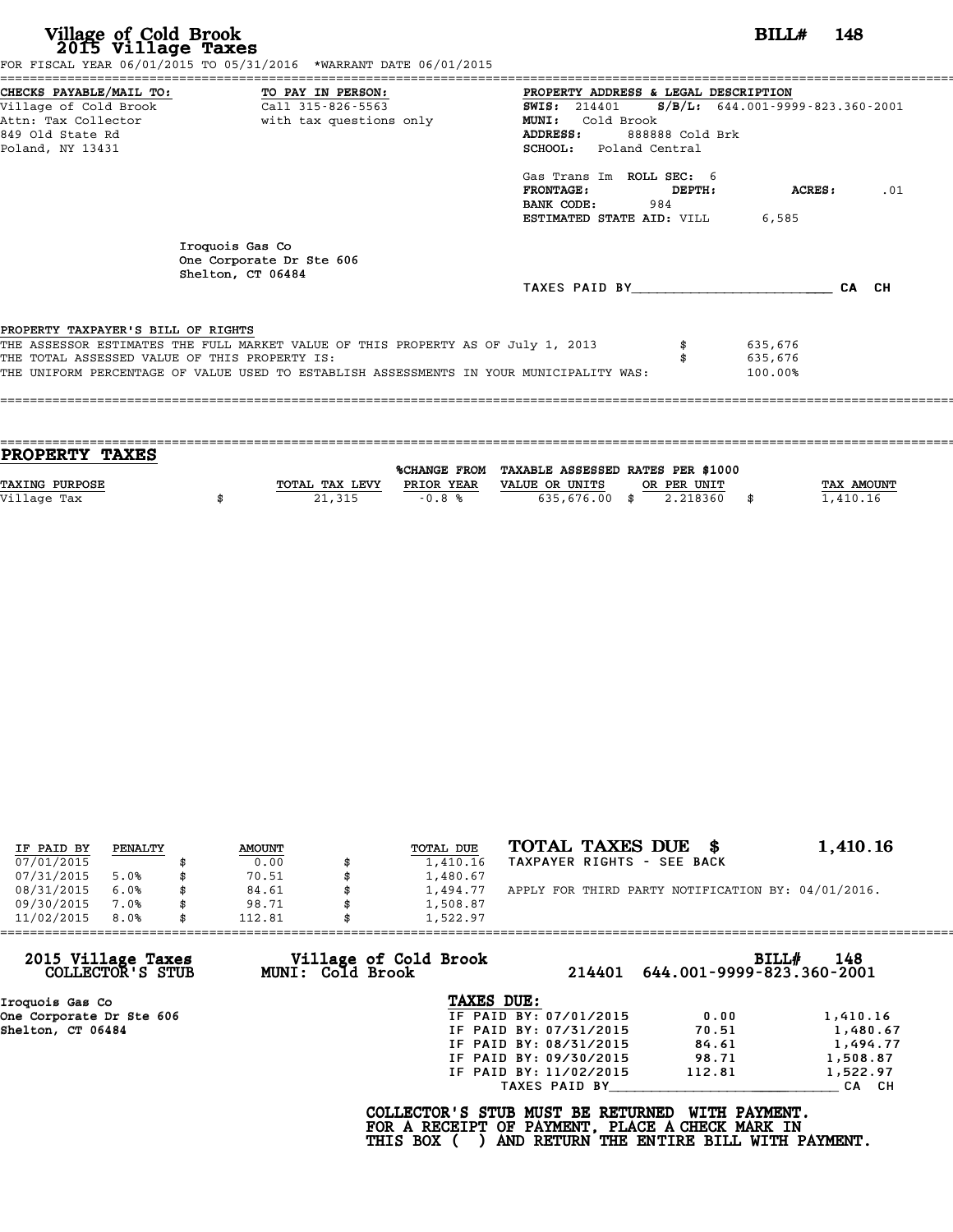|                                               | FOR FISCAL YEAR 06/01/2015 TO 05/31/2016 *WARRANT DATE 06/01/2015                       |                                                                                                     |         |
|-----------------------------------------------|-----------------------------------------------------------------------------------------|-----------------------------------------------------------------------------------------------------|---------|
| Village of Cold Brook                         | CHECKS PAYABLE/MAIL TO: TO PAY IN PERSON:<br>Call 315-826-5563                          | PROPERTY ADDRESS & LEGAL DESCRIPTION<br><b>SWIS:</b> 214401 <b>S/B/L:</b> 644.001-9999-132.350-1881 |         |
| Attn: Tax Collector                           | with tax questions only                                                                 | Cold Brook<br><b>MUNI:</b>                                                                          |         |
| 849 Old State Rd                              |                                                                                         | outside plant<br>ADDRESS:                                                                           |         |
| Poland, NY 13431                              |                                                                                         | SCHOOL: Poland Central                                                                              |         |
|                                               |                                                                                         | Elec Dist Ou ROLL SEC: 6                                                                            |         |
|                                               |                                                                                         | <b>FRONTAGE:</b><br>DEPTH:<br>BANK CODE:                                                            | ACRES:  |
|                                               |                                                                                         | ESTIMATED STATE AID: VILL                                                                           | 6,585   |
|                                               | National Grid<br>Total Electric Dist<br>Real Estate Tax Dept.                           |                                                                                                     |         |
|                                               | 300 Erie Boulevard West<br>Syracuse, NY 13202                                           | TAXES PAID BY                                                                                       | CA CH   |
| PROPERTY TAXPAYER'S BILL OF RIGHTS            |                                                                                         |                                                                                                     |         |
|                                               | THE ASSESSOR ESTIMATES THE FULL MARKET VALUE OF THIS PROPERTY AS OF July 1, 2013        |                                                                                                     | 4,537   |
| THE TOTAL ASSESSED VALUE OF THIS PROPERTY IS: |                                                                                         |                                                                                                     | 4,537   |
|                                               | THE UNIFORM PERCENTAGE OF VALUE USED TO ESTABLISH ASSESSMENTS IN YOUR MUNICIPALITY WAS: |                                                                                                     | 100.00% |
|                                               |                                                                                         |                                                                                                     |         |

| PROPERTY TAXES        |                |                     |                                   |             |      |            |
|-----------------------|----------------|---------------------|-----------------------------------|-------------|------|------------|
|                       |                |                     |                                   |             |      |            |
|                       |                | <b>%CHANGE FROM</b> | TAXABLE ASSESSED RATES PER \$1000 |             |      |            |
| <b>TAXING PURPOSE</b> | TOTAL TAX LEVY | PRIOR YEAR          | VALUE OR UNITS                    | OR PER UNIT |      | TAX AMOUNT |
| Village Tax           | 21,315         | $-0.8%$             | $4.537.00$ \$                     | 2.218360    | - \$ | 10.06      |
|                       |                |                     |                                   |             |      |            |

====================================================================================================================================

| IF PAID BY | PENALTY | <b>AMOUNT</b> | TOTAL DUE | TOTAL TAXES DUE<br>- 86                            | 10.06 |
|------------|---------|---------------|-----------|----------------------------------------------------|-------|
| 07/01/2015 |         | 0.00          | 10.06     | TAXPAYER RIGHTS - SEE BACK                         |       |
| 07/31/2015 | 5.0%    | 0.50          | 10.56     |                                                    |       |
| 08/31/2015 | 6.0%    | 0.60          | 10.66     | APPLY FOR THIRD PARTY NOTIFICATION BY: 04/01/2016. |       |
| 09/30/2015 | 7.0%    | \$<br>0.70    | 10.76     |                                                    |       |
| 11/02/2015 | 8.0%    | \$<br>0.80    | 10.86     |                                                    |       |

|                                        |                                           | 10.86                  |                                           |       |
|----------------------------------------|-------------------------------------------|------------------------|-------------------------------------------|-------|
| 2015 Village Taxes<br>COLLECTOR'S STUB | Village of Cold Brook<br>MUNI: Cold Brook |                        | BILL#<br>214401 644.001-9999-132.350-1881 | 149   |
| National Grid                          |                                           | TAXES DUE:             |                                           |       |
| Total Electric Dist                    |                                           | IF PAID BY: 07/01/2015 | 0.00                                      | 10.06 |
| Real Estate Tax Dept.                  |                                           | IF PAID BY: 07/31/2015 | 0.50                                      | 10.56 |
| 300 Erie Boulevard West                |                                           | IF PAID BY: 08/31/2015 | 0.60                                      | 10.66 |
| Syracuse, NY 13202                     |                                           | IF PAID BY: 09/30/2015 | 0.70                                      | 10.76 |
|                                        |                                           | IF PAID BY: 11/02/2015 | 0.80                                      | 10.86 |
|                                        |                                           | TAXES PAID BY          |                                           | CA CH |